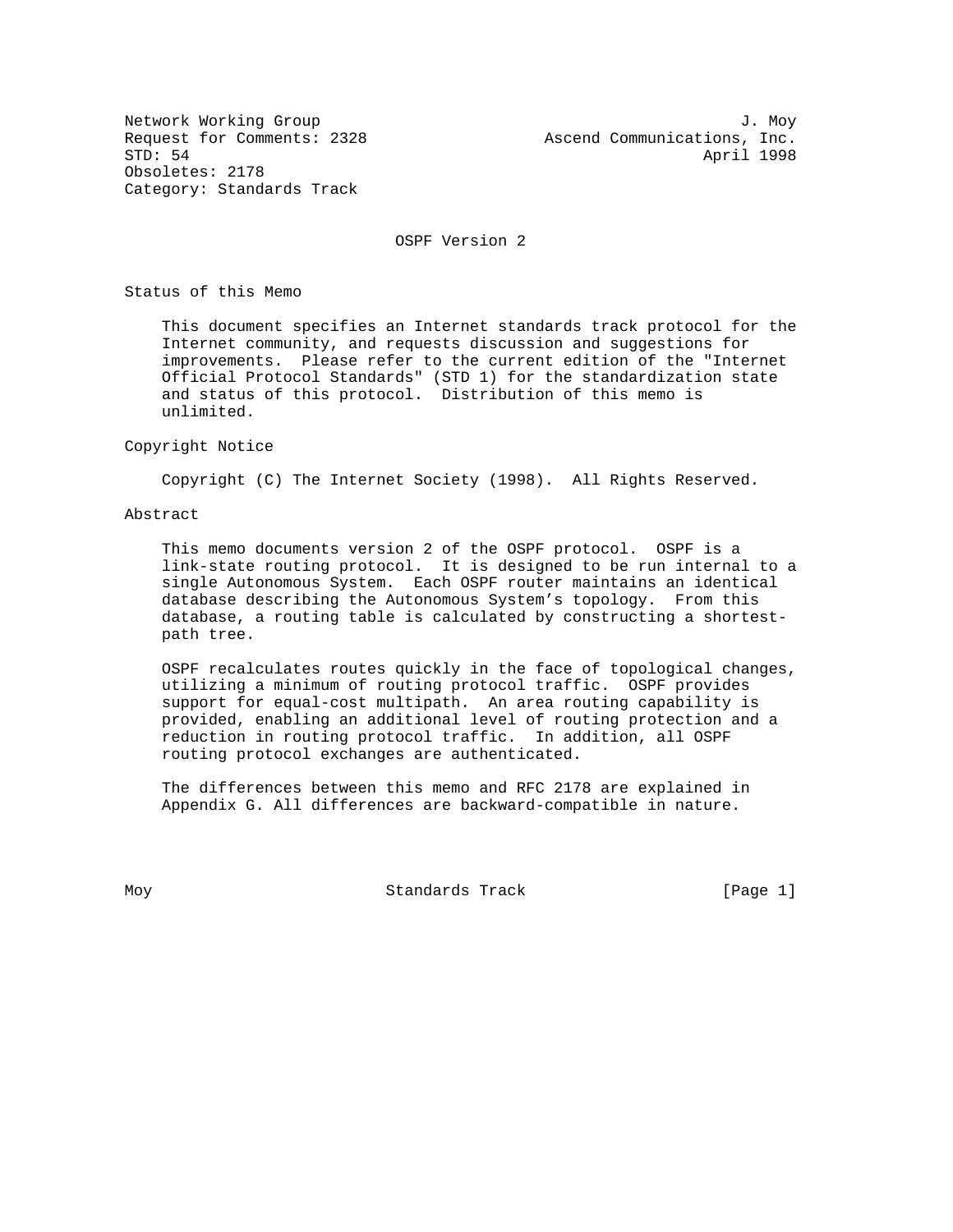RFC 2328 OSPF Version 2 April 1998

 Implementations of this memo and of RFCs 2178, 1583, and 1247 will interoperate.

Please send comments to ospf@gated.cornell.edu.

# Table of Contents

| $\mathbf{1}$       |                                                        |              |
|--------------------|--------------------------------------------------------|--------------|
| 1.1                |                                                        |              |
| 1.2                | Definitions of commonly used terms  8                  |              |
| $\left 1,3\right $ | Brief history of link-state routing technology  11     |              |
| 1.4                | Organization of this document  12                      |              |
| 1.5                |                                                        |              |
| $\overline{2}$     | The link-state database: organization and calculations | $\boxed{13}$ |
| 2.1                | Representation of routers and networks  13             |              |
| 2.1.1              | Representation of non-broadcast networks  15           |              |
| 2.1.2              | An example link-state database  18                     |              |
| 2.2                | The shortest-path tree  21                             |              |
| 2.3                | Use of external routing information  23                |              |
| 2.4                | Equal-cost multipath  26                               |              |
| $\overline{3}$     | Splitting the AS into Areas $26$                       |              |
| 3.1                | The backbone of the Autonomous System  27              |              |
| 3.2                |                                                        |              |
| 3.3                | Classification of routers  28                          |              |
| 3.4                | A sample area configuration  29                        |              |
| 3.5                | IP subnetting support  35                              |              |
| 3.6                | Supporting stub areas  37                              |              |
| 3.7                |                                                        |              |
| $\overline{4}$     |                                                        |              |
| 4.1                | Inter-area routing  41                                 |              |
| $\overline{4.2}$   |                                                        |              |
| 4.3                | Routing protocol packets  42                           |              |
| 4.4                | Basic implementation requirements  43                  |              |
| 4.5                | Optional OSPF capabilities  46                         |              |
| $\overline{5}$     | Protocol data structures  47                           |              |
| 6                  | The Area Data Structure  49                            |              |
| 7                  | Bringing Up Adjacencies  52                            |              |
| 7.1                |                                                        |              |
| 7.2                | The Synchronization of Databases  53                   |              |
| 7.3                |                                                        |              |
| 7.4                | The Backup Designated Router  56                       |              |
| 7.5                |                                                        |              |

Moy Standards Track [Page 2]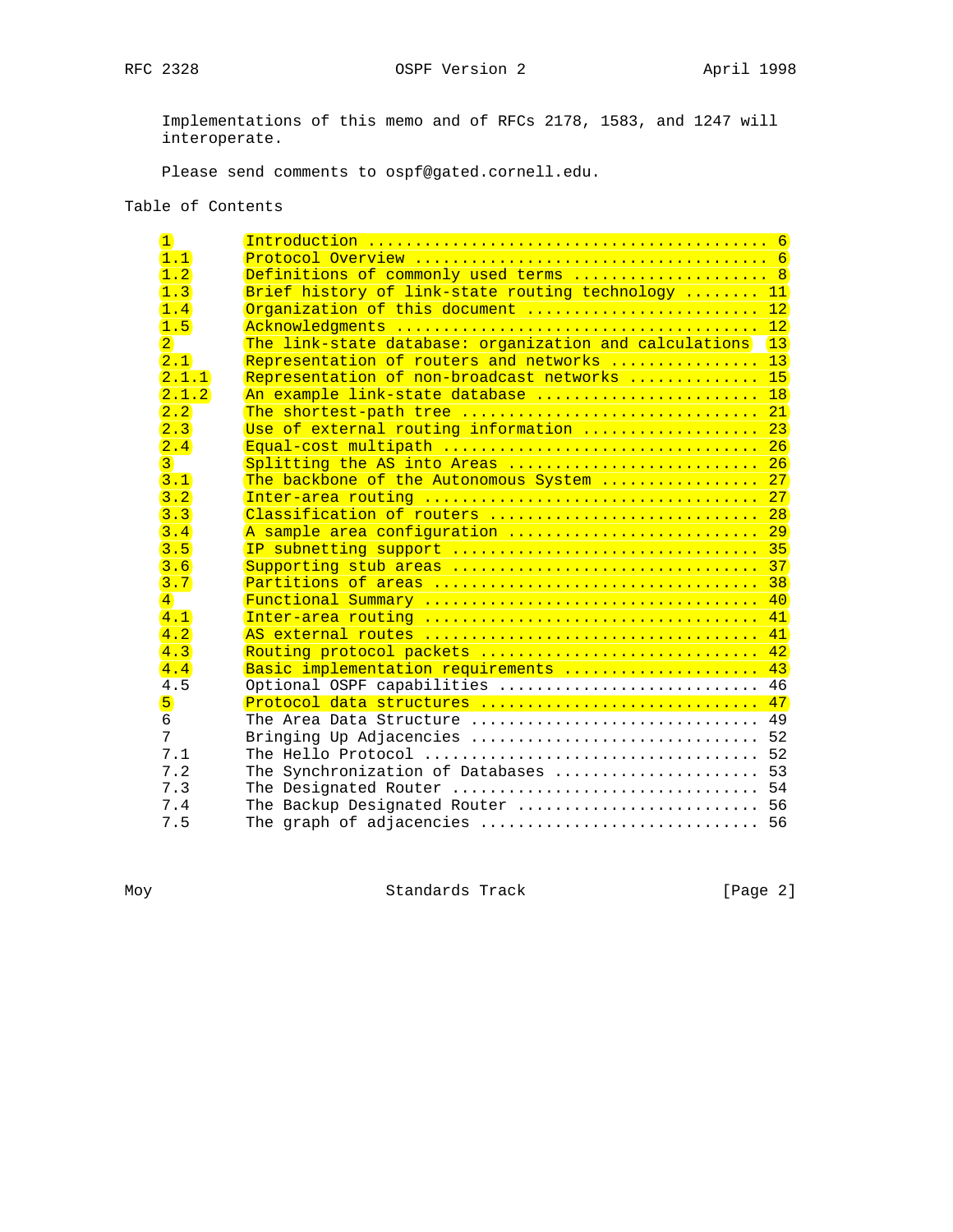| $\overline{8}$   | Protocol Packet Processing  58                          |     |
|------------------|---------------------------------------------------------|-----|
| $\overline{8.1}$ | Sending protocol packets  58                            |     |
| 8.2              | Receiving protocol packets  61                          |     |
| 9                | The Interface Data Structure  63                        |     |
| 9.1              |                                                         |     |
| 9.2              | Events causing interface state changes  70              |     |
| 9.3              | The Interface state machine  72                         |     |
| 9.4              | Electing the Designated Router  75                      |     |
| 9.5              |                                                         |     |
| 9.5.1            | Sending Hello packets on NBMA networks  79              |     |
| 10               | The Neighbor Data Structure  80                         |     |
| 10.1             |                                                         |     |
| 10.2             | Events causing neighbor state changes  87               |     |
| 10.3             | The Neighbor state machine  89                          |     |
| 10.4             | Whether to become adjacent  95                          |     |
| 10.5             | Receiving Hello Packets  96                             |     |
| 10.6             | Receiving Database Description Packets  99              |     |
| 10.7             | Receiving Link State Request Packets  102               |     |
| 10.8             | Sending Database Description Packets  103               |     |
| 10.9             | Sending Link State Request Packets  104                 |     |
| 10.10            |                                                         |     |
| 11               | The Routing Table Structure  107                        |     |
| (11.1)           | Routing table lookup  111                               |     |
| 11.2             | Sample routing table, without areas  111                |     |
| 11.3             | Sample routing table, with areas  112                   |     |
| $\overline{12}$  | Link State Advertisements (LSAs)  115                   |     |
| 12.1             |                                                         |     |
| 12.1.1           |                                                         |     |
| 12.1.2           |                                                         |     |
| 12.1.3           |                                                         |     |
| 12.1.4           |                                                         |     |
| 12.1.5           |                                                         | 119 |
| 12.1.6           | LS sequence number  120                                 |     |
| 12.1.7           |                                                         |     |
| 12.2             | The link state database  121                            |     |
| 12.3             | Representation of TOS                                   | 122 |
| 12.4             |                                                         |     |
| 12.4.1           |                                                         |     |
|                  | 12.4.1.1 Describing point-to-point interfaces  130      |     |
|                  | 12.4.1.2 Describing broadcast and NBMA interfaces  130  |     |
|                  | 12.4.1.3 Describing virtual links  131                  |     |
|                  | 12.4.1.4 Describing Point-to-MultiPoint interfaces  131 |     |

Moy Standards Track [Page 3]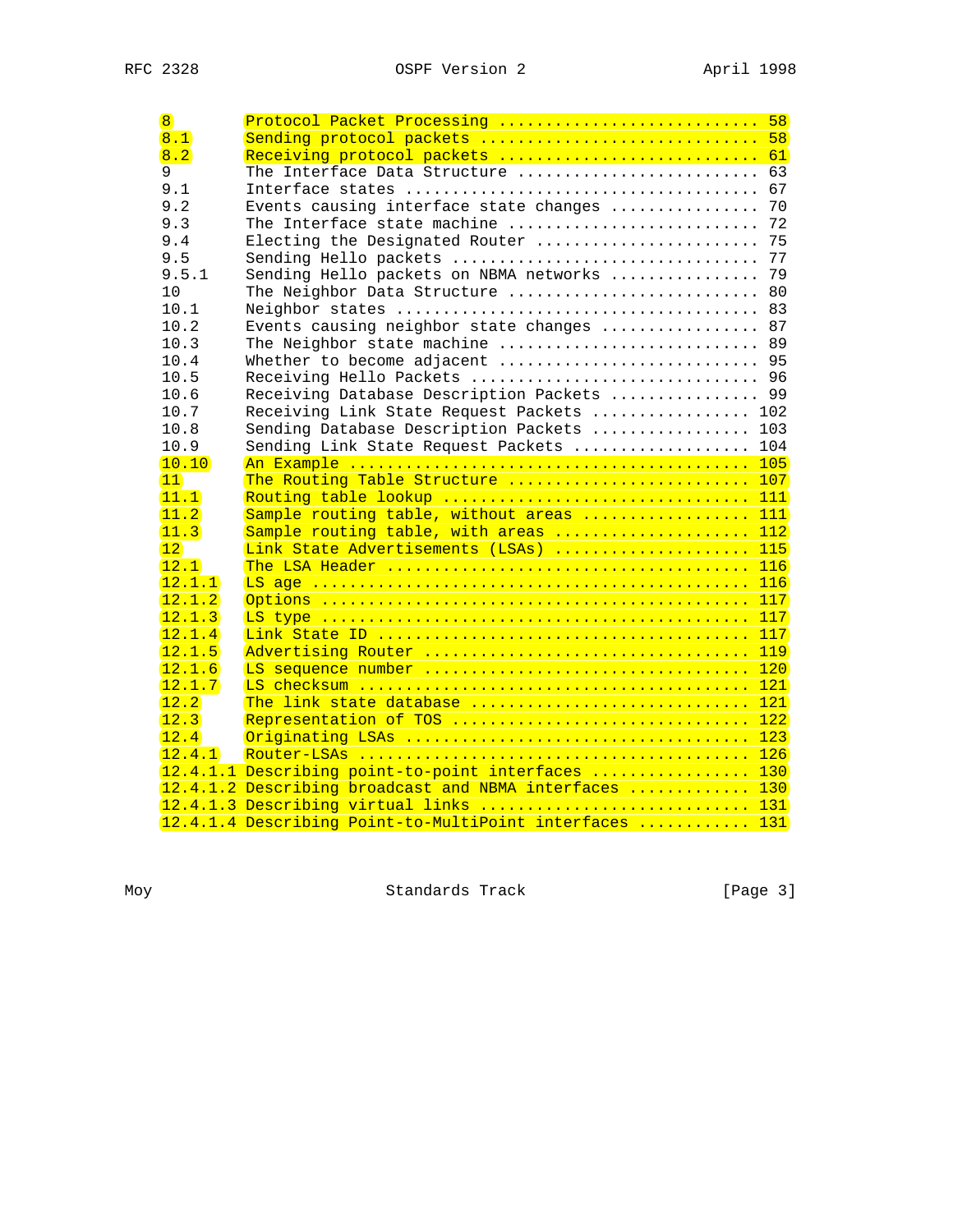|                         | 12.4.1.5 Examples of router-LSAs  132                  |     |
|-------------------------|--------------------------------------------------------|-----|
| 12.4.2                  |                                                        |     |
|                         | 12.4.2.1 Examples of network-LSAs  134                 |     |
| 12.4.3                  |                                                        |     |
|                         | 12.4.3.1 Originating summary-LSAs into stub areas  137 |     |
|                         | 12.4.3.2 Examples of summary-LSAs  138                 |     |
| 12.4.4                  |                                                        |     |
|                         | 12.4.4.1 Examples of AS-external-LSAs  140             |     |
| 13                      | The Flooding Procedure  143                            |     |
| 13.1                    | Determining which LSA is newer  146                    |     |
| $\overline{13.2}$       | Installing LSAs in the database  147                   |     |
| 13.3                    | Next step in the flooding procedure  148               |     |
| 13.4                    | Receiving self-originated LSAs  151                    |     |
| 13.5                    | Sending Link State Acknowledgment packets  152         |     |
| 13.6                    | Retransmitting LSAs  154                               |     |
| 13.7                    | Receiving link state acknowledgments  155              |     |
| 14                      | Aging The Link State Database  156                     |     |
| 14.1                    | Premature aging of LSAs  157                           |     |
| 15                      |                                                        |     |
| 16                      | Calculation of the routing table  160                  |     |
| 16.1                    | Calculating the shortest-path tree for an area  161    |     |
| 16.1.1                  | The next hop calculation  167                          |     |
| 16.2                    | Calculating the inter-area routes  178                 |     |
| 16.3                    | Examining transit areas' summary-LSAs  170             |     |
| 16.4                    | Calculating AS external routes  173                    |     |
| 16.4.1                  | External path preferences  175                         |     |
| 16.5                    | Incremental updates -- summary-LSAs  175               |     |
| 16.6                    | Incremental updates -- AS-external-LSAs  177           |     |
| 16.7                    | Events generated as a result of routing table changes  | 177 |
| 16.8                    |                                                        |     |
|                         |                                                        |     |
|                         |                                                        |     |
| $\overline{\mathbf{A}}$ |                                                        |     |
| A.1                     | Encapsulation of OSPF packets  185                     |     |
| A.2                     |                                                        |     |
| A.3                     | OSPF Packet Formats  189                               |     |
| A.3.1                   | The OSPF packet header  190                            |     |
| A.3.2                   |                                                        |     |
| A.3.3                   | The Database Description packet  195                   |     |
| A.3.4                   | The Link State Request packet  197                     |     |
| A.3.5                   | The Link State Update packet  199                      |     |
| A.3.6                   | The Link State Acknowledgment packet  201              |     |

Moy Standards Track [Page 4]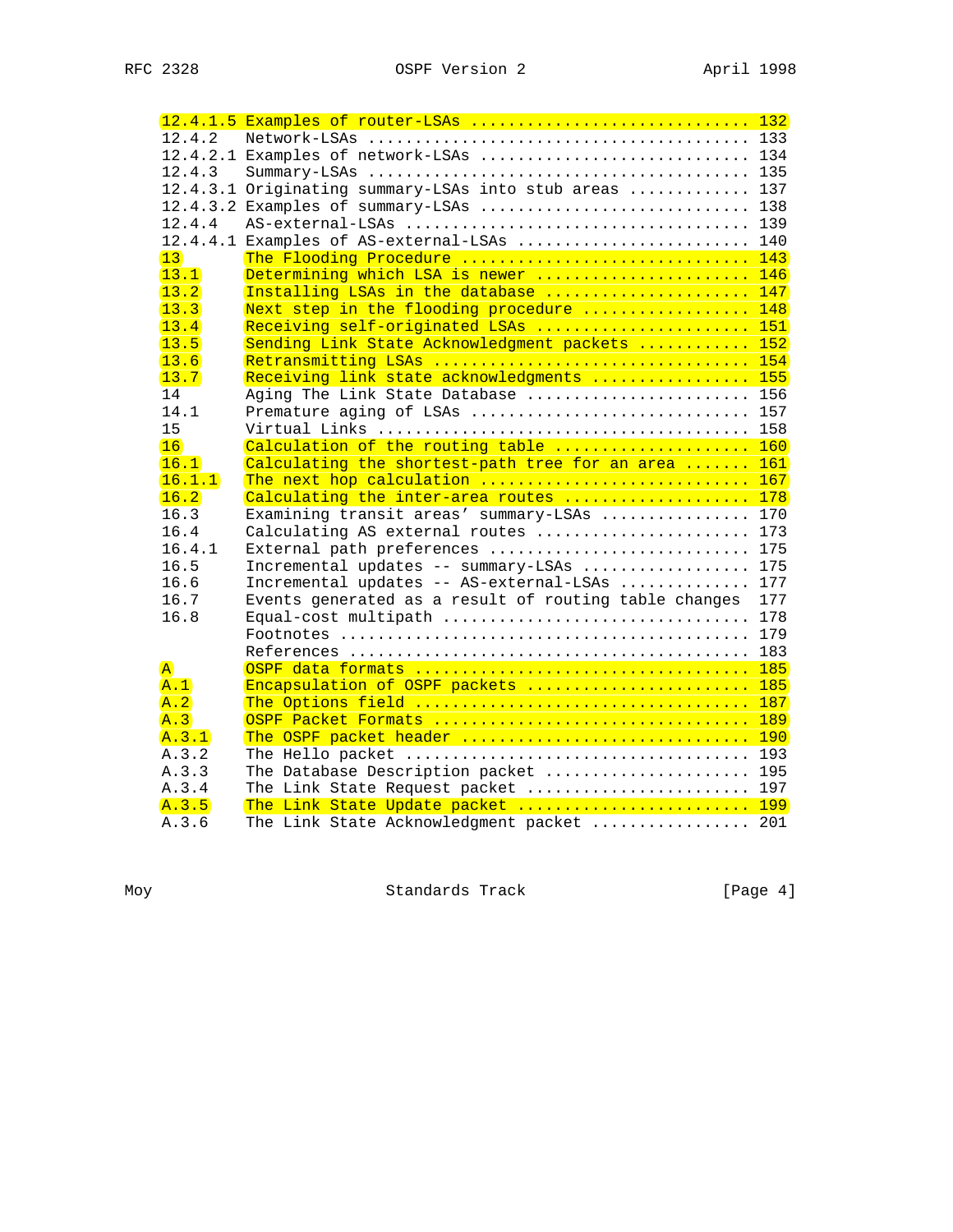| A.4           |                                                     |  |
|---------------|-----------------------------------------------------|--|
| A.4.1         |                                                     |  |
| A.4.2         |                                                     |  |
| A.4.3         |                                                     |  |
| A.4.4         |                                                     |  |
| A.4.5         |                                                     |  |
| B             | Architectural Constants  217                        |  |
| $\mathcal{C}$ | Configurable Constants  219                         |  |
| C.1           |                                                     |  |
| C.2           |                                                     |  |
| C.3           | Router interface parameters  221                    |  |
| C.4           | Virtual link parameters  224                        |  |
| C.5           | NBMA network parameters  224                        |  |
| C.6           | Point-to-MultiPoint network parameters  225         |  |
| C.7           | Host route parameters  226                          |  |
| $\mathsf{D}$  |                                                     |  |
| D.1           | Null authentication  227                            |  |
| D.2           | Simple password authentication  228                 |  |
| D.3           | Cryptographic authentication  228                   |  |
| D.4           | Message generation  231                             |  |
| D.4.1         | Generating Null authentication  231                 |  |
| D.4.2         | Generating Simple password authentication  232      |  |
| D.4.3         | Generating Cryptographic authentication  232        |  |
| D.5           | Message verification  234                           |  |
| D.5.1         | Verifying Null authentication  234                  |  |
| D.5.2         | Verifying Simple password authentication  234       |  |
| D.5.3         | Verifying Cryptographic authentication  235         |  |
| Е             | An algorithm for assigning Link State IDs  236      |  |
| $\rm F$       | Multiple interfaces to the same network/subnet  239 |  |
| G             | Differences from RFC 2178  240                      |  |
| G.1           | Flooding modifications  240                         |  |
| G.2           | Changes to external path preferences  241           |  |
| G.3           | Incomplete resolution of virtual next hops  241     |  |
| G.4           |                                                     |  |
|               | Security Considerations  243                        |  |
|               |                                                     |  |
|               | Full Copyright Statement  244                       |  |

Moy Standards Track [Page 5]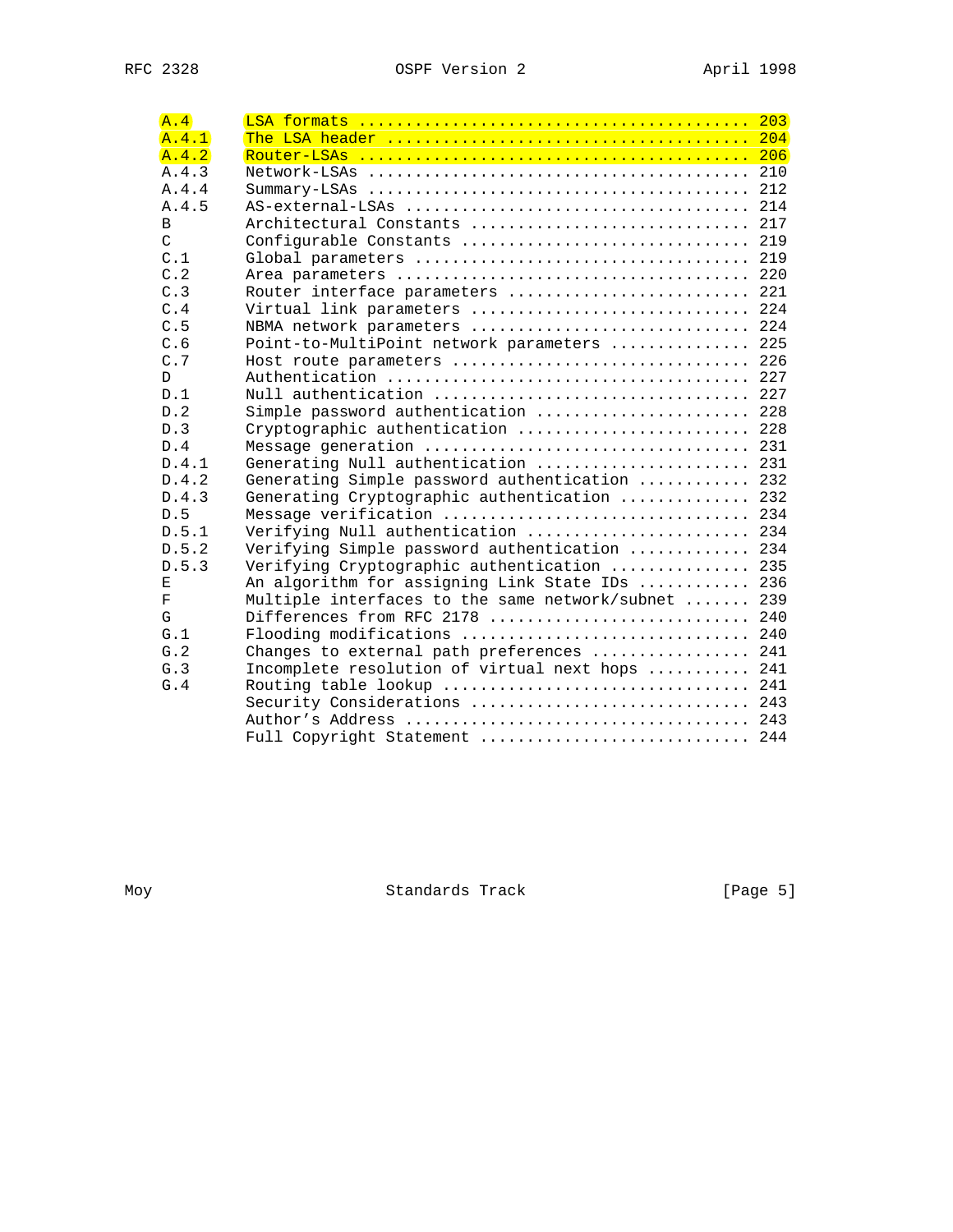# 1. Introduction

 This document is a specification of the Open Shortest Path First (OSPF) TCP/IP internet routing protocol. OSPF is classified as an Interior Gateway Protocol (IGP). This means that it distributes routing information between routers belonging to a single Autonomous System. The OSPF protocol is based on link-state or SPF technology. This is a departure from the Bellman-Ford base used by traditional TCP/IP internet routing protocols.

 The OSPF protocol was developed by the OSPF working group of the Internet Engineering Task Force. It has been designed expressly for the TCP/IP internet environment, including explicit support for CIDR and the tagging of externally-derived routing information. OSPF also provides for the authentication of routing updates, and utilizes IP multicast when sending/receiving the updates. In addition, much work has been done to produce a protocol that responds quickly to topology changes, yet involves small amounts of routing protocol traffic.

### 1.1. Protocol overview

 OSPF routes IP packets based solely on the destination IP address found in the IP packet header. IP packets are routed "as is" -- they are not encapsulated in any further protocol headers as they transit the Autonomous System. OSPF is a dynamic routing protocol. It quickly detects topological changes in the AS (such as router interface failures) and calculates new loop-free routes after a period of convergence. This period of convergence is short and involves a minimum of routing traffic.

 In a link-state routing protocol, each router maintains a database describing the Autonomous System's topology. This database is referred to as the link-state database. Each participating router has an identical database. Each individual piece of this database is a particular router's local state (e.g., the router's usable interfaces and reachable neighbors). The router distributes its local state throughout the Autonomous System by flooding.

Moy **Standards Track** [Page 6]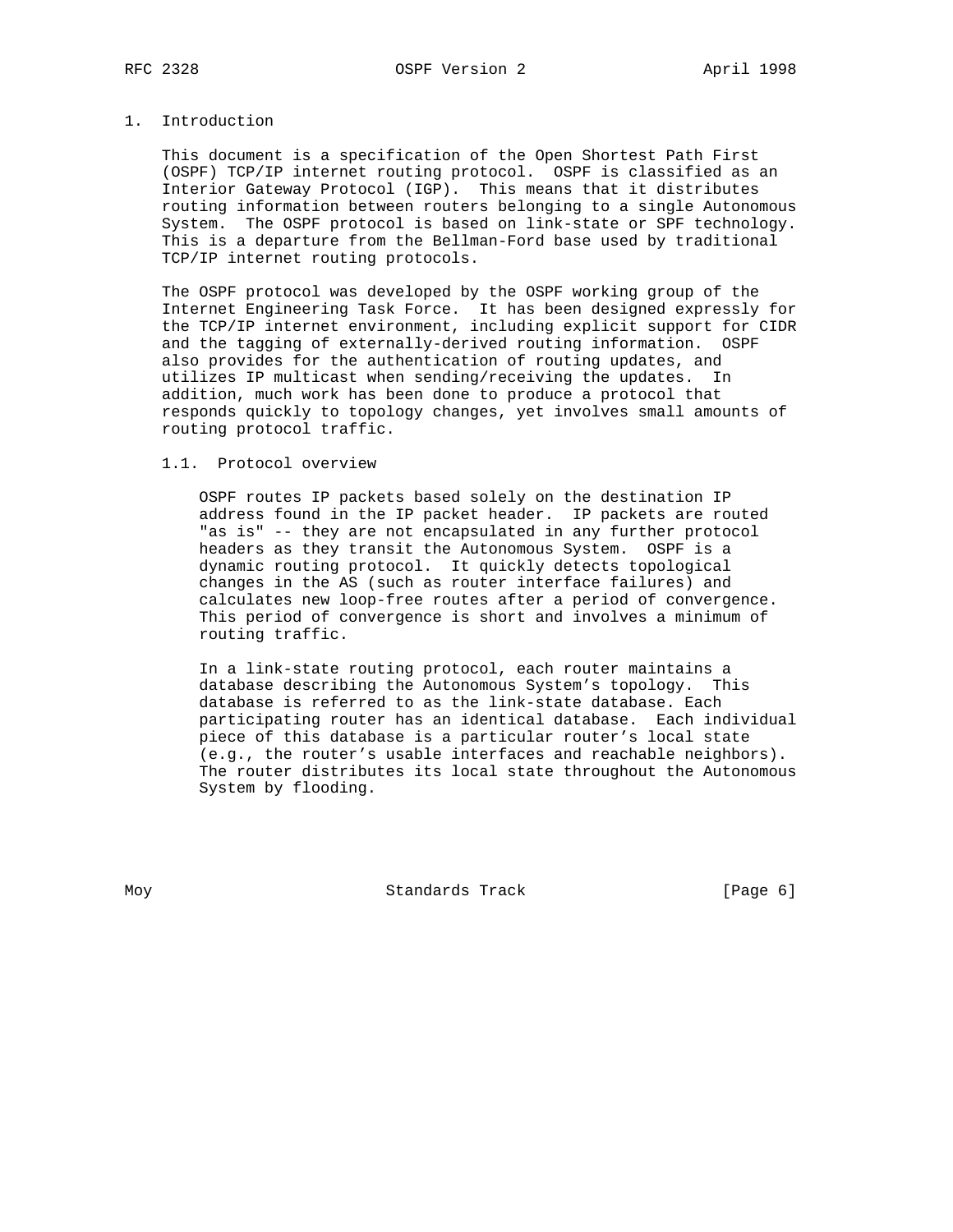All routers run the exact same algorithm, in parallel. From the link-state database, each router constructs a tree of shortest paths with itself as root. This shortest-path tree gives the route to each destination in the Autonomous System. Externally derived routing information appears on the tree as leaves.

 When several equal-cost routes to a destination exist, traffic is distributed equally among them. The cost of a route is described by a single dimensionless metric.

 OSPF allows sets of networks to be grouped together. Such a grouping is called an area. The topology of an area is hidden from the rest of the Autonomous System. This information hiding enables a significant reduction in routing traffic. Also, routing within the area is determined only by the area's own topology, lending the area protection from bad routing data. An area is a generalization of an IP subnetted network.

 OSPF enables the flexible configuration of IP subnets. Each route distributed by OSPF has a destination and mask. Two different subnets of the same IP network number may have different sizes (i.e., different masks). This is commonly referred to as variable length subnetting. A packet is routed to the best (i.e., longest or most specific) match. Host routes are considered to be subnets whose masks are "all ones" (0xffffffff).

 All OSPF protocol exchanges are authenticated. This means that only trusted routers can participate in the Autonomous System's routing. A variety of authentication schemes can be used; in fact, separate authentication schemes can be configured for each IP subnet.

 Externally derived routing data (e.g., routes learned from an Exterior Gateway Protocol such as BGP; see [Ref23]) is advertised throughout the Autonomous System. This externally derived data is kept separate from the OSPF protocol's link state data. Each external route can also be tagged by the advertising router, enabling the passing of additional information between routers on the boundary of the Autonomous System.

Moy **Standards Track** [Page 7]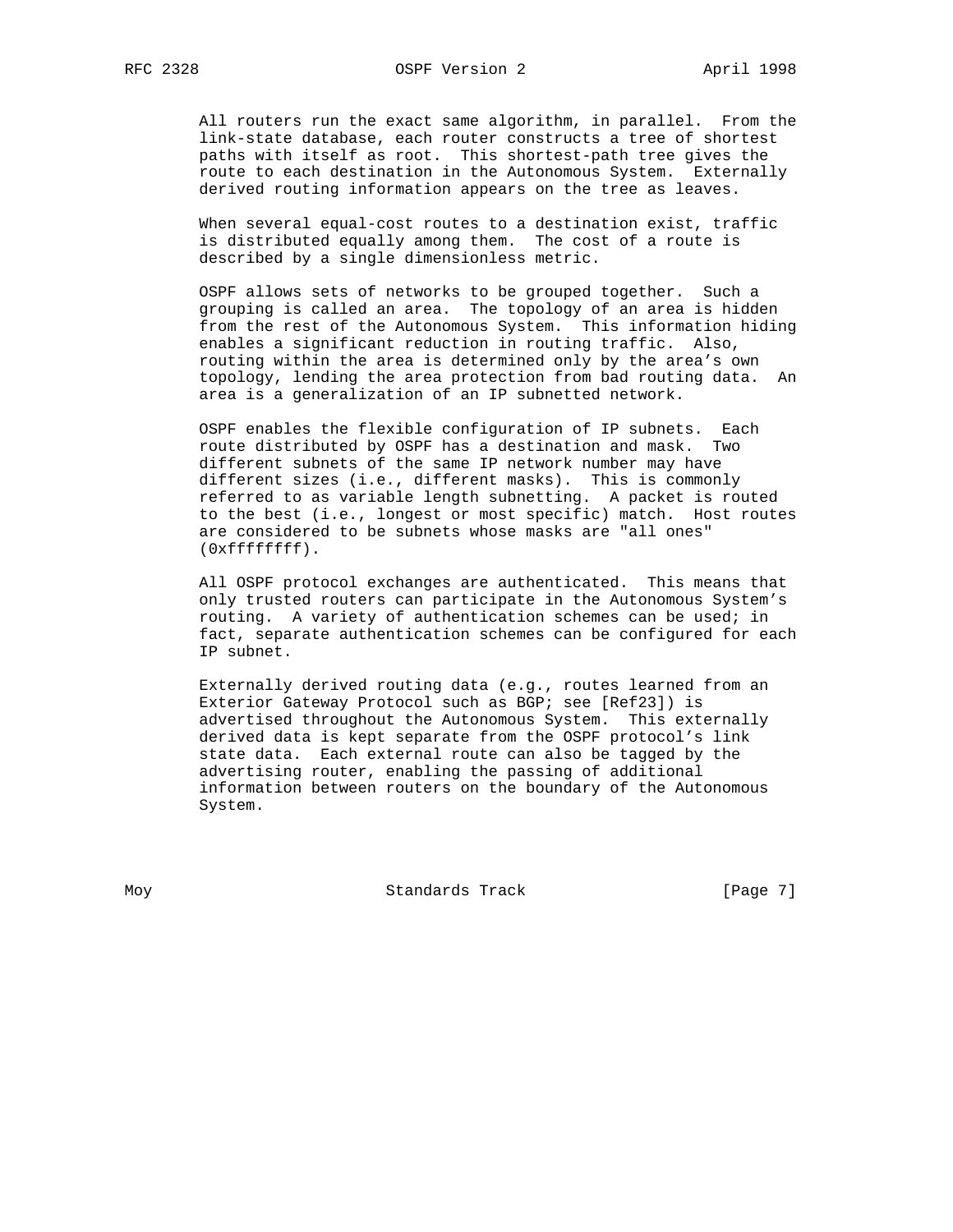# 1.2. Definitions of commonly used terms

 This section provides definitions for terms that have a specific meaning to the OSPF protocol and that are used throughout the text. The reader unfamiliar with the Internet Protocol Suite is referred to [Ref13] for an introduction to IP.

Router

 A level three Internet Protocol packet switch. Formerly called a gateway in much of the IP literature.

Autonomous System

 A group of routers exchanging routing information via a common routing protocol. Abbreviated as AS.

Interior Gateway Protocol

 The routing protocol spoken by the routers belonging to an Autonomous system. Abbreviated as IGP. Each Autonomous System has a single IGP. Separate Autonomous Systems may be running different IGPs.

Router ID

 A 32-bit number assigned to each router running the OSPF protocol. This number uniquely identifies the router within an Autonomous System.

Network

 In this memo, an IP network/subnet/supernet. It is possible for one physical network to be assigned multiple IP network/subnet numbers. We consider these to be separate networks. Point-to-point physical networks are an exception - they are considered a single network no matter how many (if any at all) IP network/subnet numbers are assigned to them.

Network mask

 A 32-bit number indicating the range of IP addresses residing on a single IP network/subnet/supernet. This specification displays network masks as hexadecimal numbers.

Moy **Standards Track** [Page 8]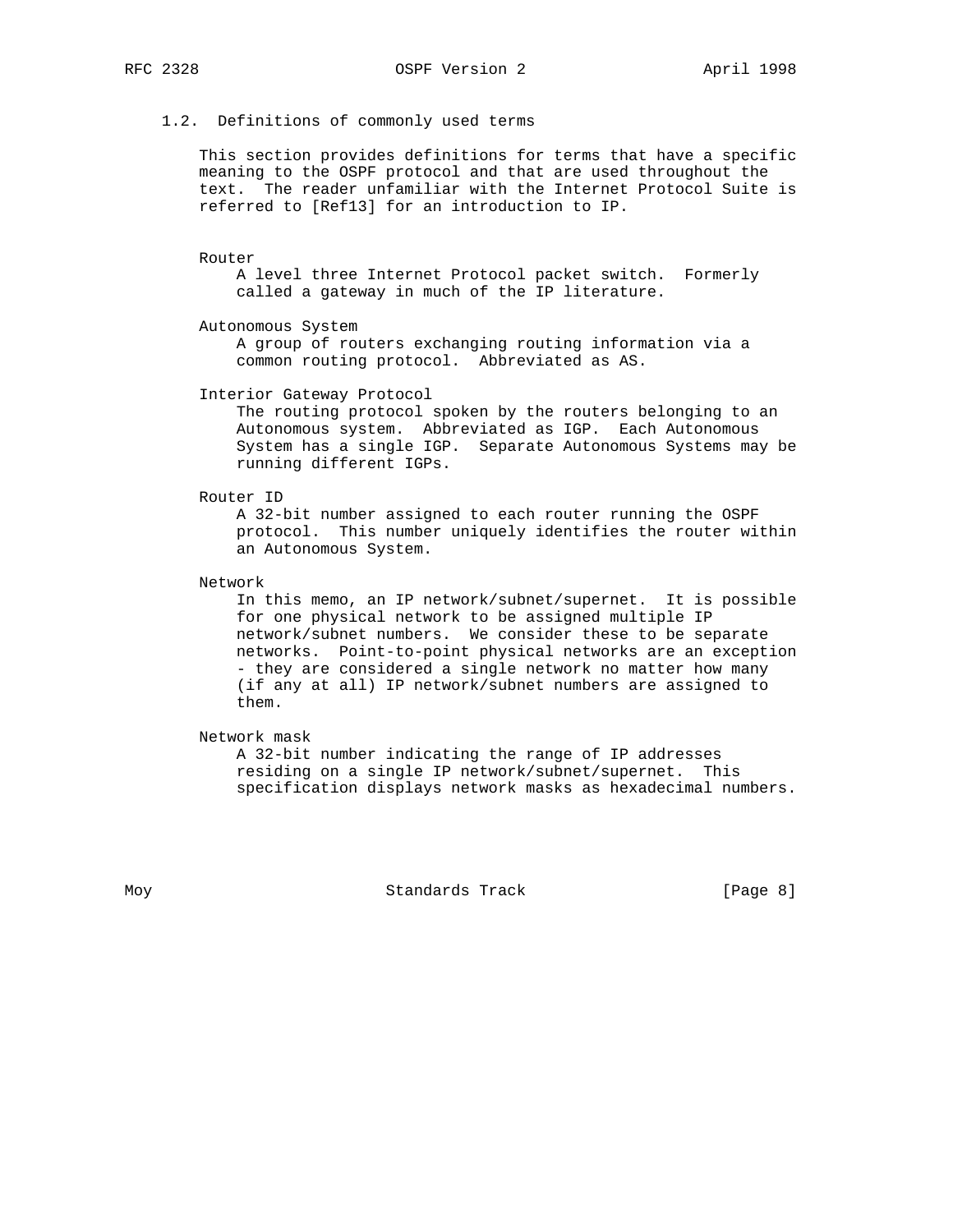For example, the network mask for a class C IP network is displayed as 0xffffff00. Such a mask is often displayed elsewhere in the literature as 255.255.255.0.

## Point-to-point networks

 A network that joins a single pair of routers. A 56Kb serial line is an example of a point-to-point network.

Broadcast networks

 Networks supporting many (more than two) attached routers, together with the capability to address a single physical message to all of the attached routers (broadcast). Neighboring routers are discovered dynamically on these nets using OSPF's Hello Protocol. The Hello Protocol itself takes advantage of the broadcast capability. The OSPF protocol makes further use of multicast capabilities, if they exist. Each pair of routers on a broadcast network is assumed to be able to communicate directly. An ethernet is an example of a broadcast network.

Non-broadcast networks

 Networks supporting many (more than two) routers, but having no broadcast capability. Neighboring routers are maintained on these nets using OSPF's Hello Protocol. However, due to the lack of broadcast capability, some configuration information may be necessary to aid in the discovery of neighbors. On non-broadcast networks, OSPF protocol packets that are normally multicast need to be sent to each neighboring router, in turn. An X.25 Public Data Network (PDN) is an example of a non-broadcast network.

 OSPF runs in one of two modes over non-broadcast networks. The first mode, called non-broadcast multi-access or NBMA, simulates the operation of OSPF on a broadcast network. The second mode, called Point-to-MultiPoint, treats the non broadcast network as a collection of point-to-point links. Non-broadcast networks are referred to as NBMA networks or Point-to-MultiPoint networks, depending on OSPF's mode of operation over the network.

Moy **Standards Track** [Page 9]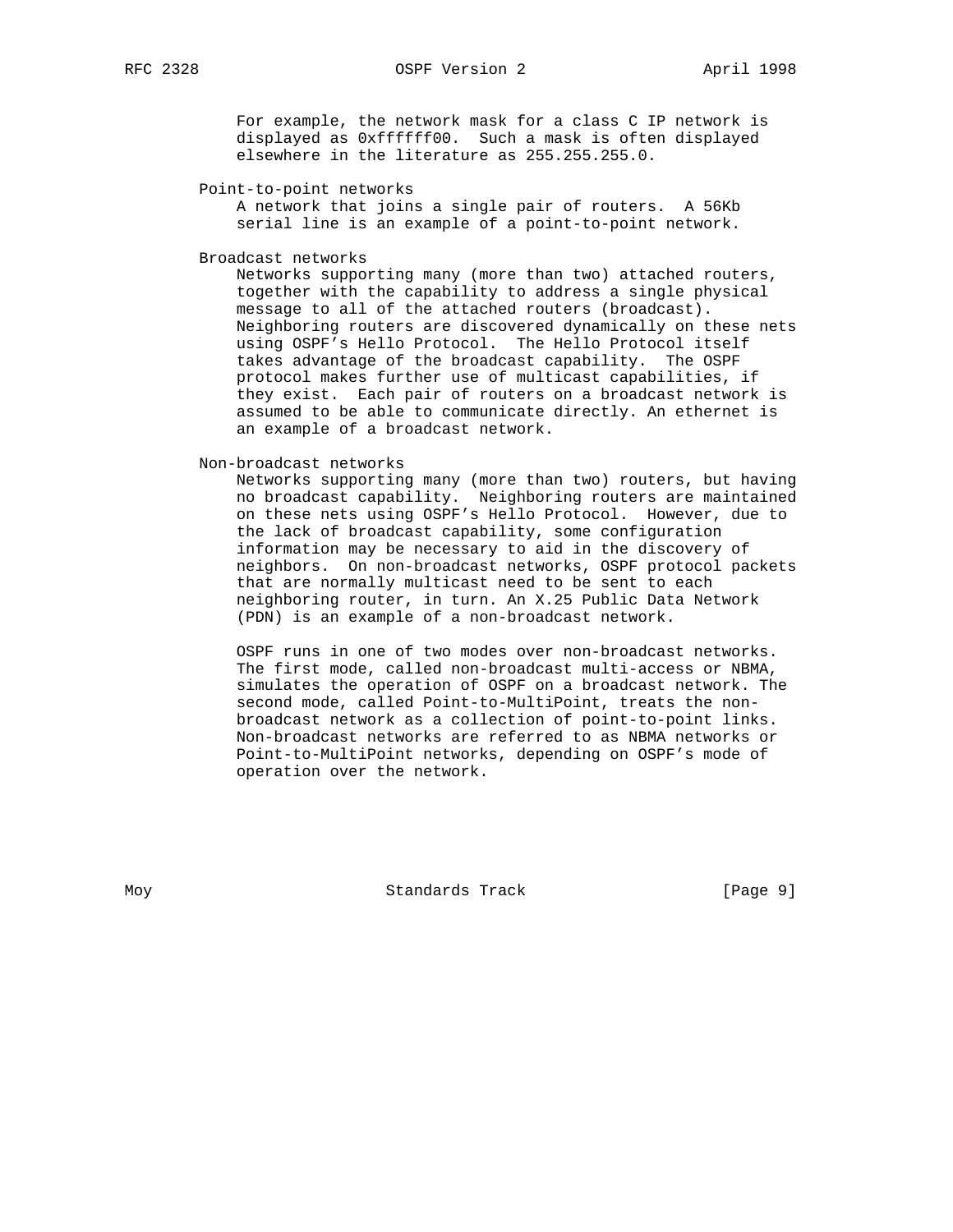# Interface

 The connection between a router and one of its attached networks. An interface has state information associated with it, which is obtained from the underlying lower level protocols and the routing protocol itself. An interface to a network has associated with it a single IP address and mask (unless the network is an unnumbered point-to-point network). An interface is sometimes also referred to as a link.

Neighboring routers

 Two routers that have interfaces to a common network. Neighbor relationships are maintained by, and usually dynamically discovered by, OSPF's Hello Protocol.

Adjacency

 A relationship formed between selected neighboring routers for the purpose of exchanging routing information. Not every pair of neighboring routers become adjacent.

Link state advertisement

 Unit of data describing the local state of a router or network. For a router, this includes the state of the router's interfaces and adjacencies. Each link state advertisement is flooded throughout the routing domain. The collected link state advertisements of all routers and networks forms the protocol's link state database. Throughout this memo, link state advertisement is abbreviated as LSA.

Hello Protocol

 The part of the OSPF protocol used to establish and maintain neighbor relationships. On broadcast networks the Hello Protocol can also dynamically discover neighboring routers.

Flooding

 The part of the OSPF protocol that distributes and synchronizes the link-state database between OSPF routers.

Designated Router

 Each broadcast and NBMA network that has at least two attached routers has a Designated Router. The Designated

Moy Standards Track [Page 10]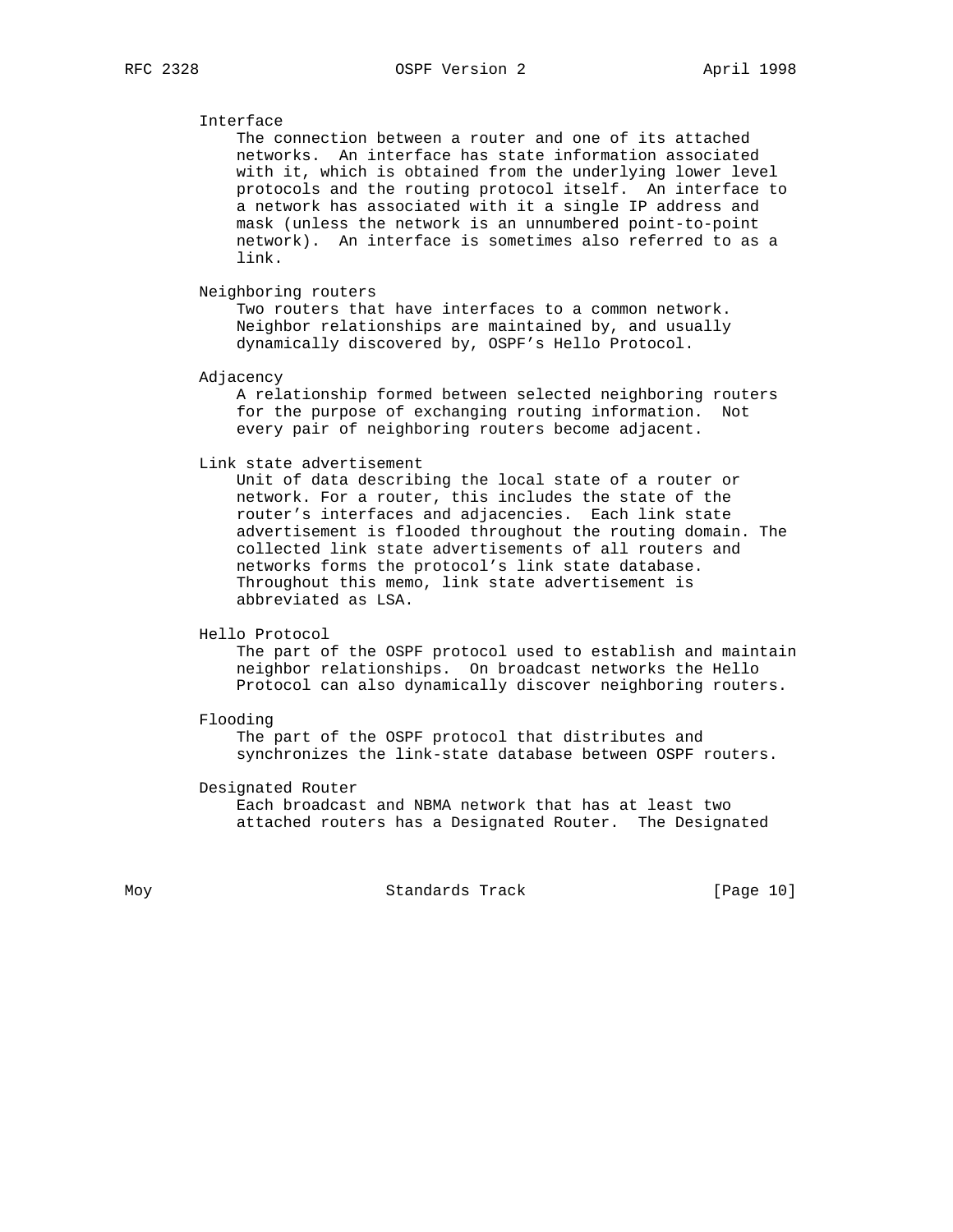Router generates an LSA for the network and has other special responsibilities in the running of the protocol. The Designated Router is elected by the Hello Protocol.

 The Designated Router concept enables a reduction in the number of adjacencies required on a broadcast or NBMA network. This in turn reduces the amount of routing protocol traffic and the size of the link-state database.

Lower-level protocols

 The underlying network access protocols that provide services to the Internet Protocol and in turn the OSPF protocol. Examples of these are the X.25 packet and frame levels for X.25 PDNs, and the ethernet data link layer for ethernets.

## 1.3. Brief history of link-state routing technology

 OSPF is a link state routing protocol. Such protocols are also referred to in the literature as SPF-based or distributed database protocols. This section gives a brief description of the developments in link-state technology that have influenced the OSPF protocol.

 The first link-state routing protocol was developed for use in the ARPANET packet switching network. This protocol is described in [Ref3]. It has formed the starting point for all other link-state protocols. The homogeneous ARPANET environment, i.e., single-vendor packet switches connected by synchronous serial lines, simplified the design and implementation of the original protocol.

 Modifications to this protocol were proposed in [Ref4]. These modifications dealt with increasing the fault tolerance of the routing protocol through, among other things, adding a checksum to the LSAs (thereby detecting database corruption). The paper also included means for reducing the routing traffic overhead in a link-state protocol. This was accomplished by introducing mechanisms which enabled the interval between LSA originations to be increased by an order of magnitude.

Moy **Standards Track** [Page 11]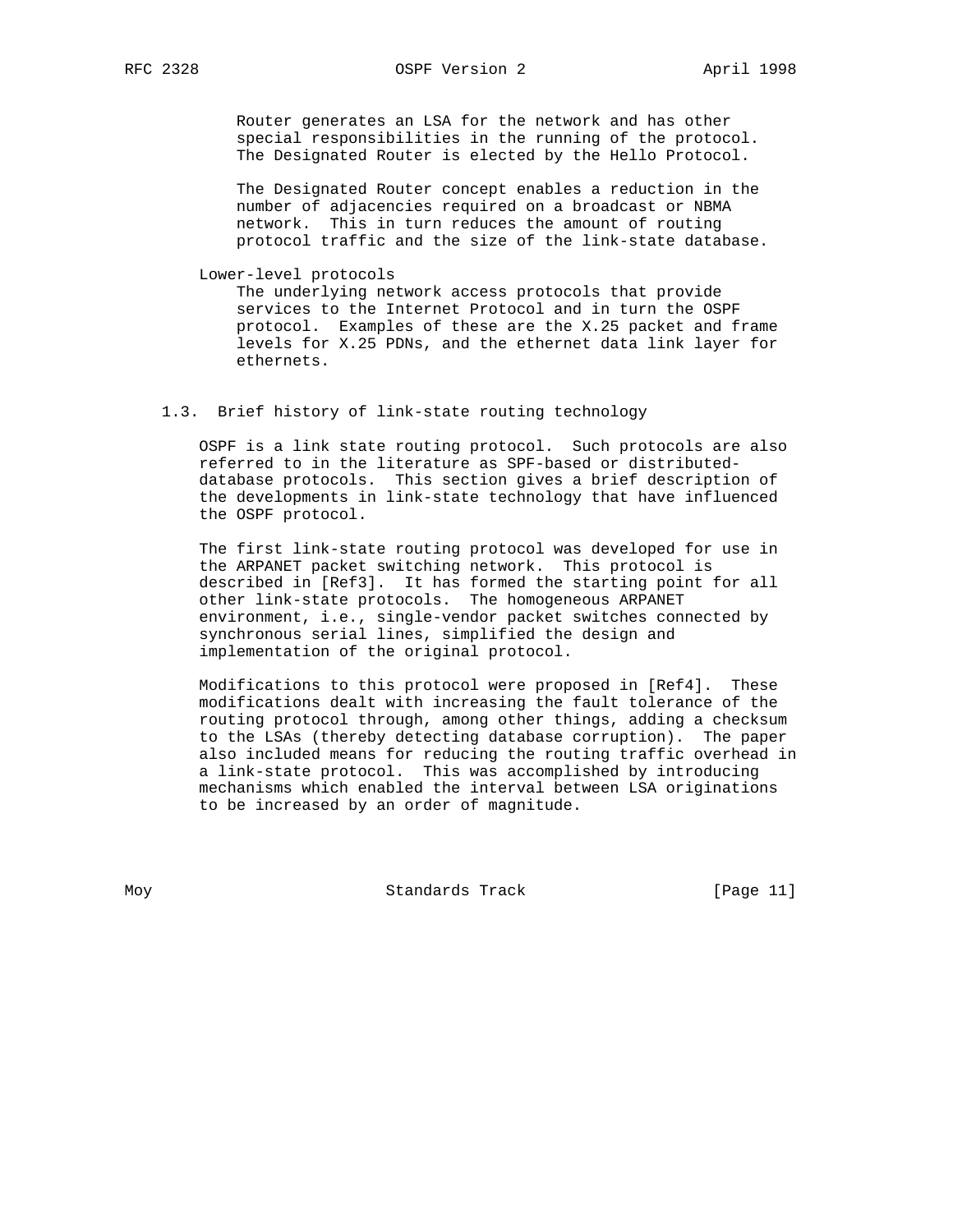A link-state algorithm has also been proposed for use as an ISO IS-IS routing protocol. This protocol is described in [Ref2]. The protocol includes methods for data and routing traffic reduction when operating over broadcast networks. This is accomplished by election of a Designated Router for each broadcast network, which then originates an LSA for the network.

 The OSPF Working Group of the IETF has extended this work in developing the OSPF protocol. The Designated Router concept has been greatly enhanced to further reduce the amount of routing traffic required. Multicast capabilities are utilized for additional routing bandwidth reduction. An area routing scheme has been developed enabling information hiding/protection/reduction. Finally, the algorithms have been tailored for efficient operation in TCP/IP internets.

## 1.4. Organization of this document

 The first three sections of this specification give a general overview of the protocol's capabilities and functions. Sections 4-16 explain the protocol's mechanisms in detail. Packet formats, protocol constants and configuration items are specified in the appendices.

 Labels such as HelloInterval encountered in the text refer to protocol constants. They may or may not be configurable. Architectural constants are summarized in Appendix B. Configurable constants are summarized in Appendix C.

 The detailed specification of the protocol is presented in terms of data structures. This is done in order to make the explanation more precise. Implementations of the protocol are required to support the functionality described, but need not use the precise data structures that appear in this memo.

### 1.5. Acknowledgments

 The author would like to thank Ran Atkinson, Fred Baker, Jeffrey Burgan, Rob Coltun, Dino Farinacci, Vince Fuller, Phanindra Jujjavarapu, Milo Medin, Tom Pusateri, Kannan Varadhan, Zhaohui

Moy Standards Track [Page 12]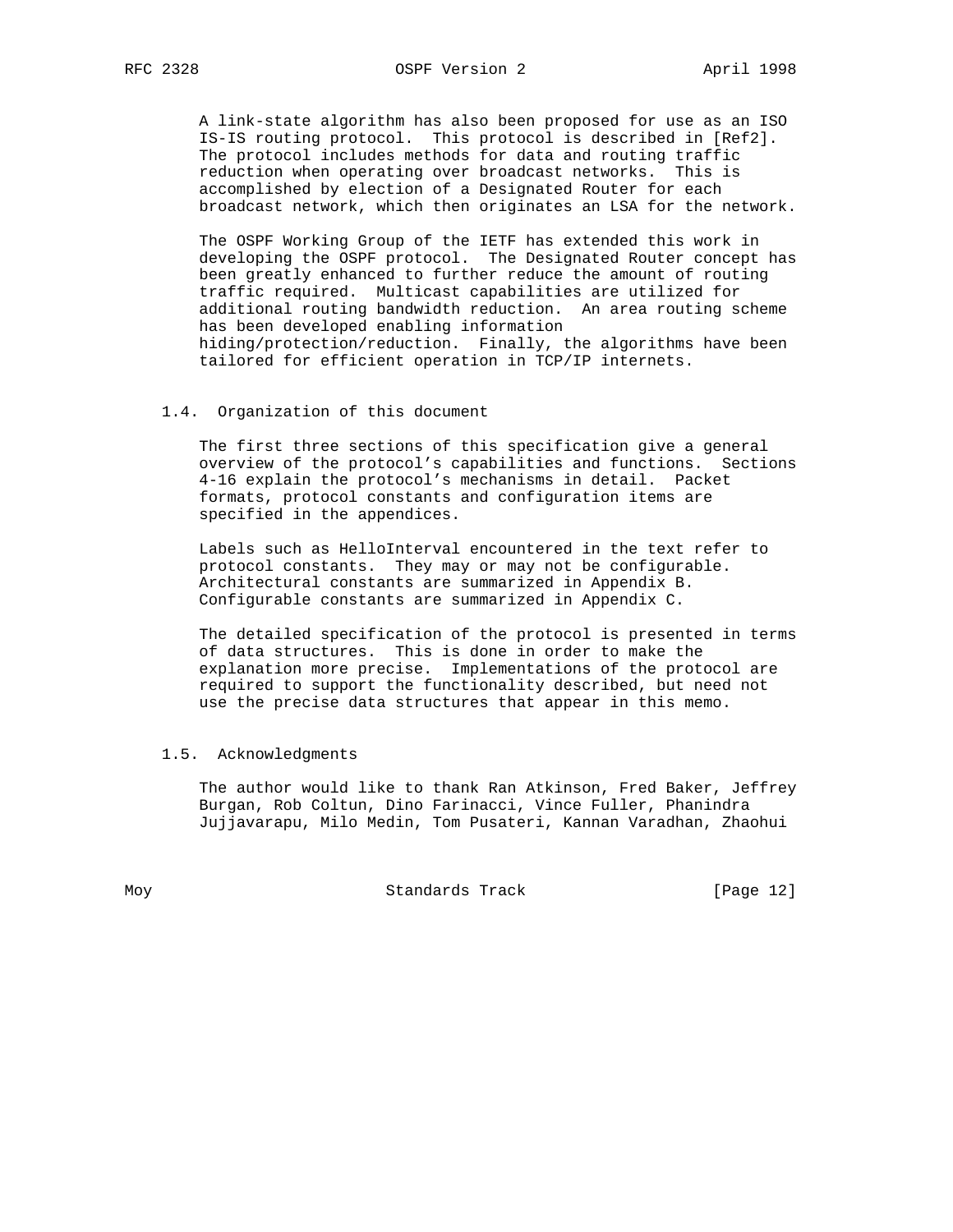Zhang and the rest of the OSPF Working Group for the ideas and support they have given to this project.

 The OSPF Point-to-MultiPoint interface is based on work done by Fred Baker.

 The OSPF Cryptographic Authentication option was developed by Fred Baker and Ran Atkinson.

2. The Link-state Database: organization and calculations

 The following subsections describe the organization of OSPF's link state database, and the routing calculations that are performed on the database in order to produce a router's routing table.

## 2.1. Representation of routers and networks

 The Autonomous System's link-state database describes a directed graph. The vertices of the graph consist of routers and networks. A graph edge connects two routers when they are attached via a physical point-to-point network. An edge connecting a router to a network indicates that the router has an interface on the network. Networks can be either transit or stub networks. Transit networks are those capable of carrying data traffic that is neither locally originated nor locally destined. A transit network is represented by a graph vertex having both incoming and outgoing edges. A stub network's vertex has only incoming edges.

 The neighborhood of each network node in the graph depends on the network's type (point-to-point, broadcast, NBMA or Point to-MultiPoint) and the number of routers having an interface to the network. Three cases are depicted in Figure 1a. Rectangles indicate routers. Circles and oblongs indicate networks. Router names are prefixed with the letters RT and network names with the letter N. Router interface names are prefixed by the letter I. Lines between routers indicate point-to-point networks. The left side of the figure shows networks with their connected routers, with the resulting graphs shown on the right.

Moy **Standards Track** [Page 13]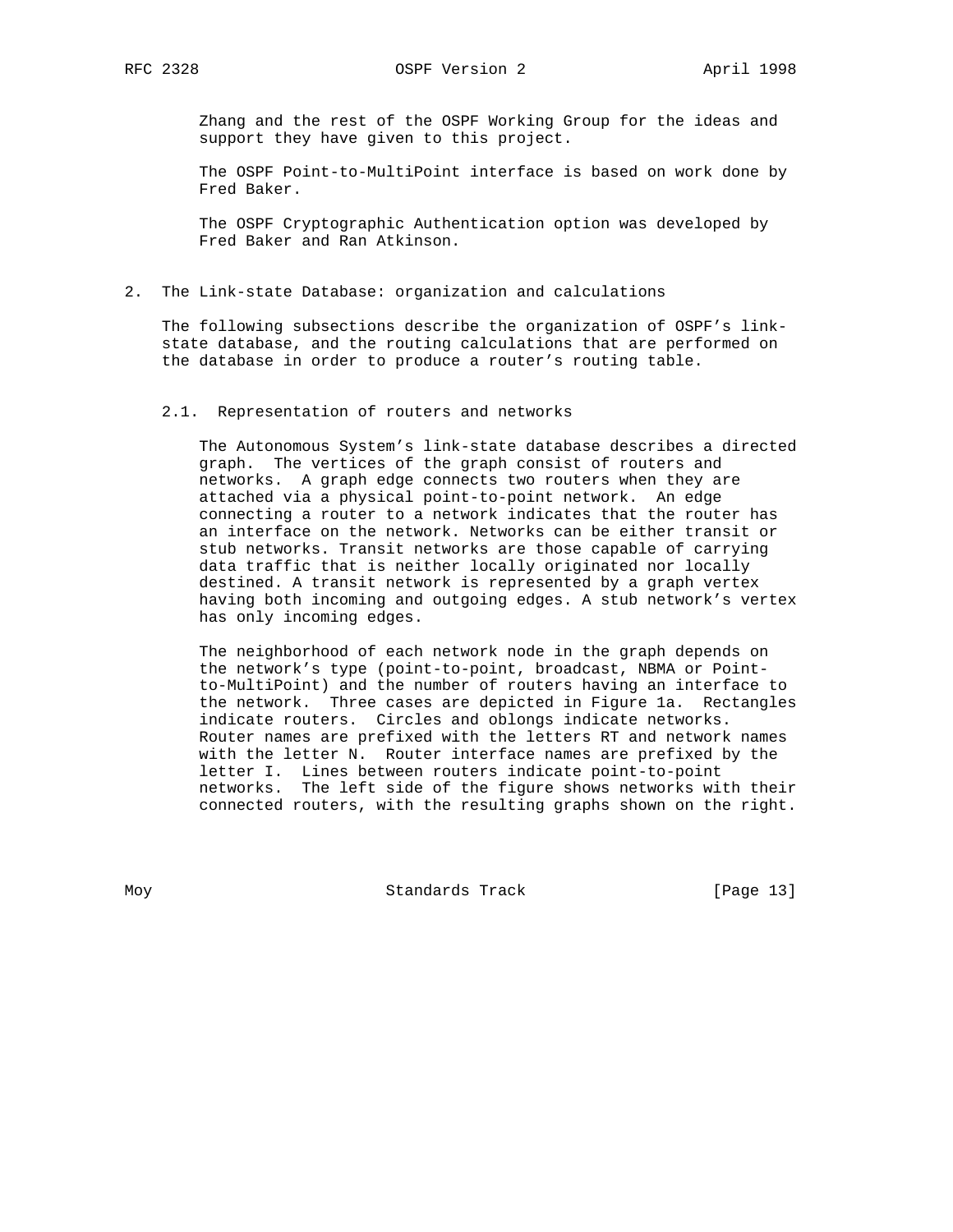```
 **FROM**
```

|                        |          | * $ RT1 RT2 $       |  |
|------------------------|----------|---------------------|--|
| $+$ ---+Ia $+$ ---+    | $^\star$ |                     |  |
| $ RT1 $ ------ $ RT2 $ |          | $T \quad RT1$   $X$ |  |
| $+---+$ Ib+---+        | $\circ$  | $RT2 X $            |  |
|                        | $\ast$   | $ Ia $   X          |  |
|                        | $\star$  | Ib x i              |  |
|                        |          |                     |  |

# Physical point-to-point networks



# Stub networks

|     |     |          |                |   | $**$ FROM $**$ |                            |   |   |  |
|-----|-----|----------|----------------|---|----------------|----------------------------|---|---|--|
|     |     |          |                |   |                |                            |   |   |  |
| RT3 | RT4 |          |                |   |                | RT3   RT4   RT5   RT6   N2 |   |   |  |
|     |     | $\star$  |                |   |                |                            |   |   |  |
|     | N2  | $^\star$ | RT3            |   |                |                            |   | Х |  |
|     |     | т        | RT4            |   |                |                            |   | Χ |  |
|     |     | O        | RT5            |   |                |                            |   | Х |  |
|     |     | $\ast$   | RT6            |   |                |                            |   | Χ |  |
| RT5 | RT6 | $^\star$ | N <sub>2</sub> | Χ | Χ              | Χ                          | Χ |   |  |
|     |     |          |                |   |                |                            |   |   |  |

# Broadcast or NBMA networks

Figure 1a: Network map components

Moy Standards Track [Page 14]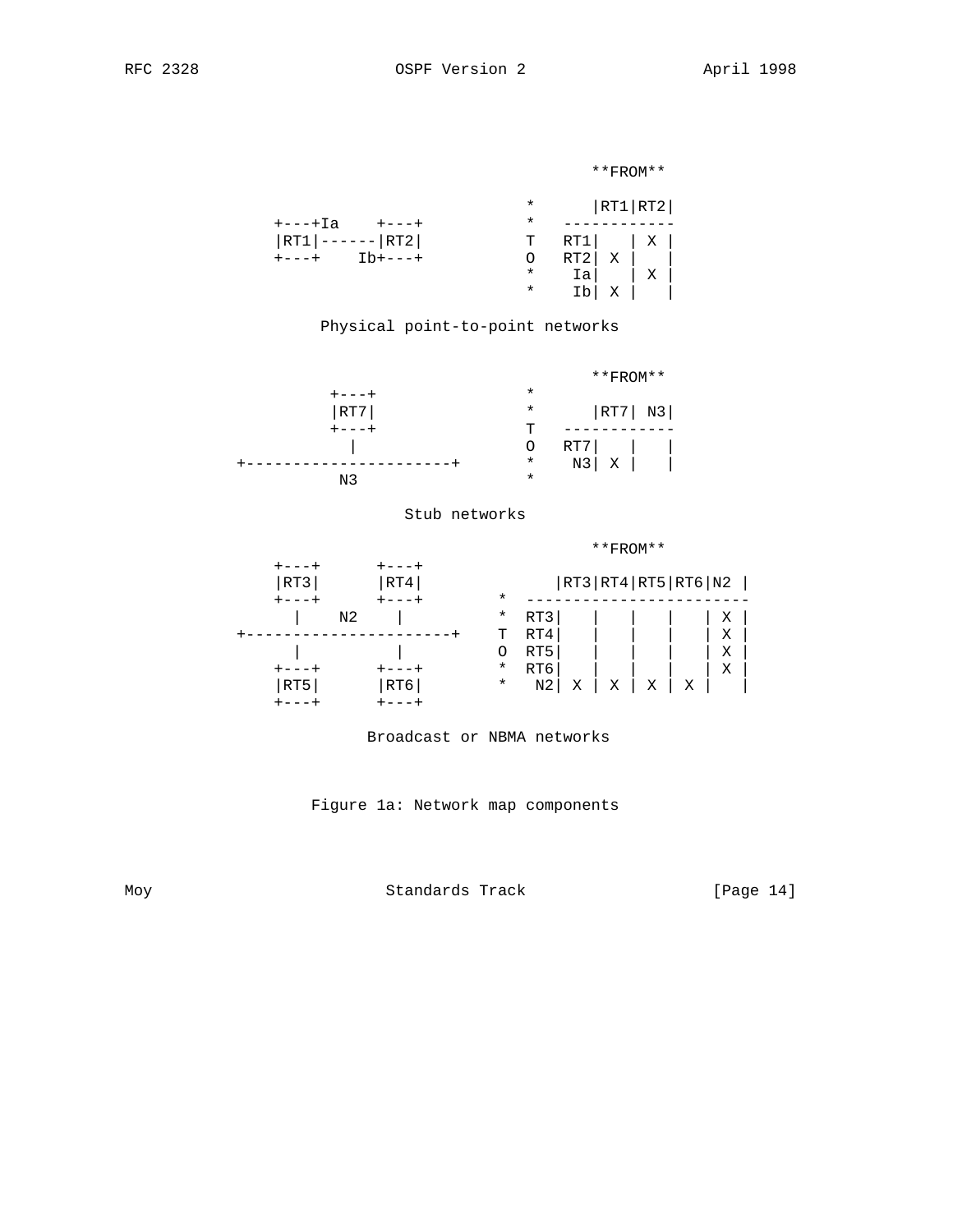RFC 2328 OSPF Version 2 April 1998

 Networks and routers are represented by vertices. An edge connects Vertex A to Vertex B iff the intersection of Column A and Row B is marked with an X.

 The top of Figure 1a shows two routers connected by a point-to point link. In the resulting link-state database graph, the two router vertices are directly connected by a pair of edges, one in each direction. Interfaces to point-to-point networks need not be assigned IP addresses. When interface addresses are assigned, they are modelled as stub links, with each router advertising a stub connection to the other router's interface address. Optionally, an IP subnet can be assigned to the point to-point network. In this case, both routers advertise a stub link to the IP subnet, instead of advertising each others' IP interface addresses.

 The middle of Figure 1a shows a network with only one attached router (i.e., a stub network). In this case, the network appears on the end of a stub connection in the link-state database's graph.

 When multiple routers are attached to a broadcast network, the link-state database graph shows all routers bidirectionally connected to the network vertex. This is pictured at the bottom of Figure 1a.

 Each network (stub or transit) in the graph has an IP address and associated network mask. The mask indicates the number of nodes on the network. Hosts attached directly to routers (referred to as host routes) appear on the graph as stub networks. The network mask for a host route is always 0xffffffff, which indicates the presence of a single node.

#### 2.1.1. Representation of non-broadcast networks

 As mentioned previously, OSPF can run over non-broadcast networks in one of two modes: NBMA or Point-to-MultiPoint. The choice of mode determines the way that the Hello

Moy **Standards Track** [Page 15]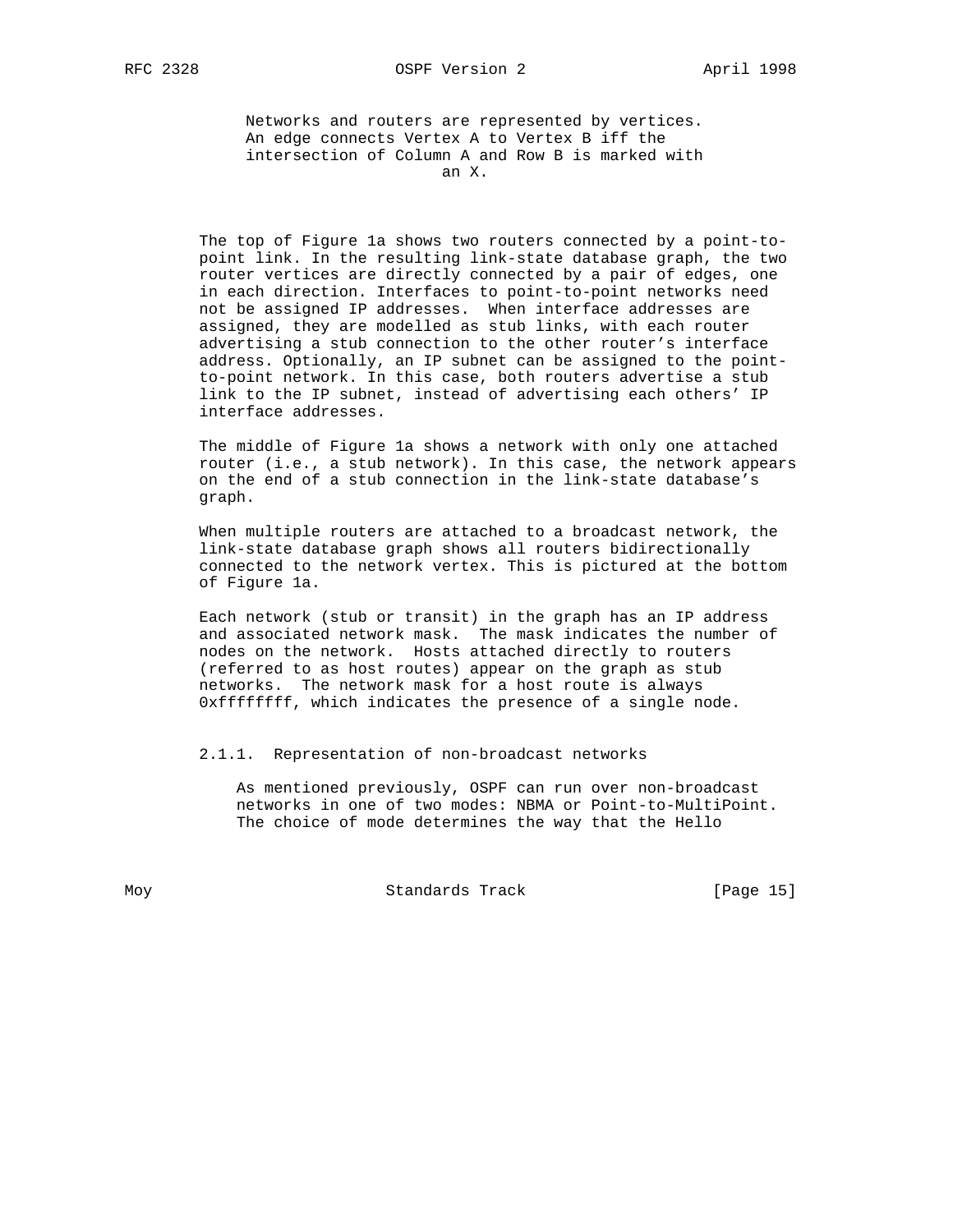protocol and flooding work over the non-broadcast network, and the way that the network is represented in the link state database.

 In NBMA mode, OSPF emulates operation over a broadcast network: a Designated Router is elected for the NBMA network, and the Designated Router originates an LSA for the network. The graph representation for broadcast networks and NBMA networks is identical. This representation is pictured in the middle of Figure 1a.

 NBMA mode is the most efficient way to run OSPF over non broadcast networks, both in terms of link-state database size and in terms of the amount of routing protocol traffic. However, it has one significant restriction: it requires all routers attached to the NBMA network to be able to communicate directly. This restriction may be met on some non-broadcast networks, such as an ATM subnet utilizing SVCs. But it is often not met on other non-broadcast networks, such as PVC-only Frame Relay networks. On non broadcast networks where not all routers can communicate directly you can break the non-broadcast network into logical subnets, with the routers on each subnet being able to communicate directly, and then run each separate subnet as an NBMA network (see [Ref15]). This however requires quite a bit of administrative overhead, and is prone to misconfiguration. It is probably better to run such a non broadcast network in Point-to-Multipoint mode.

 In Point-to-MultiPoint mode, OSPF treats all router-to router connections over the non-broadcast network as if they were point-to-point links. No Designated Router is elected for the network, nor is there an LSA generated for the network. In fact, a vertex for the Point-to-MultiPoint network does not appear in the graph of the link-state database.

 Figure 1b illustrates the link-state database representation of a Point-to-MultiPoint network. On the left side of the figure, a Point-to-MultiPoint network is pictured. It is assumed that all routers can communicate directly, except for routers RT4 and RT5. I3 though I6 indicate the routers'

Moy **Standards Track** [Page 16]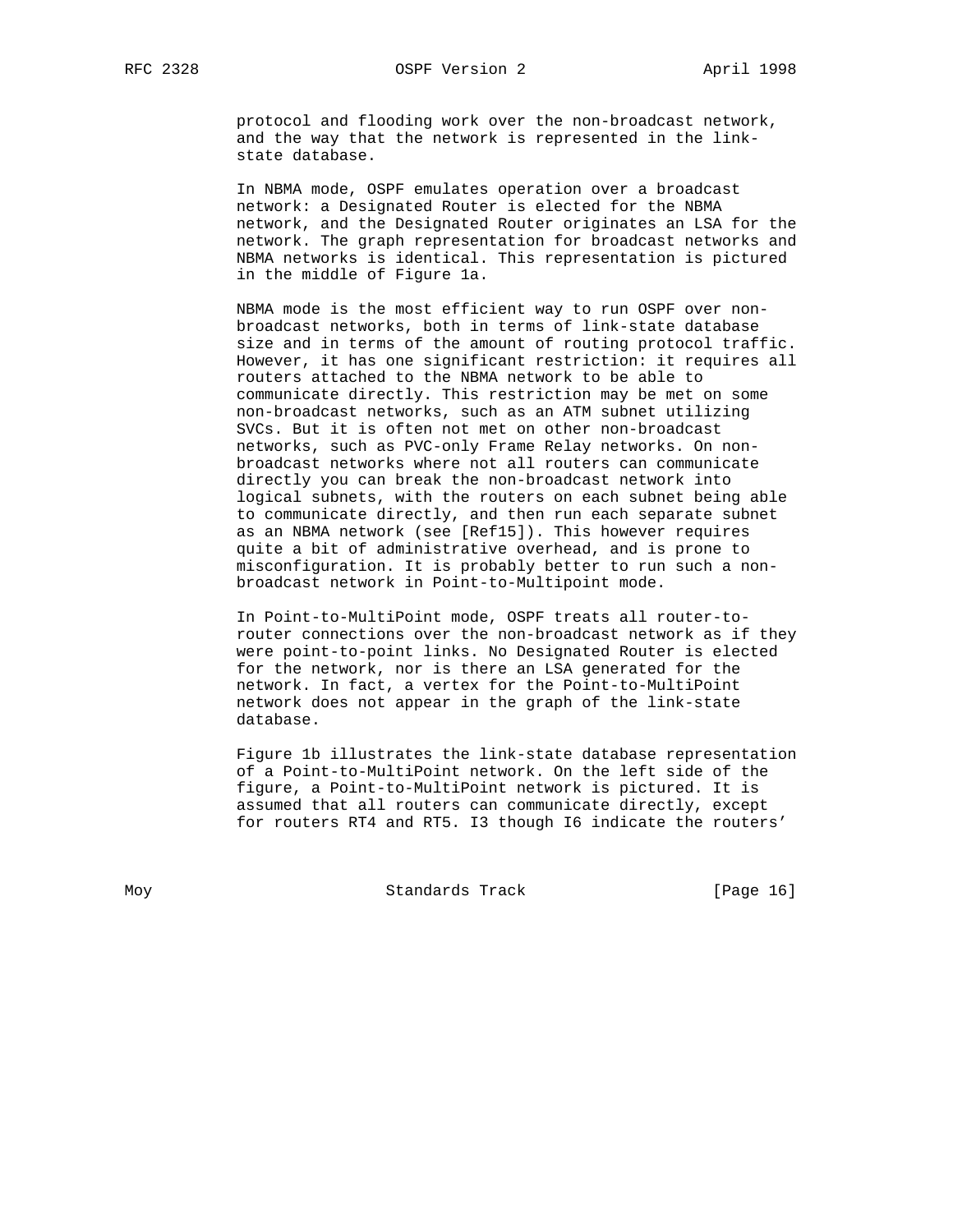IP interface addresses on the Point-to-MultiPoint network. In the graphical representation of the link-state database, routers that can communicate directly over the Point-to- MultiPoint network are joined by bidirectional edges, and each router also has a stub connection to its own IP interface address (which is in contrast to the representation of real point-to-point links; see Figure 1a).

 On some non-broadcast networks, use of Point-to-MultiPoint mode and data-link protocols such as Inverse ARP (see [Ref14]) will allow autodiscovery of OSPF neighbors even though broadcast support is not available.



 Figure 1b: Network map components Point-to-MultiPoint networks

# All routers can communicate directly over N2, except routers RT4 and RT5. I3 through I6 indicate IP interface addresses

Moy Standards Track [Page 17]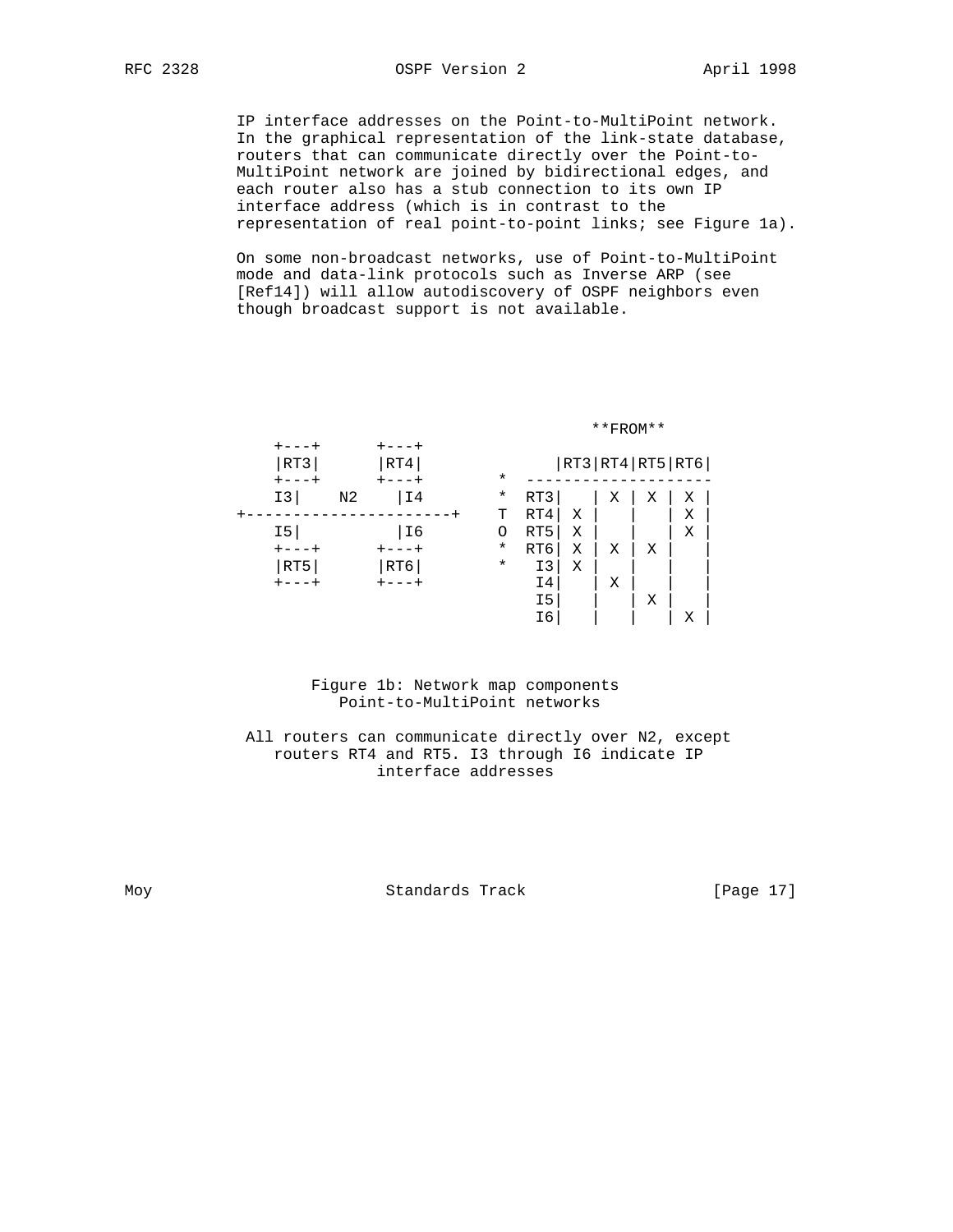# 2.1.2. An example link-state database

 Figure 2 shows a sample map of an Autonomous System. The rectangle labelled H1 indicates a host, which has a SLIP connection to Router RT12. Router RT12 is therefore advertising a host route. Lines between routers indicate physical point-to-point networks. The only point-to-point network that has been assigned interface addresses is the one joining Routers RT6 and RT10. Routers RT5 and RT7 have BGP connections to other Autonomous Systems. A set of BGP learned routes have been displayed for both of these routers.

 A cost is associated with the output side of each router interface. This cost is configurable by the system administrator. The lower the cost, the more likely the interface is to be used to forward data traffic. Costs are also associated with the externally derived routing data (e.g., the BGP-learned routes).

 The directed graph resulting from the map in Figure 2 is depicted in Figure 3. Arcs are labelled with the cost of the corresponding router output interface. Arcs having no labelled cost have a cost of 0. Note that arcs leading from networks to routers always have cost 0; they are significant nonetheless. Note also that the externally derived routing data appears on the graph as stubs.

 The link-state database is pieced together from LSAs generated by the routers. In the associated graphical representation, the neighborhood of each router or transit network is represented in a single, separate LSA. Figure 4 shows these LSAs graphically. Router RT12 has an interface to two broadcast networks and a SLIP line to a host. Network N6 is a broadcast network with three attached routers. The cost of all links from Network N6 to its attached routers is 0. Note that the LSA for Network N6 is actually generated by one of the network's attached routers: the router that has been elected Designated Router for the network.

Moy **Standards Track** [Page 18]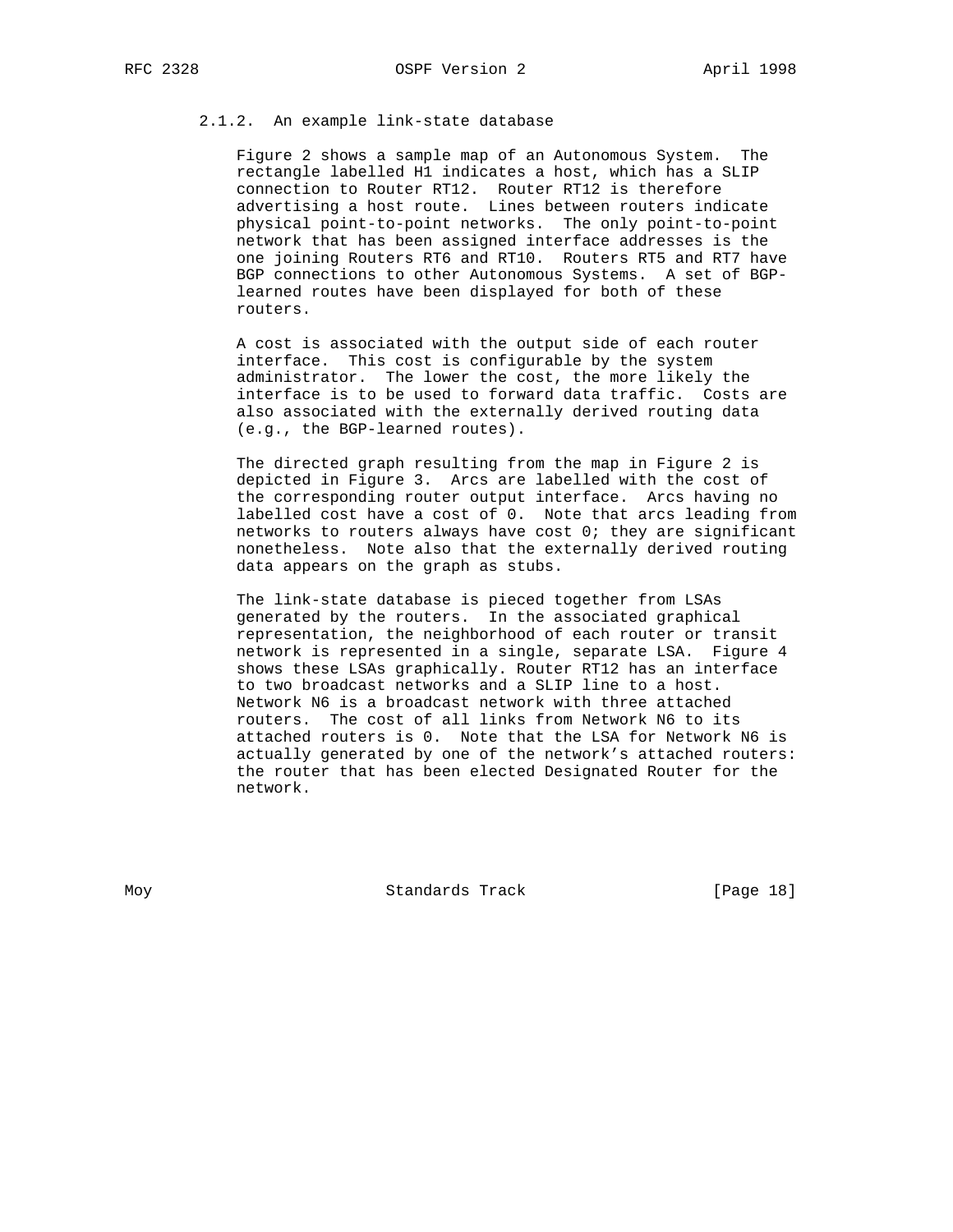



Moy Standards Track [Page 19]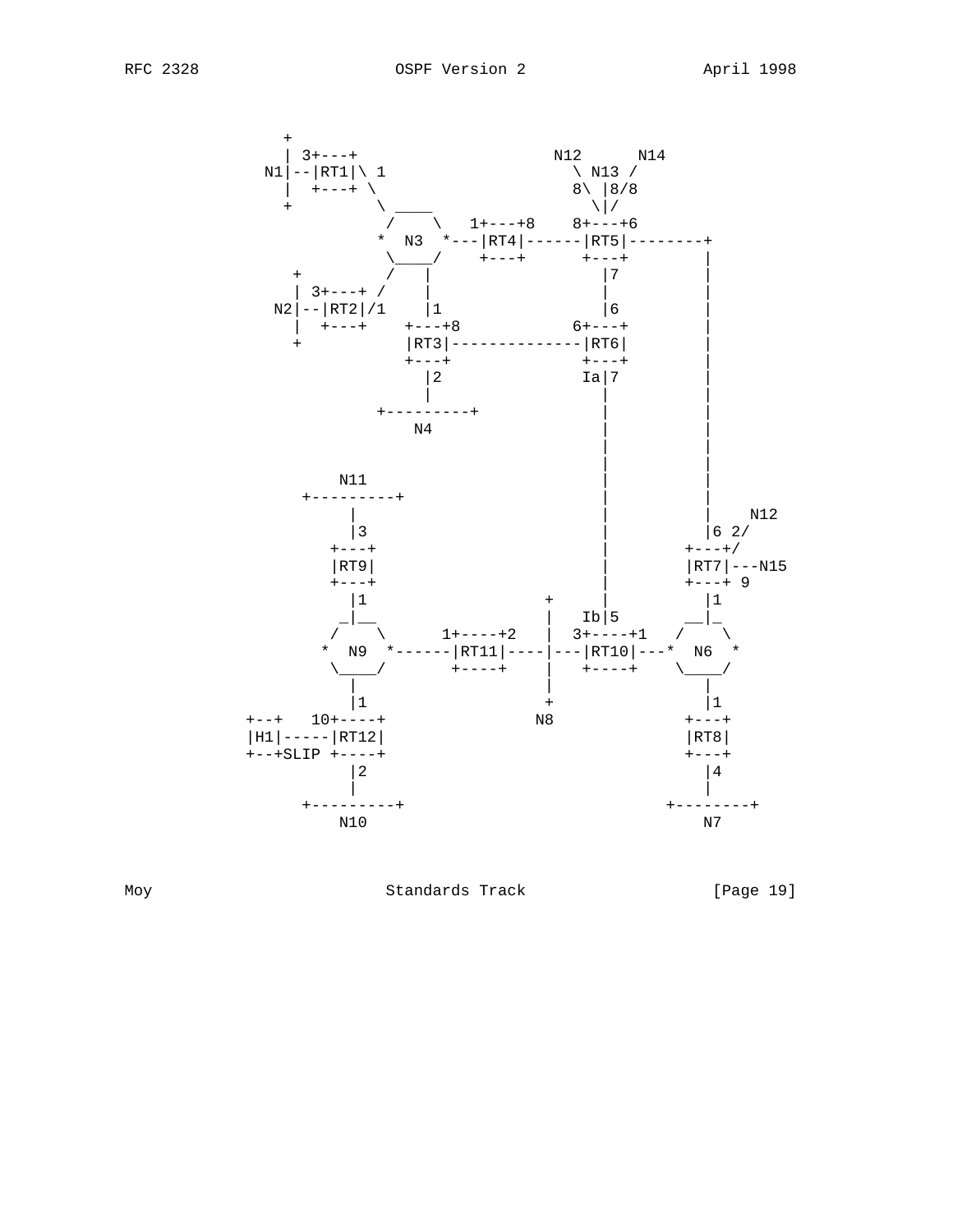# Figure 2: A sample Autonomous System

# \*\*FROM\*\*

|             |                | RT           |              | RT RT RT RT RT RT RT RT RT RT RT RT |             |                  |            |             |                |                |             |                         |               |                  |                     |             |                                  |  |
|-------------|----------------|--------------|--------------|-------------------------------------|-------------|------------------|------------|-------------|----------------|----------------|-------------|-------------------------|---------------|------------------|---------------------|-------------|----------------------------------|--|
|             |                | $\mathbf{1}$ | $\mathbf{2}$ | 3                                   | 4           | 5                | $\epsilon$ | 7           | $\,8\,$        | $\overline{9}$ |             |                         |               |                  |                     |             | 10   11   12   N3   N6   N8   N9 |  |
|             |                |              |              |                                     |             |                  |            |             |                |                |             |                         |               |                  |                     |             |                                  |  |
|             | RT1            |              |              |                                     |             |                  |            |             |                |                |             |                         |               | $\boldsymbol{0}$ |                     |             |                                  |  |
|             | RT2            |              |              |                                     |             |                  |            |             |                |                |             |                         |               | $\mathbf 0$      |                     |             |                                  |  |
|             | RT3            |              |              |                                     |             |                  | $\epsilon$ |             |                |                |             |                         |               | $\mathbf 0$      |                     |             |                                  |  |
|             | RT4            |              |              |                                     |             | 8                |            |             |                |                |             |                         |               | $\mathbf 0$      |                     |             |                                  |  |
|             | RT5            |              |              |                                     | 8           |                  | $\epsilon$ | 6           |                |                |             |                         |               |                  |                     |             |                                  |  |
|             | RT6            |              |              | 8                                   |             | $\overline{7}$   |            |             |                |                | 5           |                         |               |                  |                     |             |                                  |  |
| $\star$     | $\mathtt{RT7}$ |              |              |                                     |             | $\boldsymbol{6}$ |            |             |                |                |             |                         |               |                  | $\mathsf{O}\xspace$ |             |                                  |  |
| $\star$     | RT8<br>RT9     |              |              |                                     |             |                  |            |             |                |                |             |                         |               |                  | $\mathbf 0$         |             |                                  |  |
| $\mathbf T$ | RT10           |              |              |                                     |             |                  | 7          |             |                |                |             |                         |               |                  | 0                   | $\pmb{0}$   | $\boldsymbol{0}$                 |  |
| $\circ$     | RT11           |              |              |                                     |             |                  |            |             |                |                |             |                         |               |                  |                     | $\mathbf 0$ | $\pmb{0}$                        |  |
| $\star$     | $\verb RT12 $  |              |              |                                     |             |                  |            |             |                |                |             |                         |               |                  |                     |             | $\mathsf{O}\xspace$              |  |
| $\star$     | $\rm N1$       | $\mathbf{3}$ |              |                                     |             |                  |            |             |                |                |             |                         |               |                  |                     |             |                                  |  |
|             | $_{\rm N2}$    |              | 3            |                                     |             |                  |            |             |                |                |             |                         |               |                  |                     |             |                                  |  |
|             | $\rm N3$       | $\mathbf 1$  | $\mathbf 1$  | $\mathbf 1$                         | $\mathbf 1$ |                  |            |             |                |                |             |                         |               |                  |                     |             |                                  |  |
|             | $\rm N4$       |              |              | $\mathbf 2$                         |             |                  |            |             |                |                |             |                         |               |                  |                     |             |                                  |  |
|             | N <sub>6</sub> |              |              |                                     |             |                  |            | $\mathbf 1$ | $\mathbf{1}$   |                | $\mathbf 1$ |                         |               |                  |                     |             |                                  |  |
|             | $_{\rm N7}$    |              |              |                                     |             |                  |            |             | $\overline{4}$ |                |             |                         |               |                  |                     |             |                                  |  |
|             | $_{\rm N8}$    |              |              |                                     |             |                  |            |             |                |                | $\mathsf 3$ | $\overline{\mathbf{c}}$ |               |                  |                     |             |                                  |  |
|             | N9             |              |              |                                     |             |                  |            |             |                | $\mathbf{1}$   |             | $\mathbf 1$             |               |                  |                     |             |                                  |  |
|             | $\texttt{N}10$ |              |              |                                     |             |                  |            |             |                |                |             |                         | $\frac{1}{2}$ |                  |                     |             |                                  |  |
|             | $N11$          |              |              |                                     |             |                  |            |             |                | $\mathbf{3}$   |             |                         |               |                  |                     |             |                                  |  |
|             | N12            |              |              |                                     |             | 8                |            | $\mathbf 2$ |                |                |             |                         |               |                  |                     |             |                                  |  |
|             | $N13$          |              |              |                                     |             | 8                |            |             |                |                |             |                         |               |                  |                     |             |                                  |  |
|             | $\texttt{N14}$ |              |              |                                     |             | 8                |            |             |                |                |             |                         |               |                  |                     |             |                                  |  |
|             | $N15$          |              |              |                                     |             |                  |            | 9           |                |                |             |                         |               |                  |                     |             |                                  |  |
|             | $_{\rm H1}$    |              |              |                                     |             |                  |            |             |                |                |             |                         | $10$          |                  |                     |             |                                  |  |

# Figure 3: The resulting directed graph

 Networks and routers are represented by vertices. An edge of cost X connects Vertex A to Vertex B iff the intersection of Column A and Row B is marked with an X.

Moy Standards Track [Page 20]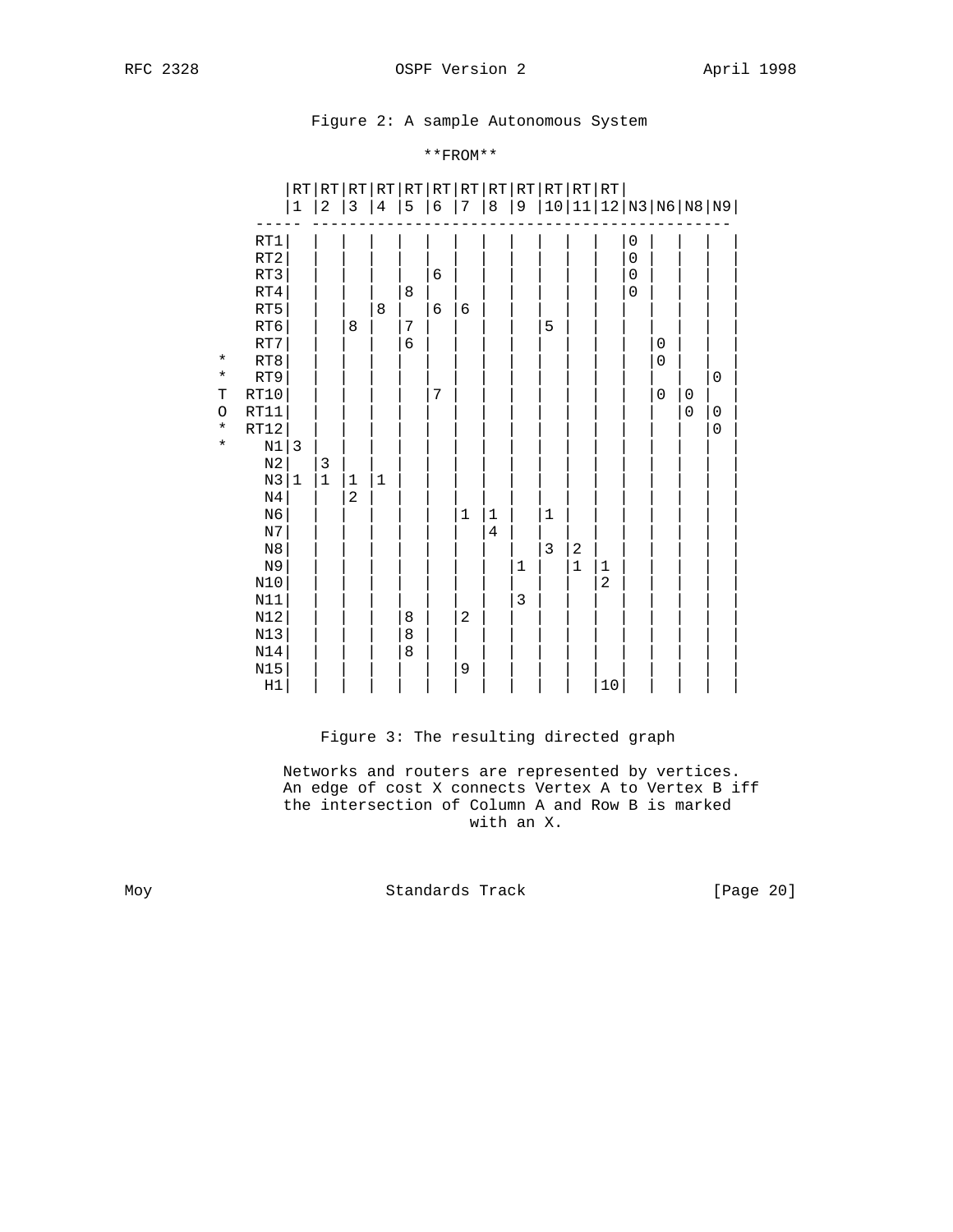|          |          | $**$ FROM $**$    |          |      | $**$ FROM $**$         |             |
|----------|----------|-------------------|----------|------|------------------------|-------------|
|          |          | RT12 N9 N10 H1    |          |      | RT9   RT11   RT12   N9 |             |
| $^\star$ |          |                   | $\star$  |      |                        |             |
| $^\star$ | RT12     |                   | $^\star$ | RT9  |                        | 0           |
| т        | N9   1   |                   | Τ        | RT11 |                        | $\mathbf 0$ |
| O        | $N10$  2 |                   | Ω        | RT12 |                        | 0           |
| $^\star$ | H1 10    |                   | $^\star$ | N9   |                        |             |
| $\star$  |          |                   | $\star$  |      |                        |             |
|          |          | RT12's router-LSA |          |      | N9's network-LSA       |             |

Figure 4: Individual link state components

 Networks and routers are represented by vertices. An edge of cost X connects Vertex A to Vertex B iff the intersection of Column A and Row B is marked with an X.

2.2. The shortest-path tree

 When no OSPF areas are configured, each router in the Autonomous System has an identical link-state database, leading to an identical graphical representation. A router generates its routing table from this graph by calculating a tree of shortest paths with the router itself as root. Obviously, the shortest path tree depends on the router doing the calculation. The shortest-path tree for Router RT6 in our example is depicted in Figure 5.

 The tree gives the entire path to any destination network or host. However, only the next hop to the destination is used in the forwarding process. Note also that the best route to any router has also been calculated. For the processing of external data, we note the next hop and distance to any router advertising external routes. The resulting routing table for Router RT6 is pictured in Table 2. Note that there is a separate route for each end of a numbered point-to-point network (in this case, the serial line between Routers RT6 and RT10).

 Routes to networks belonging to other AS'es (such as N12) appear as dashed lines on the shortest path tree in Figure 5. Use of

Moy Standards Track [Page 21]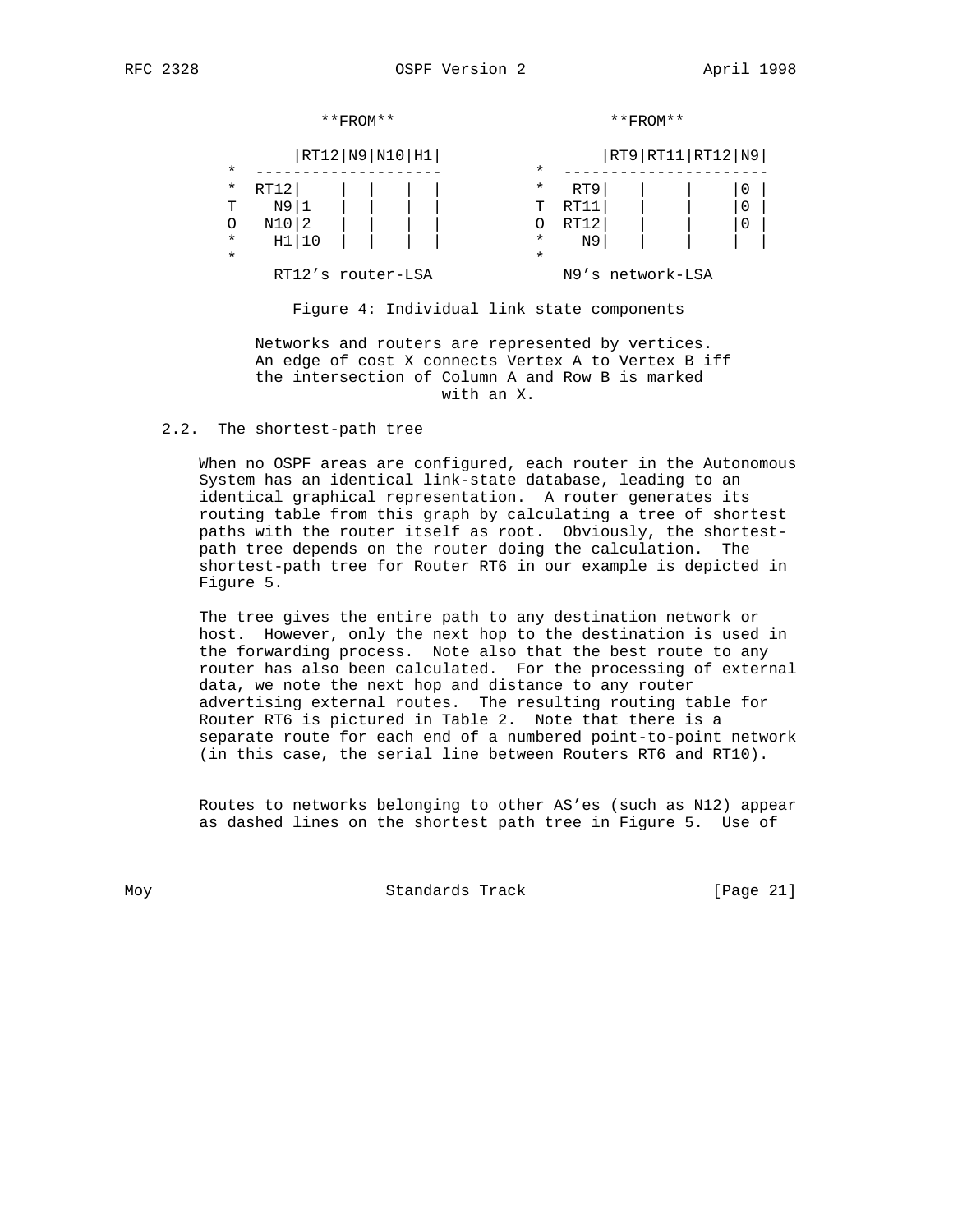





 Edges that are not marked with a cost have a cost of of zero (these are network-to-router links). Routes to networks N12-N15 are external information that is considered in Section 2.3

Moy Standards Track [Page 22]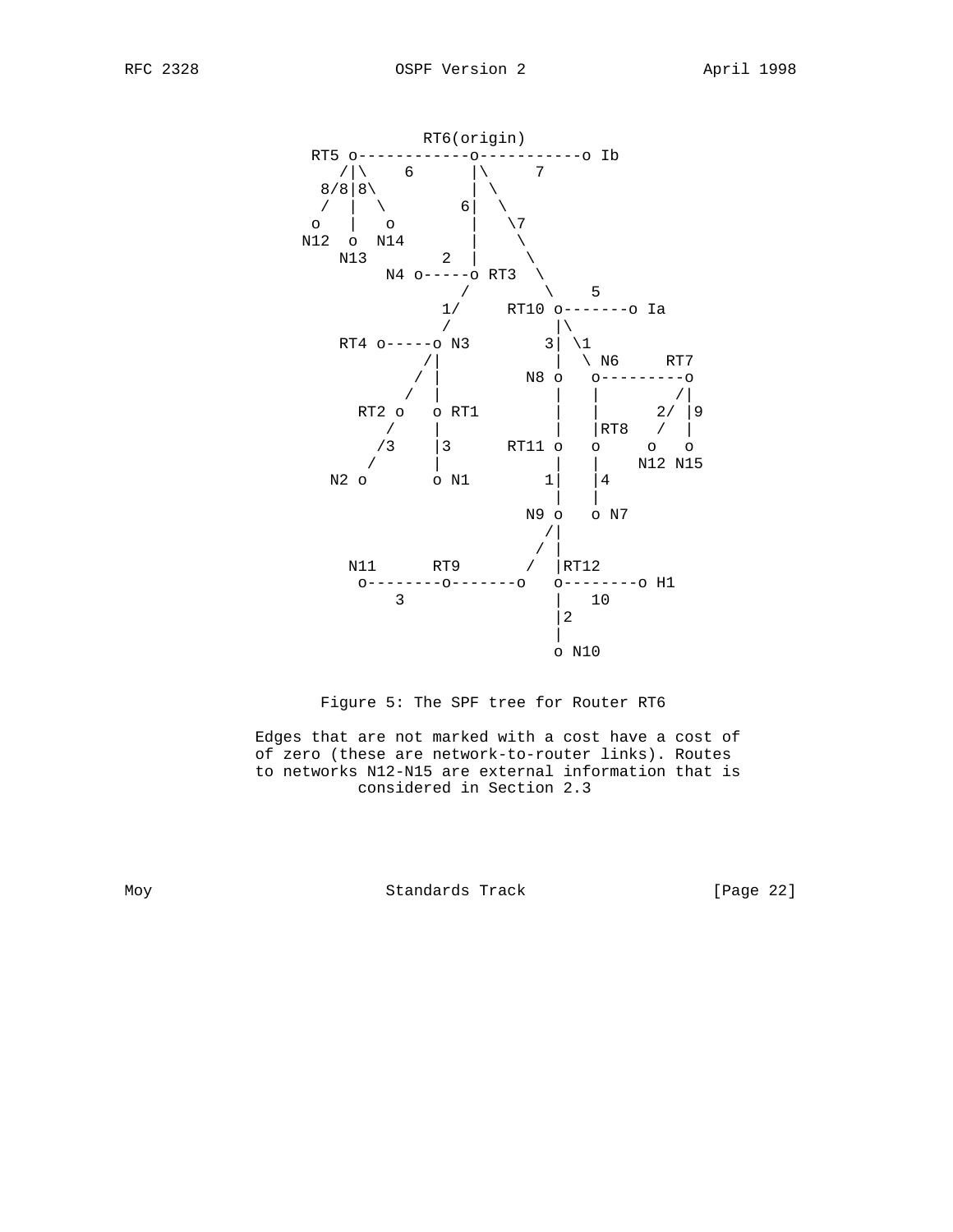| Destination    | Next<br>Hop | Distance |
|----------------|-------------|----------|
| N1             | RT3         | 10       |
| N <sub>2</sub> | RT3         | 10       |
| N3             | RT3         | 7        |
| N <sub>4</sub> | RT3         | 8        |
| Iþ             | $\star$     | 7        |
| Ia             | RT10        | 12       |
| N6             | RT10        | 8        |
| N7             | RT10        | 12       |
| N <sub>8</sub> | RT10        | 10       |
| N9             | RT10        | 11       |
| N10            | RT10        | 13       |
| N11            | RT10        | 14       |
| H1             | RT10        | 21       |
|                |             |          |
| RT5            | RT5         | 6        |
| RT7            | RT10        | 8        |

 Table 2: The portion of Router RT6's routing table listing local destinations.

 this externally derived routing information is considered in the next section.

# 2.3. Use of external routing information

 After the tree is created the external routing information is examined. This external routing information may originate from another routing protocol such as BGP, or be statically configured (static routes). Default routes can also be included as part of the Autonomous System's external routing information.

 External routing information is flooded unaltered throughout the AS. In our example, all the routers in the Autonomous System know that Router RT7 has two external routes, with metrics 2 and 9.

 OSPF supports two types of external metrics. Type 1 external metrics are expressed in the same units as OSPF interface cost

Moy **Standards Track** [Page 23]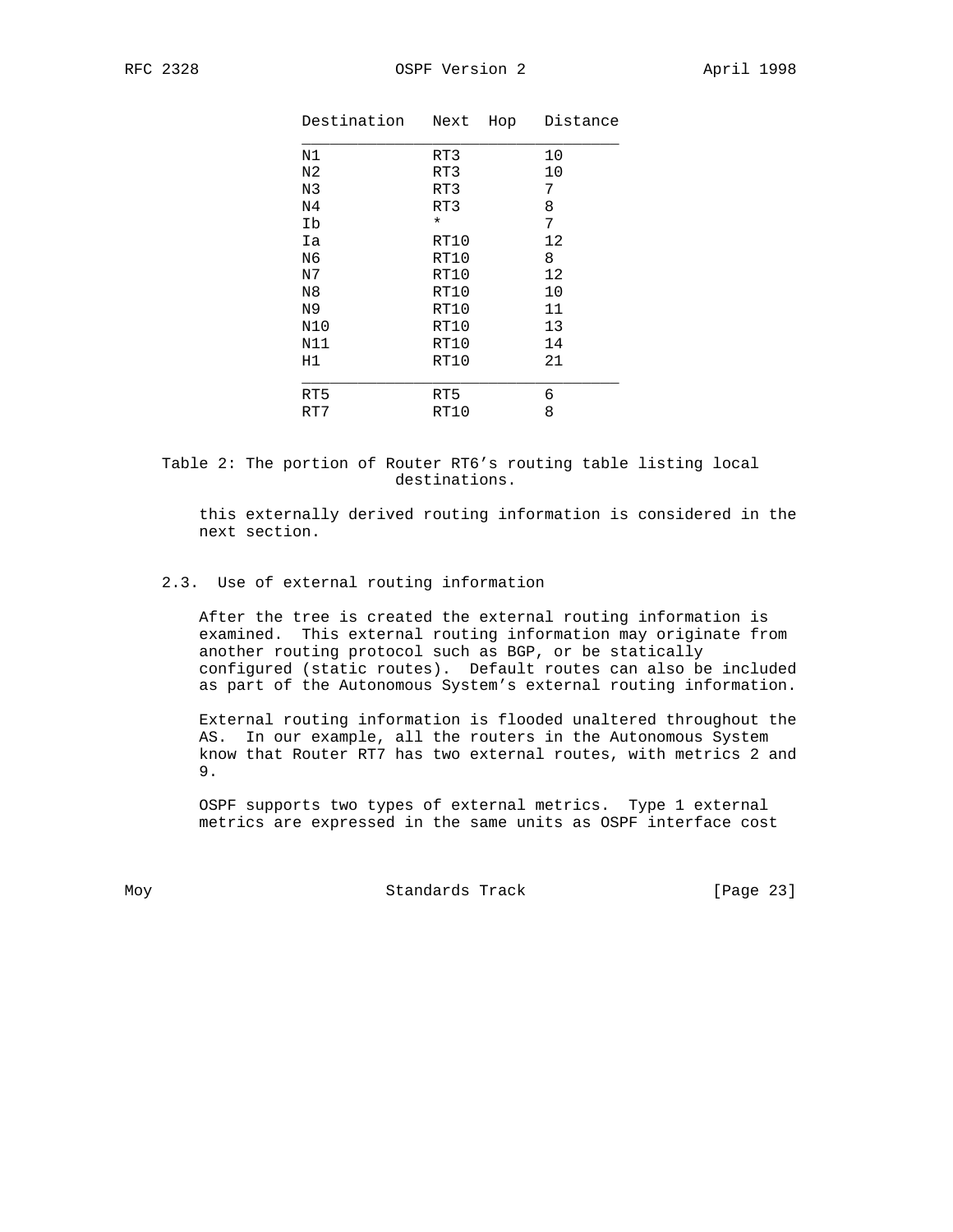(i.e., in terms of the link state metric). Type 2 external metrics are an order of magnitude larger; any Type 2 metric is considered greater than the cost of any path internal to the AS. Use of Type 2 external metrics assumes that routing between AS'es is the major cost of routing a packet, and eliminates the need for conversion of external costs to internal link state metrics.

 As an example of Type 1 external metric processing, suppose that the Routers RT7 and RT5 in Figure 2 are advertising Type 1 external metrics. For each advertised external route, the total cost from Router RT6 is calculated as the sum of the external route's advertised cost and the distance from Router RT6 to the advertising router. When two routers are advertising the same external destination, RT6 picks the advertising router providing the minimum total cost. RT6 then sets the next hop to the external destination equal to the next hop that would be used when routing packets to the chosen advertising router.

 In Figure 2, both Router RT5 and RT7 are advertising an external route to destination Network N12. Router RT7 is preferred since it is advertising N12 at a distance of 10 (8+2) to Router RT6, which is better than Router RT5's 14 (6+8). Table 3 shows the entries that are added to the routing table when external routes are examined:

| Destination Next Hop Distance |      |    |
|-------------------------------|------|----|
| N12                           | RT10 | 10 |
| N13                           | RT5  | 14 |
| N14                           | RT5  | 14 |
| N15                           | RT10 | 17 |

 Table 3: The portion of Router RT6's routing table listing external destinations.

 Processing of Type 2 external metrics is simpler. The AS boundary router advertising the smallest external metric is

Moy Standards Track [Page 24]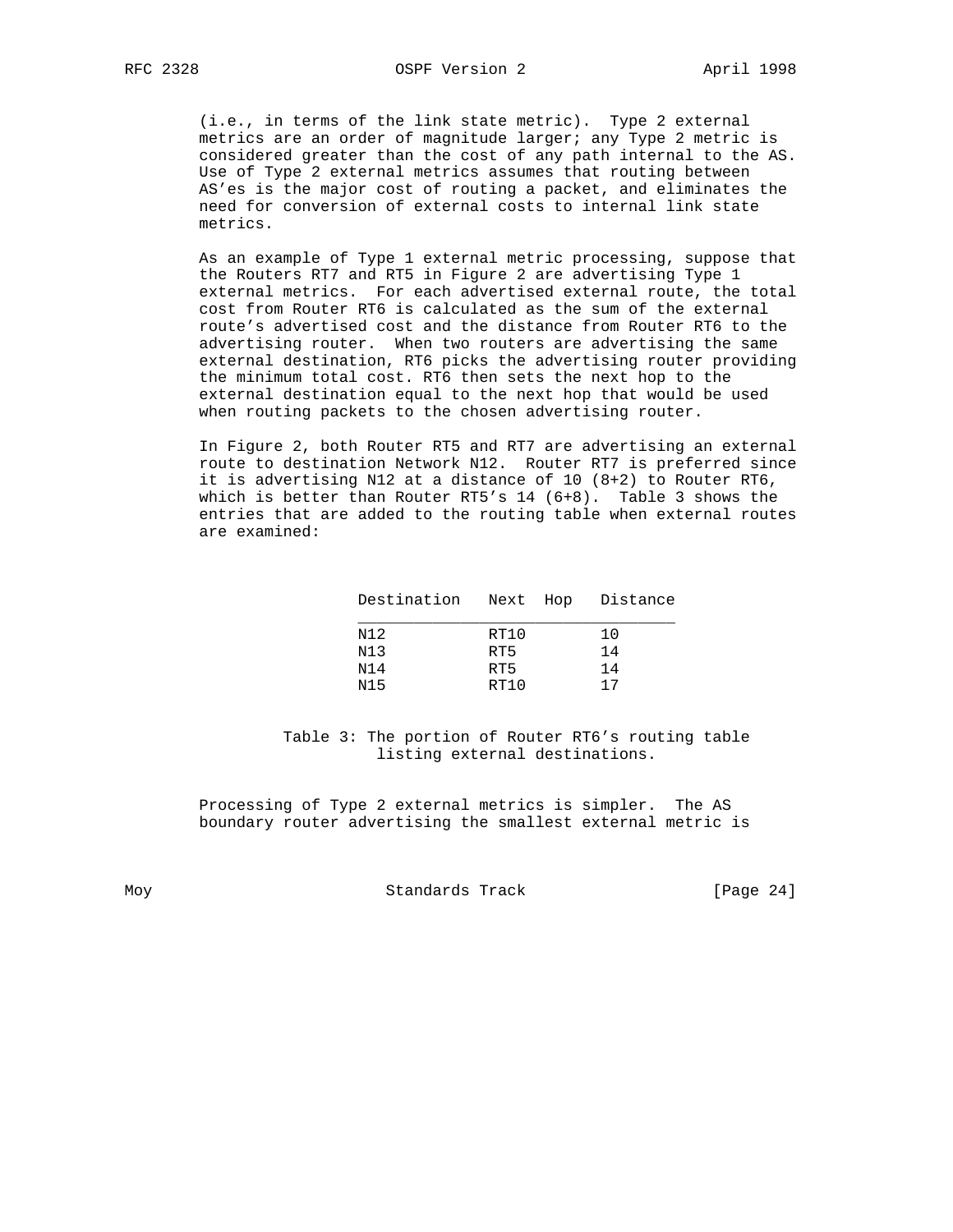chosen, regardless of the internal distance to the AS boundary router. Suppose in our example both Router RT5 and Router RT7 were advertising Type 2 external routes. Then all traffic destined for Network N12 would be forwarded to Router RT7, since 2 < 8. When several equal-cost Type 2 routes exist, the internal distance to the advertising routers is used to break the tie.

 Both Type 1 and Type 2 external metrics can be present in the AS at the same time. In that event, Type 1 external metrics always take precedence.

 This section has assumed that packets destined for external destinations are always routed through the advertising AS boundary router. This is not always desirable. For example, suppose in Figure 2 there is an additional router attached to Network N6, called Router RTX. Suppose further that RTX does not participate in OSPF routing, but does exchange BGP information with the AS boundary router RT7. Then, Router RT7 would end up advertising OSPF external routes for all destinations that should be routed to RTX. An extra hop will sometimes be introduced if packets for these destinations need always be routed first to Router RT7 (the advertising router).

 To deal with this situation, the OSPF protocol allows an AS boundary router to specify a "forwarding address" in its AS external-LSAs. In the above example, Router RT7 would specify RTX's IP address as the "forwarding address" for all those destinations whose packets should be routed directly to RTX.

 The "forwarding address" has one other application. It enables routers in the Autonomous System's interior to function as "route servers". For example, in Figure 2 the router RT6 could become a route server, gaining external routing information through a combination of static configuration and external routing protocols. RT6 would then start advertising itself as an AS boundary router, and would originate a collection of OSPF AS-external-LSAs. In each AS-external-LSA, Router RT6 would specify the correct Autonomous System exit point to use for the destination through appropriate setting of the LSA's "forwarding address" field.

Moy **Standards Track** [Page 25]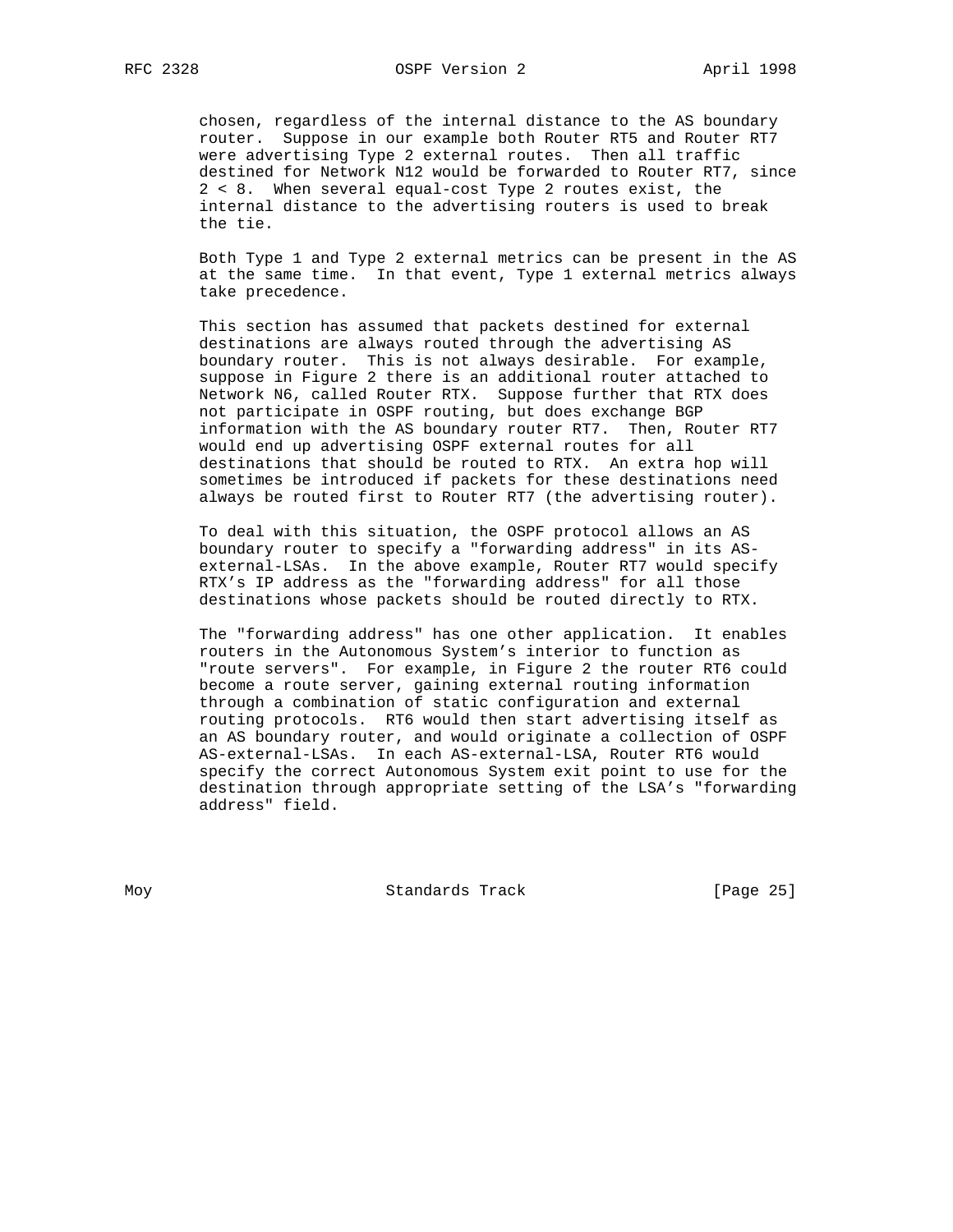## 2.4. Equal-cost multipath

 The above discussion has been simplified by considering only a single route to any destination. In reality, if multiple equal-cost routes to a destination exist, they are all discovered and used. This requires no conceptual changes to the algorithm, and its discussion is postponed until we consider the tree-building process in more detail.

 With equal cost multipath, a router potentially has several available next hops towards any given destination.

3. Splitting the AS into Areas

 OSPF allows collections of contiguous networks and hosts to be grouped together. Such a group, together with the routers having interfaces to any one of the included networks, is called an area. Each area runs a separate copy of the basic link-state routing algorithm. This means that each area has its own link-state database and corresponding graph, as explained in the previous section.

 The topology of an area is invisible from the outside of the area. Conversely, routers internal to a given area know nothing of the detailed topology external to the area. This isolation of knowledge enables the protocol to effect a marked reduction in routing traffic as compared to treating the entire Autonomous System as a single link-state domain.

 With the introduction of areas, it is no longer true that all routers in the AS have an identical link-state database. A router actually has a separate link-state database for each area it is connected to. (Routers connected to multiple areas are called area border routers). Two routers belonging to the same area have, for that area, identical area link-state databases.

 Routing in the Autonomous System takes place on two levels, depending on whether the source and destination of a packet reside in the same area (intra-area routing is used) or different areas (inter-area routing is used). In intra-area routing, the packet is routed solely on information obtained within the area; no routing

Moy **Standards Track** [Page 26]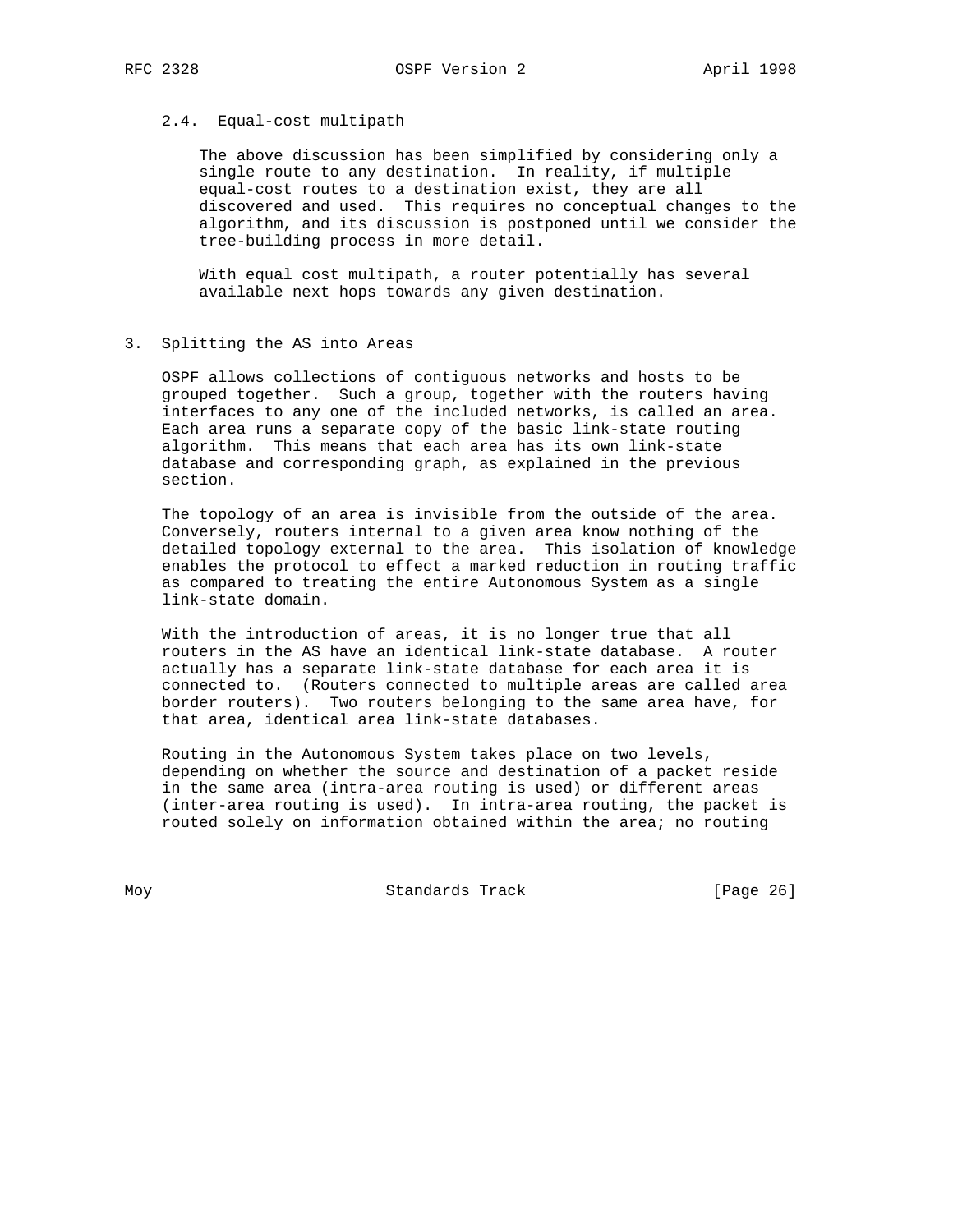RFC 2328 OSPF Version 2 April 1998

 information obtained from outside the area can be used. This protects intra-area routing from the injection of bad routing information. We discuss inter-area routing in Section 3.2.

## 3.1. The backbone of the Autonomous System

 The OSPF backbone is the special OSPF Area 0 (often written as Area 0.0.0.0, since OSPF Area ID's are typically formatted as IP addresses). The OSPF backbone always contains all area border routers. The backbone is responsible for distributing routing information between non-backbone areas. The backbone must be contiguous. However, it need not be physically contiguous; backbone connectivity can be established/maintained through the configuration of virtual links.

 Virtual links can be configured between any two backbone routers that have an interface to a common non-backbone area. Virtual links belong to the backbone. The protocol treats two routers joined by a virtual link as if they were connected by an unnumbered point-to-point backbone network. On the graph of the backbone, two such routers are joined by arcs whose costs are the intra-area distances between the two routers. The routing protocol traffic that flows along the virtual link uses intra area routing only.

## 3.2. Inter-area routing

 When routing a packet between two non-backbone areas the backbone is used. The path that the packet will travel can be broken up into three contiguous pieces: an intra-area path from the source to an area border router, a backbone path between the source and destination areas, and then another intra-area path to the destination. The algorithm finds the set of such paths that have the smallest cost.

 Looking at this another way, inter-area routing can be pictured as forcing a star configuration on the Autonomous System, with the backbone as hub and each of the non-backbone areas as spokes.

Moy **Standards Track** [Page 27]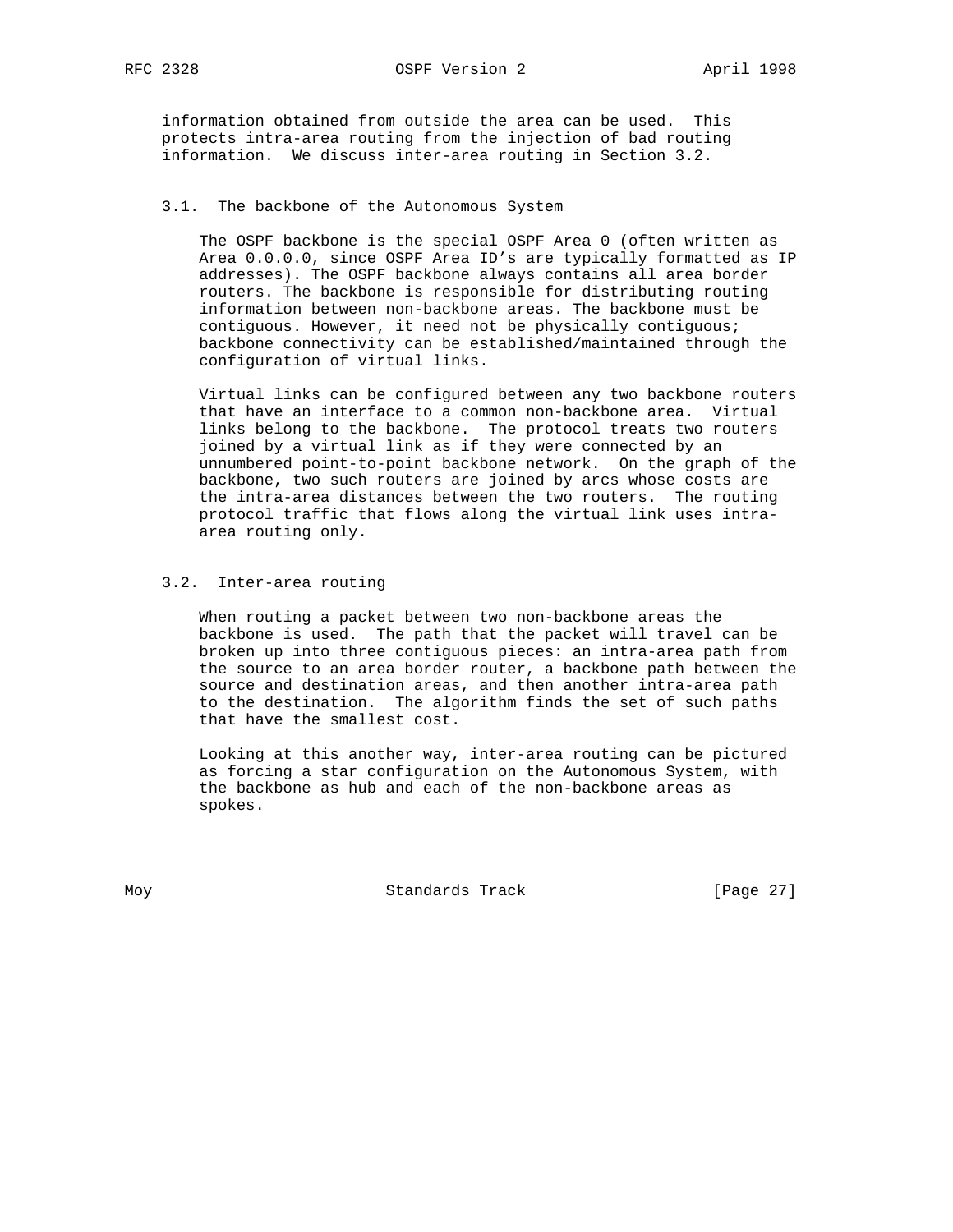The topology of the backbone dictates the backbone paths used between areas. The topology of the backbone can be enhanced by adding virtual links. This gives the system administrator some control over the routes taken by inter-area traffic.

 The correct area border router to use as the packet exits the source area is chosen in exactly the same way routers advertising external routes are chosen. Each area border router in an area summarizes for the area its cost to all networks external to the area. After the SPF tree is calculated for the area, routes to all inter-area destinations are calculated by examining the summaries of the area border routers.

## 3.3. Classification of routers

 Before the introduction of areas, the only OSPF routers having a specialized function were those advertising external routing information, such as Router RT5 in Figure 2. When the AS is split into OSPF areas, the routers are further divided according to function into the following four overlapping categories:

Internal routers

 A router with all directly connected networks belonging to the same area. These routers run a single copy of the basic routing algorithm.

Area border routers

 A router that attaches to multiple areas. Area border routers run multiple copies of the basic algorithm, one copy for each attached area. Area border routers condense the topological information of their attached areas for distribution to the backbone. The backbone in turn distributes the information to the other areas.

Backbone routers

 A router that has an interface to the backbone area. This includes all routers that interface to more than one area (i.e., area border routers). However, backbone routers do not have to be area border routers. Routers with all interfaces connecting to the backbone area are supported.

Moy **Standards Track** [Page 28]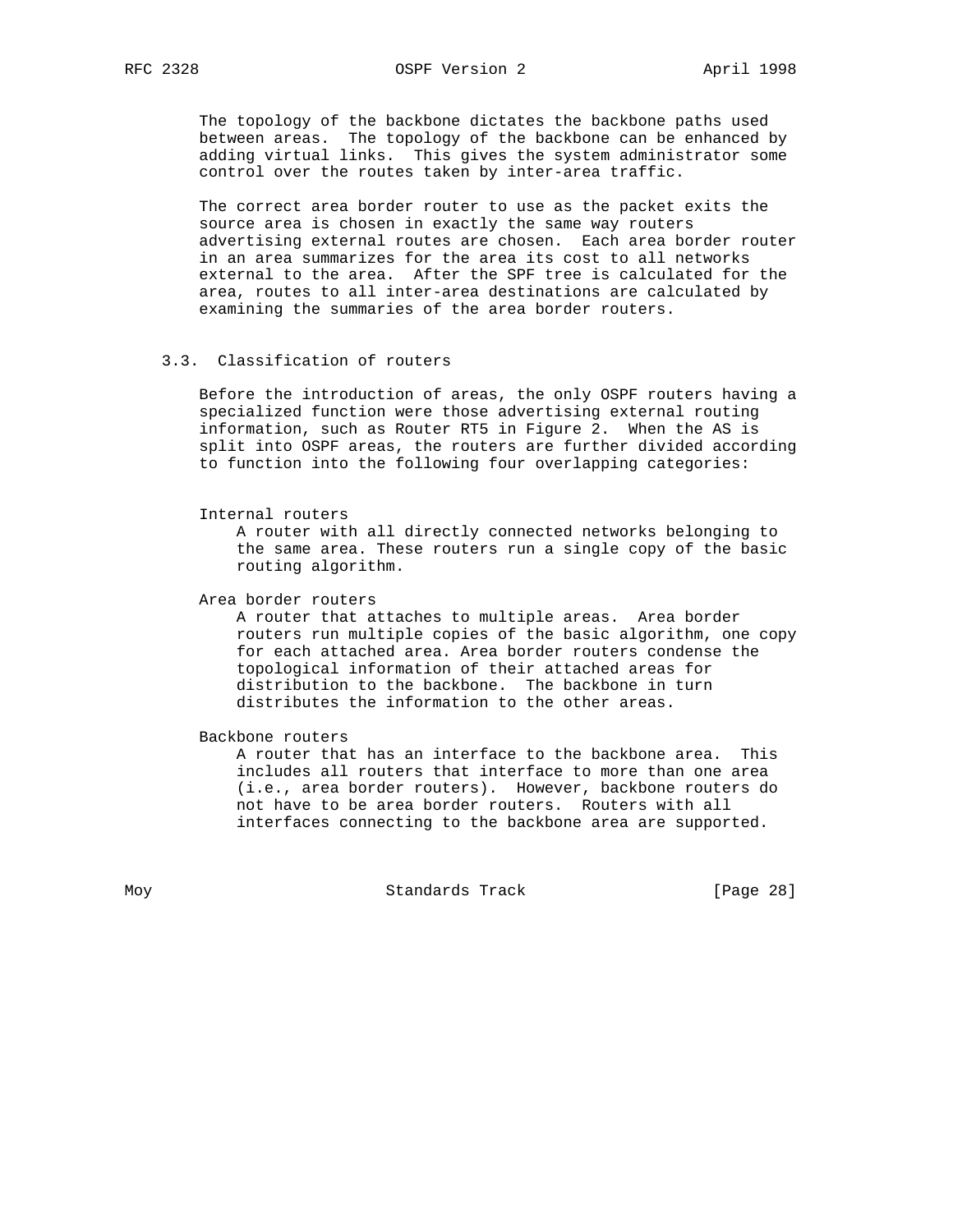## AS boundary routers

 A router that exchanges routing information with routers belonging to other Autonomous Systems. Such a router advertises AS external routing information throughout the Autonomous System. The paths to each AS boundary router are known by every router in the AS. This classification is completely independent of the previous classifications: AS boundary routers may be internal or area border routers, and may or may not participate in the backbone.

## 3.4. A sample area configuration

 Figure 6 shows a sample area configuration. The first area consists of networks N1-N4, along with their attached routers RT1-RT4. The second area consists of networks N6-N8, along with their attached routers RT7, RT8, RT10 and RT11. The third area consists of networks N9-N11 and Host H1, along with their attached routers RT9, RT11 and RT12. The third area has been configured so that networks N9-N11 and Host H1 will all be grouped into a single route, when advertised external to the area (see Section 3.5 for more details).

 In Figure 6, Routers RT1, RT2, RT5, RT6, RT8, RT9 and RT12 are internal routers. Routers RT3, RT4, RT7, RT10 and RT11 are area border routers. Finally, as before, Routers RT5 and RT7 are AS boundary routers.

 Figure 7 shows the resulting link-state database for the Area 1. The figure completely describes that area's intra-area routing. It also shows the complete view of the internet for the two internal routers RT1 and RT2. It is the job of the area border routers, RT3 and RT4, to advertise into Area 1 the distances to all destinations external to the area. These are indicated in Figure 7 by the dashed stub routes. Also, RT3 and RT4 must advertise into Area 1 the location of the AS boundary routers RT5 and RT7. Finally, AS-external-LSAs from RT5 and RT7 are flooded throughout the entire AS, and in particular throughout Area 1. These LSAs are included in Area 1's database, and yield routes to Networks N12-N15.

Routers RT3 and RT4 must also summarize Area 1's topology for

Moy **Standards Track** [Page 29]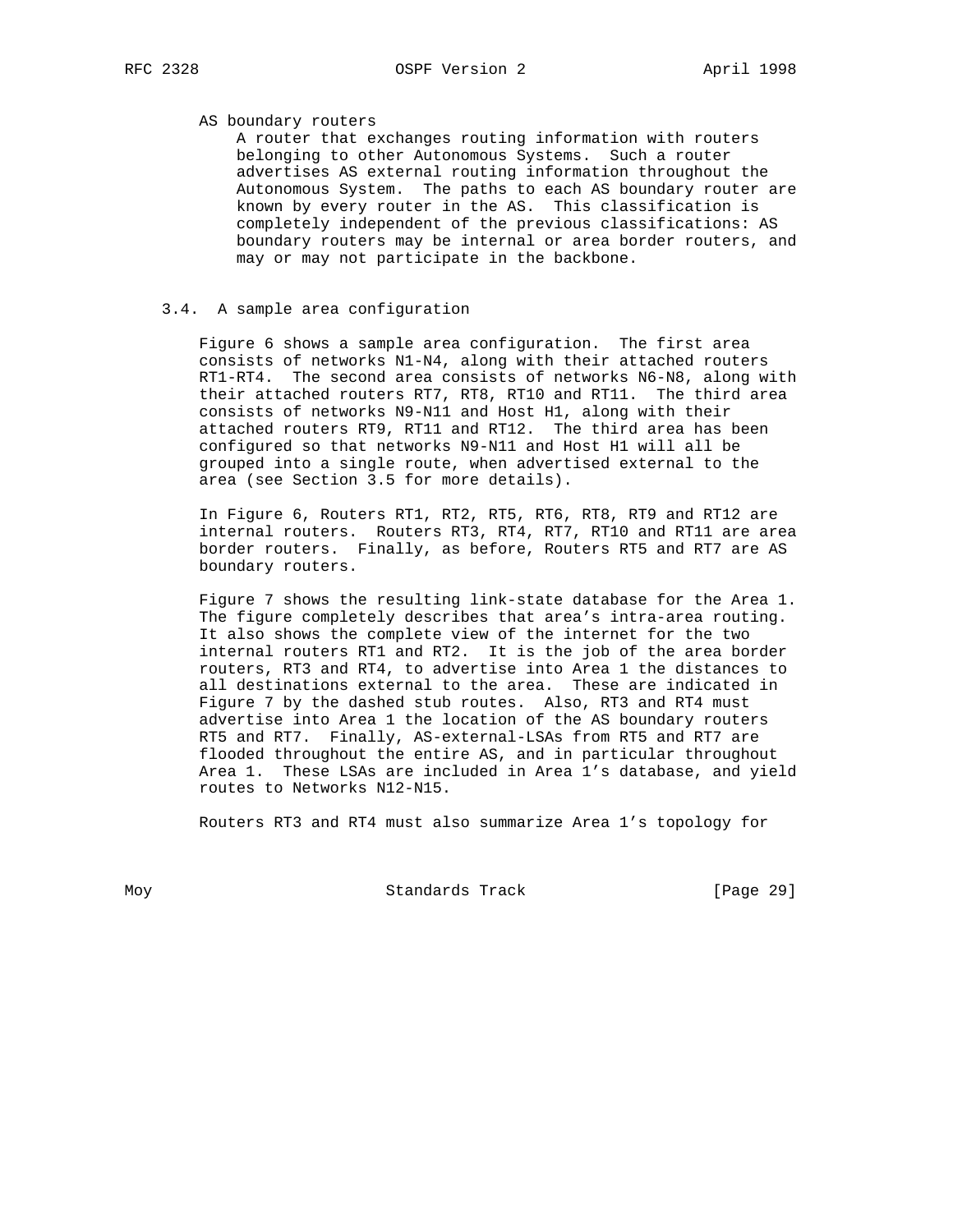

Moy

Standards Track

[Page 30]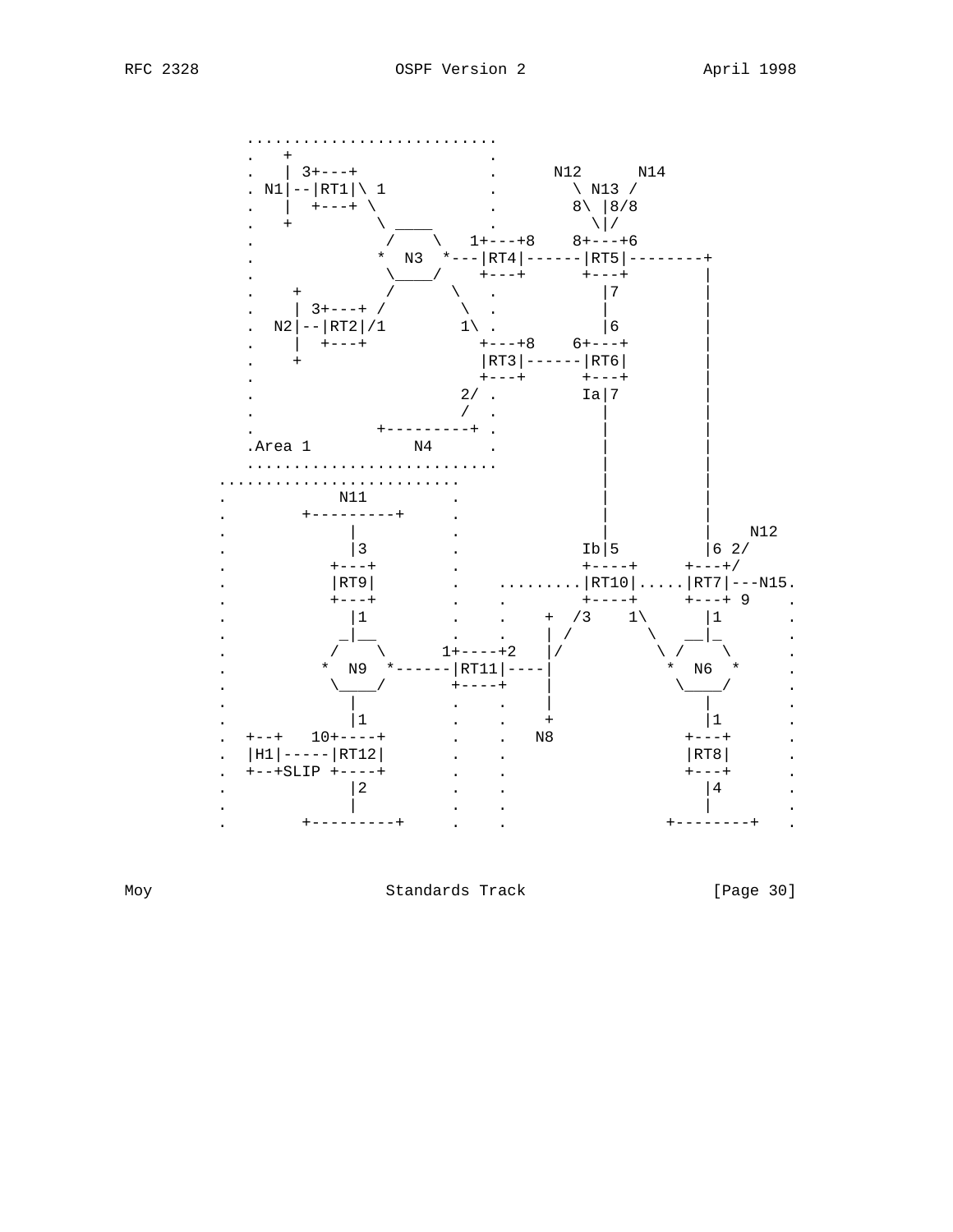| $\bullet$ | N | $\bullet$     | $\bullet$ |  |  |  |
|-----------|---|---------------|-----------|--|--|--|
| $\bullet$ |   | $\bullet$     | .Area     |  |  |  |
| .Area     |   | $\sim$ $\sim$ |           |  |  |  |
|           |   |               |           |  |  |  |

Figure 6: A sample OSPF area configuration

 distribution to the backbone. Their backbone LSAs are shown in Table 4. These summaries show which networks are contained in Area 1 (i.e., Networks N1-N4), and the distance to these networks from the routers RT3 and RT4 respectively.

 The link-state database for the backbone is shown in Figure 8. The set of routers pictured are the backbone routers. Router RT11 is a backbone router because it belongs to two areas. In order to make the backbone connected, a virtual link has been configured between Routers R10 and R11.

 The area border routers RT3, RT4, RT7, RT10 and RT11 condense the routing information of their attached non-backbone areas for distribution via the backbone; these are the dashed stubs that appear in Figure 8. Remember that the third area has been configured to condense Networks N9-N11 and Host H1 into a single route. This yields a single dashed line for networks N9-N11 and Host H1 in Figure 8. Routers RT5 and RT7 are AS boundary routers; their externally derived information also appears on the graph in Figure 8 as stubs.

|                | Network RT3 adv. RT4 adv. |  |
|----------------|---------------------------|--|
| N1             |                           |  |
| N2             |                           |  |
| N3             |                           |  |
| N <sub>4</sub> |                           |  |
|                |                           |  |

 Table 4: Networks advertised to the backbone by Routers RT3 and RT4.

Moy **Standards Track** [Page 31]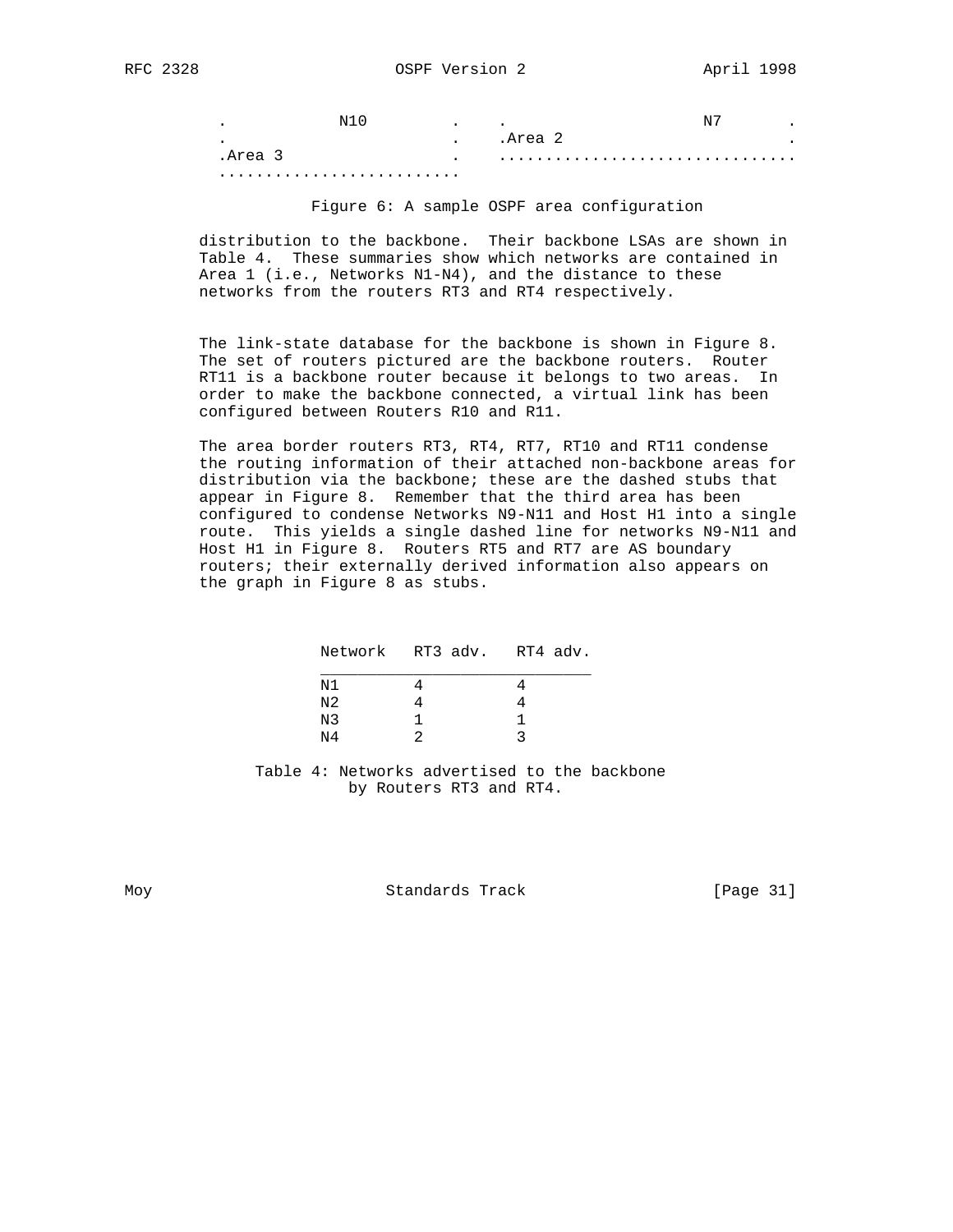\*\*FROM\*\*

|          |                 |              | RT RT RT RT RT RT |    |    |   |   |    |
|----------|-----------------|--------------|-------------------|----|----|---|---|----|
|          |                 | 1            | 2                 | 3  | 4  | 5 | 7 | N3 |
|          | RT1             |              |                   |    |    |   |   | 0  |
|          | RT <sub>2</sub> |              |                   |    |    |   |   | 0  |
|          | RT3             |              |                   |    |    |   |   | 0  |
| $^\star$ | RT4             |              |                   |    |    |   |   | 0  |
| $\star$  | RT5             |              |                   | 14 | 8  |   |   |    |
| Т        | RT7             |              |                   | 20 | 14 |   |   |    |
| $\circ$  | $\rm N1$        | 3            |                   |    |    |   |   |    |
| $\star$  | $_{\rm N2}$     |              | 3                 |    |    |   |   |    |
| $\star$  | N3              | $\mathbf{1}$ | $\mathbf 1$       | 1  | 1  |   |   |    |
|          | N <sub>4</sub>  |              |                   | 2  |    |   |   |    |
|          | Ia,Ib           |              |                   | 20 | 27 |   |   |    |
|          | N6              |              |                   | 16 | 15 |   |   |    |
|          | N7              |              |                   | 20 | 19 |   |   |    |
|          | N8              |              |                   | 18 | 18 |   |   |    |
|          | N9-N11, H1      |              |                   | 29 | 36 |   |   |    |
|          | N12             |              |                   |    |    | 8 | 2 |    |
|          | N13             |              |                   |    |    | 8 |   |    |
|          | N14             |              |                   |    |    | 8 |   |    |
|          | N15             |              |                   |    |    |   | 9 |    |

Figure 7: Area 1's Database.

 Networks and routers are represented by vertices. An edge of cost X connects Vertex A to Vertex B iff the intersection of Column A and Row B is marked with an X.

Moy Standards Track [Page 32]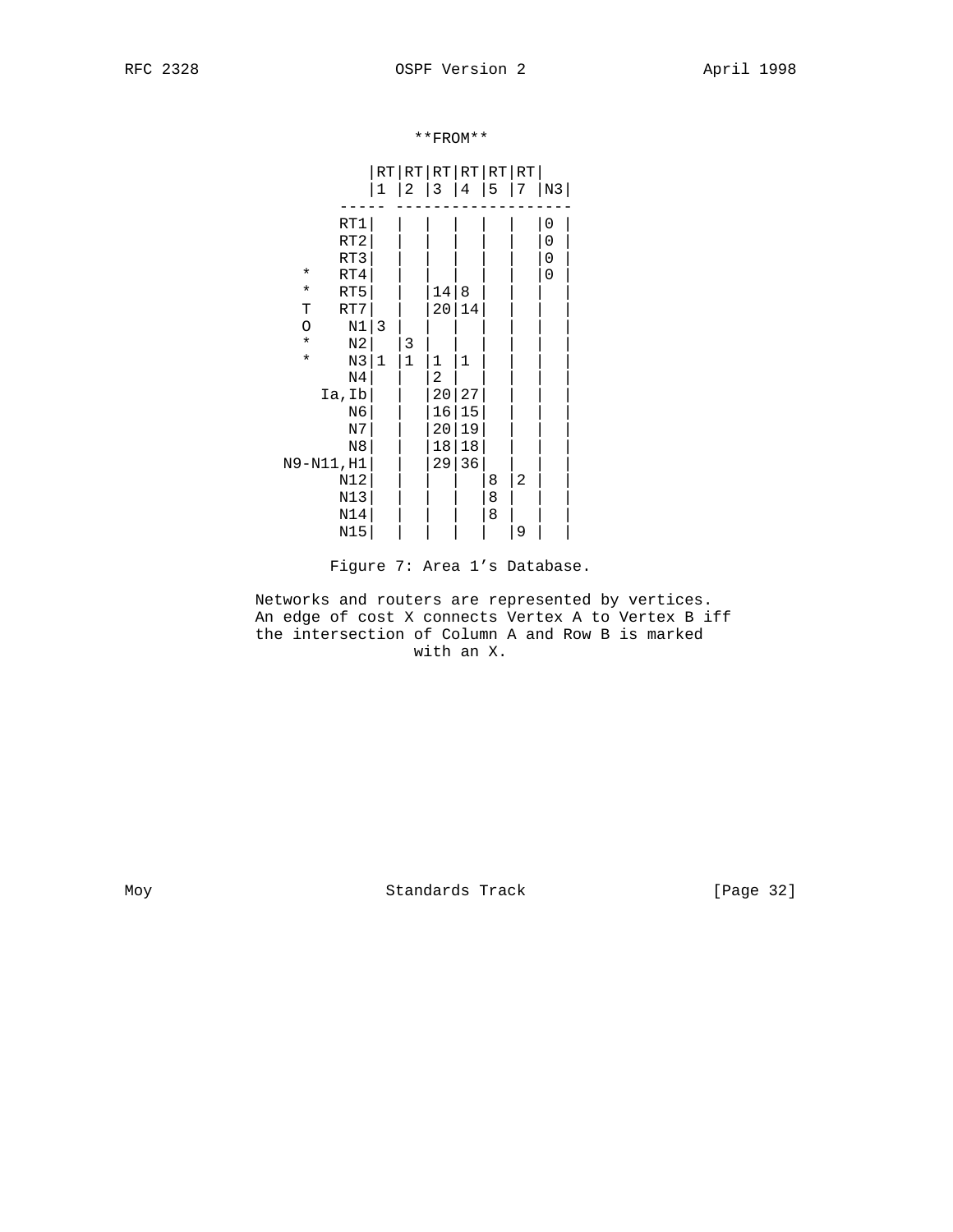|                           | RT<br>3        | 4           | 5 | 6 | 7           | RT RT RT RT RT RT<br>10 | 11 |  |
|---------------------------|----------------|-------------|---|---|-------------|-------------------------|----|--|
| RT3                       |                |             |   | 6 |             |                         |    |  |
| RT4                       |                |             | 8 |   |             |                         |    |  |
| RT5                       |                | 8           |   | 6 | 6           |                         |    |  |
| RT6                       | 8              |             | 7 |   |             | 5                       |    |  |
| RT7                       |                |             | 6 |   |             |                         |    |  |
| RT10<br>$^\star$          |                |             |   | 7 |             |                         | 2  |  |
| $\star$<br>RT11           |                |             |   |   |             | 3                       |    |  |
| $\rm N1$<br>T             | 4              | 4           |   |   |             |                         |    |  |
| N <sub>2</sub><br>$\circ$ | $\overline{4}$ | 4           |   |   |             |                         |    |  |
| $\star$<br>N3             | $\mathbf 1$    | $\mathbf 1$ |   |   |             |                         |    |  |
| $\star$<br>N <sub>4</sub> | $\mathbf{2}$   | 3           |   |   |             |                         |    |  |
| Ia                        |                |             |   |   |             | 5                       |    |  |
| Ib                        |                |             |   | 7 |             |                         |    |  |
| N6                        |                |             |   |   | $\mathbf 1$ | $\mathbf{1}$            | 3  |  |
| $\rm N7$                  |                |             |   |   | 5           | 5                       | 7  |  |
| N8                        |                |             |   |   | 4           | $\mathsf 3$             | 2  |  |
| N9-N11, H1                |                |             |   |   |             |                         | 11 |  |
| N12                       |                |             | 8 |   | 2           |                         |    |  |
| N13                       |                |             | 8 |   |             |                         |    |  |
| N14                       |                |             | 8 |   |             |                         |    |  |
| N15                       |                |             |   |   | 9           |                         |    |  |

\*\*FROM\*\*

Figure 8: The backbone's database.

 Networks and routers are represented by vertices. An edge of cost X connects Vertex A to Vertex B iff the intersection of Column A and Row B is marked with an X.

 The backbone enables the exchange of summary information between area border routers. Every area border router hears the area summaries from all other area border routers. It then forms a picture of the distance to all networks outside of its area by examining the collected LSAs, and adding in the backbone distance to each advertising router.

Moy **Standards Track** [Page 33]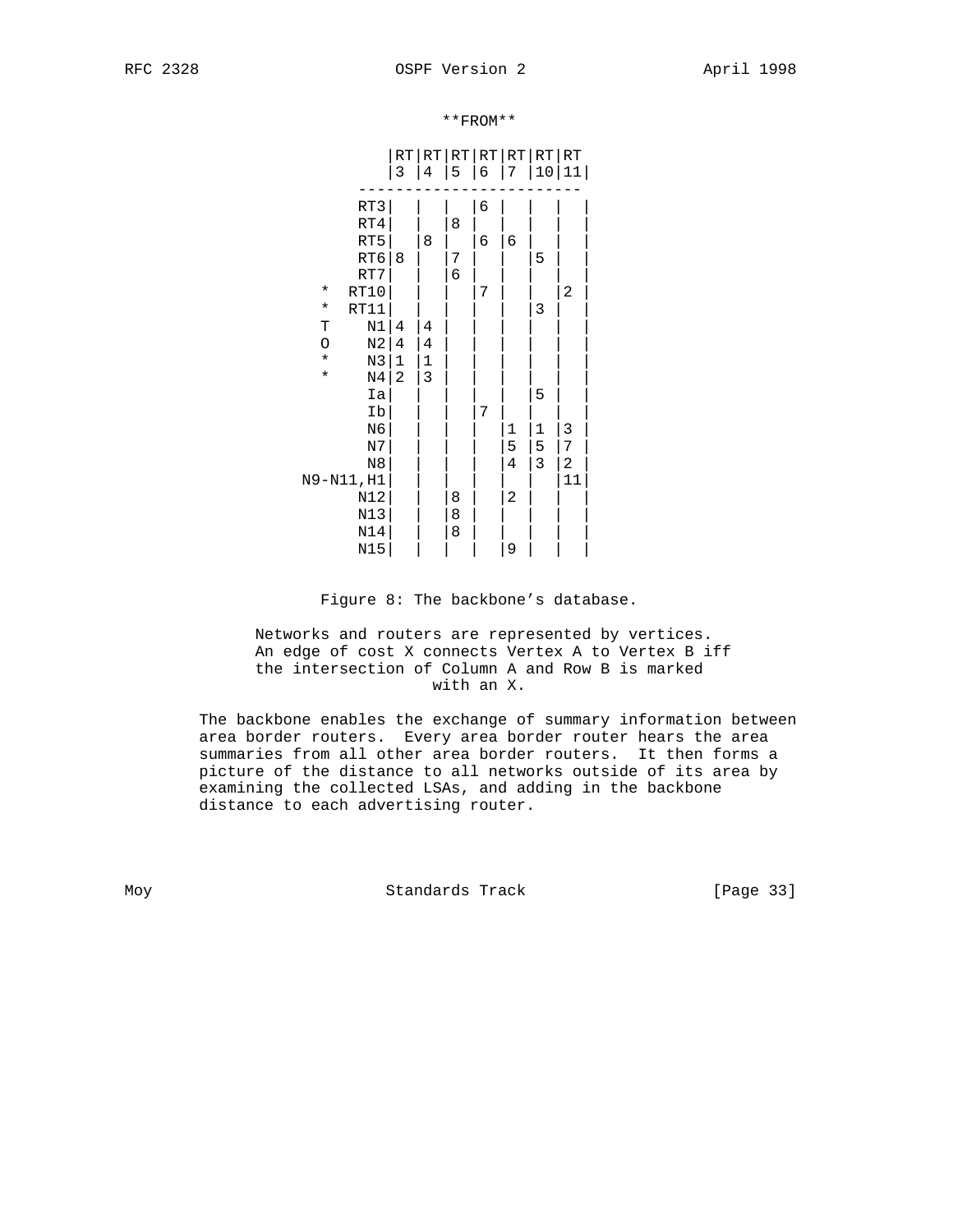Again using Routers RT3 and RT4 as an example, the procedure goes as follows: They first calculate the SPF tree for the backbone. This gives the distances to all other area border routers. Also noted are the distances to networks (Ia and Ib) and AS boundary routers (RT5 and RT7) that belong to the backbone. This calculation is shown in Table 5.

 Next, by looking at the area summaries from these area border routers, RT3 and RT4 can determine the distance to all networks outside their area. These distances are then advertised internally to the area by RT3 and RT4. The advertisements that Router RT3 and RT4 will make into Area 1 are shown in Table 6. Note that Table 6 assumes that an area range has been configured for the backbone which groups Ia and Ib into a single LSA.

 The information imported into Area 1 by Routers RT3 and RT4 enables an internal router, such as RT1, to choose an area border router intelligently. Router RT1 would use RT4 for traffic to Network N6, RT3 for traffic to Network N10, and would

|           |            | dist<br>RT3 | from | dist<br>RT4 | from |
|-----------|------------|-------------|------|-------------|------|
| to.       | RT3        | $^\star$    |      | 21          |      |
| to        | RT4        | 22          |      | $\star$     |      |
| to        | RT7        | 20          |      | 14          |      |
| to        | RT10       | 15          |      | 22          |      |
| to        | RT11       | 18          |      | 25          |      |
| to        | Ia         | 20          |      | 27          |      |
| to        | Ib         | 15          |      | 22          |      |
| to.<br>to | RT5<br>RT7 | 14<br>20    |      | 8<br>14     |      |

Table 5: Backbone distances calculated by Routers RT3 and RT4.

Moy **Standards Track** [Page 34]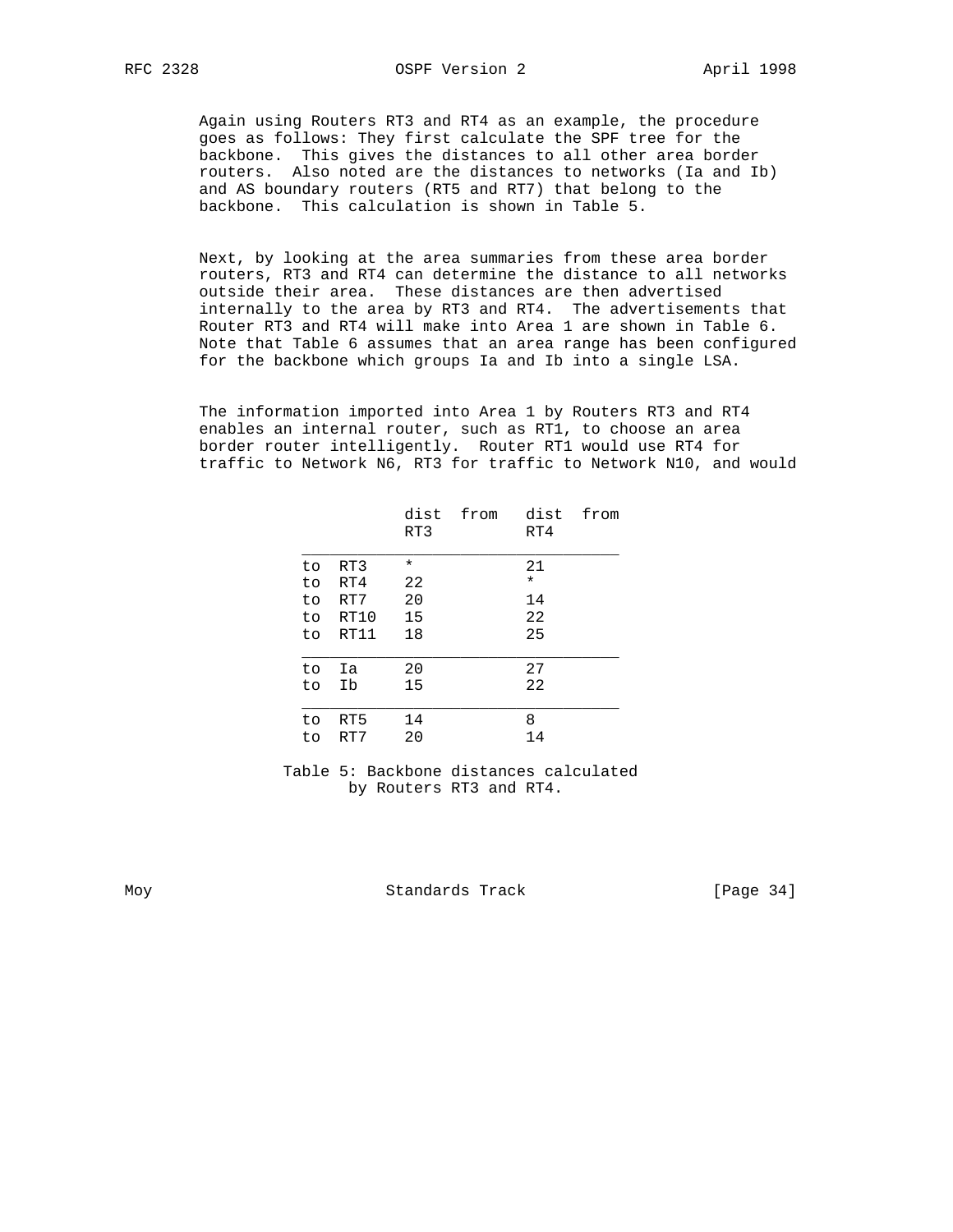| Destination    | RT3 adv. RT4 adv. |    |
|----------------|-------------------|----|
| Ia,Ib          | 20                | 27 |
| N6             | 16                | 15 |
| N7             | 20                | 19 |
| N <sub>8</sub> | 18                | 18 |
| N9-N11, H1     | 29                | 36 |
| RT5            | 14                | 8  |
| RT7            | 20                | 14 |

Table 6: Destinations advertised into Area 1 by Routers RT3 and RT4.

load share between the two for traffic to Network N8.

 Router RT1 can also determine in this manner the shortest path to the AS boundary routers RT5 and RT7. Then, by looking at RT5 and RT7's AS-external-LSAs, Router RT1 can decide between RT5 or RT7 when sending to a destination in another Autonomous System (one of the networks N12-N15).

 Note that a failure of the line between Routers RT6 and RT10 will cause the backbone to become disconnected. Configuring a virtual link between Routers RT7 and RT10 will give the backbone more connectivity and more resistance to such failures.

## 3.5. IP subnetting support

 OSPF attaches an IP address mask to each advertised route. The mask indicates the range of addresses being described by the particular route. For example, a summary-LSA for the destination 128.185.0.0 with a mask of 0xffff0000 actually is describing a single route to the collection of destinations 128.185.0.0 - 128.185.255.255. Similarly, host routes are always advertised with a mask of 0xffffffff, indicating the presence of only a single destination.

Moy **Standards Track** [Page 35]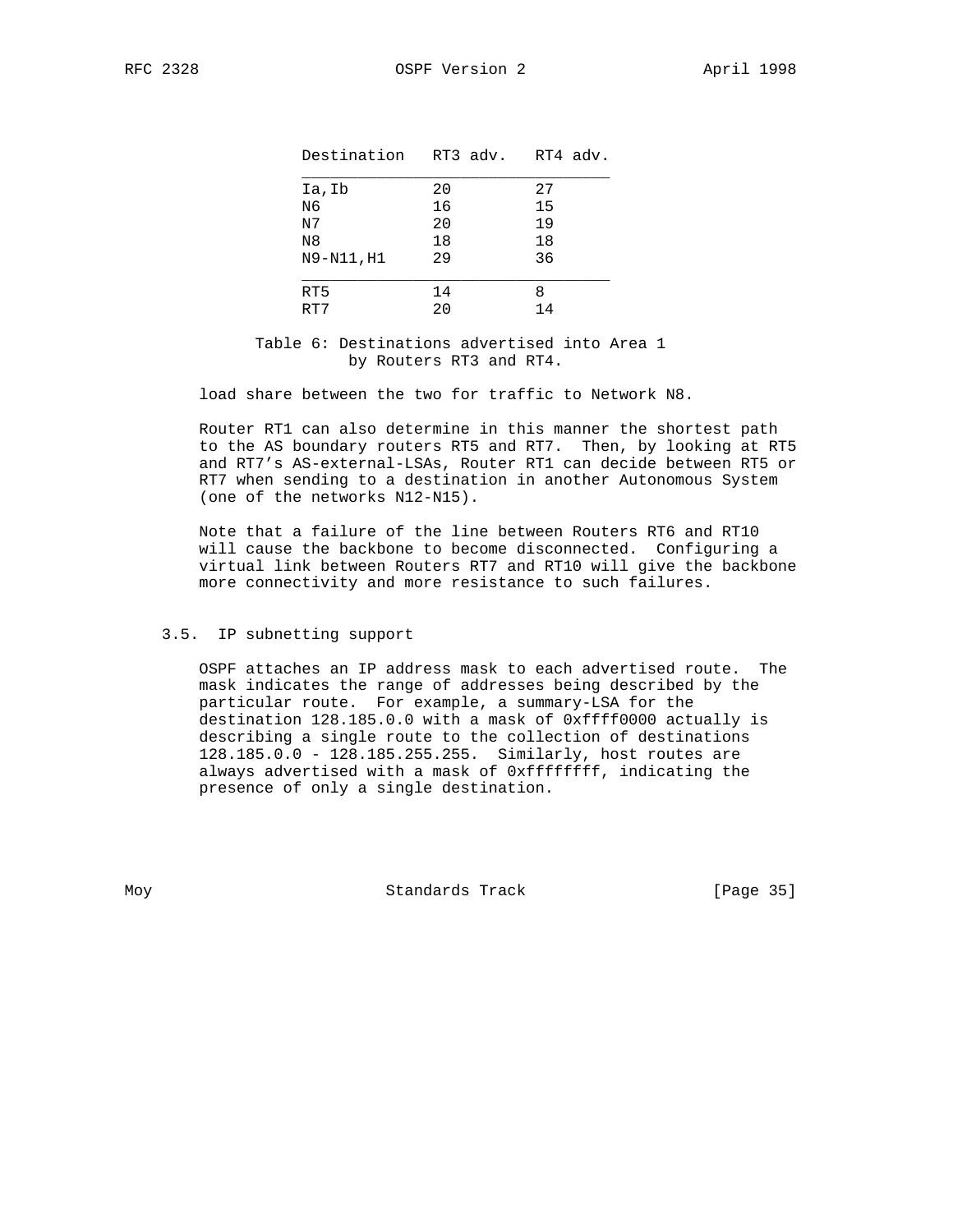Including the mask with each advertised destination enables the implementation of what is commonly referred to as variable length subnetting. This means that a single IP class A, B, or C network number can be broken up into many subnets of various sizes. For example, the network 128.185.0.0 could be broken up into 62 variable-sized subnets: 15 subnets of size 4K, 15 subnets of size 256, and 32 subnets of size 8. Table 7 shows some of the resulting network addresses together with their masks.

| Network address             | IP address mask – Subnet size |            |
|-----------------------------|-------------------------------|------------|
| 128.185.16.0<br>128.185.1.0 | 0xfffff000<br>0xffffff00      | 4K.<br>256 |
| 128.185.0.8                 | 0xffffffff8                   |            |

Table 7: Some sample subnet sizes.

 There are many possible ways of dividing up a class A, B, and C network into variable sized subnets. The precise procedure for doing so is beyond the scope of this specification. This specification however establishes the following guideline: When an IP packet is forwarded, it is always forwarded to the network that is the best match for the packet's destination. Here best match is synonymous with the longest or most specific match. For example, the default route with destination of 0.0.0.0 and mask 0x00000000 is always a match for every IP destination. Yet it is always less specific than any other match. Subnet masks must be assigned so that the best match for any IP destination is unambiguous.

 Attaching an address mask to each route also enables the support of IP supernetting. For example, a single physical network segment could be assigned the [address,mask] pair [192.9.4.0,0xfffffc00]. The segment would then be single IP network, containing addresses from the four consecutive class C network numbers 192.9.4.0 through 192.9.7.0. Such addressing is now becoming commonplace with the advent of CIDR (see [Ref10]).

Moy **Standards Track** [Page 36]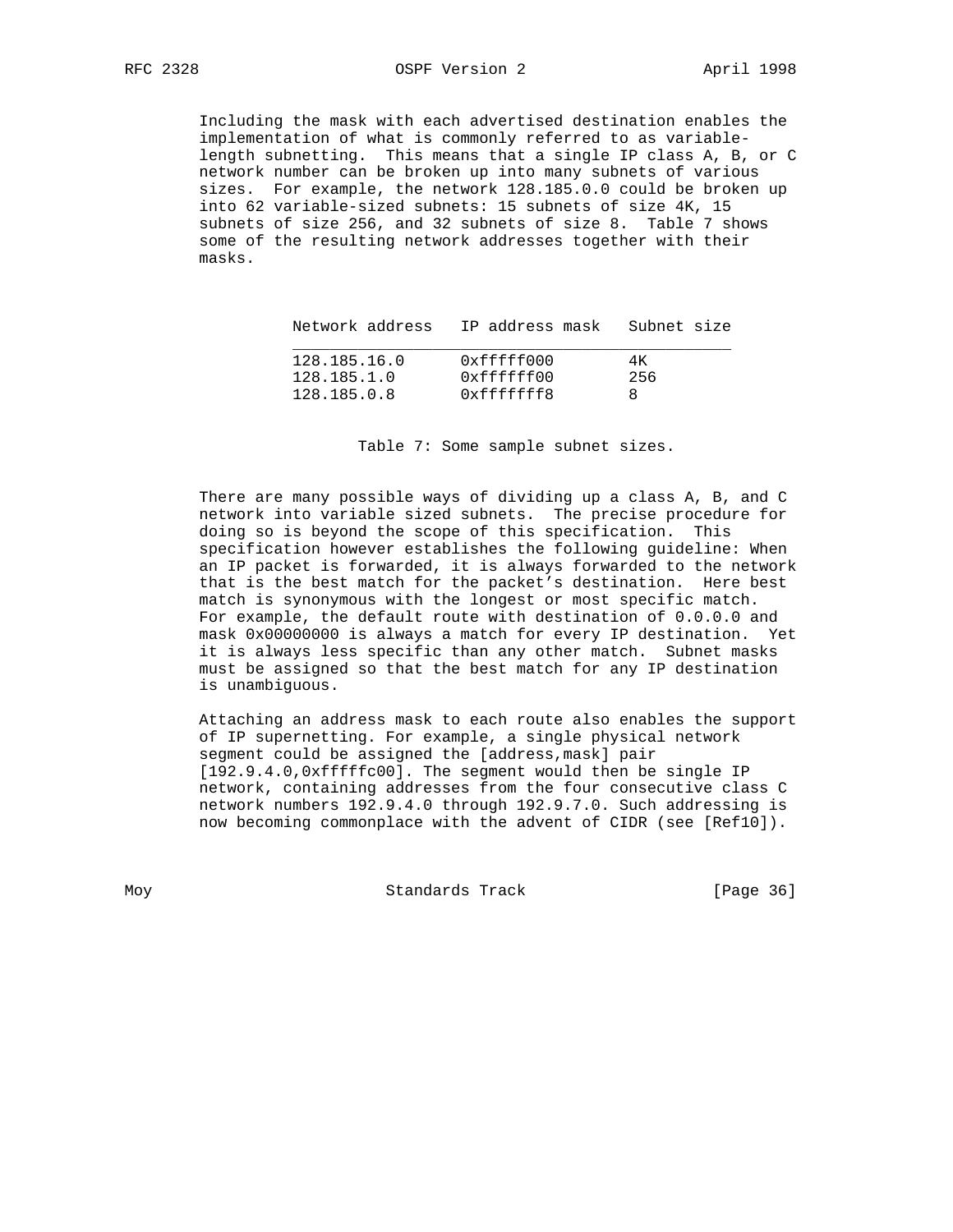RFC 2328 OSPF Version 2 April 1998

 In order to get better aggregation at area boundaries, area address ranges can be employed (see Section C.2 for more details). Each address range is defined as an [address,mask] pair. Many separate networks may then be contained in a single address range, just as a subnetted network is composed of many separate subnets. Area border routers then summarize the area contents (for distribution to the backbone) by advertising a single route for each address range. The cost of the route is the maximum cost to any of the networks falling in the specified range.

 For example, an IP subnetted network might be configured as a single OSPF area. In that case, a single address range could be configured: a class A, B, or C network number along with its natural IP mask. Inside the area, any number of variable sized subnets could be defined. However, external to the area a single route for the entire subnetted network would be distributed, hiding even the fact that the network is subnetted at all. The cost of this route is the maximum of the set of costs to the component subnets.

#### 3.6. Supporting stub areas

 In some Autonomous Systems, the majority of the link-state database may consist of AS-external-LSAs. An OSPF AS-external- LSA is usually flooded throughout the entire AS. However, OSPF allows certain areas to be configured as "stub areas". AS external-LSAs are not flooded into/throughout stub areas; routing to AS external destinations in these areas is based on a (per-area) default only. This reduces the link-state database size, and therefore the memory requirements, for a stub area's internal routers.

 In order to take advantage of the OSPF stub area support, default routing must be used in the stub area. This is accomplished as follows. One or more of the stub area's area border routers must advertise a default route into the stub area via summary-LSAs. These summary defaults are flooded throughout the stub area, but no further. (For this reason these defaults pertain only to the particular stub area). These summary default routes will be used for any destination that is not

Moy **Standards Track** [Page 37]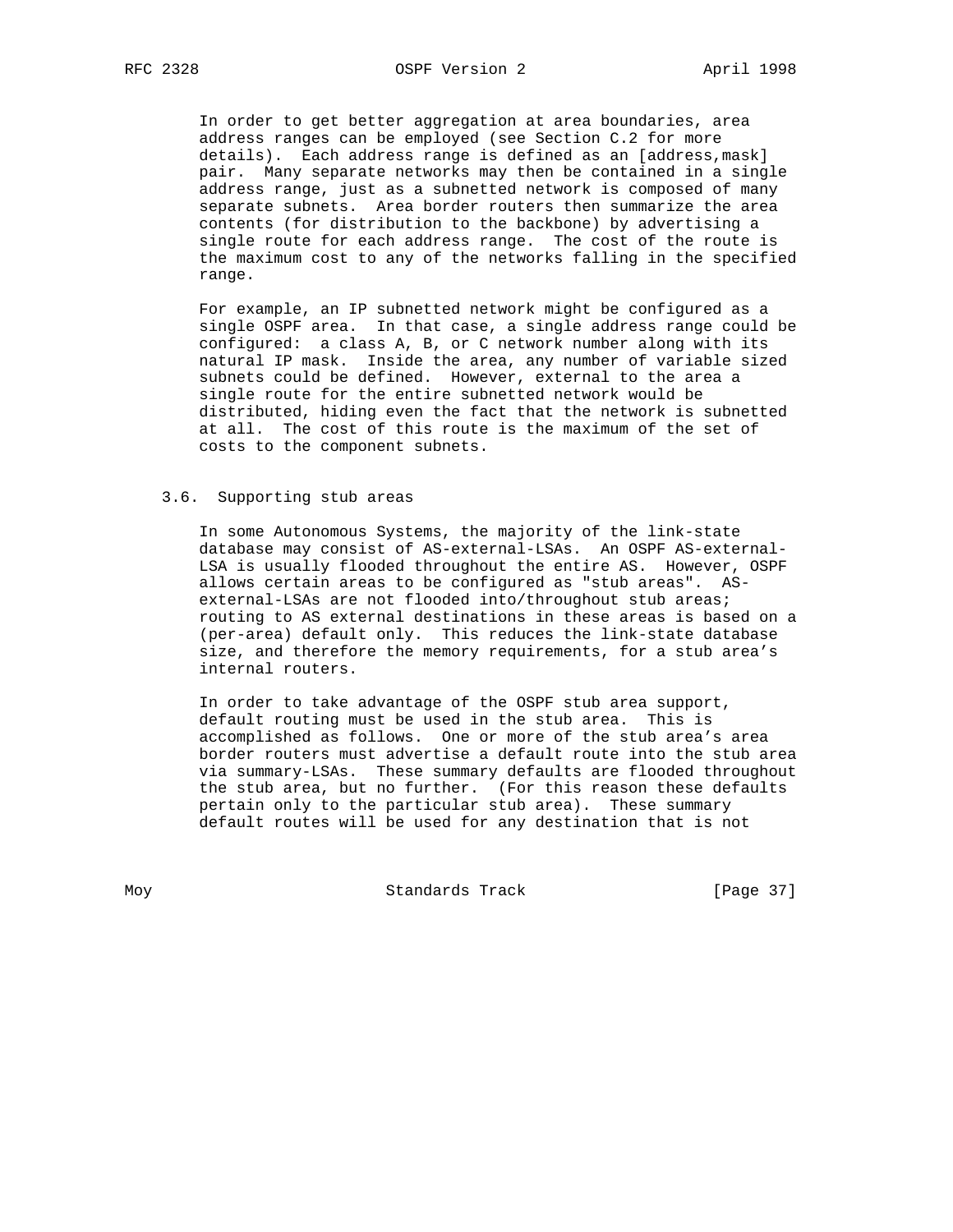explicitly reachable by an intra-area or inter-area path (i.e., AS external destinations).

 An area can be configured as a stub when there is a single exit point from the area, or when the choice of exit point need not be made on a per-external-destination basis. For example, Area 3 in Figure 6 could be configured as a stub area, because all external traffic must travel though its single area border router RT11. If Area 3 were configured as a stub, Router RT11 would advertise a default route for distribution inside Area 3 (in a summary-LSA), instead of flooding the AS-external-LSAs for Networks N12-N15 into/throughout the area.

 The OSPF protocol ensures that all routers belonging to an area agree on whether the area has been configured as a stub. This guarantees that no confusion will arise in the flooding of AS external-LSAs.

 There are a couple of restrictions on the use of stub areas. Virtual links cannot be configured through stub areas. In addition, AS boundary routers cannot be placed internal to stub areas.

# 3.7. Partitions of areas

 OSPF does not actively attempt to repair area partitions. When an area becomes partitioned, each component simply becomes a separate area. The backbone then performs routing between the new areas. Some destinations reachable via intra-area routing before the partition will now require inter-area routing.

 However, in order to maintain full routing after the partition, an address range must not be split across multiple components of the area partition. Also, the backbone itself must not partition. If it does, parts of the Autonomous System will become unreachable. Backbone partitions can be repaired by configuring virtual links (see Section 15).

 Another way to think about area partitions is to look at the Autonomous System graph that was introduced in Section 2. Area IDs can be viewed as colors for the graph's edges.[1] Each edge

Moy **Standards Track** [Page 38]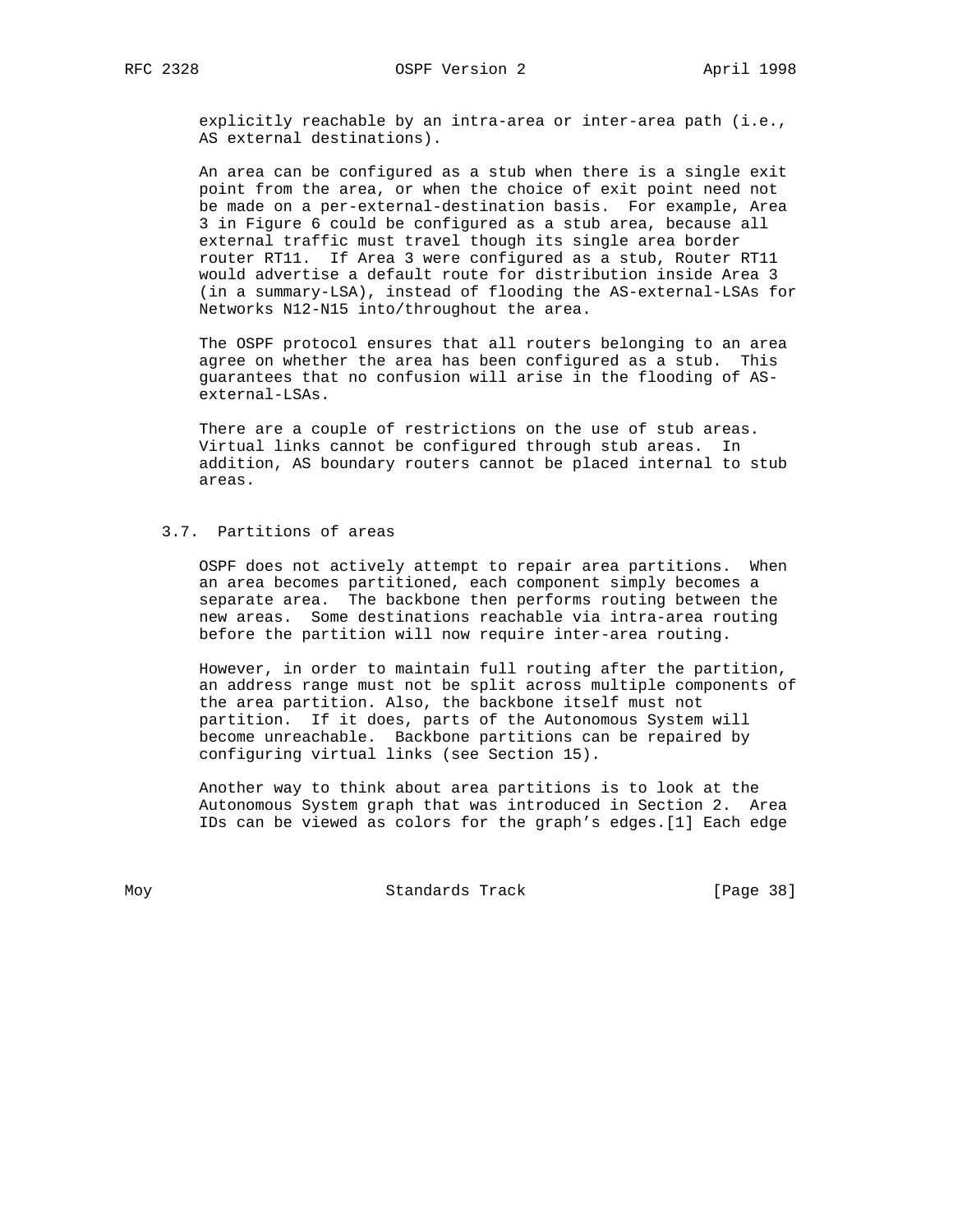of the graph connects to a network, or is itself a point-to point network. In either case, the edge is colored with the network's Area ID.

 A group of edges, all having the same color, and interconnected by vertices, represents an area. If the topology of the Autonomous System is intact, the graph will have several regions of color, each color being a distinct Area ID.

 When the AS topology changes, one of the areas may become partitioned. The graph of the AS will then have multiple regions of the same color (Area ID). The routing in the Autonomous System will continue to function as long as these regions of same color are connected by the single backbone region.

Moy **Standards Track** [Page 39]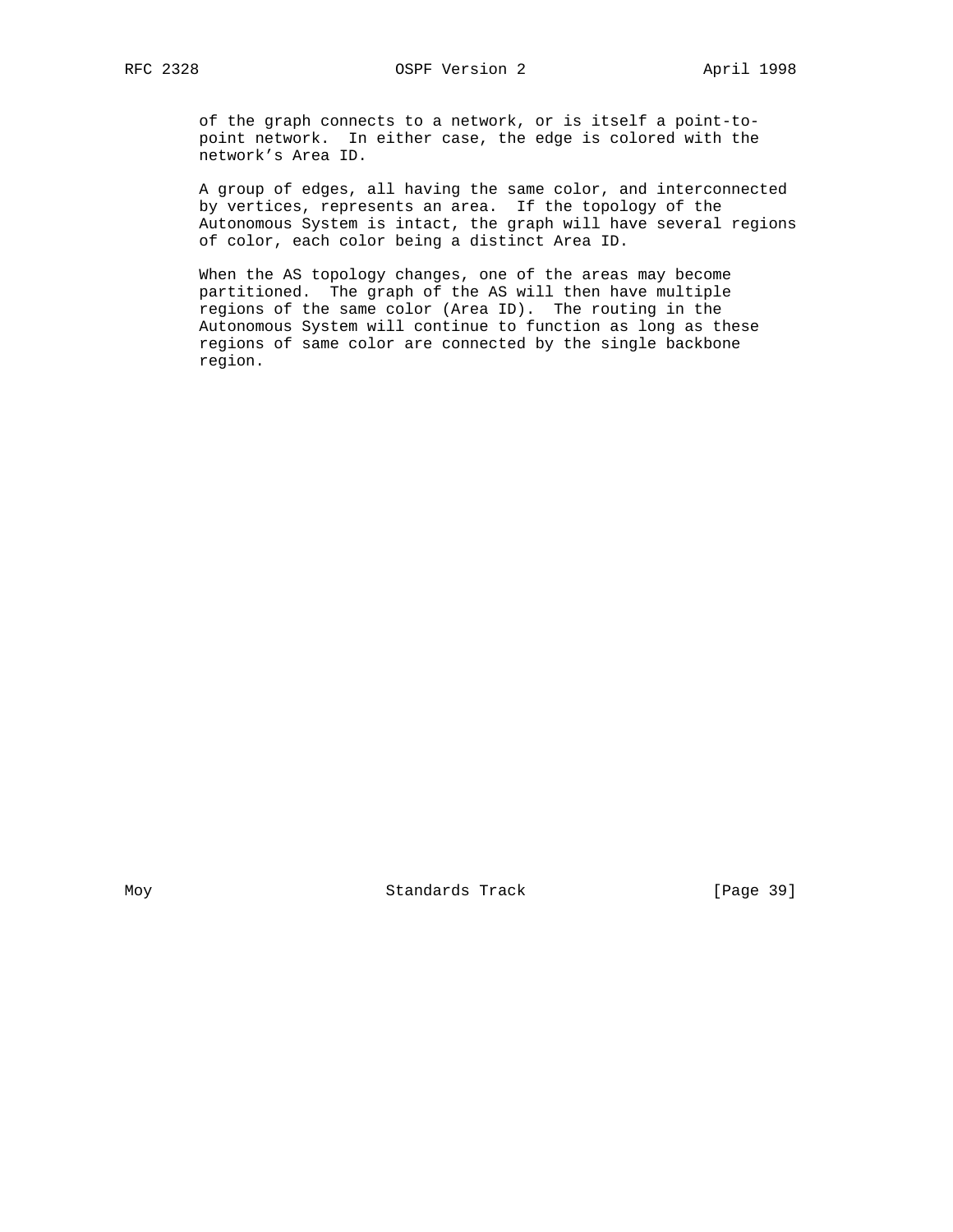#### 4. Functional Summary

 A separate copy of OSPF's basic routing algorithm runs in each area. Routers having interfaces to multiple areas run multiple copies of the algorithm. A brief summary of the routing algorithm follows.

 When a router starts, it first initializes the routing protocol data structures. The router then waits for indications from the lower level protocols that its interfaces are functional.

 A router then uses the OSPF's Hello Protocol to acquire neighbors. The router sends Hello packets to its neighbors, and in turn receives their Hello packets. On broadcast and point-to-point networks, the router dynamically detects its neighboring routers by sending its Hello packets to the multicast address AllSPFRouters. On non-broadcast networks, some configuration information may be necessary in order to discover neighbors. On broadcast and NBMA networks the Hello Protocol also elects a Designated router for the network.

 The router will attempt to form adjacencies with some of its newly acquired neighbors. Link-state databases are synchronized between pairs of adjacent routers. On broadcast and NBMA networks, the Designated Router determines which routers should become adjacent.

 Adjacencies control the distribution of routing information. Routing updates are sent and received only on adjacencies.

 A router periodically advertises its state, which is also called link state. Link state is also advertised when a router's state changes. A router's adjacencies are reflected in the contents of its LSAs. This relationship between adjacencies and link state allows the protocol to detect dead routers in a timely fashion.

 LSAs are flooded throughout the area. The flooding algorithm is reliable, ensuring that all routers in an area have exactly the same link-state database. This database consists of the collection of LSAs originated by each router belonging to the area. From this database each router calculates a shortest-path tree, with itself as root. This shortest-path tree in turn yields a routing table for the protocol.

Moy **Standards Track** [Page 40]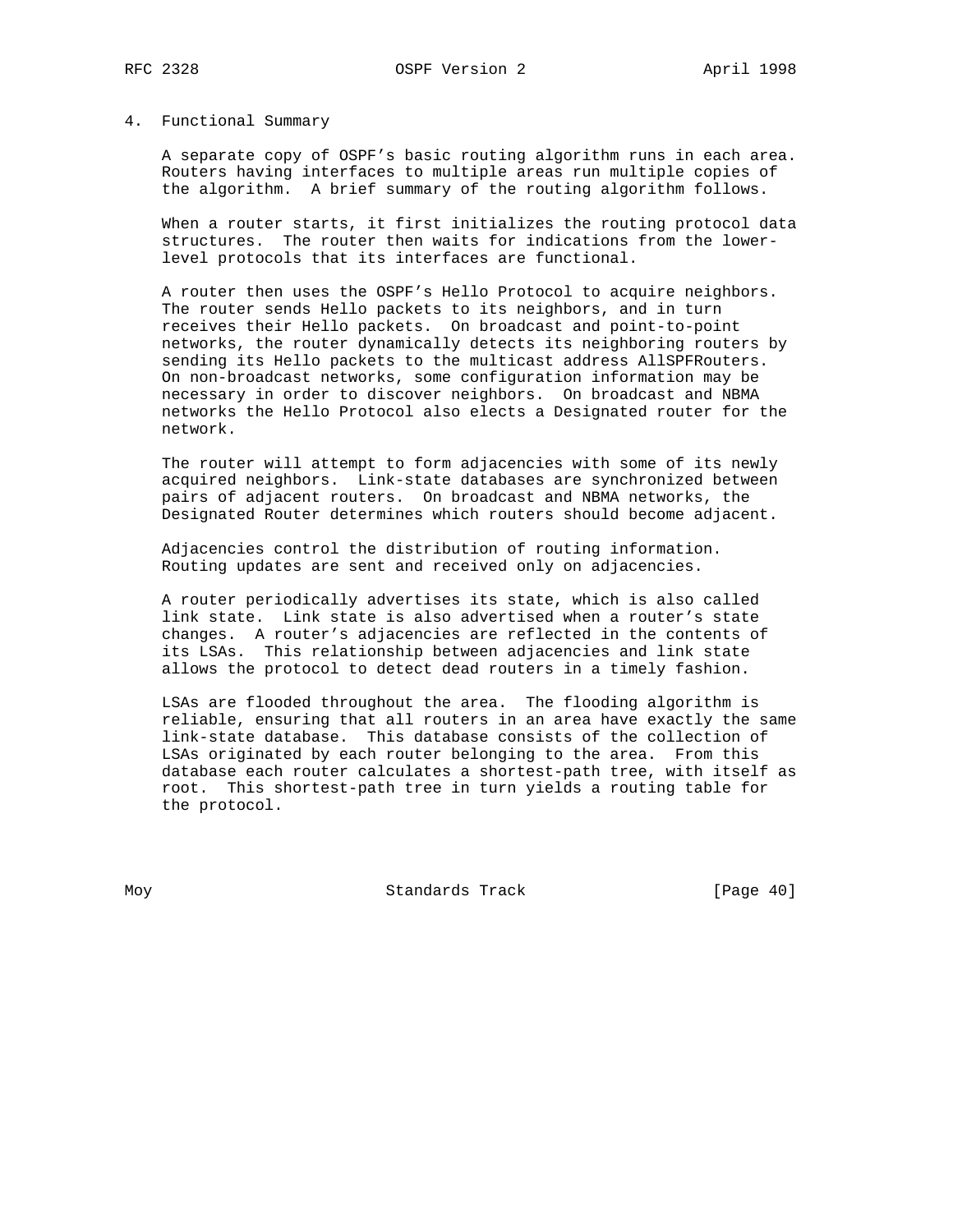# 4.1. Inter-area routing

 The previous section described the operation of the protocol within a single area. For intra-area routing, no other routing information is pertinent. In order to be able to route to destinations outside of the area, the area border routers inject additional routing information into the area. This additional information is a distillation of the rest of the Autonomous System's topology.

 This distillation is accomplished as follows: Each area border router is by definition connected to the backbone. Each area border router summarizes the topology of its attached non backbone areas for transmission on the backbone, and hence to all other area border routers. An area border router then has complete topological information concerning the backbone, and the area summaries from each of the other area border routers. From this information, the router calculates paths to all inter-area destinations. The router then advertises these paths into its attached areas. This enables the area's internal routers to pick the best exit router when forwarding traffic inter-area destinations.

# 4.2. AS external routes

 Routers that have information regarding other Autonomous Systems can flood this information throughout the AS. This external routing information is distributed verbatim to every participating router. There is one exception: external routing information is not flooded into "stub" areas (see Section 3.6).

 To utilize external routing information, the path to all routers advertising external information must be known throughout the AS (excepting the stub areas). For that reason, the locations of these AS boundary routers are summarized by the (non-stub) area border routers.

Moy **Standards Track** [Page 41]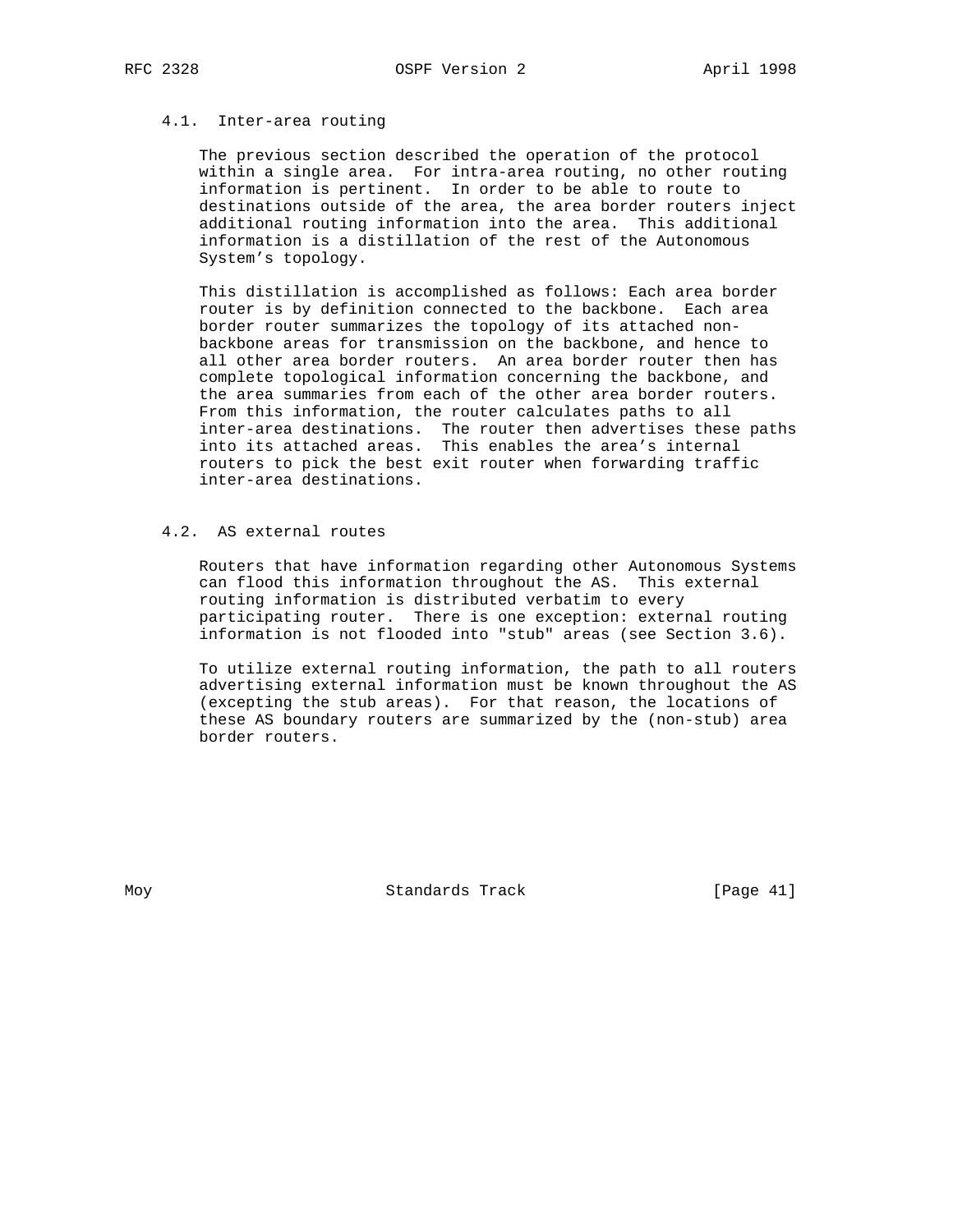#### 4.3. Routing protocol packets

 The OSPF protocol runs directly over IP, using IP protocol 89. OSPF does not provide any explicit fragmentation/reassembly support. When fragmentation is necessary, IP fragmentation/reassembly is used. OSPF protocol packets have been designed so that large protocol packets can generally be split into several smaller protocol packets. This practice is recommended; IP fragmentation should be avoided whenever possible.

 Routing protocol packets should always be sent with the IP TOS field set to 0. If at all possible, routing protocol packets should be given preference over regular IP data traffic, both when being sent and received. As an aid to accomplishing this, OSPF protocol packets should have their IP precedence field set to the value Internetwork Control (see [Ref5]).

 All OSPF protocol packets share a common protocol header that is described in Appendix A. The OSPF packet types are listed below in Table 8. Their formats are also described in Appendix A.

| Type | Packet name          | Protocol function           |
|------|----------------------|-----------------------------|
|      | Hello                | Discover/maintain neighbors |
| 2    | Database Description | Summarize database contents |
| 3    | Link State Request   | Database download           |
| 4    | Link State Update    | Database update             |
| 5.   | Link State Ack       | Flooding acknowledgment     |

Table 8: OSPF packet types.

 OSPF's Hello protocol uses Hello packets to discover and maintain neighbor relationships. The Database Description and Link State Request packets are used in the forming of adjacencies. OSPF's reliable update mechanism is implemented by the Link State Update and Link State Acknowledgment packets.

Moy Standards Track [Page 42]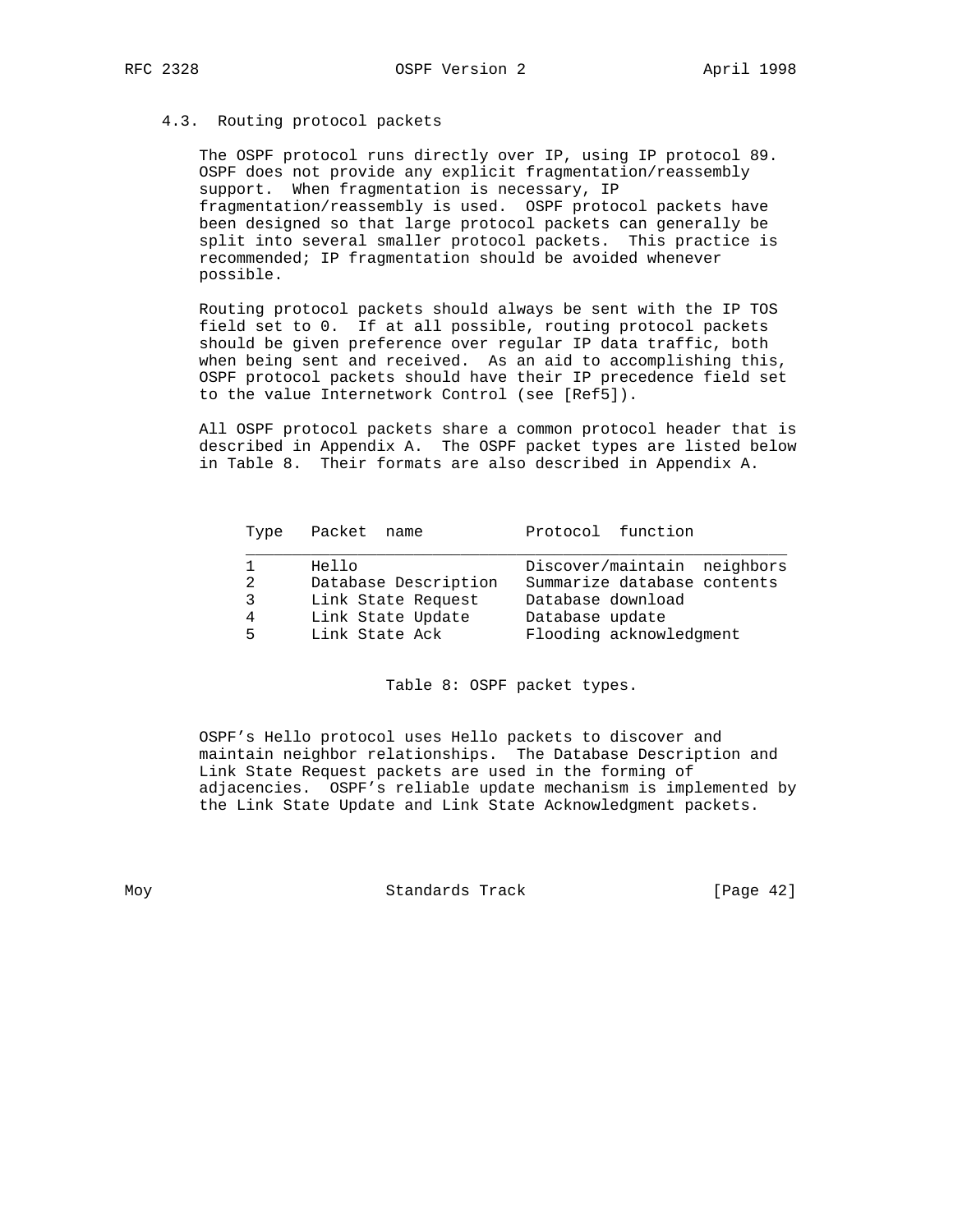Each Link State Update packet carries a set of new link state advertisements (LSAs) one hop further away from their point of origination. A single Link State Update packet may contain the LSAs of several routers. Each LSA is tagged with the ID of the originating router and a checksum of its link state contents. Each LSA also has a type field; the different types of OSPF LSAs are listed below in Table 9.

 OSPF routing packets (with the exception of Hellos) are sent only over adjacencies. This means that all OSPF protocol packets travel a single IP hop, except those that are sent over virtual adjacencies. The IP source address of an OSPF protocol packet is one end of a router adjacency, and the IP destination address is either the other end of the adjacency or an IP multicast address.

#### 4.4. Basic implementation requirements

 An implementation of OSPF requires the following pieces of system support:

#### Timers

 Two different kind of timers are required. The first kind, called "single shot timers", fire once and cause a protocol event to be processed. The second kind, called "interval timers", fire at continuous intervals. These are used for the sending of packets at regular intervals. A good example of this is the regular broadcast of Hello packets. The granularity of both kinds of timers is one second.

 Interval timers should be implemented to avoid drift. In some router implementations, packet processing can affect timer execution. When multiple routers are attached to a single network, all doing broadcasts, this can lead to the synchronization of routing packets (which should be avoided). If timers cannot be implemented to avoid drift, small random amounts should be added to/subtracted from the interval timer at each firing.

Moy **Standards Track** [Page 43]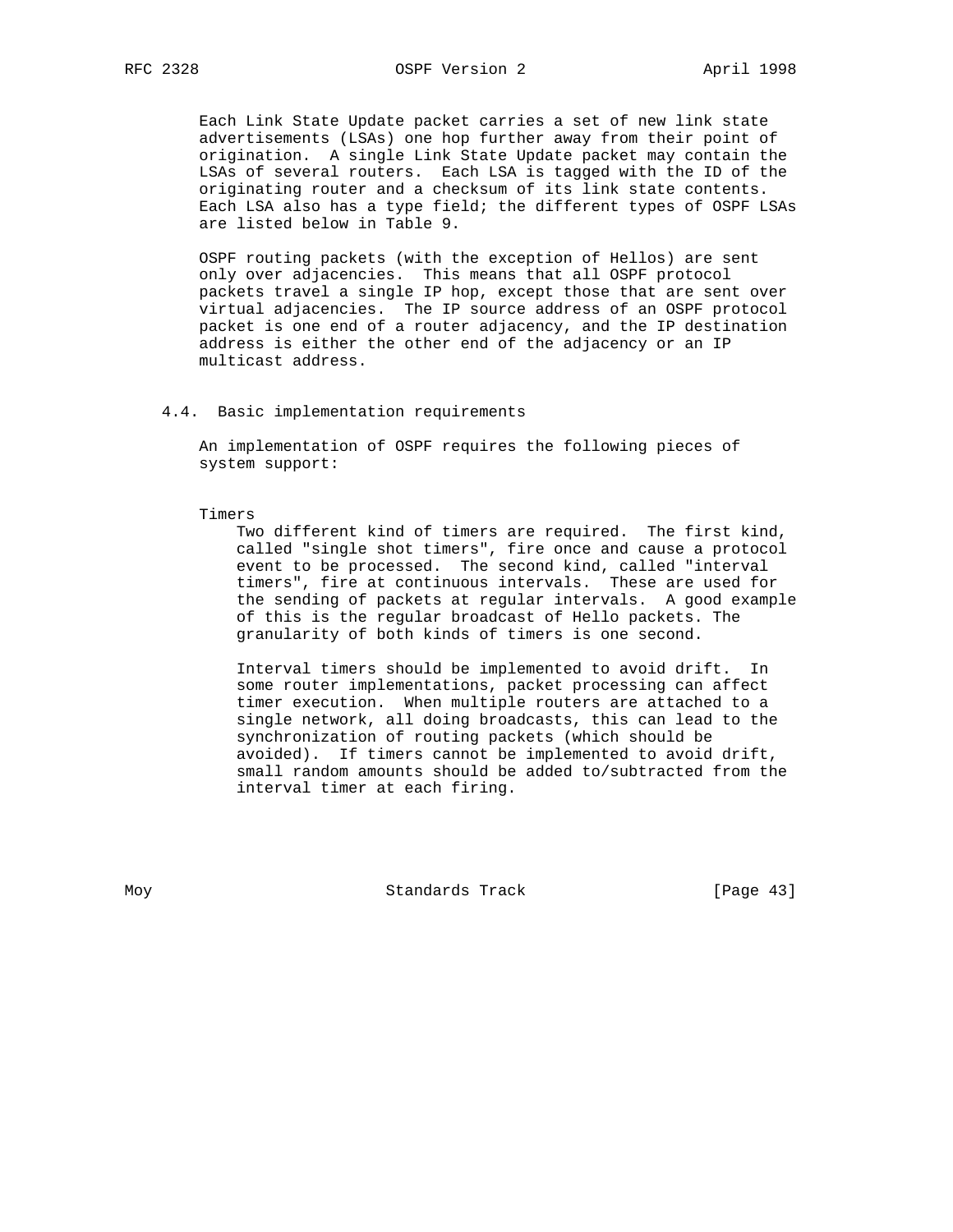| LS<br>type     | LSA<br>name      | LSA description                                                                                                                                                                                                                                                                                                                                                   |
|----------------|------------------|-------------------------------------------------------------------------------------------------------------------------------------------------------------------------------------------------------------------------------------------------------------------------------------------------------------------------------------------------------------------|
| 1              | Router-LSAs      | Originated by all routers.<br>This LSA describes<br>the collected states of the<br>router's interfaces to an<br>area. Flooded throughout a<br>single area only.                                                                                                                                                                                                   |
| $\mathfrak{D}$ | Network-LSAs     | Originated for broadcast<br>and NBMA networks by<br>the Designated Router. This<br>LSA contains the<br>list of routers connected<br>to the network. Flooded<br>throughout a single area only.                                                                                                                                                                     |
| 3, 4           | Summary-LSAs     | Originated by area border<br>routers, and flooded through-<br>out the LSA's associated<br>area. Each summary-LSA<br>describes a route to a<br>destination outside the area,<br>yet still inside the AS<br>$(i.e., an inter-area route).$<br>Type 3 summary-LSAs describe<br>routes to networks. Type 4<br>summary-LSAs describe<br>routes to AS boundary routers. |
| 5              | AS-external-LSAs | Originated by AS boundary<br>routers, and flooded through-<br>out the AS. Each<br>AS-external-LSA describes<br>a route to a destination in<br>another Autonomous System.<br>Default routes for the AS can<br>also be described by<br>AS-external-LSAs.                                                                                                            |

Moy Standards Track [Page 44]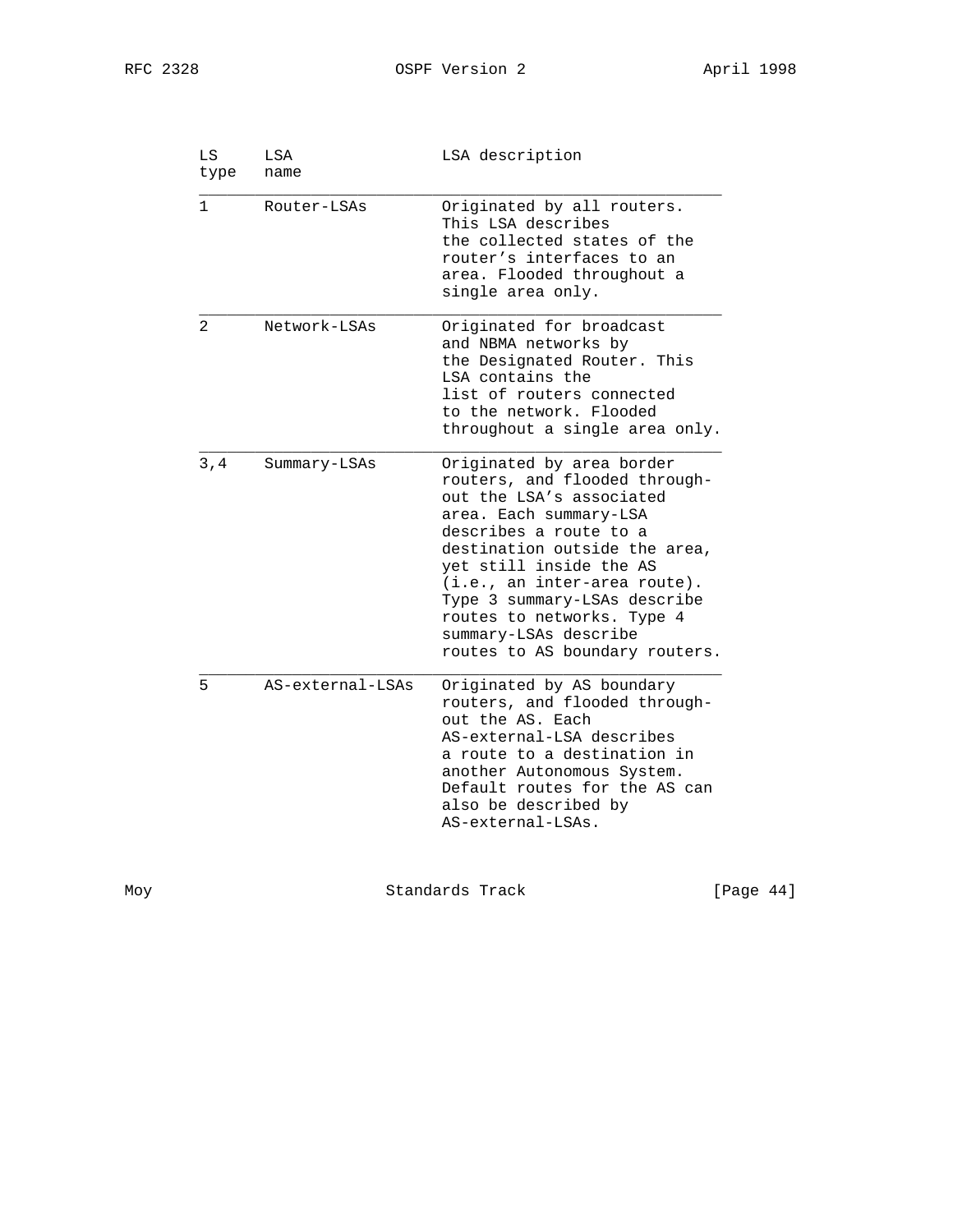Table 9: OSPF link state advertisements (LSAs).

IP multicast

 Certain OSPF packets take the form of IP multicast datagrams. Support for receiving and sending IP multicast datagrams, along with the appropriate lower-level protocol support, is required. The IP multicast datagrams used by OSPF never travel more than one hop. For this reason, the ability to forward IP multicast datagrams is not required. For information on IP multicast, see [Ref7].

Variable-length subnet support

 The router's IP protocol support must include the ability to divide a single IP class A, B, or C network number into many subnets of various sizes. This is commonly called variable-length subnetting; see Section 3.5 for details.

IP supernetting support

 The router's IP protocol support must include the ability to aggregate contiguous collections of IP class A, B, and C networks into larger quantities called supernets. Supernetting has been proposed as one way to improve the scaling of IP routing in the worldwide Internet. For more information on IP supernetting, see [Ref10].

Lower-level protocol support

 The lower level protocols referred to here are the network access protocols, such as the Ethernet data link layer. Indications must be passed from these protocols to OSPF as the network interface goes up and down. For example, on an ethernet it would be valuable to know when the ethernet transceiver cable becomes unplugged.

 Non-broadcast lower-level protocol support On non-broadcast networks, the OSPF Hello Protocol can be aided by providing an indication when an attempt is made to send a packet to a dead or non-existent router. For example, on an X.25 PDN a dead neighboring router may be

Moy **Standards Track** [Page 45]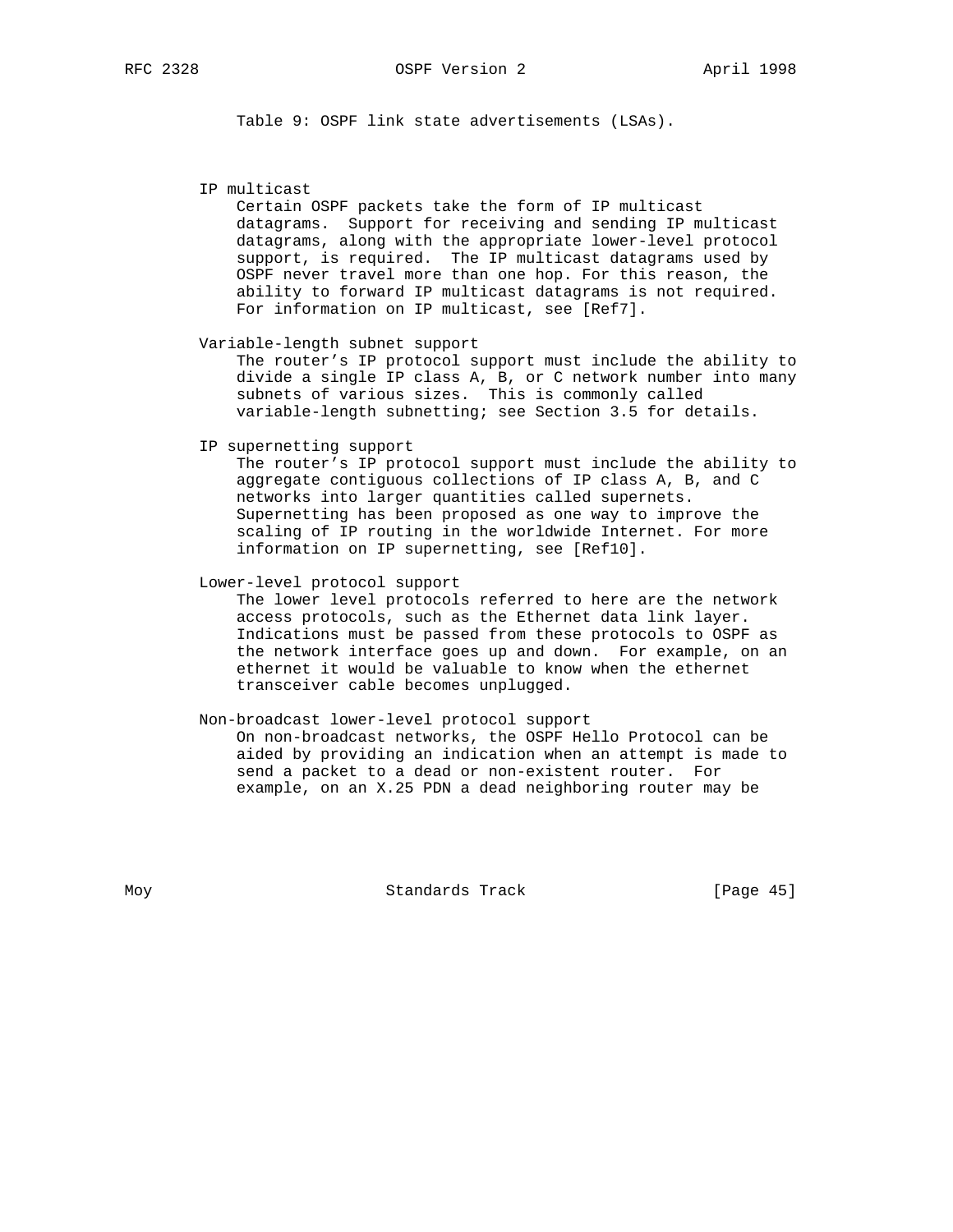indicated by the reception of a X.25 clear with an appropriate cause and diagnostic, and this information would be passed to OSPF.

List manipulation primitives

 Much of the OSPF functionality is described in terms of its operation on lists of LSAs. For example, the collection of LSAs that will be retransmitted to an adjacent router until acknowledged are described as a list. Any particular LSA may be on many such lists. An OSPF implementation needs to be able to manipulate these lists, adding and deleting constituent LSAs as necessary.

Tasking support

 Certain procedures described in this specification invoke other procedures. At times, these other procedures should be executed in-line, that is, before the current procedure is finished. This is indicated in the text by instructions to execute a procedure. At other times, the other procedures are to be executed only when the current procedure has finished. This is indicated by instructions to schedule a task.

#### 4.5. Optional OSPF capabilities

 The OSPF protocol defines several optional capabilities. A router indicates the optional capabilities that it supports in its OSPF Hello packets, Database Description packets and in its LSAs. This enables routers supporting a mix of optional capabilities to coexist in a single Autonomous System.

 Some capabilities must be supported by all routers attached to a specific area. In this case, a router will not accept a neighbor's Hello Packet unless there is a match in reported capabilities (i.e., a capability mismatch prevents a neighbor relationship from forming). An example of this is the ExternalRoutingCapability (see below).

 Other capabilities can be negotiated during the Database Exchange process. This is accomplished by specifying the optional capabilities in Database Description packets. A

Moy **Standards Track** [Page 46]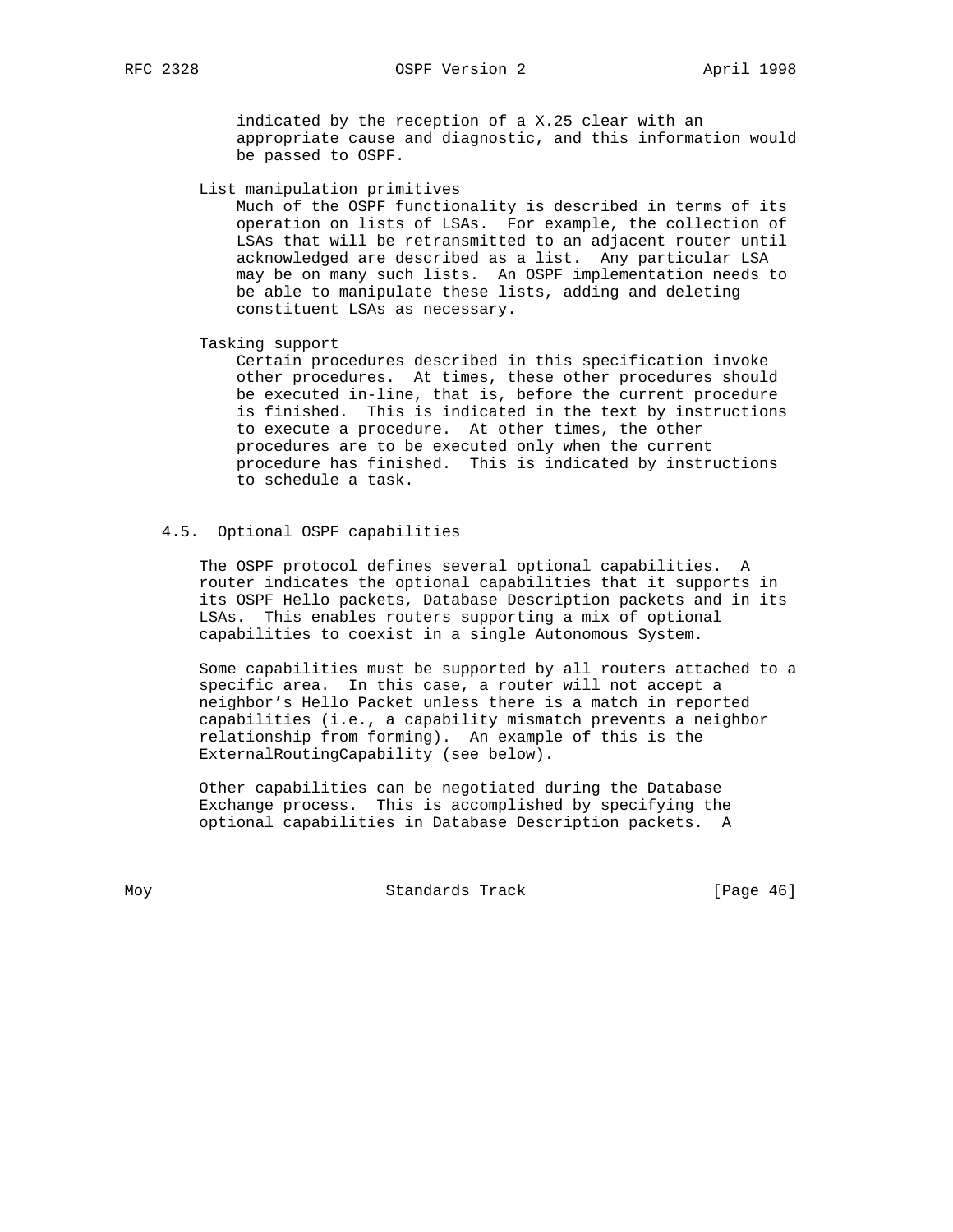capability mismatch with a neighbor in this case will result in only a subset of the link state database being exchanged between the two neighbors.

 The routing table build process can also be affected by the presence/absence of optional capabilities. For example, since the optional capabilities are reported in LSAs, routers incapable of certain functions can be avoided when building the shortest path tree.

 The OSPF optional capabilities defined in this memo are listed below. See Section A.2 for more information.

#### ExternalRoutingCapability

 Entire OSPF areas can be configured as "stubs" (see Section 3.6). AS-external-LSAs will not be flooded into stub areas. This capability is represented by the E-bit in the OSPF Options field (see Section A.2). In order to ensure consistent configuration of stub areas, all routers interfacing to such an area must have the E-bit clear in their Hello packets (see Sections 9.5 and 10.5).

5. Protocol Data Structures

 The OSPF protocol is described herein in terms of its operation on various protocol data structures. The following list comprises the top-level OSPF data structures. Any initialization that needs to be done is noted. OSPF areas, interfaces and neighbors also have associated data structures that are described later in this specification.

Router ID

 A 32-bit number that uniquely identifies this router in the AS. One possible implementation strategy would be to use the smallest IP interface address belonging to the router. If a router's OSPF Router ID is changed, the router's OSPF software should be restarted before the new Router ID takes effect. In this case the router should flush its self-originated LSAs from the routing domain (see Section 14.1) before restarting, or they will persist for up to MaxAge minutes.

Moy Standards Track [Page 47]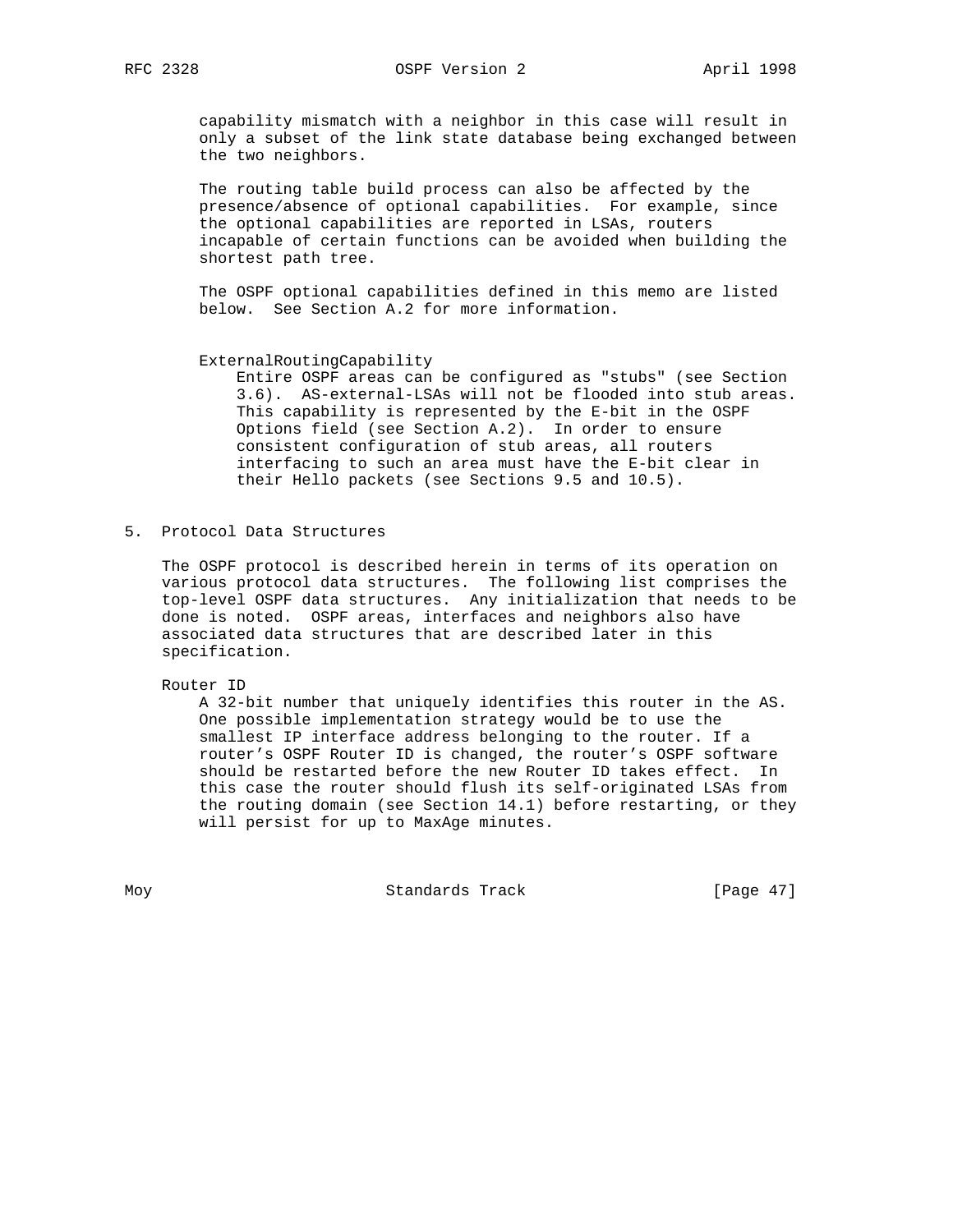Area structures

 Each one of the areas to which the router is connected has its own data structure. This data structure describes the working of the basic OSPF algorithm. Remember that each area runs a separate copy of the basic OSPF algorithm.

Backbone (area) structure

 The OSPF backbone area is responsible for the dissemination of inter-area routing information.

Virtual links configured

 The virtual links configured with this router as one endpoint. In order to have configured virtual links, the router itself must be an area border router. Virtual links are identified by the Router ID of the other endpoint -- which is another area border router. These two endpoint routers must be attached to a common area, called the virtual link's Transit area. Virtual links are part of the backbone, and behave as if they were unnumbered point-to-point networks between the two routers. A virtual link uses the intra-area routing of its Transit area to forward packets. Virtual links are brought up and down through the building of the shortest-path trees for the Transit area.

List of external routes

 These are routes to destinations external to the Autonomous System, that have been gained either through direct experience with another routing protocol (such as BGP), or through configuration information, or through a combination of the two (e.g., dynamic external information to be advertised by OSPF with configured metric). Any router having these external routes is called an AS boundary router. These routes are advertised by the router into the OSPF routing domain via AS-external-LSAs.

List of AS-external-LSAs

 Part of the link-state database. These have originated from the AS boundary routers. They comprise routes to destinations external to the Autonomous System. Note that, if the router is itself an AS boundary router, some of these AS-external-LSAs have been self-originated.

Moy **Standards Track** [Page 48]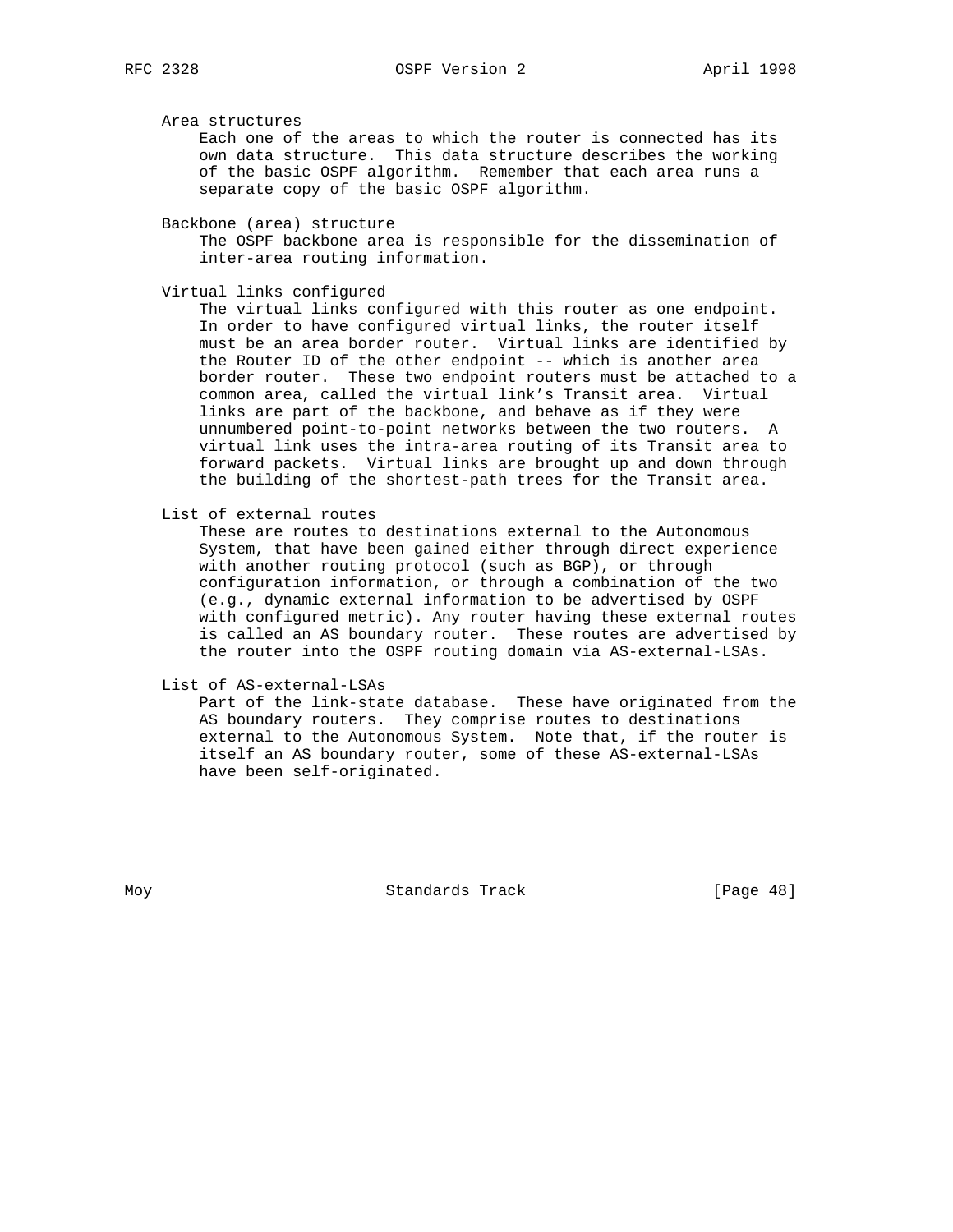The routing table

 Derived from the link-state database. Each entry in the routing table is indexed by a destination, and contains the destination's cost and a set of paths to use in forwarding packets to the destination. A path is described by its type and next hop. For more information, see Section 11.

 Figure 9 shows the collection of data structures present in a typical router. The router pictured is RT10, from the map in Figure 6. Note that Router RT10 has a virtual link configured to Router RT11, with Area 2 as the link's Transit area. This is indicated by the dashed line in Figure 9. When the virtual link becomes active, through the building of the shortest path tree for Area 2, it becomes an interface to the backbone (see the two backbone interfaces depicted in Figure 9).

6. The Area Data Structure

 The area data structure contains all the information used to run the basic OSPF routing algorithm. Each area maintains its own link-state database. A network belongs to a single area, and a router interface connects to a single area. Each router adjacency also belongs to a single area.

 The OSPF backbone is the special OSPF area responsible for disseminating inter-area routing information.

 The area link-state database consists of the collection of router- LSAs, network-LSAs and summary-LSAs that have originated from the area's routers. This information is flooded throughout a single area only. The list of AS-external-LSAs (see Section 5) is also considered to be part of each area's link-state database.

Area ID

 A 32-bit number identifying the area. The Area ID of 0.0.0.0 is reserved for the backbone.

 List of area address ranges In order to aggregate routing information at area boundaries, area address ranges can be employed. Each address range is specified by an [address,mask] pair and a status indication of either Advertise or DoNotAdvertise (see Section 12.4.3).

Moy **Standards Track** [Page 49]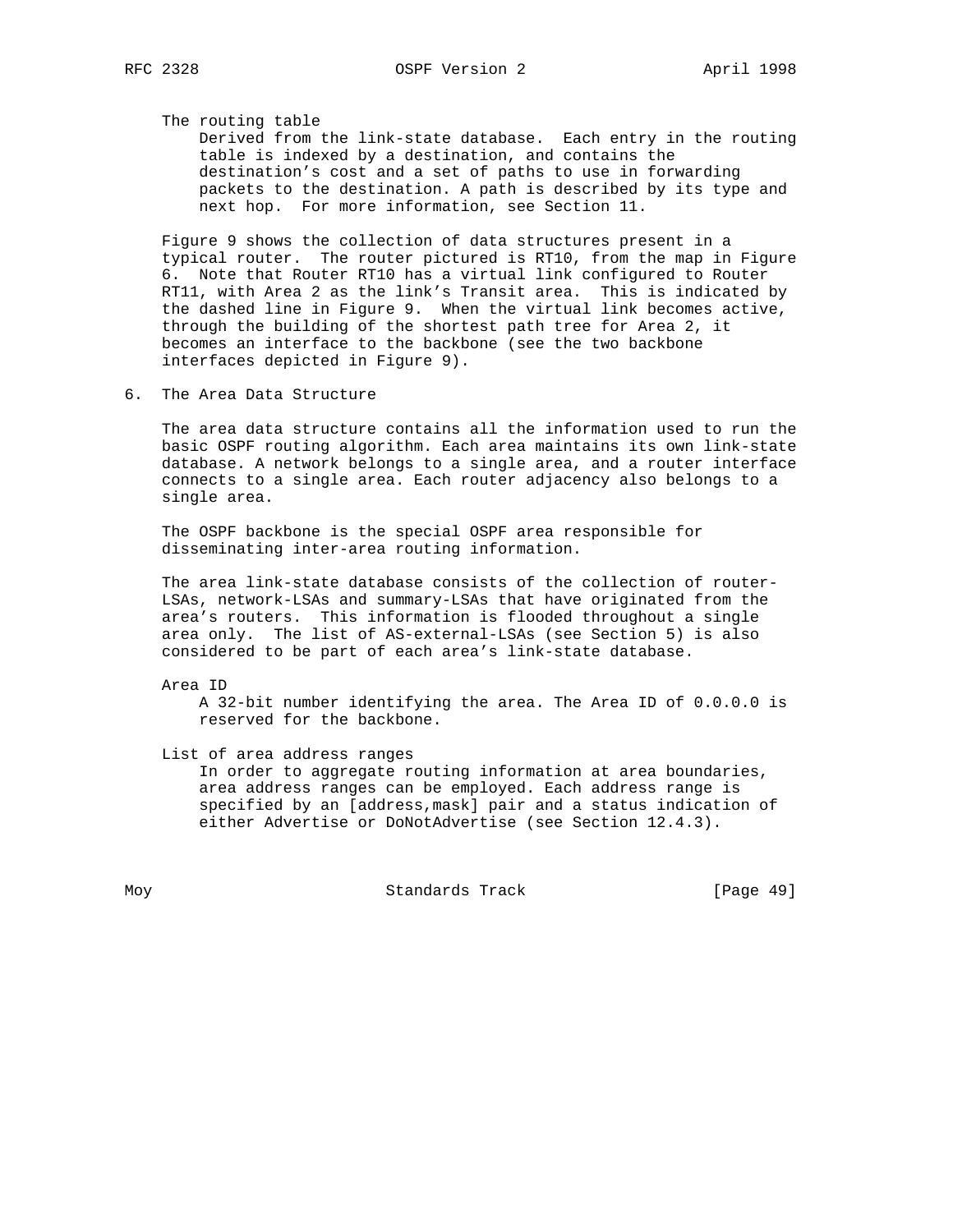

#### Figure 9: Router RT10's Data structures

#### Associated router interfaces

 This router's interfaces connecting to the area. A router interface belongs to one and only one area (or the backbone). For the backbone area this list includes all the virtual links. A virtual link is identified by the Router ID of its other endpoint; its cost is the cost of the shortest intra-area path through the Transit area that exists between the two routers.

Moy Standards Track [Page 50]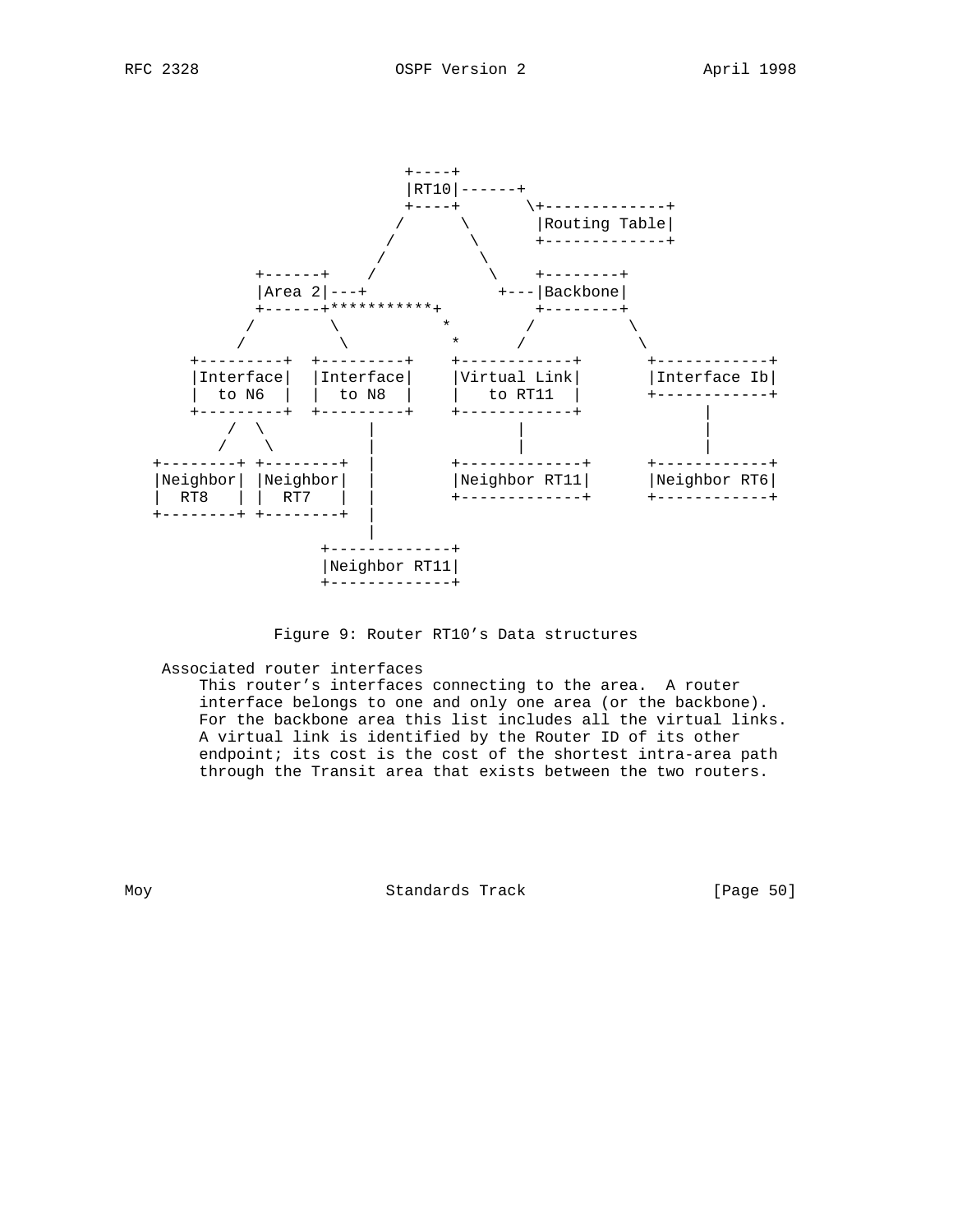List of router-LSAs

 A router-LSA is generated by each router in the area. It describes the state of the router's interfaces to the area.

List of network-LSAs

 One network-LSA is generated for each transit broadcast and NBMA network in the area. A network-LSA describes the set of routers currently connected to the network.

List of summary-LSAs

 Summary-LSAs originate from the area's area border routers. They describe routes to destinations internal to the Autonomous System, yet external to the area (i.e., inter-area destinations).

Shortest-path tree

 The shortest-path tree for the area, with this router itself as root. Derived from the collected router-LSAs and network-LSAs by the Dijkstra algorithm (see Section 16.1).

TransitCapability

 This parameter indicates whether the area can carry data traffic that neither originates nor terminates in the area itself. This parameter is calculated when the area's shortest-path tree is built (see Section 16.1, where TransitCapability is set to TRUE if and only if there are one or more fully adjacent virtual links using the area as Transit area), and is used as an input to a subsequent step of the routing table build process (see Section 16.3). When an area's TransitCapability is set to TRUE, the area is said to be a "transit area".

ExternalRoutingCapability

 Whether AS-external-LSAs will be flooded into/throughout the area. This is a configurable parameter. If AS-external-LSAs are excluded from the area, the area is called a "stub". Within stub areas, routing to AS external destinations will be based solely on a default summary route. The backbone cannot be configured as a stub area. Also, virtual links cannot be configured through stub areas. For more information, see Section 3.6.

Moy **Standards Track** [Page 51]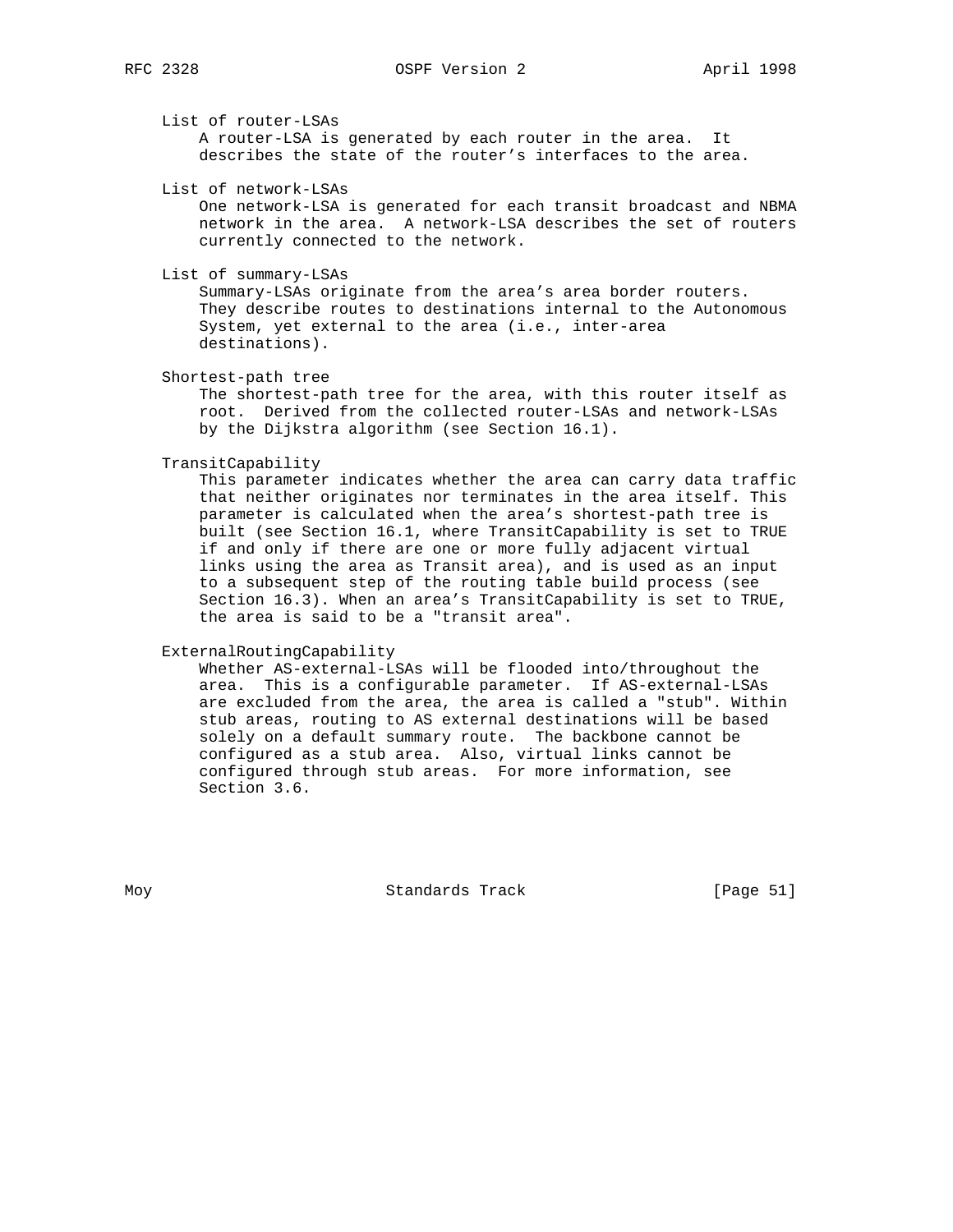#### StubDefaultCost

 If the area has been configured as a stub area, and the router itself is an area border router, then the StubDefaultCost indicates the cost of the default summary-LSA that the router should advertise into the area. See Section 12.4.3 for more information.

 Unless otherwise specified, the remaining sections of this document refer to the operation of the OSPF protocol within a single area.

#### 7. Bringing Up Adjacencies

 OSPF creates adjacencies between neighboring routers for the purpose of exchanging routing information. Not every two neighboring routers will become adjacent. This section covers the generalities involved in creating adjacencies. For further details consult Section 10.

#### 7.1. The Hello Protocol

 The Hello Protocol is responsible for establishing and maintaining neighbor relationships. It also ensures that communication between neighbors is bidirectional. Hello packets are sent periodically out all router interfaces. Bidirectional communication is indicated when the router sees itself listed in the neighbor's Hello Packet. On broadcast and NBMA networks, the Hello Protocol elects a Designated Router for the network.

 The Hello Protocol works differently on broadcast networks, NBMA networks and Point-to-MultiPoint networks. On broadcast networks, each router advertises itself by periodically multicasting Hello Packets. This allows neighbors to be discovered dynamically. These Hello Packets contain the router's view of the Designated Router's identity, and the list of routers whose Hello Packets have been seen recently.

 On NBMA networks some configuration information may be necessary for the operation of the Hello Protocol. Each router that may potentially become Designated Router has a list of all other

Moy **Standards Track** [Page 52]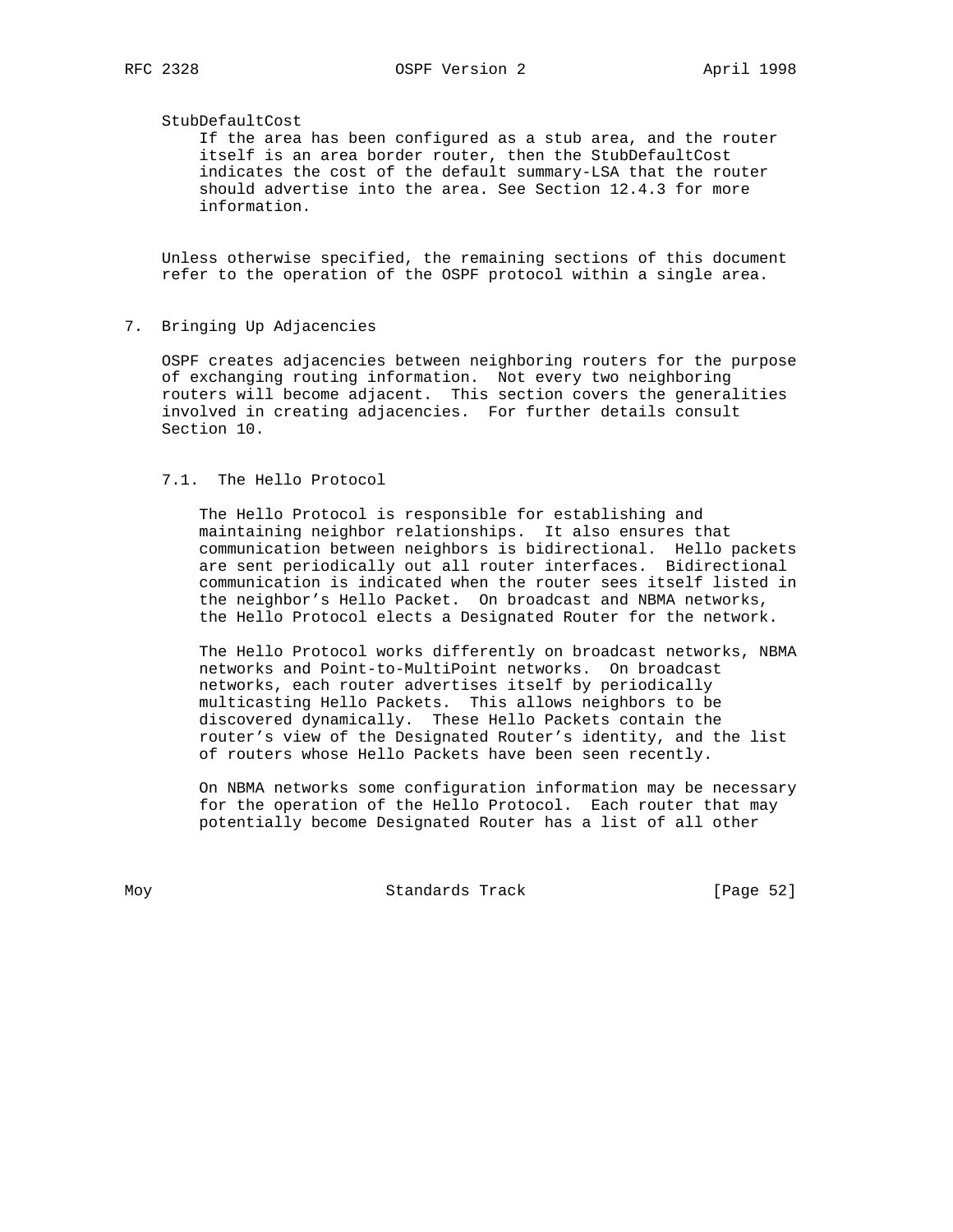routers attached to the network. A router, having Designated Router potential, sends Hello Packets to all other potential Designated Routers when its interface to the NBMA network first becomes operational. This is an attempt to find the Designated Router for the network. If the router itself is elected Designated Router, it begins sending Hello Packets to all other routers attached to the network.

 On Point-to-MultiPoint networks, a router sends Hello Packets to all neighbors with which it can communicate directly. These neighbors may be discovered dynamically through a protocol such as Inverse ARP (see [Ref14]), or they may be configured.

 After a neighbor has been discovered, bidirectional communication ensured, and (if on a broadcast or NBMA network) a Designated Router elected, a decision is made regarding whether or not an adjacency should be formed with the neighbor (see Section 10.4). If an adjacency is to be formed, the first step is to synchronize the neighbors' link-state databases. This is covered in the next section.

#### 7.2. The Synchronization of Databases

 In a link-state routing algorithm, it is very important for all routers' link-state databases to stay synchronized. OSPF simplifies this by requiring only adjacent routers to remain synchronized. The synchronization process begins as soon as the routers attempt to bring up the adjacency. Each router describes its database by sending a sequence of Database Description packets to its neighbor. Each Database Description Packet describes a set of LSAs belonging to the router's database. When the neighbor sees an LSA that is more recent than its own database copy, it makes a note that this newer LSA should be requested.

 This sending and receiving of Database Description packets is called the "Database Exchange Process". During this process, the two routers form a master/slave relationship. Each Database Description Packet has a sequence number. Database Description Packets sent by the master (polls) are acknowledged by the slave through echoing of the sequence number. Both polls and their

Moy Standards Track [Page 53]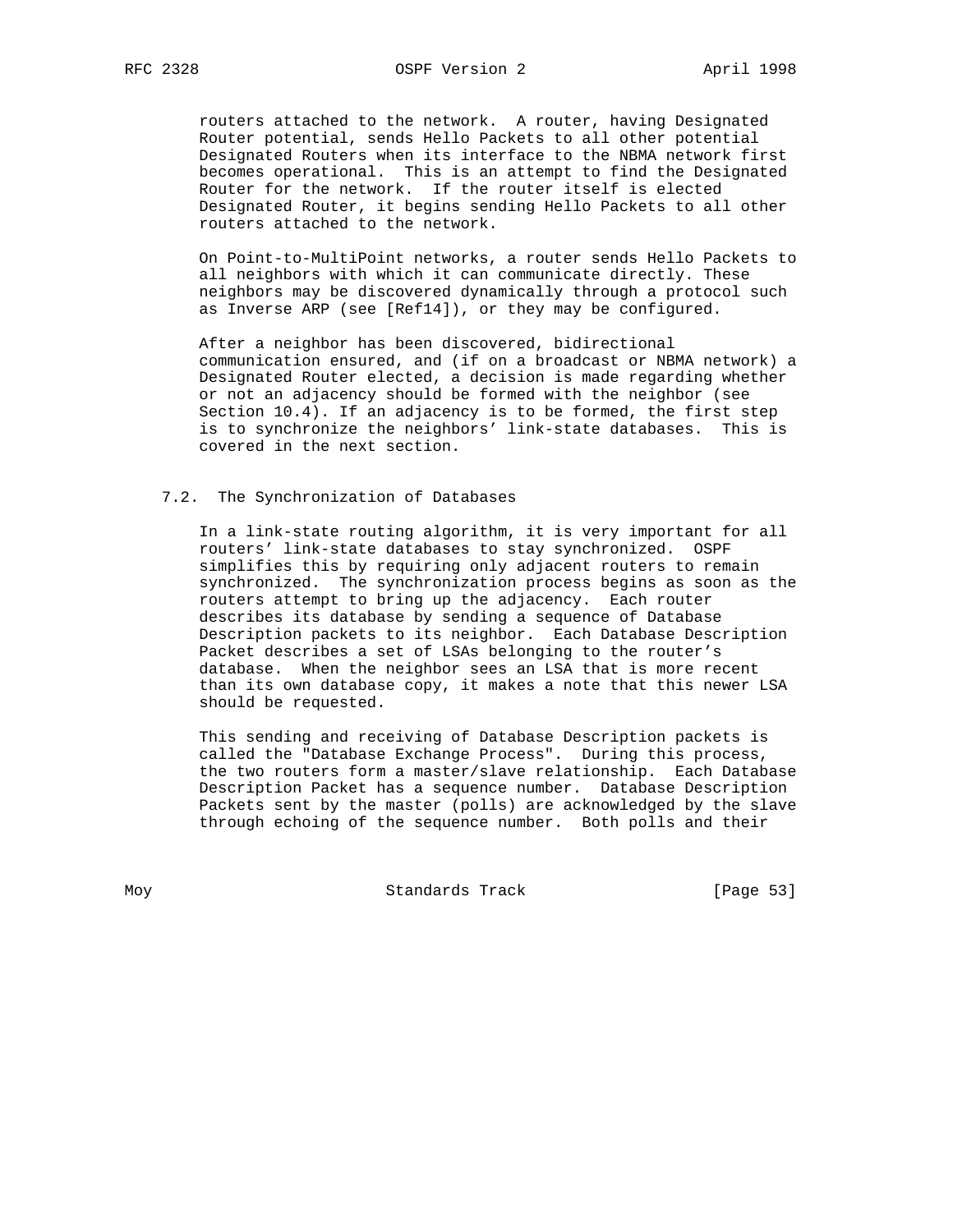responses contain summaries of link state data. The master is the only one allowed to retransmit Database Description Packets. It does so only at fixed intervals, the length of which is the configured per-interface constant RxmtInterval.

 Each Database Description contains an indication that there are more packets to follow --- the M-bit. The Database Exchange Process is over when a router has received and sent Database Description Packets with the M-bit off.

 During and after the Database Exchange Process, each router has a list of those LSAs for which the neighbor has more up-to-date instances. These LSAs are requested in Link State Request Packets. Link State Request packets that are not satisfied are retransmitted at fixed intervals of time RxmtInterval. When the Database Description Process has completed and all Link State Requests have been satisfied, the databases are deemed synchronized and the routers are marked fully adjacent. At this time the adjacency is fully functional and is advertised in the two routers' router-LSAs.

 The adjacency is used by the flooding procedure as soon as the Database Exchange Process begins. This simplifies database synchronization, and guarantees that it finishes in a predictable period of time.

#### 7.3. The Designated Router

 Every broadcast and NBMA network has a Designated Router. The Designated Router performs two main functions for the routing protocol:

 o The Designated Router originates a network-LSA on behalf of the network. This LSA lists the set of routers (including the Designated Router itself) currently attached to the network. The Link State ID for this LSA (see Section 12.1.4) is the IP interface address of the Designated Router. The IP network number can then be obtained by using the network's subnet/network mask.

Moy **Standards Track** [Page 54]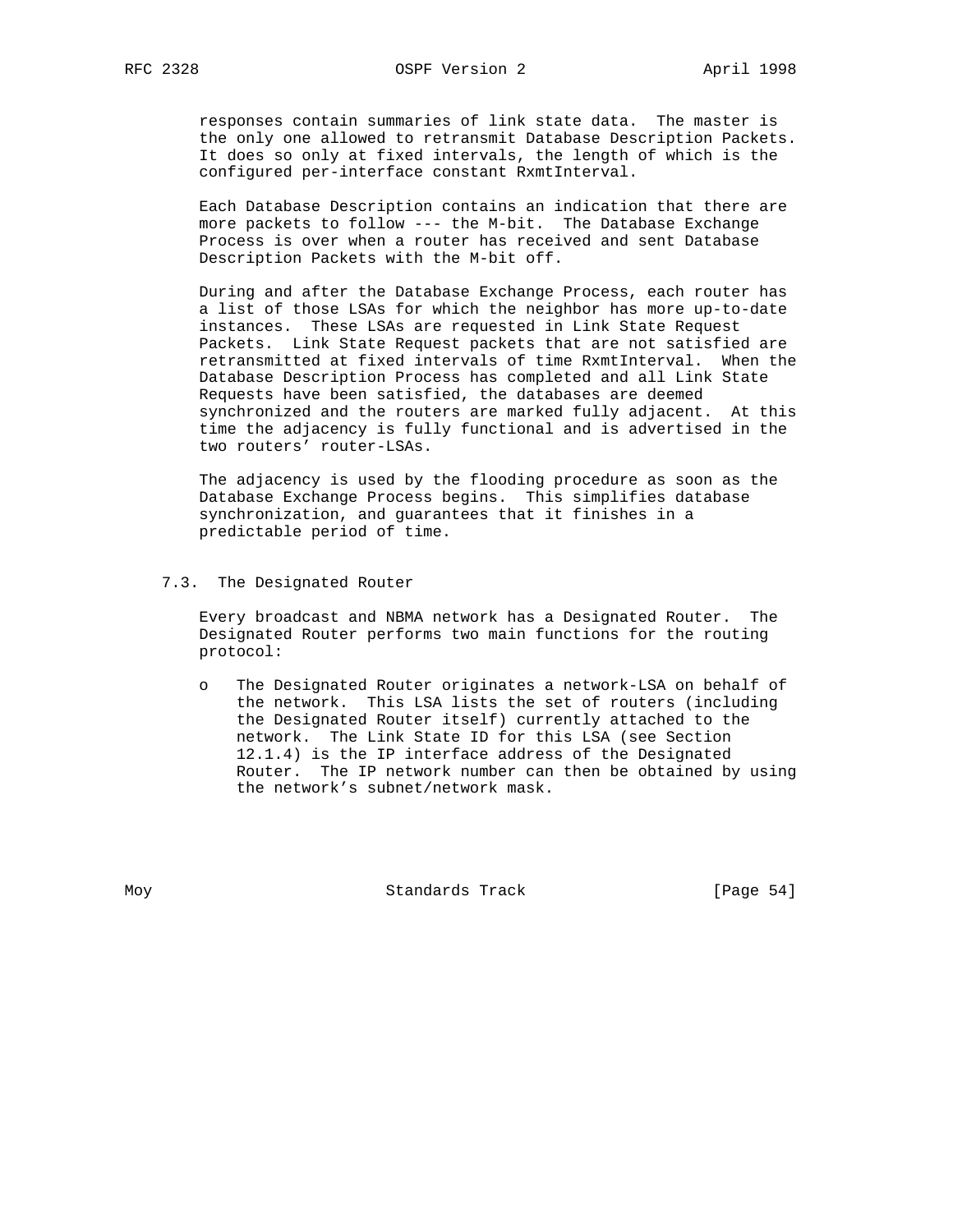o The Designated Router becomes adjacent to all other routers on the network. Since the link state databases are synchronized across adjacencies (through adjacency bring-up and then the flooding procedure), the Designated Router plays a central part in the synchronization process.

 The Designated Router is elected by the Hello Protocol. A router's Hello Packet contains its Router Priority, which is configurable on a per-interface basis. In general, when a router's interface to a network first becomes functional, it checks to see whether there is currently a Designated Router for the network. If there is, it accepts that Designated Router, regardless of its Router Priority. (This makes it harder to predict the identity of the Designated Router, but ensures that the Designated Router changes less often. See below.) Otherwise, the router itself becomes Designated Router if it has the highest Router Priority on the network. A more detailed (and more accurate) description of Designated Router election is presented in Section 9.4.

 The Designated Router is the endpoint of many adjacencies. In order to optimize the flooding procedure on broadcast networks, the Designated Router multicasts its Link State Update Packets to the address AllSPFRouters, rather than sending separate packets over each adjacency.

 Section 2 of this document discusses the directed graph representation of an area. Router nodes are labelled with their Router ID. Transit network nodes are actually labelled with the IP address of their Designated Router. It follows that when the Designated Router changes, it appears as if the network node on the graph is replaced by an entirely new node. This will cause the network and all its attached routers to originate new LSAs. Until the link-state databases again converge, some temporary loss of connectivity may result. This may result in ICMP unreachable messages being sent in response to data traffic. For that reason, the Designated Router should change only infrequently. Router Priorities should be configured so that the most dependable router on a network eventually becomes Designated Router.

Moy **Standards Track** [Page 55]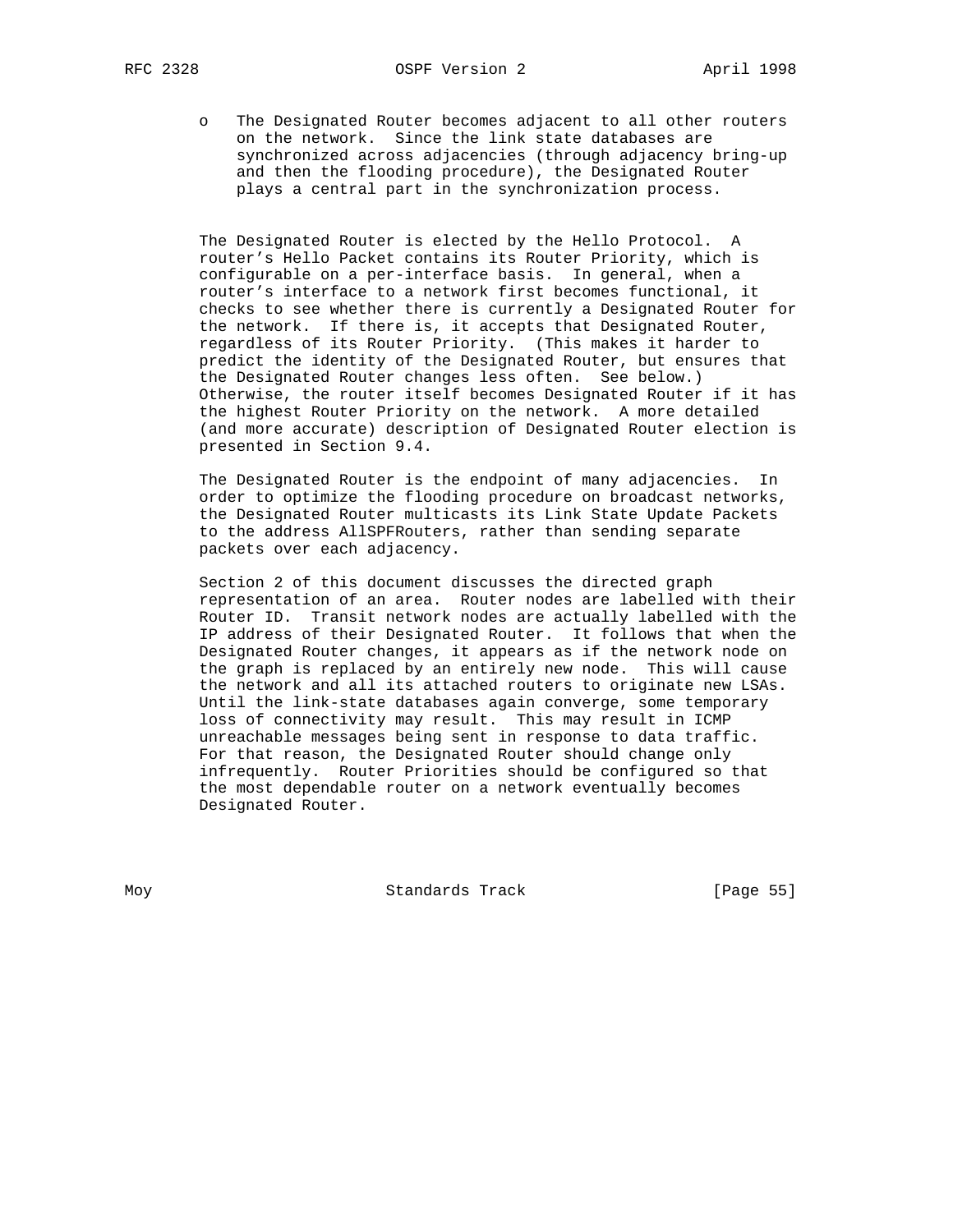# 7.4. The Backup Designated Router

 In order to make the transition to a new Designated Router smoother, there is a Backup Designated Router for each broadcast and NBMA network. The Backup Designated Router is also adjacent to all routers on the network, and becomes Designated Router when the previous Designated Router fails. If there were no Backup Designated Router, when a new Designated Router became necessary, new adjacencies would have to be formed between the new Designated Router and all other routers attached to the network. Part of the adjacency forming process is the synchronizing of link-state databases, which can potentially take quite a long time. During this time, the network would not be available for transit data traffic. The Backup Designated obviates the need to form these adjacencies, since they already exist. This means the period of disruption in transit traffic lasts only as long as it takes to flood the new LSAs (which announce the new Designated Router).

 The Backup Designated Router does not generate a network-LSA for the network. (If it did, the transition to a new Designated Router would be even faster. However, this is a tradeoff between database size and speed of convergence when the Designated Router disappears.)

 The Backup Designated Router is also elected by the Hello Protocol. Each Hello Packet has a field that specifies the Backup Designated Router for the network.

 In some steps of the flooding procedure, the Backup Designated Router plays a passive role, letting the Designated Router do more of the work. This cuts down on the amount of local routing traffic. See Section 13.3 for more information.

#### 7.5. The graph of adjacencies

 An adjacency is bound to the network that the two routers have in common. If two routers have multiple networks in common, they may have multiple adjacencies between them.

Moy **Standards Track** [Page 56]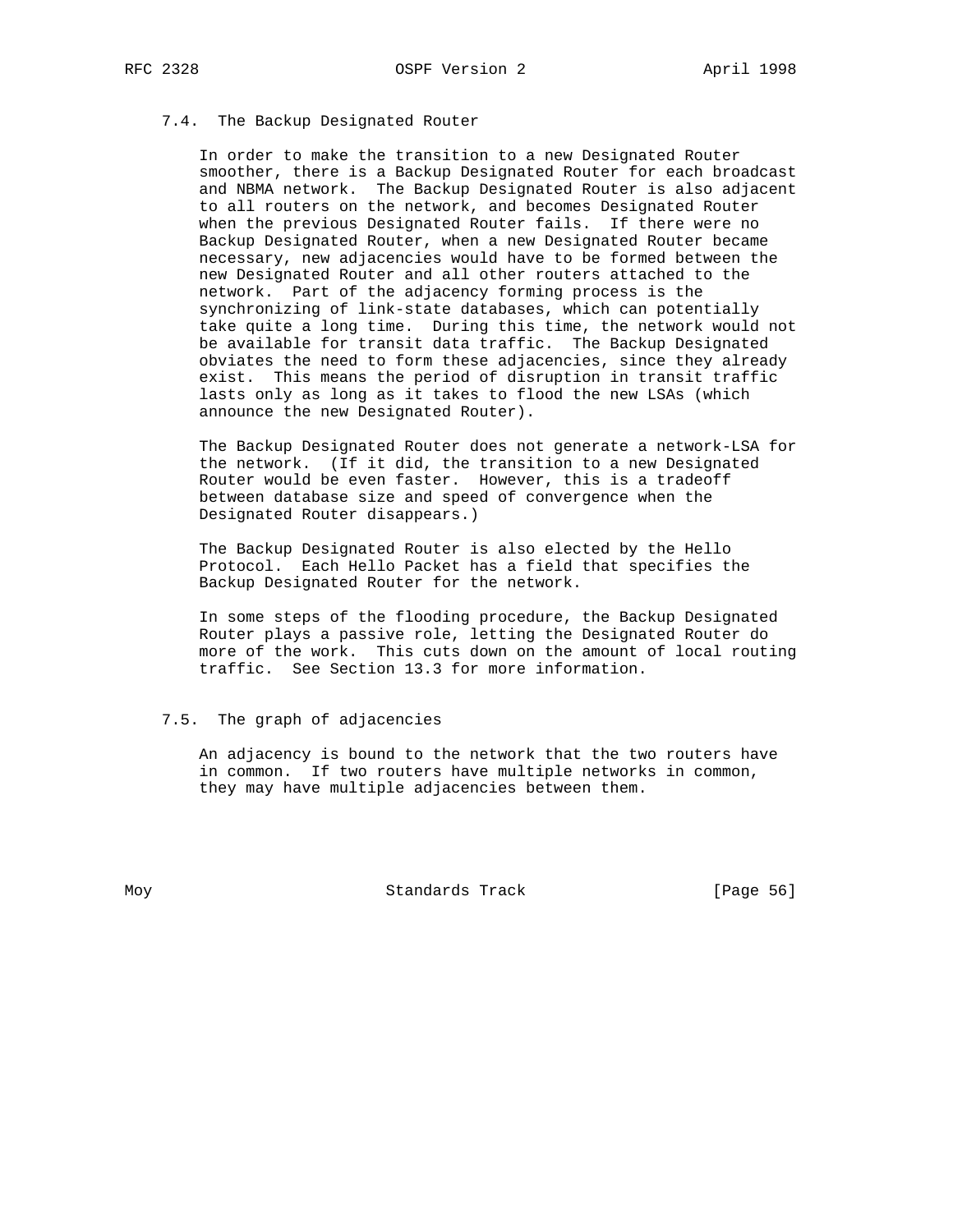One can picture the collection of adjacencies on a network as forming an undirected graph. The vertices consist of routers, with an edge joining two routers if they are adjacent. The graph of adjacencies describes the flow of routing protocol packets, and in particular Link State Update Packets, through the Autonomous System.

 Two graphs are possible, depending on whether a Designated Router is elected for the network. On physical point-to-point networks, Point-to-MultiPoint networks and virtual links, neighboring routers become adjacent whenever they can communicate directly. In contrast, on broadcast and NBMA networks only the Designated Router and the Backup Designated Router become adjacent to all other routers attached to the network.



Figure 10: The graph of adjacencies

Moy **Standards Track** [Page 57]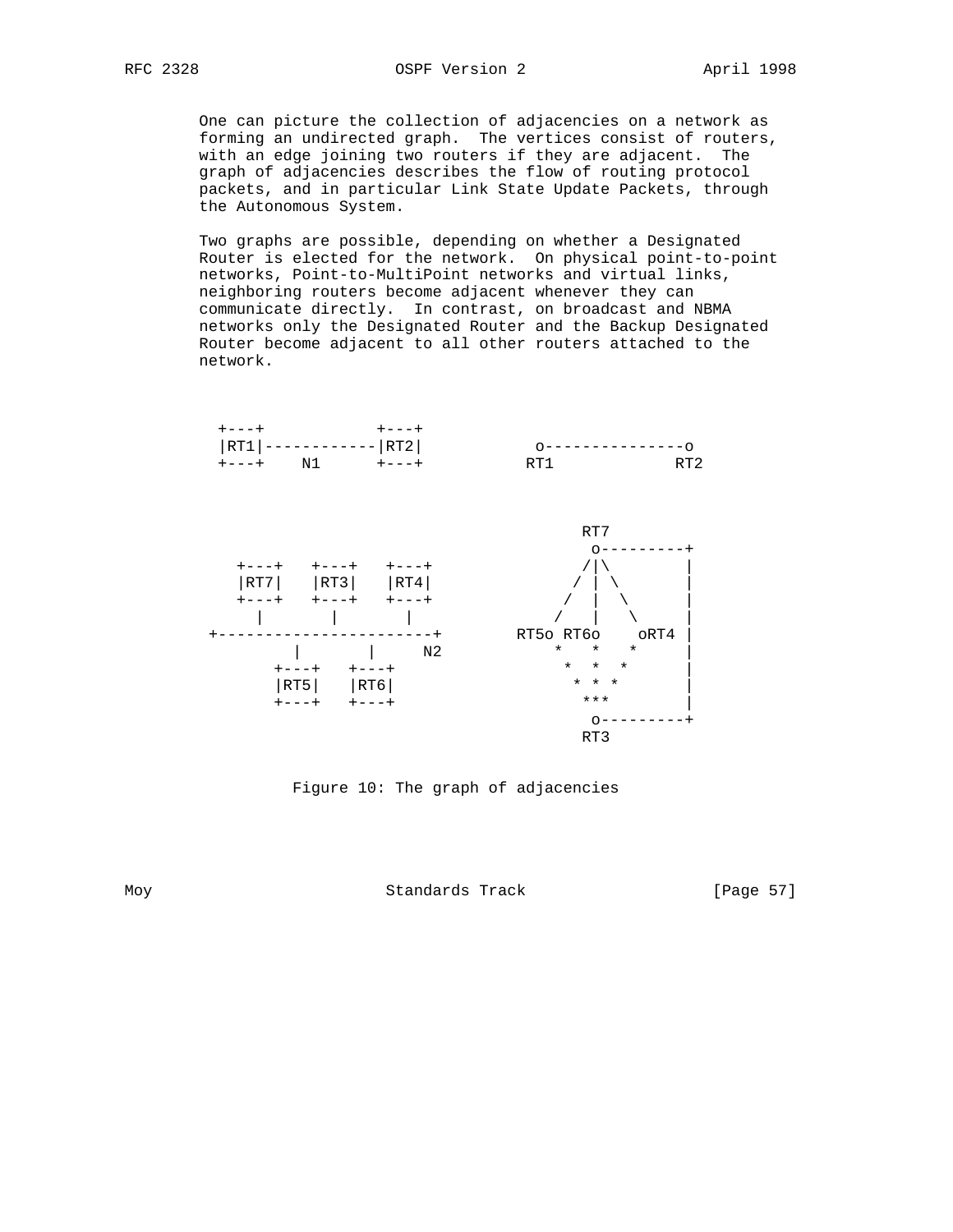These graphs are shown in Figure 10. It is assumed that Router RT7 has become the Designated Router, and Router RT3 the Backup Designated Router, for the Network N2. The Backup Designated Router performs a lesser function during the flooding procedure than the Designated Router (see Section 13.3). This is the reason for the dashed lines connecting the Backup Designated Router RT3.

#### 8. Protocol Packet Processing

 This section discusses the general processing of OSPF routing protocol packets. It is very important that the router link-state databases remain synchronized. For this reason, routing protocol packets should get preferential treatment over ordinary data packets, both in sending and receiving.

 Routing protocol packets are sent along adjacencies only (with the exception of Hello packets, which are used to discover the adjacencies). This means that all routing protocol packets travel a single IP hop, except those sent over virtual links.

 All routing protocol packets begin with a standard header. The sections below provide details on how to fill in and verify this standard header. Then, for each packet type, the section giving more details on that particular packet type's processing is listed.

8.1. Sending protocol packets

 When a router sends a routing protocol packet, it fills in the fields of the standard OSPF packet header as follows. For more details on the header format consult Section A.3.1:

 Version # Set to 2, the version number of the protocol as documented in this specification.

 Packet type The type of OSPF packet, such as Link state Update or Hello Packet.

Moy **Standards Track** [Page 58]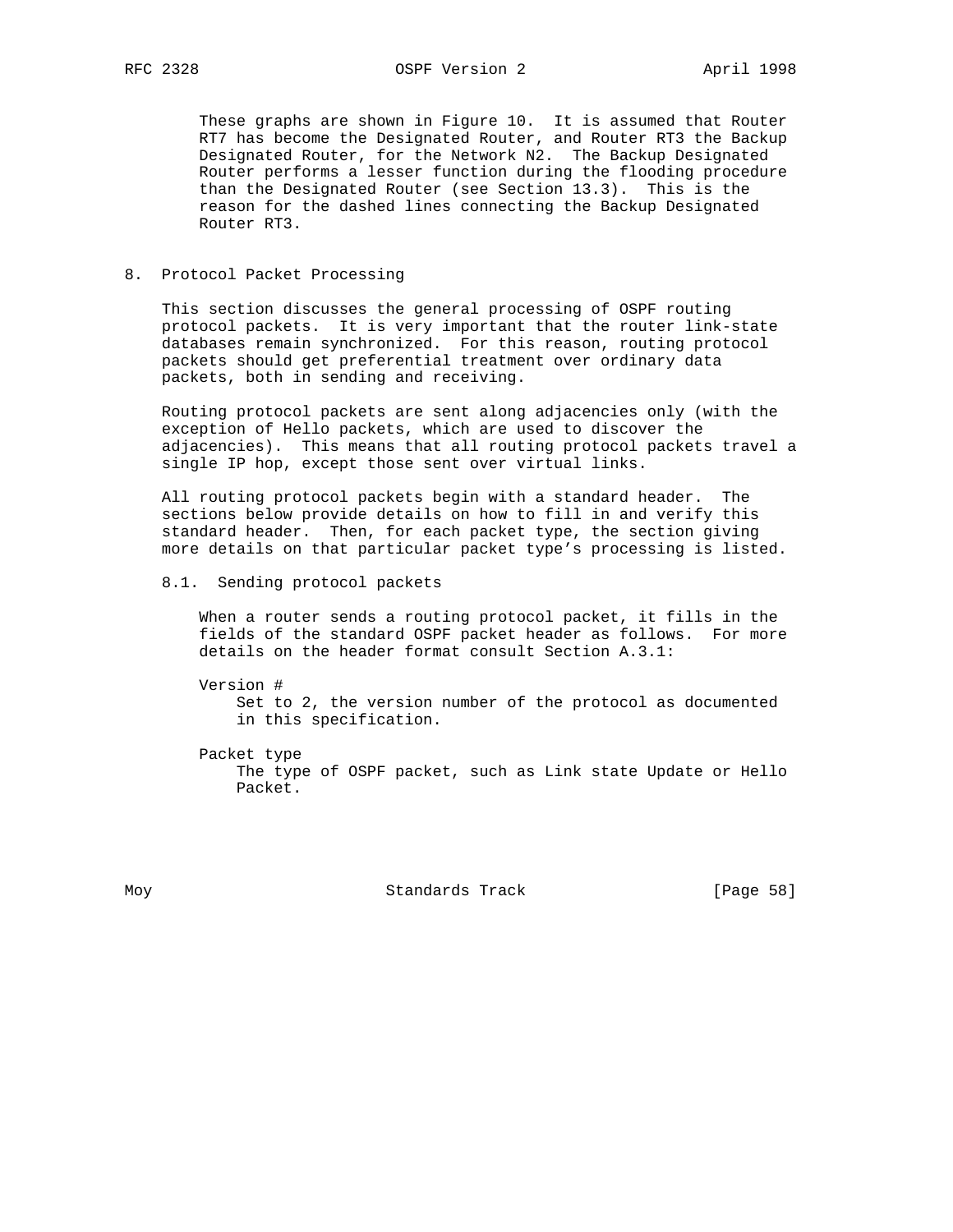Packet length

 The length of the entire OSPF packet in bytes, including the standard OSPF packet header.

Router ID

 The identity of the router itself (who is originating the packet).

Area ID

The OSPF area that the packet is being sent into.

Checksum

 The standard IP 16-bit one's complement checksum of the entire OSPF packet, excluding the 64-bit authentication field. This checksum is calculated as part of the appropriate authentication procedure; for some OSPF authentication types, the checksum calculation is omitted. See Section D.4 for details.

AuType and Authentication

 Each OSPF packet exchange is authenticated. Authentication types are assigned by the protocol and are documented in Appendix D. A different authentication procedure can be used for each IP network/subnet. Autype indicates the type of authentication procedure in use. The 64-bit authentication field is then for use by the chosen authentication procedure. This procedure should be the last called when forming the packet to be sent. See Section D.4 for details.

 The IP destination address for the packet is selected as follows. On physical point-to-point networks, the IP destination is always set to the address AllSPFRouters. On all other network types (including virtual links), the majority of OSPF packets are sent as unicasts, i.e., sent directly to the other end of the adjacency. In this case, the IP destination is just the Neighbor IP address associated with the other end of the adjacency (see Section 10). The only packets not sent as unicasts are on broadcast networks; on these networks Hello packets are sent to the multicast destination AllSPFRouters, the Designated Router and its Backup send both Link State Update

Moy **Standards Track** [Page 59]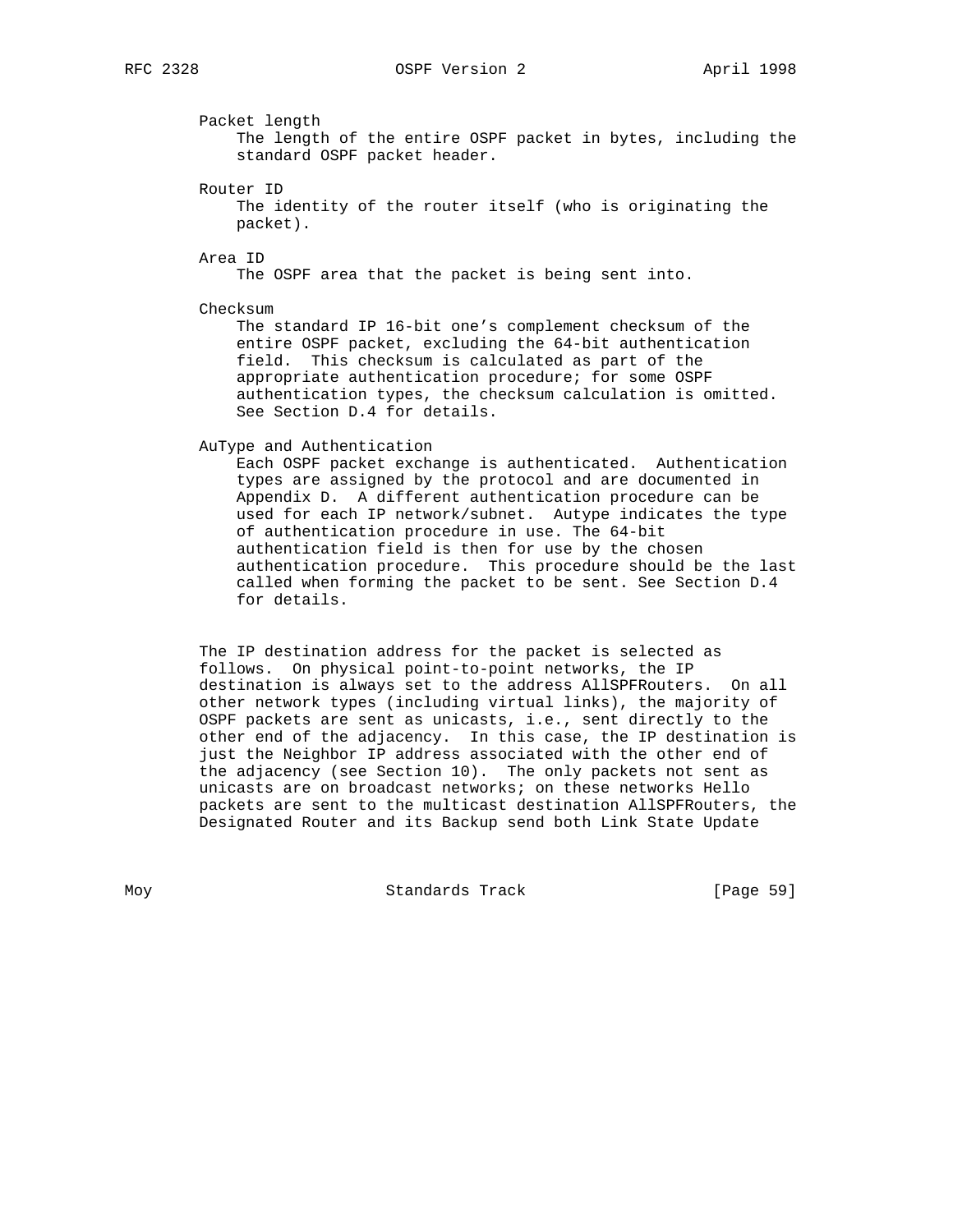Packets and Link State Acknowledgment Packets to the multicast address AllSPFRouters, while all other routers send both their Link State Update and Link State Acknowledgment Packets to the multicast address AllDRouters.

 Retransmissions of Link State Update packets are ALWAYS sent directly to the neighbor. On multi-access networks, this means that retransmissions should be sent to the neighbor's IP address.

 The IP source address should be set to the IP address of the sending interface. Interfaces to unnumbered point-to-point networks have no associated IP address. On these interfaces, the IP source should be set to any of the other IP addresses belonging to the router. For this reason, there must be at least one IP address assigned to the router.[2] Note that, for most purposes, virtual links act precisely the same as unnumbered point-to-point networks. However, each virtual link does have an IP interface address (discovered during the routing table build process) which is used as the IP source when sending packets over the virtual link.

 For more information on the format of specific OSPF packet types, consult the sections listed in Table 10.

| Type Packet name          | detailed section (transmit) |
|---------------------------|-----------------------------|
| Hello                     | Section 9.5                 |
| Database description<br>2 | Section 10.8                |
| Link state request<br>3   | Section 10.9                |
| Link state update<br>4    | Section 13.3                |
| Link state ack<br>5       | Section 13.5                |

Table 10: Sections describing OSPF protocol packet transmission.

Moy **Standards Track** [Page 60]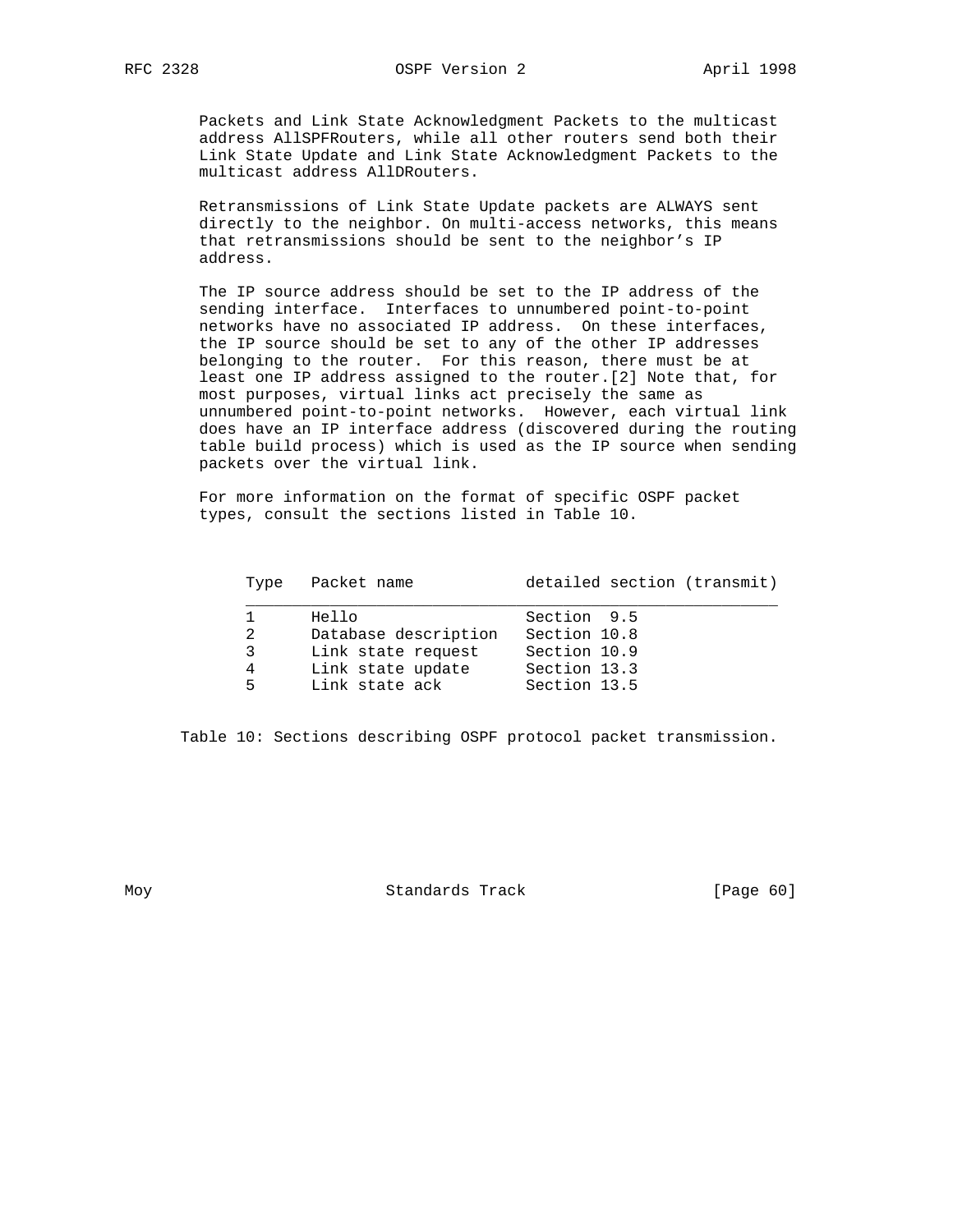#### 8.2. Receiving protocol packets

 Whenever a protocol packet is received by the router it is marked with the interface it was received on. For routers that have virtual links configured, it may not be immediately obvious which interface to associate the packet with. For example, consider the Router RT11 depicted in Figure 6. If RT11 receives an OSPF protocol packet on its interface to Network N8, it may want to associate the packet with the interface to Area 2, or with the virtual link to Router RT10 (which is part of the backbone). In the following, we assume that the packet is initially associated with the non-virtual link.[3]

 In order for the packet to be accepted at the IP level, it must pass a number of tests, even before the packet is passed to OSPF for processing:

- o The IP checksum must be correct.
- o The packet's IP destination address must be the IP address of the receiving interface, or one of the IP multicast addresses AllSPFRouters or AllDRouters.
- o The IP protocol specified must be OSPF (89).
- o Locally originated packets should not be passed on to OSPF. That is, the source IP address should be examined to make sure this is not a multicast packet that the router itself generated.

 Next, the OSPF packet header is verified. The fields specified in the header must match those configured for the receiving interface. If they do not, the packet should be discarded:

- o The version number field must specify protocol version 2.
- o The Area ID found in the OSPF header must be verified. If both of the following cases fail, the packet should be discarded. The Area ID specified in the header must either:

Moy **Standards Track** [Page 61]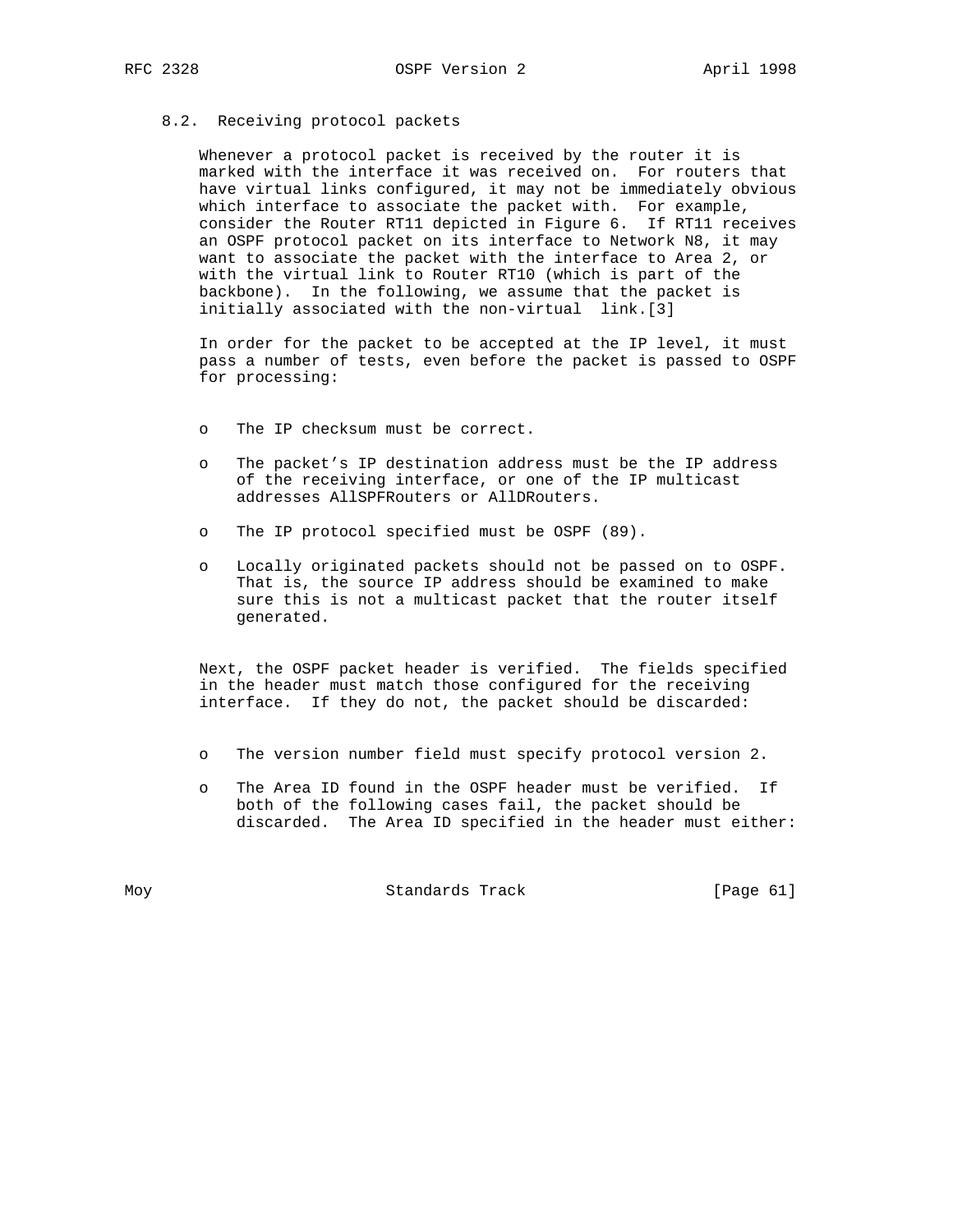- (1) Match the Area ID of the receiving interface. In this case, the packet has been sent over a single hop. Therefore, the packet's IP source address is required to be on the same network as the receiving interface. This can be verified by comparing the packet's IP source address to the interface's IP address, after masking both addresses with the interface mask. This comparison should not be performed on point-to-point networks. On point-to-point networks, the interface addresses of each end of the link are assigned independently, if they are assigned at all.
- (2) Indicate the backbone. In this case, the packet has been sent over a virtual link. The receiving router must be an area border router, and the Router ID specified in the packet (the source router) must be the other end of a configured virtual link. The receiving interface must also attach to the virtual link's configured Transit area. If all of these checks succeed, the packet is accepted and is from now on associated with the virtual link (and the backbone area).
- o Packets whose IP destination is AllDRouters should only be accepted if the state of the receiving interface is DR or Backup (see Section 9.1).
- o The AuType specified in the packet must match the AuType specified for the associated area.
- o The packet must be authenticated. The authentication procedure is indicated by the setting of AuType (see Appendix D). The authentication procedure may use one or more Authentication keys, which can be configured on a per interface basis. The authentication procedure may also verify the checksum field in the OSPF packet header (which, when used, is set to the standard IP 16-bit one's complement checksum of the OSPF packet's contents after excluding the 64-bit authentication field). If the authentication procedure fails, the packet should be discarded.

Moy Standards Track [Page 62]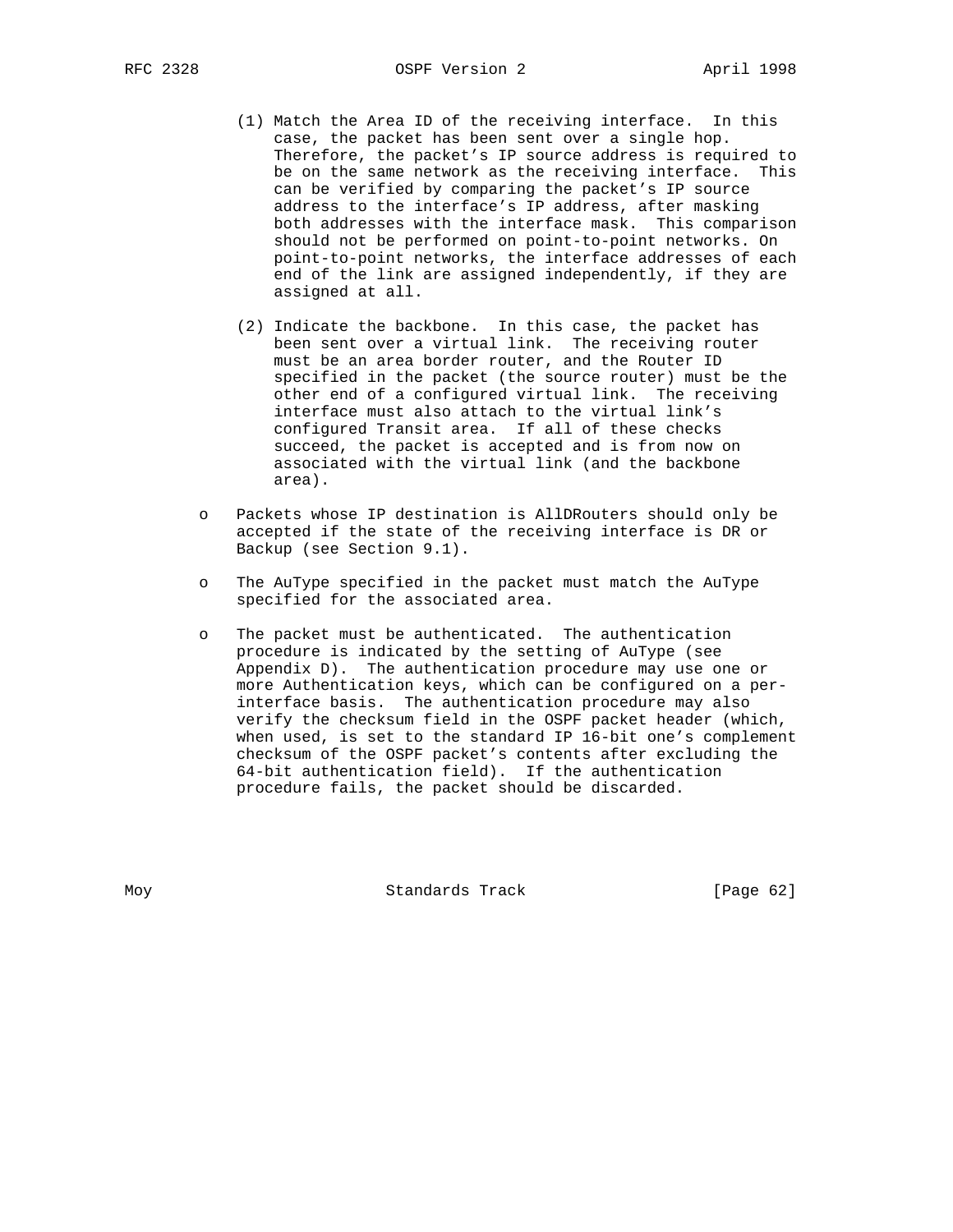If the packet type is Hello, it should then be further processed by the Hello Protocol (see Section 10.5). All other packet types are sent/received only on adjacencies. This means that the packet must have been sent by one of the router's active neighbors. If the receiving interface connects to a broadcast network, Point-to-MultiPoint network or NBMA network the sender is identified by the IP source address found in the packet's IP header. If the receiving interface connects to a point-to-point network or a virtual link, the sender is identified by the Router ID (source router) found in the packet's OSPF header. The data structure associated with the receiving interface contains the list of active neighbors. Packets not matching any active neighbor are discarded.

 At this point all received protocol packets are associated with an active neighbor. For the further input processing of specific packet types, consult the sections listed in Table 11.

| Type              | Packet name                                                                                | detailed section (receive)                                                 |
|-------------------|--------------------------------------------------------------------------------------------|----------------------------------------------------------------------------|
| 2<br>3<br>4<br>5. | Hello<br>Database description<br>Link state request<br>Link state update<br>Link state ack | Section 10.5<br>Section 10.6<br>Section 10.7<br>Section 13<br>Section 13.7 |
|                   |                                                                                            |                                                                            |

Table 11: Sections describing OSPF protocol packet reception.

## 9. The Interface Data Structure

 An OSPF interface is the connection between a router and a network. We assume a single OSPF interface to each attached network/subnet, although supporting multiple interfaces on a single network is considered in Appendix F. Each interface structure has at most one IP interface address.

Moy **Standards Track** [Page 63]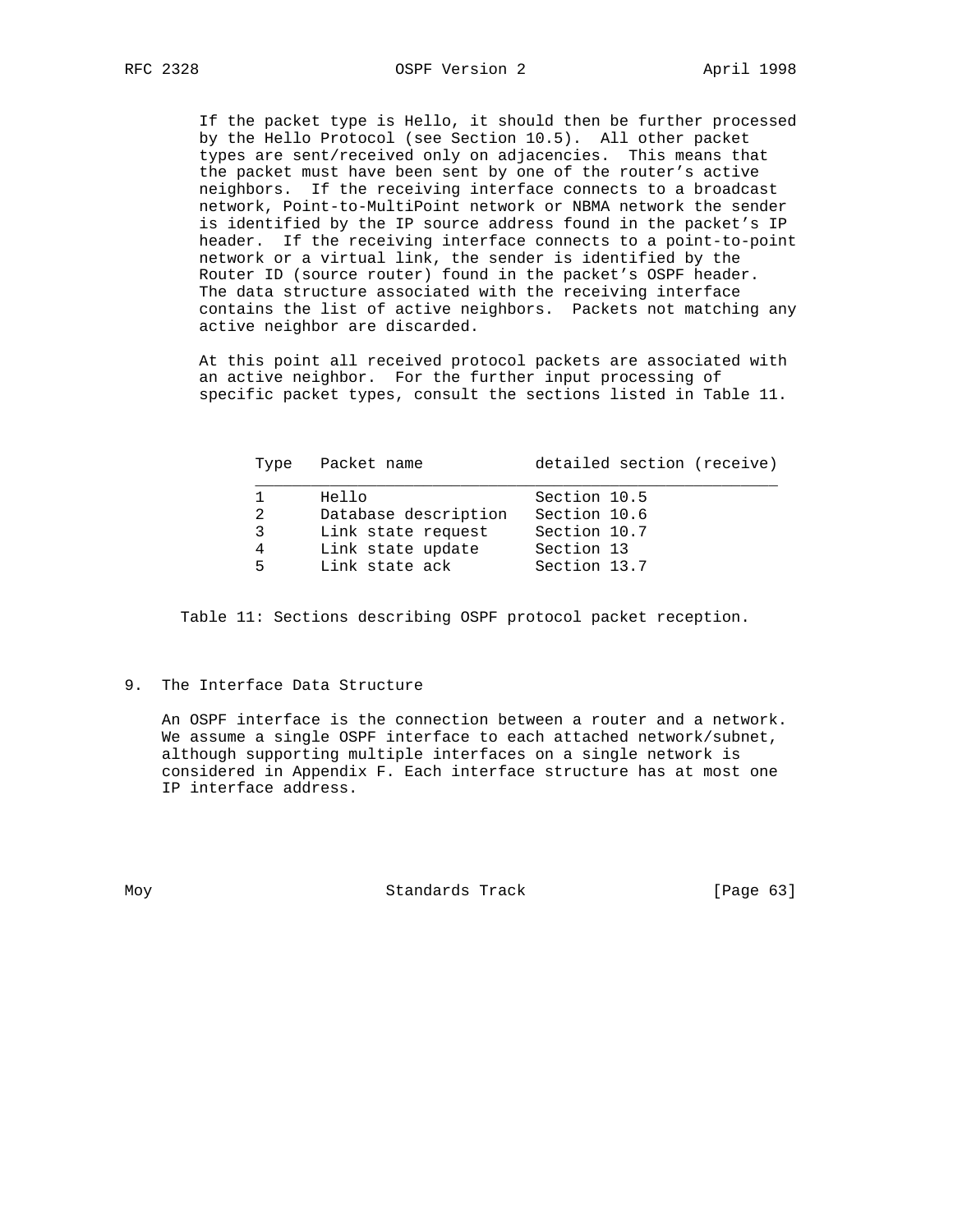An OSPF interface can be considered to belong to the area that contains the attached network. All routing protocol packets originated by the router over this interface are labelled with the interface's Area ID. One or more router adjacencies may develop over an interface. A router's LSAs reflect the state of its interfaces and their associated adjacencies.

 The following data items are associated with an interface. Note that a number of these items are actually configuration for the attached network; such items must be the same for all routers connected to the network.

#### Type

 The OSPF interface type is either point-to-point, broadcast, NBMA, Point-to-MultiPoint or virtual link.

State

 The functional level of an interface. State determines whether or not full adjacencies are allowed to form over the interface. State is also reflected in the router's LSAs.

IP interface address

 The IP address associated with the interface. This appears as the IP source address in all routing protocol packets originated over this interface. Interfaces to unnumbered point-to-point networks do not have an associated IP address.

IP interface mask

 Also referred to as the subnet mask, this indicates the portion of the IP interface address that identifies the attached network. Masking the IP interface address with the IP interface mask yields the IP network number of the attached network. On point-to-point networks and virtual links, the IP interface mask is not defined. On these networks, the link itself is not assigned an IP network number, and so the addresses of each side of the link are assigned independently, if they are assigned at all.

Area ID

 The Area ID of the area to which the attached network belongs. All routing protocol packets originating from the interface are labelled with this Area ID.

Moy **Standards Track** [Page 64]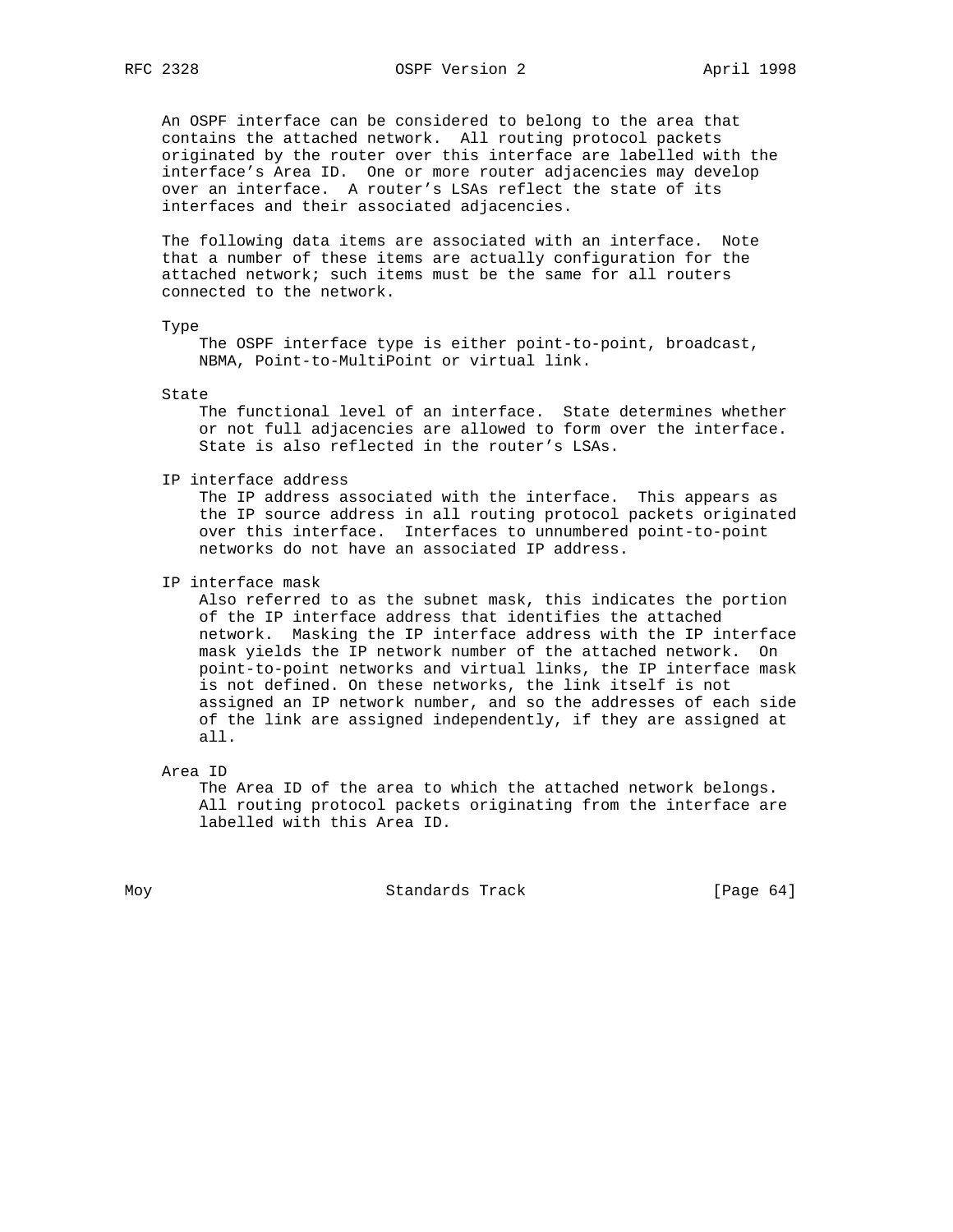HelloInterval

 The length of time, in seconds, between the Hello packets that the router sends on the interface. Advertised in Hello packets sent out this interface.

RouterDeadInterval

 The number of seconds before the router's neighbors will declare it down, when they stop hearing the router's Hello Packets. Advertised in Hello packets sent out this interface.

InfTransDelay

 The estimated number of seconds it takes to transmit a Link State Update Packet over this interface. LSAs contained in the Link State Update packet will have their age incremented by this amount before transmission. This value should take into account transmission and propagation delays; it must be greater than zero.

#### Router Priority

 An 8-bit unsigned integer. When two routers attached to a network both attempt to become Designated Router, the one with the highest Router Priority takes precedence. A router whose Router Priority is set to 0 is ineligible to become Designated Router on the attached network. Advertised in Hello packets sent out this interface.

Hello Timer

 An interval timer that causes the interface to send a Hello packet. This timer fires every HelloInterval seconds. Note that on non-broadcast networks a separate Hello packet is sent to each qualified neighbor.

Wait Timer

 A single shot timer that causes the interface to exit the Waiting state, and as a consequence select a Designated Router on the network. The length of the timer is RouterDeadInterval seconds.

List of neighboring routers

 The other routers attached to this network. This list is formed by the Hello Protocol. Adjacencies will be formed to some of

Moy **Standards Track** [Page 65]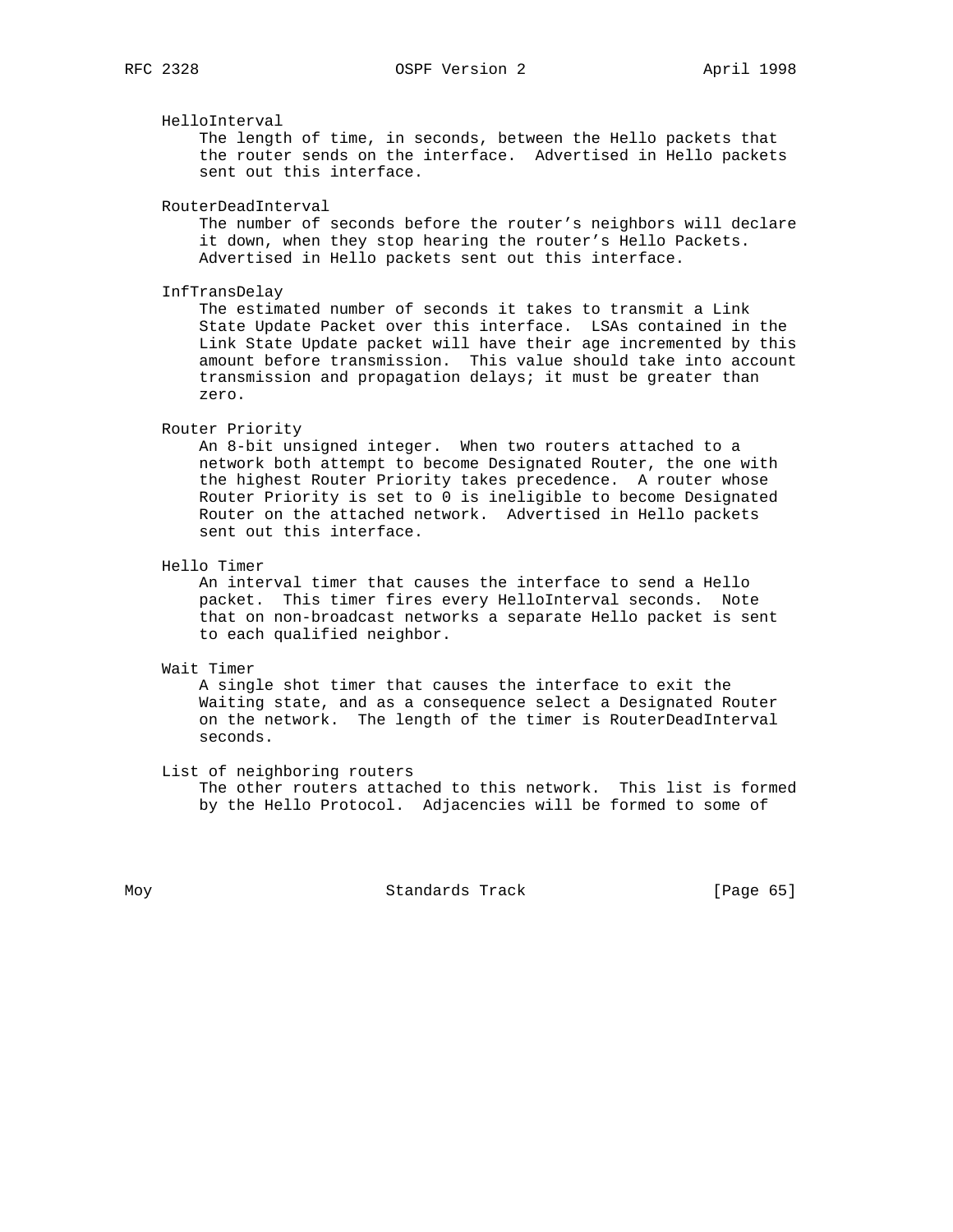these neighbors. The set of adjacent neighbors can be determined by an examination of all of the neighbors' states.

Designated Router

 The Designated Router selected for the attached network. The Designated Router is selected on all broadcast and NBMA networks by the Hello Protocol. Two pieces of identification are kept for the Designated Router: its Router ID and its IP interface address on the network. The Designated Router advertises link state for the network; this network-LSA is labelled with the Designated Router's IP address. The Designated Router is initialized to 0.0.0.0, which indicates the lack of a Designated Router.

Backup Designated Router

 The Backup Designated Router is also selected on all broadcast and NBMA networks by the Hello Protocol. All routers on the attached network become adjacent to both the Designated Router and the Backup Designated Router. The Backup Designated Router becomes Designated Router when the current Designated Router fails. The Backup Designated Router is initialized to 0.0.0.0, indicating the lack of a Backup Designated Router.

Interface output cost(s)

 The cost of sending a data packet on the interface, expressed in the link state metric. This is advertised as the link cost for this interface in the router-LSA. The cost of an interface must be greater than zero.

RxmtInterval

 The number of seconds between LSA retransmissions, for adjacencies belonging to this interface. Also used when retransmitting Database Description and Link State Request Packets.

AuType

 The type of authentication used on the attached network/subnet. Authentication types are defined in Appendix D. All OSPF packet exchanges are authenticated. Different authentication schemes may be used on different networks/subnets.

Moy **Standards Track** [Page 66]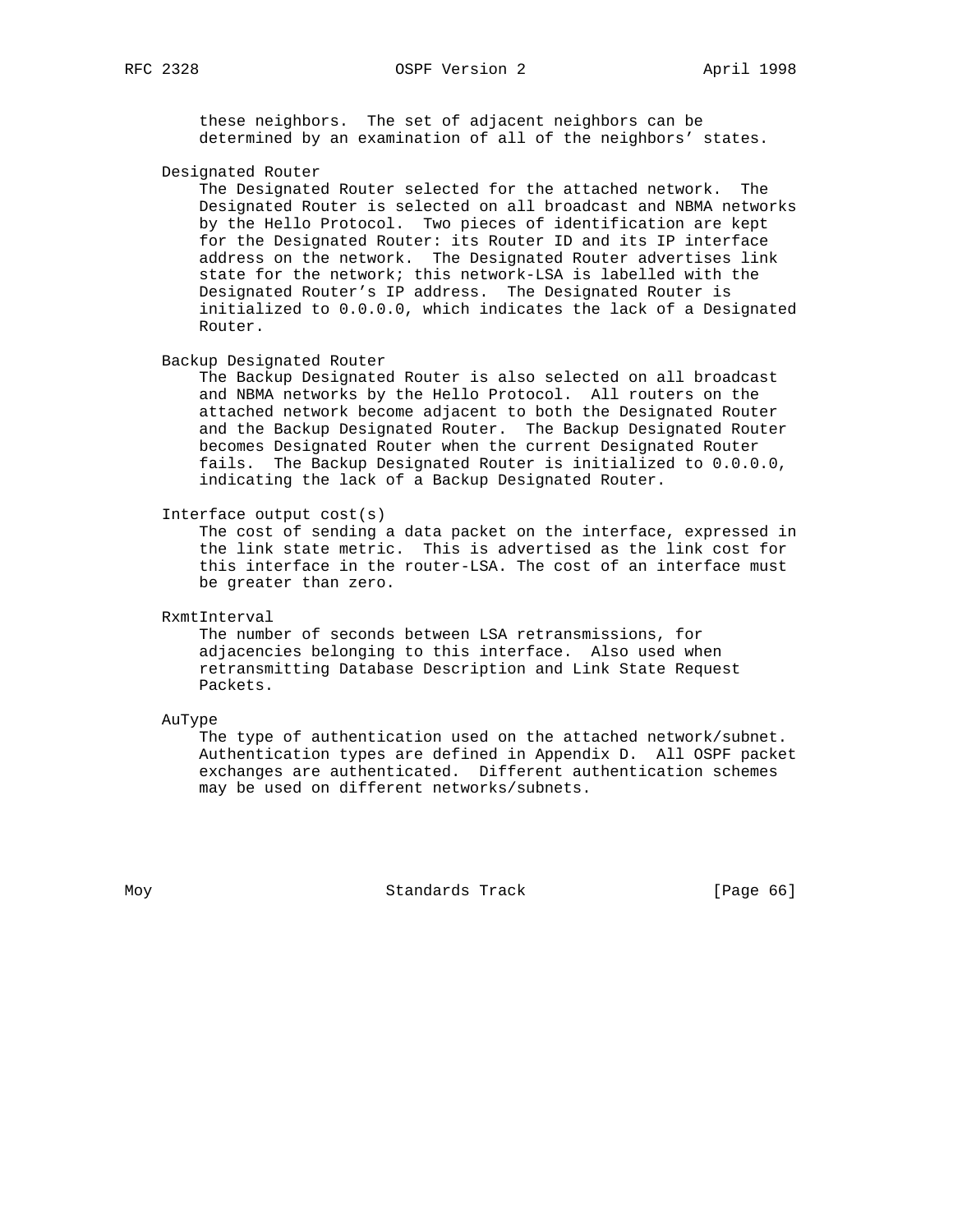## Authentication key

 This configured data allows the authentication procedure to generate and/or verify OSPF protocol packets. The Authentication key can be configured on a per-interface basis. For example, if the AuType indicates simple password, the Authentication key would be a 64-bit clear password which is inserted into the OSPF packet header. If instead Autype indicates Cryptographic authentication, then the Authentication key is a shared secret which enables the generation/verification of message digests which are appended to the OSPF protocol packets. When Cryptographic authentication is used, multiple simultaneous keys are supported in order to achieve smooth key transition (see Section D.3).

## 9.1. Interface states

 The various states that router interfaces may attain is documented in this section. The states are listed in order of progressing functionality. For example, the inoperative state is listed first, followed by a list of intermediate states before the final, fully functional state is achieved. The specification makes use of this ordering by sometimes making references such as "those interfaces in state greater than X". Figure 11 shows the graph of interface state changes. The arcs of the graph are labelled with the event causing the state change. These events are documented in Section 9.2. The interface state machine is described in more detail in Section 9.3.

Down

 This is the initial interface state. In this state, the lower-level protocols have indicated that the interface is unusable. No protocol traffic at all will be sent or received on such a interface. In this state, interface parameters should be set to their initial values. All interface timers should be disabled, and there should be no adjacencies associated with the interface.

Loopback

In this state, the router's interface to the network is

Moy Standards Track [Page 67]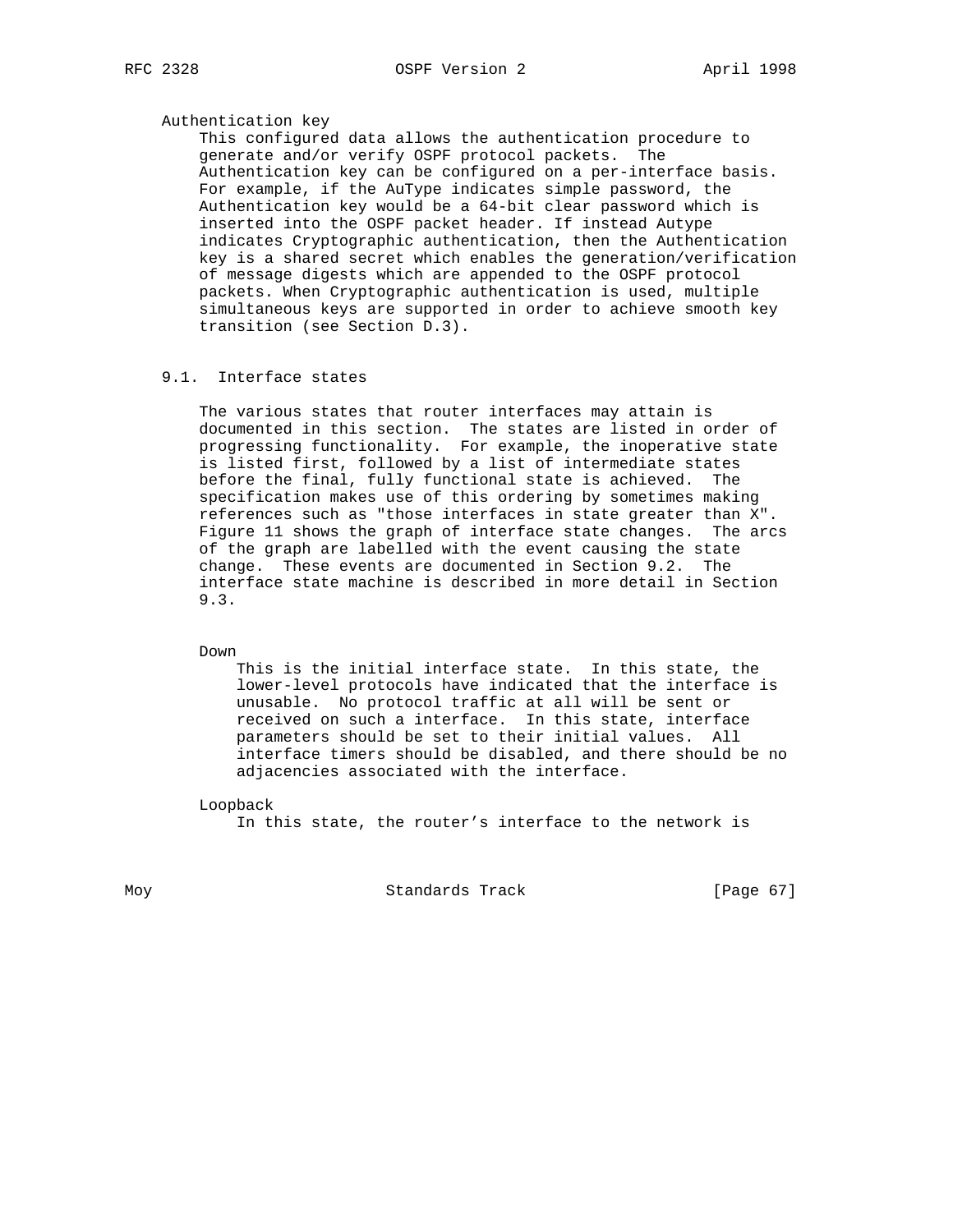

Figure 11: Interface State changes

 In addition to the state transitions pictured, Event InterfaceDown always forces Down State, and Event LoopInd always forces Loopback State

 looped back. The interface may be looped back in hardware or software. The interface will be unavailable for regular data traffic. However, it may still be desirable to gain information on the quality of this interface, either through sending ICMP pings to the interface or through something like a bit error test. For this reason, IP packets may still be addressed to an interface in Loopback state. To

Moy **Standards Track** [Page 68]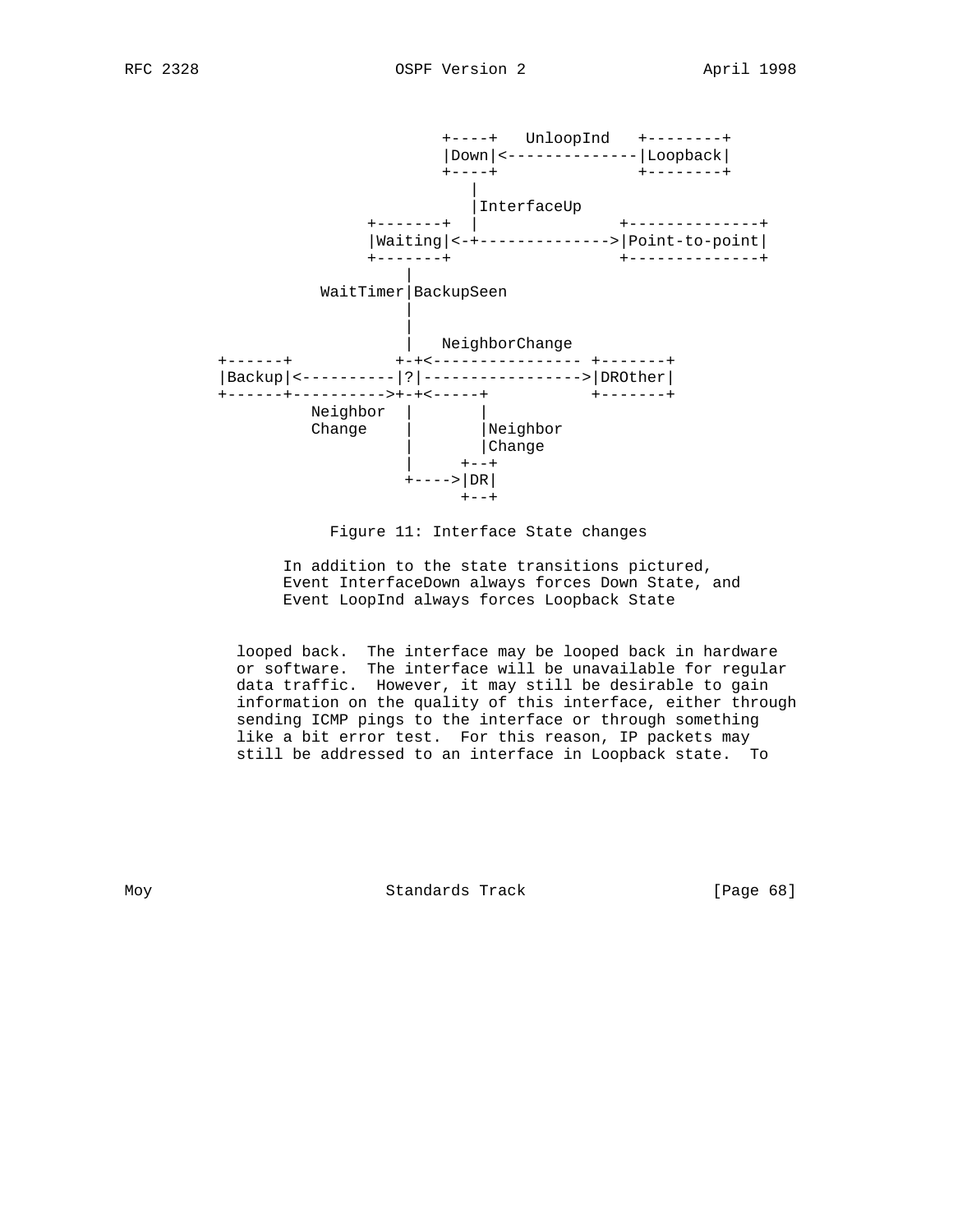# RFC 2328 **OSPF** Version 2 **April 1998**

 facilitate this, such interfaces are advertised in router- LSAs as single host routes, whose destination is the IP interface address.[4]

Waiting

 In this state, the router is trying to determine the identity of the (Backup) Designated Router for the network. To do this, the router monitors the Hello Packets it receives. The router is not allowed to elect a Backup Designated Router nor a Designated Router until it transitions out of Waiting state. This prevents unnecessary changes of (Backup) Designated Router.

Point-to-point

 In this state, the interface is operational, and connects either to a physical point-to-point network or to a virtual link. Upon entering this state, the router attempts to form an adjacency with the neighboring router. Hello Packets are sent to the neighbor every HelloInterval seconds.

DR Other

 The interface is to a broadcast or NBMA network on which another router has been selected to be the Designated Router. In this state, the router itself has not been selected Backup Designated Router either. The router forms adjacencies to both the Designated Router and the Backup Designated Router (if they exist).

Backup

 In this state, the router itself is the Backup Designated Router on the attached network. It will be promoted to Designated Router when the present Designated Router fails. The router establishes adjacencies to all other routers attached to the network. The Backup Designated Router performs slightly different functions during the Flooding Procedure, as compared to the Designated Router (see Section 13.3). See Section 7.4 for more details on the functions performed by the Backup Designated Router.

 DR In this state, this router itself is the Designated Router on the attached network. Adjacencies are established to all other routers attached to the network. The router must also

Moy **Standards Track** [Page 69]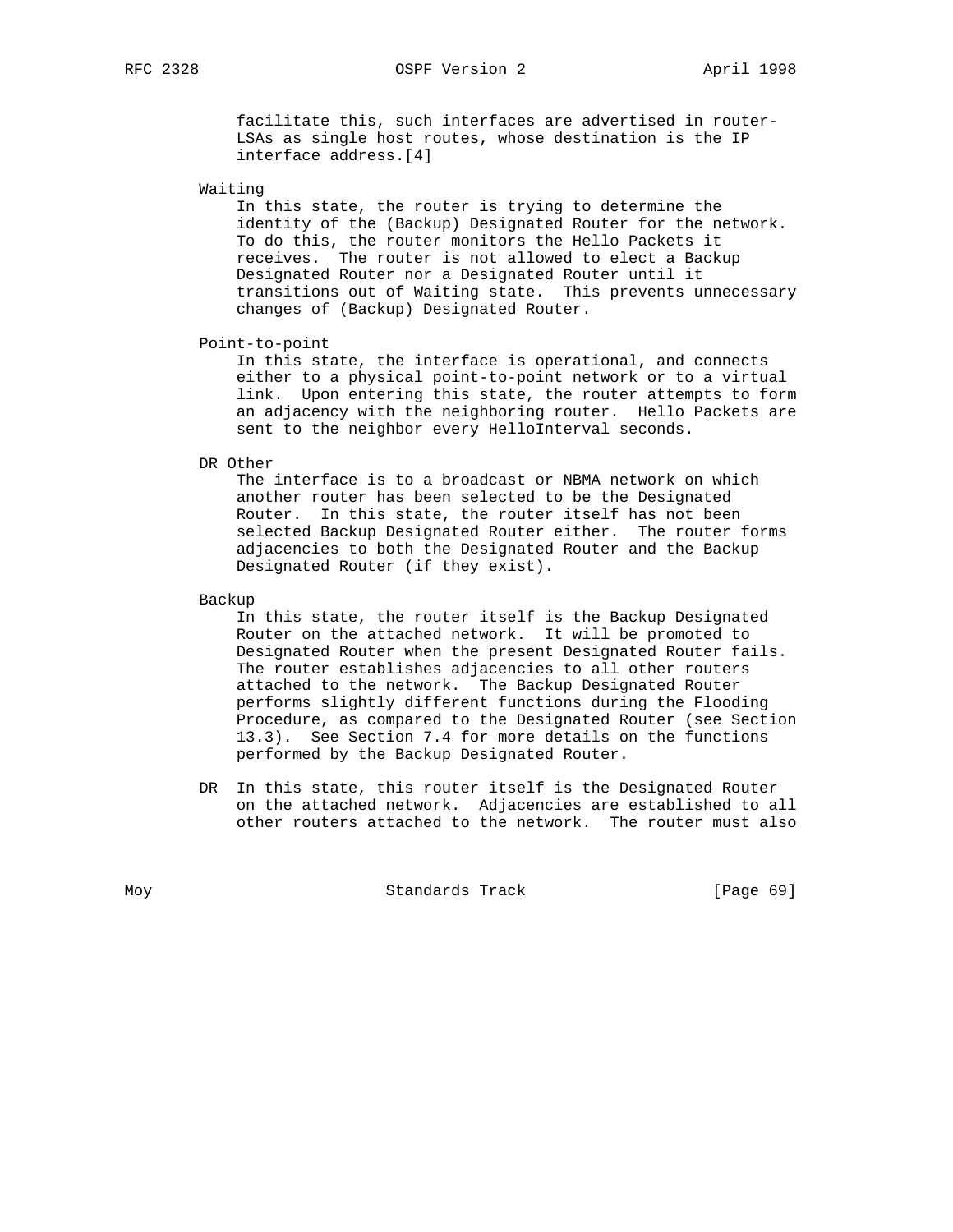originate a network-LSA for the network node. The network- LSA will contain links to all routers (including the Designated Router itself) attached to the network. See Section 7.3 for more details on the functions performed by the Designated Router.

#### 9.2. Events causing interface state changes

 State changes can be effected by a number of events. These events are pictured as the labelled arcs in Figure 11. The label definitions are listed below. For a detailed explanation of the effect of these events on OSPF protocol operation, consult Section 9.3.

#### InterfaceUp

 Lower-level protocols have indicated that the network interface is operational. This enables the interface to transition out of Down state. On virtual links, the interface operational indication is actually a result of the shortest path calculation (see Section 16.7).

#### WaitTimer

 The Wait Timer has fired, indicating the end of the waiting period that is required before electing a (Backup) Designated Router.

## BackupSeen

 The router has detected the existence or non-existence of a Backup Designated Router for the network. This is done in one of two ways. First, an Hello Packet may be received from a neighbor claiming to be itself the Backup Designated Router. Alternatively, an Hello Packet may be received from a neighbor claiming to be itself the Designated Router, and indicating that there is no Backup Designated Router. In either case there must be bidirectional communication with the neighbor, i.e., the router must also appear in the neighbor's Hello Packet. This event signals an end to the Waiting state.

Moy **Standards Track** [Page 70]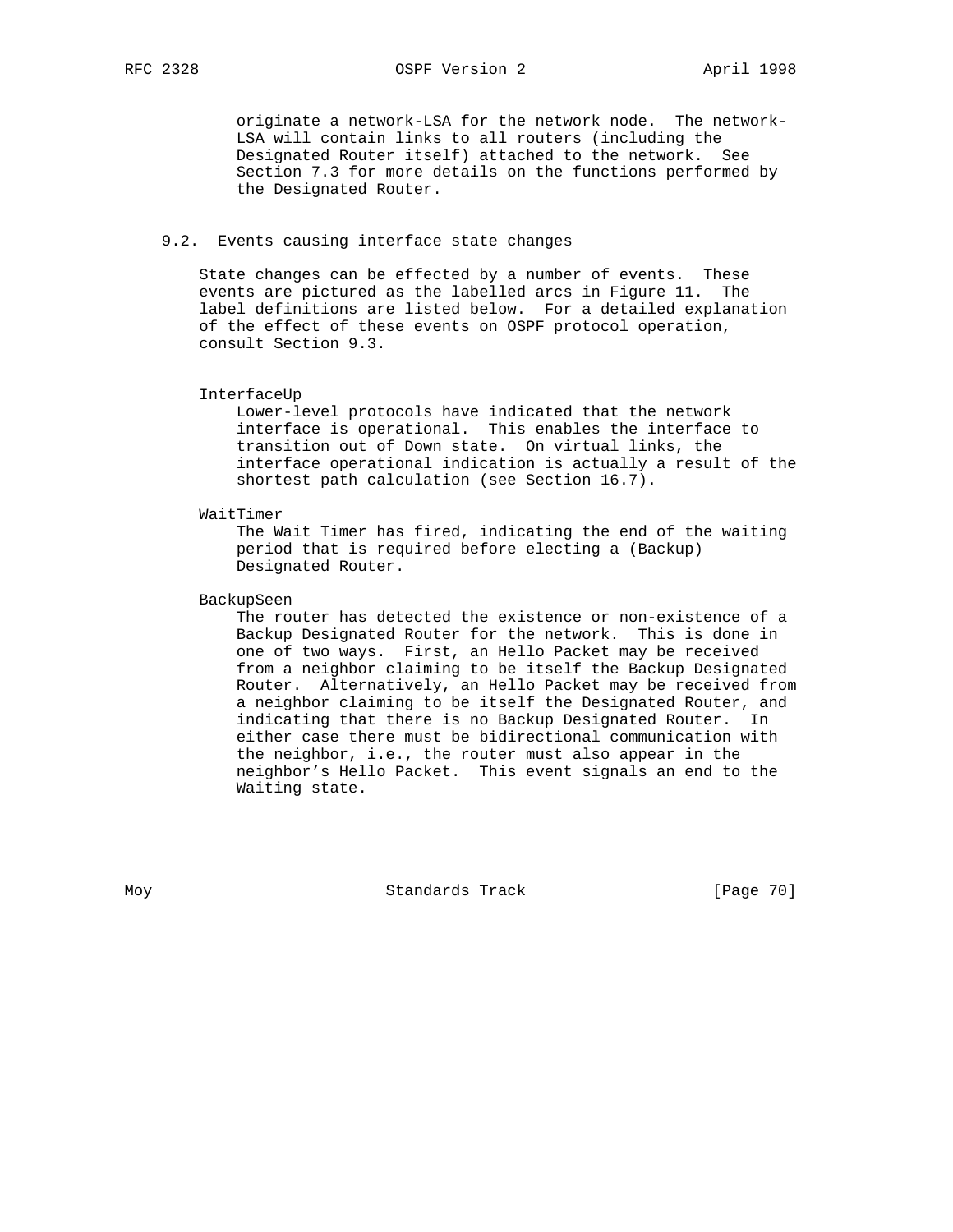## NeighborChange

 There has been a change in the set of bidirectional neighbors associated with the interface. The (Backup) Designated Router needs to be recalculated. The following neighbor changes lead to the NeighborChange event. For an explanation of neighbor states, see Section 10.1.

- o Bidirectional communication has been established to a neighbor. In other words, the state of the neighbor has transitioned to 2-Way or higher.
- o There is no longer bidirectional communication with a neighbor. In other words, the state of the neighbor has transitioned to Init or lower.
- o One of the bidirectional neighbors is newly declaring itself as either Designated Router or Backup Designated Router. This is detected through examination of that neighbor's Hello Packets.
- o One of the bidirectional neighbors is no longer declaring itself as Designated Router, or is no longer declaring itself as Backup Designated Router. This is again detected through examination of that neighbor's Hello Packets.
- o The advertised Router Priority for a bidirectional neighbor has changed. This is again detected through examination of that neighbor's Hello Packets.

#### LoopInd

 An indication has been received that the interface is now looped back to itself. This indication can be received either from network management or from the lower level protocols.

#### UnloopInd

 An indication has been received that the interface is no longer looped back. As with the LoopInd event, this

Moy **Standards Track** [Page 71]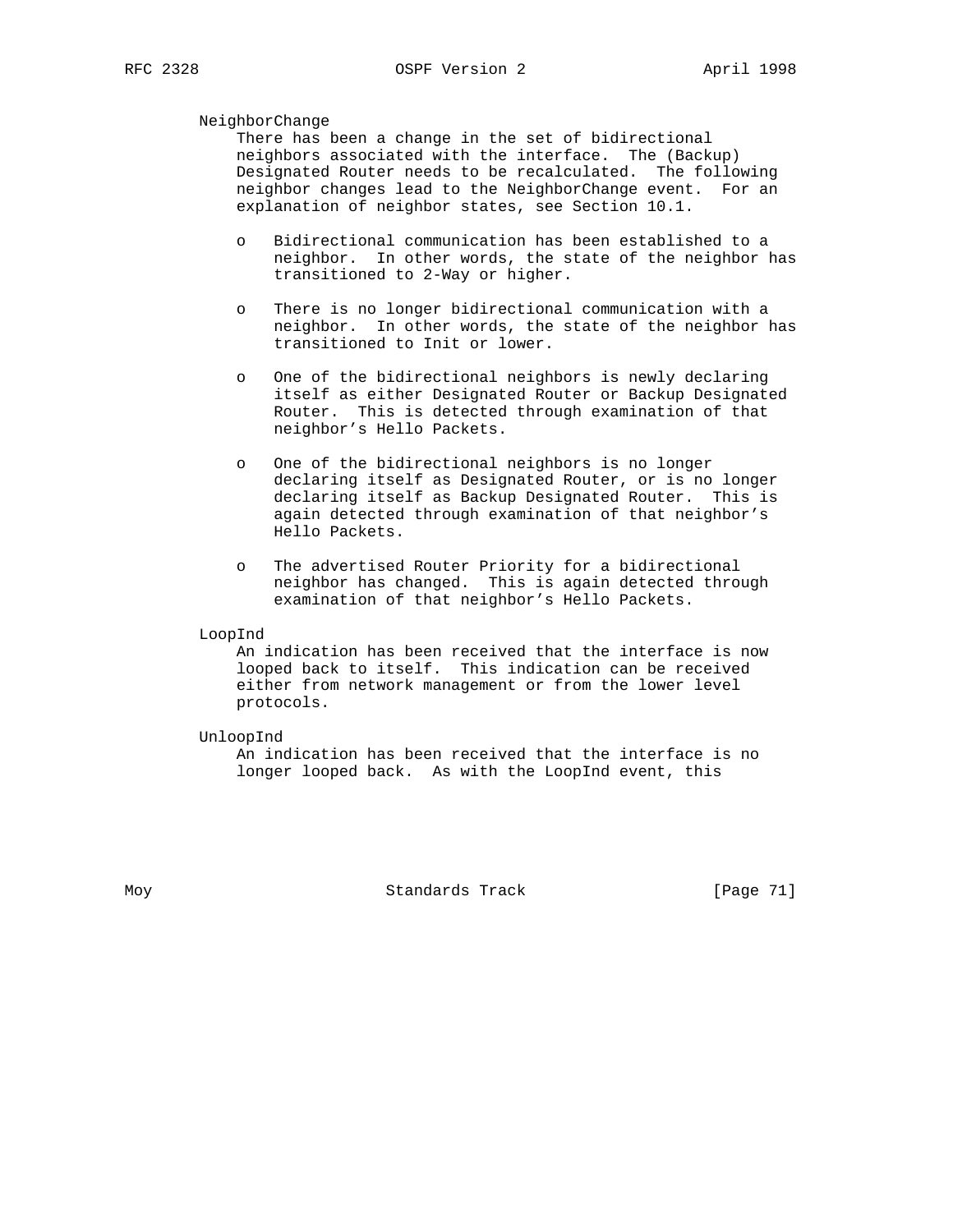indication can be received either from network management or from the lower level protocols.

InterfaceDown

 Lower-level protocols indicate that this interface is no longer functional. No matter what the current interface state is, the new interface state will be Down.

## 9.3. The Interface state machine

 A detailed description of the interface state changes follows. Each state change is invoked by an event (Section 9.2). This event may produce different effects, depending on the current state of the interface. For this reason, the state machine below is organized by current interface state and received event. Each entry in the state machine describes the resulting new interface state and the required set of additional actions.

 When an interface's state changes, it may be necessary to originate a new router-LSA. See Section 12.4 for more details.

 Some of the required actions below involve generating events for the neighbor state machine. For example, when an interface becomes inoperative, all neighbor connections associated with the interface must be destroyed. For more information on the neighbor state machine, see Section 10.3.

State(s): Down

Event: InterfaceUp

New state: Depends upon action routine

 Action: Start the interval Hello Timer, enabling the periodic sending of Hello packets out the interface. If the attached network is a physical point-to-point network, Point-to-MultiPoint network or virtual link, the interface state transitions to Point-to- Point. Else, if the router is not eligible to become Designated Router the interface state transitions to DR Other.

Moy **Standards Track** [Page 72]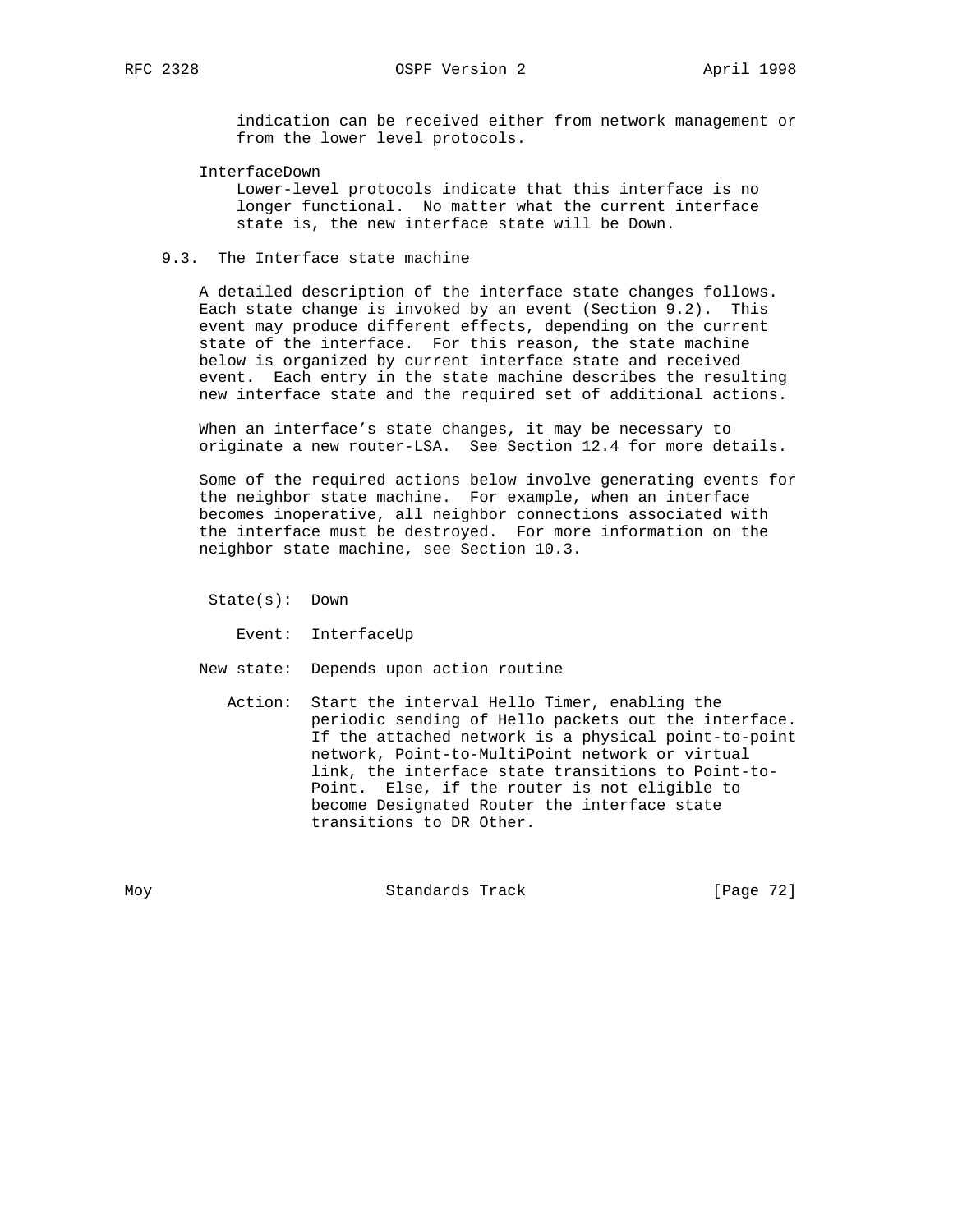Otherwise, the attached network is a broadcast or NBMA network and the router is eligible to become Designated Router. In this case, in an attempt to discover the attached network's Designated Router the interface state is set to Waiting and the single shot Wait Timer is started. Additionally, if the network is an NBMA network examine the configured list of neighbors for this interface and generate the neighbor event Start for each neighbor that is also eligible to become Designated Router.

- State(s): Waiting
	- Event: BackupSeen
- New state: Depends upon action routine.
	- Action: Calculate the attached network's Backup Designated Router and Designated Router, as shown in Section 9.4. As a result of this calculation, the new state of the interface will be either DR Other, Backup or DR.
	- State(s): Waiting

Event: WaitTimer

- New state: Depends upon action routine.
	- Action: Calculate the attached network's Backup Designated Router and Designated Router, as shown in Section 9.4. As a result of this calculation, the new state of the interface will be either DR Other, Backup or DR.
	- State(s): DR Other, Backup or DR

Event: NeighborChange

Moy **Standards Track** [Page 73]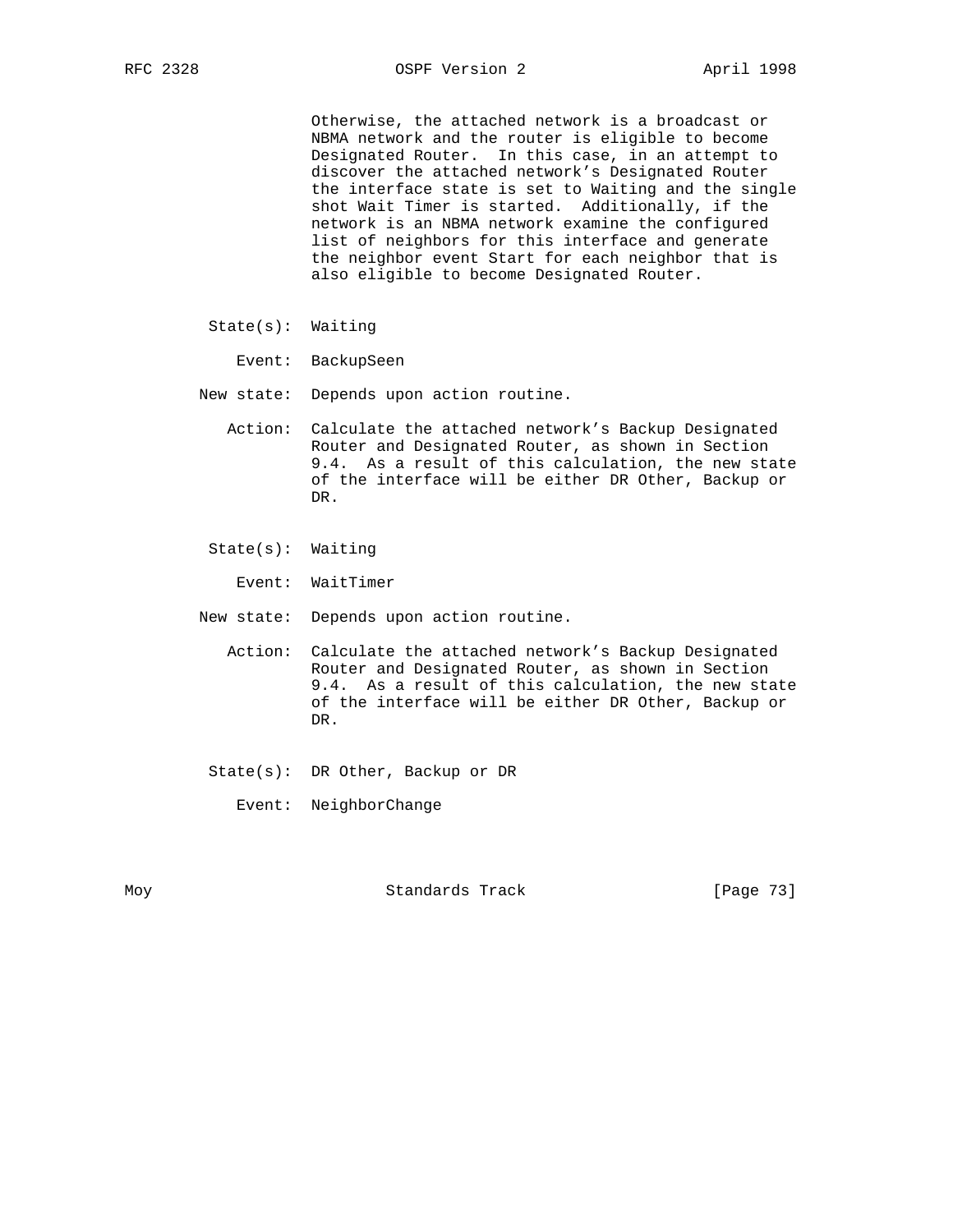New state: Depends upon action routine.

- Action: Recalculate the attached network's Backup Designated Router and Designated Router, as shown in Section 9.4. As a result of this calculation, the new state of the interface will be either DR Other, Backup or DR.
- State(s): Any State
	- Event: InterfaceDown
- New state: Down
	- Action: All interface variables are reset, and interface timers disabled. Also, all neighbor connections associated with the interface are destroyed. This is done by generating the event KillNbr on all associated neighbors (see Section 10.2).
	- State(s): Any State
		- Event: LoopInd
- New state: Loopback
	- Action: Since this interface is no longer connected to the attached network the actions associated with the above InterfaceDown event are executed.
	- State(s): Loopback
		- Event: UnloopInd
- New state: Down
	- Action: No actions are necessary. For example, the interface variables have already been reset upon entering the Loopback state. Note that reception of

Moy Standards Track [Page 74]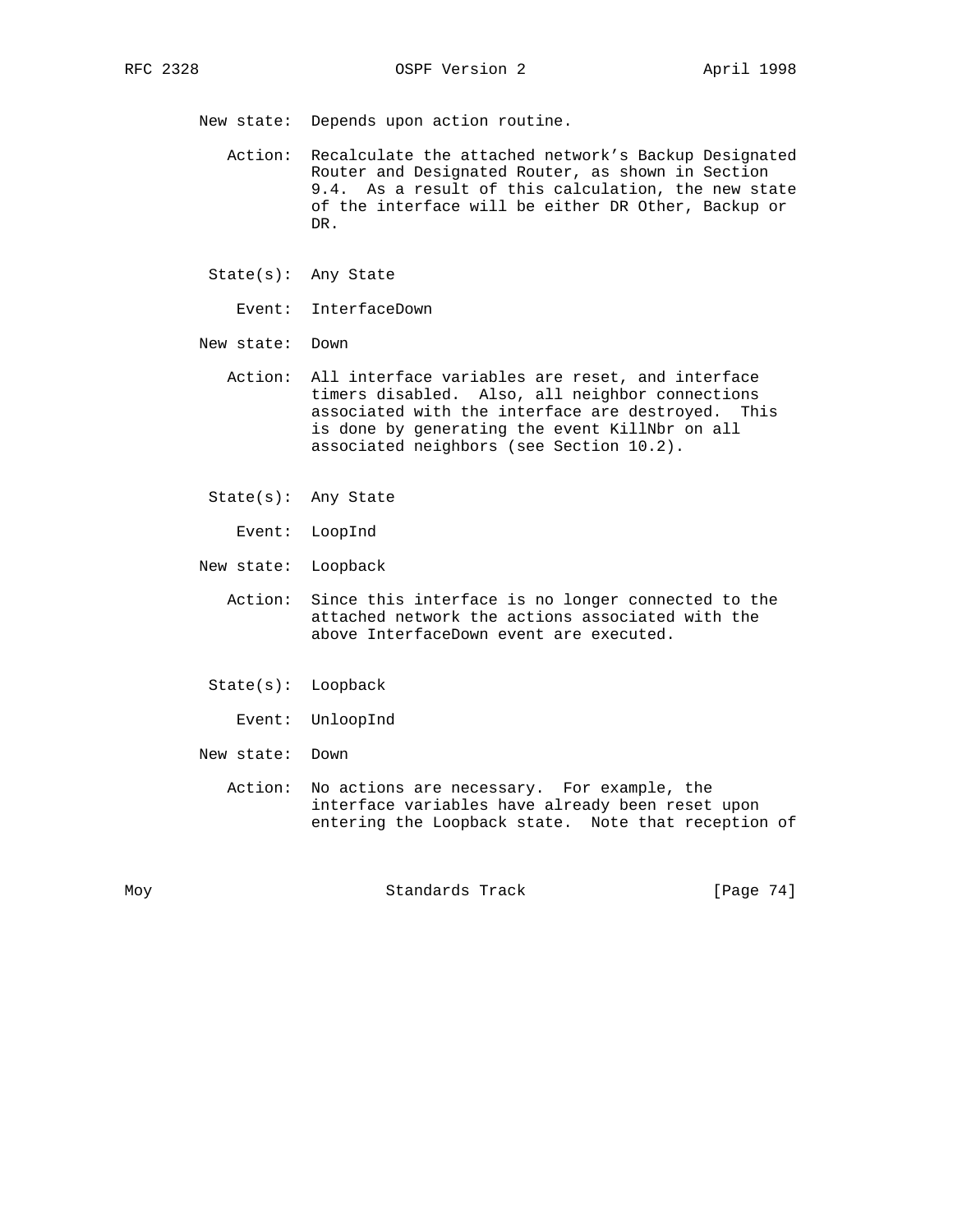RFC 2328 OSPF Version 2 April 1998

 an InterfaceUp event is necessary before the interface again becomes fully functional.

# 9.4. Electing the Designated Router

 This section describes the algorithm used for calculating a network's Designated Router and Backup Designated Router. This algorithm is invoked by the Interface state machine. The initial time a router runs the election algorithm for a network, the network's Designated Router and Backup Designated Router are initialized to 0.0.0.0. This indicates the lack of both a Designated Router and a Backup Designated Router.

 The Designated Router election algorithm proceeds as follows: Call the router doing the calculation Router X. The list of neighbors attached to the network and having established bidirectional communication with Router X is examined. This list is precisely the collection of Router X's neighbors (on this network) whose state is greater than or equal to 2-Way (see Section 10.1). Router X itself is also considered to be on the list. Discard all routers from the list that are ineligible to become Designated Router. (Routers having Router Priority of 0 are ineligible to become Designated Router.) The following steps are then executed, considering only those routers that remain on the list:

- (1) Note the current values for the network's Designated Router and Backup Designated Router. This is used later for comparison purposes.
- (2) Calculate the new Backup Designated Router for the network as follows. Only those routers on the list that have not declared themselves to be Designated Router are eligible to become Backup Designated Router. If one or more of these routers have declared themselves Backup Designated Router (i.e., they are currently listing themselves as Backup Designated Router, but not as Designated Router, in their Hello Packets) the one having highest Router Priority is declared to be Backup Designated Router. In case of a tie, the one having the highest Router ID is chosen. If no routers have declared themselves Backup Designated Router,

Moy **Standards Track** [Page 75]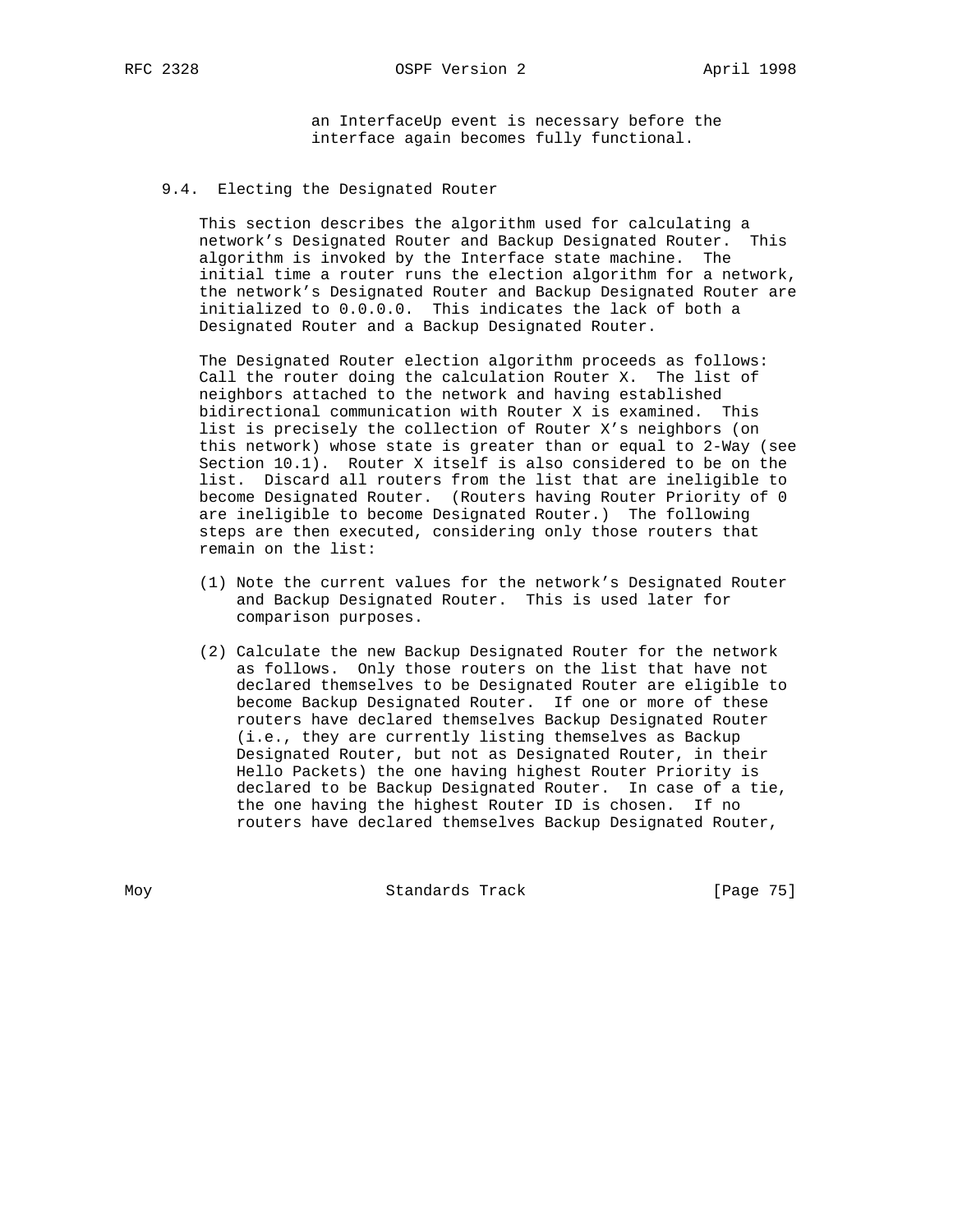choose the router having highest Router Priority, (again excluding those routers who have declared themselves Designated Router), and again use the Router ID to break ties.

- (3) Calculate the new Designated Router for the network as follows. If one or more of the routers have declared themselves Designated Router (i.e., they are currently listing themselves as Designated Router in their Hello Packets) the one having highest Router Priority is declared to be Designated Router. In case of a tie, the one having the highest Router ID is chosen. If no routers have declared themselves Designated Router, assign the Designated Router to be the same as the newly elected Backup Designated Router.
- (4) If Router X is now newly the Designated Router or newly the Backup Designated Router, or is now no longer the Designated Router or no longer the Backup Designated Router, repeat steps 2 and 3, and then proceed to step 5. For example, if Router X is now the Designated Router, when step 2 is repeated X will no longer be eligible for Backup Designated Router election. Among other things, this will ensure that no router will declare itself both Backup Designated Router and Designated Router.[5]
- (5) As a result of these calculations, the router itself may now be Designated Router or Backup Designated Router. See Sections 7.3 and 7.4 for the additional duties this would entail. The router's interface state should be set accordingly. If the router itself is now Designated Router, the new interface state is DR. If the router itself is now Backup Designated Router, the new interface state is Backup. Otherwise, the new interface state is DR Other.
- (6) If the attached network is an NBMA network, and the router itself has just become either Designated Router or Backup Designated Router, it must start sending Hello Packets to those neighbors that are not eligible to become Designated Router (see Section 9.5.1). This is done by invoking the neighbor event Start for each neighbor having a Router Priority of 0.

Moy **Standards Track** [Page 76]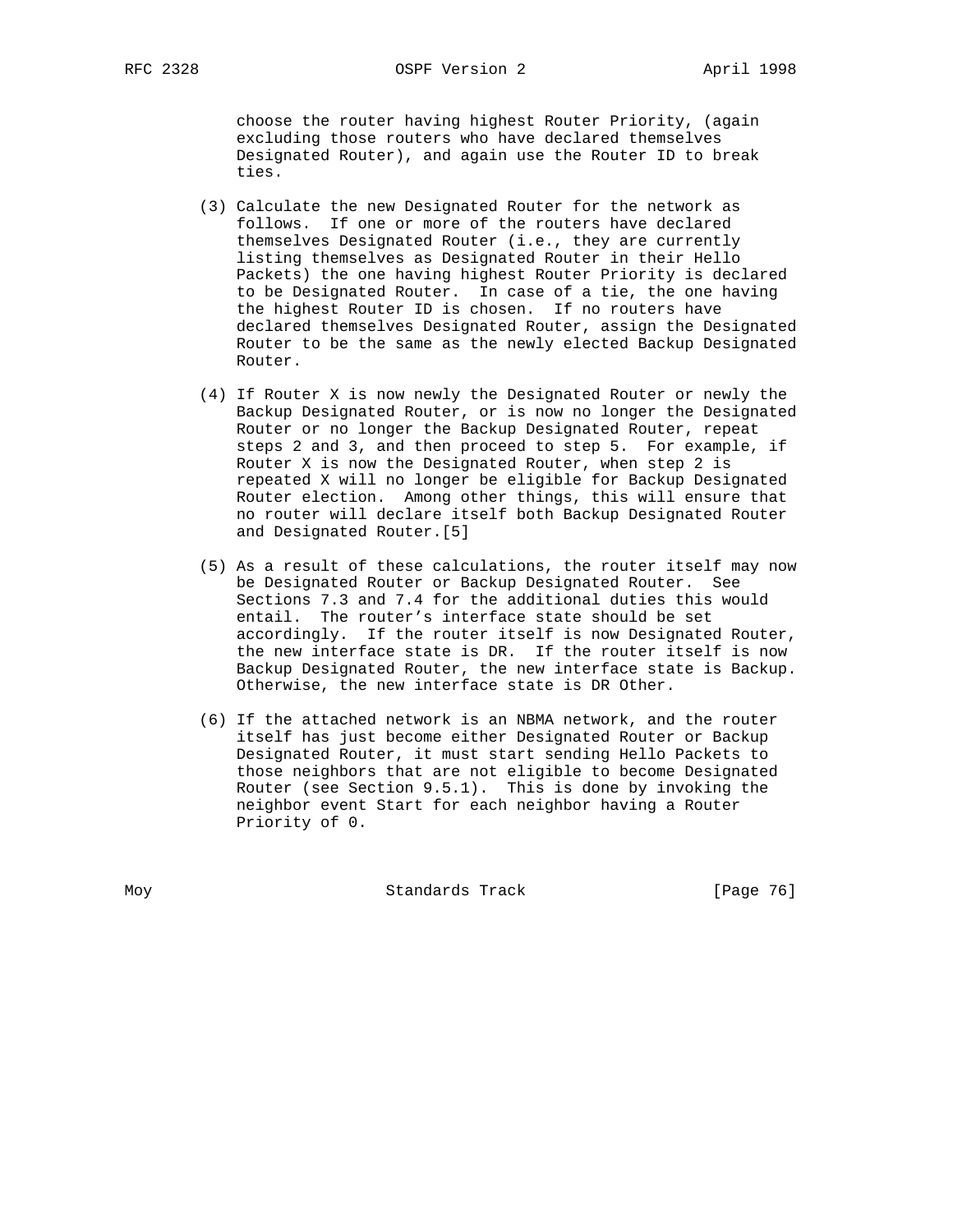(7) If the above calculations have caused the identity of either the Designated Router or Backup Designated Router to change, the set of adjacencies associated with this interface will need to be modified. Some adjacencies may need to be formed, and others may need to be broken. To accomplish this, invoke the event AdjOK? on all neighbors whose state is at least 2-Way. This will cause their eligibility for adjacency to be reexamined (see Sections 10.3 and 10.4).

 The reason behind the election algorithm's complexity is the desire for an orderly transition from Backup Designated Router to Designated Router, when the current Designated Router fails. This orderly transition is ensured through the introduction of hysteresis: no new Backup Designated Router can be chosen until the old Backup accepts its new Designated Router responsibilities.

 The above procedure may elect the same router to be both Designated Router and Backup Designated Router, although that router will never be the calculating router (Router X) itself. The elected Designated Router may not be the router having the highest Router Priority, nor will the Backup Designated Router necessarily have the second highest Router Priority. If Router X is not itself eligible to become Designated Router, it is possible that neither a Backup Designated Router nor a Designated Router will be selected in the above procedure. Note also that if Router X is the only attached router that is eligible to become Designated Router, it will select itself as Designated Router and there will be no Backup Designated Router for the network.

# 9.5. Sending Hello packets

 Hello packets are sent out each functioning router interface. They are used to discover and maintain neighbor relationships.[6] On broadcast and NBMA networks, Hello Packets are also used to elect the Designated Router and Backup Designated Router.

Moy **Standards Track** [Page 77]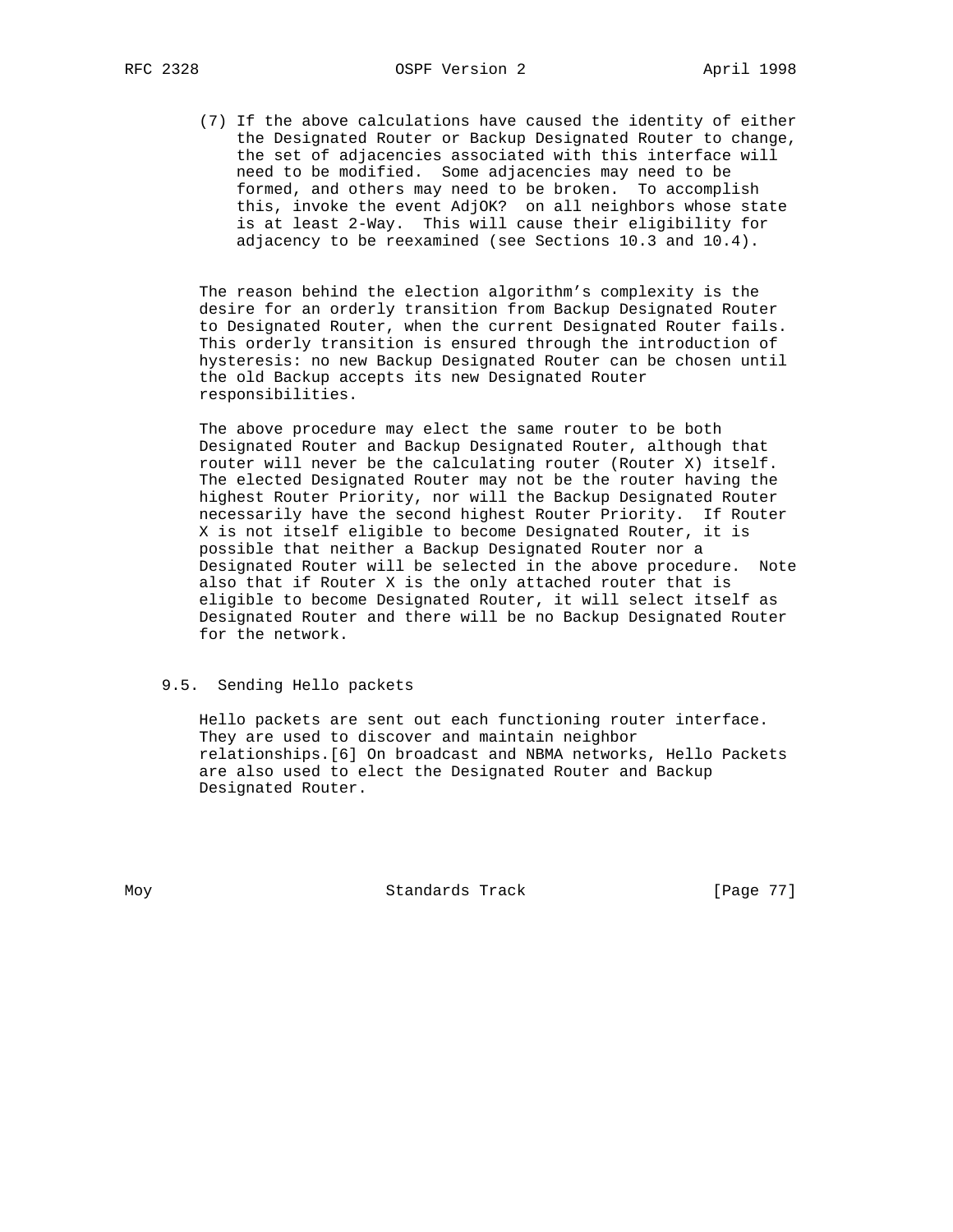The format of an Hello packet is detailed in Section A.3.2. The Hello Packet contains the router's Router Priority (used in choosing the Designated Router), and the interval between Hello Packets sent out the interface (HelloInterval). The Hello Packet also indicates how often a neighbor must be heard from to remain active (RouterDeadInterval). Both HelloInterval and RouterDeadInterval must be the same for all routers attached to a common network. The Hello packet also contains the IP address mask of the attached network (Network Mask). On unnumbered point-to-point networks and on virtual links this field should be set to 0.0.0.0.

 The Hello packet's Options field describes the router's optional OSPF capabilities. One optional capability is defined in this specification (see Sections 4.5 and A.2). The E-bit of the Options field should be set if and only if the attached area is capable of processing AS-external-LSAs (i.e., it is not a stub area). If the E-bit is set incorrectly the neighboring routers will refuse to accept the Hello Packet (see Section 10.5). Unrecognized bits in the Hello Packet's Options field should be set to zero.

 In order to ensure two-way communication between adjacent routers, the Hello packet contains the list of all routers on the network from which Hello Packets have been seen recently. The Hello packet also contains the router's current choice for Designated Router and Backup Designated Router. A value of 0.0.0.0 in these fields means that one has not yet been selected.

 On broadcast networks and physical point-to-point networks, Hello packets are sent every HelloInterval seconds to the IP multicast address AllSPFRouters. On virtual links, Hello packets are sent as unicasts (addressed directly to the other end of the virtual link) every HelloInterval seconds. On Point to-MultiPoint networks, separate Hello packets are sent to each attached neighbor every HelloInterval seconds. Sending of Hello packets on NBMA networks is covered in the next section.

Moy **Standards Track** [Page 78]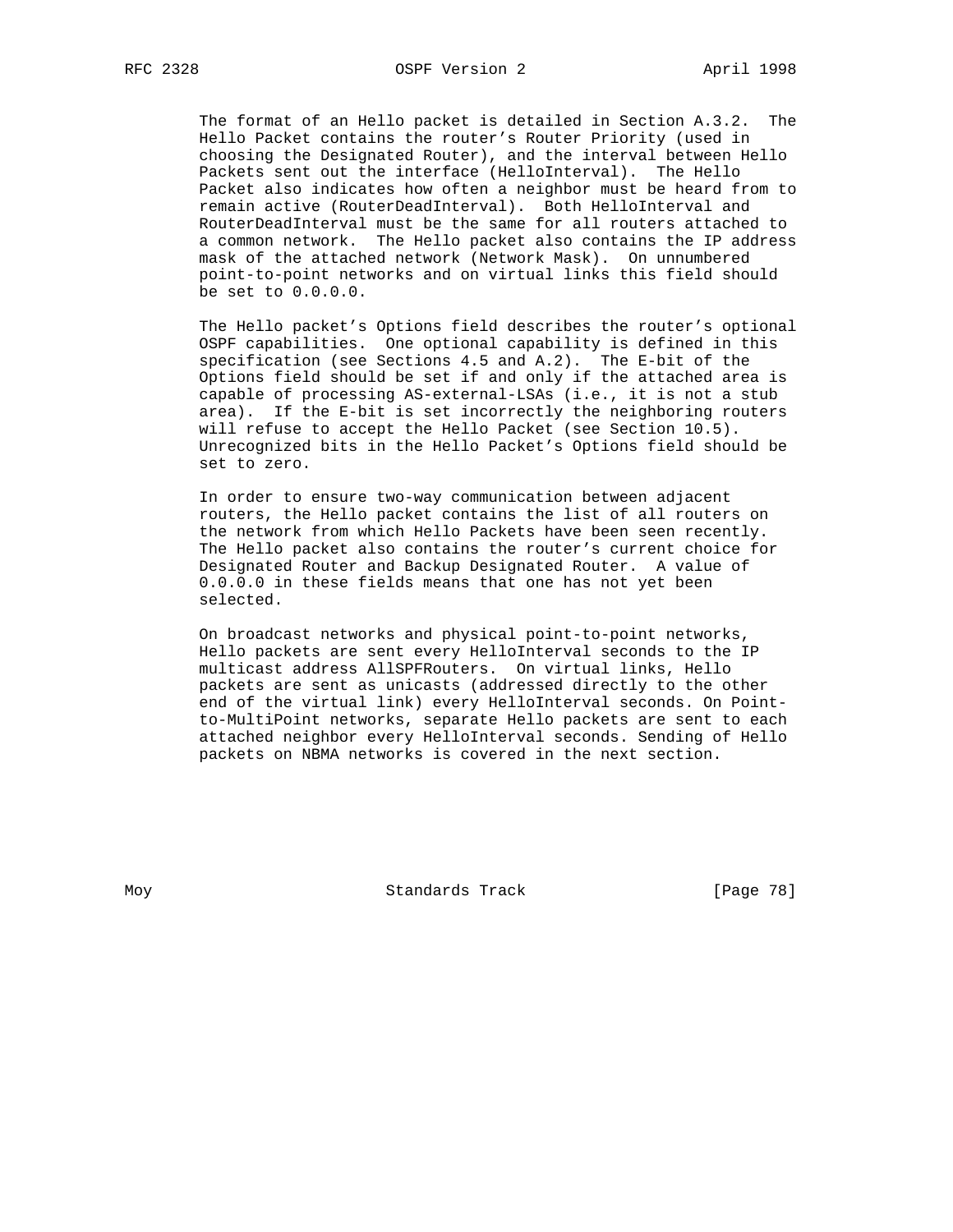# 9.5.1. Sending Hello packets on NBMA networks

 Static configuration information may be necessary in order for the Hello Protocol to function on non-broadcast networks (see Sections C.5 and C.6). On NBMA networks, every attached router which is eligible to become Designated Router becomes aware of all of its neighbors on the network (either through configuration or by some unspecified mechanism). Each neighbor is labelled with the neighbor's Designated Router eligibility.

 The interface state must be at least Waiting for any Hello Packets to be sent out the NBMA interface. Hello Packets are then sent directly (as unicasts) to some subset of a router's neighbors. Sometimes an Hello Packet is sent periodically on a timer; at other times it is sent as a response to a received Hello Packet. A router's hello sending behavior varies depending on whether the router itself is eligible to become Designated Router.

 If the router is eligible to become Designated Router, it must periodically send Hello Packets to all neighbors that are also eligible. In addition, if the router is itself the Designated Router or Backup Designated Router, it must also send periodic Hello Packets to all other neighbors. This means that any two eligible routers are always exchanging Hello Packets, which is necessary for the correct operation of the Designated Router election algorithm. To minimize the number of Hello Packets sent, the number of eligible routers on an NBMA network should be kept small.

 If the router is not eligible to become Designated Router, it must periodically send Hello Packets to both the Designated Router and the Backup Designated Router (if they exist). It must also send an Hello Packet in reply to an Hello Packet received from any eligible neighbor (other than the current Designated Router and Backup Designated Router). This is needed to establish an initial bidirectional relationship with any potential Designated Router.

 When sending Hello packets periodically to any neighbor, the interval between Hello Packets is determined by the

Moy **Standards Track** [Page 79]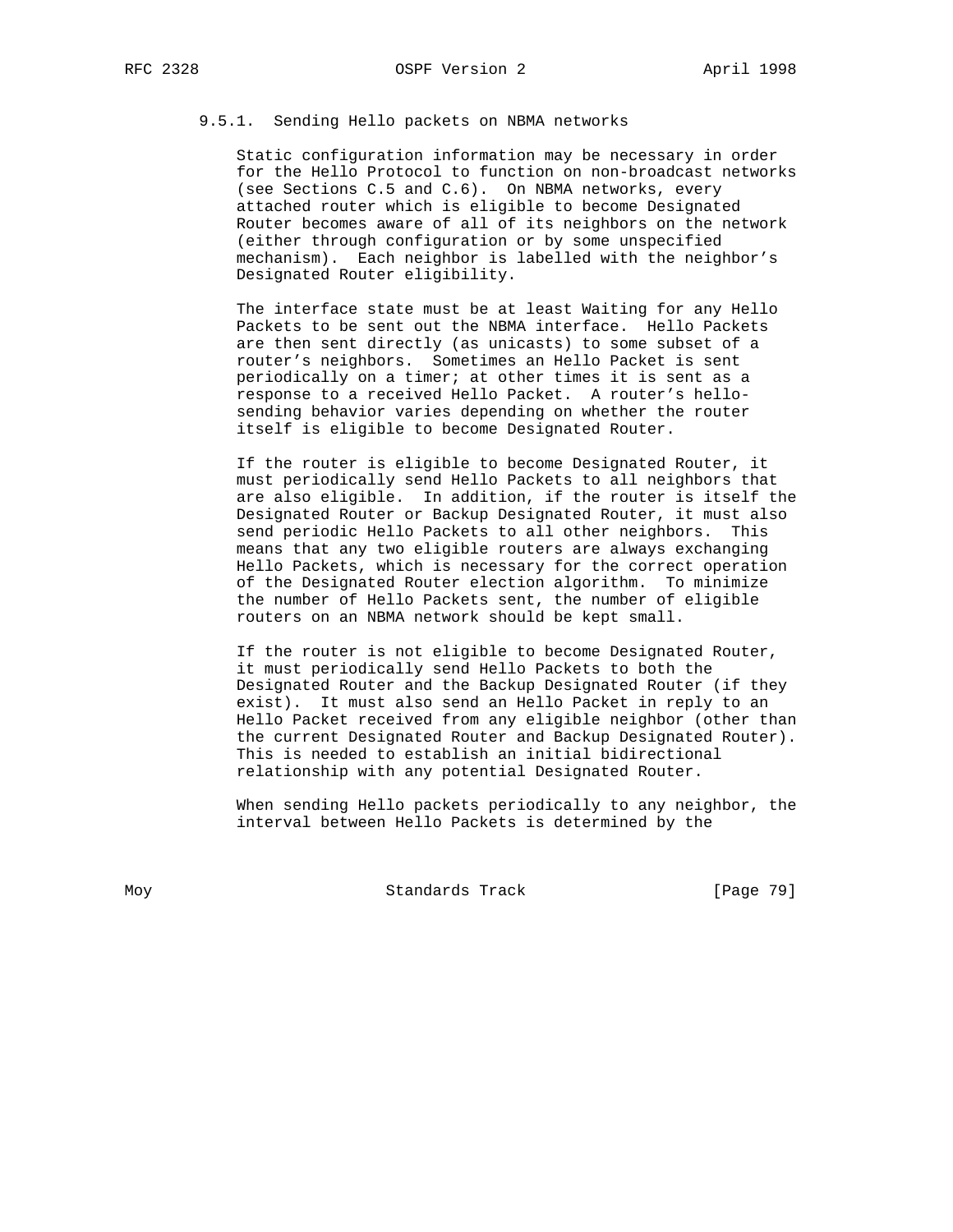RFC 2328 OSPF Version 2 April 1998

 neighbor's state. If the neighbor is in state Down, Hello Packets are sent every PollInterval seconds. Otherwise, Hello Packets are sent every HelloInterval seconds.

# 10. The Neighbor Data Structure

 An OSPF router converses with its neighboring routers. Each separate conversation is described by a "neighbor data structure". Each conversation is bound to a particular OSPF router interface, and is identified either by the neighboring router's OSPF Router ID or by its Neighbor IP address (see below). Thus if the OSPF router and another router have multiple attached networks in common, multiple conversations ensue, each described by a unique neighbor data structure. Each separate conversation is loosely referred to in the text as being a separate "neighbor".

 The neighbor data structure contains all information pertinent to the forming or formed adjacency between the two neighbors. (However, remember that not all neighbors become adjacent.) An adjacency can be viewed as a highly developed conversation between two routers.

#### State

 The functional level of the neighbor conversation. This is described in more detail in Section 10.1.

Inactivity Timer

 A single shot timer whose firing indicates that no Hello Packet has been seen from this neighbor recently. The length of the timer is RouterDeadInterval seconds.

Master/Slave

 When the two neighbors are exchanging databases, they form a master/slave relationship. The master sends the first Database Description Packet, and is the only part that is allowed to retransmit. The slave can only respond to the master's Database Description Packets. The master/slave relationship is negotiated in state ExStart.

Moy Standards Track [Page 80]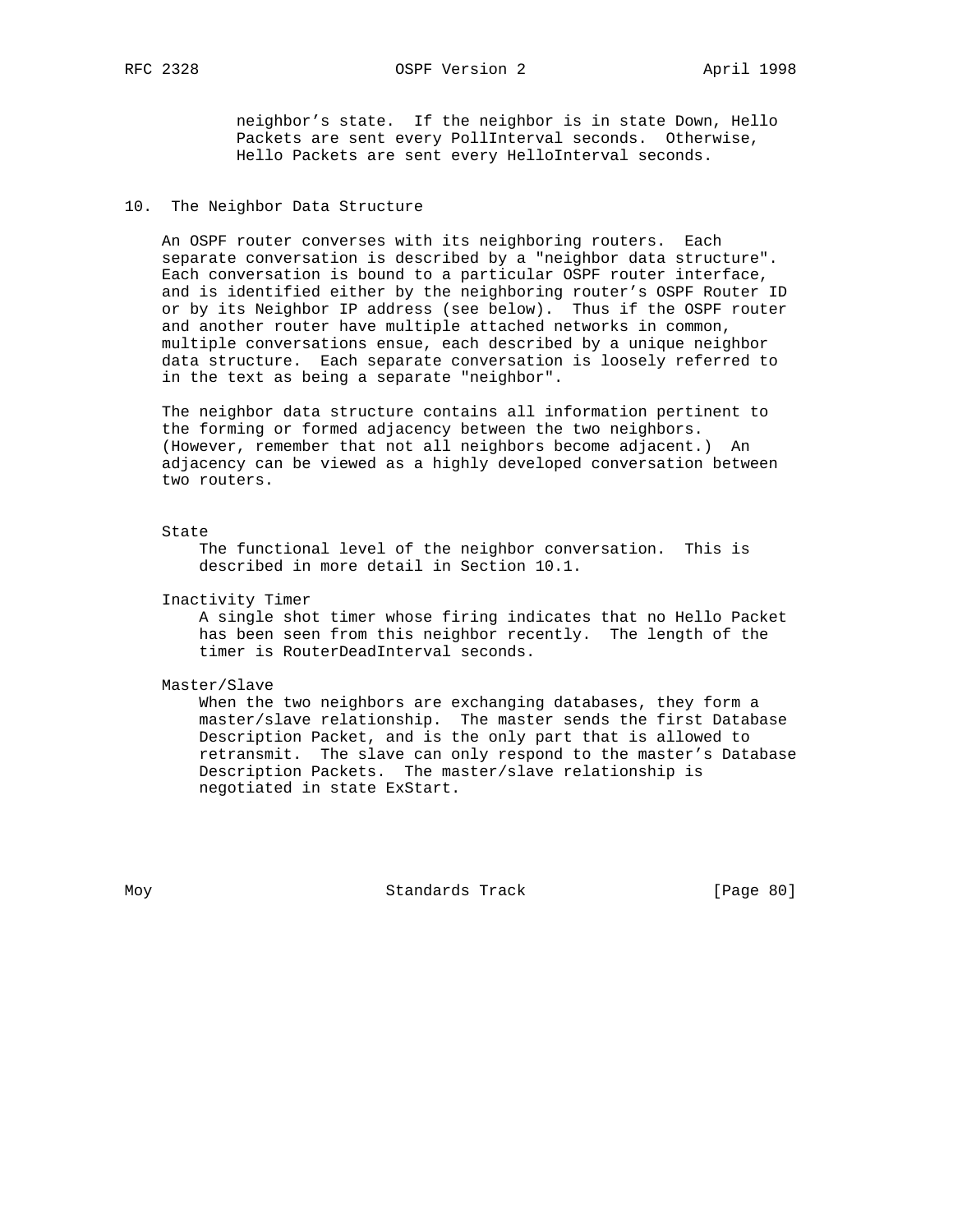DD Sequence Number

 The DD Sequence number of the Database Description packet that is currently being sent to the neighbor.

Last received Database Description packet

 The initialize(I), more (M) and master(MS) bits, Options field, and DD sequence number contained in the last Database Description packet received from the neighbor. Used to determine whether the next Database Description packet received from the neighbor is a duplicate.

Neighbor ID

 The OSPF Router ID of the neighboring router. The Neighbor ID is learned when Hello packets are received from the neighbor, or is configured if this is a virtual adjacency (see Section C.4).

Neighbor Priority

 The Router Priority of the neighboring router. Contained in the neighbor's Hello packets, this item is used when selecting the Designated Router for the attached network.

## Neighbor IP address

 The IP address of the neighboring router's interface to the attached network. Used as the Destination IP address when protocol packets are sent as unicasts along this adjacency. Also used in router-LSAs as the Link ID for the attached network if the neighboring router is selected to be Designated Router (see Section 12.4.1). The Neighbor IP address is learned when Hello packets are received from the neighbor. For virtual links, the Neighbor IP address is learned during the routing table build process (see Section 15).

Neighbor Options

 The optional OSPF capabilities supported by the neighbor. Learned during the Database Exchange process (see Section 10.6). The neighbor's optional OSPF capabilities are also listed in its Hello packets. This enables received Hello Packets to be rejected (i.e., neighbor relationships will not even start to form) if there is a mismatch in certain crucial OSPF capabilities (see Section 10.5). The optional OSPF capabilities are documented in Section 4.5.

Moy Standards Track [Page 81]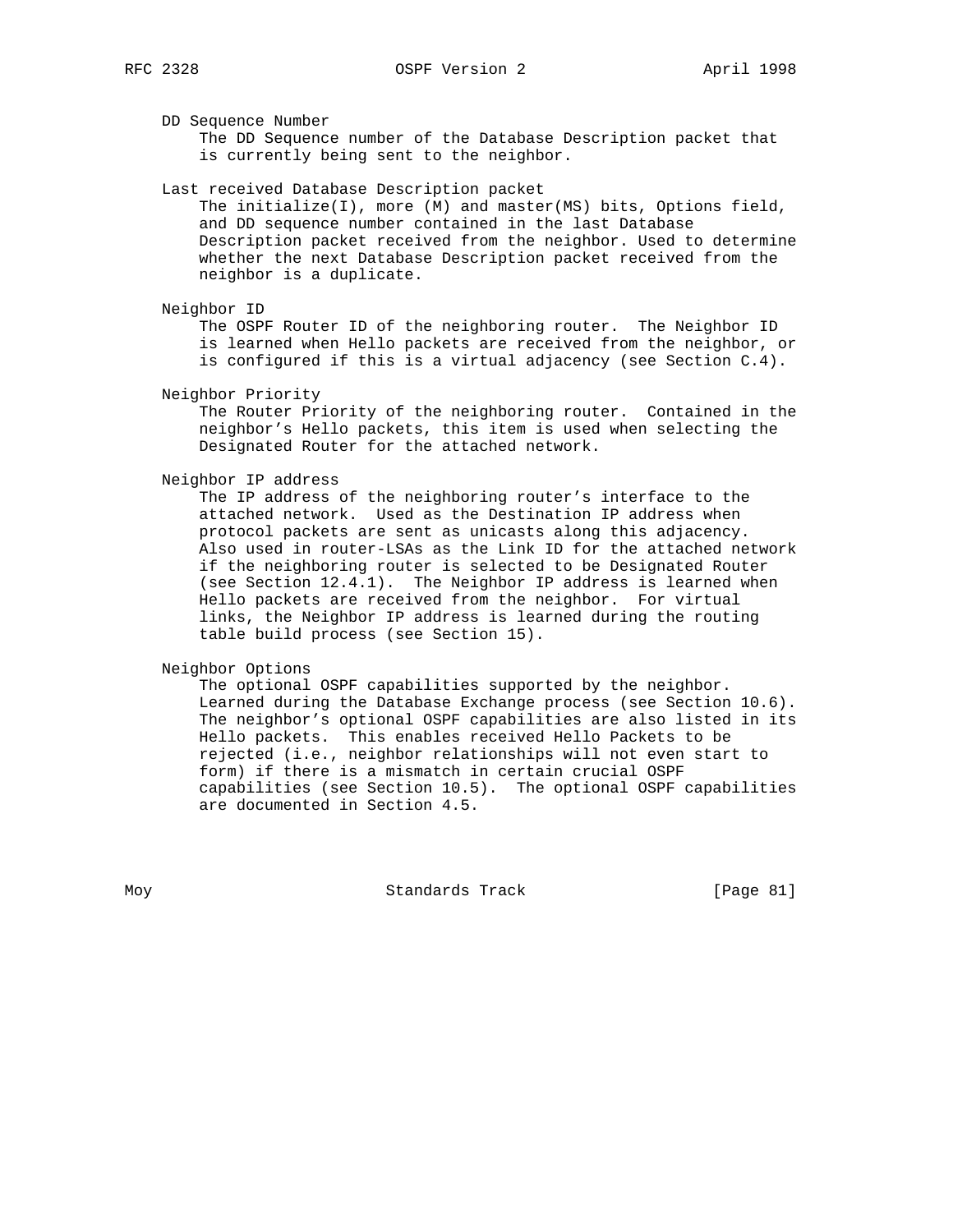Neighbor's Designated Router

 The neighbor's idea of the Designated Router. If this is the neighbor itself, this is important in the local calculation of the Designated Router. Defined only on broadcast and NBMA networks.

Neighbor's Backup Designated Router

 The neighbor's idea of the Backup Designated Router. If this is the neighbor itself, this is important in the local calculation of the Backup Designated Router. Defined only on broadcast and NBMA networks.

 The next set of variables are lists of LSAs. These lists describe subsets of the area link-state database. This memo defines five distinct types of LSAs, all of which may be present in an area link-state database: router-LSAs, network-LSAs, and Type 3 and 4 summary-LSAs (all stored in the area data structure), and AS external-LSAs (stored in the global data structure).

Link state retransmission list

 The list of LSAs that have been flooded but not acknowledged on this adjacency. These will be retransmitted at intervals until they are acknowledged, or until the adjacency is destroyed.

Database summary list

 The complete list of LSAs that make up the area link-state database, at the moment the neighbor goes into Database Exchange state. This list is sent to the neighbor in Database Description packets.

Link state request list

 The list of LSAs that need to be received from this neighbor in order to synchronize the two neighbors' link-state databases. This list is created as Database Description packets are received, and is then sent to the neighbor in Link State Request packets. The list is depleted as appropriate Link State Update packets are received.

Moy Standards Track [Page 82]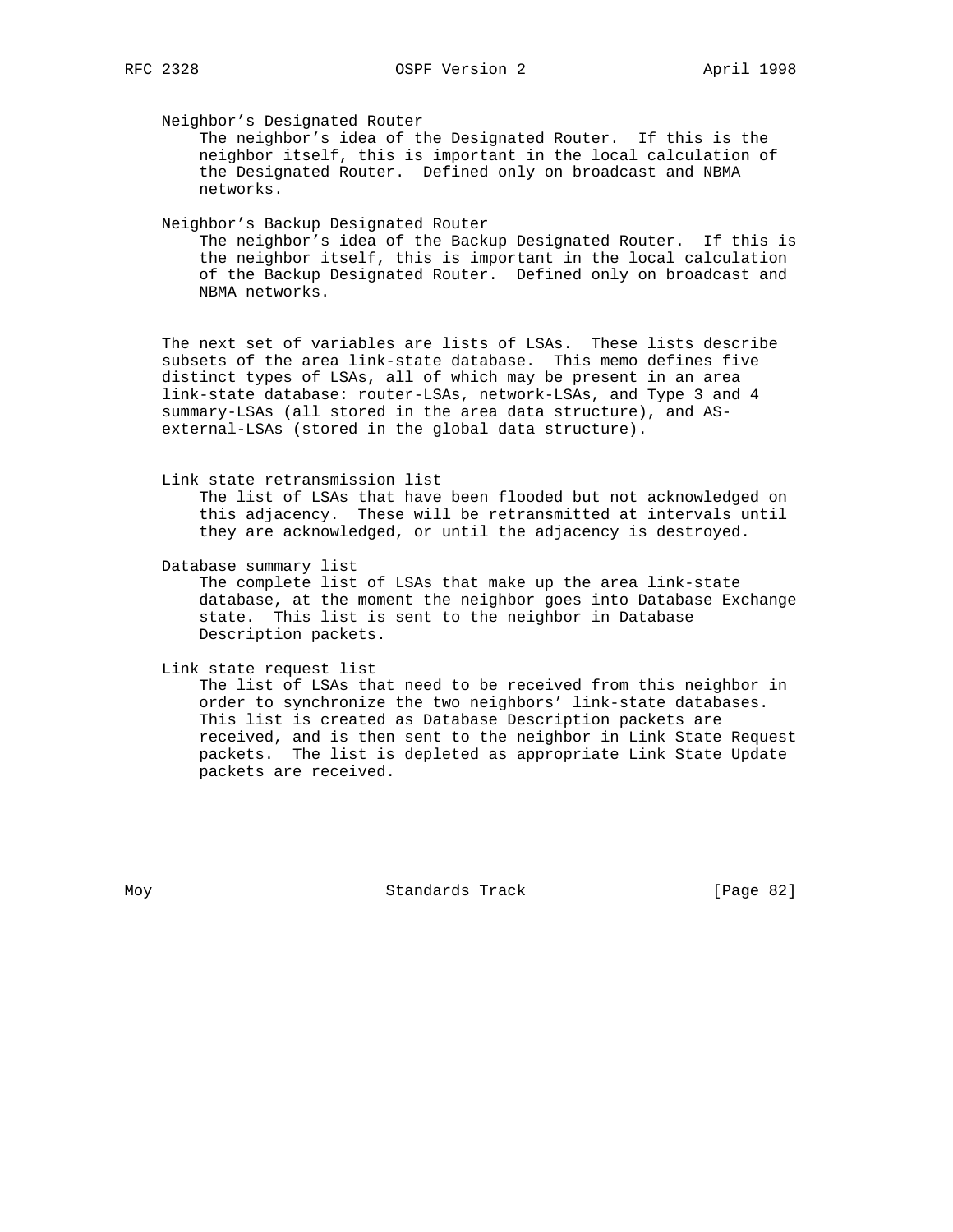# 10.1. Neighbor states

 The state of a neighbor (really, the state of a conversation being held with a neighboring router) is documented in the following sections. The states are listed in order of progressing functionality. For example, the inoperative state is listed first, followed by a list of intermediate states before the final, fully functional state is achieved. The specification makes use of this ordering by sometimes making references such as "those neighbors/adjacencies in state greater than X". Figures 12 and 13 show the graph of neighbor state changes. The arcs of the graphs are labelled with the event causing the state change. The neighbor events are documented in Section 10.2.

 The graph in Figure 12 shows the state changes effected by the Hello Protocol. The Hello Protocol is responsible for neighbor acquisition and maintenance, and for ensuring two way communication between neighbors.

 The graph in Figure 13 shows the forming of an adjacency. Not every two neighboring routers become adjacent (see Section 10.4). The adjacency starts to form when the neighbor is in state ExStart. After the two routers discover their master/slave status, the state transitions to Exchange. At this point the neighbor starts to be used in the flooding procedure, and the two neighboring routers begin synchronizing their databases. When this synchronization is finished, the neighbor is in state Full and we say that the two routers are fully adjacent. At this point the adjacency is listed in LSAs.

 For a more detailed description of neighbor state changes, together with the additional actions involved in each change, see Section 10.3.

Down

 This is the initial state of a neighbor conversation. It indicates that there has been no recent information received from the neighbor. On NBMA networks, Hello packets may still be sent to "Down" neighbors, although at a reduced frequency (see Section 9.5.1).

Moy **Standards Track** [Page 83]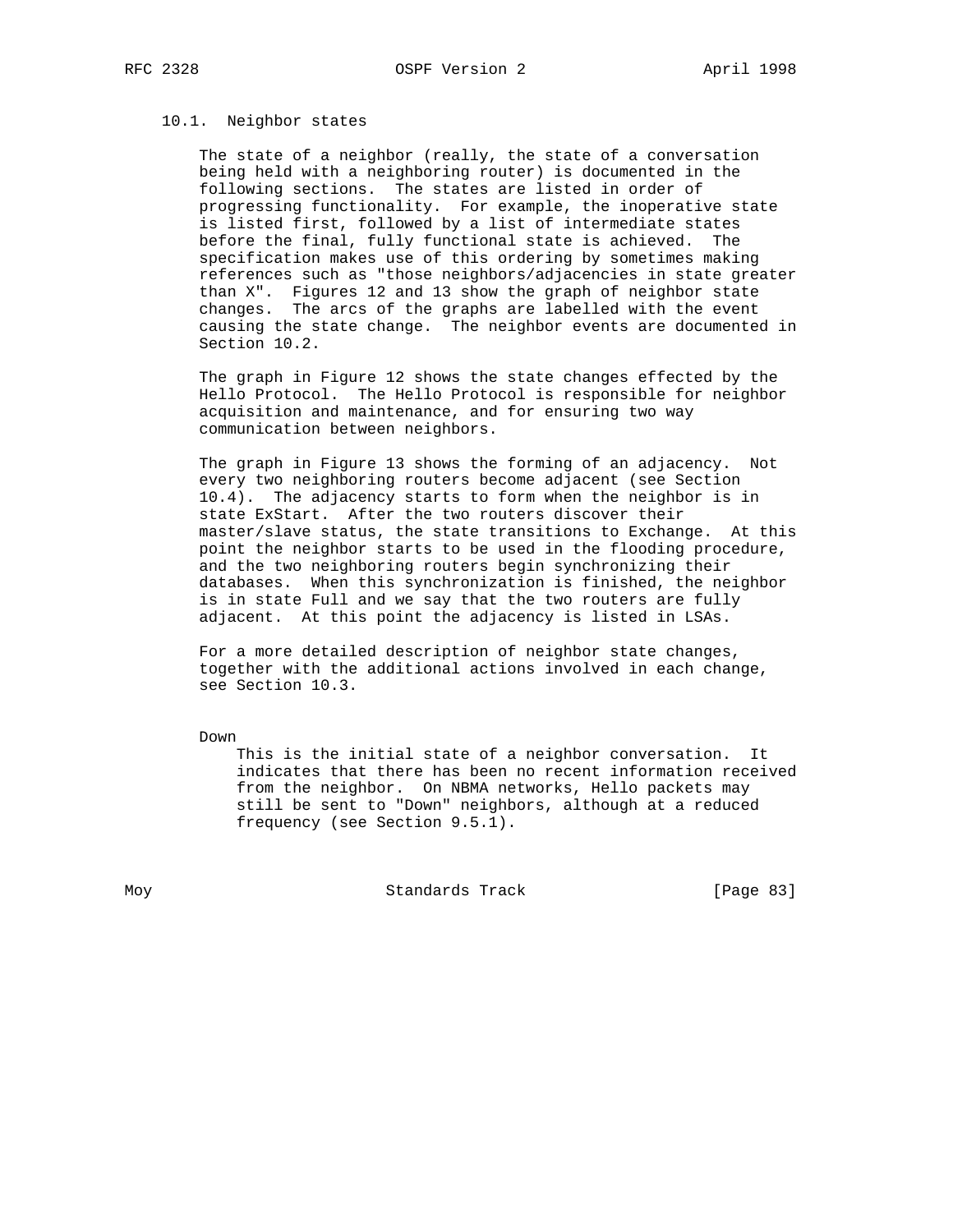

Figure 12: Neighbor state changes (Hello Protocol)

 In addition to the state transitions pictured, Event KillNbr always forces Down State, Event InactivityTimer always forces Down State, Event LLDown always forces Down State

Moy Standards Track [Page 84]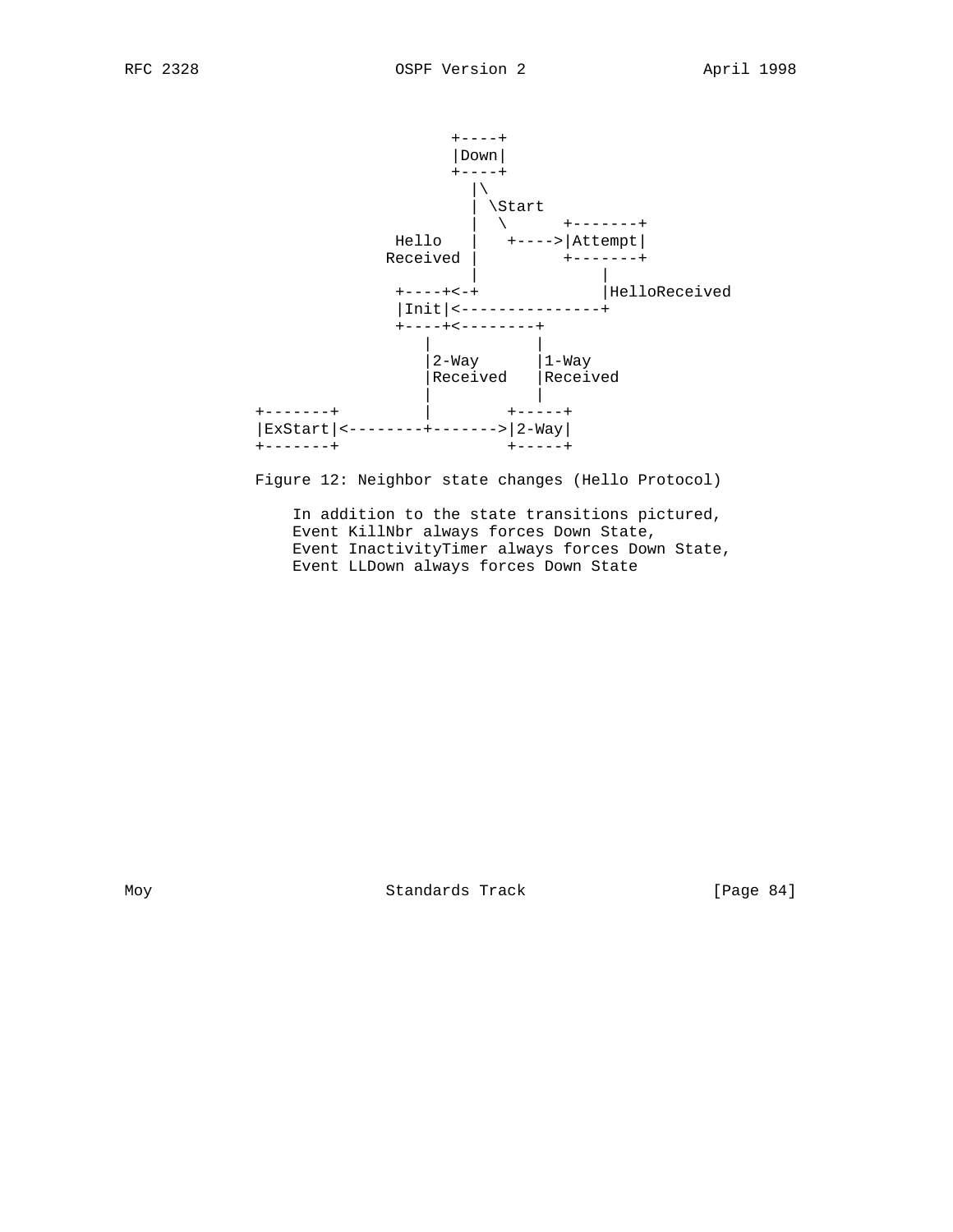

Figure 13: Neighbor state changes (Database Exchange)

 In addition to the state transitions pictured, Event SeqNumberMismatch forces ExStart state, Event BadLSReq forces ExStart state, Event 1-Way forces Init state, Event KillNbr always forces Down State, Event InactivityTimer always forces Down State, Event LLDown always forces Down State, Event AdjOK? leads to adjacency forming/breaking

Attempt

 This state is only valid for neighbors attached to NBMA networks. It indicates that no recent information has been received from the neighbor, but that a more concerted effort should be made to contact the neighbor. This is done by sending the neighbor Hello packets at intervals of HelloInterval (see Section 9.5.1).

Init

 In this state, an Hello packet has recently been seen from the neighbor. However, bidirectional communication has not yet been established with the neighbor (i.e., the router itself did not appear in the neighbor's Hello packet). All

Moy **Standards Track** [Page 85]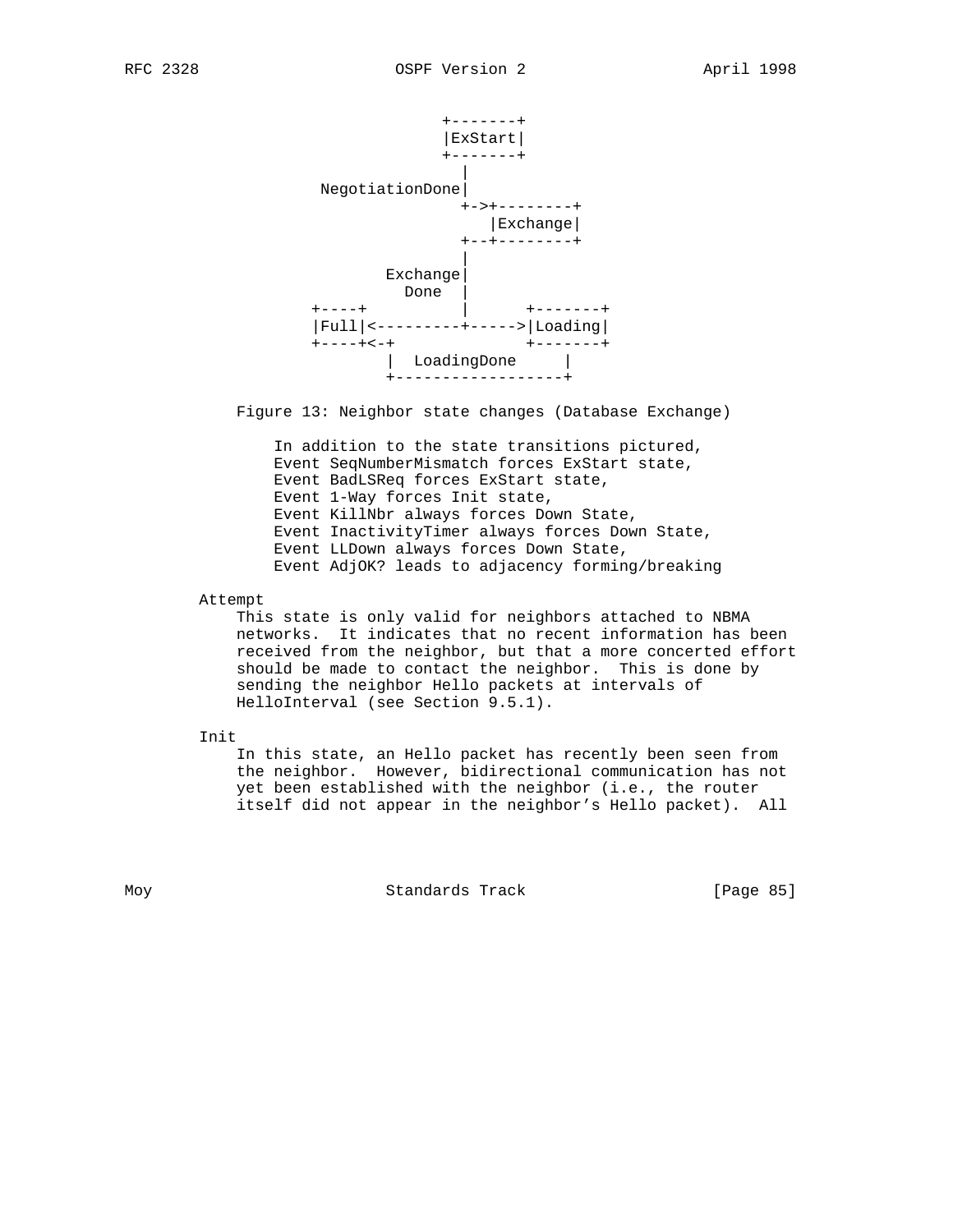RFC 2328 OSPF Version 2 April 1998

 neighbors in this state (or higher) are listed in the Hello packets sent from the associated interface.

2-Way

 In this state, communication between the two routers is bidirectional. This has been assured by the operation of the Hello Protocol. This is the most advanced state short of beginning adjacency establishment. The (Backup) Designated Router is selected from the set of neighbors in state 2-Way or greater.

ExStart

 This is the first step in creating an adjacency between the two neighboring routers. The goal of this step is to decide which router is the master, and to decide upon the initial DD sequence number. Neighbor conversations in this state or greater are called adjacencies.

#### Exchange

 In this state the router is describing its entire link state database by sending Database Description packets to the neighbor. Each Database Description Packet has a DD sequence number, and is explicitly acknowledged. Only one Database Description Packet is allowed outstanding at any one time. In this state, Link State Request Packets may also be sent asking for the neighbor's more recent LSAs. All adjacencies in Exchange state or greater are used by the flooding procedure. In fact, these adjacencies are fully capable of transmitting and receiving all types of OSPF routing protocol packets.

Loading

 In this state, Link State Request packets are sent to the neighbor asking for the more recent LSAs that have been discovered (but not yet received) in the Exchange state.

Full

 In this state, the neighboring routers are fully adjacent. These adjacencies will now appear in router-LSAs and network-LSAs.

Moy **Standards Track** [Page 86]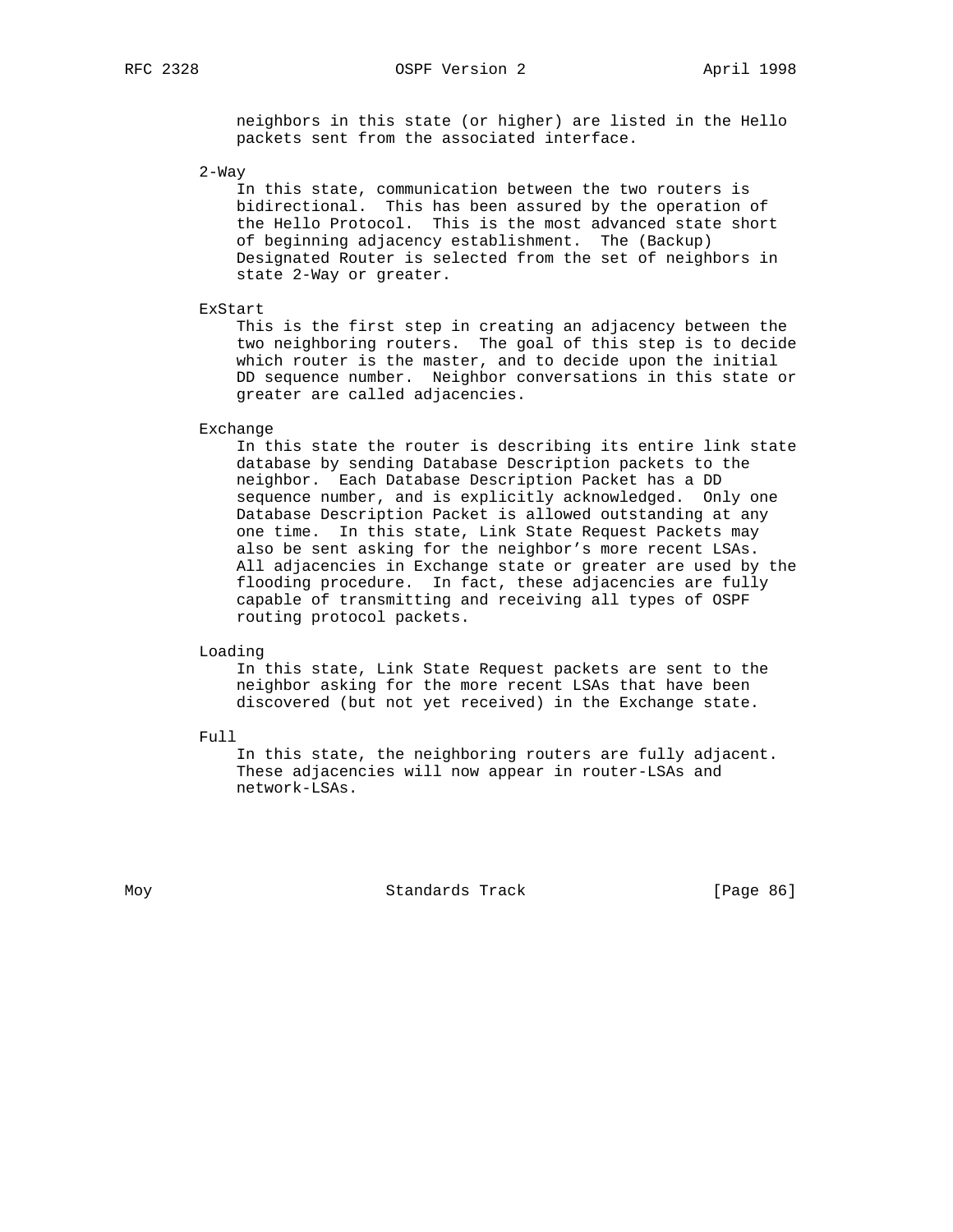### 10.2. Events causing neighbor state changes

 State changes can be effected by a number of events. These events are shown in the labels of the arcs in Figures 12 and 13. The label definitions are as follows:

#### HelloReceived

An Hello packet has been received from the neighbor.

#### Start

 This is an indication that Hello Packets should now be sent to the neighbor at intervals of HelloInterval seconds. This event is generated only for neighbors associated with NBMA networks.

2-WayReceived

 Bidirectional communication has been realized between the two neighboring routers. This is indicated by the router seeing itself in the neighbor's Hello packet.

## NegotiationDone

 The Master/Slave relationship has been negotiated, and DD sequence numbers have been exchanged. This signals the start of the sending/receiving of Database Description packets. For more information on the generation of this event, consult Section 10.8.

## ExchangeDone

 Both routers have successfully transmitted a full sequence of Database Description packets. Each router now knows what parts of its link state database are out of date. For more information on the generation of this event, consult Section 10.8.

### BadLSReq

 A Link State Request has been received for an LSA not contained in the database. This indicates an error in the Database Exchange process.

## Loading Done

Link State Updates have been received for all out-of-date

Moy Standards Track [Page 87]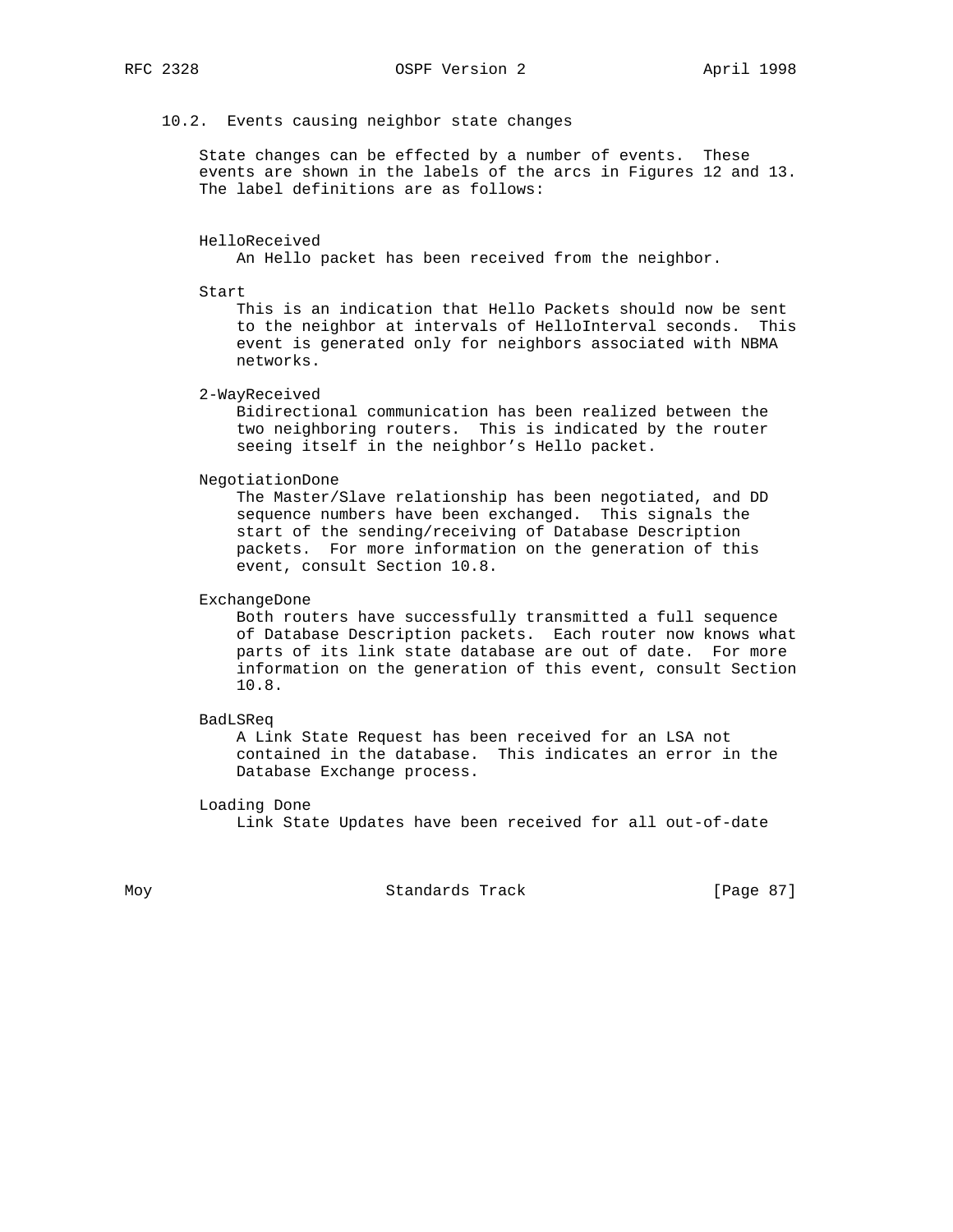RFC 2328 OSPF Version 2 April 1998

 portions of the database. This is indicated by the Link state request list becoming empty after the Database Exchange process has completed.

AdjOK?

 A decision must be made as to whether an adjacency should be established/maintained with the neighbor. This event will start some adjacencies forming, and destroy others.

 The following events cause well developed neighbors to revert to lesser states. Unlike the above events, these events may occur when the neighbor conversation is in any of a number of states.

## SeqNumberMismatch

 A Database Description packet has been received that either a) has an unexpected DD sequence number, b) unexpectedly has the Init bit set or c) has an Options field differing from the last Options field received in a Database Description packet. Any of these conditions indicate that some error has occurred during adjacency establishment.

#### 1-Way

 An Hello packet has been received from the neighbor, in which the router is not mentioned. This indicates that communication with the neighbor is not bidirectional.

### KillNbr

 This is an indication that all communication with the neighbor is now impossible, forcing the neighbor to revert to Down state.

#### InactivityTimer

 The inactivity Timer has fired. This means that no Hello packets have been seen recently from the neighbor. The neighbor reverts to Down state.

LLDown

 This is an indication from the lower level protocols that the neighbor is now unreachable. For example, on an X.25 network this could be indicated by an X.25 clear indication

Moy **Standards Track** [Page 88]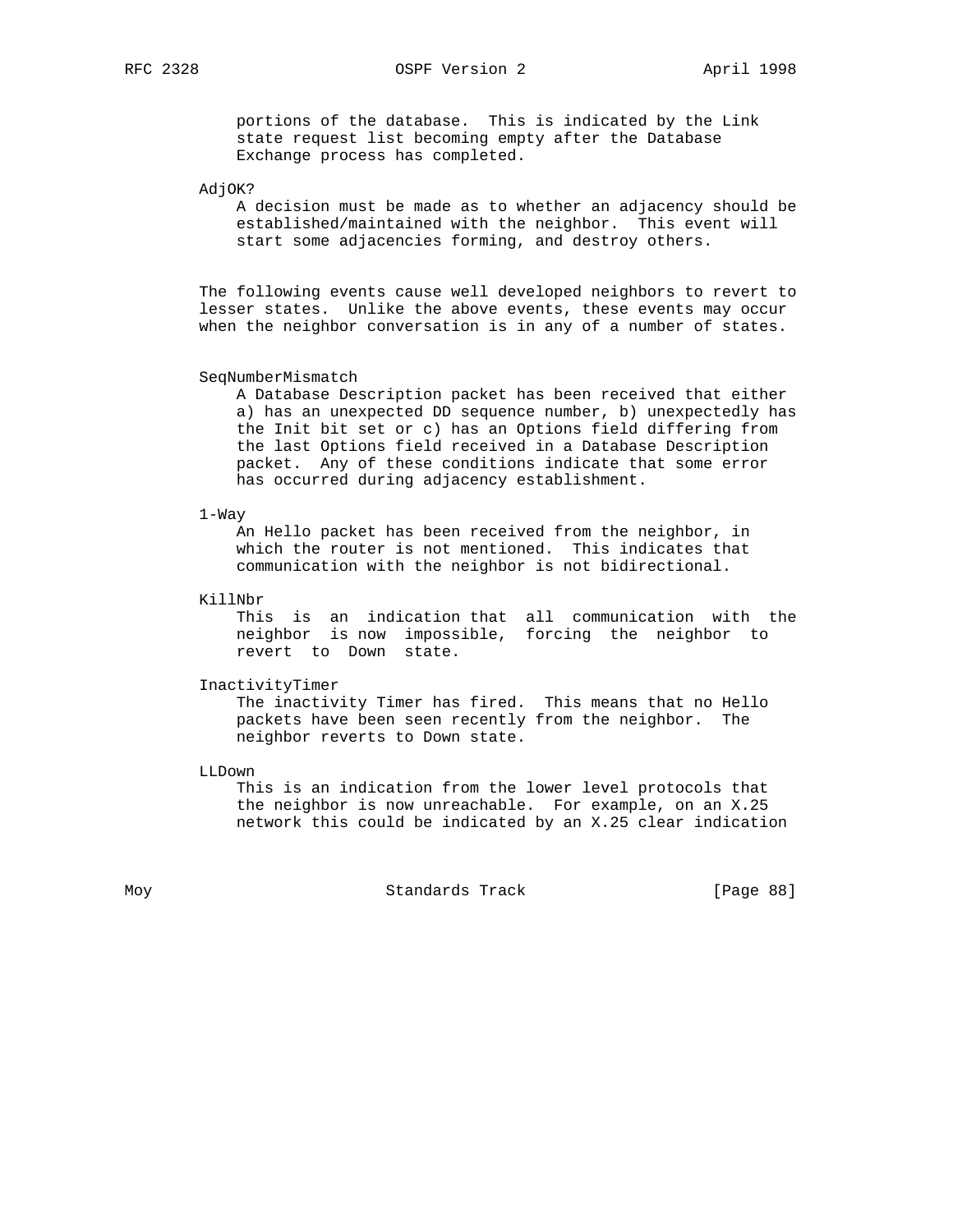with appropriate cause and diagnostic fields. This event forces the neighbor into Down state.

## 10.3. The Neighbor state machine

 A detailed description of the neighbor state changes follows. Each state change is invoked by an event (Section 10.2). This event may produce different effects, depending on the current state of the neighbor. For this reason, the state machine below is organized by current neighbor state and received event. Each entry in the state machine describes the resulting new neighbor state and the required set of additional actions.

 When a neighbor's state changes, it may be necessary to rerun the Designated Router election algorithm. This is determined by whether the interface NeighborChange event is generated (see Section 9.2). Also, if the Interface is in DR state (the router is itself Designated Router), changes in neighbor state may cause a new network-LSA to be originated (see Section 12.4).

 When the neighbor state machine needs to invoke the interface state machine, it should be done as a scheduled task (see Section 4.4). This simplifies things, by ensuring that neither state machine will be executed recursively.

State(s): Down

Event: Start

- New state: Attempt
	- Action: Send an Hello Packet to the neighbor (this neighbor is always associated with an NBMA network) and start the Inactivity Timer for the neighbor. The timer's later firing would indicate that communication with the neighbor was not attained.

State(s): Attempt

Moy Standards Track [Page 89]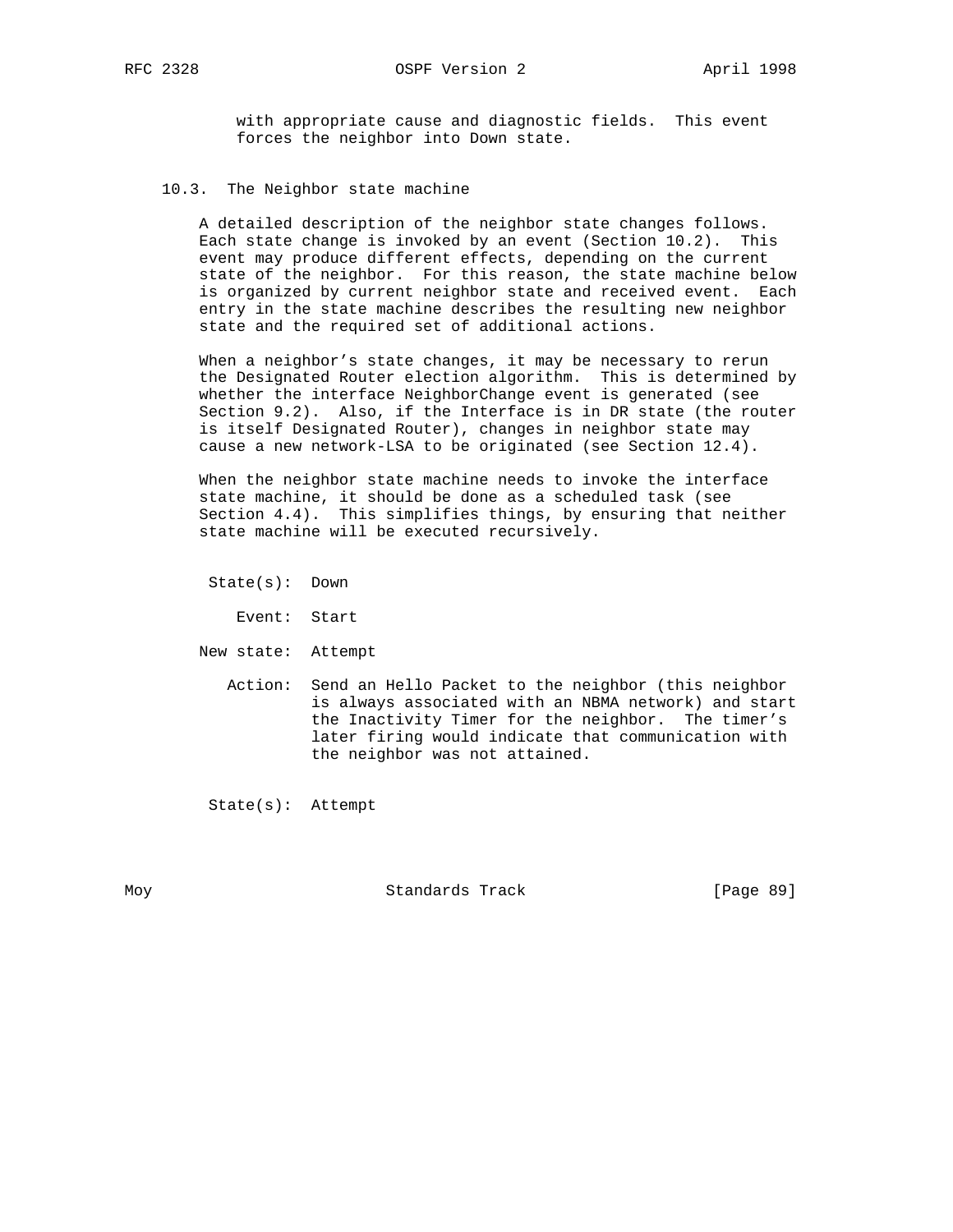Event: HelloReceived

New state: Init

 Action: Restart the Inactivity Timer for the neighbor, since the neighbor has now been heard from.

State(s): Down

Event: HelloReceived

New state: Init

 Action: Start the Inactivity Timer for the neighbor. The timer's later firing would indicate that the neighbor is dead.

State(s): Init or greater

Event: HelloReceived

New state: No state change.

 Action: Restart the Inactivity Timer for the neighbor, since the neighbor has again been heard from.

State(s): Init

Event: 2-WayReceived

New state: Depends upon action routine.

 Action: Determine whether an adjacency should be established with the neighbor (see Section 10.4). If not, the new neighbor state is 2-Way.

> Otherwise (an adjacency should be established) the neighbor state transitions to ExStart. Upon entering this state, the router increments the DD

Moy **Standards Track** [Page 90]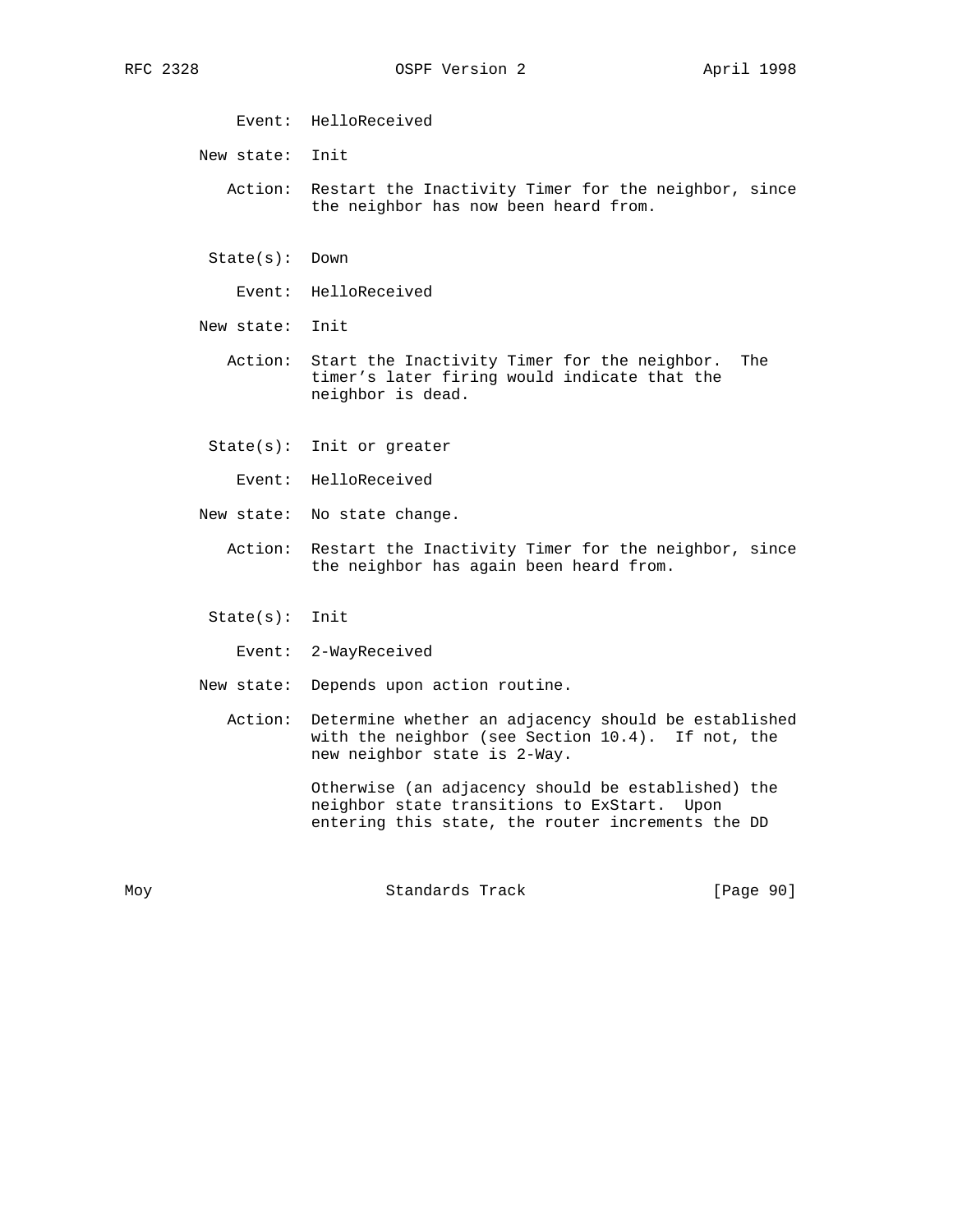sequence number in the neighbor data structure. If this is the first time that an adjacency has been attempted, the DD sequence number should be assigned some unique value (like the time of day clock). It then declares itself master (sets the master/slave bit to master), and starts sending Database Description Packets, with the initialize (I), more (M) and master (MS) bits set. This Database Description Packet should be otherwise empty. This Database Description Packet should be retransmitted at intervals of RxmtInterval until the next state is entered (see Section 10.8).

State(s): ExStart

Event: NegotiationDone

- New state: Exchange
- Action: The router must list the contents of its entire area link state database in the neighbor Database summary list. The area link state database consists of the router-LSAs, network-LSAs and summary-LSAs contained in the area structure, along with the AS-external- LSAs contained in the global structure. AS external-LSAs are omitted from a virtual neighbor's Database summary list. AS-external-LSAs are omitted from the Database summary list if the area has been configured as a stub (see Section 3.6). LSAs whose age is equal to MaxAge are instead added to the neighbor's Link state retransmission list. A summary of the Database summary list will be sent to the neighbor in Database Description packets. Each Database Description Packet has a DD sequence number, and is explicitly acknowledged. Only one Database Description Packet is allowed outstanding at any one time. For more detail on the sending and receiving of Database Description packets, see Sections 10.8 and 10.6.

Moy Standards Track [Page 91]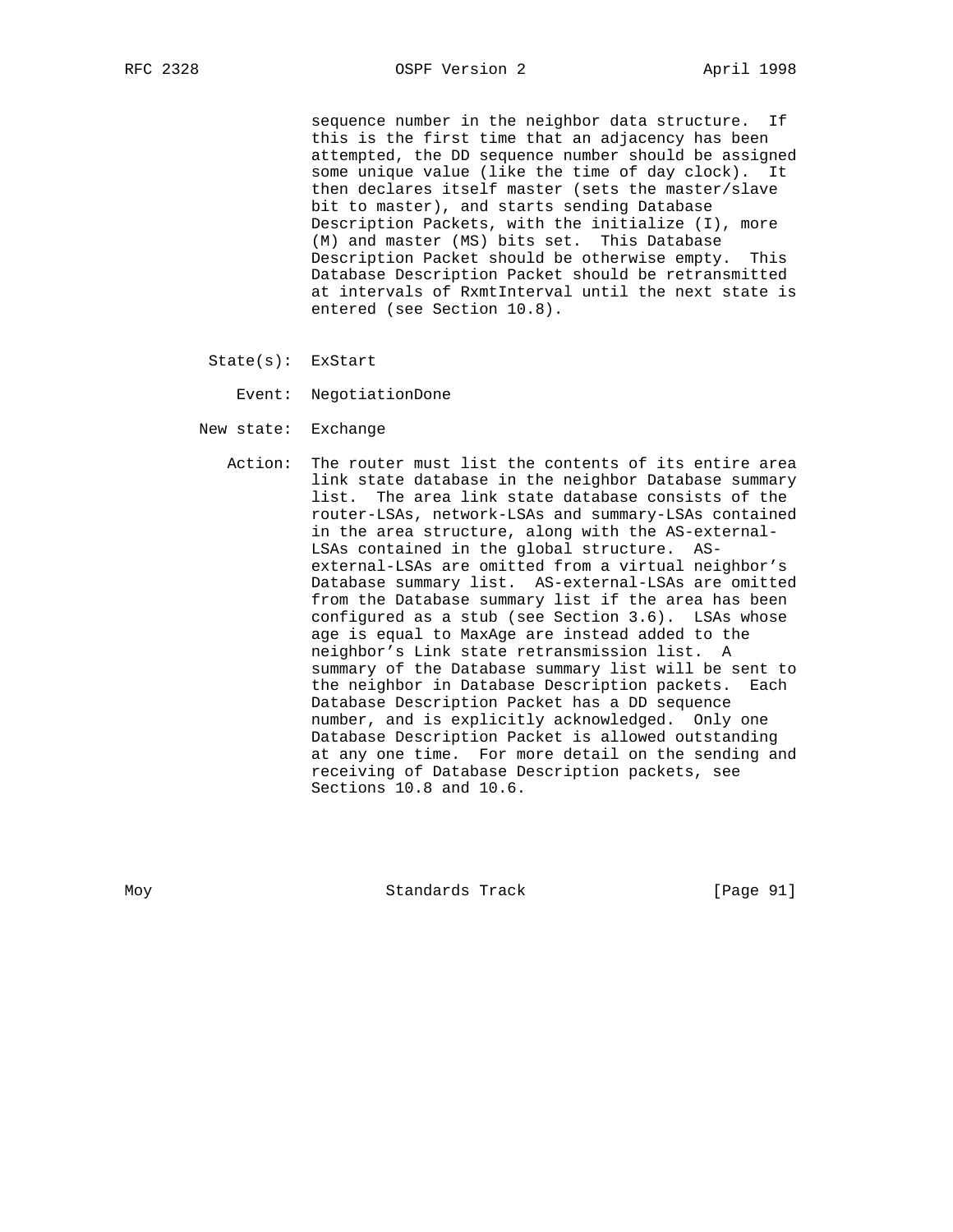- State(s): Exchange
	- Event: ExchangeDone
- New state: Depends upon action routine.
	- Action: If the neighbor Link state request list is empty, the new neighbor state is Full. No other action is required. This is an adjacency's final state.

 Otherwise, the new neighbor state is Loading. Start (or continue) sending Link State Request packets to the neighbor (see Section 10.9). These are requests for the neighbor's more recent LSAs (which were discovered but not yet received in the Exchange state). These LSAs are listed in the Link state request list associated with the neighbor.

State(s): Loading

Event: Loading Done

- New state: Full
	- Action: No action required. This is an adjacency's final state.
	- State(s): 2-Way

Event: AdjOK?

- New state: Depends upon action routine.
	- Action: Determine whether an adjacency should be formed with the neighboring router (see Section 10.4). If not, the neighbor state remains at 2-Way. Otherwise, transition the neighbor state to ExStart and perform the actions associated with the above state machine entry for state Init and event 2-WayReceived.

Moy **Standards Track** [Page 92]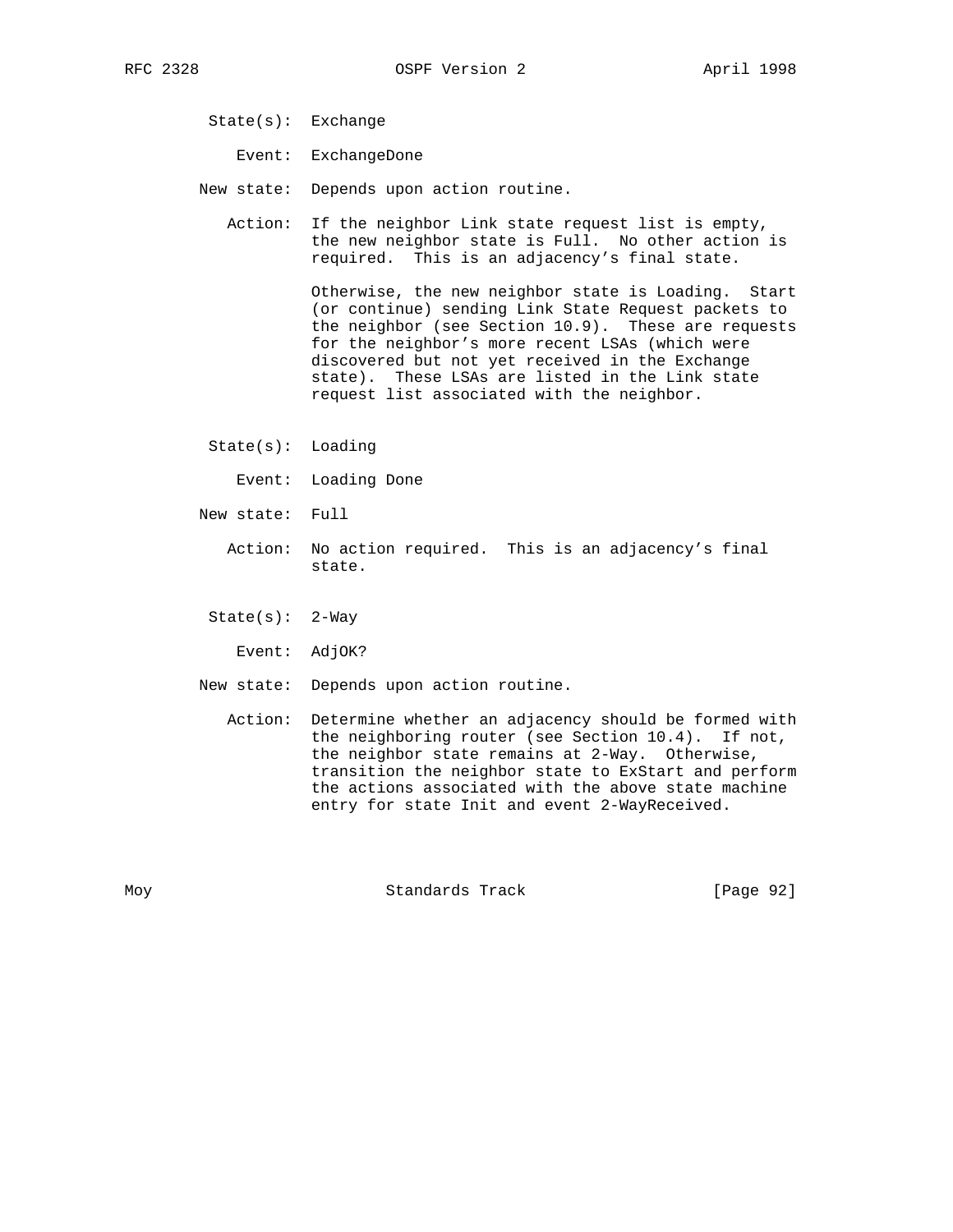State(s): ExStart or greater

Event: AdjOK?

- New state: Depends upon action routine.
	- Action: Determine whether the neighboring router should still be adjacent. If yes, there is no state change and no further action is necessary.

 Otherwise, the (possibly partially formed) adjacency must be destroyed. The neighbor state transitions to 2-Way. The Link state retransmission list, Database summary list and Link state request list are cleared of LSAs.

State(s): Exchange or greater

Event: SeqNumberMismatch

New state: ExStart

- Action: The (possibly partially formed) adjacency is torn down, and then an attempt is made at reestablishment. The neighbor state first transitions to ExStart. The Link state retransmission list, Database summary list and Link state request list are cleared of LSAs. Then the router increments the DD sequence number in the neighbor data structure, declares itself master (sets the master/slave bit to master), and starts sending Database Description Packets, with the initialize (I), more (M) and master (MS) bits set. This Database Description Packet should be otherwise empty (see Section 10.8).
- State(s): Exchange or greater

Event: BadLSReq

Moy **Standards Track** [Page 93]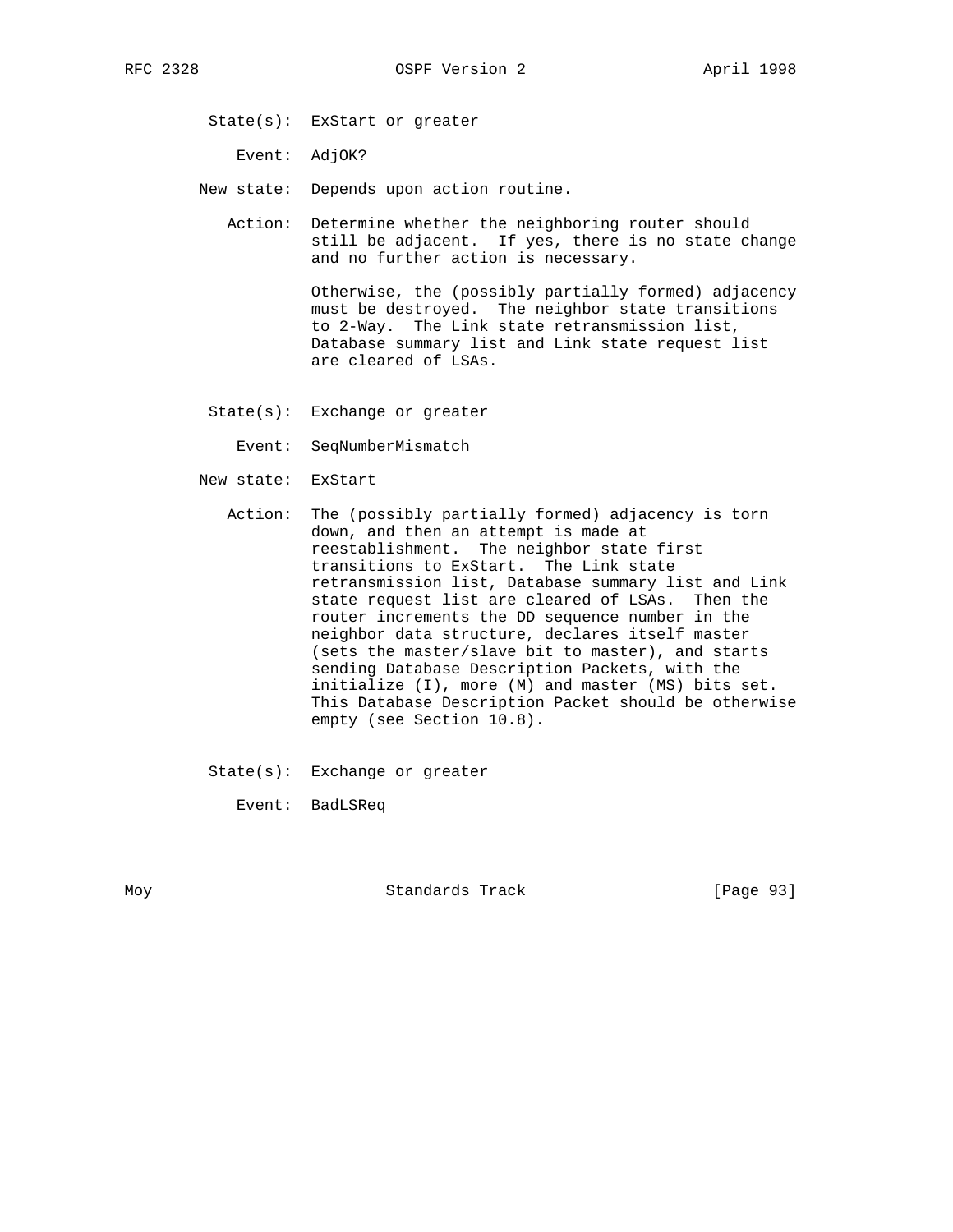New state: ExStart

 Action: The action for event BadLSReq is exactly the same as for the neighbor event SeqNumberMismatch. The (possibly partially formed) adjacency is torn down, and then an attempt is made at reestablishment. For more information, see the neighbor state machine entry that is invoked when event SeqNumberMismatch is generated in state Exchange or greater.

- State(s): Any state
	- Event: KillNbr
- New state: Down
	- Action: The Link state retransmission list, Database summary list and Link state request list are cleared of LSAs. Also, the Inactivity Timer is disabled.
	- State(s): Any state
		- Event: LLDown
- New state: Down
	- Action: The Link state retransmission list, Database summary list and Link state request list are cleared of LSAs. Also, the Inactivity Timer is disabled.
	- State(s): Any state
		- Event: InactivityTimer
- New state: Down
	- Action: The Link state retransmission list, Database summary list and Link state request list are cleared of LSAs.

| M∩v |
|-----|
|-----|

Moy Standards Track [Page 94]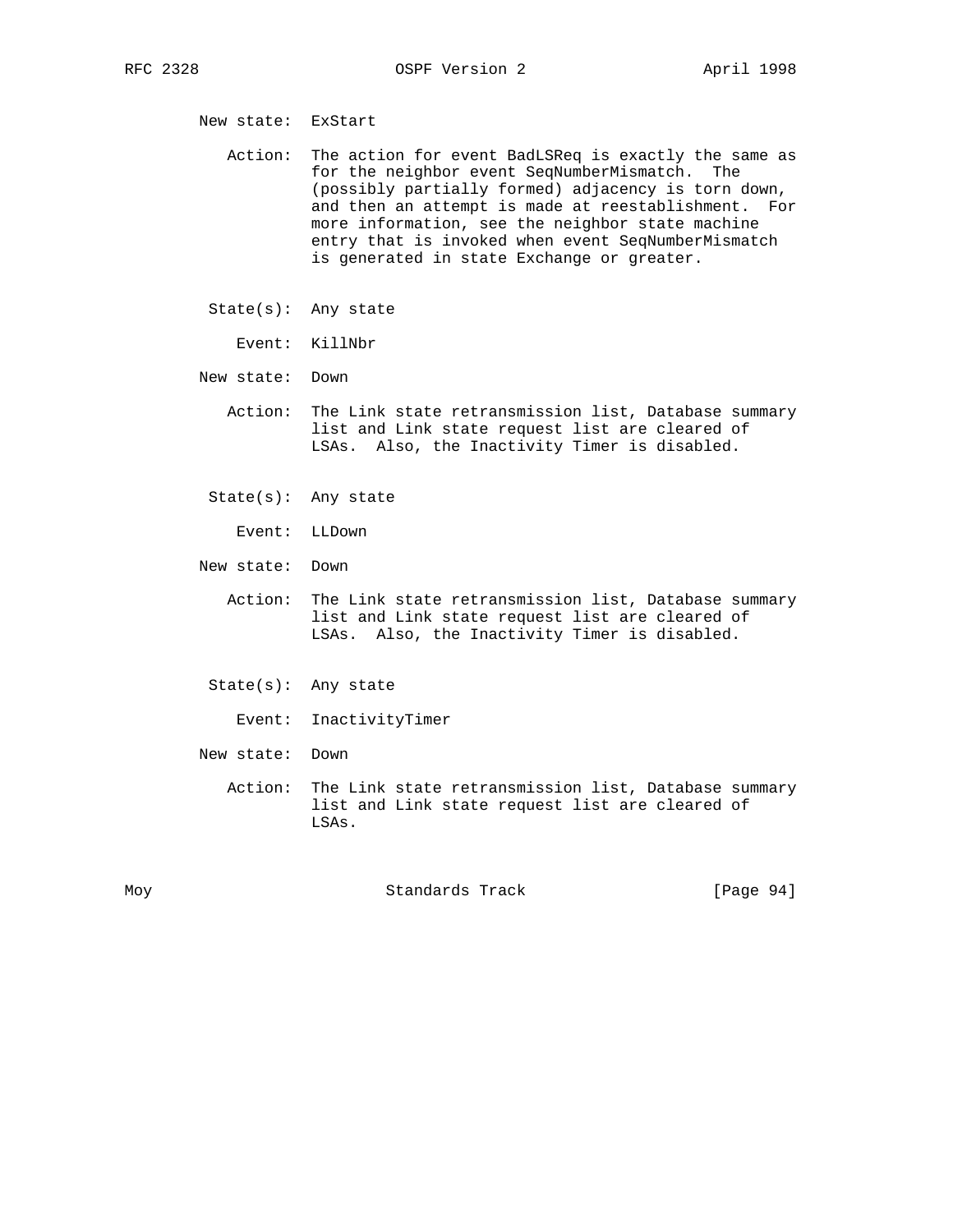State(s): 2-Way or greater

Event: 1-WayReceived

New state: Init

 Action: The Link state retransmission list, Database summary list and Link state request list are cleared of LSAs.

State(s): 2-Way or greater

Event: 2-WayReceived

New state: No state change.

Action: No action required.

State(s): Init

Event: 1-WayReceived

New state: No state change.

Action: No action required.

10.4. Whether to become adjacent

 Adjacencies are established with some subset of the router's neighbors. Routers connected by point-to-point networks, Point-to-MultiPoint networks and virtual links always become adjacent. On broadcast and NBMA networks, all routers become adjacent to both the Designated Router and the Backup Designated Router.

 The adjacency-forming decision occurs in two places in the neighbor state machine. First, when bidirectional communication is initially established with the neighbor, and secondly, when the identity of the attached network's (Backup) Designated

Moy **Standards Track** [Page 95]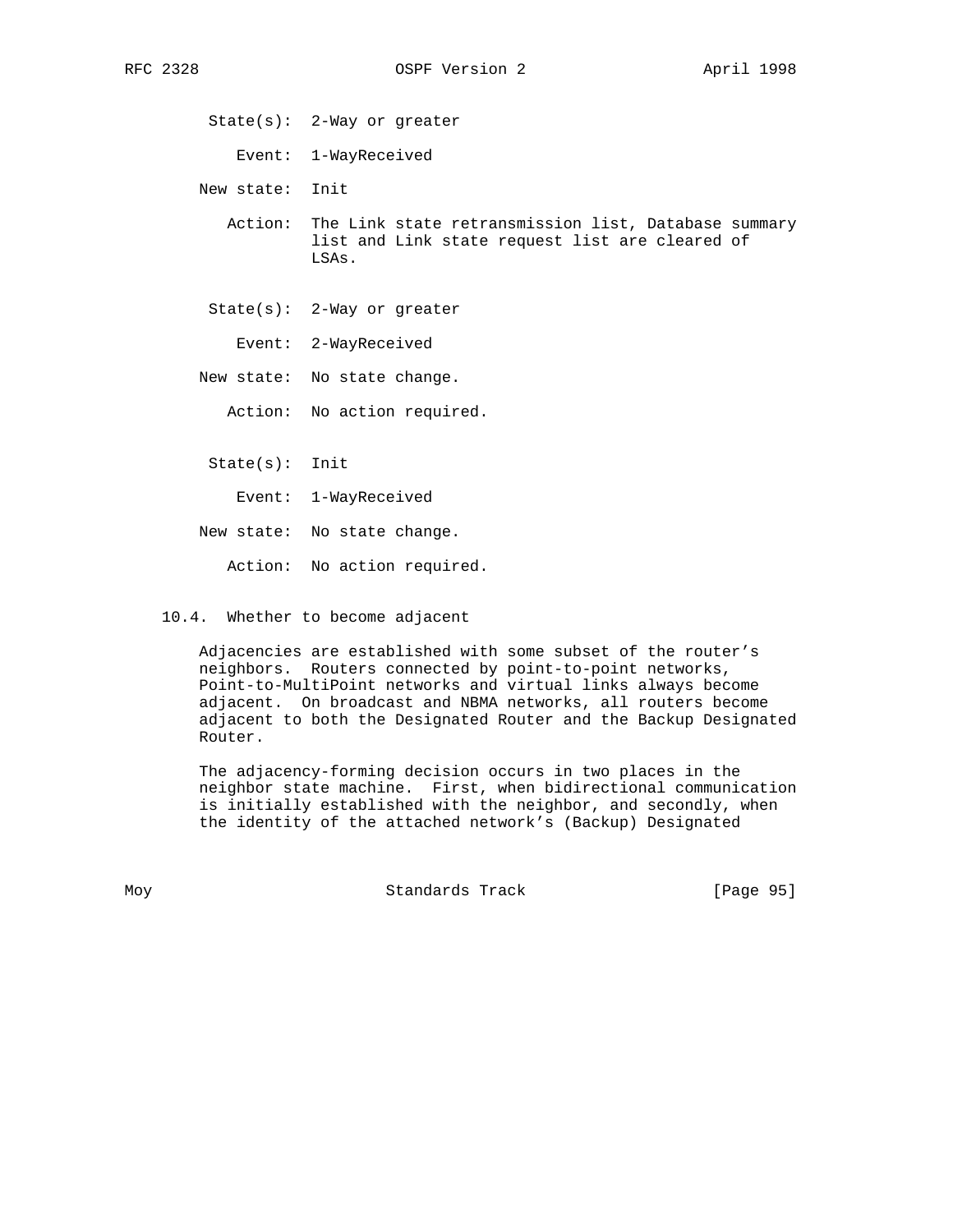RFC 2328 OSPF Version 2 April 1998

 Router changes. If the decision is made to not attempt an adjacency, the state of the neighbor communication stops at 2- Way.

 An adjacency should be established with a bidirectional neighbor when at least one of the following conditions holds:

- o The underlying network type is point-to-point
- o The underlying network type is Point-to-MultiPoint
- o The underlying network type is virtual link
- o The router itself is the Designated Router
- o The router itself is the Backup Designated Router
- o The neighboring router is the Designated Router
- o The neighboring router is the Backup Designated Router

## 10.5. Receiving Hello Packets

 This section explains the detailed processing of a received Hello Packet. (See Section A.3.2 for the format of Hello packets.) The generic input processing of OSPF packets will have checked the validity of the IP header and the OSPF packet header. Next, the values of the Network Mask, HelloInterval, and RouterDeadInterval fields in the received Hello packet must be checked against the values configured for the receiving interface. Any mismatch causes processing to stop and the packet to be dropped. In other words, the above fields are really describing the attached network's configuration. However, there is one exception to the above rule: on point-to-point networks and on virtual links, the Network Mask in the received Hello Packet should be ignored.

 The receiving interface attaches to a single OSPF area (this could be the backbone). The setting of the E-bit found in the Hello Packet's Options field must match this area's

Moy **Standards Track** [Page 96]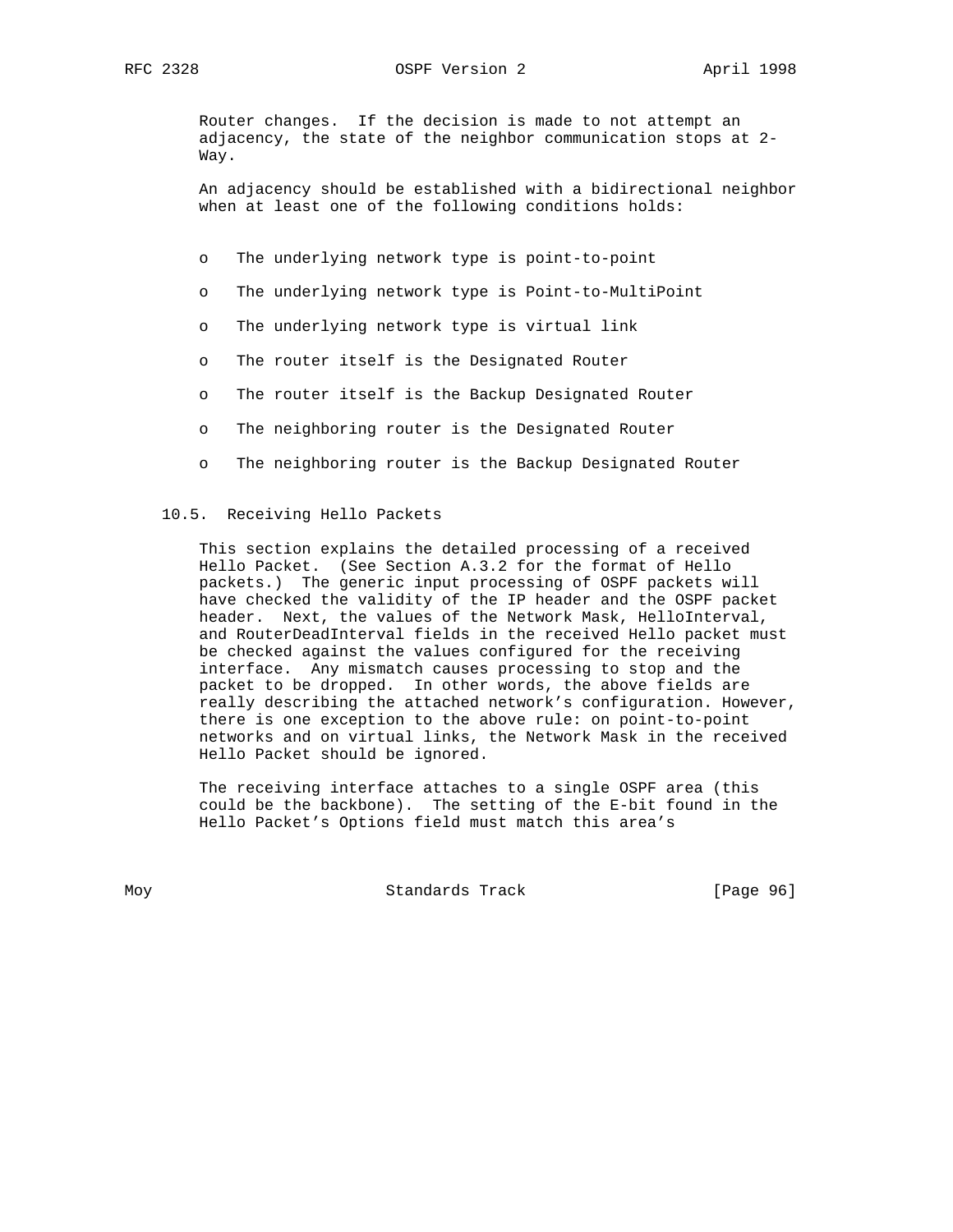ExternalRoutingCapability. If AS-external-LSAs are not flooded into/throughout the area (i.e, the area is a "stub") the E-bit must be clear in received Hello Packets, otherwise the E-bit must be set. A mismatch causes processing to stop and the packet to be dropped. The setting of the rest of the bits in the Hello Packet's Options field should be ignored.

 At this point, an attempt is made to match the source of the Hello Packet to one of the receiving interface's neighbors. If the receiving interface connects to a broadcast, Point-to- MultiPoint or NBMA network the source is identified by the IP source address found in the Hello's IP header. If the receiving interface connects to a point-to-point link or a virtual link, the source is identified by the Router ID found in the Hello's OSPF packet header. The interface's current list of neighbors is contained in the interface's data structure. If a matching neighbor structure cannot be found, (i.e., this is the first time the neighbor has been detected), one is created. The initial state of a newly created neighbor is set to Down.

 When receiving an Hello Packet from a neighbor on a broadcast, Point-to-MultiPoint or NBMA network, set the neighbor structure's Neighbor ID equal to the Router ID found in the packet's OSPF header. For these network types, the neighbor structure's Router Priority field, Neighbor's Designated Router field, and Neighbor's Backup Designated Router field are also set equal to the corresponding fields found in the received Hello Packet; changes in these fields should be noted for possible use in the steps below. When receiving an Hello on a point-to-point network (but not on a virtual link) set the neighbor structure's Neighbor IP address to the packet's IP source address.

 Now the rest of the Hello Packet is examined, generating events to be given to the neighbor and interface state machines. These state machines are specified either to be executed or scheduled (see Section 4.4). For example, by specifying below that the neighbor state machine be executed in line, several neighbor state transitions may be effected by a single received Hello:

Moy **Standards Track** [Page 97]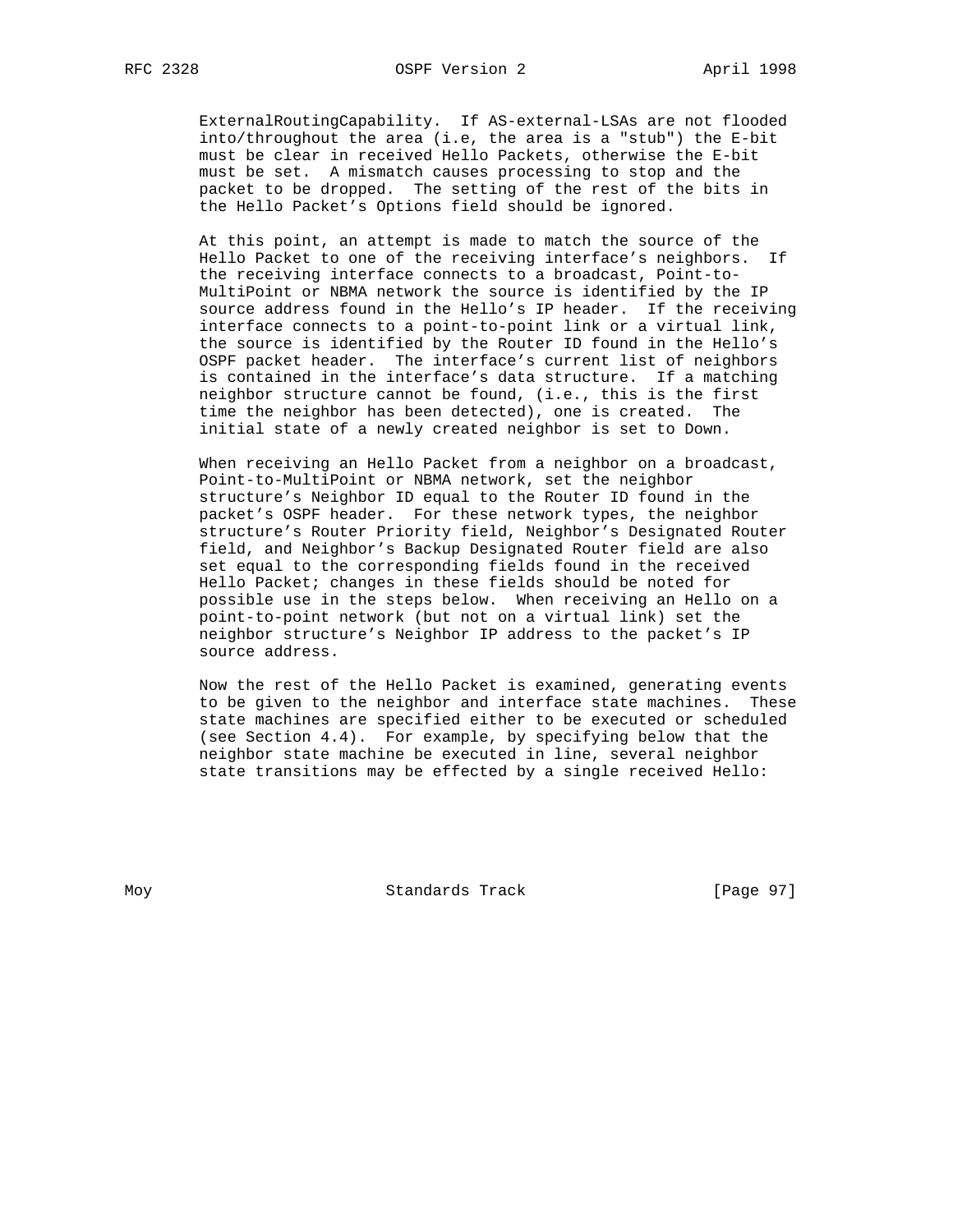RFC 2328 **OSPF** Version 2 **April 1998** 

- o Each Hello Packet causes the neighbor state machine to be executed with the event HelloReceived.
- o Then the list of neighbors contained in the Hello Packet is examined. If the router itself appears in this list, the neighbor state machine should be executed with the event 2- WayReceived. Otherwise, the neighbor state machine should be executed with the event 1-WayReceived, and the processing of the packet stops.
- o Next, if a change in the neighbor's Router Priority field was noted, the receiving interface's state machine is scheduled with the event NeighborChange.
- o If the neighbor is both declaring itself to be Designated Router (Hello Packet's Designated Router field = Neighbor IP address) and the Backup Designated Router field in the packet is equal to 0.0.0.0 and the receiving interface is in state Waiting, the receiving interface's state machine is scheduled with the event BackupSeen. Otherwise, if the neighbor is declaring itself to be Designated Router and it had not previously, or the neighbor is not declaring itself Designated Router where it had previously, the receiving interface's state machine is scheduled with the event NeighborChange.
- o If the neighbor is declaring itself to be Backup Designated Router (Hello Packet's Backup Designated Router field = Neighbor IP address) and the receiving interface is in state Waiting, the receiving interface's state machine is scheduled with the event BackupSeen. Otherwise, if the neighbor is declaring itself to be Backup Designated Router and it had not previously, or the neighbor is not declaring itself Backup Designated Router where it had previously, the receiving interface's state machine is scheduled with the event NeighborChange.

 On NBMA networks, receipt of an Hello Packet may also cause an Hello Packet to be sent back to the neighbor in response. See Section 9.5.1 for more details.

Moy **Standards Track** [Page 98]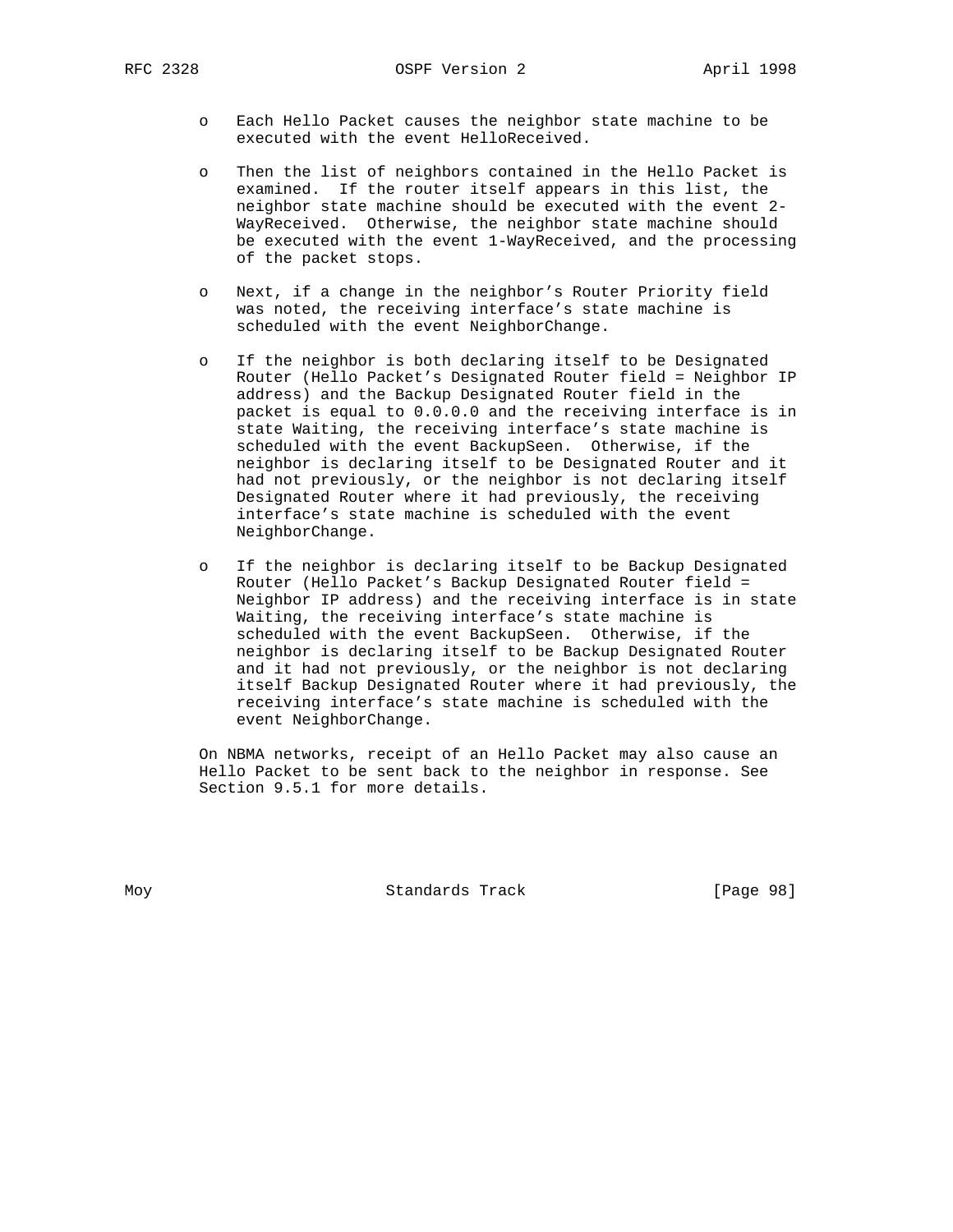# 10.6. Receiving Database Description Packets

 This section explains the detailed processing of a received Database Description Packet. The incoming Database Description Packet has already been associated with a neighbor and receiving interface by the generic input packet processing (Section 8.2). Whether the Database Description packet should be accepted, and if so, how it should be further processed depends upon the neighbor state.

 If a Database Description packet is accepted, the following packet fields should be saved in the corresponding neighbor data structure under "last received Database Description packet": the packet's initialize(I), more (M) and master(MS) bits, Options field, and DD sequence number. If these fields are set identically in two consecutive Database Description packets received from the neighbor, the second Database Description packet is considered to be a "duplicate" in the processing described below.

 If the Interface MTU field in the Database Description packet indicates an IP datagram size that is larger than the router can accept on the receiving interface without fragmentation, the Database Description packet is rejected. Otherwise, if the neighbor state is:

Down

The packet should be rejected.

 Attempt The packet should be rejected.

Init

 The neighbor state machine should be executed with the event 2-WayReceived. This causes an immediate state change to either state 2-Way or state ExStart. If the new state is ExStart, the processing of the current packet should then continue in this new state by falling through to case ExStart below.

Moy **Standards Track** [Page 99]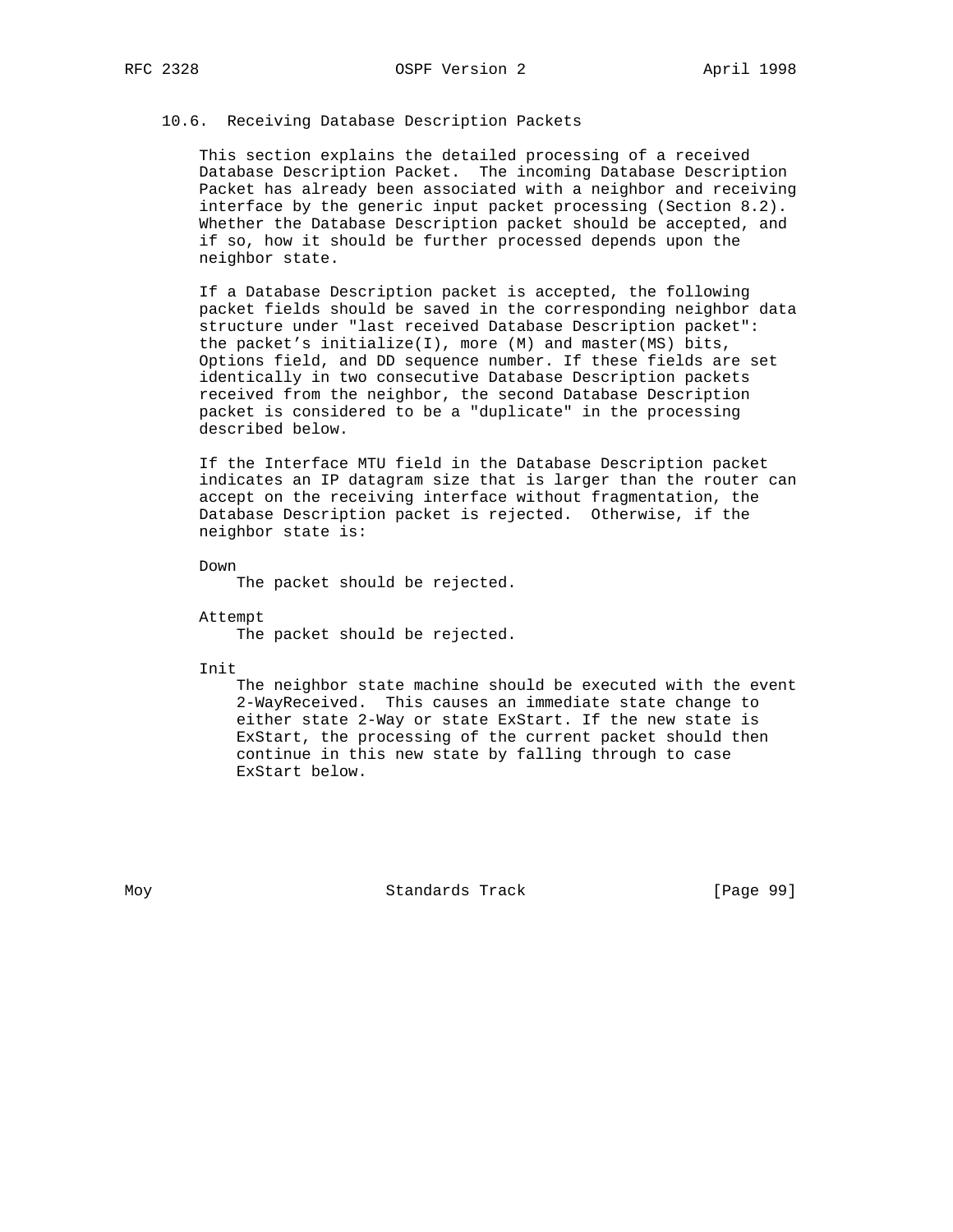2-Way

 The packet should be ignored. Database Description Packets are used only for the purpose of bringing up adjacencies.[7]

ExStart

 If the received packet matches one of the following cases, then the neighbor state machine should be executed with the event NegotiationDone (causing the state to transition to Exchange), the packet's Options field should be recorded in the neighbor structure's Neighbor Options field and the packet should be accepted as next in sequence and processed further (see below). Otherwise, the packet should be ignored.

- o The initialize(I), more (M) and master(MS) bits are set, the contents of the packet are empty, and the neighbor's Router ID is larger than the router's own. In this case the router is now Slave. Set the master/slave bit to slave, and set the neighbor data structure's DD sequence number to that specified by the master.
- o The initialize(I) and master(MS) bits are off, the packet's DD sequence number equals the neighbor data structure's DD sequence number (indicating acknowledgment) and the neighbor's Router ID is smaller than the router's own. In this case the router is Master.

Exchange

 Duplicate Database Description packets are discarded by the master, and cause the slave to retransmit the last Database Description packet that it had sent. Otherwise (the packet is not a duplicate):

- o If the state of the MS-bit is inconsistent with the master/slave state of the connection, generate the neighbor event SeqNumberMismatch and stop processing the packet.
- o If the initialize(I) bit is set, generate the neighbor event SeqNumberMismatch and stop processing the packet.

Moy **Standards Track** [Page 100]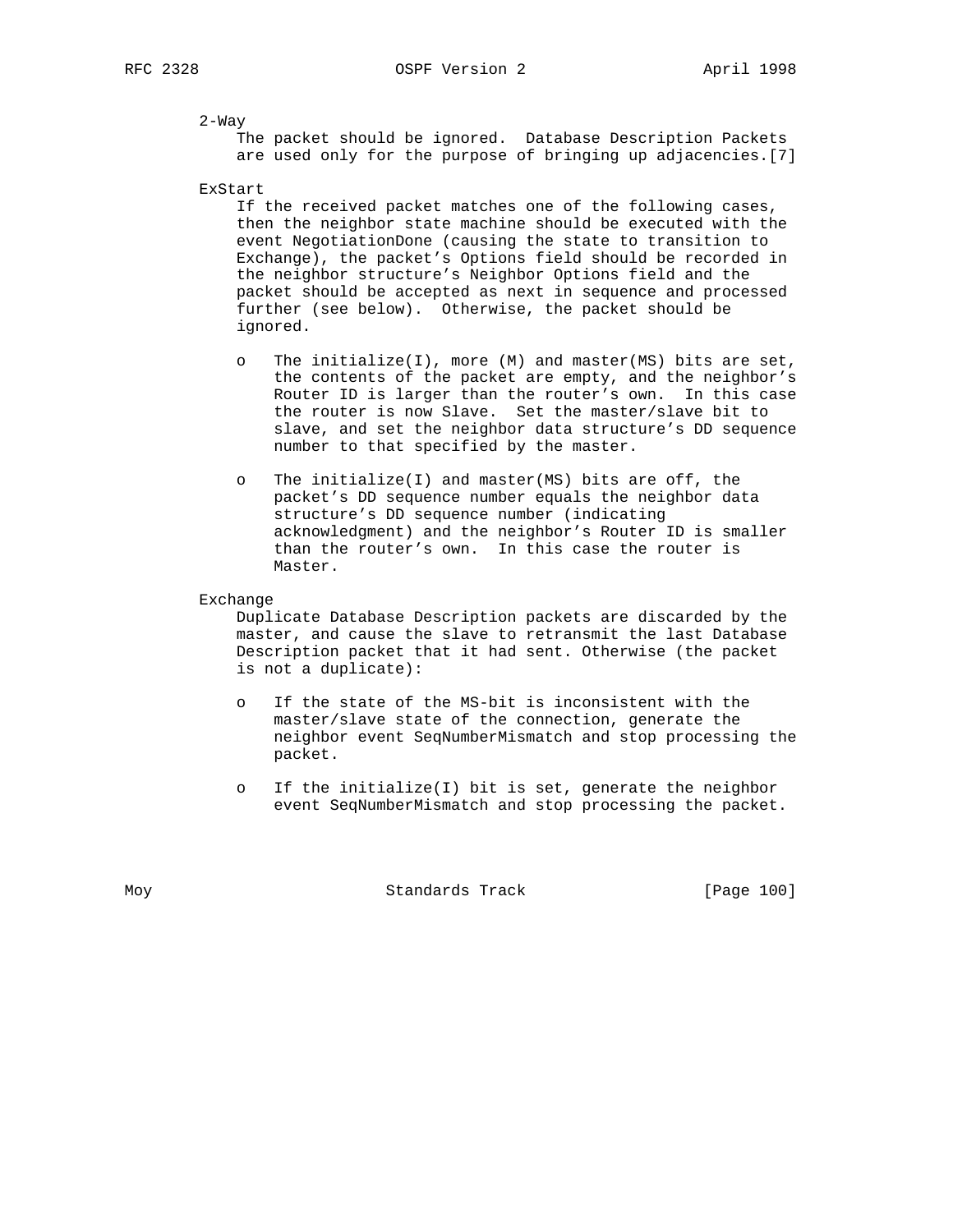- o If the packet's Options field indicates a different set of optional OSPF capabilities than were previously received from the neighbor (recorded in the Neighbor Options field of the neighbor structure), generate the neighbor event SeqNumberMismatch and stop processing the packet.
- o Database Description packets must be processed in sequence, as indicated by the packets' DD sequence numbers. If the router is master, the next packet received should have DD sequence number equal to the DD sequence number in the neighbor data structure. If the router is slave, the next packet received should have DD sequence number equal to one more than the DD sequence number stored in the neighbor data structure. In either case, if the packet is the next in sequence it should be accepted and its contents processed as specified below.
- o Else, generate the neighbor event SeqNumberMismatch and stop processing the packet.

# Loading or Full

 In this state, the router has sent and received an entire sequence of Database Description Packets. The only packets received should be duplicates (see above). In particular, the packet's Options field should match the set of optional OSPF capabilities previously indicated by the neighbor (stored in the neighbor structure's Neighbor Options field). Any other packets received, including the reception of a packet with the Initialize(I) bit set, should generate the neighbor event SeqNumberMismatch.[8] Duplicates should be discarded by the master. The slave must respond to duplicates by repeating the last Database Description packet that it had sent.

 When the router accepts a received Database Description Packet as the next in sequence the packet contents are processed as follows. For each LSA listed, the LSA's LS type is checked for validity. If the LS type is unknown (e.g., not one of the LS types 1-5 defined by this specification), or if this is an AS external-LSA (LS type = 5) and the neighbor is associated with a

Moy **Standards Track** [Page 101]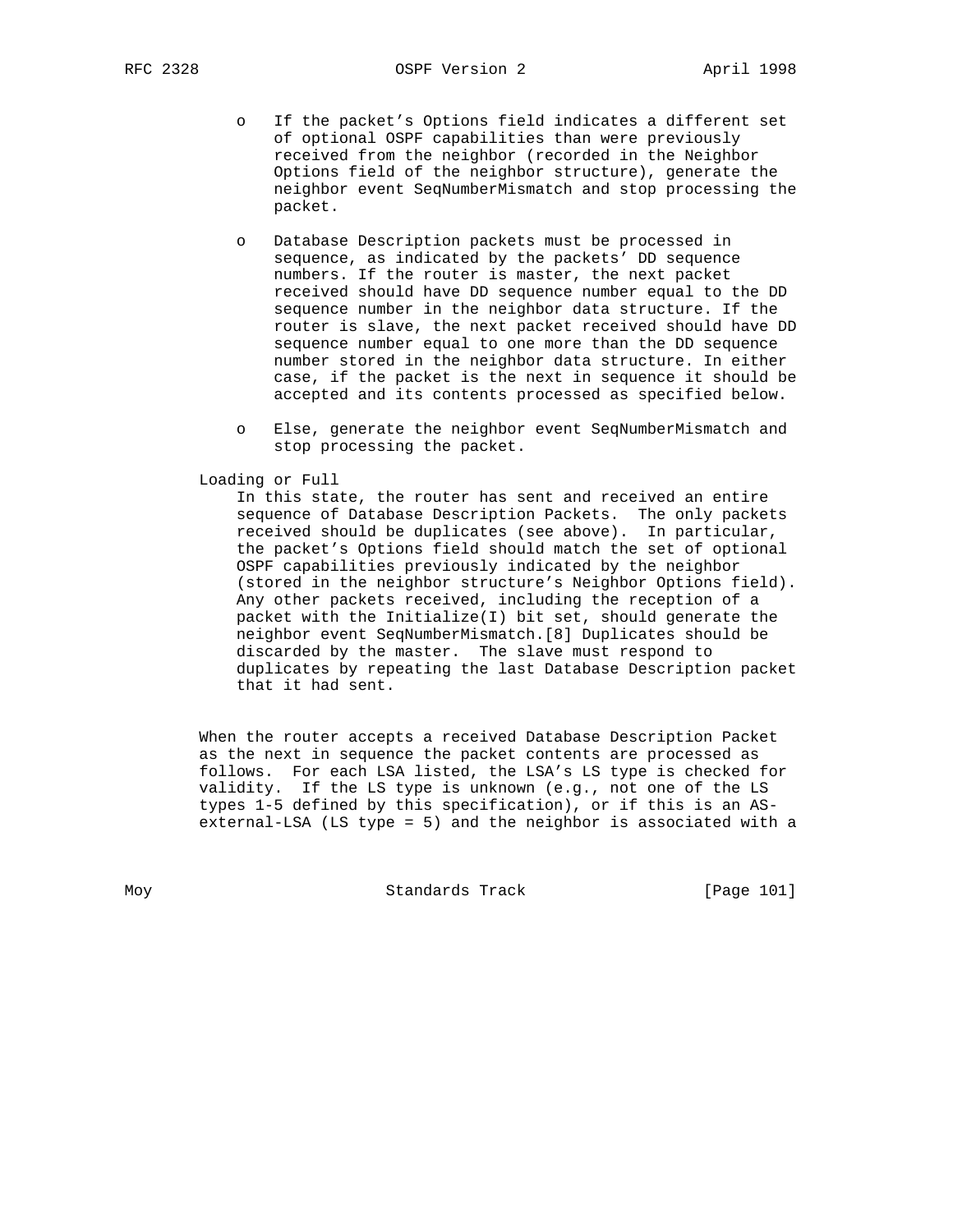stub area, generate the neighbor event SeqNumberMismatch and stop processing the packet. Otherwise, the router looks up the LSA in its database to see whether it also has an instance of the LSA. If it does not, or if the database copy is less recent (see Section 13.1), the LSA is put on the Link state request list so that it can be requested (immediately or at some later time) in Link State Request Packets.

 When the router accepts a received Database Description Packet as the next in sequence, it also performs the following actions, depending on whether it is master or slave:

#### Master

 Increments the DD sequence number in the neighbor data structure. If the router has already sent its entire sequence of Database Description Packets, and the just accepted packet has the more bit (M) set to 0, the neighbor event ExchangeDone is generated. Otherwise, it should send a new Database Description to the slave.

#### Slave

 Sets the DD sequence number in the neighbor data structure to the DD sequence number appearing in the received packet. The slave must send a Database Description Packet in reply. If the received packet has the more bit (M) set to 0, and the packet to be sent by the slave will also have the M-bit set to 0, the neighbor event ExchangeDone is generated. Note that the slave always generates this event before the master.

#### 10.7. Receiving Link State Request Packets

 This section explains the detailed processing of received Link State Request packets. Received Link State Request Packets specify a list of LSAs that the neighbor wishes to receive. Link State Request Packets should be accepted when the neighbor is in states Exchange, Loading, or Full. In all other states Link State Request Packets should be ignored.

Moy Standards Track [Page 102]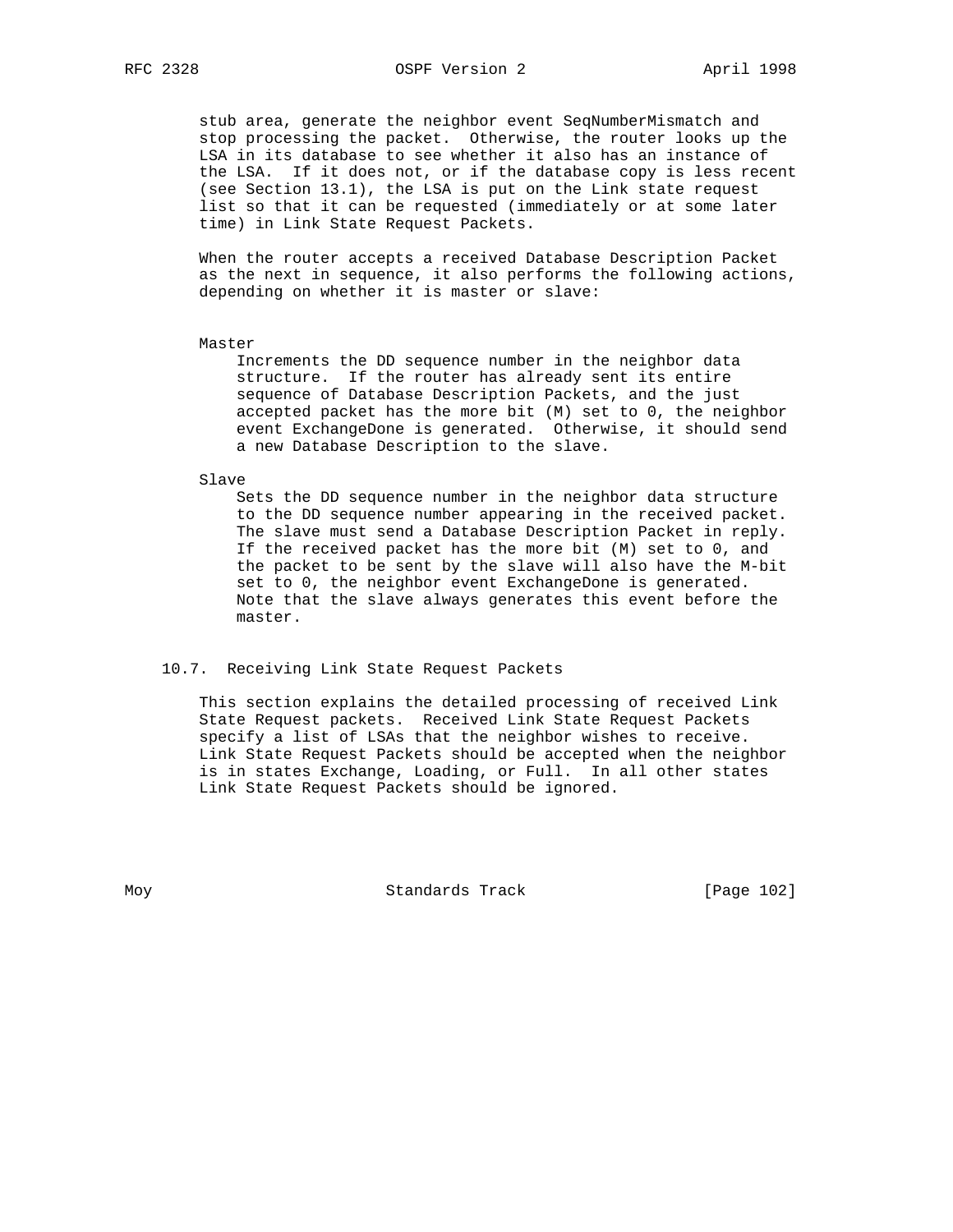Each LSA specified in the Link State Request packet should be located in the router's database, and copied into Link State Update packets for transmission to the neighbor. These LSAs should NOT be placed on the Link state retransmission list for the neighbor. If an LSA cannot be found in the database, something has gone wrong with the Database Exchange process, and neighbor event BadLSReq should be generated.

## 10.8. Sending Database Description Packets

 This section describes how Database Description Packets are sent to a neighbor. The Database Description packet's Interface MTU field is set to the size of the largest IP datagram that can be sent out the sending interface, without fragmentation. Common MTUs in use in the Internet can be found in Table 7-1 of [Ref22]. Interface MTU should be set to 0 in Database Description packets sent over virtual links.

 The router's optional OSPF capabilities (see Section 4.5) are transmitted to the neighbor in the Options field of the Database Description packet. The router should maintain the same set of optional capabilities throughout the Database Exchange and flooding procedures. If for some reason the router's optional capabilities change, the Database Exchange procedure should be restarted by reverting to neighbor state ExStart. One optional capability is defined in this specification (see Sections 4.5 and A.2). The E-bit should be set if and only if the attached network belongs to a non-stub area. Unrecognized bits in the Options field should be set to zero.

 The sending of Database Description packets depends on the neighbor's state. In state ExStart the router sends empty Database Description packets, with the initialize (I), more (M) and master (MS) bits set. These packets are retransmitted every RxmtInterval seconds.

 In state Exchange the Database Description Packets actually contain summaries of the link state information contained in the router's database. Each LSA in the area's link-state database (at the time the neighbor transitions into Exchange state) is listed in the neighbor Database summary list. Each new Database

Moy **Standards Track** [Page 103]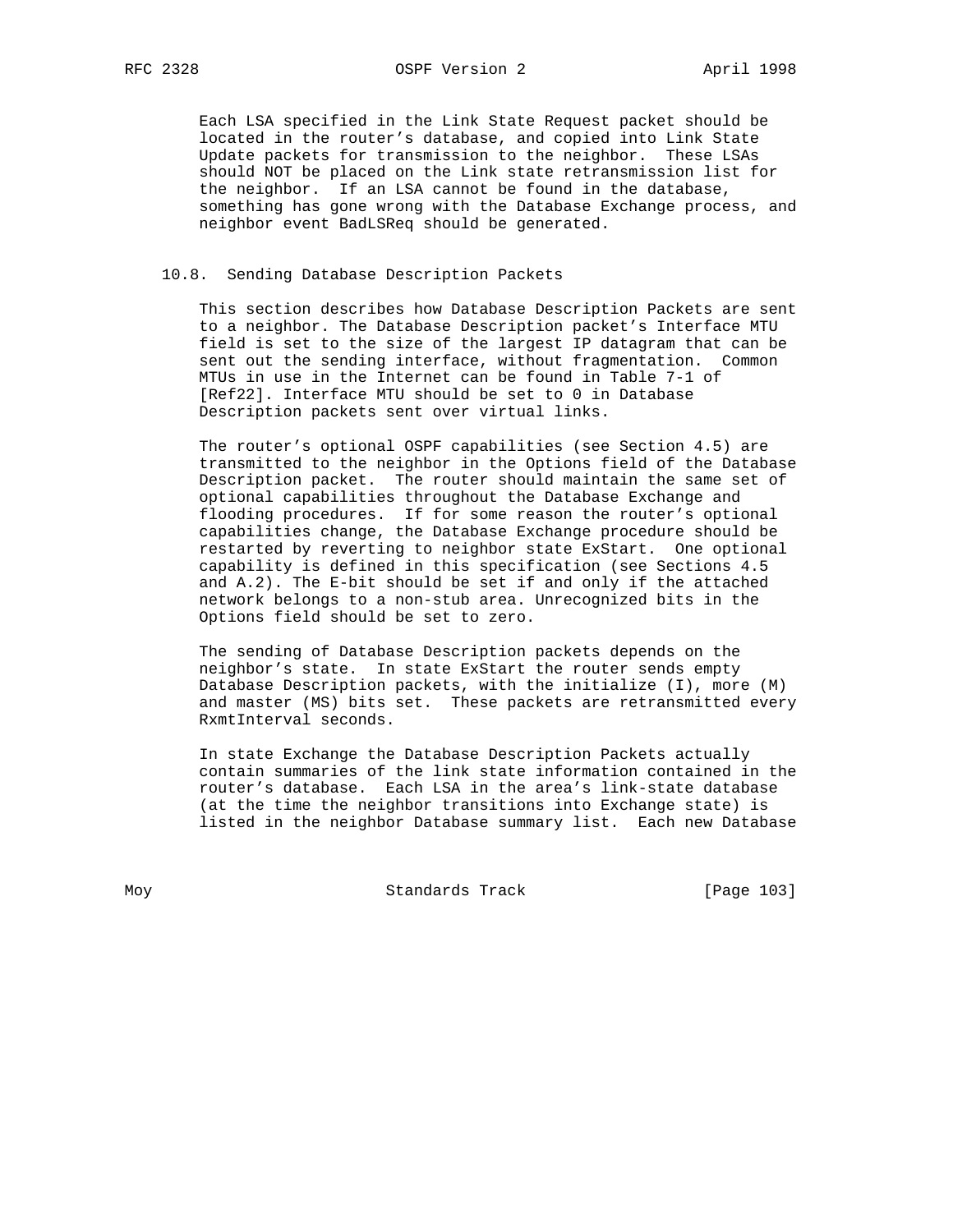Description Packet copies its DD sequence number from the neighbor data structure and then describes the current top of the Database summary list. Items are removed from the Database summary list when the previous packet is acknowledged.

 In state Exchange, the determination of when to send a Database Description packet depends on whether the router is master or slave:

Master

 Database Description packets are sent when either a) the slave acknowledges the previous Database Description packet by echoing the DD sequence number or b) RxmtInterval seconds elapse without an acknowledgment, in which case the previous Database Description packet is retransmitted.

Slave

 Database Description packets are sent only in response to Database Description packets received from the master. If the Database Description packet received from the master is new, a new Database Description packet is sent, otherwise the previous Database Description packet is resent.

 In states Loading and Full the slave must resend its last Database Description packet in response to duplicate Database Description packets received from the master. For this reason the slave must wait RouterDeadInterval seconds before freeing the last Database Description packet. Reception of a Database Description packet from the master after this interval will generate a SeqNumberMismatch neighbor event.

# 10.9. Sending Link State Request Packets

 In neighbor states Exchange or Loading, the Link state request list contains a list of those LSAs that need to be obtained from the neighbor. To request these LSAs, a router sends the neighbor the beginning of the Link state request list, packaged in a Link State Request packet.

Moy **Standards Track** [Page 104]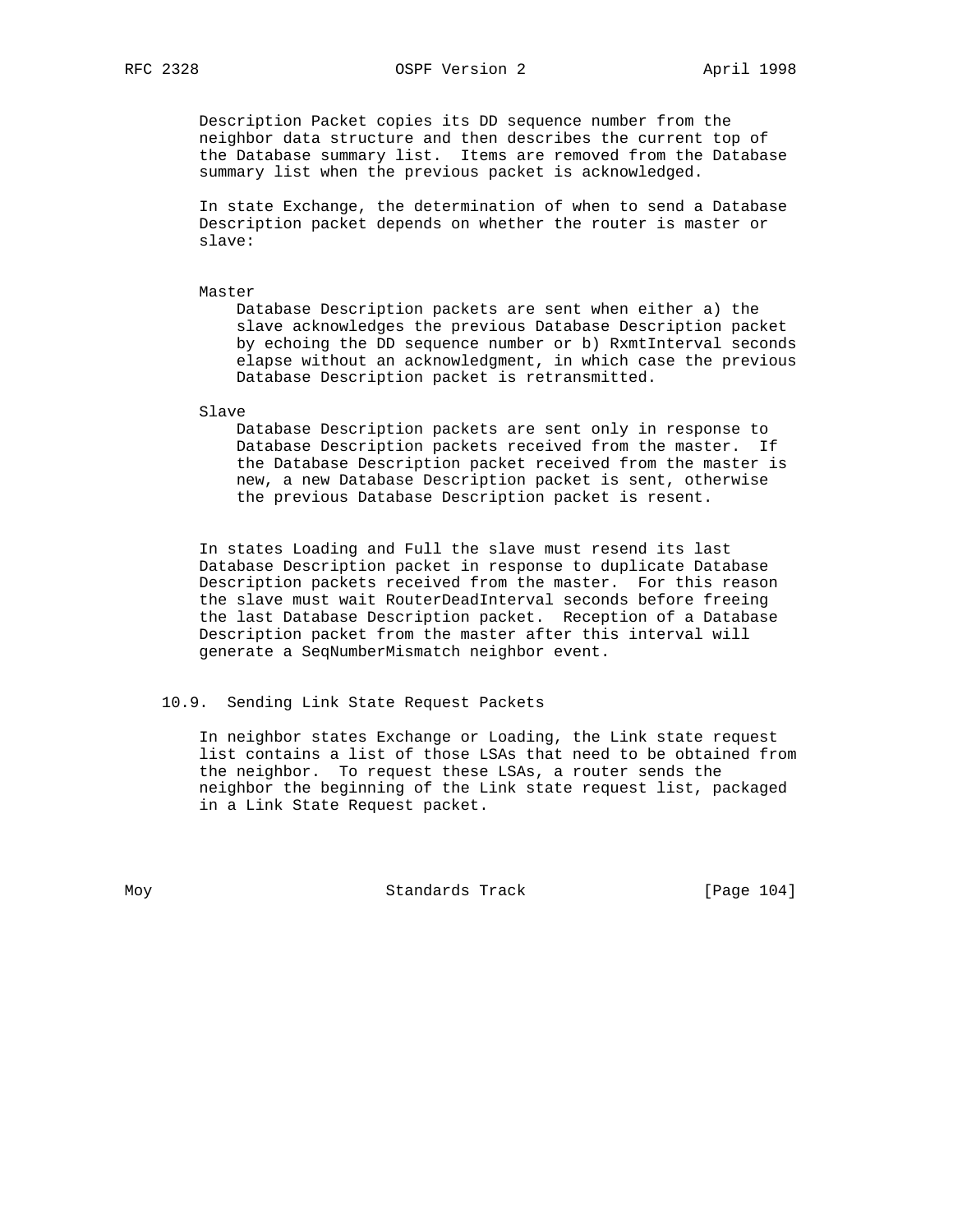When the neighbor responds to these requests with the proper Link State Update packet(s), the Link state request list is truncated and a new Link State Request packet is sent. This process continues until the Link state request list becomes empty. LSAs on the Link state request list that have been requested, but not yet received, are packaged into Link State Request packets for retransmission at intervals of RxmtInterval. There should be at most one Link State Request packet outstanding at any one time.

 When the Link state request list becomes empty, and the neighbor state is Loading (i.e., a complete sequence of Database Description packets has been sent to and received from the neighbor), the Loading Done neighbor event is generated.

#### 10.10. An Example

 Figure 14 shows an example of an adjacency forming. Routers RT1 and RT2 are both connected to a broadcast network. It is assumed that RT2 is the Designated Router for the network, and that RT2 has a higher Router ID than Router RT1.

 The neighbor state changes realized by each router are listed on the sides of the figure.

 At the beginning of Figure 14, Router RT1's interface to the network becomes operational. It begins sending Hello Packets, although it doesn't know the identity of the Designated Router or of any other neighboring routers. Router RT2 hears this hello (moving the neighbor to Init state), and in its next Hello Packet indicates that it is itself the Designated Router and that it has heard Hello Packets from RT1. This in turn causes RT1 to go to state ExStart, as it starts to bring up the adjacency.

 RT1 begins by asserting itself as the master. When it sees that RT2 is indeed the master (because of RT2's higher Router ID), RT1 transitions to slave state and adopts its neighbor's DD sequence number. Database Description packets are then exchanged, with polls coming from the master (RT2) and responses from the slave (RT1). This sequence of Database Description

Moy **Standards Track** [Page 105]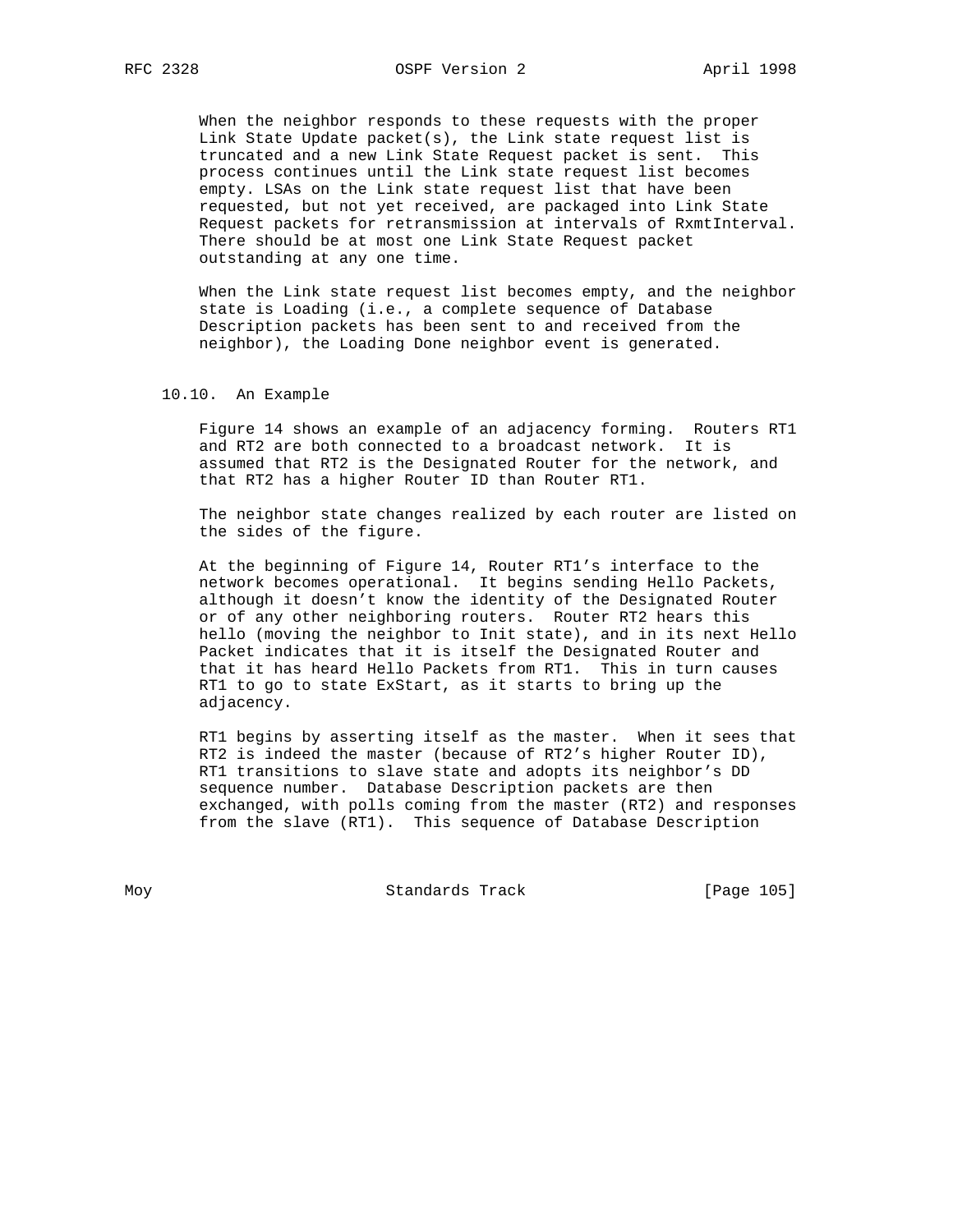| $+ - - - +$<br>RT1<br>$+ - - - +$ |          |                                                                           |                         |                                                                                                 |      | $- - - +$<br>RT2<br>$+ - - - +$ |
|-----------------------------------|----------|---------------------------------------------------------------------------|-------------------------|-------------------------------------------------------------------------------------------------|------|---------------------------------|
| Down                              |          | $Hello(DR=0,seen=0)$                                                      |                         |                                                                                                 | Down |                                 |
|                                   |          |                                                                           |                         | $Hello (DR=RT2,seen=RT1, )$<br>-------------------------------                                  |      | Init                            |
|                                   | ExStart  |                                                                           |                         | D-D (Seq=x, I, M, Master)                                                                       |      |                                 |
|                                   |          |                                                                           |                         | ------------------------------><br>D-D (Seq=y, I, M, Master)<br>------------------------------- |      | ExStart                         |
|                                   | Exchange |                                                                           | $D-D$ (Seq=y, M, Slave) |                                                                                                 |      |                                 |
|                                   |          |                                                                           |                         | D-D (Seq=y+1,M,Master)                                                                          |      | Exchange                        |
|                                   |          | -------------------------------<br>$D-D$ (Seq=y+1, M, Slave)              |                         |                                                                                                 |      |                                 |
|                                   |          | D-D (Seq=y+n, Master)                                                     |                         |                                                                                                 |      |                                 |
|                                   |          |                                                                           |                         | -------------------------------                                                                 |      |                                 |
|                                   | Loading  | D-D (Seq=y+n, Slave)<br>LS Request<br>-------------------------------->   |                         |                                                                                                 |      | Full                            |
|                                   |          |                                                                           |                         |                                                                                                 |      |                                 |
|                                   |          | $- - - - - - - - -$                                                       | LS Update               | ----------------------                                                                          |      |                                 |
|                                   |          |                                                                           | LS Request              |                                                                                                 |      |                                 |
|                                   |          | --------------------------------<br>LS Update<br>------------------------ |                         |                                                                                                 |      |                                 |
|                                   | Full     |                                                                           |                         |                                                                                                 |      |                                 |

Moy Standards Track [Page 106]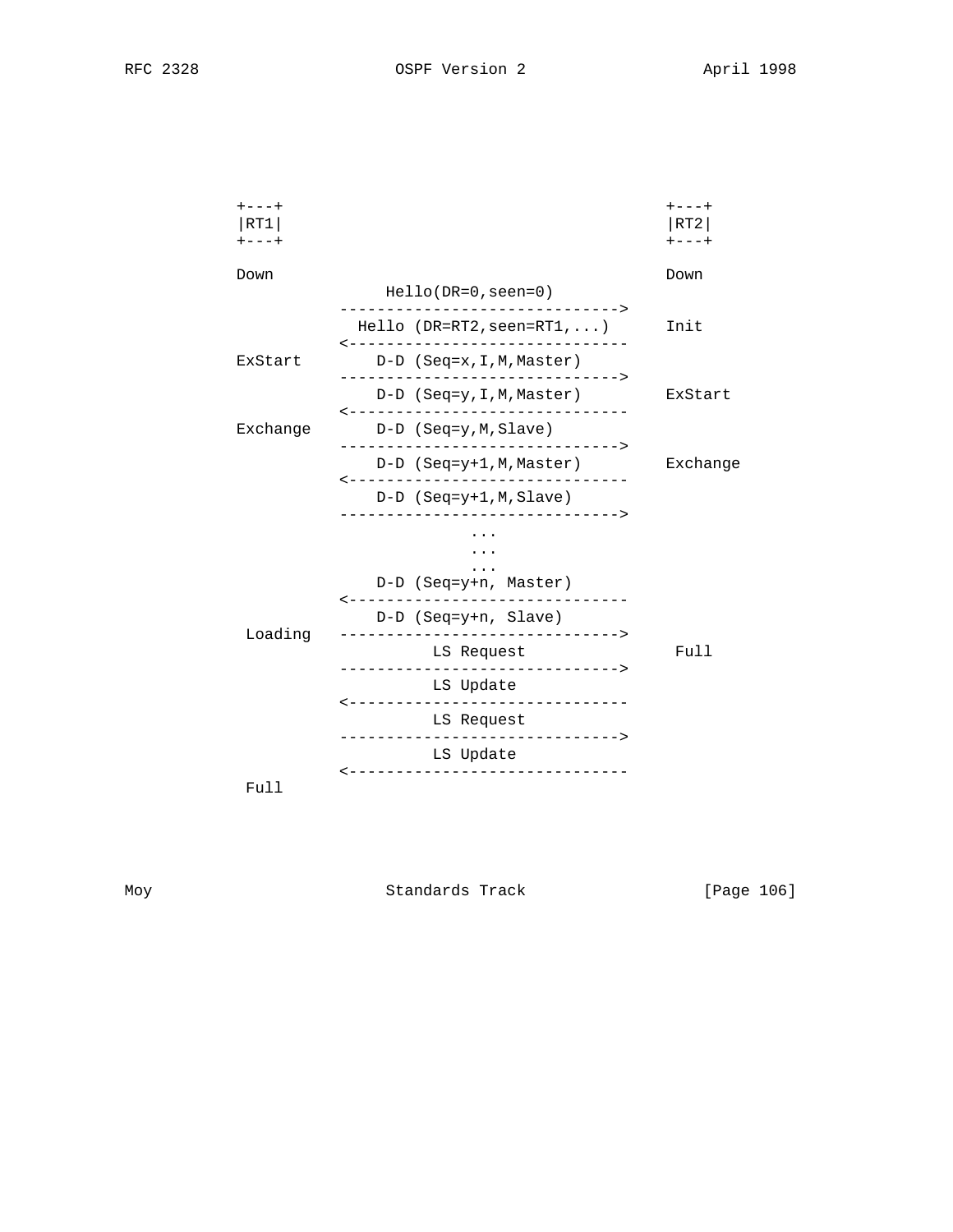Figure 14: An adjacency bring-up example

 Packets ends when both the poll and associated response has the M-bit off.

 In this example, it is assumed that RT2 has a completely up to date database. In that case, RT2 goes immediately into Full state. RT1 will go into Full state after updating the necessary parts of its database. This is done by sending Link State Request Packets, and receiving Link State Update Packets in response. Note that, while RT1 has waited until a complete set of Database Description Packets has been received (from RT2) before sending any Link State Request Packets, this need not be the case. RT1 could have interleaved the sending of Link State Request Packets with the reception of Database Description Packets.

11. The Routing Table Structure

 The routing table data structure contains all the information necessary to forward an IP data packet toward its destination. Each routing table entry describes the collection of best paths to a particular destination. When forwarding an IP data packet, the routing table entry providing the best match for the packet's IP destination is located. The matching routing table entry then provides the next hop towards the packet's destination. OSPF also provides for the existence of a default route (Destination ID = DefaultDestination, Address Mask = 0x00000000). When the default route exists, it matches all IP destinations (although any other matching entry is a better match). Finding the routing table entry that best matches an IP destination is further described in Section 11.1.

 There is a single routing table in each router. Two sample routing tables are described in Sections 11.2 and 11.3. The building of the routing table is discussed in Section 16.

Moy **Standards Track** [Page 107]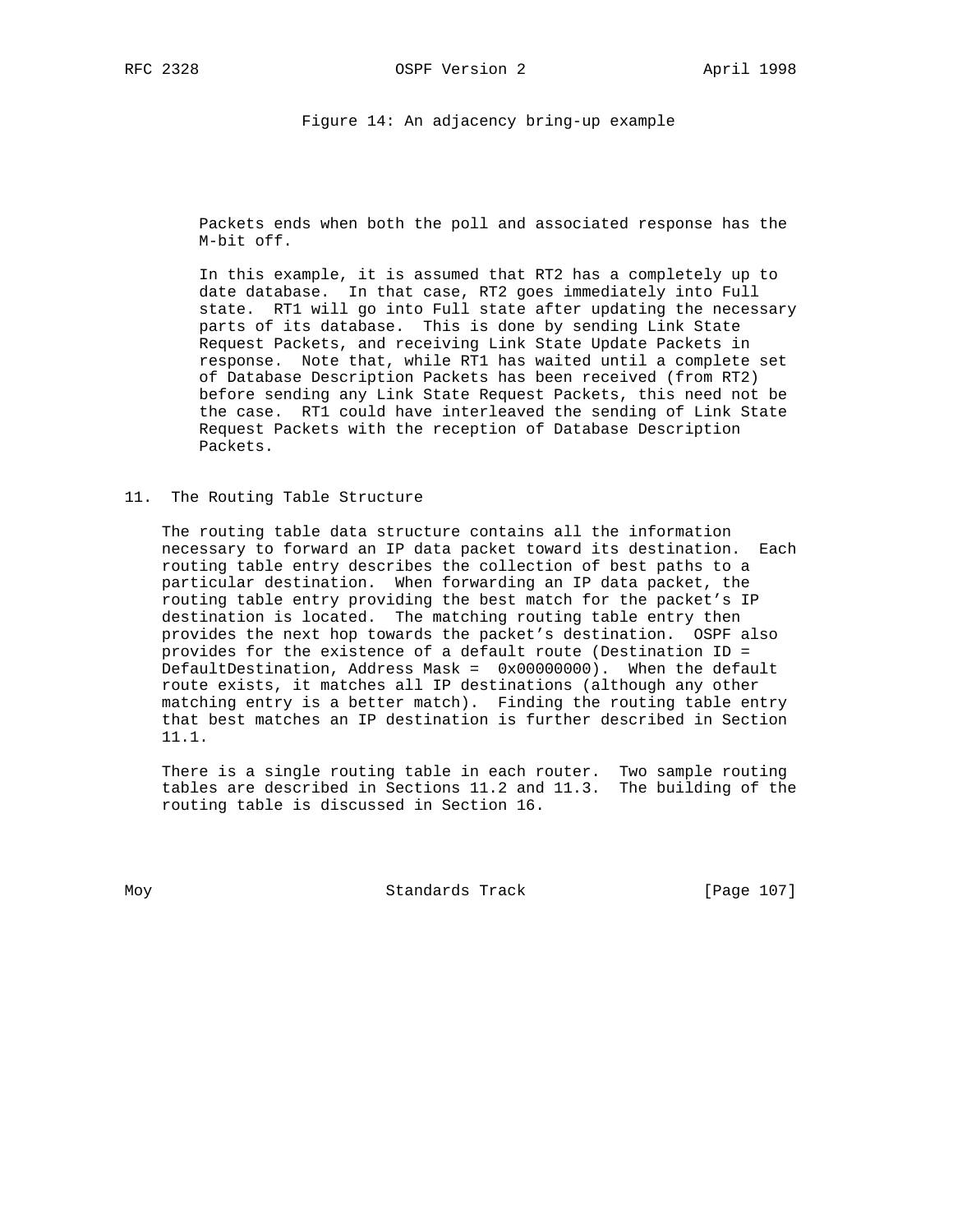RFC 2328 OSPF Version 2 April 1998

 The rest of this section defines the fields found in a routing table entry. The first set of fields describes the routing table entry's destination.

Destination Type

 Destination type is either "network" or "router". Only network entries are actually used when forwarding IP data traffic. Router routing table entries are used solely as intermediate steps in the routing table build process.

 A network is a range of IP addresses, to which IP data traffic may be forwarded. This includes IP networks (class A, B, or C), IP subnets, IP supernets and single IP hosts. The default route also falls into this category.

 Router entries are kept for area border routers and AS boundary routers. Routing table entries for area border routers are used when calculating the inter-area routes (see Section 16.2), and when maintaining configured virtual links (see Section 15). Routing table entries for AS boundary routers are used when calculating the AS external routes (see Section 16.4).

Destination ID

 The destination's identifier or name. This depends on the Destination Type. For networks, the identifier is their associated IP address. For routers, the identifier is the OSPF Router ID.[9]

Address Mask

 Only defined for networks. The network's IP address together with its address mask defines a range of IP addresses. For IP subnets, the address mask is referred to as the subnet mask. For host routes, the mask is "all ones" (0xffffffff).

Optional Capabilities

 When the destination is a router this field indicates the optional OSPF capabilities supported by the destination router. The only optional capability defined by this specification is the ability to process AS-external-LSAs. For a further discussion of OSPF's optional capabilities, see Section 4.5.

Moy **Standards Track** [Page 108]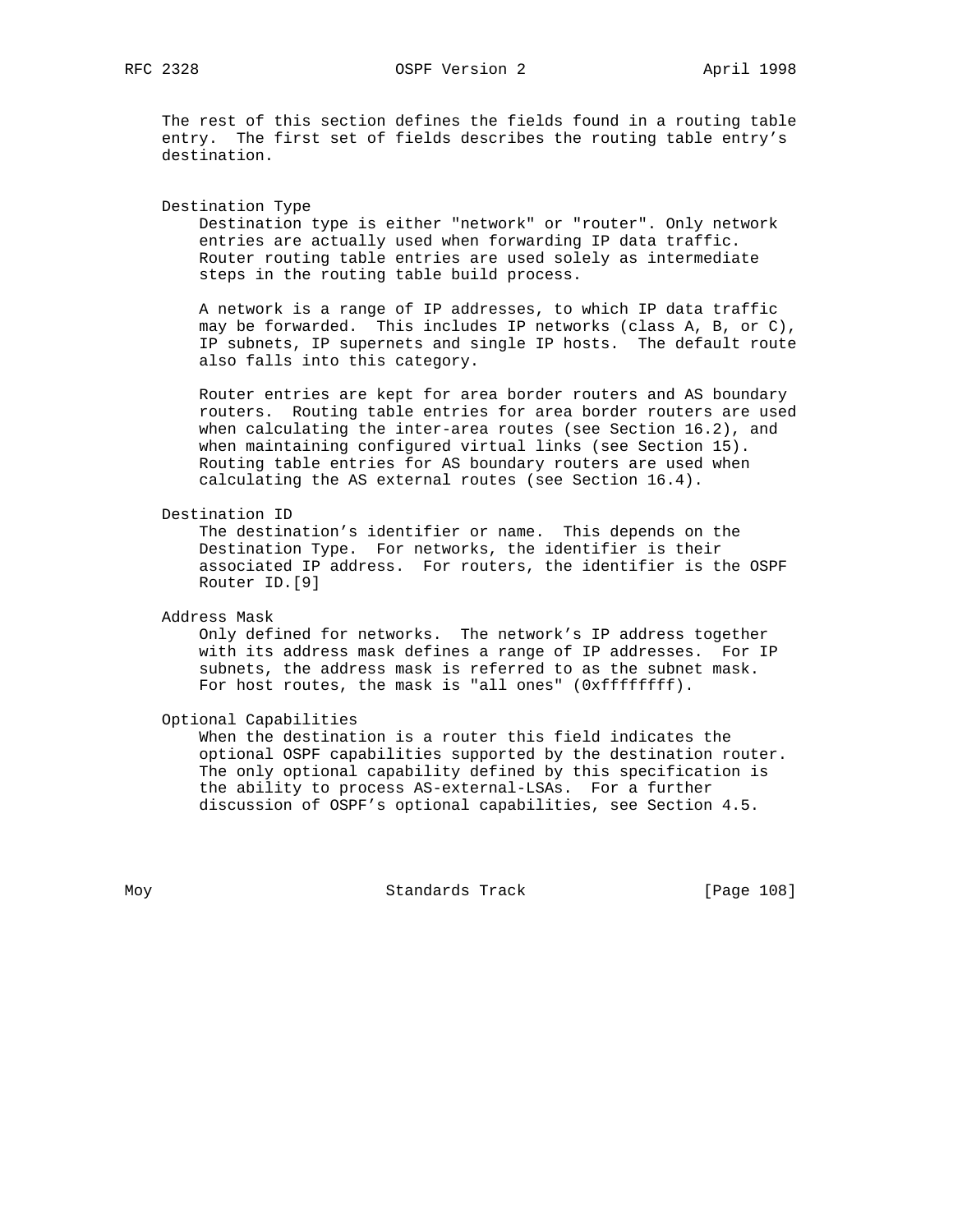The set of paths to use for a destination may vary based on the OSPF area to which the paths belong. This means that there may be multiple routing table entries for the same destination, depending on the values of the next field.

#### Area

 This field indicates the area whose link state information has led to the routing table entry's collection of paths. This is called the entry's associated area. For sets of AS external paths, this field is not defined. For destinations of type "router", there may be separate sets of paths (and therefore separate routing table entries) associated with each of several areas. For example, this will happen when two area border routers share multiple areas in common. For destinations of type "network", only the set of paths associated with the best area (the one providing the preferred route) is kept.

 The rest of the routing table entry describes the set of paths to the destination. The following fields pertain to the set of paths as a whole. In other words, each one of the paths contained in a routing table entry is of the same path-type and cost (see below).

#### Path-type

 There are four possible types of paths used to route traffic to the destination, listed here in decreasing order of preference: intra-area, inter-area, type 1 external or type 2 external. Intra-area paths indicate destinations belonging to one of the router's attached areas. Inter-area paths are paths to destinations in other OSPF areas. These are discovered through the examination of received summary-LSAs. AS external paths are paths to destinations external to the AS. These are detected through the examination of received AS-external-LSAs.

Cost

 The link state cost of the path to the destination. For all paths except type 2 external paths this describes the entire path's cost. For Type 2 external paths, this field describes the cost of the portion of the path internal to the AS. This

Moy **Standards Track** [Page 109]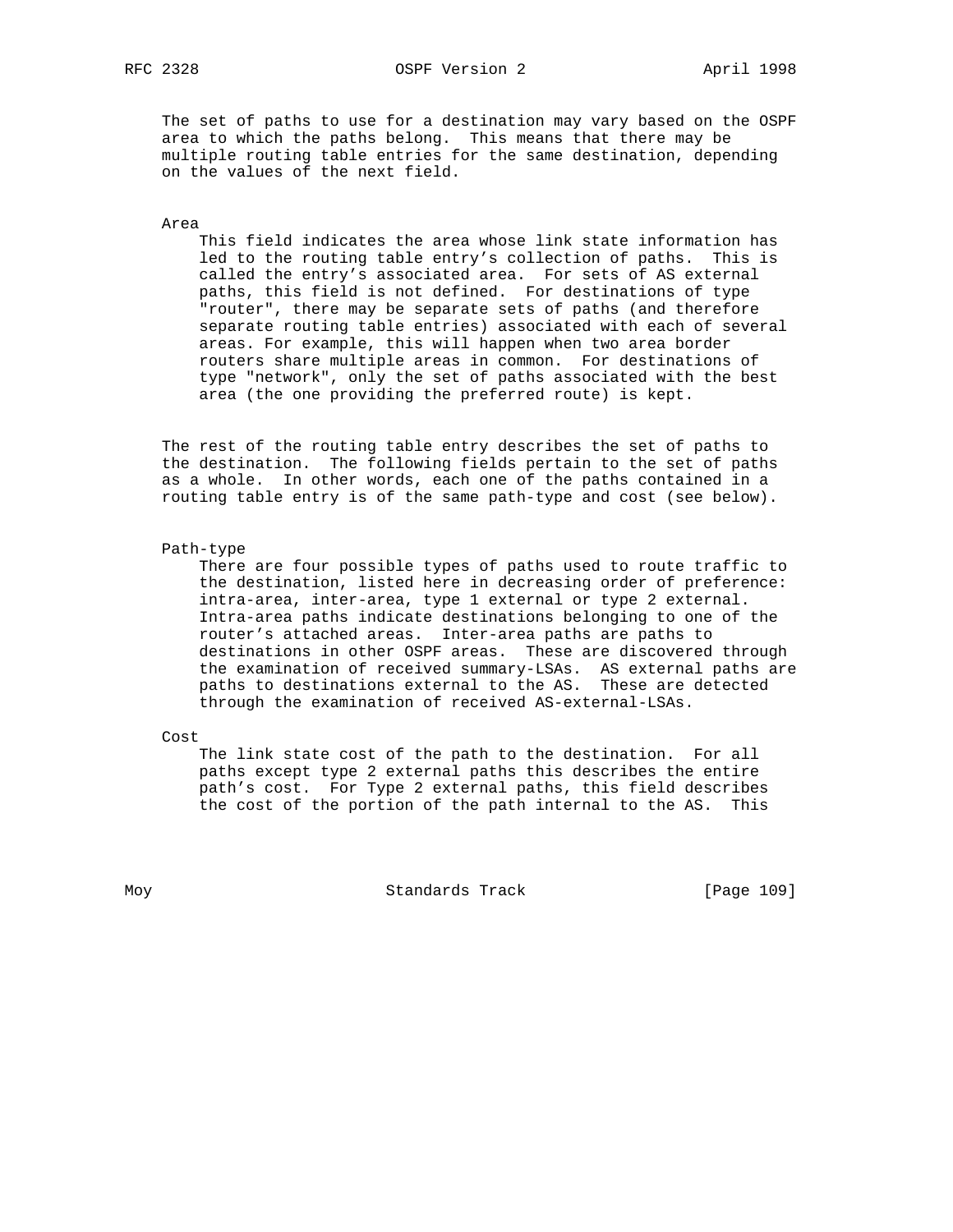RFC 2328 **OSPF** Version 2 **April 1998** 

 cost is calculated as the sum of the costs of the path's constituent links.

Type 2 cost

 Only valid for type 2 external paths. For these paths, this field indicates the cost of the path's external portion. This cost has been advertised by an AS boundary router, and is the most significant part of the total path cost. For example, a type 2 external path with type 2 cost of 5 is always preferred over a path with type 2 cost of 10, regardless of the cost of the two paths' internal components.

Link State Origin

 Valid only for intra-area paths, this field indicates the LSA (router-LSA or network-LSA) that directly references the destination. For example, if the destination is a transit network, this is the transit network's network-LSA. If the destination is a stub network, this is the router-LSA for the attached router. The LSA is discovered during the shortest-path tree calculation (see Section 16.1). Multiple LSAs may reference the destination, however a tie-breaking scheme always reduces the choice to a single LSA. The Link State Origin field is not used by the OSPF protocol, but it is used by the routing table calculation in OSPF's Multicast routing extensions (MOSPF).

 When multiple paths of equal path-type and cost exist to a destination (called elsewhere "equal-cost" paths), they are stored in a single routing table entry. Each one of the "equal-cost" paths is distinguished by the following fields:

Next hop

 The outgoing router interface to use when forwarding traffic to the destination. On broadcast, Point-to-MultiPoint and NBMA networks, the next hop also includes the IP address of the next router (if any) in the path towards the destination.

Advertising router

 Valid only for inter-area and AS external paths. This field indicates the Router ID of the router advertising the summary- LSA or AS-external-LSA that led to this path.

Moy **Standards Track** [Page 110]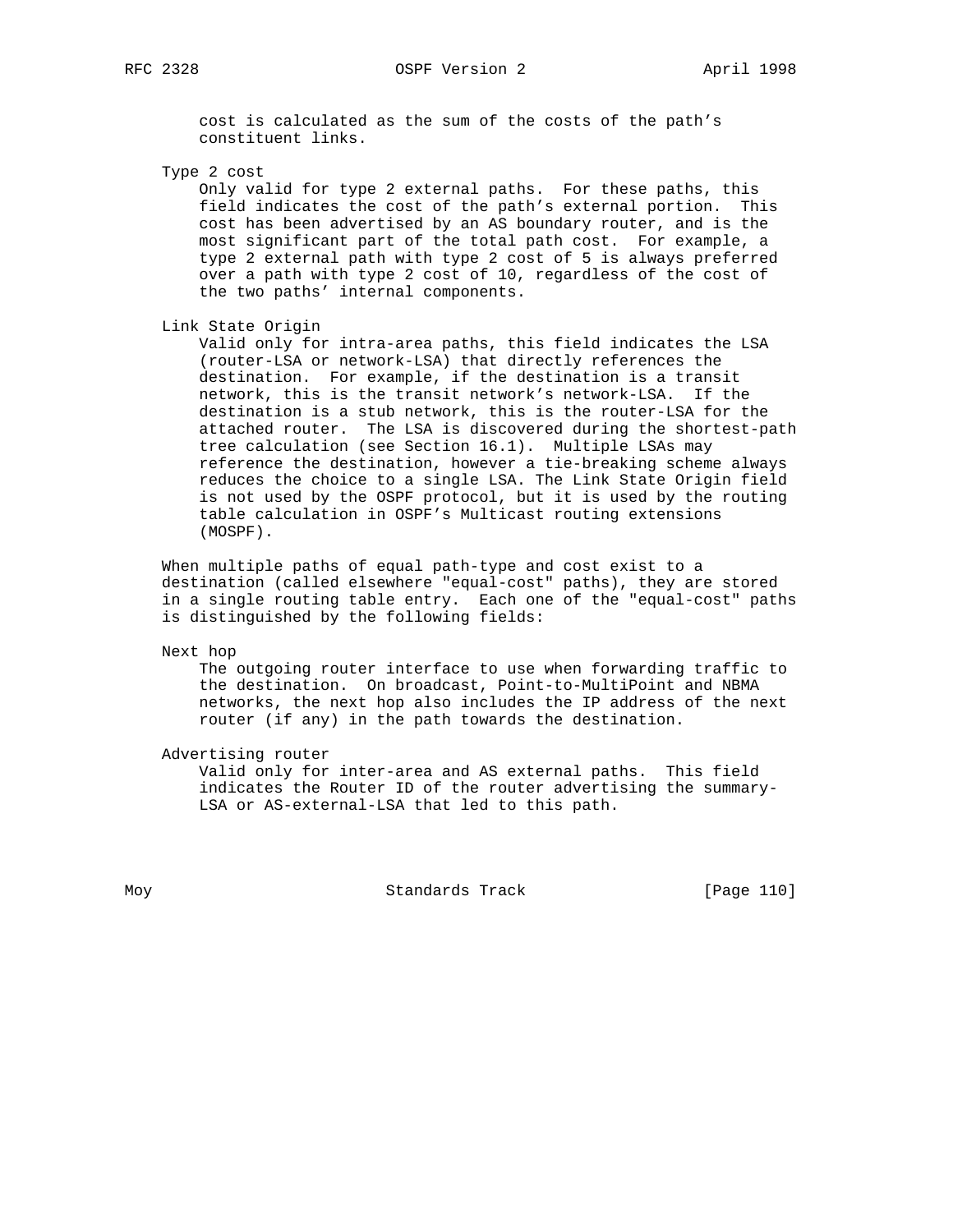#### 11.1. Routing table lookup

 When an IP data packet is received, an OSPF router finds the routing table entry that best matches the packet's destination. This routing table entry then provides the outgoing interface and next hop router to use in forwarding the packet. This section describes the process of finding the best matching routing table entry.

 Before the lookup begins, "discard" routing table entries should be inserted into the routing table for each of the router's active area address ranges (see Section 3.5). (An area range is considered "active" if the range contains one or more networks reachable by intra-area paths.) The destination of a "discard" entry is the set of addresses described by its associated active area address range, and the path type of each "discard" entry is set to "inter-area".[10]

 Several routing table entries may match the destination address. In this case, the "best match" is the routing table entry that provides the most specific (longest) match. Another way of saying this is to choose the entry that specifies the narrowest range of IP addresses.[11] For example, the entry for the address/mask pair of (128.185.1.0, 0xffffff00) is more specific than an entry for the pair (128.185.0.0, 0xffff0000). The default route is the least specific match, since it matches all destinations. (Note that for any single routing table entry, multiple paths may be possible. In these cases, the calculations in Sections 16.1, 16.2, and 16.4 always yield the paths having the most preferential path-type, as described in Section 11).

 If there is no matching routing table entry, or the best match routing table entry is one of the above "discard" routing table entries, then the packet's IP destination is considered unreachable. Instead of being forwarded, the packet should then be discarded and an ICMP destination unreachable message should be returned to the packet's source.

11.2. Sample routing table, without areas

 Consider the Autonomous System pictured in Figure 2. No OSPF areas have been configured. A single metric is shown per

Moy **Standards Track** [Page 111]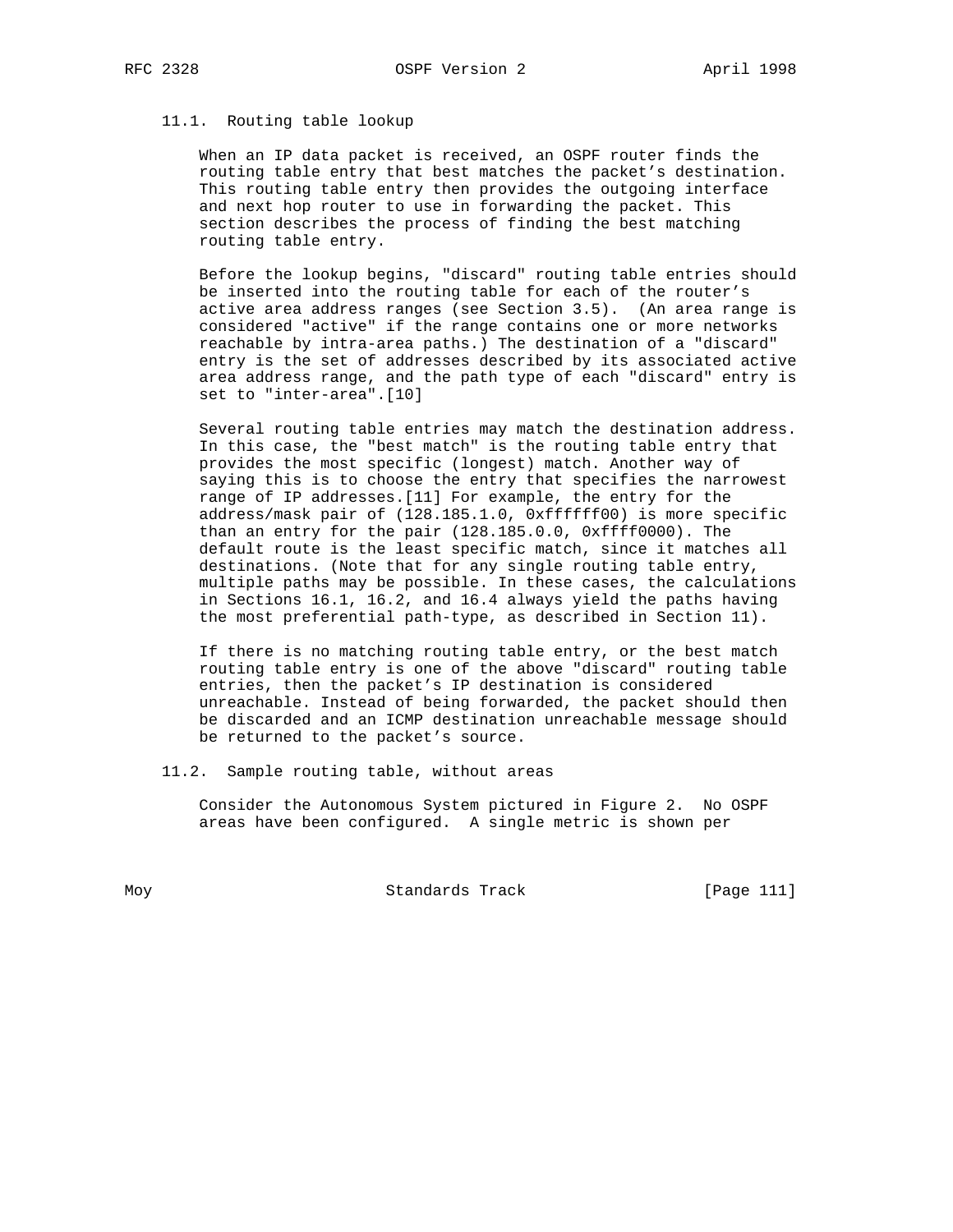outbound interface. The calculation of Router RT6's routing table proceeds as described in Section 2.2. The resulting routing table is shown in Table 12. Destination types are abbreviated: Network as "N", Router as "R".

 There are no instances of multiple equal-cost shortest paths in this example. Also, since there are no areas, there are no inter-area paths.

 Routers RT5 and RT7 are AS boundary routers. Intra-area routes have been calculated to Routers RT5 and RT7. This allows external routes to be calculated to the destinations advertised by RT5 and RT7 (i.e., Networks N12, N13, N14 and N15). It is assumed all AS-external-LSAs originated by RT5 and RT7 are advertising type 1 external metrics. This results in type 1 external paths being calculated to destinations N12-N15.

## 11.3. Sample routing table, with areas

 Consider the previous example, this time split into OSPF areas. An OSPF area configuration is pictured in Figure 6. Router RT4's routing table will be described for this area configuration. Router RT4 has a connection to Area 1 and a backbone connection. This causes Router RT4 to view the AS as the concatenation of the two graphs shown in Figures 7 and 8. The resulting routing table is displayed in Table 13.

 Again, Routers RT5 and RT7 are AS boundary routers. Routers RT3, RT4, RT7, RT10 and RT11 are area border routers. Note that there are two routing entries for the area border router RT3, since it has two areas in common with RT4 (Area 1 and the backbone).

 Backbone paths have been calculated to all area border routers. These are used when determining the inter-area routes. Note that all of the inter-area routes are associated with the backbone; this is always the case when the calculating router is itself an area border router. Routing information is condensed at area boundaries. In this example, we assume that Area 3 has been defined so that networks N9-N11 and the host route to H1

Moy **Standards Track** [Page 112]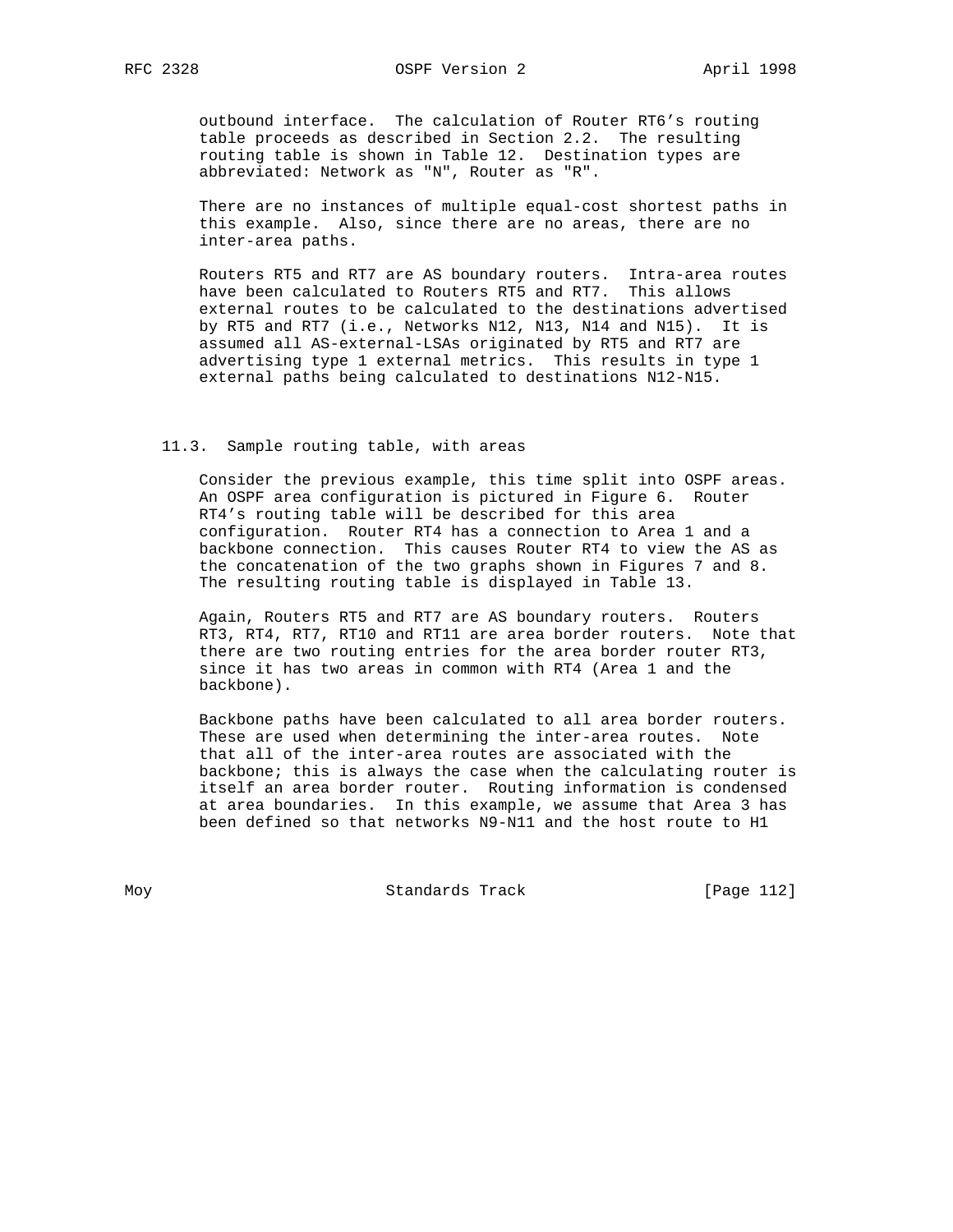| Type | Dest | Area     | Path | Type        | Cost            | Next<br>Hop(s) | Adv.<br>Router(s) |
|------|------|----------|------|-------------|-----------------|----------------|-------------------|
| N    | N1   | $\Omega$ |      | intra-area  | 10              | RT3            | $^\star$          |
| N    | N2   | $\Omega$ |      | intra-area  | 10              | RT3            | $^\star$          |
| N    | N3   | $\Omega$ |      | intra-area  | 7               | RT3            | $^\star$          |
| N    | N4   | 0        |      | intra-area  | 8               | RT3            | $\star$           |
| N    | Ib   | 0        |      | intra-area  | 7               | $\star$        | $\star$           |
| N    | Ia   | 0        |      | intra-area  | 12 <sup>°</sup> | RT10           | $\star$           |
| N    | N6   | $\Omega$ |      | intra-area  | 8               | RT10           | $\star$           |
| N    | N7   | 0        |      | intra-area  | 12 <sup>°</sup> | RT10           | $\star$           |
| N    | N8   | 0        |      | intra-area  | 10              | RT10           | $^\star$          |
| N    | N9   | $\Omega$ |      | intra-area  | 11              | RT10           | $^\star$          |
| N    | N10  | $\Omega$ |      | intra-area  | 13              | RT10           | $\star$           |
| N    | N11  | $\Omega$ |      | intra-area  | 14              | RT10           | $^\star$          |
| N    | H1   | 0        |      | intra-area  | 21              | RT10           | $^\star$          |
| R    | RT5  | $\Omega$ |      | intra-area  | 6               | RT5            | $^\star$          |
| R    | RT7  | $\Omega$ |      | intra-area  | 8               | RT10           | $\star$           |
| N    | N12  | $\star$  |      | type 1 ext. | 10              | RT10           | RT7               |
| Ν    | N13  | $^\star$ |      | type 1 ext. | 14              | RT5            | RT5               |
| N    | N14  | $^\star$ |      | type 1 ext. | 14              | RT5            | RT5               |
| N    | N15  | ¥        |      | type 1 ext. | 17              | RT10           | RT7               |

# Table 12: The routing table for Router RT6 (no configured areas).

 are all condensed to a single route when advertised into the backbone (by Router RT11). Note that the cost of this route is the maximum of the set of costs to its individual components.

 There is a virtual link configured between Routers RT10 and RT11. Without this configured virtual link, RT11 would be unable to advertise a route for networks N9-N11 and Host H1 into the backbone, and there would not be an entry for these networks in Router RT4's routing table.

 In this example there are two equal-cost paths to Network N12. However, they both use the same next hop (Router RT5).

Moy Standards Track [Page 113]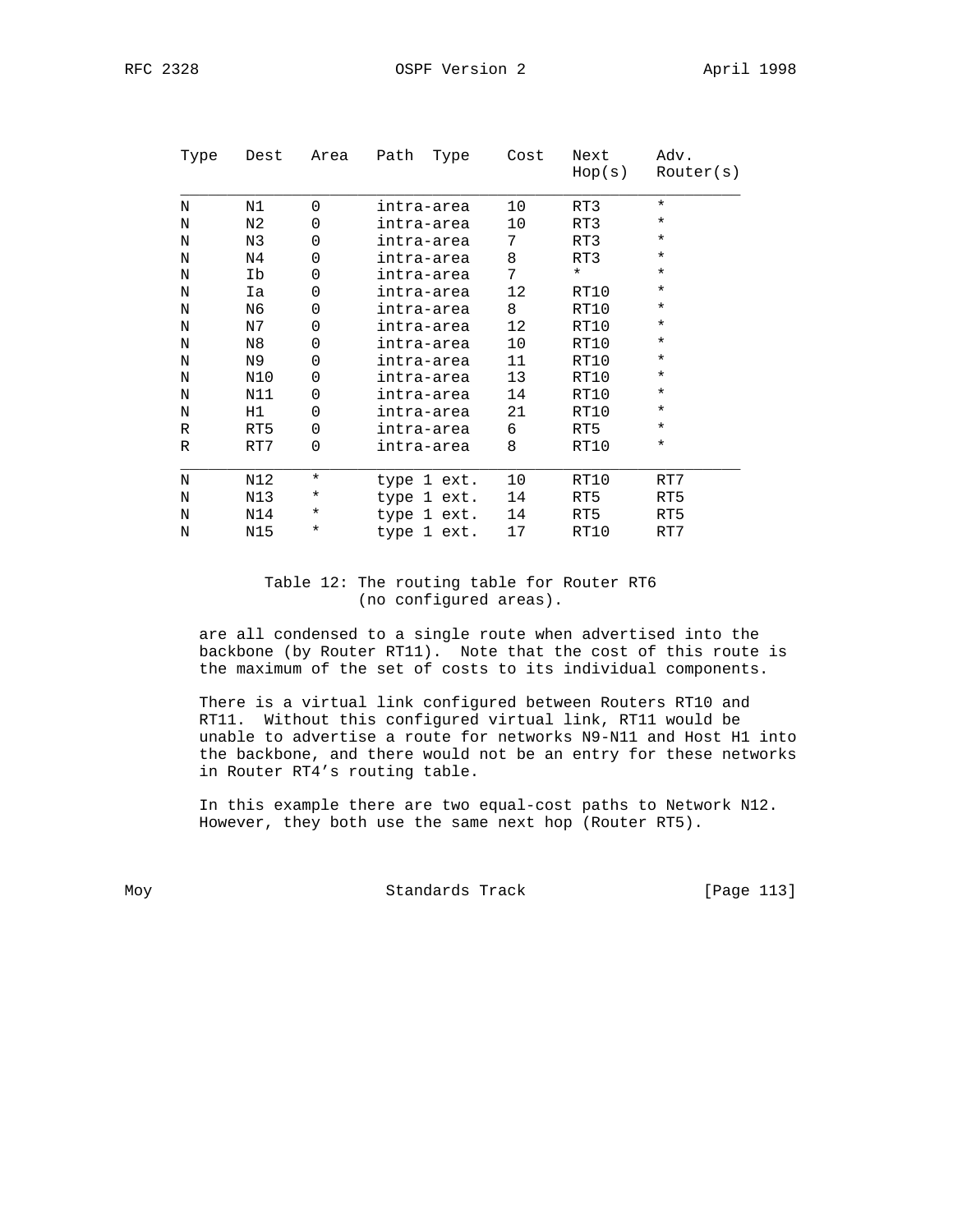Router RT4's routing table would improve (i.e., some of the paths in the routing table would become shorter) if an additional virtual link were configured between Router RT4 and Router RT3. The new virtual link would itself be associated with the first entry for area border router RT3 in Table 13 (an intra-area path through Area 1). This would yield a cost of 1 for the virtual link. The routing table entries changes that would be caused by the addition of this virtual link are shown

| Type | Dest           | Area     | Path<br>Type | Cost | Next<br>Hops(s) | Adv.<br>Router(s) |
|------|----------------|----------|--------------|------|-----------------|-------------------|
| N    | N1             | 1        | intra-area   | 4    | RT1             | $\star$           |
| N    | N <sub>2</sub> | 1        | intra-area   | 4    | RT <sub>2</sub> | $^\star$          |
| N    | N3             | 1        | intra-area   | 1    | $\star$         | $\star$           |
| N    | N4             | 1        | intra-area   | 3    | RT3             | $^\star$          |
| R    | RT3            | 1        | intra-area   | 1    | $^\star$        | $^\star$          |
| N    | Ib             | 0        | intra-area   | 22   | RT5             | $\star$           |
| N    | Ia             | 0        | intra-area   | 27   | RT5             | *                 |
| R    | RT3            | 0        | intra-area   | 21   | RT5             | *                 |
| R    | RT5            | 0        | intra-area   | 8    | $^\star$        | $^\star$          |
| R    | RT7            | 0        | intra-area   | 14   | RT5             | *                 |
| R    | RT10           | 0        | intra-area   | 22   | RT5             | $\star$           |
| R    | RT11           | 0        | intra-area   | 25   | RT5             | $^\star$          |
| N    | N6             | 0        | inter-area   | 15   | RT5             | RT7               |
| N    | N7             | 0        | inter-area   | 19   | RT5             | RT7               |
| N    | N <sub>8</sub> | 0        | inter-area   | 18   | RT5             | RT7               |
| N    | N9-N11, H1     | 0        | inter-area   | 36   | RT5             | RT11              |
| N    | N12            | *        | type 1 ext.  | 16   | RT5             | RT5, RT7          |
| N    | N13            | $^\star$ | type 1 ext.  | 16   | RT5             | RT5               |
| N    | N14            | *        | type 1 ext.  | 16   | RT5             | RT5               |
| N    | N15            | $^\star$ | type 1 ext.  | 23   | RT5             | RT7               |

 Table 13: Router RT4's routing table in the presence of areas.

Moy Standards Track [Page 114]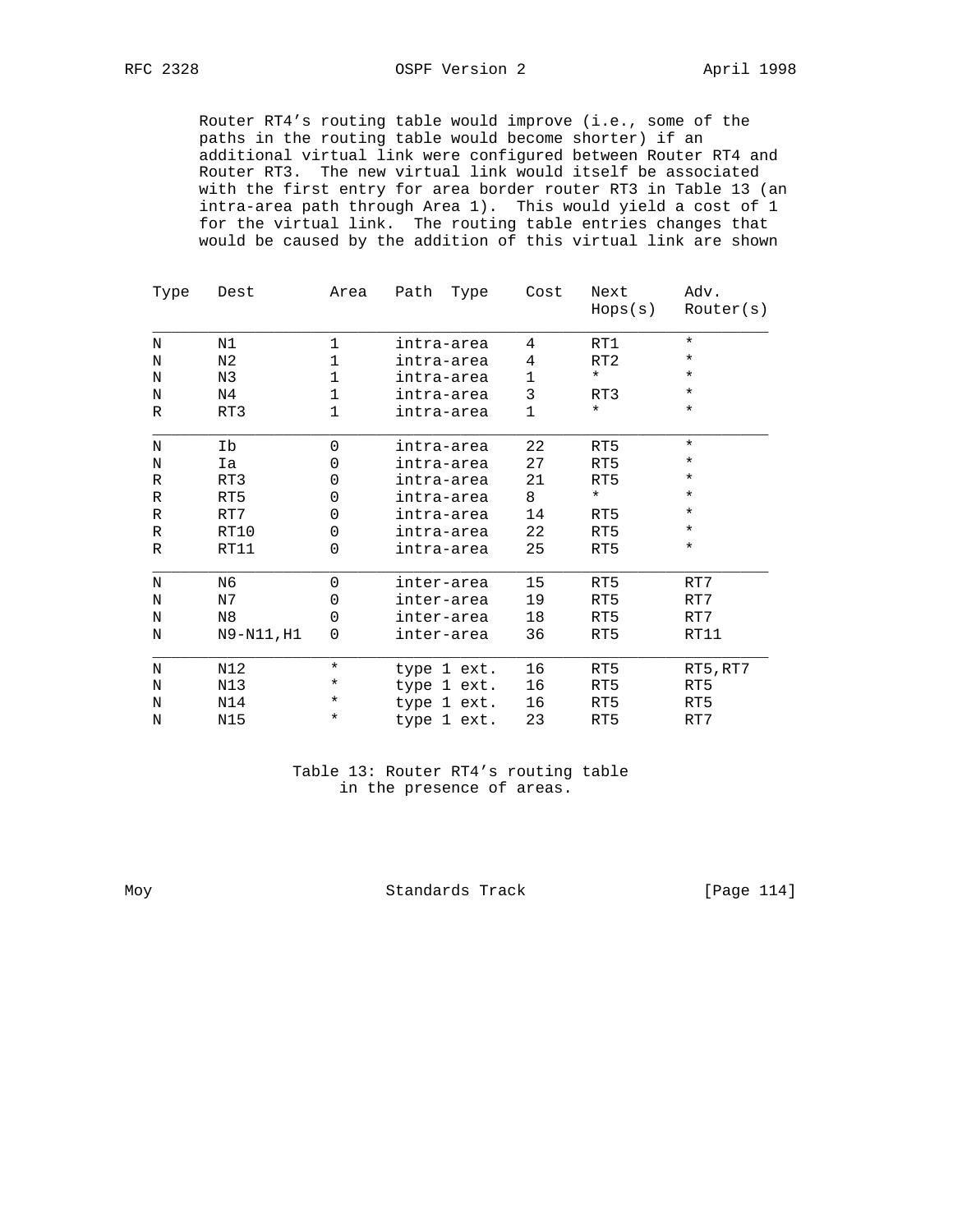in Table 14.

12. Link State Advertisements (LSAs)

 Each router in the Autonomous System originates one or more link state advertisements (LSAs). This memo defines five distinct types of LSAs, which are described in Section 4.3. The collection of LSAs forms the link-state database. Each separate type of LSA has a separate function. Router-LSAs and network-LSAs describe how an area's routers and networks are interconnected. Summary-LSAs provide a way of condensing an area's routing information. AS external-LSAs provide a way of transparently advertising externally-derived routing information throughout the Autonomous System.

 Each LSA begins with a standard 20-byte header. This LSA header is discussed below.

| Type         | Dest       | Area | Path<br>Type | Cost | Next<br>Hop(s) | Adv.<br>Router(s) |
|--------------|------------|------|--------------|------|----------------|-------------------|
| N            | Ib         |      | intra-area   | 16   | RT3            | $\star$           |
| N            | Ia         |      | intra-area   | 21   | RT3            | $\star$           |
| R            | RT3        | 0    | intra-area   |      | $\star$        | $\star$           |
| $\mathbb{R}$ | RT10       | 0    | intra-area   | 16   | RT3            | $\star$           |
| R            | RT11       | 0    | intra-area   | 19   | RT3            | $\star$           |
| N            | N9-N11, H1 |      | inter-area   | 30   | RT3            | RT11              |

 Table 14: Changes resulting from an additional virtual link.

Moy Standards Track [Page 115]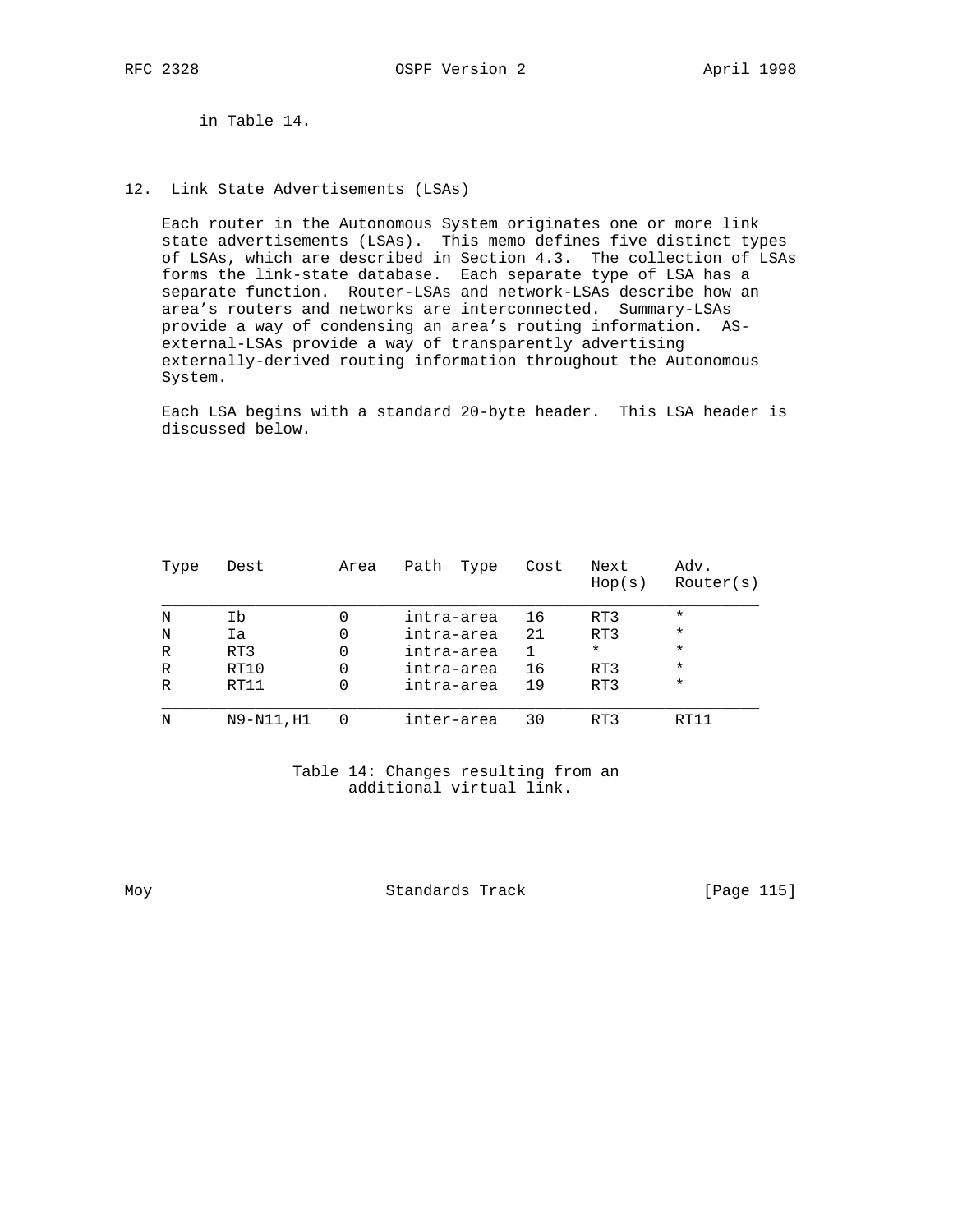# 12.1. The LSA Header

 The LSA header contains the LS type, Link State ID and Advertising Router fields. The combination of these three fields uniquely identifies the LSA.

 There may be several instances of an LSA present in the Autonomous System, all at the same time. It must then be determined which instance is more recent. This determination is made by examining the LS sequence, LS checksum and LS age fields. These fields are also contained in the 20-byte LSA header.

 Several of the OSPF packet types list LSAs. When the instance is not important, an LSA is referred to by its LS type, Link State ID and Advertising Router (see Link State Request Packets). Otherwise, the LS sequence number, LS age and LS checksum fields must also be referenced.

 A detailed explanation of the fields contained in the LSA header follows.

### 12.1.1. LS age

 This field is the age of the LSA in seconds. It should be processed as an unsigned 16-bit integer. It is set to 0 when the LSA is originated. It must be incremented by InfTransDelay on every hop of the flooding procedure. LSAs are also aged as they are held in each router's database.

 The age of an LSA is never incremented past MaxAge. LSAs having age MaxAge are not used in the routing table calculation. When an LSA's age first reaches MaxAge, it is reflooded. An LSA of age MaxAge is finally flushed from the database when it is no longer needed to ensure database synchronization. For more information on the aging of LSAs, consult Section 14.

 The LS age field is examined when a router receives two instances of an LSA, both having identical LS sequence numbers and LS checksums. An instance of age MaxAge is then

Moy **Standards Track** [Page 116]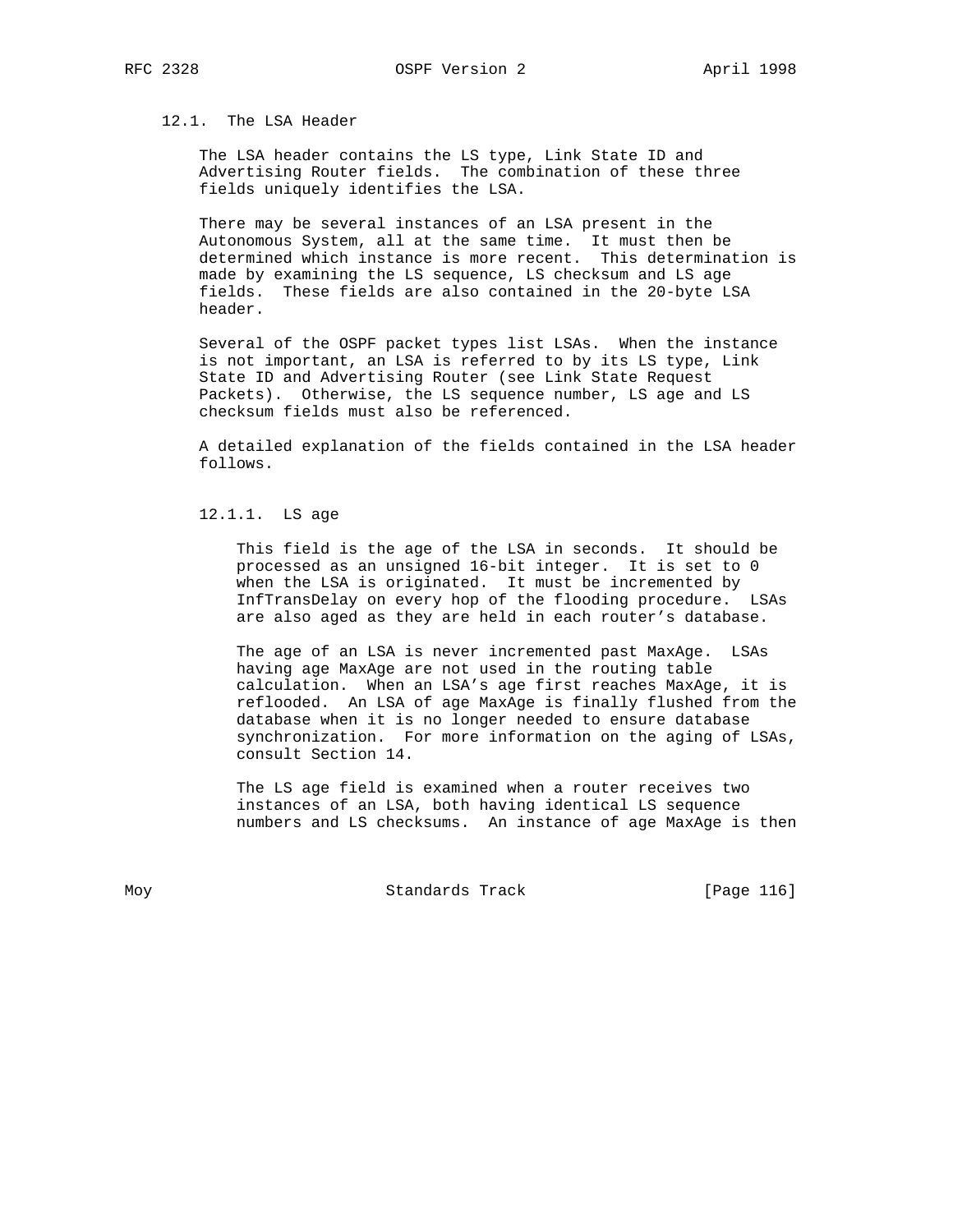always accepted as most recent; this allows old LSAs to be flushed quickly from the routing domain. Otherwise, if the ages differ by more than MaxAgeDiff, the instance having the smaller age is accepted as most recent.[12] See Section 13.1 for more details.

#### 12.1.2. Options

 The Options field in the LSA header indicates which optional capabilities are associated with the LSA. OSPF's optional capabilities are described in Section 4.5. One optional capability is defined by this specification, represented by the E-bit found in the Options field. The unrecognized bits in the Options field should be set to zero.

 The E-bit represents OSPF's ExternalRoutingCapability. This bit should be set in all LSAs associated with the backbone, and all LSAs associated with non-stub areas (see Section 3.6). It should also be set in all AS-external-LSAs. It should be reset in all router-LSAs, network-LSAs and summary-LSAs associated with a stub area. For all LSAs, the setting of the E-bit is for informational purposes only; it does not affect the routing table calculation.

# 12.1.3. LS type

 The LS type field dictates the format and function of the LSA. LSAs of different types have different names (e.g., router-LSAs or network-LSAs). All LSA types defined by this memo, except the AS-external-LSAs (LS type = 5), are flooded throughout a single area only. AS-external-LSAs are flooded throughout the entire Autonomous System, excepting stub areas (see Section 3.6). Each separate LSA type is briefly described below in Table 15.

12.1.4. Link State ID

 This field identifies the piece of the routing domain that is being described by the LSA. Depending on the LSA's LS type, the Link State ID takes on the values listed in Table

Moy **Standards Track** [Page 117]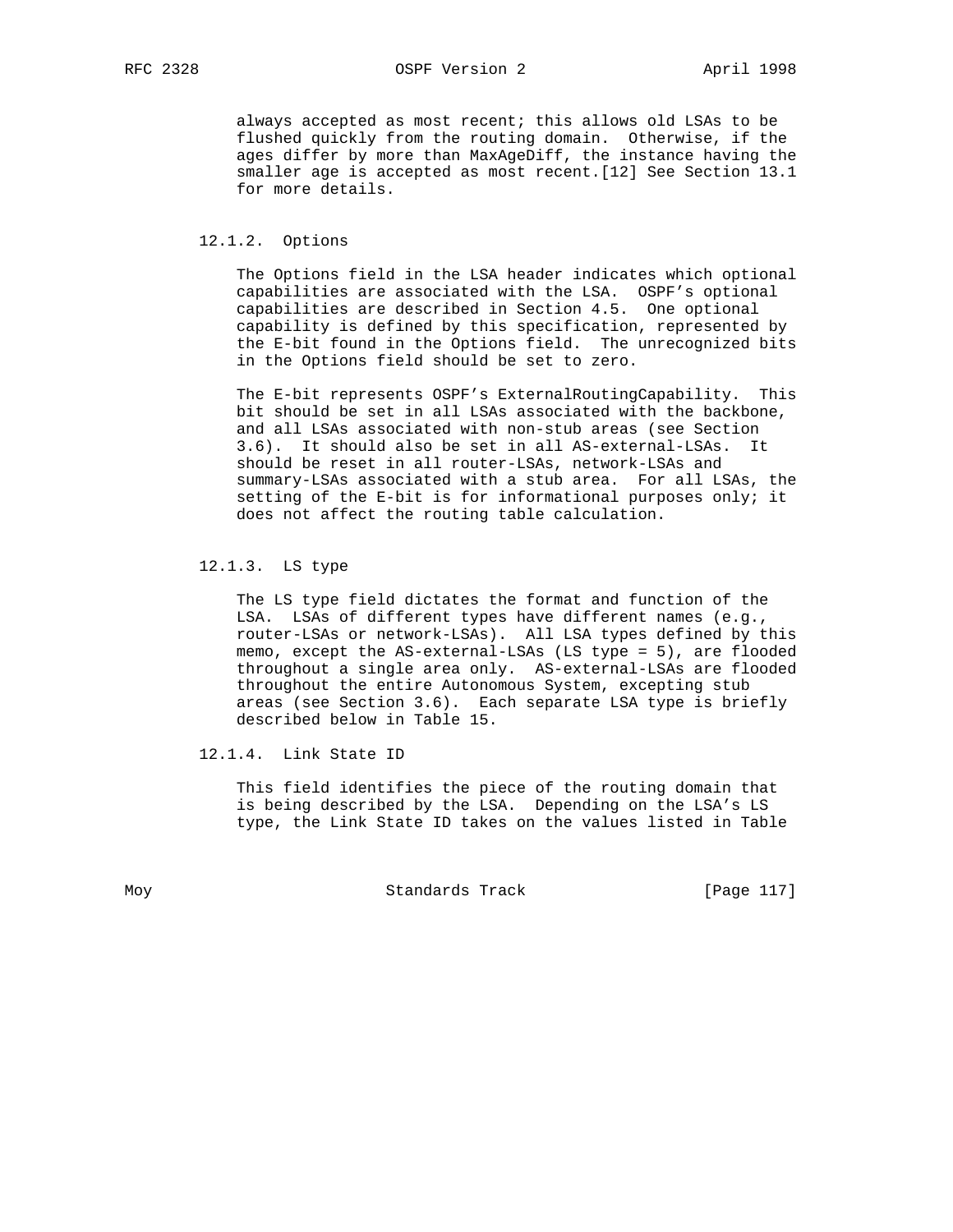|  | LS Type |  | LSA description |
|--|---------|--|-----------------|
|--|---------|--|-----------------|

\_\_\_\_\_\_\_\_\_\_\_\_\_\_\_\_\_\_\_\_\_\_\_\_\_\_\_\_\_\_\_\_\_\_\_\_\_\_\_\_\_\_\_\_\_\_\_\_

| 1          | These are the router-LSAs.<br>They describe the collected<br>states of the router's<br>interfaces. For more information,<br>consult Section 12.4.1.                                                                                                                                                                   |
|------------|-----------------------------------------------------------------------------------------------------------------------------------------------------------------------------------------------------------------------------------------------------------------------------------------------------------------------|
| 2          | These are the network-LSAs.<br>They describe the set of routers<br>attached to the network. For<br>more information, consult<br>Section $12.4.2$ .                                                                                                                                                                    |
| $3$ or $4$ | These are the summary-LSAs.<br>They describe inter-area routes,<br>and enable the condensation of<br>routing information at area<br>borders. Originated by area border<br>routers, the Type 3 summary-LSAs<br>describe routes to networks while the<br>Type 4 summary-LSAs describe routes to<br>AS boundary routers. |
| 5          | These are the AS-external-LSAs.<br>Originated by AS boundary routers,<br>they describe routes<br>to destinations external to the<br>Autonomous System. A default route for<br>the Autonomous System can also be<br>described by an AS-external-LSA.                                                                   |
|            | Table 15: OSPF link state advertisements (LSAs).                                                                                                                                                                                                                                                                      |
| 16.        |                                                                                                                                                                                                                                                                                                                       |
|            | Actually, for Type 3 summary-LSAs (LS type = 3) and AS-<br>external-LSAs (LS type = 5), the Link State ID may                                                                                                                                                                                                         |

Moy Standards Track [Page 118]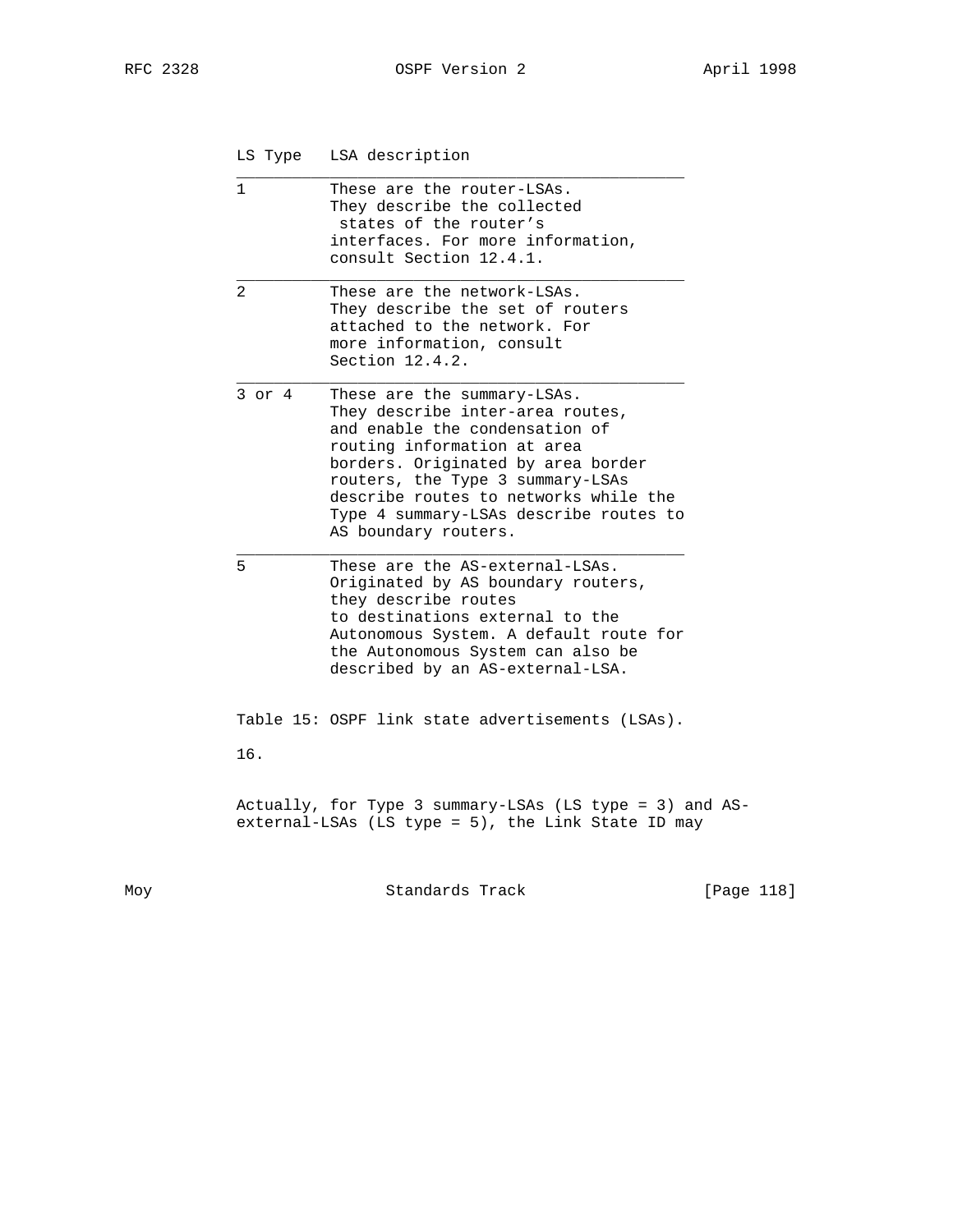LS Type Link State ID

|   | The originating router's Router ID.   |
|---|---------------------------------------|
|   | The IP interface address of the       |
|   | network's Designated Router.          |
| ર | The destination network's IP address. |
|   | The Router ID of the described AS     |
|   | boundary router.                      |
|   | The destination network's IP address. |
|   |                                       |

Table 16: The LSA's Link State ID.

 additionally have one or more of the destination network's "host" bits set. For example, when originating an AS external-LSA for the network 10.0.0.0 with mask of 255.0.0.0, the Link State ID can be set to anything in the range 10.0.0.0 through 10.255.255.255 inclusive (although 10.0.0.0 should be used whenever possible). The freedom to set certain host bits allows a router to originate separate LSAs for two networks having the same address but different masks. See Appendix E for details.

When the LSA is describing a network (LS type =  $2, 3$  or  $5$ ), the network's IP address is easily derived by masking the Link State ID with the network/subnet mask contained in the body of the LSA. When the LSA is describing a router (LS type = 1 or 4), the Link State ID is always the described router's OSPF Router ID.

 When an AS-external-LSA (LS Type = 5) is describing a default route, its Link State ID is set to DefaultDestination (0.0.0.0).

## 12.1.5. Advertising Router

 This field specifies the OSPF Router ID of the LSA's originator. For router-LSAs, this field is identical to the Link State ID field. Network-LSAs are originated by the

Moy **Standards Track** [Page 119]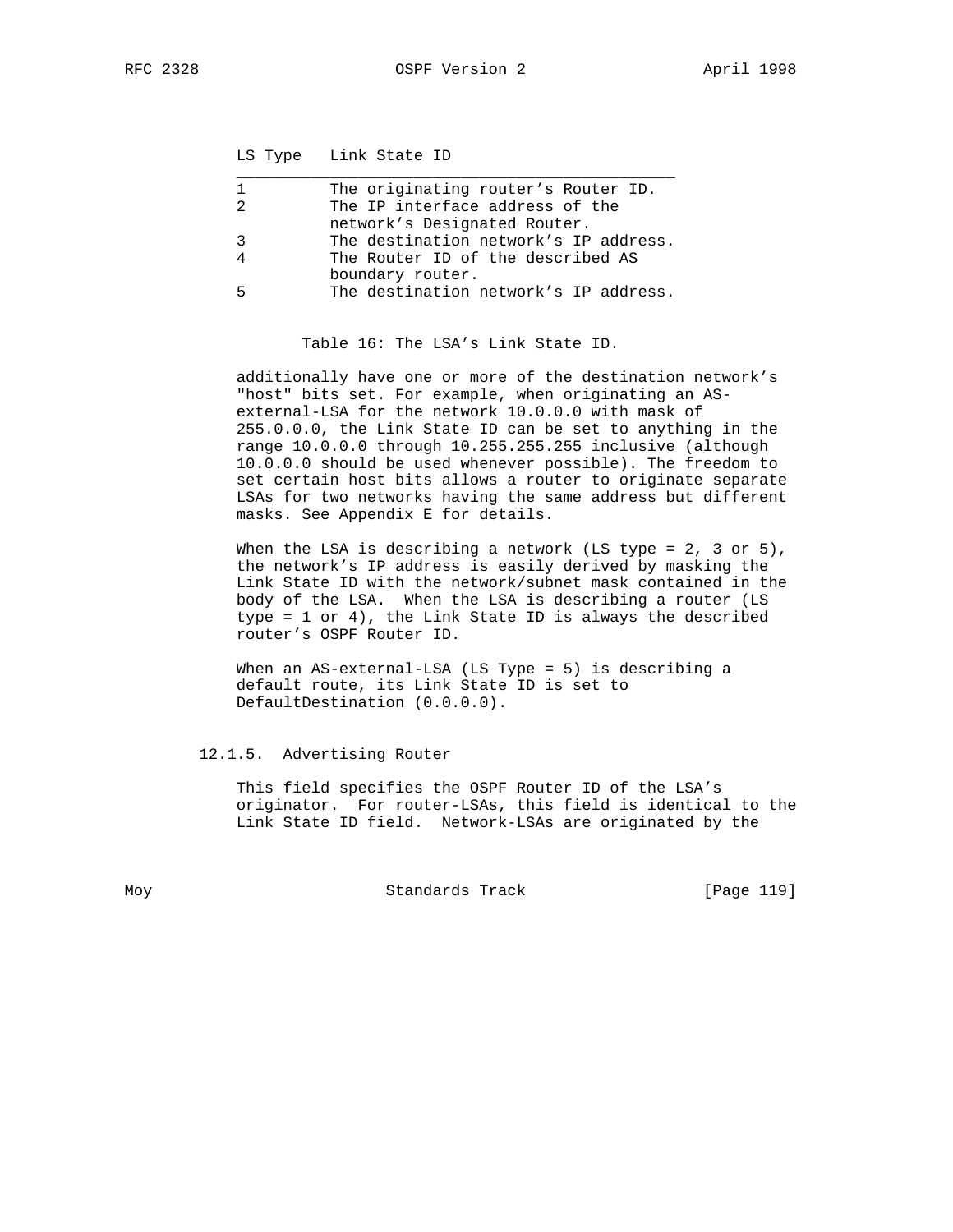RFC 2328 OSPF Version 2 April 1998

 network's Designated Router. Summary-LSAs originated by area border routers. AS-external-LSAs are originated by AS boundary routers.

## 12.1.6. LS sequence number

 The sequence number field is a signed 32-bit integer. It is used to detect old and duplicate LSAs. The space of sequence numbers is linearly ordered. The larger the sequence number (when compared as signed 32-bit integers) the more recent the LSA. To describe to sequence number space more precisely, let N refer in the discussion below to the constant 2\*\*31.

The sequence number -N (0x80000000) is reserved (and unused). This leaves  $-N + 1$  (0x80000001) as the smallest (and therefore oldest) sequence number; this sequence number is referred to as the constant InitialSequenceNumber. A router uses InitialSequenceNumber the first time it originates any LSA. Afterwards, the LSA's sequence number is incremented each time the router originates a new instance of the LSA. When an attempt is made to increment the sequence number past the maximum value of  $N - 1$  (0x7fffffff; also referred to as MaxSequenceNumber), the current instance of the LSA must first be flushed from the routing domain. This is done by prematurely aging the LSA (see Section 14.1) and reflooding it. As soon as this flood has been acknowledged by all adjacent neighbors, a new instance can be originated with sequence number of InitialSequenceNumber.

 The router may be forced to promote the sequence number of one of its LSAs when a more recent instance of the LSA is unexpectedly received during the flooding process. This should be a rare event. This may indicate that an out-of date LSA, originated by the router itself before its last restart/reload, still exists in the Autonomous System. For more information see Section 13.4.

Moy Standards Track [Page 120]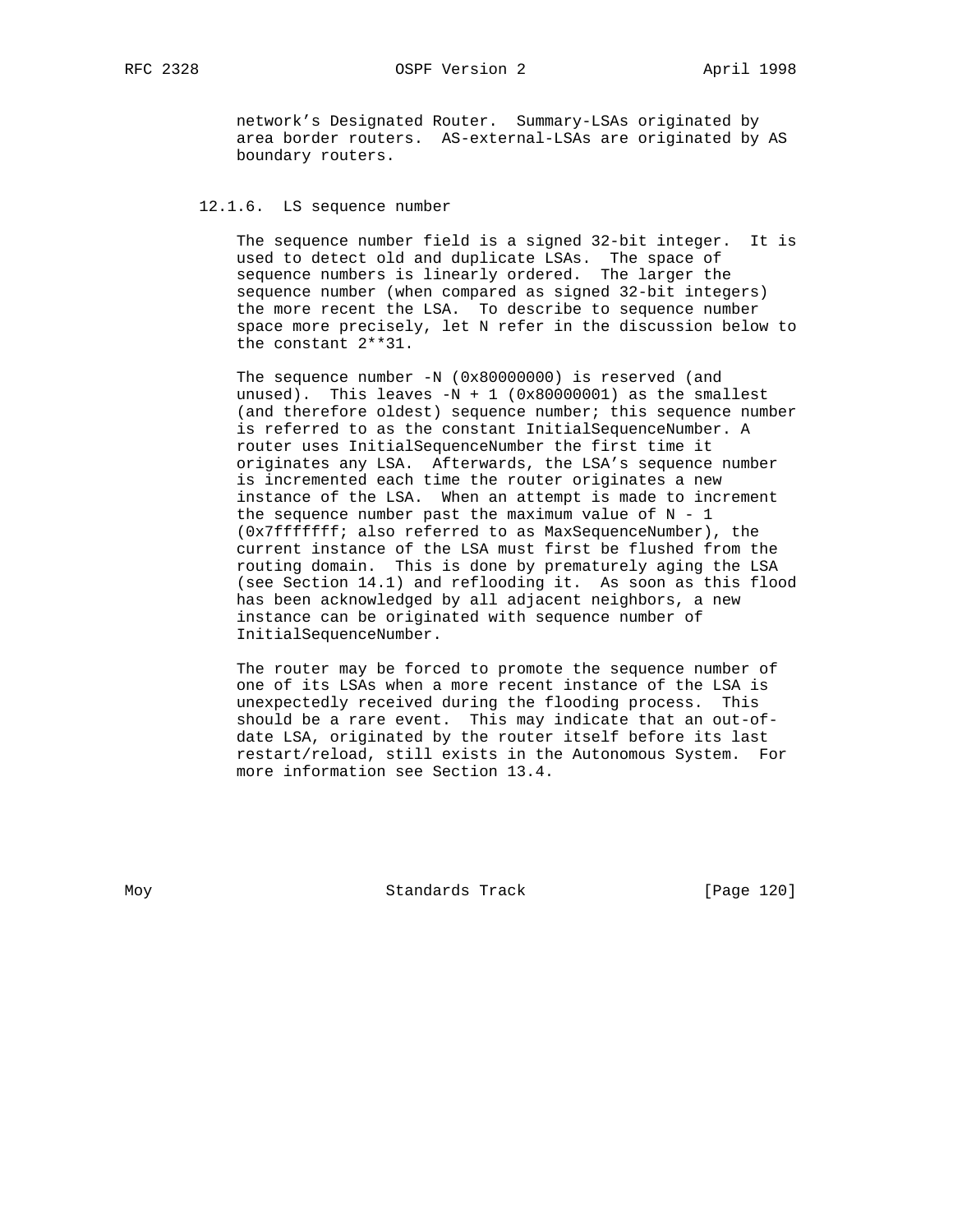# 12.1.7. LS checksum

 This field is the checksum of the complete contents of the LSA, excepting the LS age field. The LS age field is excepted so that an LSA's age can be incremented without updating the checksum. The checksum used is the same that is used for ISO connectionless datagrams; it is commonly referred to as the Fletcher checksum. It is documented in Annex B of [Ref6]. The LSA header also contains the length of the LSA in bytes; subtracting the size of the LS age field (two bytes) yields the amount of data to checksum.

 The checksum is used to detect data corruption of an LSA. This corruption can occur while an LSA is being flooded, or while it is being held in a router's memory. The LS checksum field cannot take on the value of zero; the occurrence of such a value should be considered a checksum failure. In other words, calculation of the checksum is not optional.

 The checksum of an LSA is verified in two cases: a) when it is received in a Link State Update Packet and b) at times during the aging of the link state database. The detection of a checksum failure leads to separate actions in each case. See Sections 13 and 14 for more details.

 Whenever the LS sequence number field indicates that two instances of an LSA are the same, the LS checksum field is examined. If there is a difference, the instance with the larger LS checksum is considered to be most recent.[13] See Section 13.1 for more details.

### 12.2. The link state database

 A router has a separate link state database for every area to which it belongs. All routers belonging to the same area have identical link state databases for the area.

 The databases for each individual area are always dealt with separately. The shortest path calculation is performed separately for each area (see Section 16). Components of the

Moy **Standards Track** [Page 121]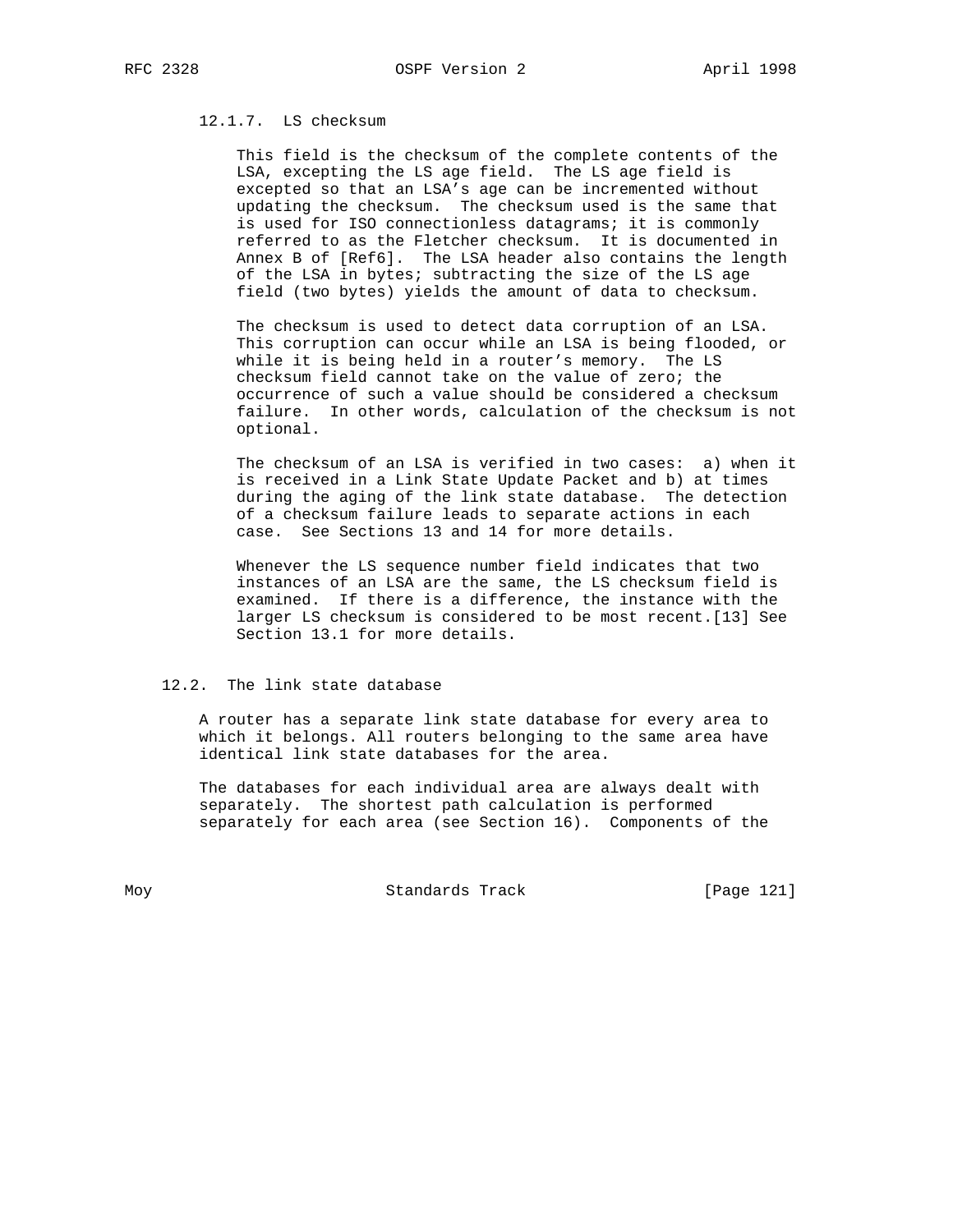area link-state database are flooded throughout the area only. Finally, when an adjacency (belonging to Area A) is being brought up, only the database for Area A is synchronized between the two routers.

 The area database is composed of router-LSAs, network-LSAs and summary-LSAs (all listed in the area data structure). In addition, external routes (AS-external-LSAs) are included in all non-stub area databases (see Section 3.6).

 An implementation of OSPF must be able to access individual pieces of an area database. This lookup function is based on an LSA's LS type, Link State ID and Advertising Router.[14] There will be a single instance (the most up-to-date) of each LSA in the database. The database lookup function is invoked during the LSA flooding procedure (Section 13) and the routing table calculation (Section 16). In addition, using this lookup function the router can determine whether it has itself ever originated a particular LSA, and if so, with what LS sequence number.

 An LSA is added to a router's database when either a) it is received during the flooding process (Section 13) or b) it is originated by the router itself (Section 12.4). An LSA is deleted from a router's database when either a) it has been overwritten by a newer instance during the flooding process (Section 13) or b) the router originates a newer instance of one of its self-originated LSAs (Section 12.4) or c) the LSA ages out and is flushed from the routing domain (Section 14). Whenever an LSA is deleted from the database it must also be removed from all neighbors' Link state retransmission lists (see Section 10).

### 12.3. Representation of TOS

 For backward compatibility with previous versions of the OSPF specification ([Ref9]), TOS-specific information can be included in router-LSAs, summary-LSAs and AS-external-LSAs. The encoding of TOS in OSPF LSAs is specified in Table 17. That table relates the OSPF encoding to the IP packet header's TOS field (defined in [Ref12]). The OSPF encoding is expressed as a decimal

Moy **Standards Track** [Page 122]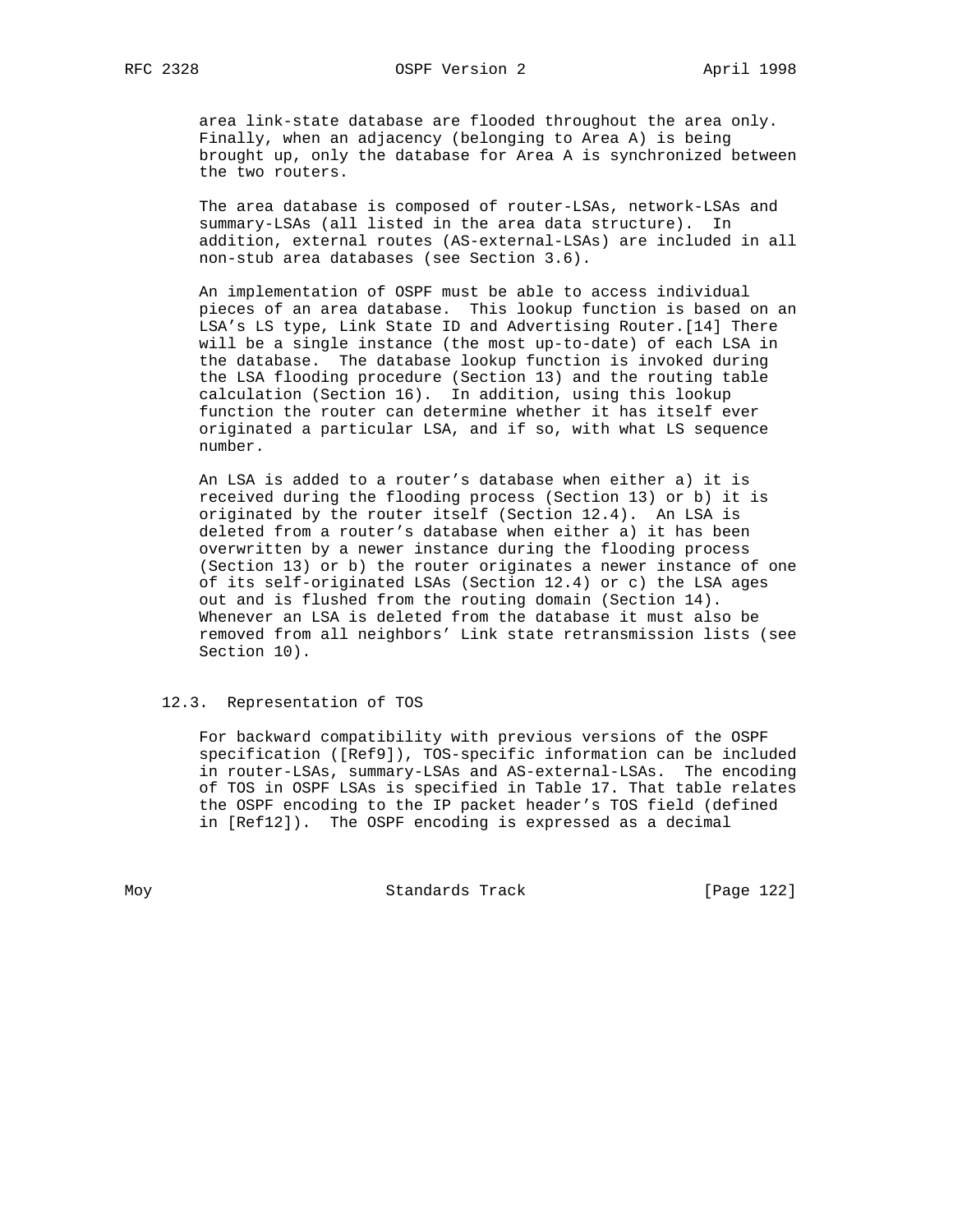integer, and the IP packet header's TOS field is expressed in the binary TOS values used in [Ref12].

|      | 0001 minimize monetary cost                                                                                                              |
|------|------------------------------------------------------------------------------------------------------------------------------------------|
|      |                                                                                                                                          |
| 0011 |                                                                                                                                          |
|      |                                                                                                                                          |
| 0101 |                                                                                                                                          |
| 0110 |                                                                                                                                          |
| 0111 |                                                                                                                                          |
|      |                                                                                                                                          |
| 1001 |                                                                                                                                          |
| 1010 |                                                                                                                                          |
| 1011 |                                                                                                                                          |
| 1100 |                                                                                                                                          |
| 1101 |                                                                                                                                          |
| 1110 |                                                                                                                                          |
| 1111 |                                                                                                                                          |
|      | OSPF encoding RFC 1349 TOS values<br>0000 normal service<br>0010 maximize reliability<br>0100 maximize throughput<br>1000 minimize delay |

Table 17: Representing TOS in OSPF.

### 12.4. Originating LSAs

 Into any given OSPF area, a router will originate several LSAs. Each router originates a router-LSA. If the router is also the Designated Router for any of the area's networks, it will originate network-LSAs for those networks.

 Area border routers originate a single summary-LSA for each known inter-area destination. AS boundary routers originate a single AS-external-LSA for each known AS external destination. Destinations are advertised one at a time so that the change in any single route can be flooded without reflooding the entire collection of routes. During the flooding procedure, many LSAs can be carried by a single Link State Update packet.

Moy **Standards Track** [Page 123]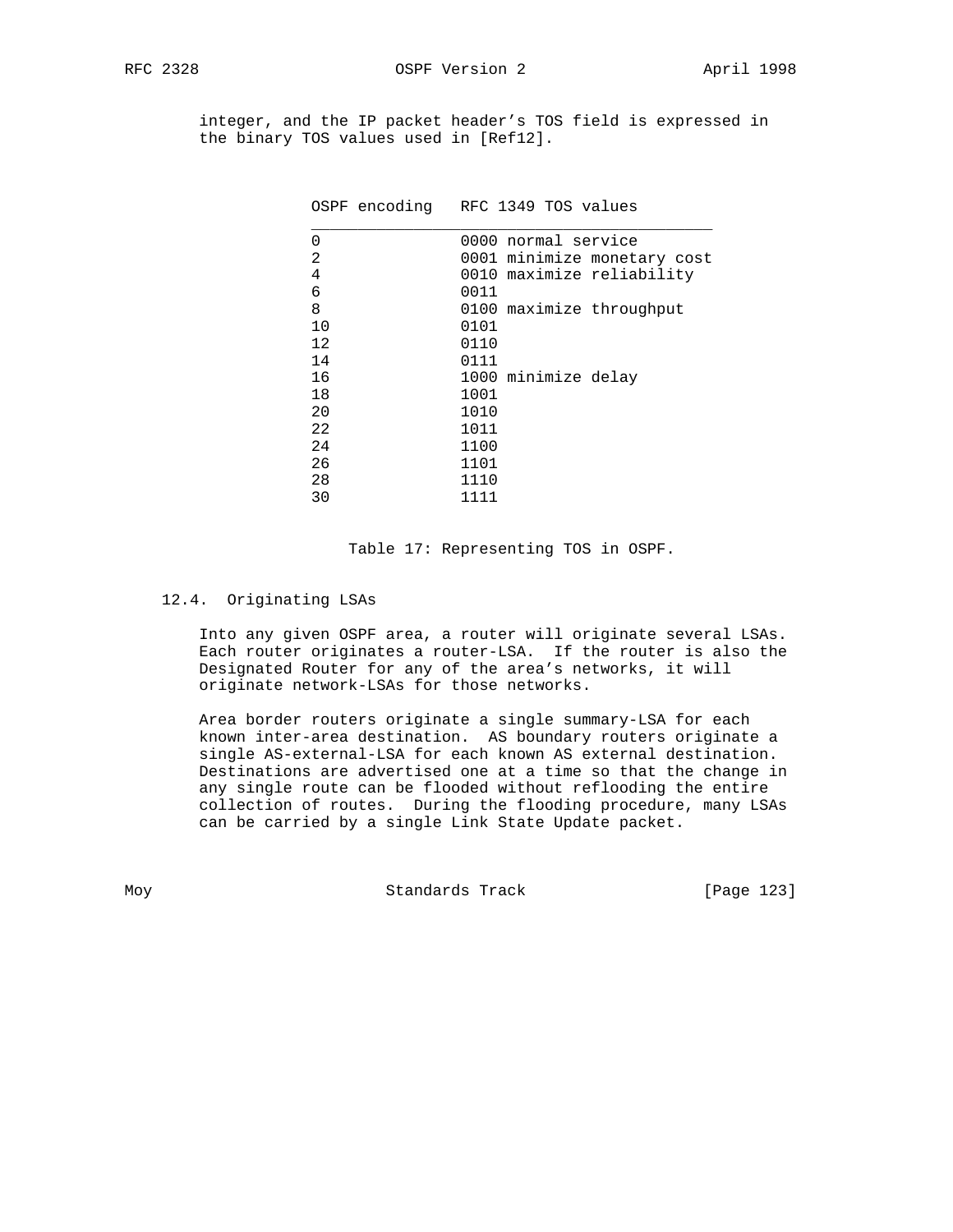As an example, consider Router RT4 in Figure 6. It is an area border router, having a connection to Area 1 and the backbone. Router RT4 originates 5 distinct LSAs into the backbone (one router-LSA, and one summary-LSA for each of the networks N1-N4). Router RT4 will also originate 8 distinct LSAs into Area 1 (one router-LSA and seven summary-LSAs as pictured in Figure 7). If RT4 has been selected as Designated Router for Network N3, it will also originate a network-LSA for N3 into Area 1.

 In this same figure, Router RT5 will be originating 3 distinct AS-external-LSAs (one for each of the networks N12-N14). These will be flooded throughout the entire AS, assuming that none of the areas have been configured as stubs. However, if area 3 has been configured as a stub area, the AS-external-LSAs for networks N12-N14 will not be flooded into area 3 (see Section 3.6). Instead, Router RT11 would originate a default summary- LSA that would be flooded throughout area 3 (see Section 12.4.3). This instructs all of area 3's internal routers to send their AS external traffic to RT11.

 Whenever a new instance of an LSA is originated, its LS sequence number is incremented, its LS age is set to 0, its LS checksum is calculated, and the LSA is added to the link state database and flooded out the appropriate interfaces. See Section 13.2 for details concerning the installation of the LSA into the link state database. See Section 13.3 for details concerning the flooding of newly originated LSAs.

 The ten events that can cause a new instance of an LSA to be originated are:

 (1) The LS age field of one of the router's self-originated LSAs reaches the value LSRefreshTime. In this case, a new instance of the LSA is originated, even though the contents of the LSA (apart from the LSA header) will be the same. This guarantees periodic originations of all LSAs. This periodic updating of LSAs adds robustness to the link state algorithm. LSAs that solely describe unreachable destinations should not be refreshed, but should instead be flushed from the routing domain (see Section 14.1).

Moy **Standards Track** [Page 124]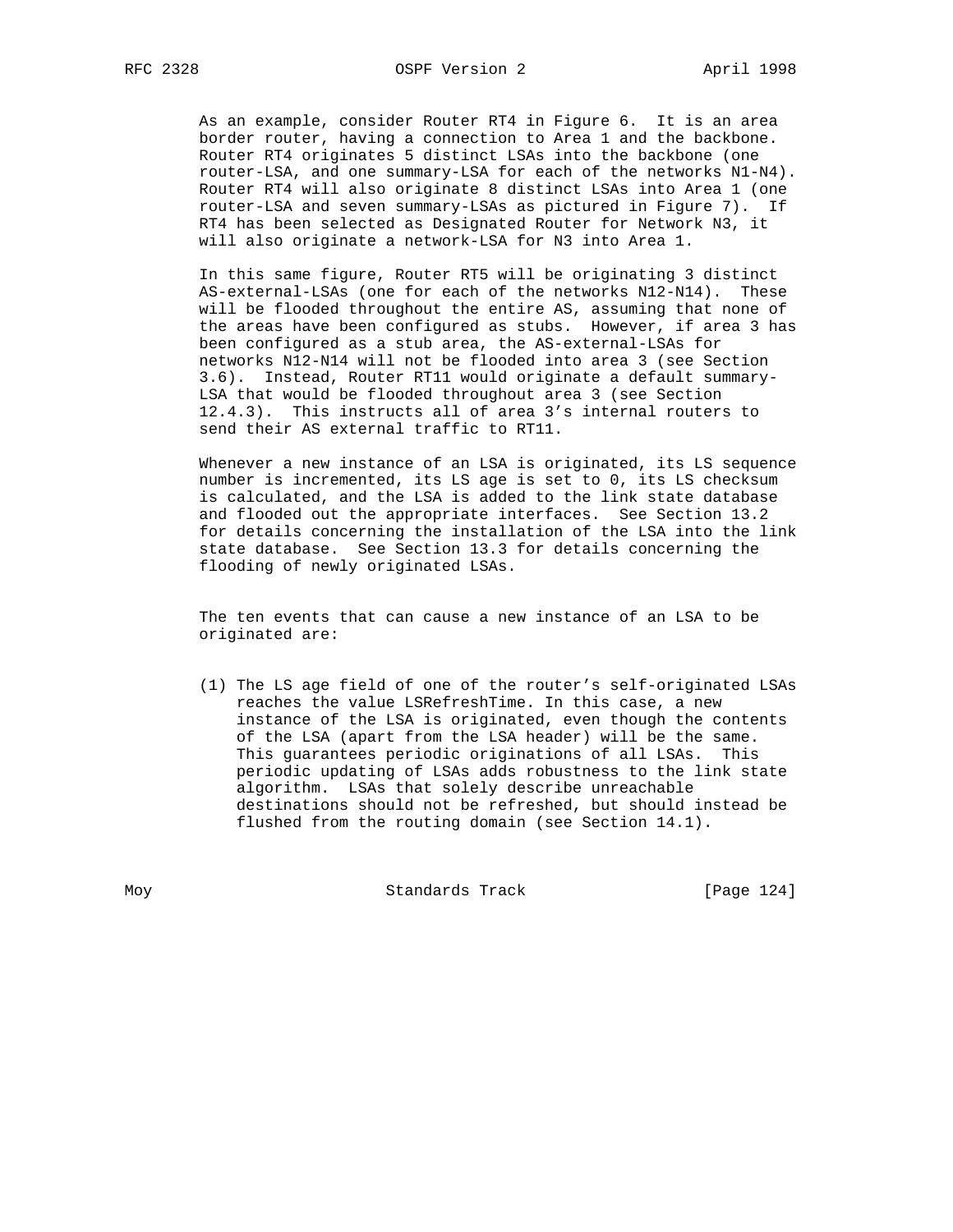When whatever is being described by an LSA changes, a new LSA is originated. However, two instances of the same LSA may not be originated within the time period MinLSInterval. This may require that the generation of the next instance be delayed by up to MinLSInterval. The following events may cause the contents of an LSA to change. These events should cause new originations if and only if the contents of the new LSA would be different:

- (2) An interface's state changes (see Section 9.1). This may mean that it is necessary to produce a new instance of the router-LSA.
- (3) An attached network's Designated Router changes. A new router-LSA should be originated. Also, if the router itself is now the Designated Router, a new network-LSA should be produced. If the router itself is no longer the Designated Router, any network-LSA that it might have originated for the network should be flushed from the routing domain (see Section 14.1).
- (4) One of the neighboring routers changes to/from the FULL state. This may mean that it is necessary to produce a new instance of the router-LSA. Also, if the router is itself the Designated Router for the attached network, a new network-LSA should be produced.

The next four events concern area border routers only:

- (5) An intra-area route has been added/deleted/modified in the routing table. This may cause a new instance of a summary- LSA (for this route) to be originated in each attached area (possibly including the backbone).
- (6) An inter-area route has been added/deleted/modified in the routing table. This may cause a new instance of a summary- LSA (for this route) to be originated in each attached area (but NEVER for the backbone).

Moy **Standards Track** [Page 125]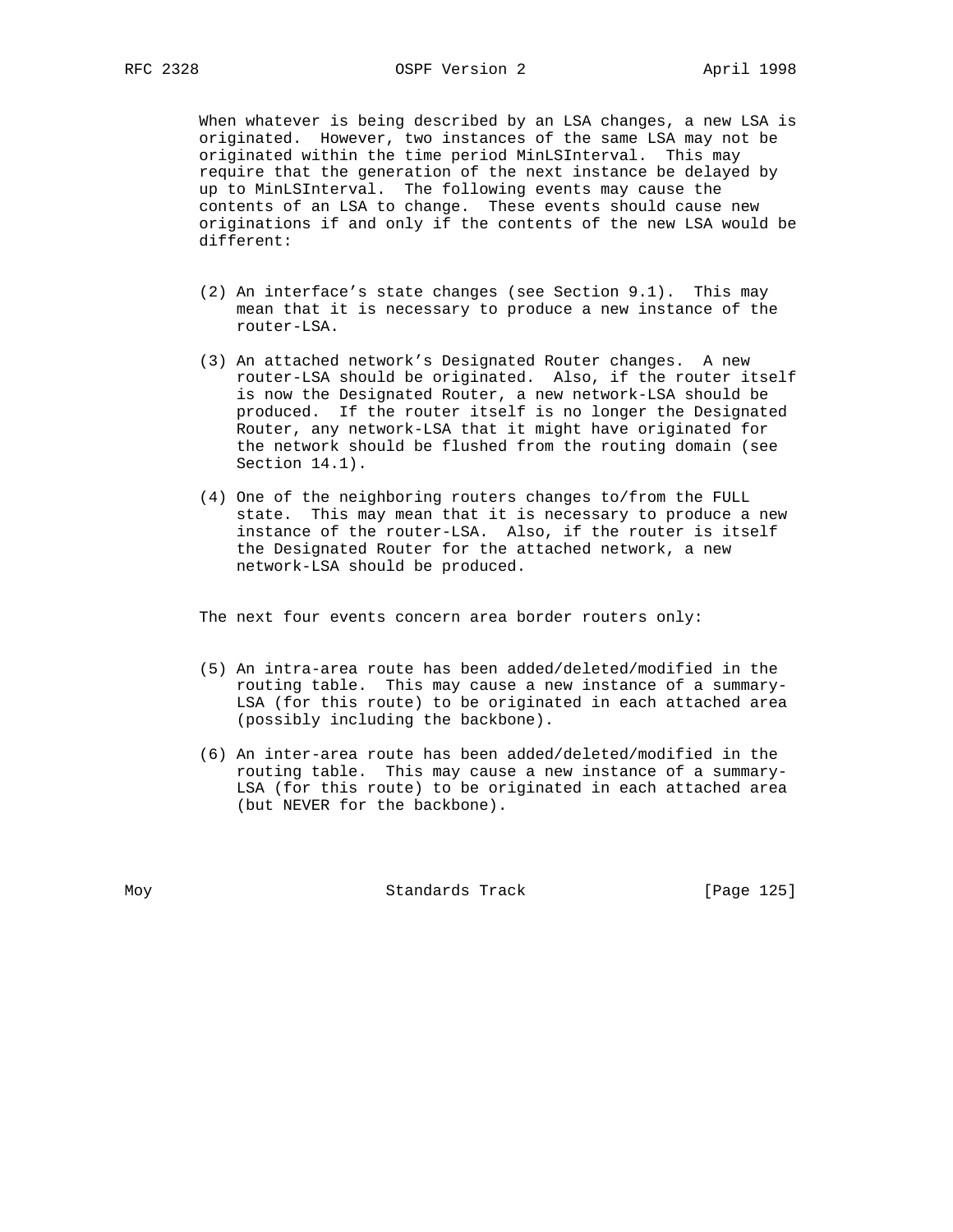- (7) The router becomes newly attached to an area. The router must then originate summary-LSAs into the newly attached area for all pertinent intra-area and inter-area routes in the router's routing table. See Section 12.4.3 for more details.
- (8) When the state of one of the router's configured virtual links changes, it may be necessary to originate a new router-LSA into the virtual link's Transit area (see the discussion of the router-LSA's bit V in Section 12.4.1), as well as originating a new router-LSA into the backbone.

 The last two events concern AS boundary routers (and former AS boundary routers) only:

- (9) An external route gained through direct experience with an external routing protocol (like BGP) changes. This will cause an AS boundary router to originate a new instance of an AS-external-LSA.
- (10)

 A router ceases to be an AS boundary router, perhaps after restarting. In this situation the router should flush all AS-external-LSAs that it had previously originated. These LSAs can be flushed via the premature aging procedure specified in Section 14.1.

 The construction of each type of LSA is explained in detail below. In general, these sections describe the contents of the LSA body (i.e., the part coming after the 20-byte LSA header). For information concerning the building of the LSA header, see Section 12.1.

12.4.1. Router-LSAs

 A router originates a router-LSA for each area that it belongs to. Such an LSA describes the collected states of the router's links to the area. The LSA is flooded throughout the particular area, and no further.

Moy **Standards Track** [Page 126]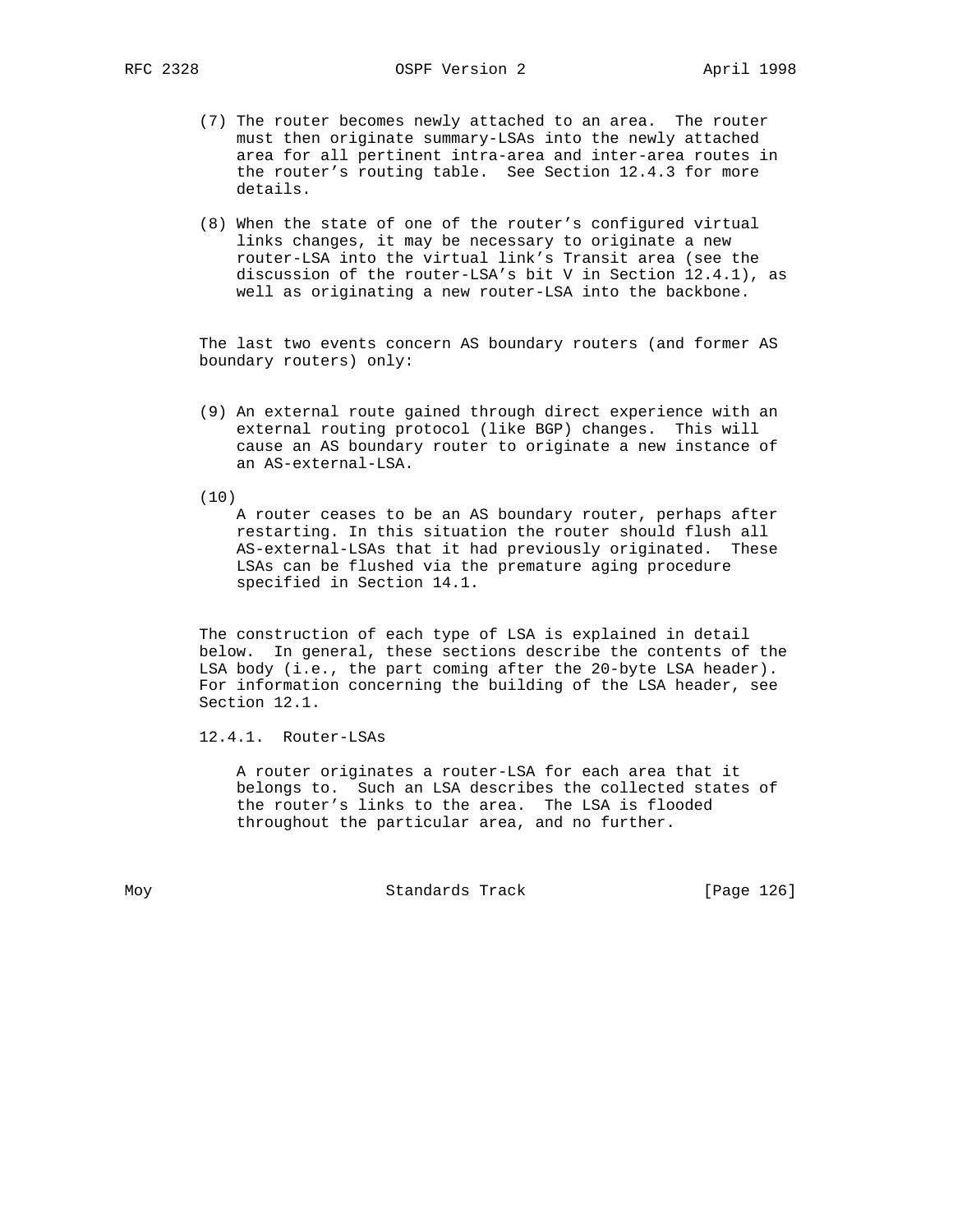



Figure 15: Area 1 with IP addresses shown

 The format of a router-LSA is shown in Appendix A (Section A.4.2). The first 20 bytes of the LSA consist of the generic LSA header that was discussed in Section 12.1. router-LSAs have LS type = 1.

 A router also indicates whether it is an area border router, or an AS boundary router, by setting the appropriate bits (bit B and bit E, respectively) in its router-LSAs. This enables paths to those types of routers to be saved in the routing table, for later processing of summary-LSAs and AS external-LSAs. Bit B should be set whenever the router is actively attached to two or more areas, even if the router is not currently attached to the OSPF backbone area. Bit E should never be set in a router-LSA for a stub area (stub areas cannot contain AS boundary routers).

Moy **Standards Track** [Page 127]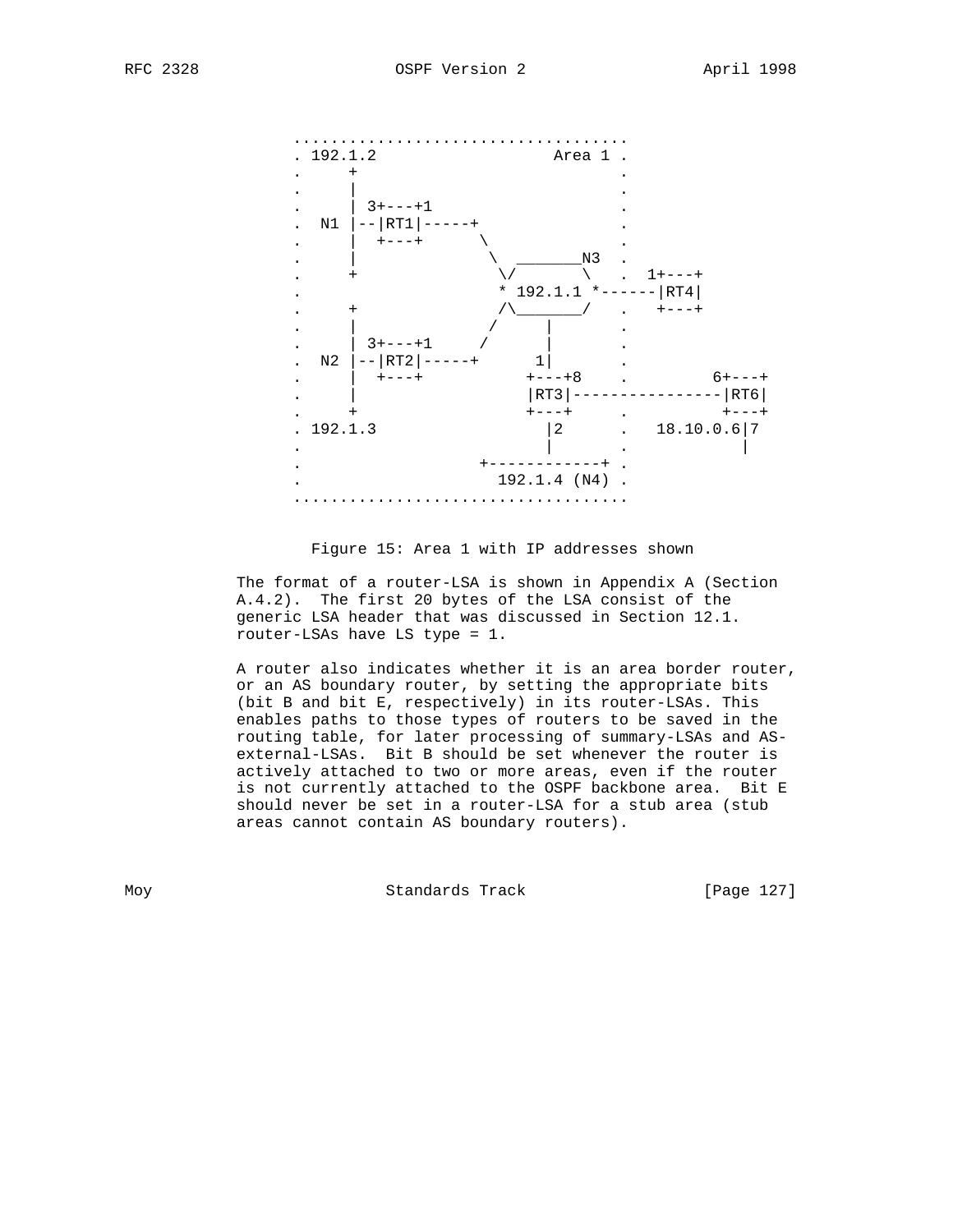In addition, the router sets bit V in its router-LSA for Area A if and only if the router is the endpoint of one or more fully adjacent virtual links having Area A as their Transit area. The setting of bit V enables other routers in Area A to discover whether the area supports transit traffic (see TransitCapability in Section 6).

 The router-LSA then describes the router's working connections (i.e., interfaces or links) to the area. Each link is typed according to the kind of attached network. Each link is also labelled with its Link ID. This Link ID gives a name to the entity that is on the other end of the link. Table 18 summarizes the values used for the Type and Link ID fields.

| Link type | Description                | Link ID                                   |
|-----------|----------------------------|-------------------------------------------|
|           | Point-to-point<br>link     | Neighbor Router ID                        |
| 2         | Link to transit<br>network | Interface address of<br>Designated Router |
| 3         | Link to stub<br>network    | IP network number                         |
| 4         | Virtual link               | Neighbor Router ID                        |

 Table 18: Link descriptions in the router-LSA.

 In addition, the Link Data field is specified for each link. This field gives 32 bits of extra information for the link. For links to transit networks, numbered point-to-point links and virtual links, this field specifies the IP interface address of the associated router interface (this is needed by the routing table calculation, see Section 16.1.1). For links to stub networks, this field specifies the stub network's IP address mask. For unnumbered point-to-point links, the Link Data field should be set to the unnumbered interface's MIB-II [Ref8] ifIndex value.

Moy **Standards Track** [Page 128]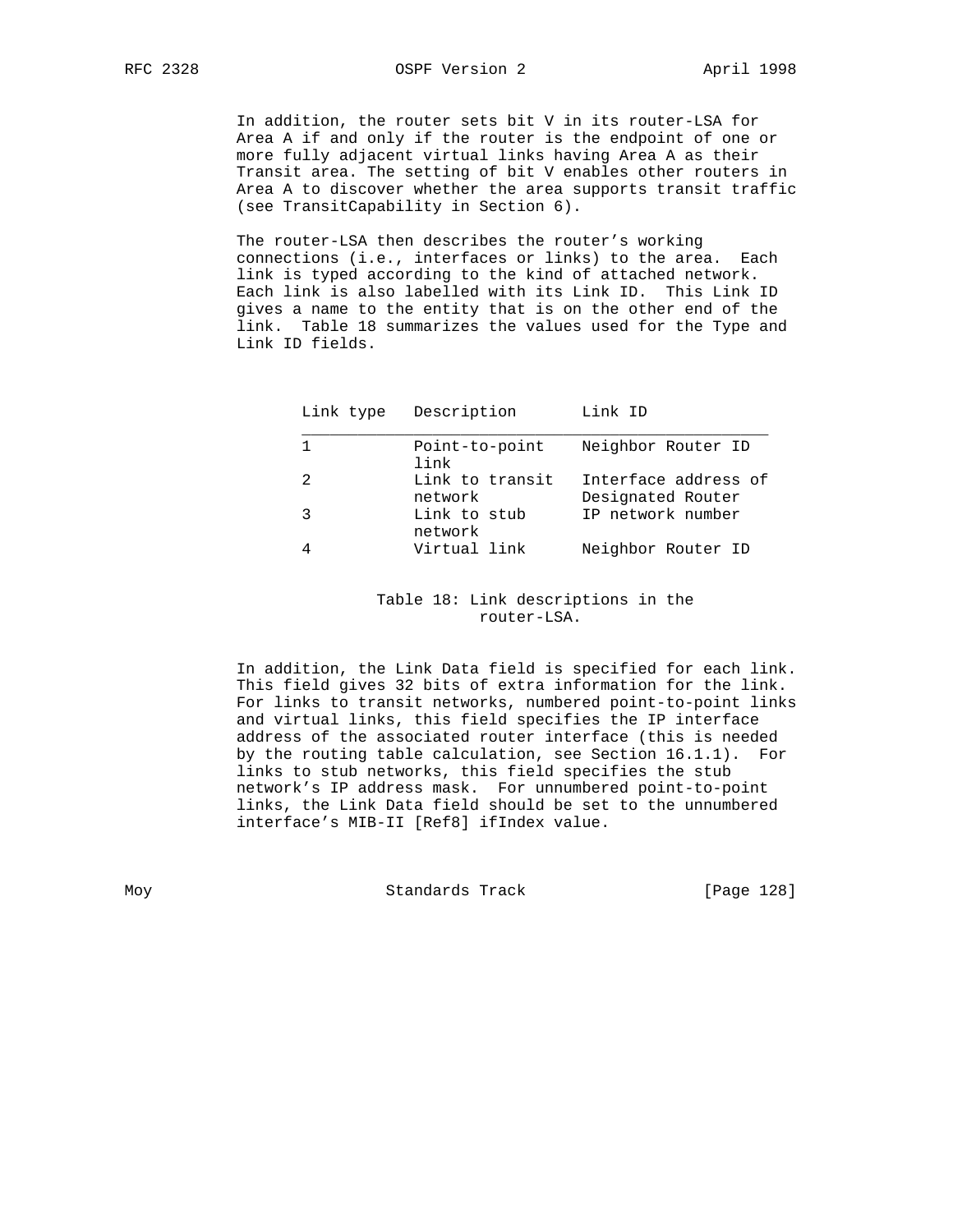Finally, the cost of using the link for output is specified. The output cost of a link is configurable. With the exception of links to stub networks, the output cost must always be non-zero.

 To further describe the process of building the list of link descriptions, suppose a router wishes to build a router-LSA for Area A. The router examines its collection of interface data structures. For each interface, the following steps are taken:

- o If the attached network does not belong to Area A, no links are added to the LSA, and the next interface should be examined.
- o If the state of the interface is Down, no links are added.
- o If the state of the interface is Loopback, add a Type 3 link (stub network) as long as this is not an interface to an unnumbered point-to-point network. The Link ID should be set to the IP interface address, the Link Data set to the mask 0xffffffff (indicating a host route), and the cost set to 0.
- o Otherwise, the link descriptions added to the router-LSA depend on the OSPF interface type. Link descriptions used for point-to-point interfaces are specified in Section 12.4.1.1, for virtual links in Section 12.4.1.2, for broadcast and NBMA interfaces in 12.4.1.3, and for Point-to-MultiPoint interfaces in 12.4.1.4.

 After consideration of all the router interfaces, host links are added to the router-LSA by examining the list of attached hosts belonging to Area A. A host route is represented as a Type 3 link (stub network) whose Link ID is the host's IP address, Link Data is the mask of all ones (0xffffffff), and cost the host's configured cost (see Section C.7).

Moy **Standards Track** [Page 129]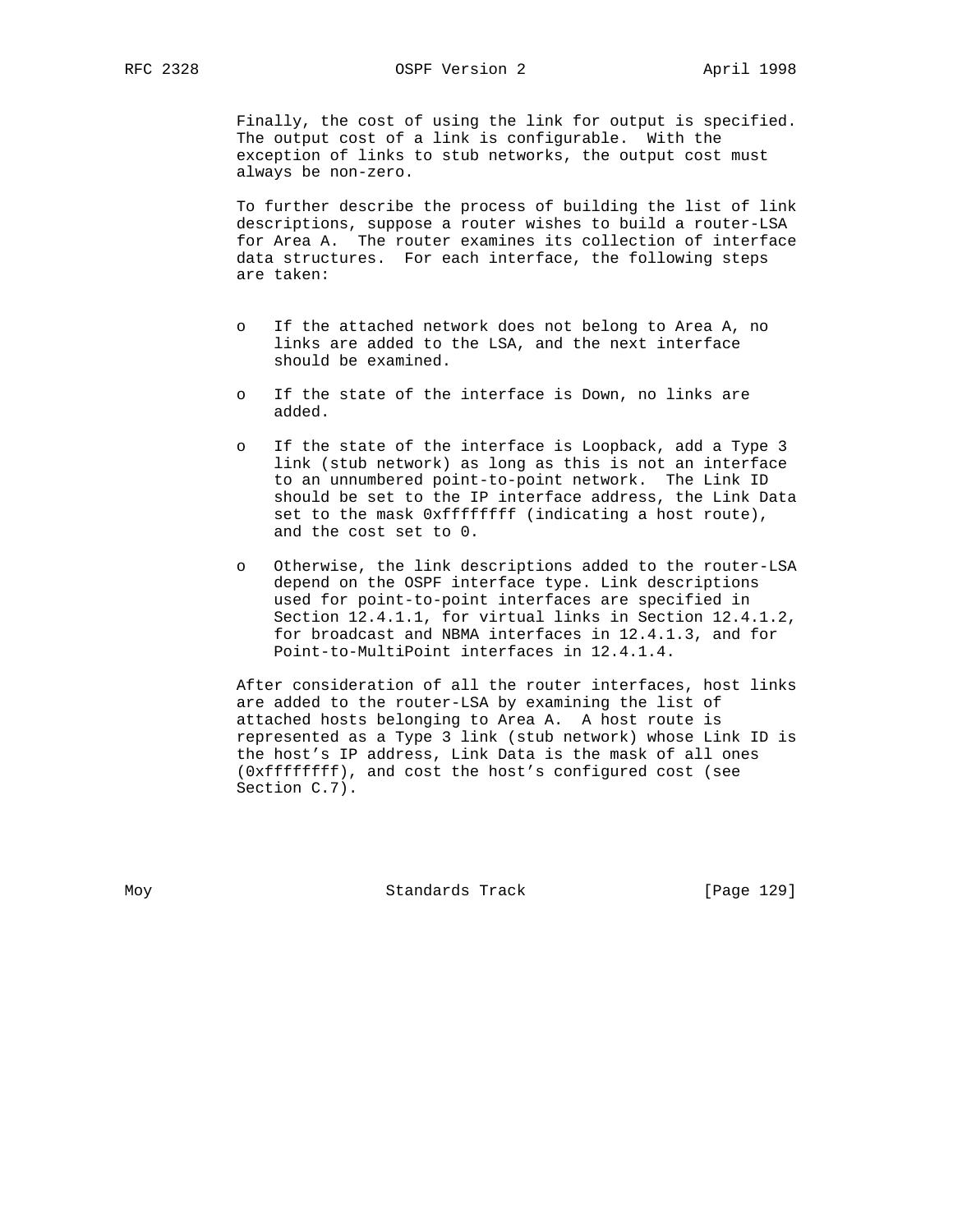# 12.4.1.1. Describing point-to-point interfaces

 For point-to-point interfaces, one or more link descriptions are added to the router-LSA as follows:

- o If the neighboring router is fully adjacent, add a Type 1 link (point-to-point). The Link ID should be set to the Router ID of the neighboring router. For numbered point-to-point networks, the Link Data should specify the IP interface address. For unnumbered point-to-point networks, the Link Data field should specify the interface's MIB-II [Ref8] ifIndex value. The cost should be set to the output cost of the point-to-point interface.
- o In addition, as long as the state of the interface is "Point-to-Point" (and regardless of the neighboring router state), a Type 3 link (stub network) should be added. There are two forms that this stub link can take:

Option 1

 Assuming that the neighboring router's IP address is known, set the Link ID of the Type 3 link to the neighbor's IP address, the Link Data to the mask 0xffffffff (indicating a host route), and the cost to the interface's configured output cost.[15]

Option 2

 If a subnet has been assigned to the point-to point link, set the Link ID of the Type 3 link to the subnet's IP address, the Link Data to the subnet's mask, and the cost to the interface's configured output cost.[16]

## 12.4.1.2. Describing broadcast and NBMA interfaces

 For operational broadcast and NBMA interfaces, a single link description is added to the router-LSA as follows:

Moy **Standards Track** [Page 130]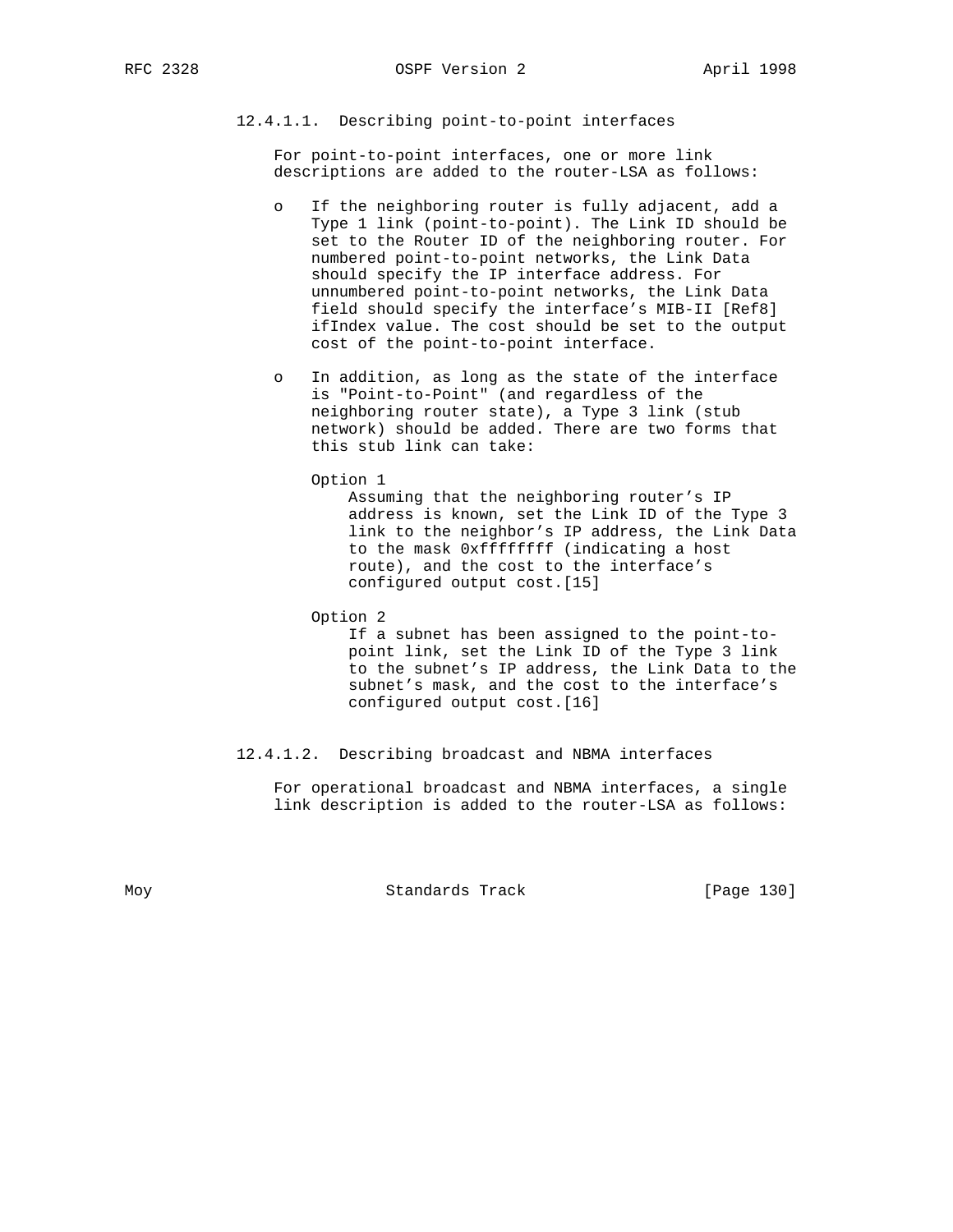- o If the state of the interface is Waiting, add a Type 3 link (stub network) with Link ID set to the IP network number of the attached network, Link Data set to the attached network's address mask, and cost equal to the interface's configured output cost.
- o Else, there has been a Designated Router elected for the attached network. If the router is fully adjacent to the Designated Router, or if the router itself is Designated Router and is fully adjacent to at least one other router, add a single Type 2 link (transit network) with Link ID set to the IP interface address of the attached network's Designated Router (which may be the router itself), Link Data set to the router's own IP interface address, and cost equal to the interface's configured output cost. Otherwise, add a link as if the interface state were Waiting (see above).

#### 12.4.1.3. Describing virtual links

 For virtual links, a link description is added to the router-LSA only when the virtual neighbor is fully adjacent. In this case, add a Type 4 link (virtual link) with Link ID set to the Router ID of the virtual neighbor, Link Data set to the IP interface address associated with the virtual link and cost set to the cost calculated for the virtual link during the routing table calculation (see Section 15).

#### 12.4.1.4. Describing Point-to-MultiPoint interfaces

 For operational Point-to-MultiPoint interfaces, one or more link descriptions are added to the router-LSA as follows:

A single Type 3 link (stub network) is added with Link ID set to the router's own IP interface address, Link Data set to the mask 0xffffffff (indicating a host route), and cost set to 0.

Moy **Standards Track** [Page 131]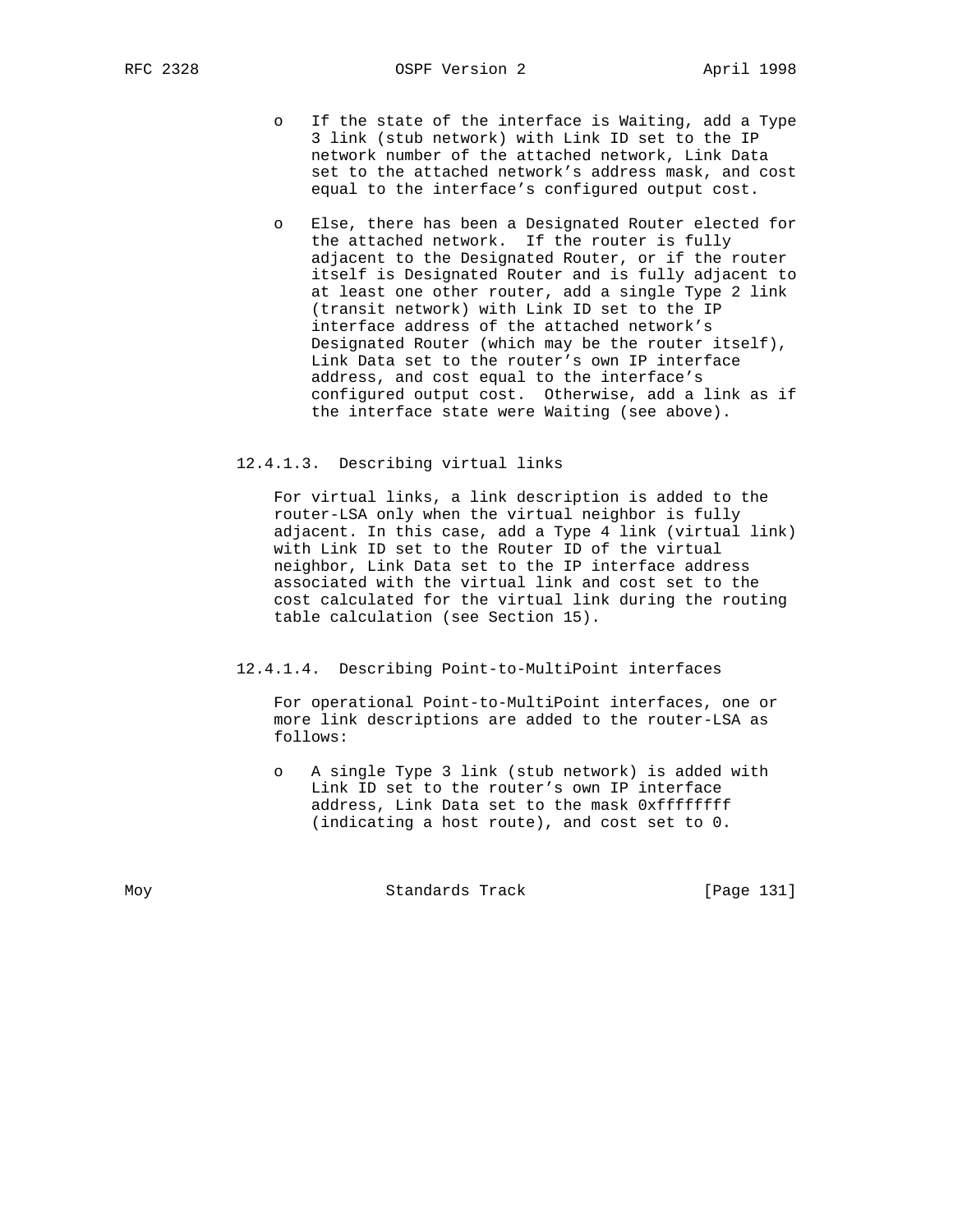o For each fully adjacent neighbor associated with the interface, add an additional Type 1 link (point-to point) with Link ID set to the Router ID of the neighboring router, Link Data set to the IP interface address and cost equal to the interface's configured output cost.

# 12.4.1.5. Examples of router-LSAs

 Consider the router-LSAs generated by Router RT3, as pictured in Figure 6. The area containing Router RT3 (Area 1) has been redrawn, with actual network addresses, in Figure 15. Assume that the last byte of all of RT3's interface addresses is 3, giving it the interface addresses 192.1.1.3 and 192.1.4.3, and that the other routers have similar addressing schemes. In addition, assume that all links are functional, and that Router IDs are assigned as the smallest IP interface address.

 RT3 originates two router-LSAs, one for Area 1 and one for the backbone. Assume that Router RT4 has been selected as the Designated router for network 192.1.1.0. RT3's router-LSA for Area 1 is then shown below. It indicates that RT3 has two connections to Area 1, the first a link to the transit network 192.1.1.0 and the second a link to the stub network 192.1.4.0. Note that the transit network is identified by the IP interface of its Designated Router (i.e., the Link ID = 192.1.1.4 which is the Designated Router RT4's IP interface to 192.1.1.0). Note also that RT3 has indicated that it is an area border router.

; RT3's router-LSA for Area 1

| $LS$ age = $0$                                  | <i>i</i> always true on origination |
|-------------------------------------------------|-------------------------------------|
| Options = $(E-bit)$                             |                                     |
| LS type = $1$                                   | indicates router-LSA                |
| Link State ID = $192.1.1.3$ ; RT3's Router ID   |                                     |
| Advertising Router = 192.1.1.3 ;RT3's Router ID |                                     |
| bit $E = 0$                                     | inot an AS boundary router          |

Moy **Standards Track** [Page 132]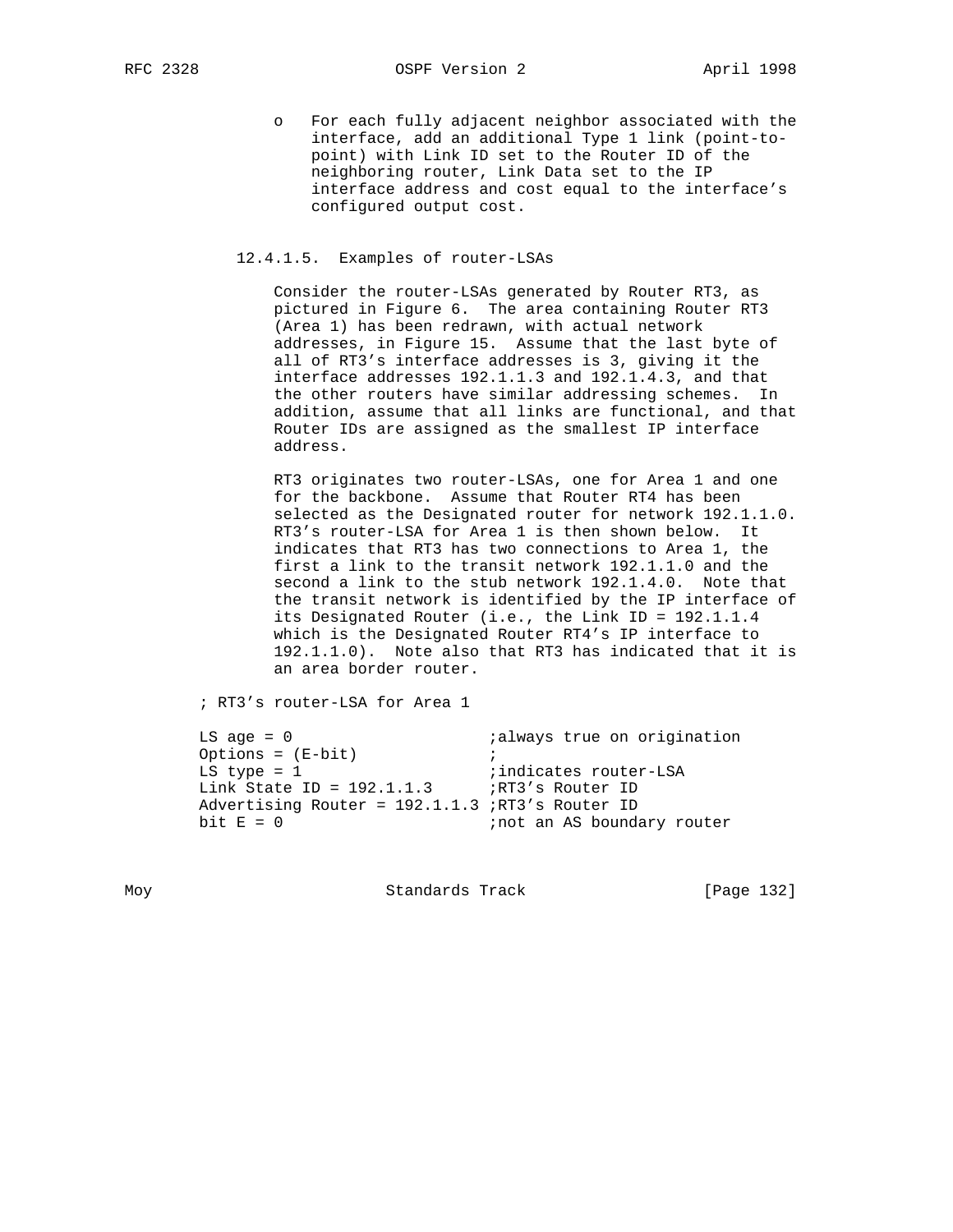bit B = 1  $;$  iarea border router  $\text{\#links} = 2$ Link ID =  $192.1.1.4$  ; IP address of Desig. Rtr. Link Data = 192.1.1.3 ;RT3's IP interface to net Type = 2  $\blacksquare$  ; connects to transit network # TOS metrics = 0  $metric = 1$ Link ID =  $192.1.4.0$  ; IP Network number Link Data = 0xffffff00 ;Network mask Type = 3  $\ldots$  ; connects to stub network # TOS metrics = 0  $metric = 2$  Next RT3's router-LSA for the backbone is shown. It indicates that RT3 has a single attachment to the backbone. This attachment is via an unnumbered point-to-point link to Router RT6. RT3 has again indicated that it is an area border router. ; RT3's router-LSA for the backbone LS age = 0  $\qquad \qquad$  ; always true on origination Options = (E-bit) ; LS type = 1  $\qquad \qquad$  ; indicates router-LSA Link State ID =  $192.1.1.3$  ;RT3's router ID Advertising Router = 192.1.1.3 ;RT3's router ID bit  $E = 0$ <br>bit  $B = 1$ <br>bit  $B = 1$ <br>iarea border router iarea border router  $#links = 1$  Link ID = 18.10.0.6 ;Neighbor's Router ID Link Data = 0.0.0.3 ;MIB-II ifIndex of P-P link Type = 1  $\blacksquare$  ; connects to router # TOS metrics = 0  $metric = 8$  12.4.2. Network-LSAs A network-LSA is generated for every transit broadcast or NBMA network. (A transit network is a network having two or more attached routers). The network-LSA describes all the routers that are attached to the network.

Moy **Standards Track** [Page 133]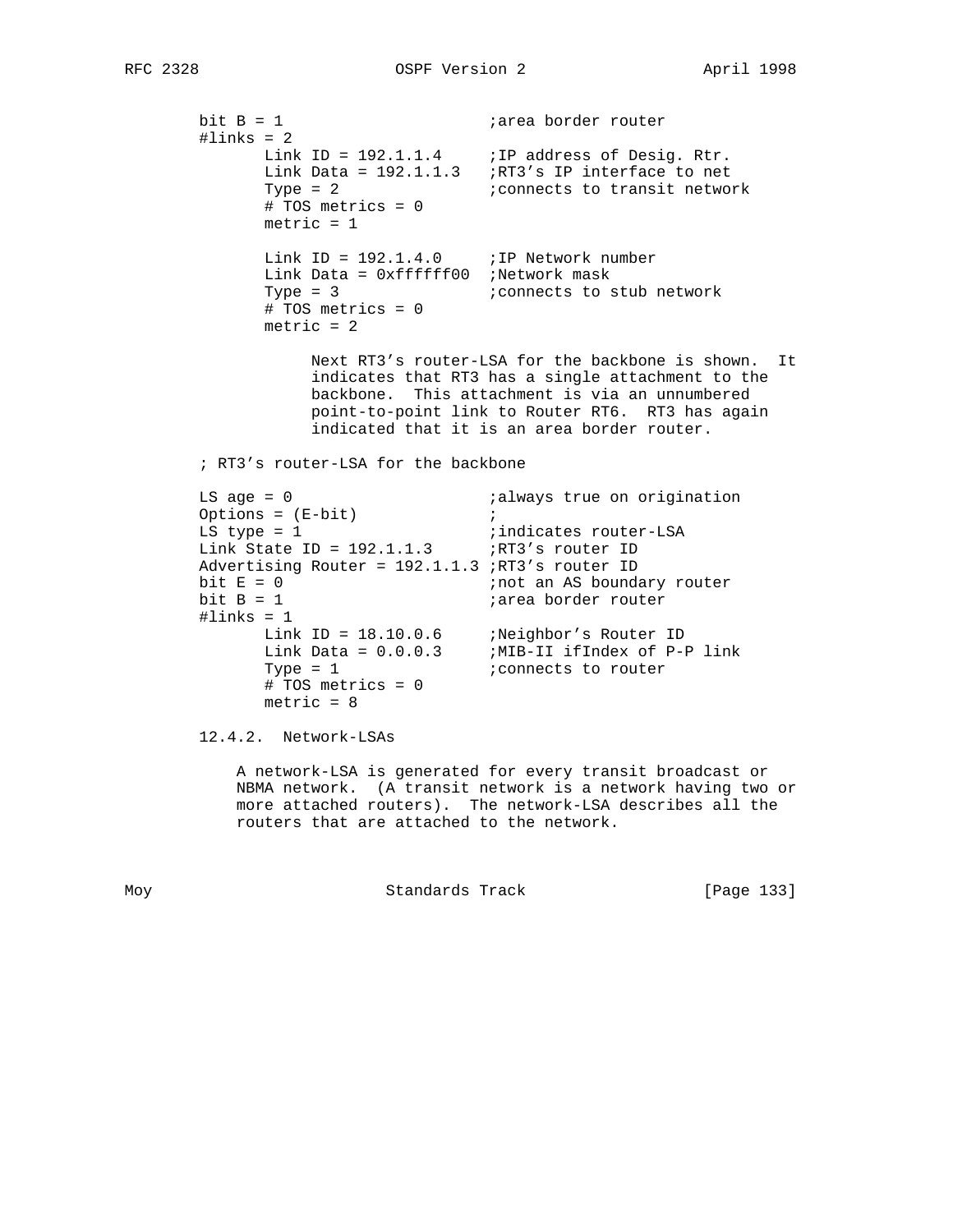The Designated Router for the network originates the LSA. The Designated Router originates the LSA only if it is fully adjacent to at least one other router on the network. The network-LSA is flooded throughout the area that contains the transit network, and no further. The network-LSA lists those routers that are fully adjacent to the Designated Router; each fully adjacent router is identified by its OSPF Router ID. The Designated Router includes itself in this list.

 The Link State ID for a network-LSA is the IP interface address of the Designated Router. This value, masked by the network's address mask (which is also contained in the network-LSA) yields the network's IP address.

 A router that has formerly been the Designated Router for a network, but is no longer, should flush the network-LSA that it had previously originated. This LSA is no longer used in the routing table calculation. It is flushed by prematurely incrementing the LSA's age to MaxAge and reflooding (see Section 14.1). In addition, in those rare cases where a router's Router ID has changed, any network-LSAs that were originated with the router's previous Router ID must be flushed. Since the router may have no idea what it's previous Router ID might have been, these network-LSAs are indicated by having their Link State ID equal to one of the router's IP interface addresses and their Advertising Router equal to some value other than the router's current Router ID (see Section 13.4 for more details).

12.4.2.1. Examples of network-LSAs

 Again consider the area configuration in Figure 6. Network-LSAs are originated for Network N3 in Area 1, Networks N6 and N8 in Area 2, and Network N9 in Area 3. Assuming that Router RT4 has been selected as the Designated Router for Network N3, the following network-LSA is generated by RT4 on behalf of Network N3 (see Figure 15 for the address assignments):

; Network-LSA for Network N3

Moy **Standards Track** [Page 134]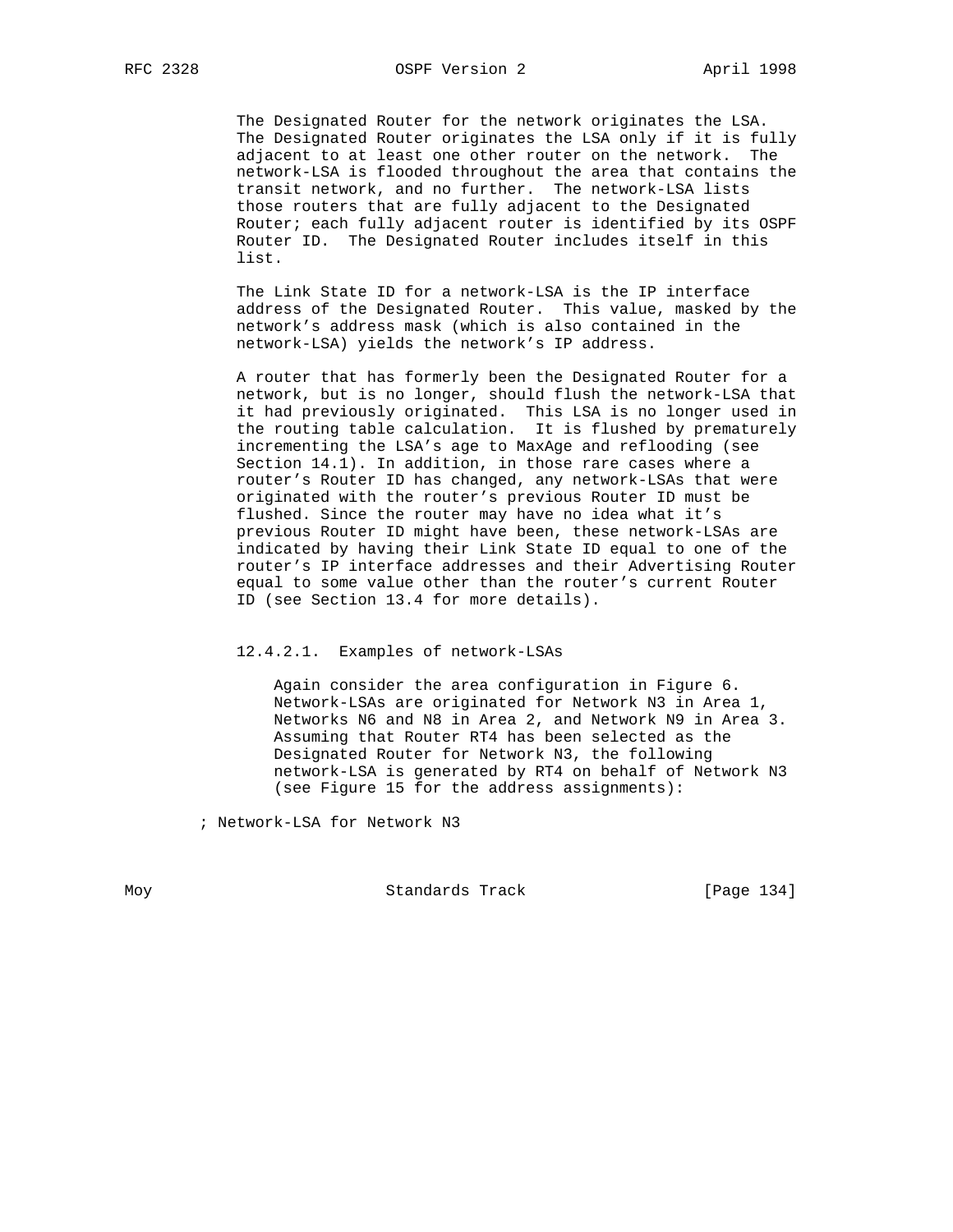LS age = 0  $\qquad \qquad$  ; always true on origination Options = (E-bit) ; LS type = 2  $\qquad \qquad$  ;indicates network-LSA Link State ID =  $192.1.1.4$  ; IP address of Desig. Rtr. Advertising Router = 192.1.1.4 ;RT4's Router ID Network Mask = 0xffffff00 Attached Router = 192.1.1.4 ; Router ID Attached Router = 192.1.1.1 ; Router ID Attached Router = 192.1.1.2 ;Router ID Attached Router = 192.1.1.3 ; Router ID

# 12.4.3. Summary-LSAs

 The destination described by a summary-LSA is either an IP network, an AS boundary router or a range of IP addresses. Summary-LSAs are flooded throughout a single area only. The destination described is one that is external to the area, yet still belongs to the Autonomous System.

 Summary-LSAs are originated by area border routers. The precise summary routes to advertise into an area are determined by examining the routing table structure (see Section 11) in accordance with the algorithm described below. Note that only intra-area routes are advertised into the backbone, while both intra-area and inter-area routes are advertised into the other areas.

 To determine which routes to advertise into an attached Area A, each routing table entry is processed as follows. Remember that each routing table entry describes a set of equal-cost best paths to a particular destination:

- o Only Destination Types of network and AS boundary router are advertised in summary-LSAs. If the routing table entry's Destination Type is area border router, examine the next routing table entry.
- o AS external routes are never advertised in summary-LSAs. If the routing table entry has Path-type of type 1 external or type 2 external, examine the next routing table entry.

Moy **Standards Track** [Page 135]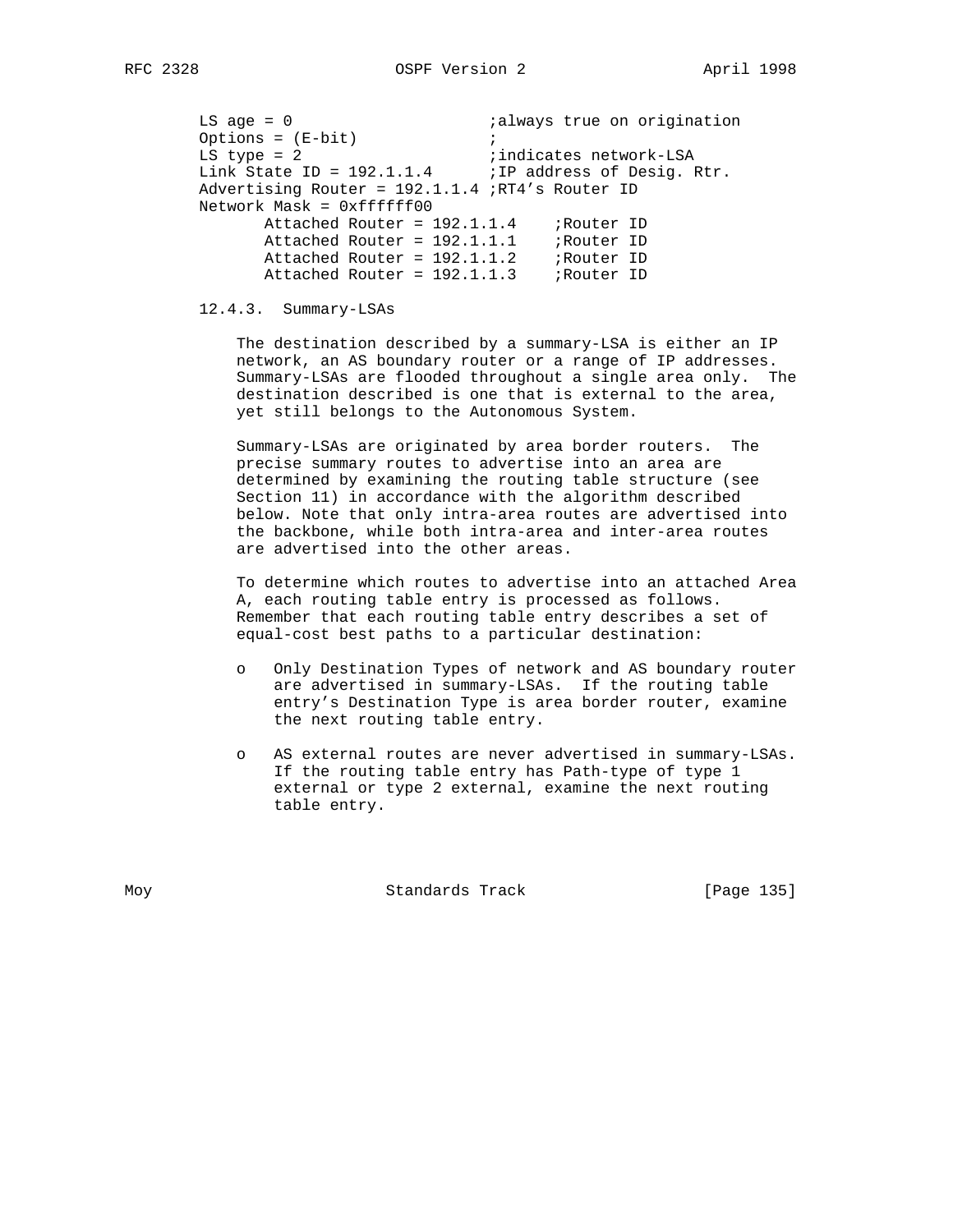- o Else, if the area associated with this set of paths is the Area A itself, do not generate a summary-LSA for the route.[17]
- o Else, if the next hops associated with this set of paths belong to Area A itself, do not generate a summary-LSA for the route.[18] This is the logical equivalent of a Distance Vector protocol's split horizon logic.
- o Else, if the routing table cost equals or exceeds the value LSInfinity, a summary-LSA cannot be generated for this route.
- Else, if the destination of this route is an AS boundary router, a summary-LSA should be originated if and only if the routing table entry describes the preferred path to the AS boundary router (see Step 3 of Section 16.4). If so, a Type 4 summary-LSA is originated for the destination, with Link State ID equal to the AS boundary router's Router ID and metric equal to the routing table entry's cost. Note: these LSAs should not be generated if Area A has been configured as a stub area.
- o Else, the Destination type is network. If this is an inter-area route, generate a Type 3 summary-LSA for the destination, with Link State ID equal to the network's address (if necessary, the Link State ID can also have one or more of the network's host bits set; see Appendix E for details) and metric equal to the routing table cost.
- The one remaining case is an intra-area route to a network. This means that the network is contained in one of the router's directly attached areas. In general, this information must be condensed before appearing in summary-LSAs. Remember that an area has a configured list of address ranges, each range consisting of an [address,mask] pair and a status indication of either Advertise or DoNotAdvertise. At most a single Type 3 summary-LSA is originated for each range. When the range's status indicates Advertise, a Type 3 summary-LSA is generated with Link State ID equal to the

Moy **Standards Track** [Page 136]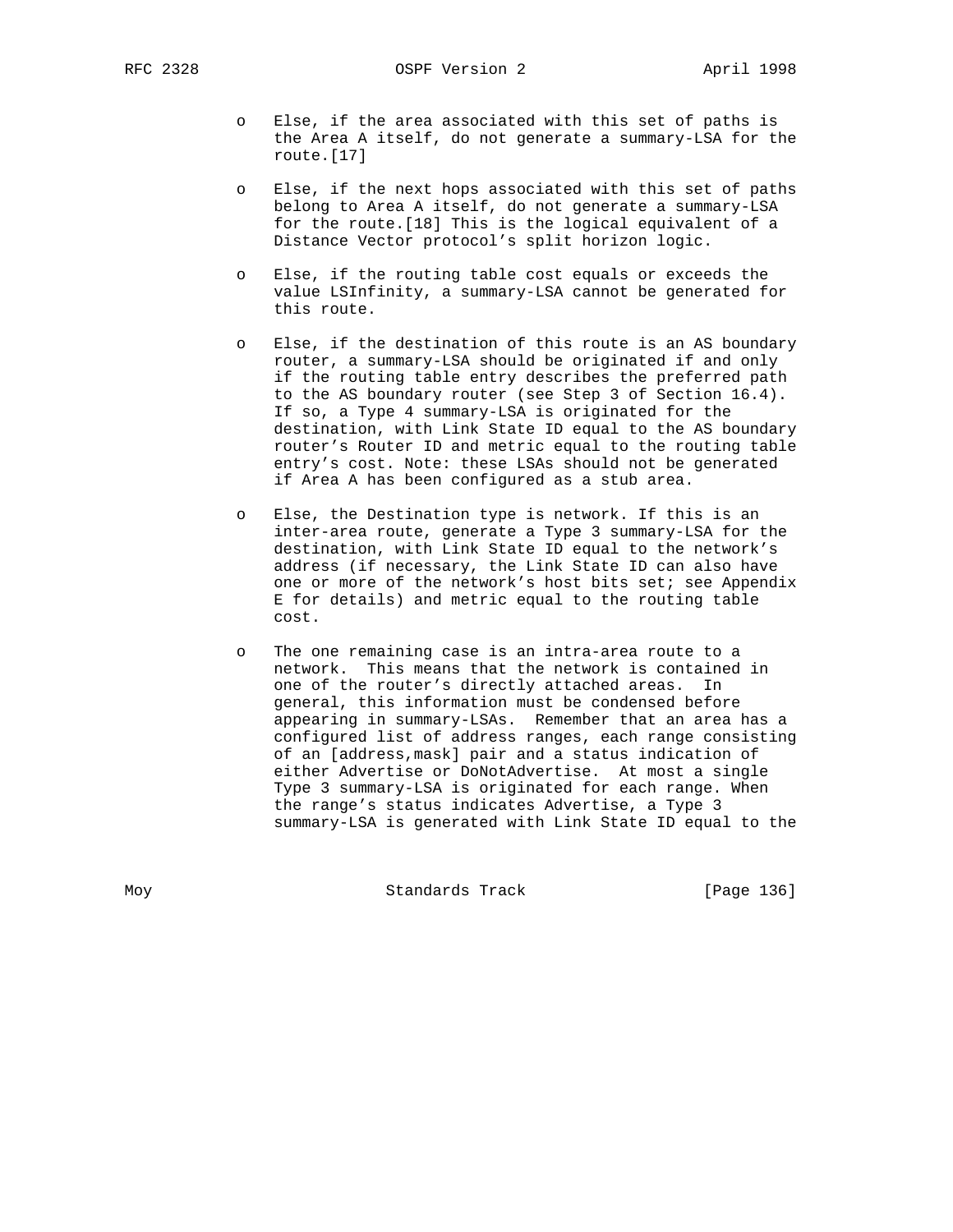range's address (if necessary, the Link State ID can also have one or more of the range's "host" bits set; see Appendix E for details) and cost equal to the largest cost of any of the component networks. When the range's status indicates DoNotAdvertise, the Type 3 summary-LSA is suppressed and the component networks remain hidden from other areas.

 By default, if a network is not contained in any explicitly configured address range, a Type 3 summary- LSA is generated with Link State ID equal to the network's address (if necessary, the Link State ID can also have one or more of the network's "host" bits set; see Appendix E for details) and metric equal to the network's routing table cost.

 If an area is capable of carrying transit traffic (i.e., its TransitCapability is set to TRUE), routing information concerning backbone networks should not be condensed before being summarized into the area. Nor should the advertisement of backbone networks into transit areas be suppressed. In other words, the backbone's configured ranges should be ignored when originating summary-LSAs into transit areas.

 If a router advertises a summary-LSA for a destination which then becomes unreachable, the router must then flush the LSA from the routing domain by setting its age to MaxAge and reflooding (see Section 14.1). Also, if the destination is still reachable, yet can no longer be advertised according to the above procedure (e.g., it is now an inter-area route, when it used to be an intra-area route associated with some non-backbone area; it would thus no longer be advertisable to the backbone), the LSA should also be flushed from the routing domain.

#### 12.4.3.1. Originating summary-LSAs into stub areas

 The algorithm in Section 12.4.3 is optional when Area A is an OSPF stub area. Area border routers connecting to a stub area can originate summary-LSAs into the area

Moy **Standards Track** [Page 137]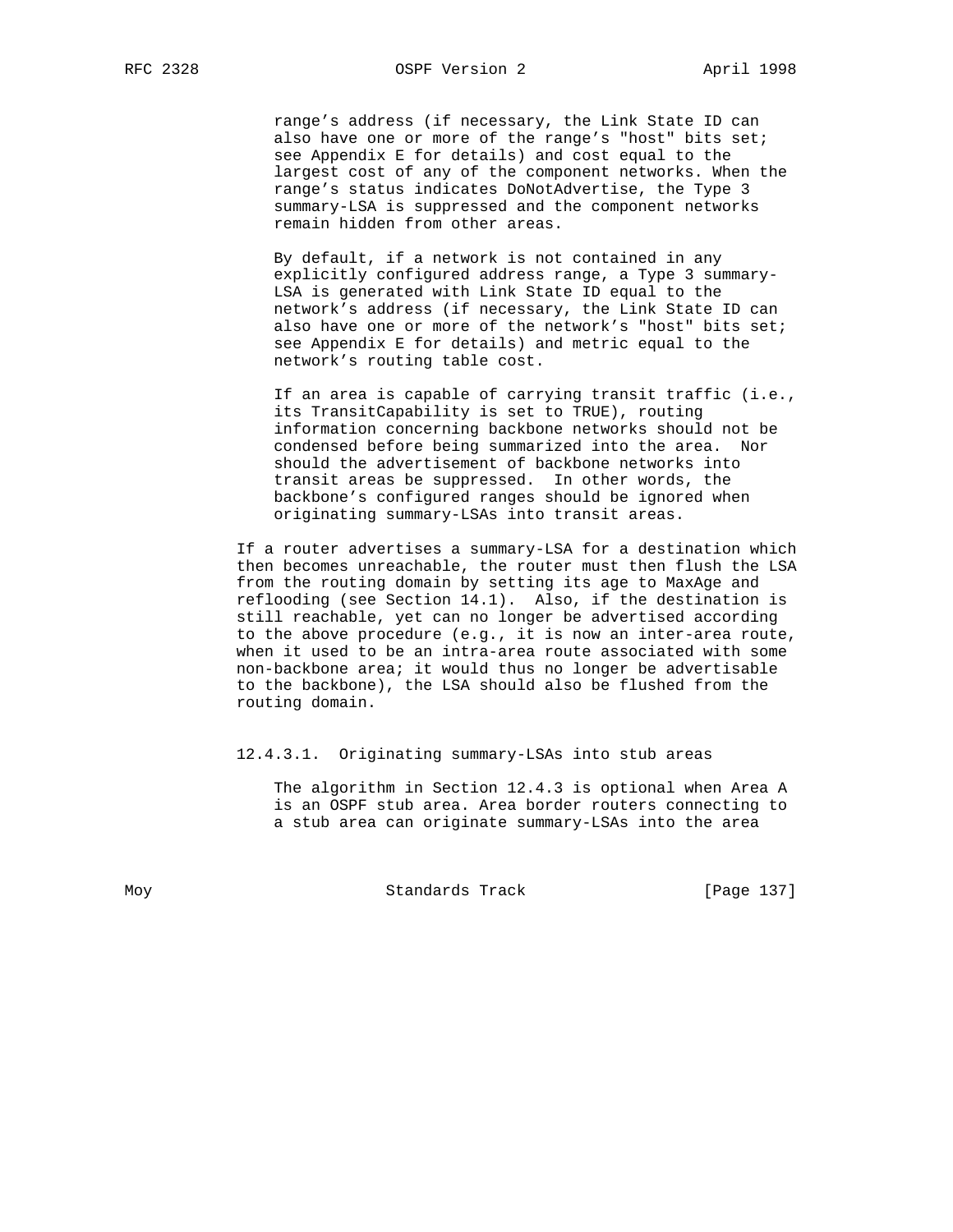according to the Section 12.4.3's algorithm, or can choose to originate only a subset of the summary-LSAs, possibly under configuration control. The fewer LSAs originated, the smaller the stub area's link state database, further reducing the demands on its routers' resources. However, omitting LSAs may also lead to sub optimal inter-area routing, although routing will continue to function.

 As specified in Section 12.4.3, Type 4 summary-LSAs (ASBR-summary-LSAs) are never originated into stub areas.

 In a stub area, instead of importing external routes each area border router originates a "default summary- LSA" into the area. The Link State ID for the default summary-LSA is set to DefaultDestination, and the metric set to the (per-area) configurable parameter StubDefaultCost. Note that StubDefaultCost need not be configured identically in all of the stub area's area border routers.

## 12.4.3.2. Examples of summary-LSAs

 Consider again the area configuration in Figure 6. Routers RT3, RT4, RT7, RT10 and RT11 are all area border routers, and therefore are originating summary-LSAs. Consider in particular Router RT4. Its routing table was calculated as the example in Section 11.3. RT4 originates summary-LSAs into both the backbone and Area 1. Into the backbone, Router RT4 originates separate LSAs for each of the networks N1-N4. Into Area 1, Router RT4 originates separate LSAs for networks N6-N8 and the AS boundary routers RT5,RT7. It also condenses host routes Ia and Ib into a single summary-LSA. Finally, the routes to networks N9,N10,N11 and Host H1 are advertised by a single summary-LSA. This condensation was originally performed by the router RT11.

Moy **Standards Track** [Page 138]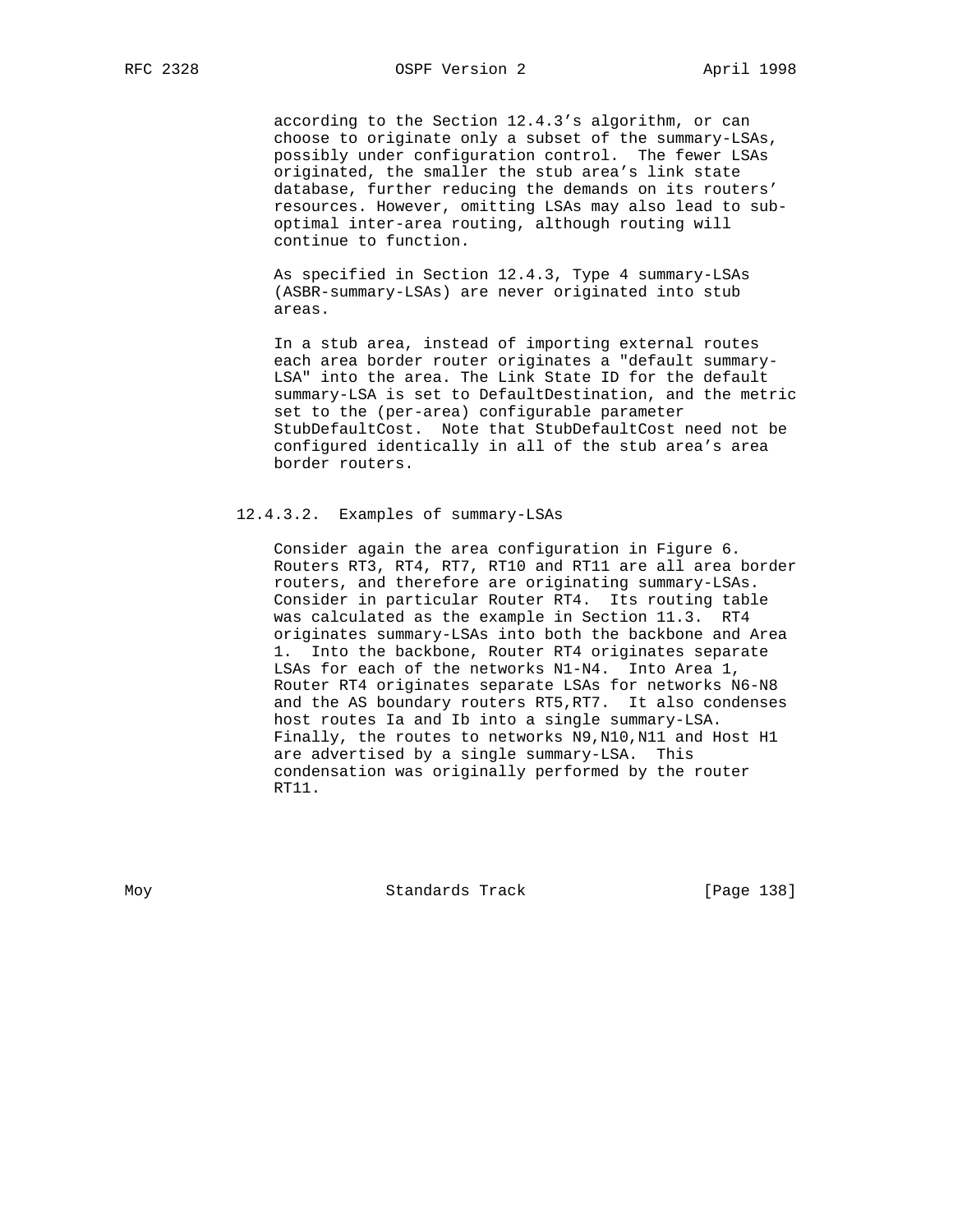# RFC 2328 OSPF Version 2 April 1998

 These LSAs are illustrated graphically in Figures 7 and 8. Two of the summary-LSAs originated by Router RT4 follow. The actual IP addresses for the networks and routers in question have been assigned in Figure 15. ; Summary-LSA for Network N1, ; originated by Router RT4 into the backbone LS age = 0  $\qquad \qquad$  ; always true on origination  $\begin{array}{ccc}\n\text{D} & \text{E} & \text{E}-\text{D} \\
\text{Ortions} & = & \text{E}-\text{D} \\
\text{D} & \text{E} & \text{E}-\text{D} \\
\text{D} & \text{E} & \text{E}-\text{D} \\
\text{D} & \text{E} & \text{E}-\text{D} \\
\text{E} & \text{E}-\text{D} & \text{E} \\
\text{E}-\text{D} & \text{E} & \text{E}-\text{D} \\
\text{E}-\text{D} & \text{E}-\text{D} & \text{E}-\text{D} \\
\text{E}-\text{D} & \text{E$ LS type = 3  $I$  ; Type 3 summary-LSA Link State ID = 192.1.2.0 ;N1's IP network number Advertising Router =  $192.1.1.4$  ;RT4's ID  $metric = 4$  ; Summary-LSA for AS boundary router RT7 ; originated by Router RT4 into Area 1 LS age = 0  $\qquad \qquad$  ;always true on origination Options = (E-bit) ; LS type = 4  $I$  ; Type 4 summary-LSA Link State ID = Router RT7's ID Advertising Router =  $192.1.1.4$  ;RT4's ID metric  $= 14$ 

# 12.4.4. AS-external-LSAs

 AS-external-LSAs describe routes to destinations external to the Autonomous System. Most AS-external-LSAs describe routes to specific external destinations; in these cases the LSA's Link State ID is set to the destination network's IP address (if necessary, the Link State ID can also have one or more of the network's "host" bits set; see Appendix E for details). However, a default route for the Autonomous System can be described in an AS-external-LSA by setting the LSA's Link State ID to DefaultDestination (0.0.0.0). AS external-LSAs are originated by AS boundary routers. An AS boundary router originates a single AS-external-LSA for each external route that it has learned, either through another routing protocol (such as BGP), or through configuration information.

Moy **Standards Track** [Page 139]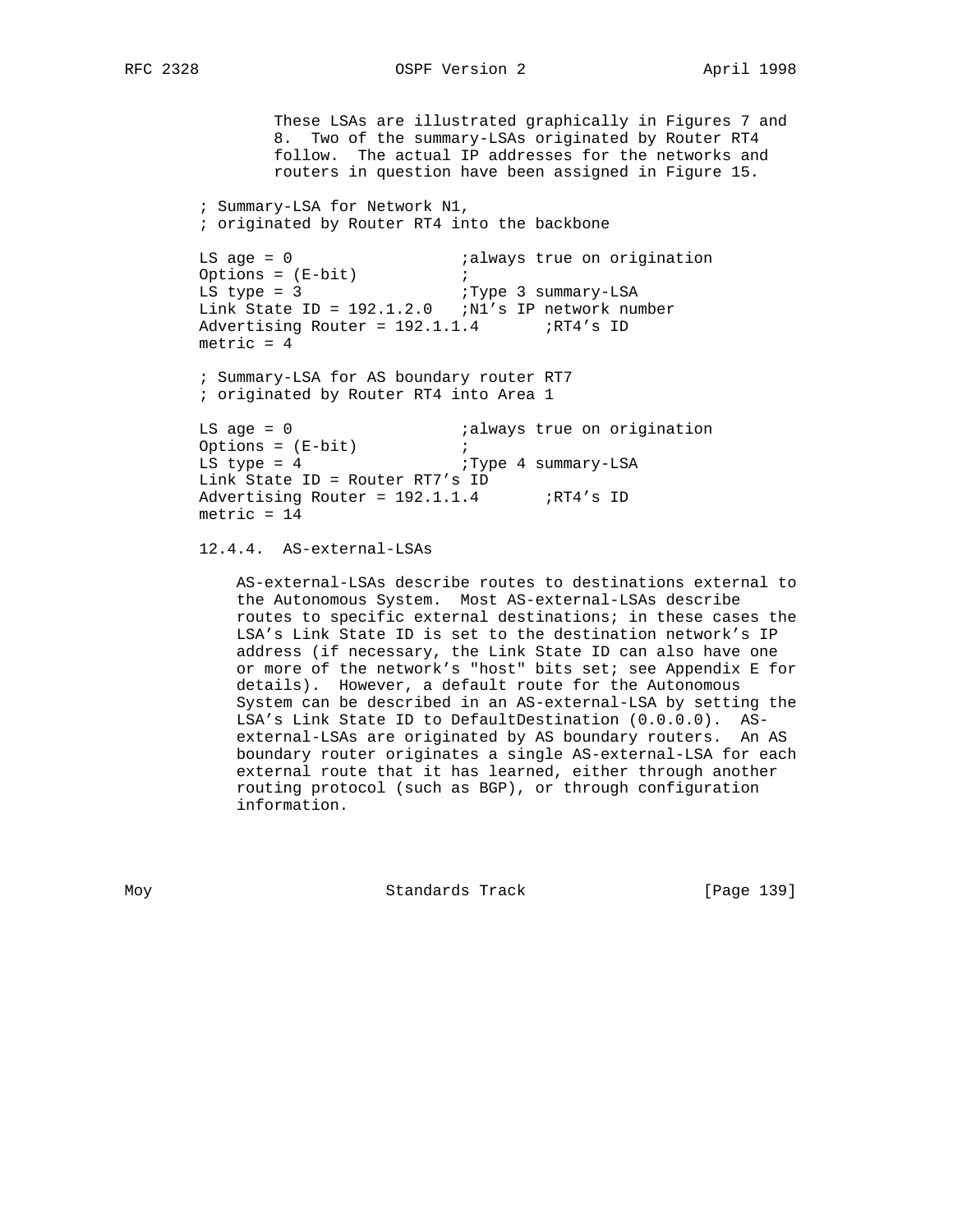AS-external-LSAs are the only type of LSAs that are flooded throughout the entire Autonomous System; all other types of LSAs are specific to a single area. However, AS-external- LSAs are not flooded into/throughout stub areas (see Section 3.6). This enables a reduction in link state database size for routers internal to stub areas.

 The metric that is advertised for an external route can be one of two types. Type 1 metrics are comparable to the link state metric. Type 2 metrics are assumed to be larger than the cost of any intra-AS path.

 If a router advertises an AS-external-LSA for a destination which then becomes unreachable, the router must then flush the LSA from the routing domain by setting its age to MaxAge and reflooding (see Section 14.1).

### 12.4.4.1. Examples of AS-external-LSAs

 Consider once again the AS pictured in Figure 6. There are two AS boundary routers: RT5 and RT7. Router RT5 originates three AS-external-LSAs, for networks N12-N14. Router RT7 originates two AS-external-LSAs, for networks N12 and N15. Assume that RT7 has learned its route to N12 via BGP, and that it wishes to advertise a Type 2 metric to the AS. RT7 would then originate the following LSA for N12:

 ; AS-external-LSA for Network N12, ; originated by Router RT7

```
LS age = 0 ialways true on origination
Options = (E-bit) ;
LS type = 5 iAS-external-LSA
 Link State ID = N12's IP network number
 Advertising Router = Router RT7's ID
bit E = 1 ; Type 2 metric
metric = 2 Forwarding address = 0.0.0.0
```
Moy Standards Track [Page 140]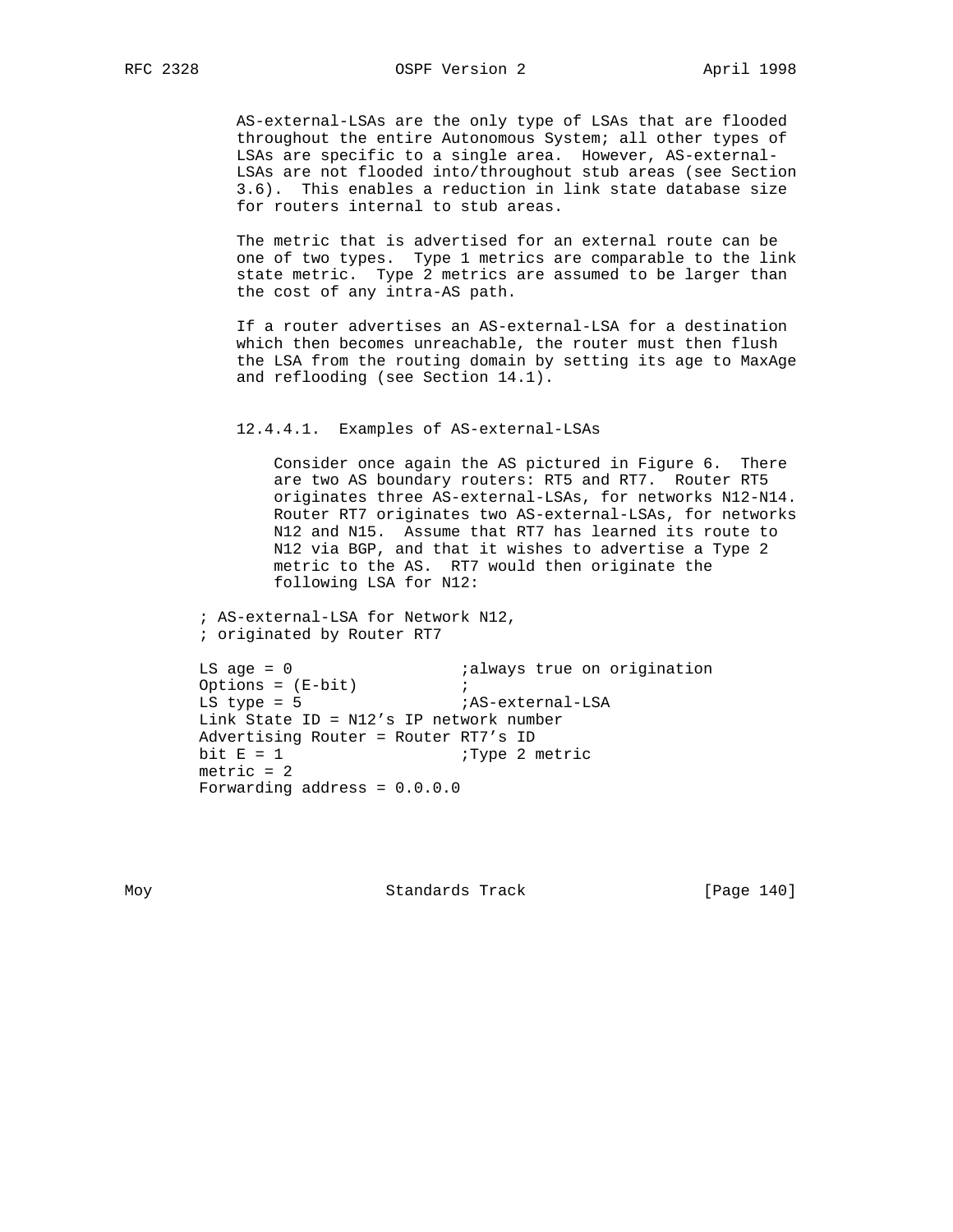RFC 2328 OSPF Version 2 April 1998

 In the above example, the forwarding address field has been set to 0.0.0.0, indicating that packets for the external destination should be forwarded to the advertising OSPF router (RT7). This is not always desirable. Consider the example pictured in Figure 16. There are three OSPF routers (RTA, RTB and RTC) connected to a common network. Only one of these routers, RTA, is exchanging BGP information with the non-OSPF router RTX. RTA must then originate AS external-LSAs for those destinations it has learned from RTX. By using the AS-external-LSA's forwarding address field, RTA can specify that packets for these destinations be forwarded directly to RTX. Without this feature, Routers RTB and RTC would take an extra hop to get to these destinations.

 Note that when the forwarding address field is non zero, it should point to a router belonging to another Autonomous System.

 A forwarding address can also be specified for the default route. For example, in figure 16 RTA may want to specify that all externally-destined packets should by default be forwarded to its BGP peer RTX. The resulting AS-external-LSA is pictured below. Note that the Link State ID is set to DefaultDestination.

 ; Default route, originated by Router RTA ; Packets forwarded through RTX

LS age = 0  $\qquad \qquad$  ; always true on origination LS age =  $0$  is<br>Options = (E-bit) ; LS type = 5 <br>  $i$ AS-external-LSA Link State ID = DefaultDestination  $i$  default route Advertising Router = Router RTA's ID bit  $E = 1$  ; Type 2 metric  $metric = 1$ Forwarding address = RTX's IP address

> In figure 16, suppose instead that both RTA and RTB exchange BGP information with RTX. In this case,

Moy **Standards Track** [Page 141]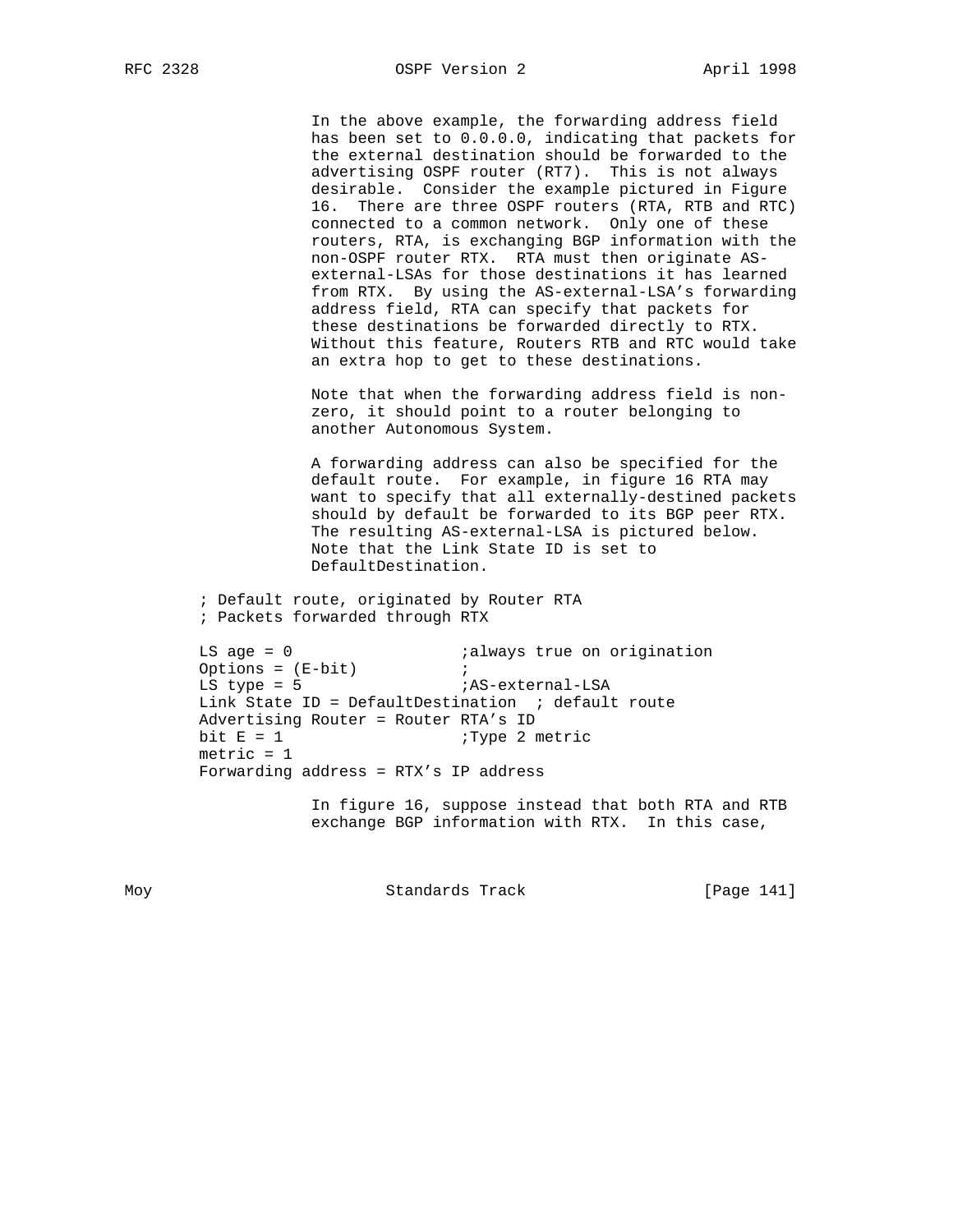RTA and RTB would originate the same set of AS external-LSAs. These LSAs, if they specify the same metric, would be functionally equivalent since they would specify the same destination and forwarding address (RTX). This leads to a clear duplication of effort. If only one of RTA or RTB originated the set of AS-external-LSAs, the routing would remain the same, and the size of the link state database would decrease. However, it must be unambiguously defined as to which router originates the LSAs (otherwise neither may, or the identity of the originator may oscillate). The following rule is thereby established: if two routers, both reachable from one another, originate functionally equivalent AS-external-LSAs (i.e., same destination, cost and non-zero forwarding address), then the LSA originated by the router having the highest OSPF Router ID is used. The router having the lower OSPF Router ID can then flush its LSA. Flushing an LSA is discussed in Section 14.1.



Figure 16: Forwarding address example

Moy **Standards Track** [Page 142]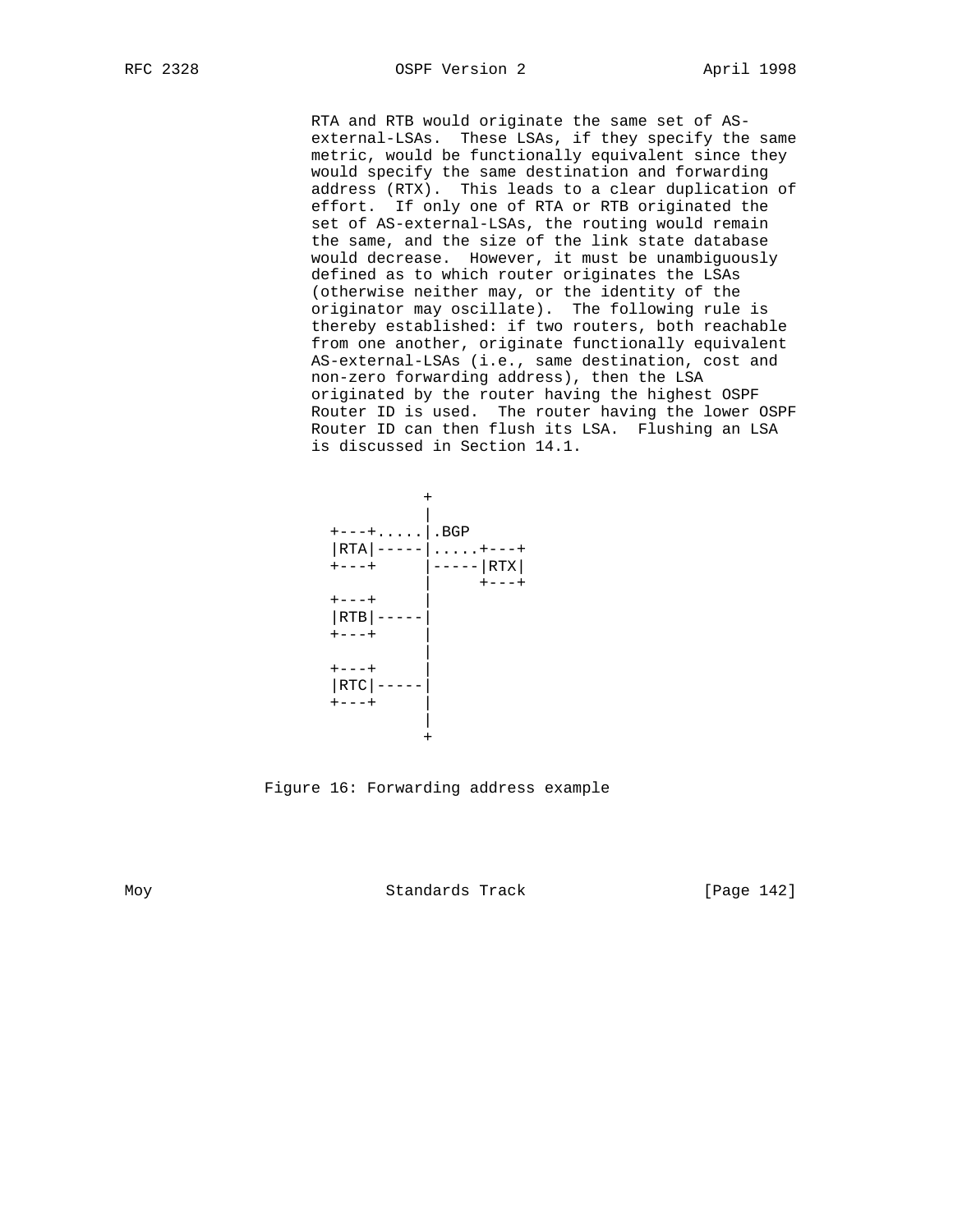#### 13. The Flooding Procedure

 Link State Update packets provide the mechanism for flooding LSAs. A Link State Update packet may contain several distinct LSAs, and floods each LSA one hop further from its point of origination. To make the flooding procedure reliable, each LSA must be acknowledged separately. Acknowledgments are transmitted in Link State Acknowledgment packets. Many separate acknowledgments can also be grouped together into a single packet.

 The flooding procedure starts when a Link State Update packet has been received. Many consistency checks have been made on the received packet before being handed to the flooding procedure (see Section 8.2). In particular, the Link State Update packet has been associated with a particular neighbor, and a particular area. If the neighbor is in a lesser state than Exchange, the packet should be dropped without further processing.

 All types of LSAs, other than AS-external-LSAs, are associated with a specific area. However, LSAs do not contain an area field. An LSA's area must be deduced from the Link State Update packet header.

 For each LSA contained in a Link State Update packet, the following steps are taken:

- (1) Validate the LSA's LS checksum. If the checksum turns out to be invalid, discard the LSA and get the next one from the Link State Update packet.
- (2) Examine the LSA's LS type. If the LS type is unknown, discard the LSA and get the next one from the Link State Update Packet. This specification defines LS types 1-5 (see Section 4.3).
- (3) Else if this is an AS-external-LSA (LS type = 5), and the area has been configured as a stub area, discard the LSA and get the next one from the Link State Update Packet. AS-external-LSAs are not flooded into/throughout stub areas (see Section 3.6).
- (4) Else if the LSA's LS age is equal to MaxAge, and there is currently no instance of the LSA in the router's link state database, and none of router's neighbors are in states Exchange

Moy **Standards Track** [Page 143]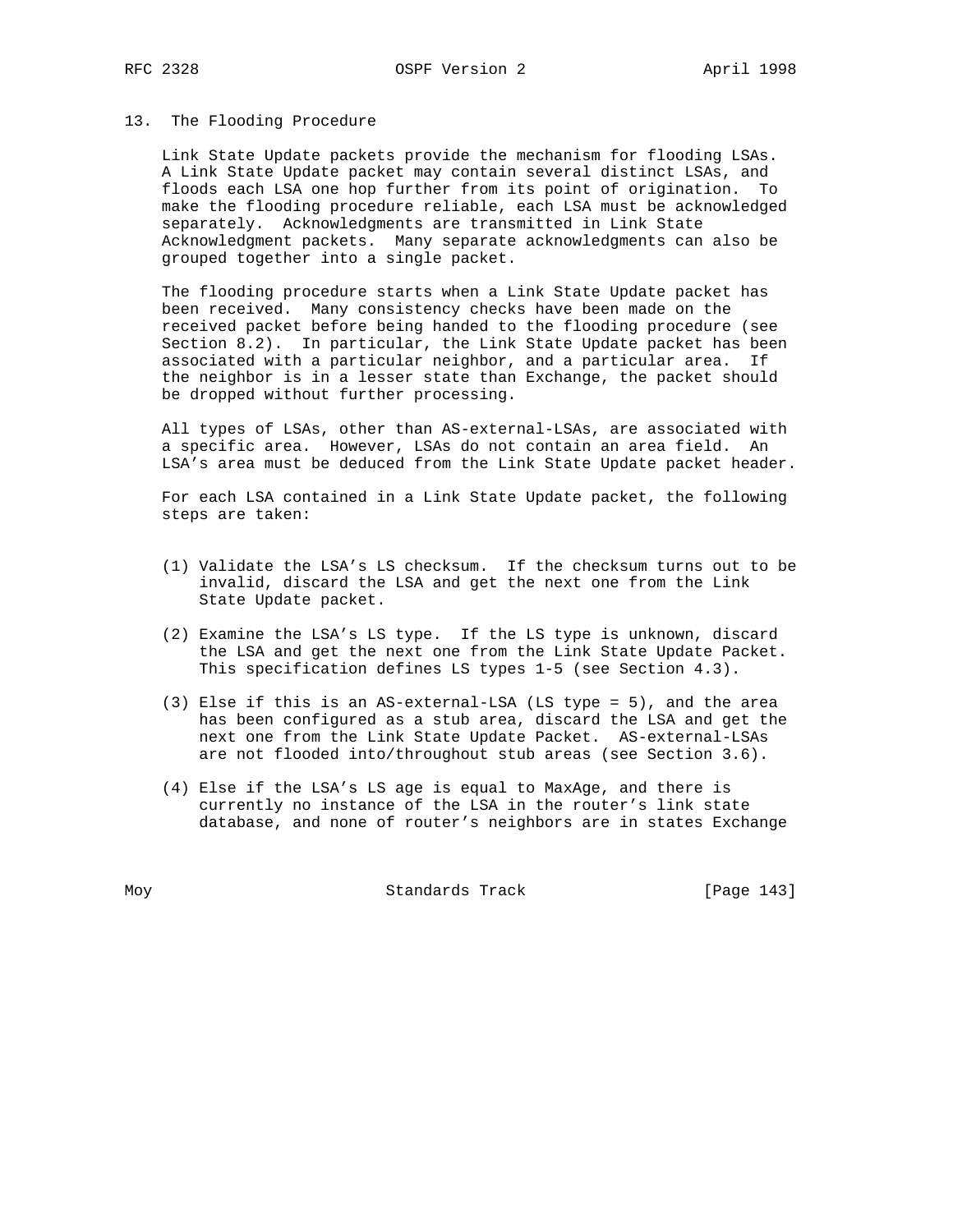or Loading, then take the following actions: a) Acknowledge the receipt of the LSA by sending a Link State Acknowledgment packet back to the sending neighbor (see Section 13.5), and b) Discard the LSA and examine the next LSA (if any) listed in the Link State Update packet.

- (5) Otherwise, find the instance of this LSA that is currently contained in the router's link state database. If there is no database copy, or the received LSA is more recent than the database copy (see Section 13.1 below for the determination of which LSA is more recent) the following steps must be performed:
	- (a) If there is already a database copy, and if the database copy was received via flooding and installed less than MinLSArrival seconds ago, discard the new LSA (without acknowledging it) and examine the next LSA (if any) listed in the Link State Update packet.
	- (b) Otherwise immediately flood the new LSA out some subset of the router's interfaces (see Section 13.3). In some cases (e.g., the state of the receiving interface is DR and the LSA was received from a router other than the Backup DR) the LSA will be flooded back out the receiving interface. This occurrence should be noted for later use by the acknowledgment process (Section 13.5).
	- (c) Remove the current database copy from all neighbors' Link state retransmission lists.
	- (d) Install the new LSA in the link state database (replacing the current database copy). This may cause the routing table calculation to be scheduled. In addition, timestamp the new LSA with the current time (i.e., the time it was received). The flooding procedure cannot overwrite the newly installed LSA until MinLSArrival seconds have elapsed. The LSA installation process is discussed further in Section 13.2.
	- (e) Possibly acknowledge the receipt of the LSA by sending a Link State Acknowledgment packet back out the receiving interface. This is explained below in Section 13.5.

Moy **Standards Track** [Page 144]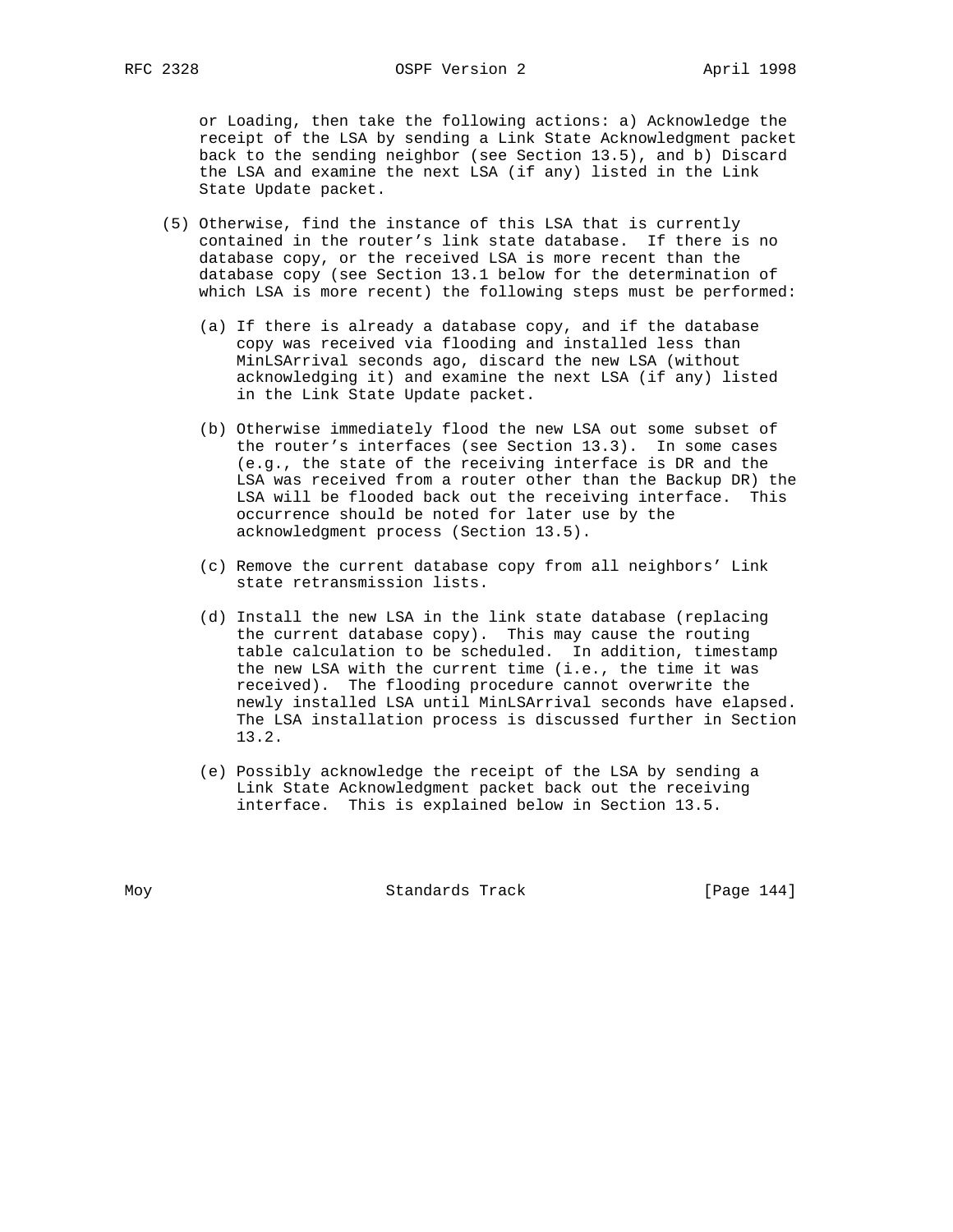- (f) If this new LSA indicates that it was originated by the receiving router itself (i.e., is considered a self originated LSA), the router must take special action, either updating the LSA or in some cases flushing it from the routing domain. For a description of how self-originated LSAs are detected and subsequently handled, see Section 13.4.
- (6) Else, if there is an instance of the LSA on the sending neighbor's Link state request list, an error has occurred in the Database Exchange process. In this case, restart the Database Exchange process by generating the neighbor event BadLSReq for the sending neighbor and stop processing the Link State Update packet.
- (7) Else, if the received LSA is the same instance as the database copy (i.e., neither one is more recent) the following two steps should be performed:
	- (a) If the LSA is listed in the Link state retransmission list for the receiving adjacency, the router itself is expecting an acknowledgment for this LSA. The router should treat the received LSA as an acknowledgment by removing the LSA from the Link state retransmission list. This is termed an "implied acknowledgment". Its occurrence should be noted for later use by the acknowledgment process (Section 13.5).
	- (b) Possibly acknowledge the receipt of the LSA by sending a Link State Acknowledgment packet back out the receiving interface. This is explained below in Section 13.5.
- (8) Else, the database copy is more recent. If the database copy has LS age equal to MaxAge and LS sequence number equal to MaxSequenceNumber, simply discard the received LSA without acknowledging it. (In this case, the LSA's LS sequence number is wrapping, and the MaxSequenceNumber LSA must be completely flushed before any new LSA instance can be introduced). Otherwise, as long as the database copy has not been sent in a Link State Update within the last MinLSArrival seconds, send the database copy back to the sending neighbor, encapsulated within a Link State Update Packet. The Link State Update Packet should be sent directly to the neighbor. In so doing, do not put the

Moy **Standards Track** [Page 145]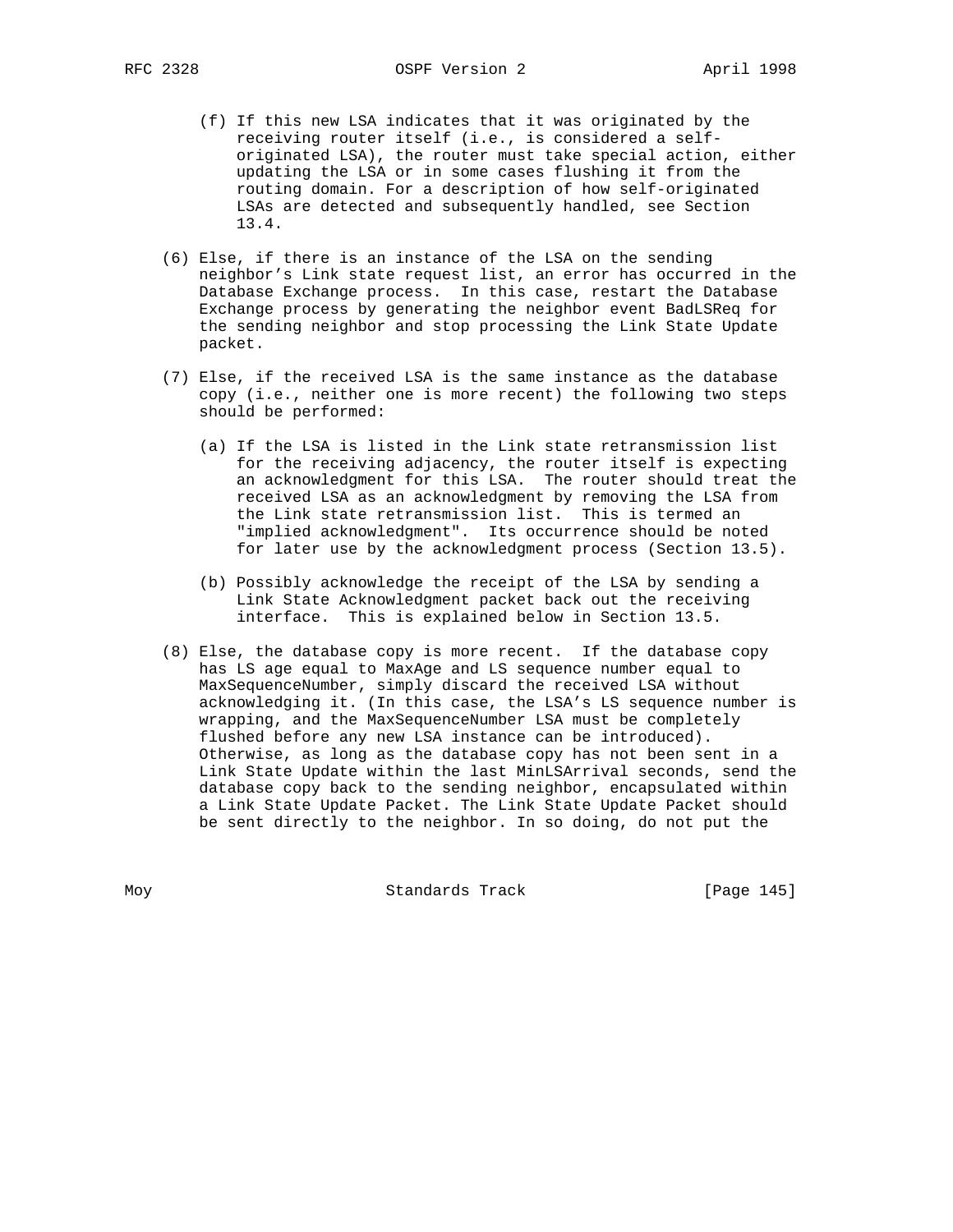database copy of the LSA on the neighbor's link state retransmission list, and do not acknowledge the received (less recent) LSA instance.

# 13.1. Determining which LSA is newer

When a router encounters two instances of an LSA, it must determine which is more recent. This occurred above when comparing a received LSA to its database copy. This comparison must also be done during the Database Exchange procedure which occurs during adjacency bring-up.

 An LSA is identified by its LS type, Link State ID and Advertising Router. For two instances of the same LSA, the LS sequence number, LS age, and LS checksum fields are used to determine which instance is more recent:

- o The LSA having the newer LS sequence number is more recent. See Section 12.1.6 for an explanation of the LS sequence number space. If both instances have the same LS sequence number, then:
- o If the two instances have different LS checksums, then the instance having the larger LS checksum (when considered as a 16-bit unsigned integer) is considered more recent.
- o Else, if only one of the instances has its LS age field set to MaxAge, the instance of age MaxAge is considered to be more recent.
- o Else, if the LS age fields of the two instances differ by more than MaxAgeDiff, the instance having the smaller (younger) LS age is considered to be more recent.
- o Else, the two instances are considered to be identical.

Moy **Standards Track** [Page 146]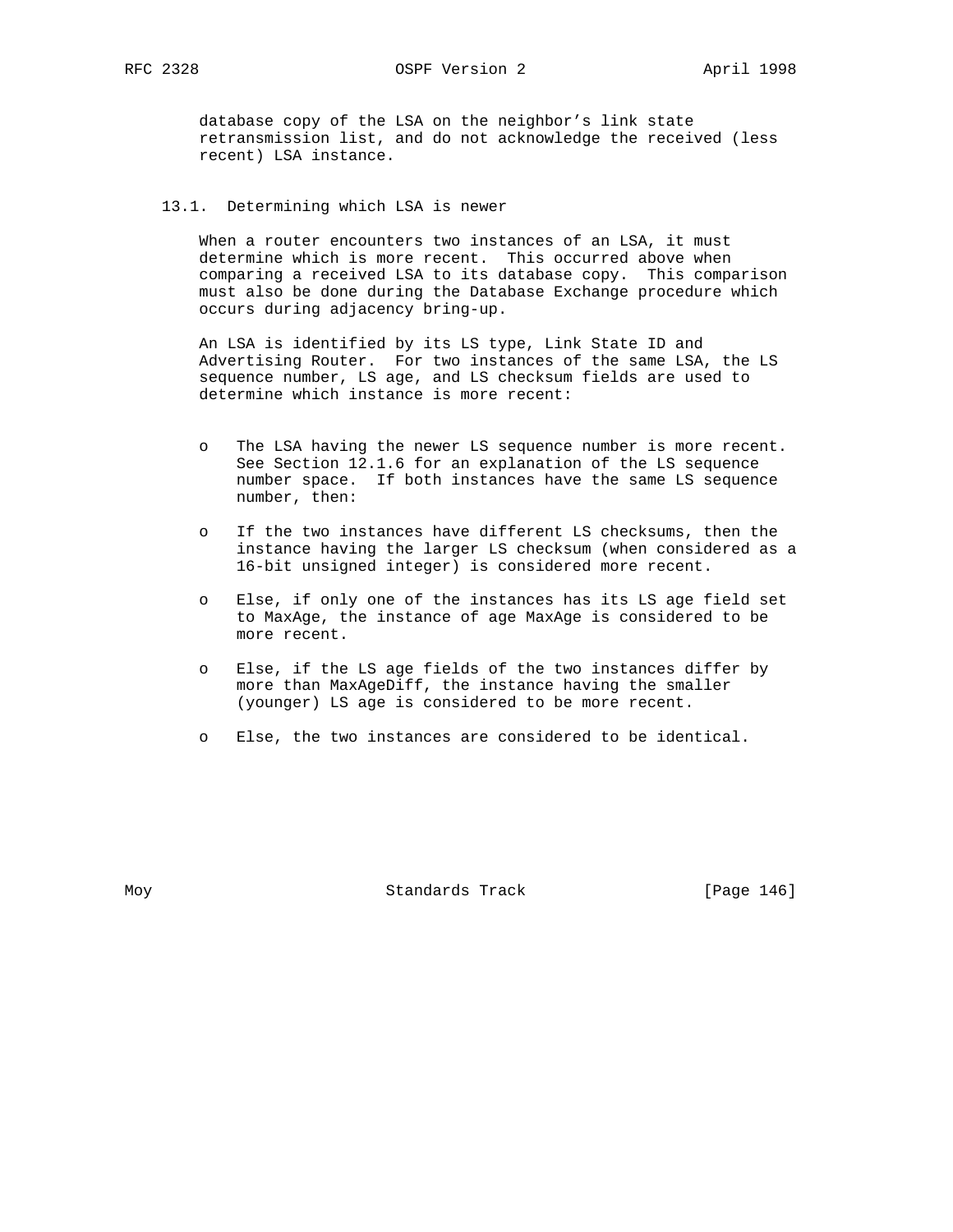## 13.2. Installing LSAs in the database

 Installing a new LSA in the database, either as the result of flooding or a newly self-originated LSA, may cause the OSPF routing table structure to be recalculated. The contents of the new LSA should be compared to the old instance, if present. If there is no difference, there is no need to recalculate the routing table. When comparing an LSA to its previous instance, the following are all considered to be differences in contents:

- o The LSA's Options field has changed.
- o One of the LSA instances has LS age set to MaxAge, and the other does not.
- o The length field in the LSA header has changed.
- o The body of the LSA (i.e., anything outside the 20-byte LSA header) has changed. Note that this excludes changes in LS Sequence Number and LS Checksum.

 If the contents are different, the following pieces of the routing table must be recalculated, depending on the new LSA's LS type field:

#### Router-LSAs and network-LSAs

 The entire routing table must be recalculated, starting with the shortest path calculations for each area (not just the area whose link-state database has changed). The reason that the shortest path calculation cannot be restricted to the single changed area has to do with the fact that AS boundary routers may belong to multiple areas. A change in the area currently providing the best route may force the router to use an intra-area route provided by a different area.[19]

Summary-LSAs

 The best route to the destination described by the summary- LSA must be recalculated (see Section 16.5). If this destination is an AS boundary router, it may also be necessary to re-examine all the AS-external-LSAs.

Moy **Standards Track** [Page 147]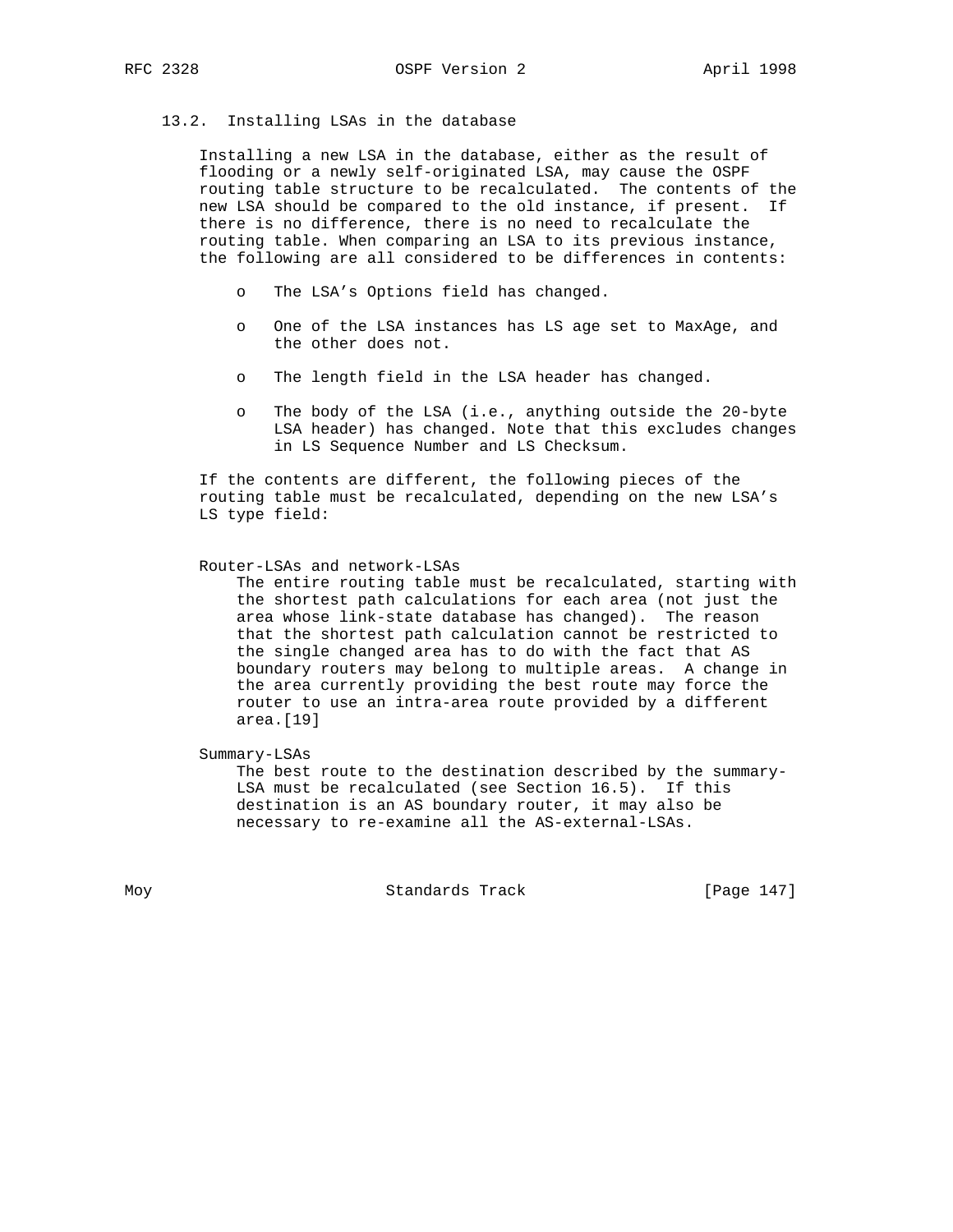AS-external-LSAs

 The best route to the destination described by the AS external-LSA must be recalculated (see Section 16.6).

 Also, any old instance of the LSA must be removed from the database when the new LSA is installed. This old instance must also be removed from all neighbors' Link state retransmission lists (see Section 10).

## 13.3. Next step in the flooding procedure

 When a new (and more recent) LSA has been received, it must be flooded out some set of the router's interfaces. This section describes the second part of flooding procedure (the first part being the processing that occurred in Section 13), namely, selecting the outgoing interfaces and adding the LSA to the appropriate neighbors' Link state retransmission lists. Also included in this part of the flooding procedure is the maintenance of the neighbors' Link state request lists.

 This section is equally applicable to the flooding of an LSA that the router itself has just originated (see Section 12.4). For these LSAs, this section provides the entirety of the flooding procedure (i.e., the processing of Section 13 is not performed, since, for example, the LSA has not been received from a neighbor and therefore does not need to be acknowledged).

 Depending upon the LSA's LS type, the LSA can be flooded out only certain interfaces. These interfaces, defined by the following, are called the eligible interfaces:

- AS-external-LSAs (LS Type = 5) AS-external-LSAs are flooded throughout the entire AS, with the exception of stub areas (see Section 3.6). The eligible interfaces are all the router's interfaces, excluding virtual links and those interfaces attaching to stub areas.
- All other LS types All other types are specific to a single area (Area A). The

Moy **Standards Track** [Page 148]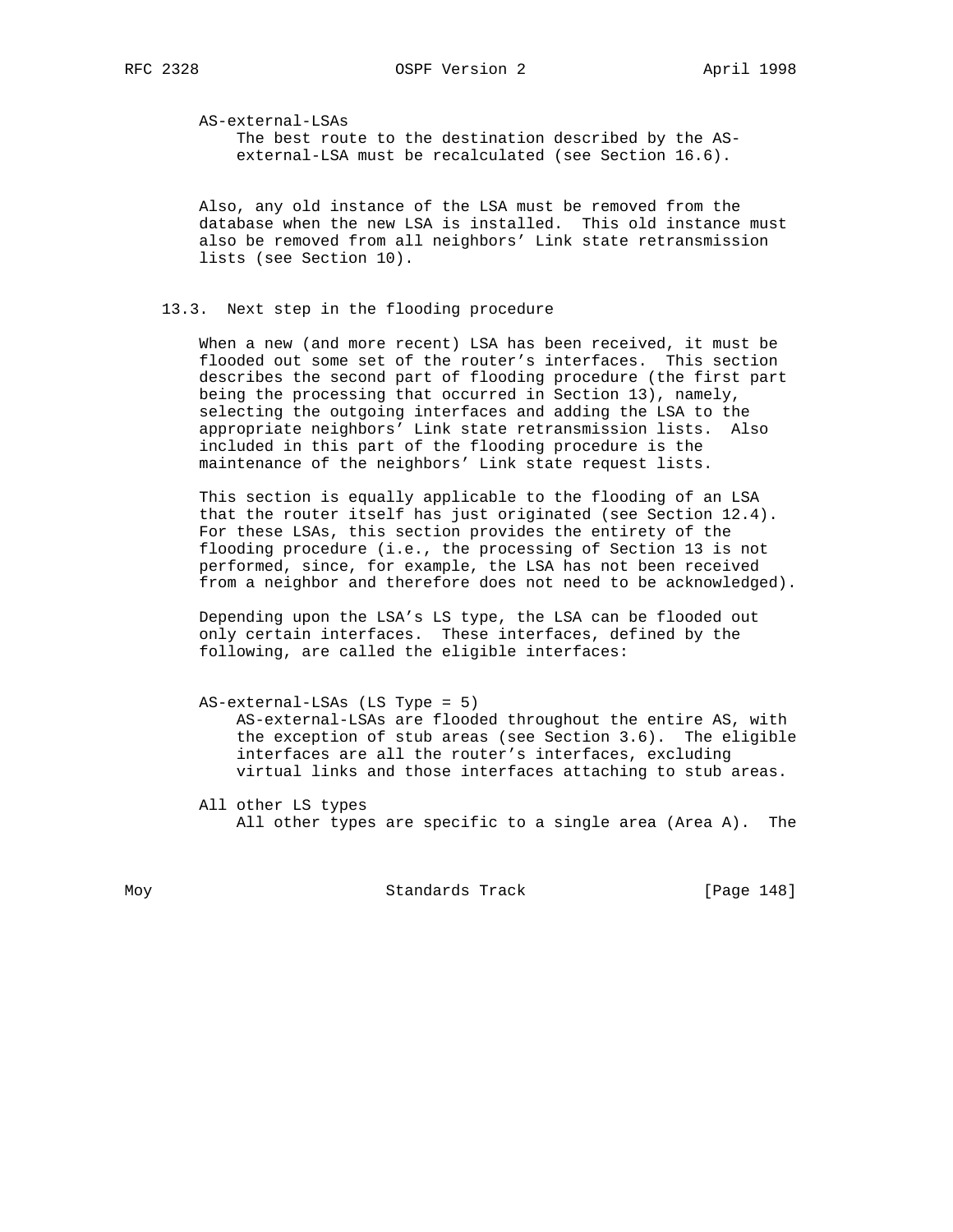eligible interfaces are all those interfaces attaching to the Area A. If Area A is the backbone, this includes all the virtual links.

 Link state databases must remain synchronized over all adjacencies associated with the above eligible interfaces. This is accomplished by executing the following steps on each eligible interface. It should be noted that this procedure may decide not to flood an LSA out a particular interface, if there is a high probability that the attached neighbors have already received the LSA. However, in these cases the flooding procedure must be absolutely sure that the neighbors eventually do receive the LSA, so the LSA is still added to each adjacency's Link state retransmission list. For each eligible interface:

- (1) Each of the neighbors attached to this interface are examined, to determine whether they must receive the new LSA. The following steps are executed for each neighbor:
	- (a) If the neighbor is in a lesser state than Exchange, it does not participate in flooding, and the next neighbor should be examined.
- (b) Else, if the adjacency is not yet full (neighbor state is Exchange or Loading), examine the Link state request list associated with this adjacency. If there is an instance of the new LSA on the list, it indicates that the neighboring router has an instance of the LSA already. Compare the new LSA to the neighbor's copy:
	- o If the new LSA is less recent, then examine the next neighbor.
	- o If the two copies are the same instance, then delete the LSA from the Link state request list, and examine the next neighbor.[20]
	- o Else, the new LSA is more recent. Delete the LSA from the Link state request list.

Moy **Standards Track** [Page 149]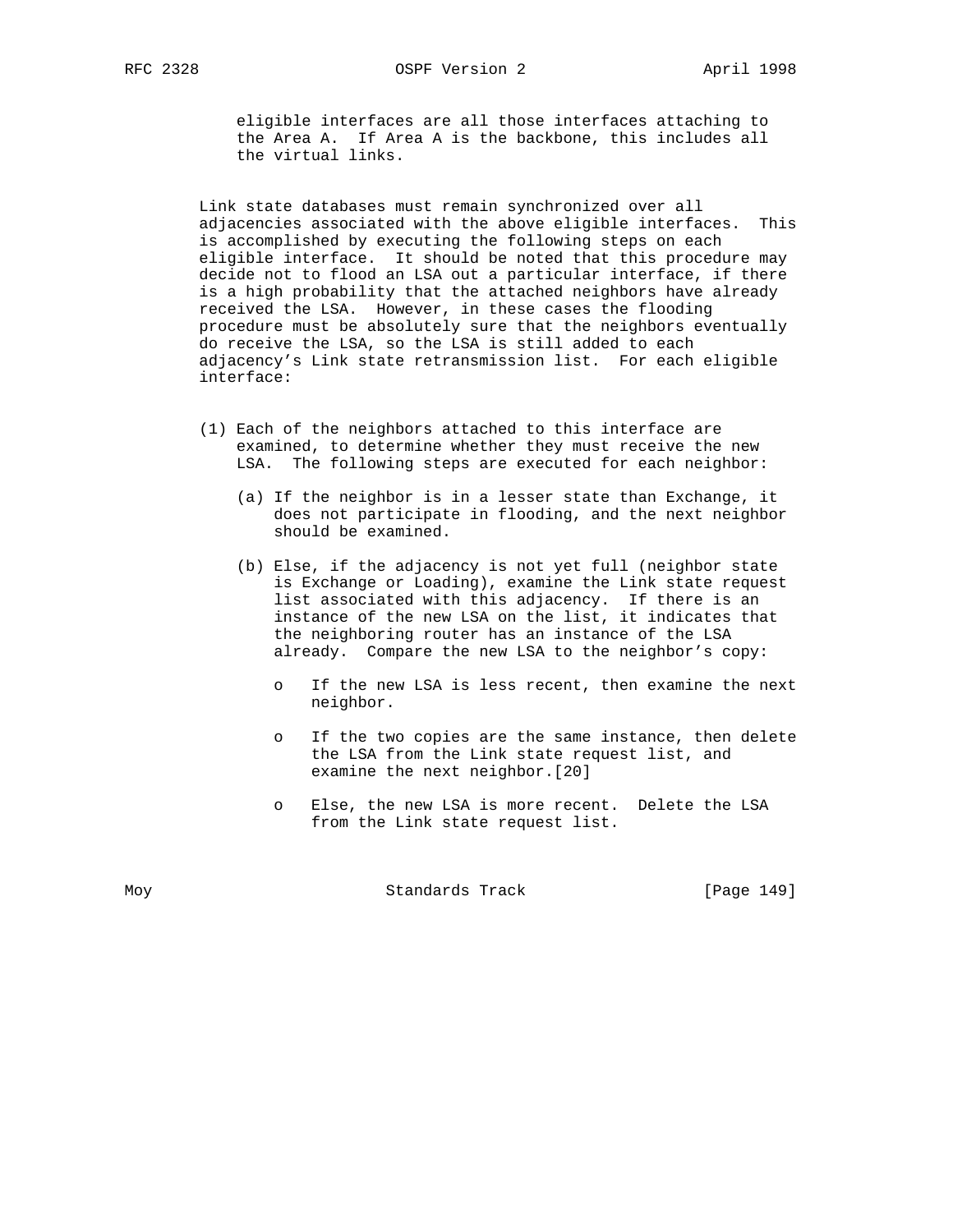- (c) If the new LSA was received from this neighbor, examine the next neighbor.
- (d) At this point we are not positive that the neighbor has an up-to-date instance of this new LSA. Add the new LSA to the Link state retransmission list for the adjacency. This ensures that the flooding procedure is reliable; the LSA will be retransmitted at intervals until an acknowledgment is seen from the neighbor.
- (2) The router must now decide whether to flood the new LSA out this interface. If in the previous step, the LSA was NOT added to any of the Link state retransmission lists, there is no need to flood the LSA out the interface and the next interface should be examined.
- (3) If the new LSA was received on this interface, and it was received from either the Designated Router or the Backup Designated Router, chances are that all the neighbors have received the LSA already. Therefore, examine the next interface.
- (4) If the new LSA was received on this interface, and the interface state is Backup (i.e., the router itself is the Backup Designated Router), examine the next interface. The Designated Router will do the flooding on this interface. However, if the Designated Router fails the router (i.e., the Backup Designated Router) will end up retransmitting the updates.
- (5) If this step is reached, the LSA must be flooded out the interface. Send a Link State Update packet (including the new LSA as contents) out the interface. The LSA's LS age must be incremented by InfTransDelay (which must be > 0) when it is copied into the outgoing Link State Update packet (until the LS age field reaches the maximum value of MaxAge).

 On broadcast networks, the Link State Update packets are multicast. The destination IP address specified for the Link State Update Packet depends on the state of the interface. If the interface state is DR or Backup, the

Moy **Standards Track** [Page 150]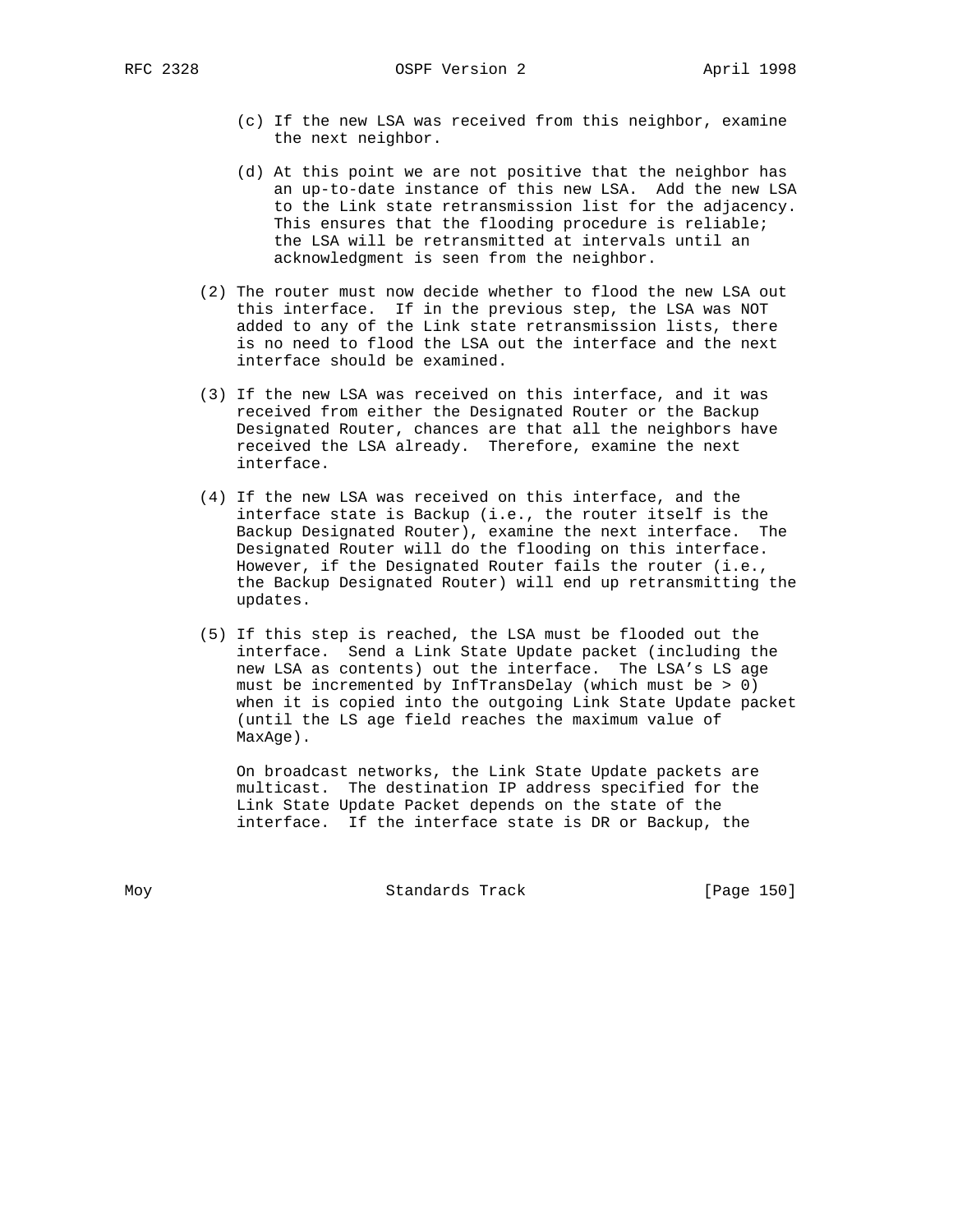address AllSPFRouters should be used. Otherwise, the address AllDRouters should be used.

 On non-broadcast networks, separate Link State Update packets must be sent, as unicasts, to each adjacent neighbor (i.e., those in state Exchange or greater). The destination IP addresses for these packets are the neighbors' IP addresses.

# 13.4. Receiving self-originated LSAs

 It is a common occurrence for a router to receive self originated LSAs via the flooding procedure. A self-originated LSA is detected when either 1) the LSA's Advertising Router is equal to the router's own Router ID or 2) the LSA is a network- LSA and its Link State ID is equal to one of the router's own IP interface addresses.

 However, if the received self-originated LSA is newer than the last instance that the router actually originated, the router must take special action. The reception of such an LSA indicates that there are LSAs in the routing domain that were originated by the router before the last time it was restarted. In most cases, the router must then advance the LSA's LS sequence number one past the received LS sequence number, and originate a new instance of the LSA.

 It may be the case the router no longer wishes to originate the received LSA. Possible examples include: 1) the LSA is a summary-LSA or AS-external-LSA and the router no longer has an (advertisable) route to the destination, 2) the LSA is a network-LSA but the router is no longer Designated Router for the network or 3) the LSA is a network-LSA whose Link State ID is one of the router's own IP interface addresses but whose Advertising Router is not equal to the router's own Router ID (this latter case should be rare, and it indicates that the router's Router ID has changed since originating the LSA). In all these cases, instead of updating the LSA, the LSA should be flushed from the routing domain by incrementing the received LSA's LS age to MaxAge and reflooding (see Section 14.1).

Moy **Standards Track** [Page 151]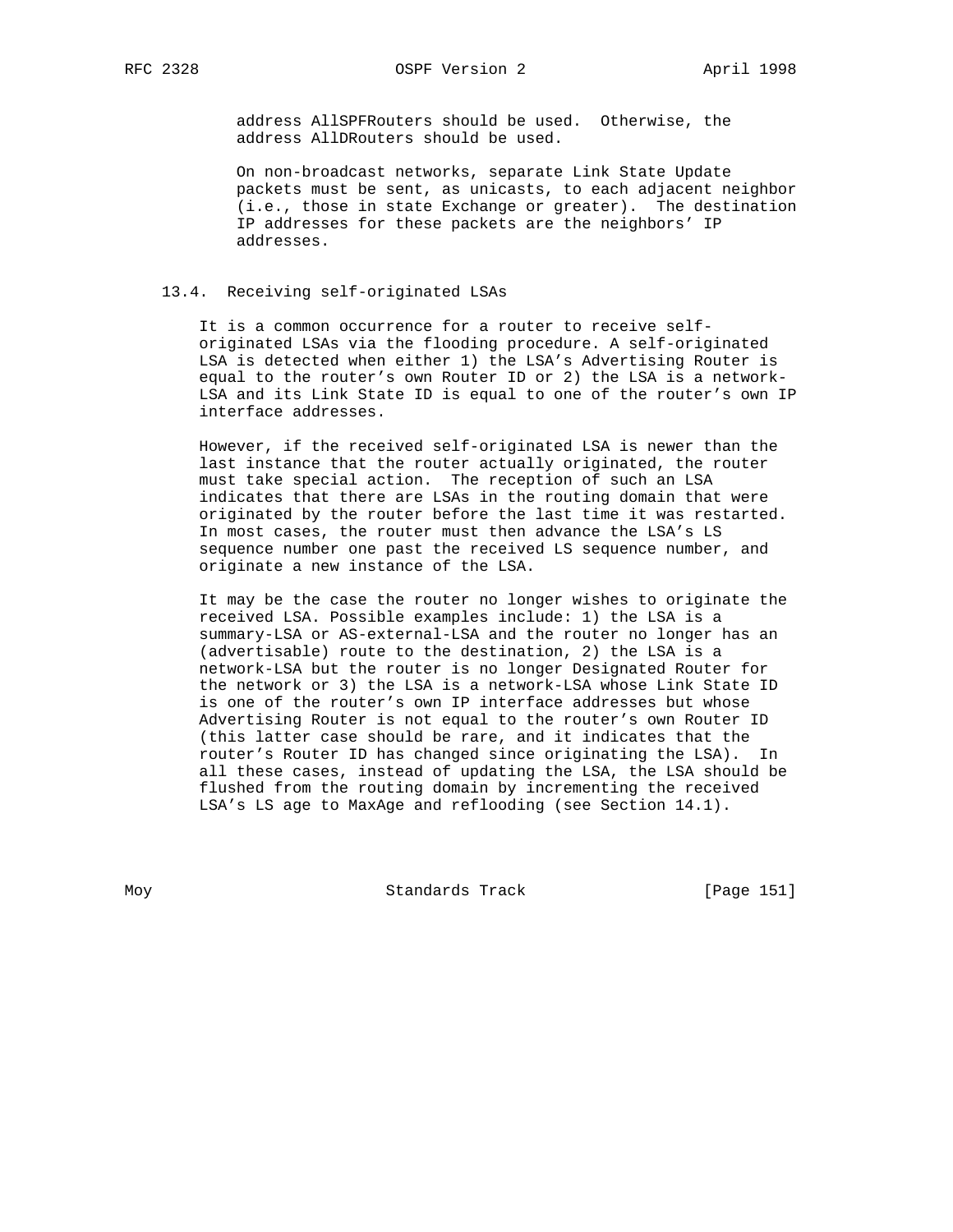# 13.5. Sending Link State Acknowledgment packets

 Each newly received LSA must be acknowledged. This is usually done by sending Link State Acknowledgment packets. However, acknowledgments can also be accomplished implicitly by sending Link State Update packets (see step 7a of Section 13).

 Many acknowledgments may be grouped together into a single Link State Acknowledgment packet. Such a packet is sent back out the interface which received the LSAs. The packet can be sent in one of two ways: delayed and sent on an interval timer, or sent directly to a particular neighbor. The particular acknowledgment strategy used depends on the circumstances surrounding the receipt of the LSA.

 Sending delayed acknowledgments accomplishes several things: 1) it facilitates the packaging of multiple acknowledgments in a single Link State Acknowledgment packet, 2) it enables a single Link State Acknowledgment packet to indicate acknowledgments to several neighbors at once (through multicasting) and 3) it randomizes the Link State Acknowledgment packets sent by the various routers attached to a common network. The fixed interval between a router's delayed transmissions must be short (less than RxmtInterval) or needless retransmissions will ensue.

 Direct acknowledgments are sent directly to a particular neighbor in response to the receipt of duplicate LSAs. Direct acknowledgments are sent immediately when the duplicate is received. On multi-access networks, these acknowledgments are sent directly to the neighbor's IP address.

 The precise procedure for sending Link State Acknowledgment packets is described in Table 19. The circumstances surrounding the receipt of the LSA are listed in the left column. The acknowledgment action then taken is listed in one of the two right columns. This action depends on the state of the concerned interface; interfaces in state Backup behave differently from interfaces in all other states. Delayed acknowledgments must be delivered to all adjacent routers associated with the interface. On broadcast networks, this is accomplished by sending the delayed Link State Acknowledgment packets as multicasts. The Destination IP address used depends

Moy **Standards Track** [Page 152]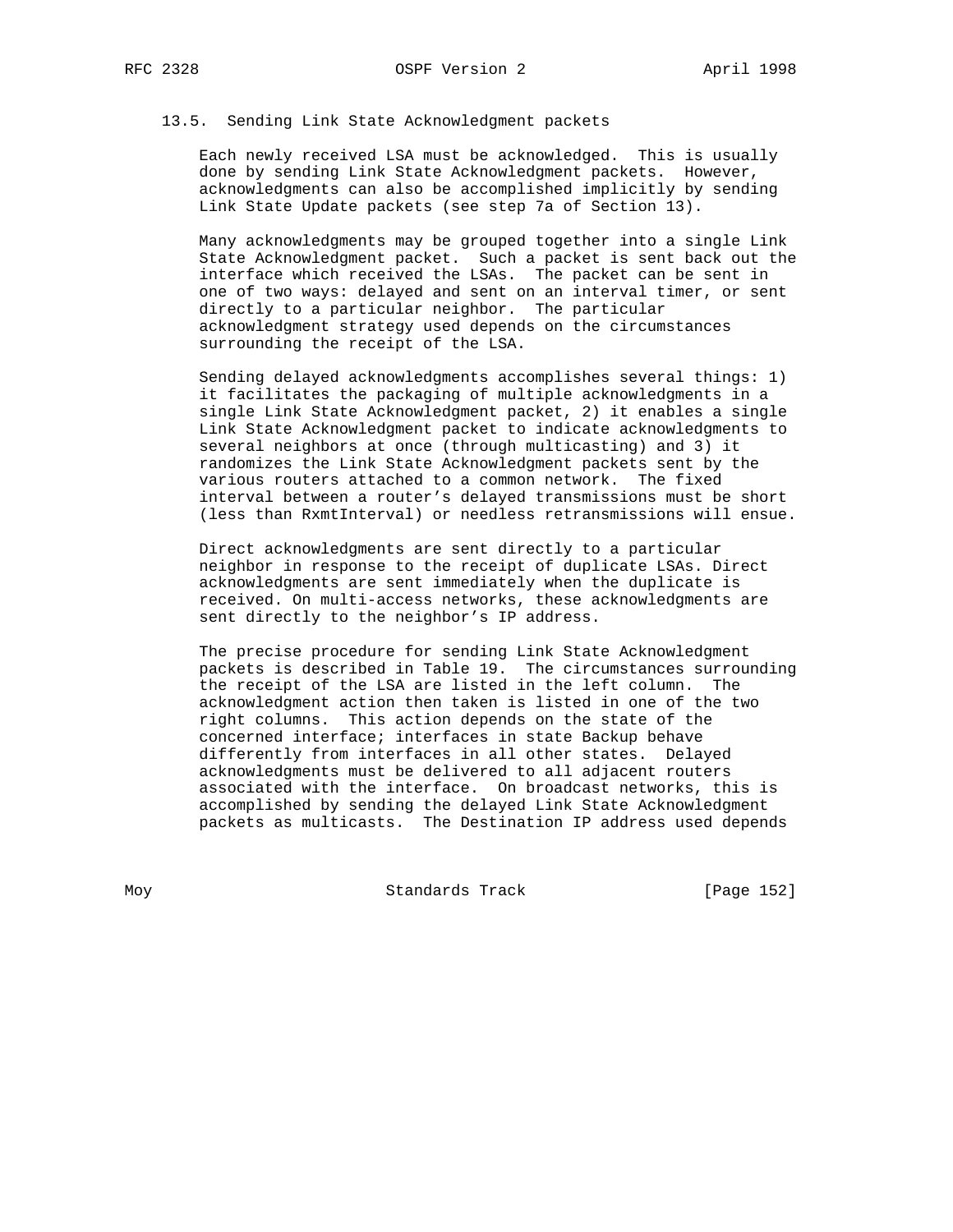| Circumstances                                                                                                                                                                              | Action taken in state<br>Backup                                                                                             | All other states                        |
|--------------------------------------------------------------------------------------------------------------------------------------------------------------------------------------------|-----------------------------------------------------------------------------------------------------------------------------|-----------------------------------------|
| LSA has<br>been flooded back<br>out receiving in-<br>terface (see Sec-<br>tion 13, step 5b).                                                                                               | No acknowledgment<br>sent.                                                                                                  | No acknowledgment<br>sent.              |
| LSA<br>is<br>recent than<br>more<br>database copy, but<br>was not flooded<br>back out receiving<br>interface                                                                               | Delayed acknowledg-<br>ment sent if adver-<br>received<br>tisement<br>Designated<br>from<br>Router, otherwise<br>do nothing | Delayed<br>$ack -$<br>nowledgment sent. |
| LSA is a<br>duplicate, and was<br>treated as an<br>im-<br>plied acknowledg-<br>ment (see Section<br>13, step 7a).                                                                          | Delayed acknowledg-<br>ment sent if adver-<br>received<br>tisement<br>Designated<br>from<br>Router, otherwise<br>do nothing | acknowledgment<br>No<br>sent.           |
| LSA is a<br>duplicate, and was<br>not treated as<br>an<br>implied<br>ack-<br>nowledgment.                                                                                                  | Direct acknowledg-<br>ment sent.                                                                                            | Direct acknowledg-<br>ment sent.        |
| $LSA'S$ $LS$<br>age is equal to<br>MaxAge, and there is<br>no current instance<br>of the LSA<br>in the link state<br>database, and none<br>of router's neighbors<br>are in states Exchange | Direct acknowledg-<br>ment sent.                                                                                            | Direct acknowledg-<br>ment sent.        |

Moy Standards Track [Page 153]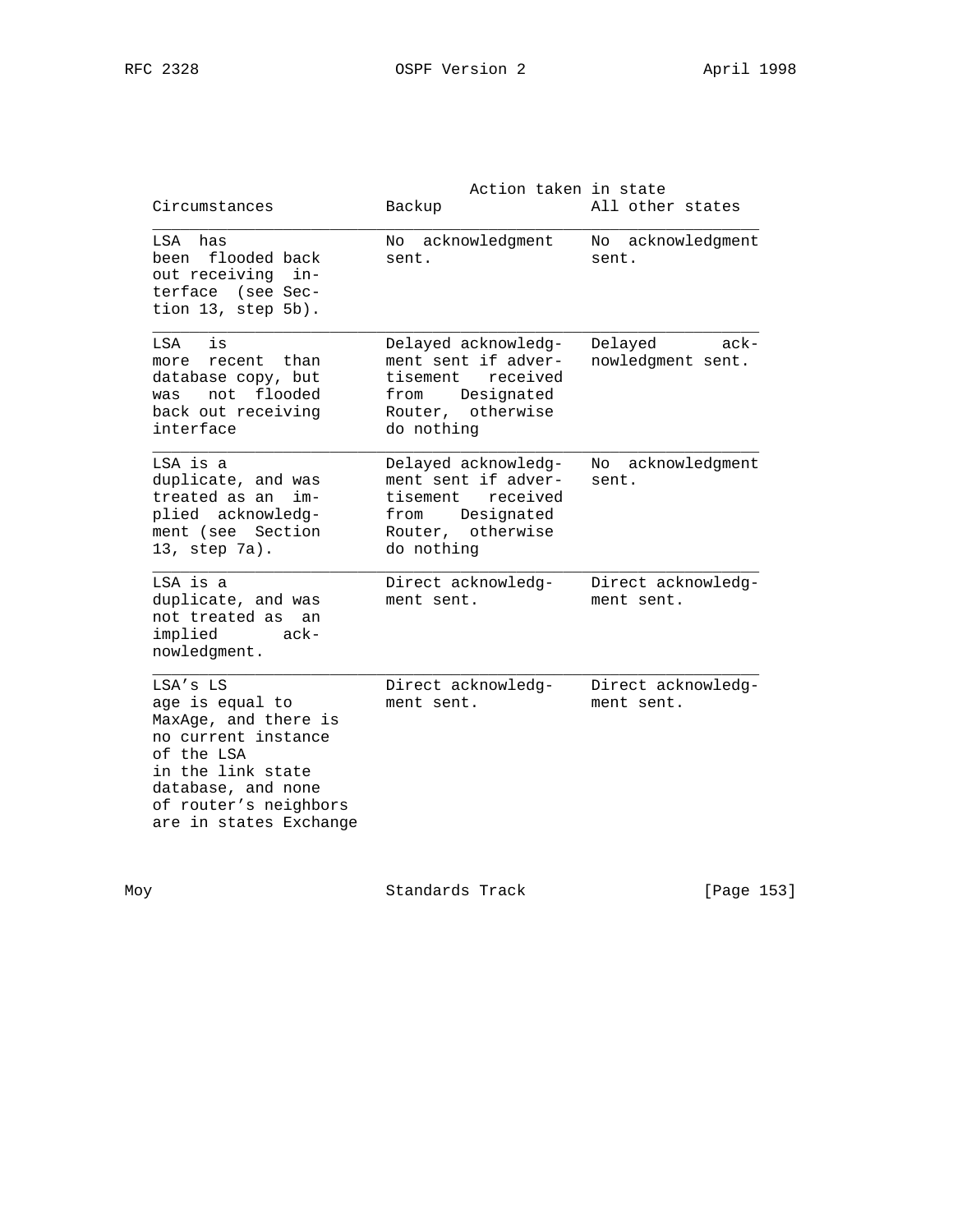or Loading (see Section 13, step 4).

Table 19: Sending link state acknowledgements.

 on the state of the interface. If the interface state is DR or Backup, the destination AllSPFRouters is used. In all other states, the destination AllDRouters is used. On non-broadcast networks, delayed Link State Acknowledgment packets must be unicast separately over each adjacency (i.e., neighbor whose state is >= Exchange).

 The reasoning behind sending the above packets as multicasts is best explained by an example. Consider the network configuration depicted in Figure 15. Suppose RT4 has been elected as Designated Router, and RT3 as Backup Designated Router for the network N3. When Router RT4 floods a new LSA to Network N3, it is received by routers RT1, RT2, and RT3. These routers will not flood the LSA back onto net N3, but they still must ensure that their link-state databases remain synchronized with their adjacent neighbors. So RT1, RT2, and RT4 are waiting to see an acknowledgment from RT3. Likewise, RT4 and RT3 are both waiting to see acknowledgments from RT1 and RT2. This is best achieved by sending the acknowledgments as multicasts.

> The reason that the acknowledgment logic for Backup DRs is slightly different is because they perform differently during the flooding of LSAs (see Section 13.3, step 4).

# 13.6. Retransmitting LSAs

 LSAs flooded out an adjacency are placed on the adjacency's Link state retransmission list. In order to ensure that flooding is reliable, these LSAs are retransmitted until they are acknowledged. The length of time between retransmissions is a configurable per-interface value, RxmtInterval. If this is set

Moy **Standards Track** [Page 154]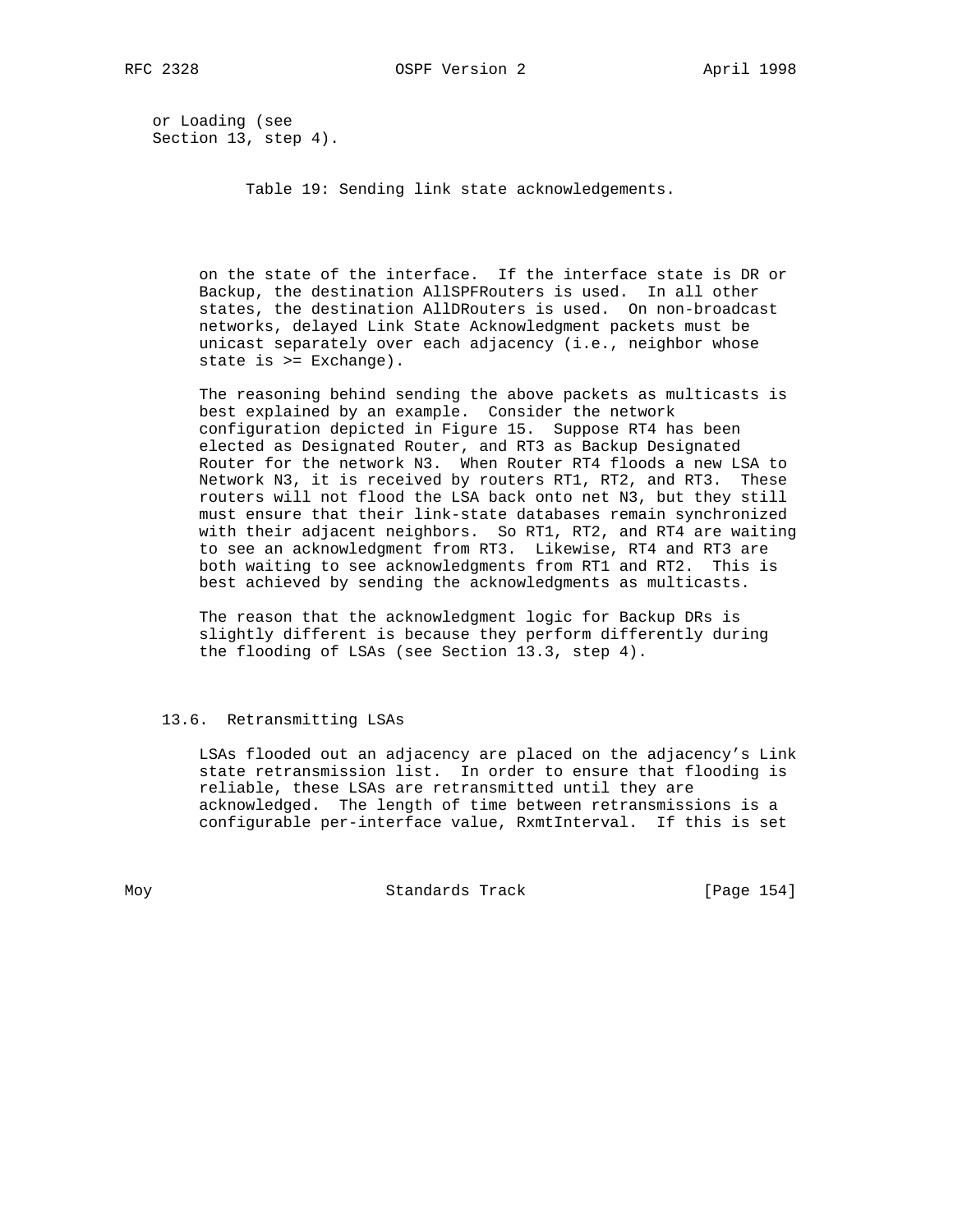too low for an interface, needless retransmissions will ensue. If the value is set too high, the speed of the flooding, in the face of lost packets, may be affected.

 Several retransmitted LSAs may fit into a single Link State Update packet. When LSAs are to be retransmitted, only the number fitting in a single Link State Update packet should be sent. Another packet of retransmissions can be sent whenever some of the LSAs are acknowledged, or on the next firing of the retransmission timer.

 Link State Update Packets carrying retransmissions are always sent directly to the neighbor. On multi-access networks, this means that retransmissions are sent directly to the neighbor's IP address. Each LSA's LS age must be incremented by InfTransDelay (which must be > 0) when it is copied into the outgoing Link State Update packet (until the LS age field reaches the maximum value of MaxAge).

 If an adjacent router goes down, retransmissions may occur until the adjacency is destroyed by OSPF's Hello Protocol. When the adjacency is destroyed, the Link state retransmission list is cleared.

### 13.7. Receiving link state acknowledgments

 Many consistency checks have been made on a received Link State Acknowledgment packet before it is handed to the flooding procedure. In particular, it has been associated with a particular neighbor. If this neighbor is in a lesser state than Exchange, the Link State Acknowledgment packet is discarded.

 Otherwise, for each acknowledgment in the Link State Acknowledgment packet, the following steps are performed:

 o Does the LSA acknowledged have an instance on the Link state retransmission list for the neighbor? If not, examine the next acknowledgment. Otherwise:

Moy Standards Track [Page 155]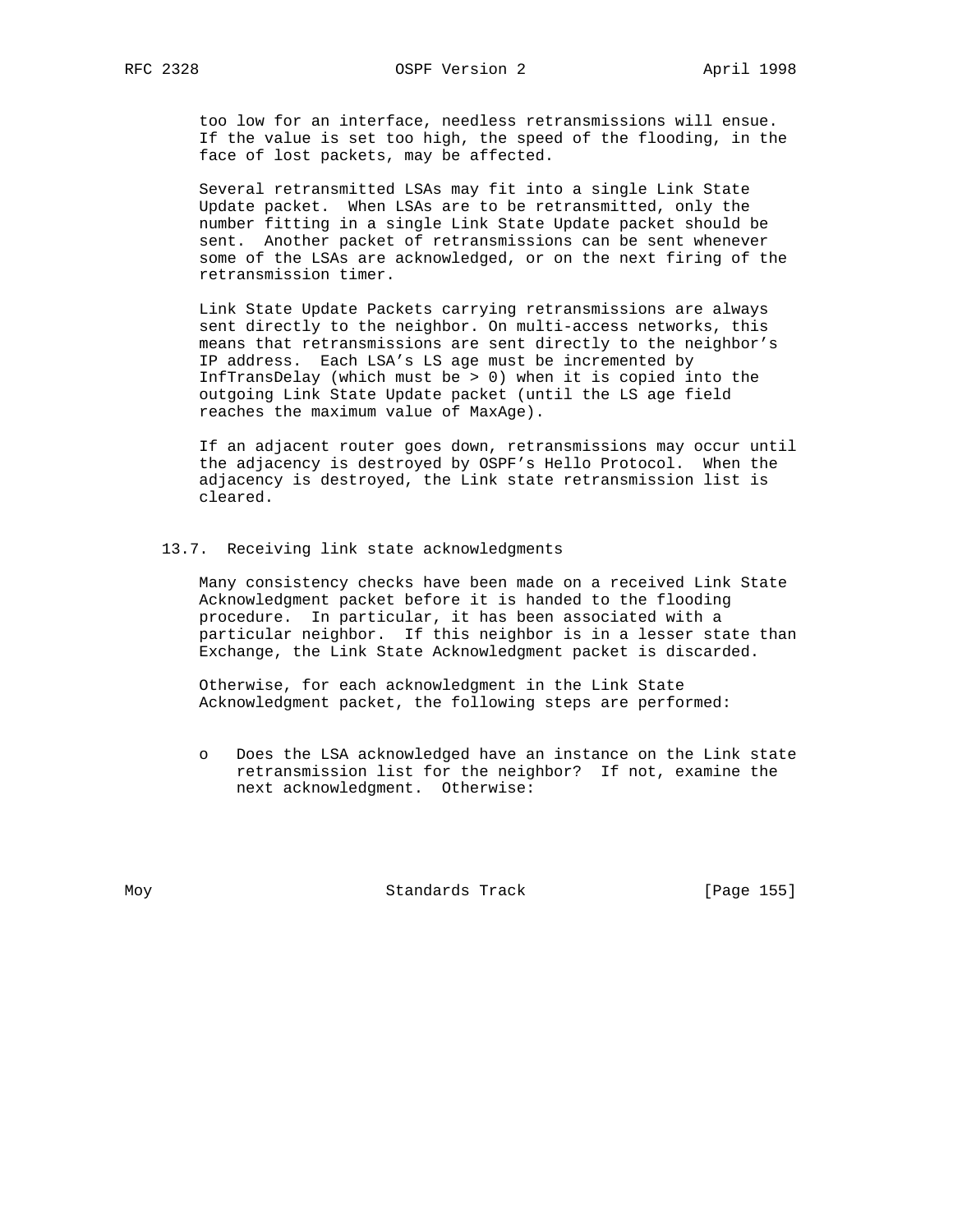RFC 2328 OSPF Version 2 April 1998

- o If the acknowledgment is for the same instance that is contained on the list, remove the item from the list and examine the next acknowledgment. Otherwise:
- o Log the questionable acknowledgment, and examine the next one.

### 14. Aging The Link State Database

 Each LSA has an LS age field. The LS age is expressed in seconds. An LSA's LS age field is incremented while it is contained in a router's database. Also, when copied into a Link State Update Packet for flooding out a particular interface, the LSA's LS age is incremented by InfTransDelay.

 An LSA's LS age is never incremented past the value MaxAge. LSAs having age MaxAge are not used in the routing table calculation. As a router ages its link state database, an LSA's LS age may reach MaxAge.[21] At this time, the router must attempt to flush the LSA from the routing domain. This is done simply by reflooding the MaxAge LSA just as if it was a newly originated LSA (see Section 13.3).

 When creating a Database summary list for a newly forming adjacency, any MaxAge LSAs present in the link state database are added to the neighbor's Link state retransmission list instead of the neighbor's Database summary list. See Section 10.3 for more details.

 A MaxAge LSA must be removed immediately from the router's link state database as soon as both a) it is no longer contained on any neighbor Link state retransmission lists and b) none of the router's neighbors are in states Exchange or Loading.

 When, in the process of aging the link state database, an LSA's LS age hits a multiple of CheckAge, its LS checksum should be verified. If the LS checksum is incorrect, a program or memory error has been detected, and at the very least the router itself should be restarted.

Moy **Standards Track** [Page 156]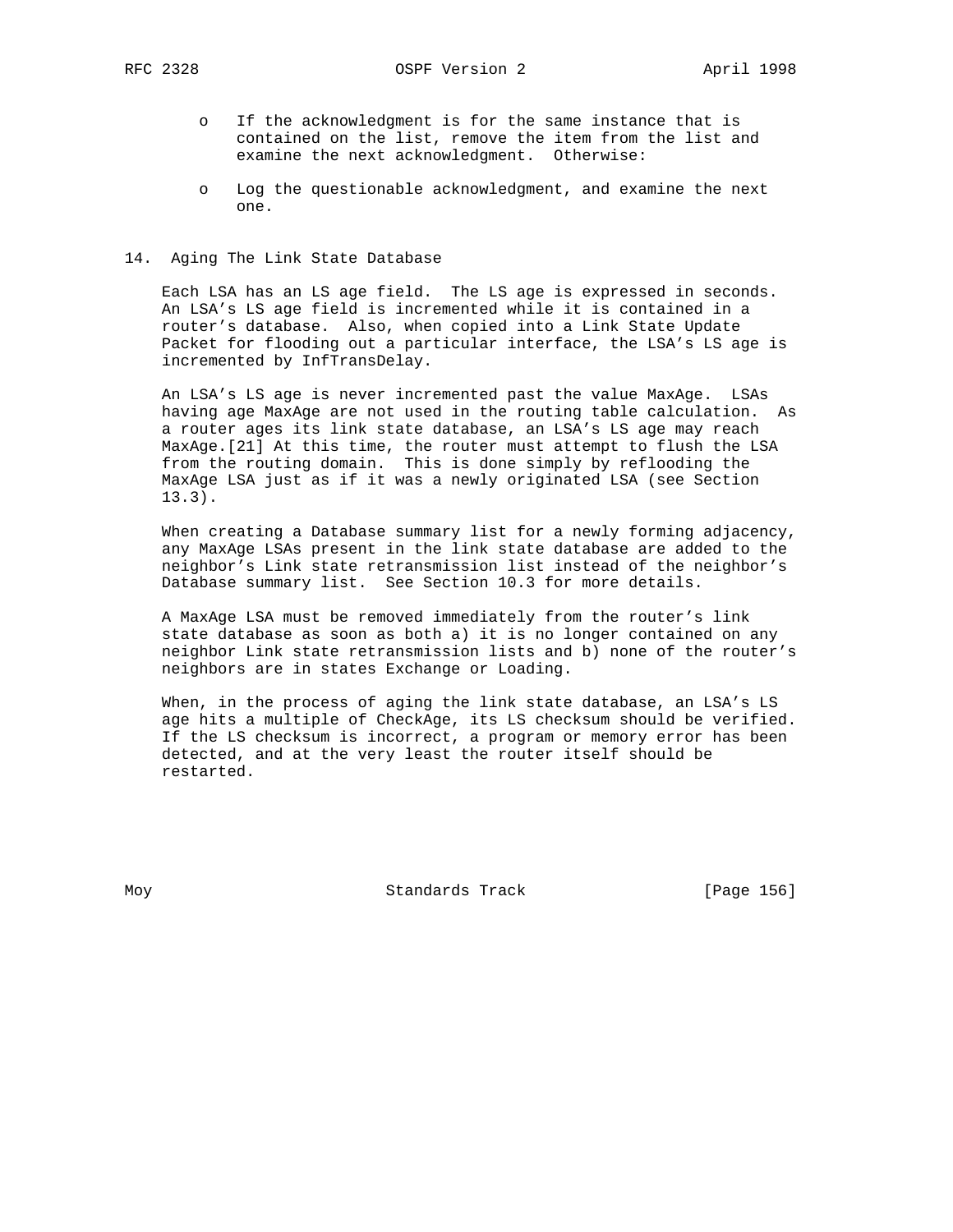## 14.1. Premature aging of LSAs

 An LSA can be flushed from the routing domain by setting its LS age to MaxAge, while leaving its LS sequence number alone, and then reflooding the LSA. This procedure follows the same course as flushing an LSA whose LS age has naturally reached the value MaxAge (see Section 14). In particular, the MaxAge LSA is removed from the router's link state database as soon as a) it is no longer contained on any neighbor Link state retransmission lists and b) none of the router's neighbors are in states Exchange or Loading. We call the setting of an LSA's LS age to MaxAge "premature aging".

 Premature aging is used when it is time for a self-originated LSA's sequence number field to wrap. At this point, the current LSA instance (having LS sequence number MaxSequenceNumber) must be prematurely aged and flushed from the routing domain before a new instance with sequence number equal to InitialSequenceNumber can be originated. See Section 12.1.6 for more information.

 Premature aging can also be used when, for example, one of the router's previously advertised external routes is no longer reachable. In this circumstance, the router can flush its AS external-LSA from the routing domain via premature aging. This procedure is preferable to the alternative, which is to originate a new LSA for the destination specifying a metric of LSInfinity. Premature aging is also be used when unexpectedly receiving self-originated LSAs during the flooding procedure (see Section 13.4).

 A router may only prematurely age its own self-originated LSAs. The router may not prematurely age LSAs that have been originated by other routers. An LSA is considered self originated when either 1) the LSA's Advertising Router is equal to the router's own Router ID or 2) the LSA is a network-LSA and its Link State ID is equal to one of the router's own IP interface addresses.

Moy **Standards Track** [Page 157]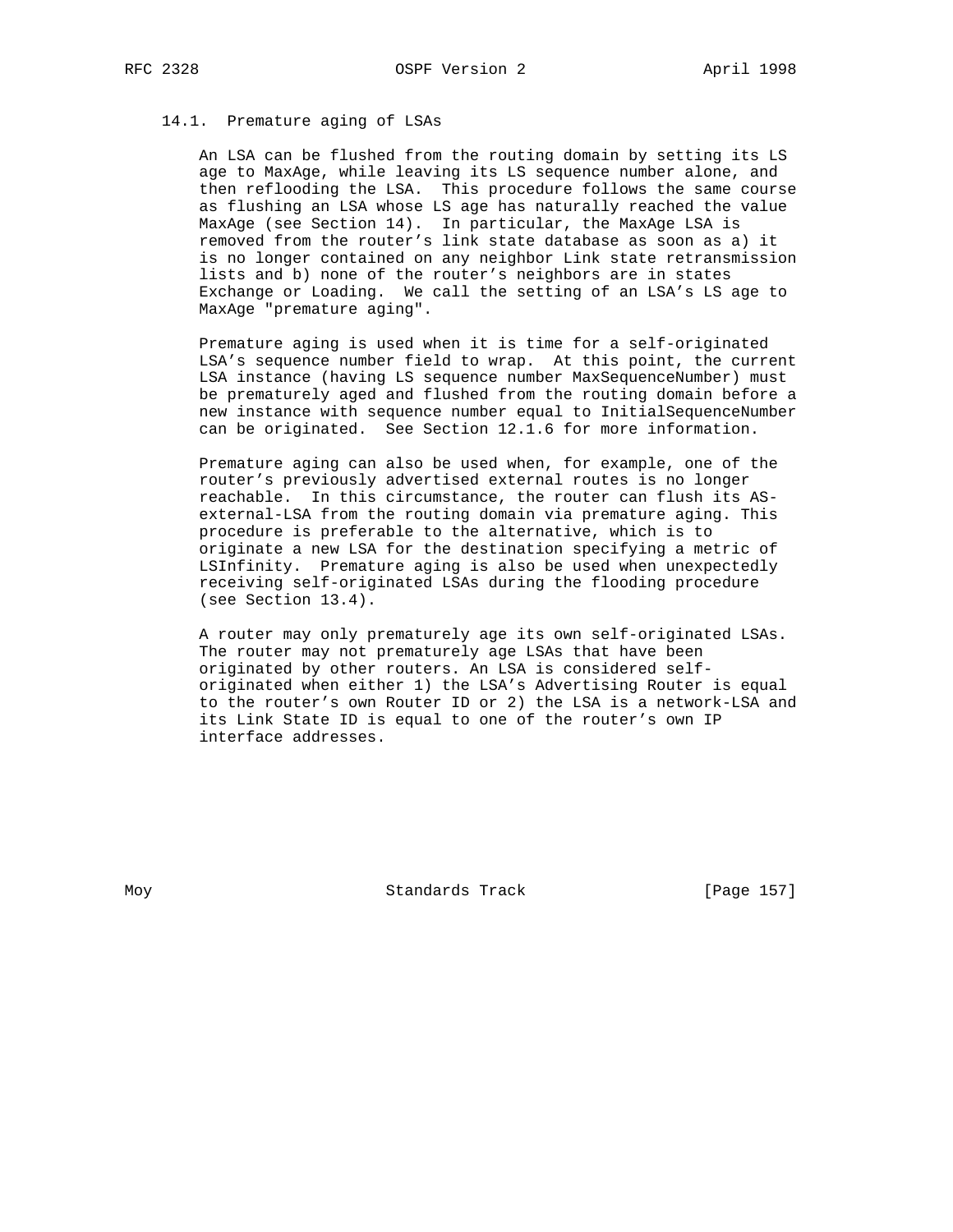# 15. Virtual Links

The single backbone area (Area ID =  $0.0.0.0$ ) cannot be disconnected, or some areas of the Autonomous System will become unreachable. To establish/maintain connectivity of the backbone, virtual links can be configured through non-backbone areas. Virtual links serve to connect physically separate components of the backbone. The two endpoints of a virtual link are area border routers. The virtual link must be configured in both routers. The configuration information in each router consists of the other virtual endpoint (the other area border router), and the non-backbone area the two routers have in common (called the Transit area). Virtual links cannot be configured through stub areas (see Section 3.6).

 The virtual link is treated as if it were an unnumbered point-to point network belonging to the backbone and joining the two area border routers. An attempt is made to establish an adjacency over the virtual link. When this adjacency is established, the virtual link will be included in backbone router-LSAs, and OSPF packets pertaining to the backbone area will flow over the adjacency. Such an adjacency has been referred to in this document as a "virtual adjacency".

 In each endpoint router, the cost and viability of the virtual link is discovered by examining the routing table entry for the other endpoint router. (The entry's associated area must be the configured Transit area). This is called the virtual link's corresponding routing table entry. The InterfaceUp event occurs for a virtual link when its corresponding routing table entry becomes reachable. Conversely, the InterfaceDown event occurs when its routing table entry becomes unreachable. In other words, the virtual link's viability is determined by the existence of an intra-area path, through the Transit area, between the two endpoints. Note that a virtual link whose underlying path has cost greater than hexadecimal 0xffff (the maximum size of an interface cost in a router-LSA) should be considered inoperational (i.e., treated the same as if the path did not exist).

The other details concerning virtual links are as follows:

 o AS-external-LSAs are NEVER flooded over virtual adjacencies. This would be duplication of effort, since the same AS-

Moy **Standards Track** [Page 158]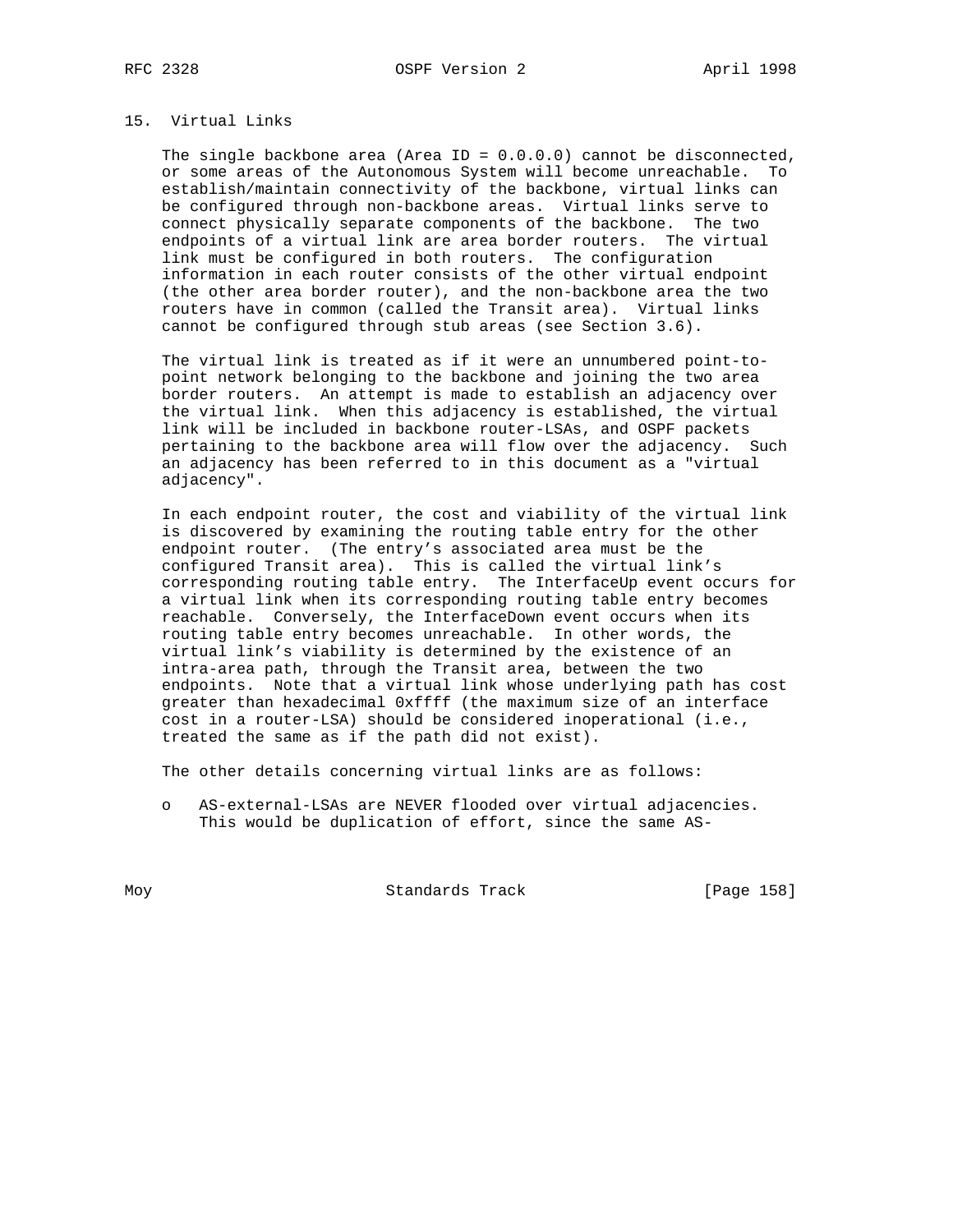external-LSAs are already flooded throughout the virtual link's Transit area. For this same reason, AS-external-LSAs are not summarized over virtual adjacencies during the Database Exchange process.

- o The cost of a virtual link is NOT configured. It is defined to be the cost of the intra-area path between the two defining area border routers. This cost appears in the virtual link's corresponding routing table entry. When the cost of a virtual link changes, a new router-LSA should be originated for the backbone area.
- o Just as the virtual link's cost and viability are determined by the routing table build process (through construction of the routing table entry for the other endpoint), so are the IP interface address for the virtual interface and the virtual neighbor's IP address. These are used when sending OSPF protocol packets over the virtual link. Note that when one (or both) of the virtual link endpoints connect to the Transit area via an unnumbered point-to-point link, it may be impossible to calculate either the virtual interface's IP address and/or the virtual neighbor's IP address, thereby causing the virtual link to fail.
- o In each endpoint's router-LSA for the backbone, the virtual link is represented as a Type 4 link whose Link ID is set to the virtual neighbor's OSPF Router ID and whose Link Data is set to the virtual interface's IP address. See Section 12.4.1 for more information.
- o A non-backbone area can carry transit data traffic (i.e., is considered a "transit area") if and only if it serves as the Transit area for one or more fully adjacent virtual links (see TransitCapability in Sections 6 and 16.1). Such an area requires special treatment when summarizing backbone networks into it (see Section 12.4.3), and during the routing calculation (see Section 16.3).
- o The time between link state retransmissions, RxmtInterval, is configured for a virtual link. This should be well over the expected round-trip delay between the two routers. This may be

Moy **Standards Track** [Page 159]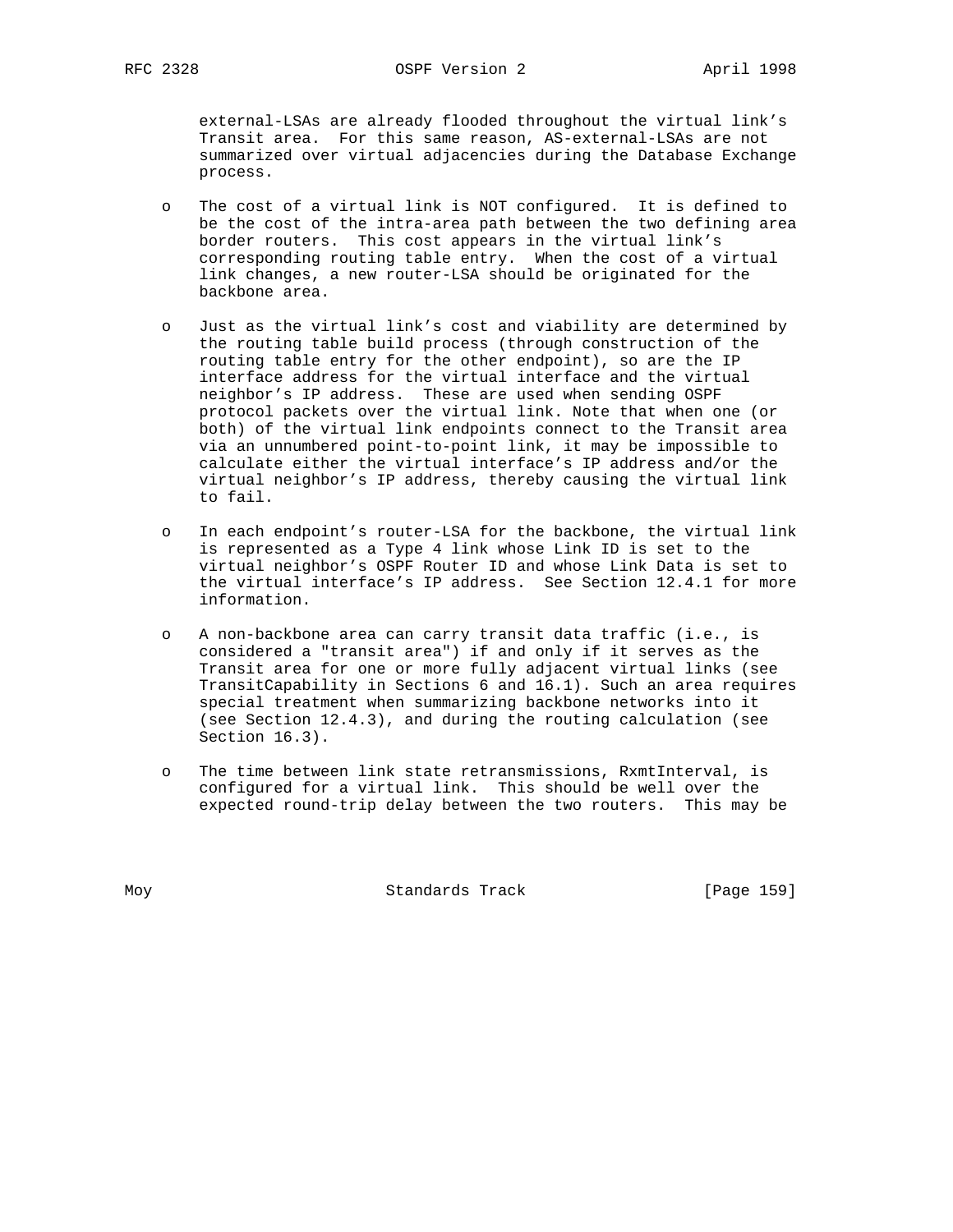hard to estimate for a virtual link; it is better to err on the side of making it too large.

16. Calculation of the routing table

 This section details the OSPF routing table calculation. Using its attached areas' link state databases as input, a router runs the following algorithm, building its routing table step by step. At each step, the router must access individual pieces of the link state databases (e.g., a router-LSA originated by a certain router). This access is performed by the lookup function discussed in Section 12.2. The lookup process may return an LSA whose LS age is equal to MaxAge. Such an LSA should not be used in the routing table calculation, and is treated just as if the lookup process had failed.

 The OSPF routing table's organization is explained in Section 11. Two examples of the routing table build process are presented in Sections 11.2 and 11.3. This process can be broken into the following steps:

- (1) The present routing table is invalidated. The routing table is built again from scratch. The old routing table is saved so that changes in routing table entries can be identified.
- (2) The intra-area routes are calculated by building the shortest path tree for each attached area. In particular, all routing table entries whose Destination Type is "area border router" are calculated in this step. This step is described in two parts. At first the tree is constructed by only considering those links between routers and transit networks. Then the stub networks are incorporated into the tree. During the area's shortest-path tree calculation, the area's TransitCapability is also calculated for later use in Step 4.
- (3) The inter-area routes are calculated, through examination of summary-LSAs. If the router is attached to multiple areas (i.e., it is an area border router), only backbone summary-LSAs are examined.

Moy **Standards Track** [Page 160]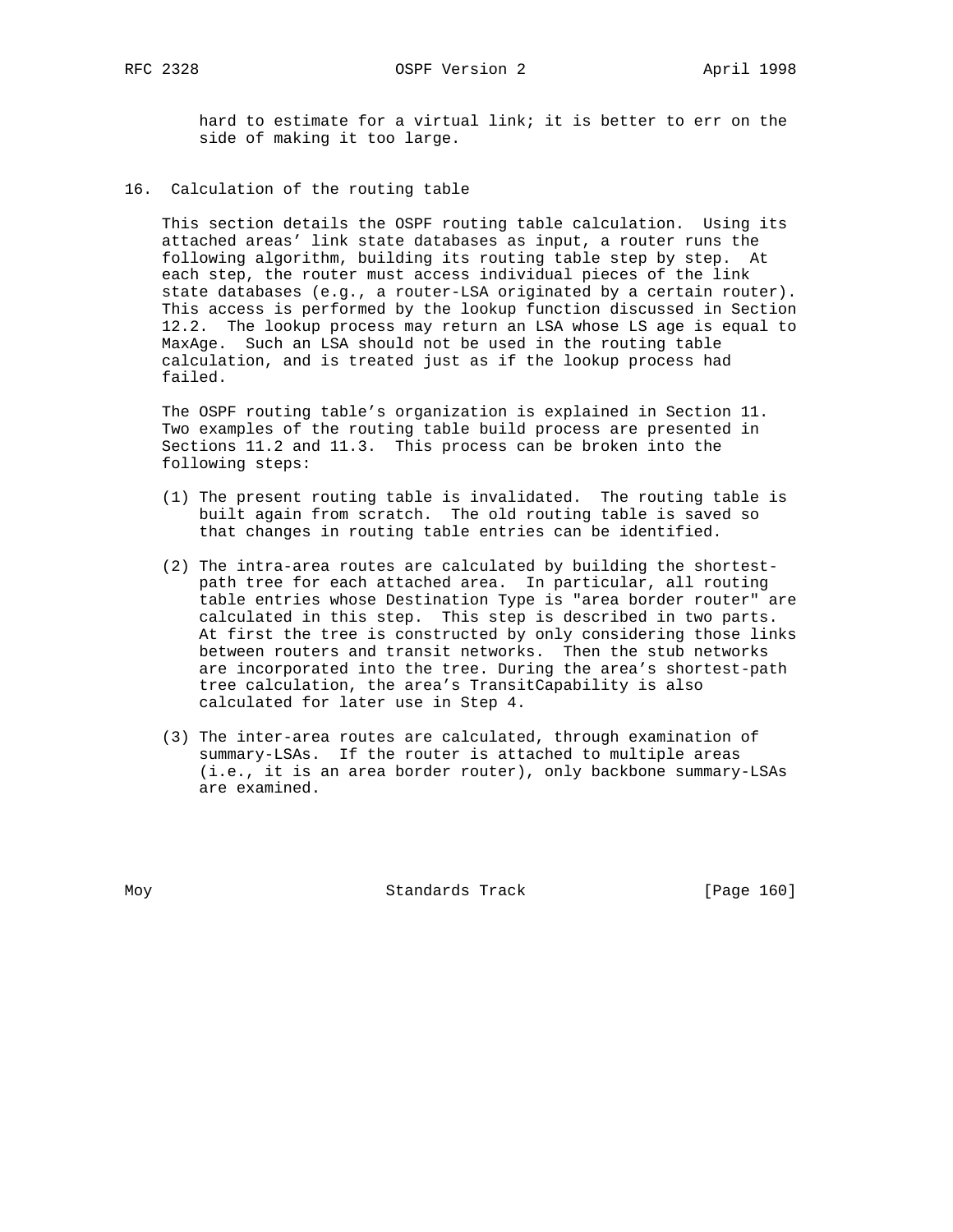- (4) In area border routers connecting to one or more transit areas (i.e, non-backbone areas whose TransitCapability is found to be TRUE), the transit areas' summary-LSAs are examined to see whether better paths exist using the transit areas than were found in Steps 2-3 above.
- (5) Routes to external destinations are calculated, through examination of AS-external-LSAs. The locations of the AS boundary routers (which originate the AS-external-LSAs) have been determined in steps 2-4.

Steps 2-5 are explained in further detail below.

 Changes made to routing table entries as a result of these calculations can cause the OSPF protocol to take further actions. For example, a change to an intra-area route will cause an area border router to originate new summary-LSAs (see Section 12.4). See Section 16.7 for a complete list of the OSPF protocol actions resulting from routing table changes.

16.1. Calculating the shortest-path tree for an area

 This calculation yields the set of intra-area routes associated with an area (called hereafter Area A). A router calculates the shortest-path tree using itself as the root.[22] The formation of the shortest path tree is done here in two stages. In the first stage, only links between routers and transit networks are considered. Using the Dijkstra algorithm, a tree is formed from this subset of the link state database. In the second stage, leaves are added to the tree by considering the links to stub networks.

 The procedure will be explained using the graph terminology that was introduced in Section 2. The area's link state database is represented as a directed graph. The graph's vertices are routers, transit networks and stub networks. The first stage of the procedure concerns only the transit vertices (routers and transit networks) and their connecting links. Throughout the shortest path calculation, the following data is also associated with each transit vertex:

Moy **Standards Track** [Page 161]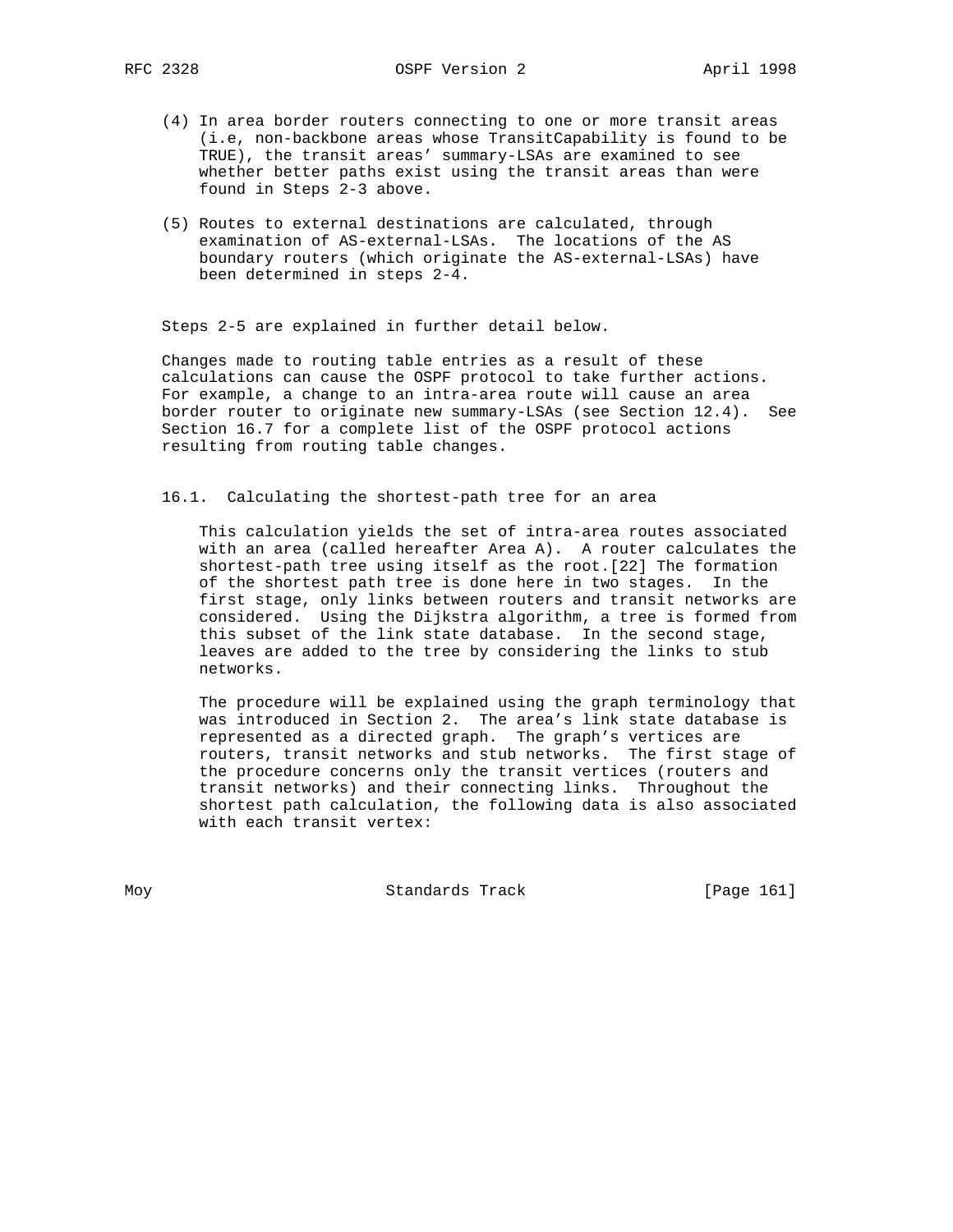Vertex (node) ID

 A 32-bit number which together with the vertex type (router or network) uniquely identifies the vertex. For router vertices the Vertex ID is the router's OSPF Router ID. For network vertices, it is the IP address of the network's Designated Router.

An LSA

 Each transit vertex has an associated LSA. For router vertices, this is a router-LSA. For transit networks, this is a network-LSA (which is actually originated by the network's Designated Router). In any case, the LSA's Link State ID is always equal to the above Vertex ID.

List of next hops

 The list of next hops for the current set of shortest paths from the root to this vertex. There can be multiple shortest paths due to the equal-cost multipath capability. Each next hop indicates the outgoing router interface to use when forwarding traffic to the destination. On broadcast, Point-to-MultiPoint and NBMA networks, the next hop also includes the IP address of the next router (if any) in the path towards the destination.

Distance from root

 The link state cost of the current set of shortest paths from the root to the vertex. The link state cost of a path is calculated as the sum of the costs of the path's constituent links (as advertised in router-LSAs and network-LSAs). One path is said to be "shorter" than another if it has a smaller link state cost.

 The first stage of the procedure (i.e., the Dijkstra algorithm) can now be summarized as follows. At each iteration of the algorithm, there is a list of candidate vertices. Paths from the root to these vertices have been found, but not necessarily the shortest ones. However, the paths to the candidate vertex that is closest to the root are guaranteed to be shortest; this vertex is added to the shortest-path tree, removed from the candidate list, and its adjacent vertices are examined for possible addition to/modification of the candidate list. The

Moy **Standards Track** [Page 162]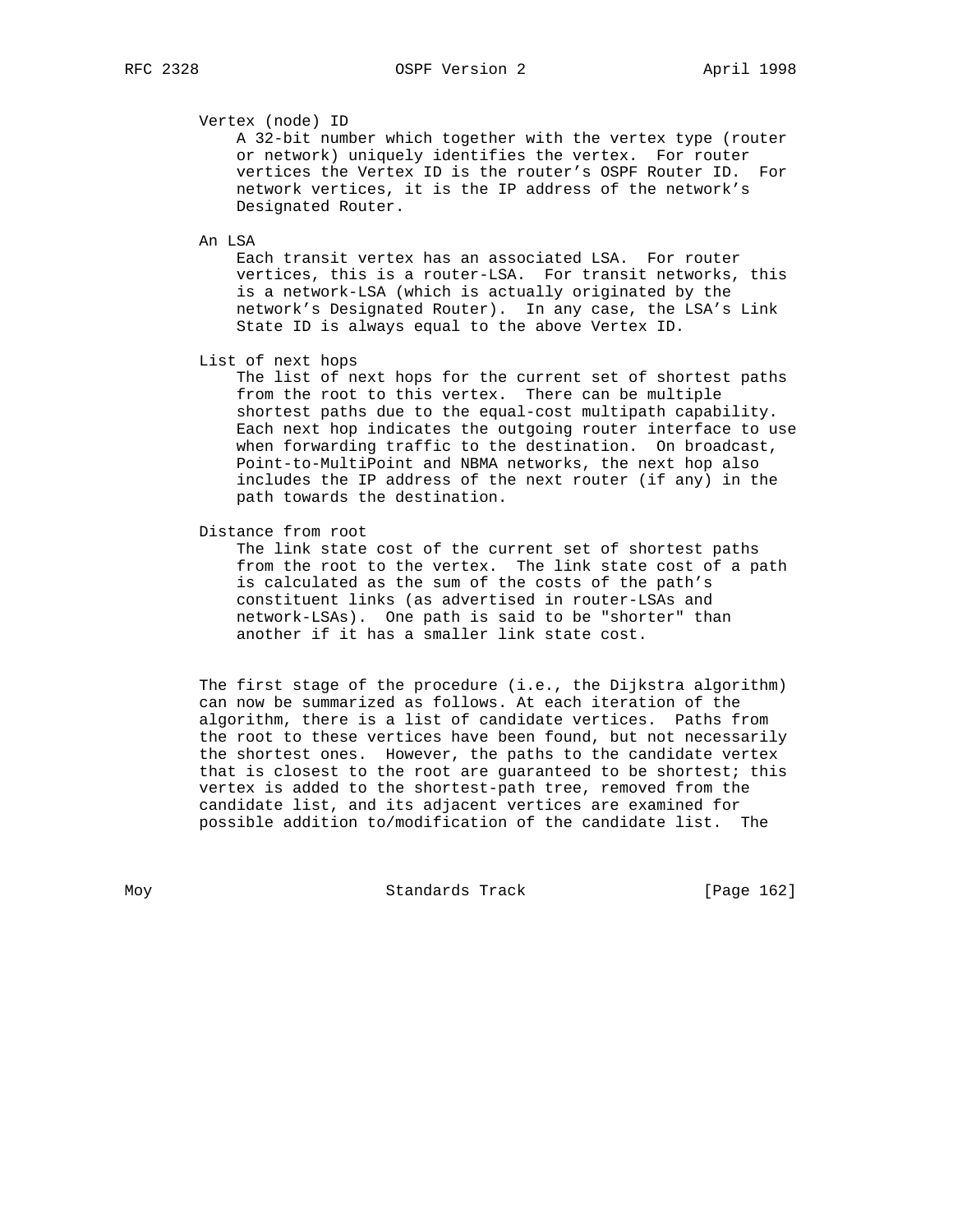algorithm then iterates again. It terminates when the candidate list becomes empty.

 The following steps describe the algorithm in detail. Remember that we are computing the shortest path tree for Area A. All references to link state database lookup below are from Area A's database.

- (1) Initialize the algorithm's data structures. Clear the list of candidate vertices. Initialize the shortest-path tree to only the root (which is the router doing the calculation). Set Area A's TransitCapability to FALSE.
- (2) Call the vertex just added to the tree vertex V. Examine the LSA associated with vertex V. This is a lookup in the Area A's link state database based on the Vertex ID. If this is a router-LSA, and bit V of the router-LSA (see Section A.4.2) is set, set Area A's TransitCapability to TRUE. In any case, each link described by the LSA gives the cost to an adjacent vertex. For each described link, (say it joins vertex V to vertex W):
	- (a) If this is a link to a stub network, examine the next link in V's LSA. Links to stub networks will be considered in the second stage of the shortest path calculation.
	- (b) Otherwise, W is a transit vertex (router or transit network). Look up the vertex W's LSA (router-LSA or network-LSA) in Area A's link state database. If the LSA does not exist, or its LS age is equal to MaxAge, or it does not have a link back to vertex V, examine the next link in V's LSA.[23]
	- (c) If vertex W is already on the shortest-path tree, examine the next link in the LSA.
	- (d) Calculate the link state cost D of the resulting path from the root to vertex W. D is equal to the sum of the link state cost of the (already calculated) shortest path to vertex V and the advertised cost of the link between vertices V and W. If D is:

Moy **Standards Track** [Page 163]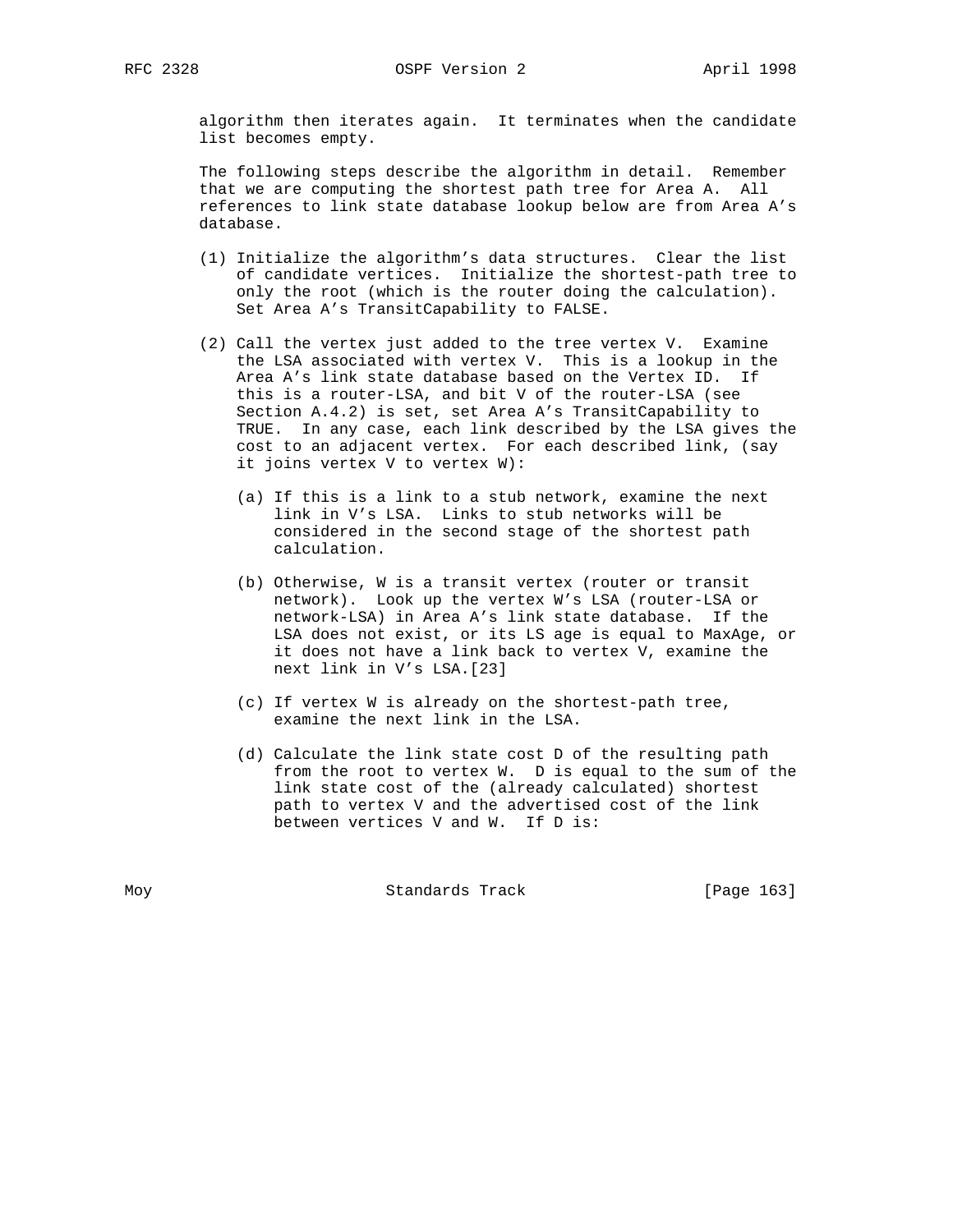RFC 2328 **OSPF** Version 2 **April 1998** 

- o Greater than the value that already appears for vertex W on the candidate list, then examine the next link.
- o Equal to the value that appears for vertex W on the candidate list, calculate the set of next hops that result from using the advertised link. Input to this calculation is the destination (W), and its parent (V). This calculation is shown in Section 16.1.1. This set of hops should be added to the next hop values that appear for W on the candidate list.
- o Less than the value that appears for vertex W on the candidate list, or if W does not yet appear on the candidate list, then set the entry for W on the candidate list to indicate a distance of D from the root. Also calculate the list of next hops that result from using the advertised link, setting the next hop values for W accordingly. The next hop calculation is described in Section 16.1.1; it takes as input the destination (W) and its parent (V).
- (3) If at this step the candidate list is empty, the shortest path tree (of transit vertices) has been completely built and this stage of the procedure terminates. Otherwise, choose the vertex belonging to the candidate list that is closest to the root, and add it to the shortest-path tree (removing it from the candidate list in the process). Note that when there is a choice of vertices closest to the root, network vertices must be chosen before router vertices in order to necessarily find all equal-cost paths. This is consistent with the tie-breakers that were introduced in the modified Dijkstra algorithm used by OSPF's Multicast routing extensions (MOSPF).
- (4) Possibly modify the routing table. For those routing table entries modified, the associated area will be set to Area A, the path type will be set to intra-area, and the cost will be set to the newly discovered shortest path's calculated distance.

Moy **Standards Track** [Page 164]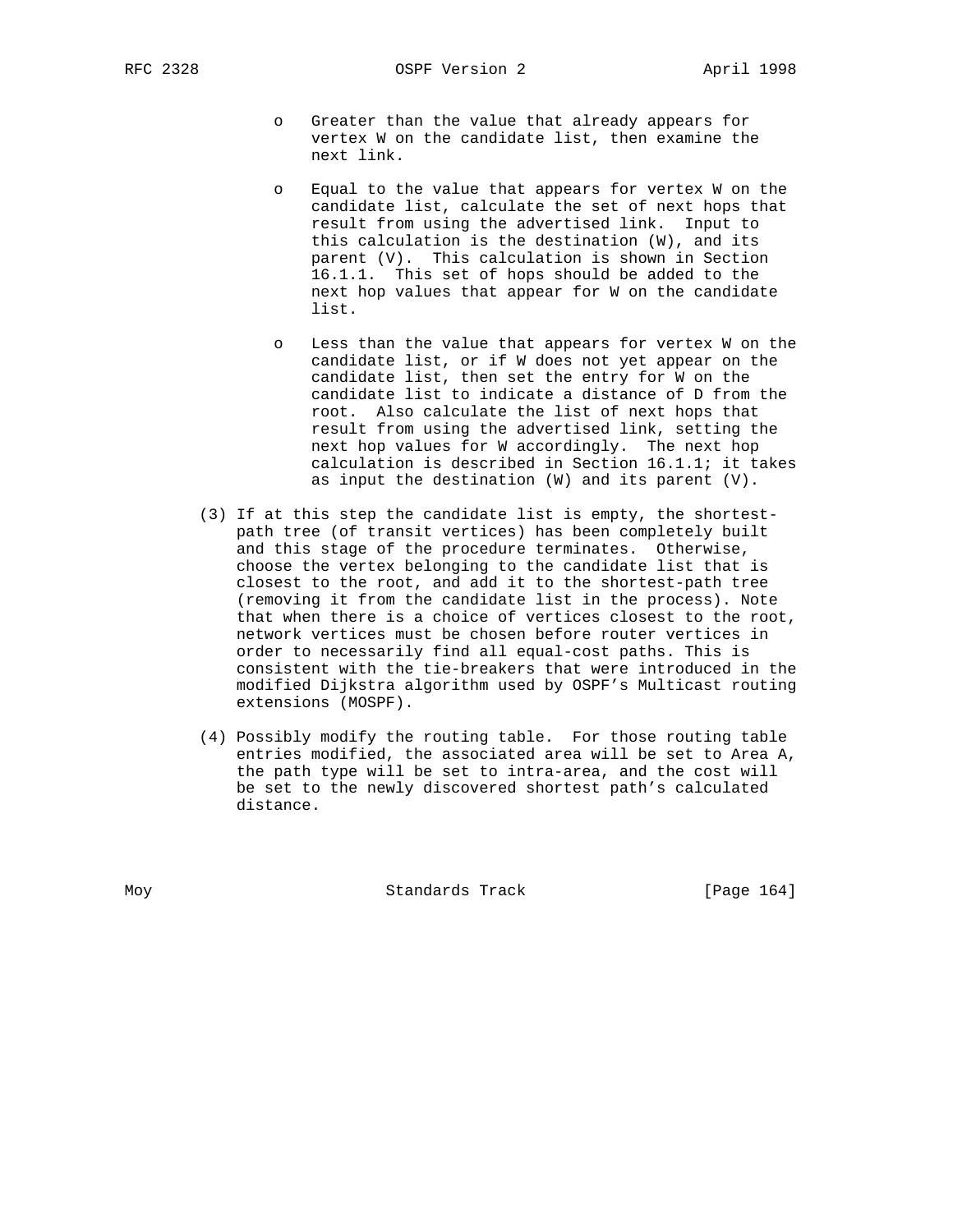If the newly added vertex is an area border router or AS boundary router, a routing table entry is added whose destination type is "router". The Options field found in the associated router-LSA is copied into the routing table entry's Optional capabilities field. Call the newly added vertex Router X. If Router X is the endpoint of one of the calculating router's virtual links, and the virtual link uses Area A as Transit area: the virtual link is declared up, the IP address of the virtual interface is set to the IP address of the outgoing interface calculated above for Router X, and the virtual neighbor's IP address is set to Router X's interface address (contained in Router X's router-LSA) that points back to the root of the shortest path tree; equivalently, this is the interface that points back to Router X's parent vertex on the shortest-path tree (similar to the calculation in Section 16.1.1).

 If the newly added vertex is a transit network, the routing table entry for the network is located. The entry's Destination ID is the IP network number, which can be obtained by masking the Vertex ID (Link State ID) with its associated subnet mask (found in the body of the associated network-LSA). If the routing table entry already exists (i.e., there is already an intra-area route to the destination installed in the routing table), multiple vertices have mapped to the same IP network. For example, this can occur when a new Designated Router is being established. In this case, the current routing table entry should be overwritten if and only if the newly found path is just as short and the current routing table entry's Link State Origin has a smaller Link State ID than the newly added vertex' LSA.

 If there is no routing table entry for the network (the usual case), a routing table entry for the IP network should be added. The routing table entry's Link State Origin should be set to the newly added vertex' LSA.

(5) Iterate the algorithm by returning to Step 2.

Moy **Standards Track** [Page 165]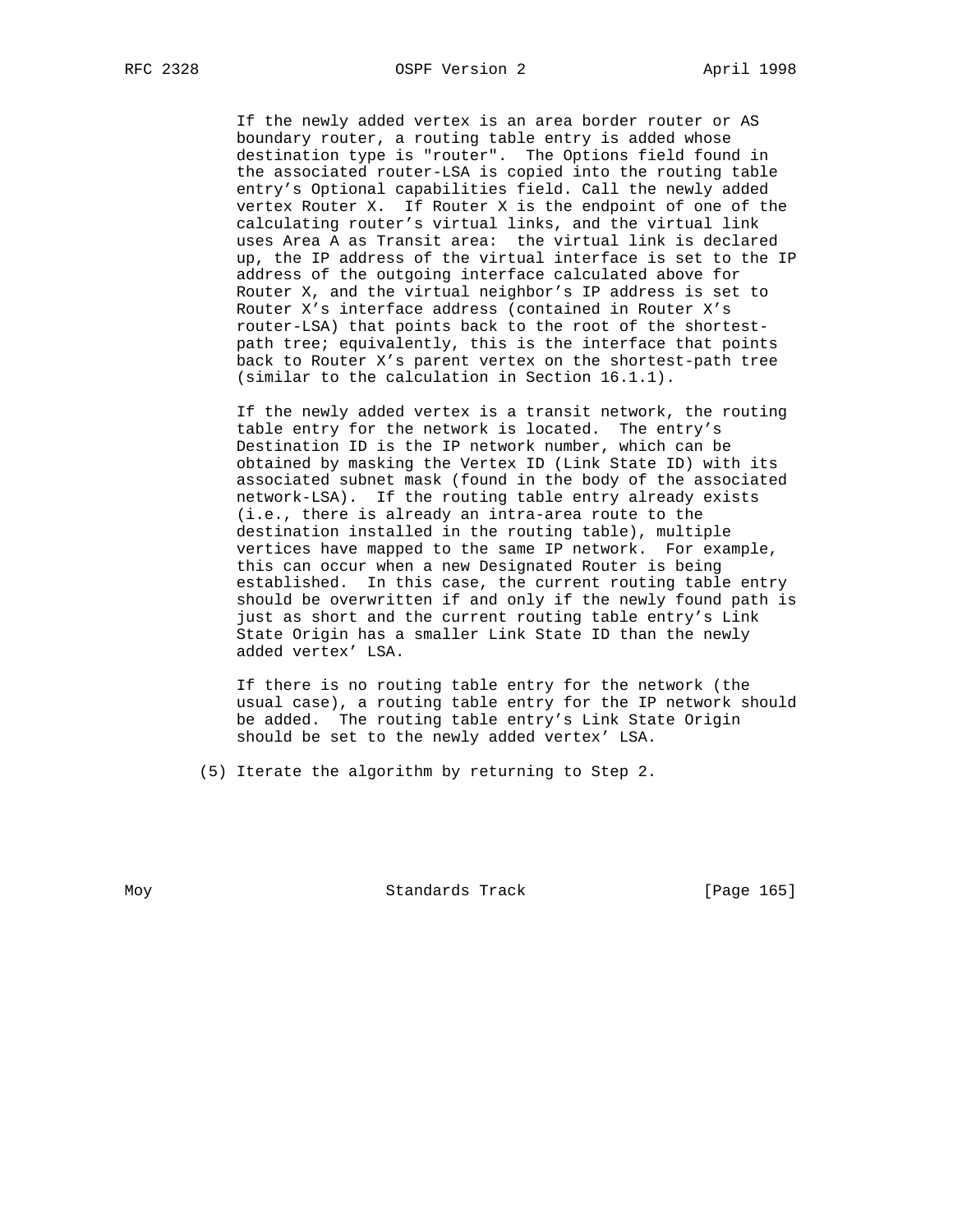The stub networks are added to the tree in the procedure's second stage. In this stage, all router vertices are again examined. Those that have been determined to be unreachable in the above first phase are discarded. For each reachable router vertex (call it V), the associated router-LSA is found in the link state database. Each stub network link appearing in the LSA is then examined, and the following steps are executed:

- (1) Calculate the distance D of stub network from the root. D is equal to the distance from the root to the router vertex (calculated in stage 1), plus the stub network link's advertised cost. Compare this distance to the current best cost to the stub network. This is done by looking up the stub network's current routing table entry. If the calculated distance D is larger, go on to examine the next stub network link in the LSA.
- (2) If this step is reached, the stub network's routing table entry must be updated. Calculate the set of next hops that would result from using the stub network link. This calculation is shown in Section 16.1.1; input to this calculation is the destination (the stub network) and the parent vertex (the router vertex). If the distance D is the same as the current routing table cost, simply add this set of next hops to the routing table entry's list of next hops. In this case, the routing table already has a Link State Origin. If this Link State Origin is a router-LSA whose Link State ID is smaller than V's Router ID, reset the Link State Origin to V's router-LSA.

 Otherwise D is smaller than the routing table cost. Overwrite the current routing table entry by setting the routing table entry's cost to D, and by setting the entry's list of next hops to the newly calculated set. Set the routing table entry's Link State Origin to V's router-LSA. Then go on to examine the next stub network link.

 For all routing table entries added/modified in the second stage, the associated area will be set to Area A and the path type will be set to intra-area. When the list of reachable router-LSAs is exhausted, the second stage is completed. At

Moy **Standards Track** [Page 166]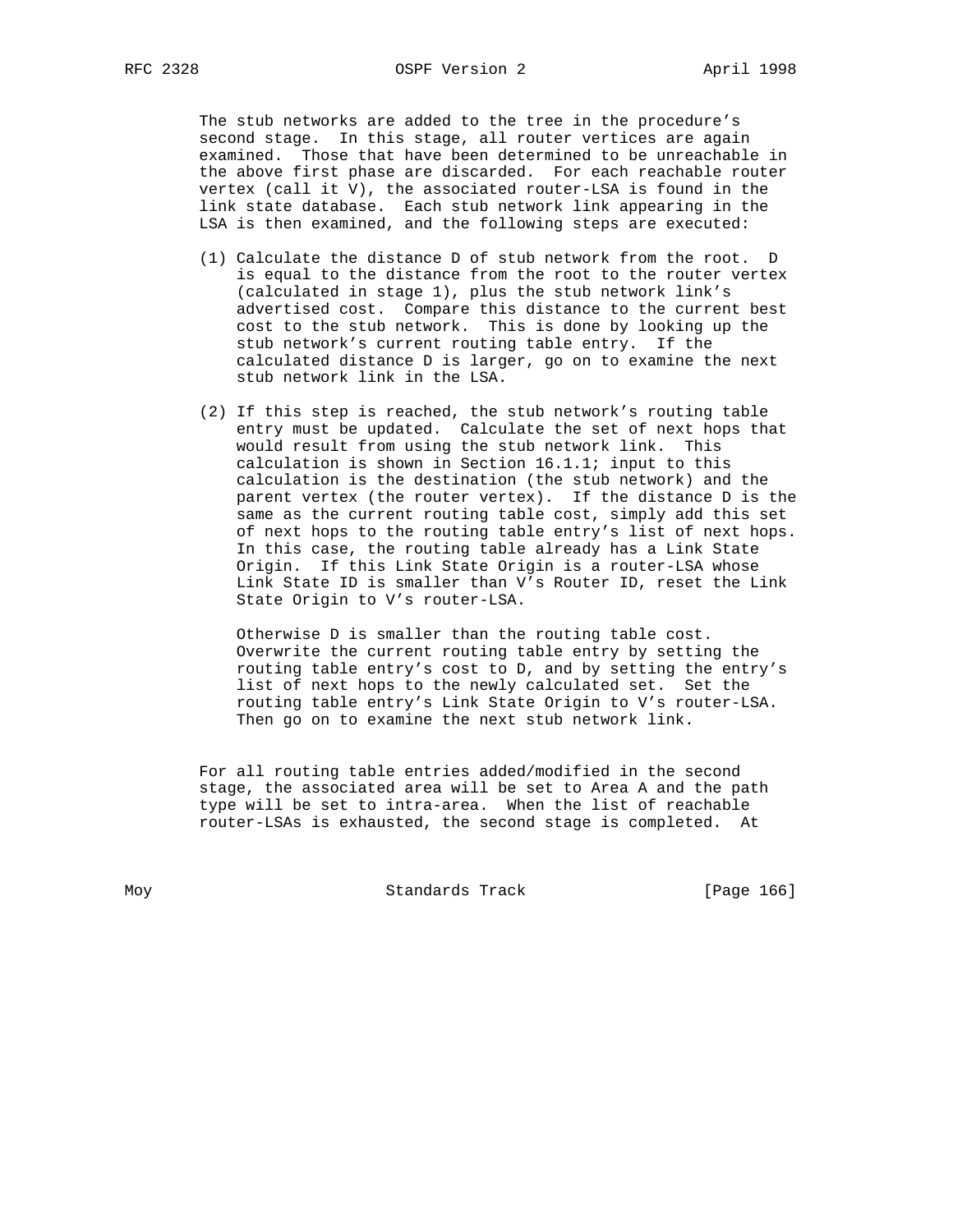this time, all intra-area routes associated with Area A have been determined.

 The specification does not require that the above two stage method be used to calculate the shortest path tree. However, if another algorithm is used, an identical tree must be produced. For this reason, it is important to note that links between transit vertices must be bidirectional in order to be included in the above tree. It should also be mentioned that more efficient algorithms exist for calculating the tree; for example, the incremental SPF algorithm described in [Ref1].

#### 16.1.1. The next hop calculation

 This section explains how to calculate the current set of next hops to use for a destination. Each next hop consists of the outgoing interface to use in forwarding packets to the destination together with the IP address of the next hop router (if any). The next hop calculation is invoked each time a shorter path to the destination is discovered. This can happen in either stage of the shortest-path tree calculation (see Section 16.1). In stage 1 of the shortest-path tree calculation a shorter path is found as the destination is added to the candidate list, or when the destination's entry on the candidate list is modified (Step 2d of Stage 1). In stage 2 a shorter path is discovered each time the destination's routing table entry is modified (Step 2 of Stage 2).

 The set of next hops to use for the destination may be recalculated several times during the shortest-path tree calculation, as shorter and shorter paths are discovered. In the end, the destination's routing table entry will always reflect the next hops resulting from the absolute shortest path(s).

 Input to the next hop calculation is a) the destination and b) its parent in the current shortest path between the root (the calculating router) and the destination. The parent is always a transit vertex (i.e., always a router or a transit network).

Moy **Standards Track** [Page 167]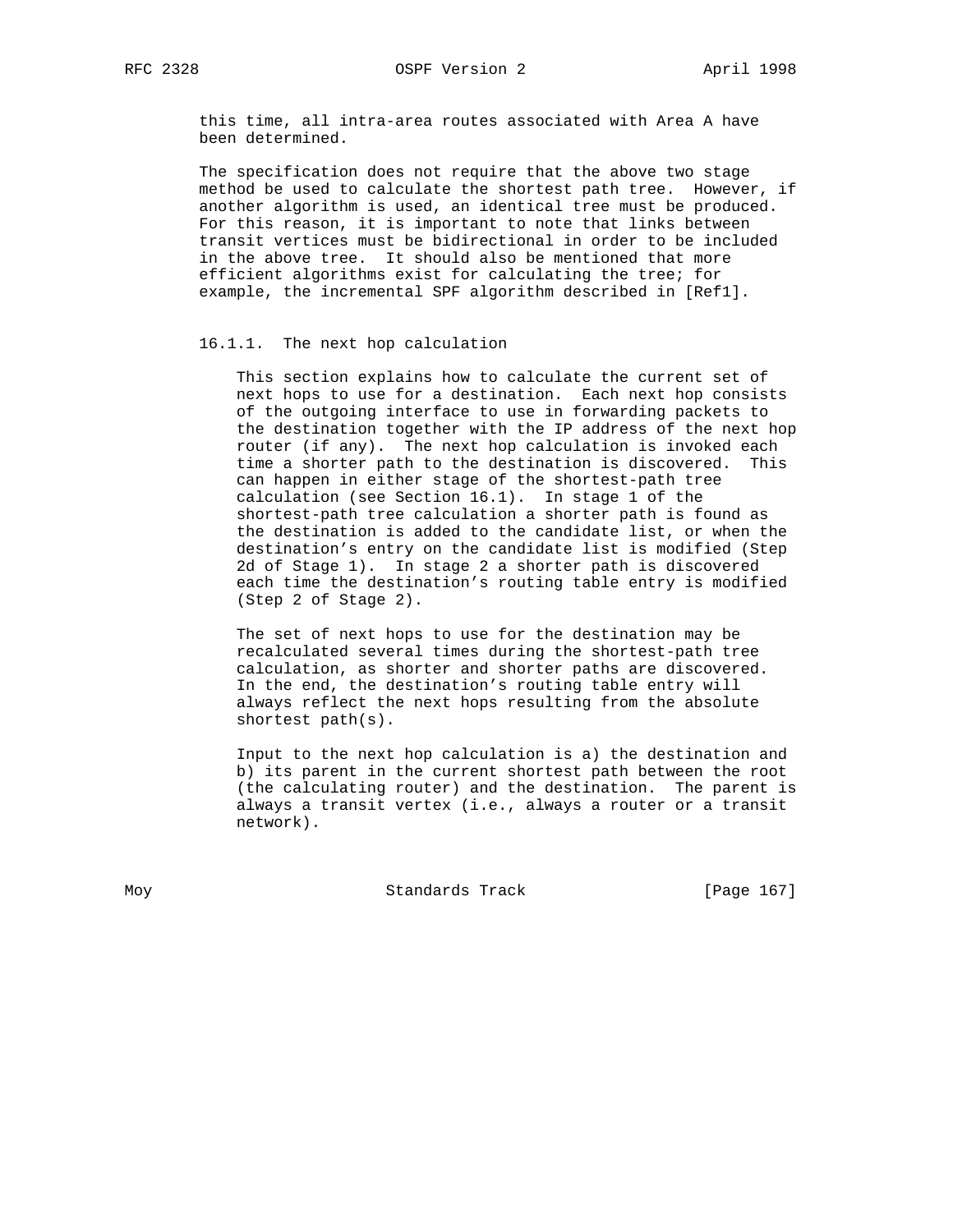If there is at least one intervening router in the current shortest path between the destination and the root, the destination simply inherits the set of next hops from the parent. Otherwise, there are two cases. In the first case, the parent vertex is the root (the calculating router itself). This means that the destination is either a directly connected network or directly connected router. The outgoing interface in this case is simply the OSPF interface connecting to the destination network/router. If the destination is a router which connects to the calculating router via a Point-to-MultiPoint network, the destination's next hop IP address(es) can be determined by examining the destination's router-LSA: each link pointing back to the calculating router and having a Link Data field belonging to the Point-to-MultiPoint network provides an IP address of the next hop router. If the destination is a directly connected network, or a router which connects to the calculating router via a point-to-point interface, no next hop IP address is required. If the destination is a router connected to the calculating router via a virtual link, the setting of the next hop should be deferred until the calculation in Section 16.3.

 In the second case, the parent vertex is a network that directly connects the calculating router to the destination router. The list of next hops is then determined by examining the destination's router-LSA. For each link in the router-LSA that points back to the parent network, the link's Link Data field provides the IP address of a next hop router. The outgoing interface to use can then be derived from the next hop IP address (or it can be inherited from the parent network).

### 16.2. Calculating the inter-area routes

 The inter-area routes are calculated by examining summary-LSAs. If the router has active attachments to multiple areas, only backbone summary-LSAs are examined. Routers attached to a single area examine that area's summary-LSAs. In either case, the summary-LSAs examined below are all part of a single area's link state database (call it Area A).

Moy **Standards Track** [Page 168]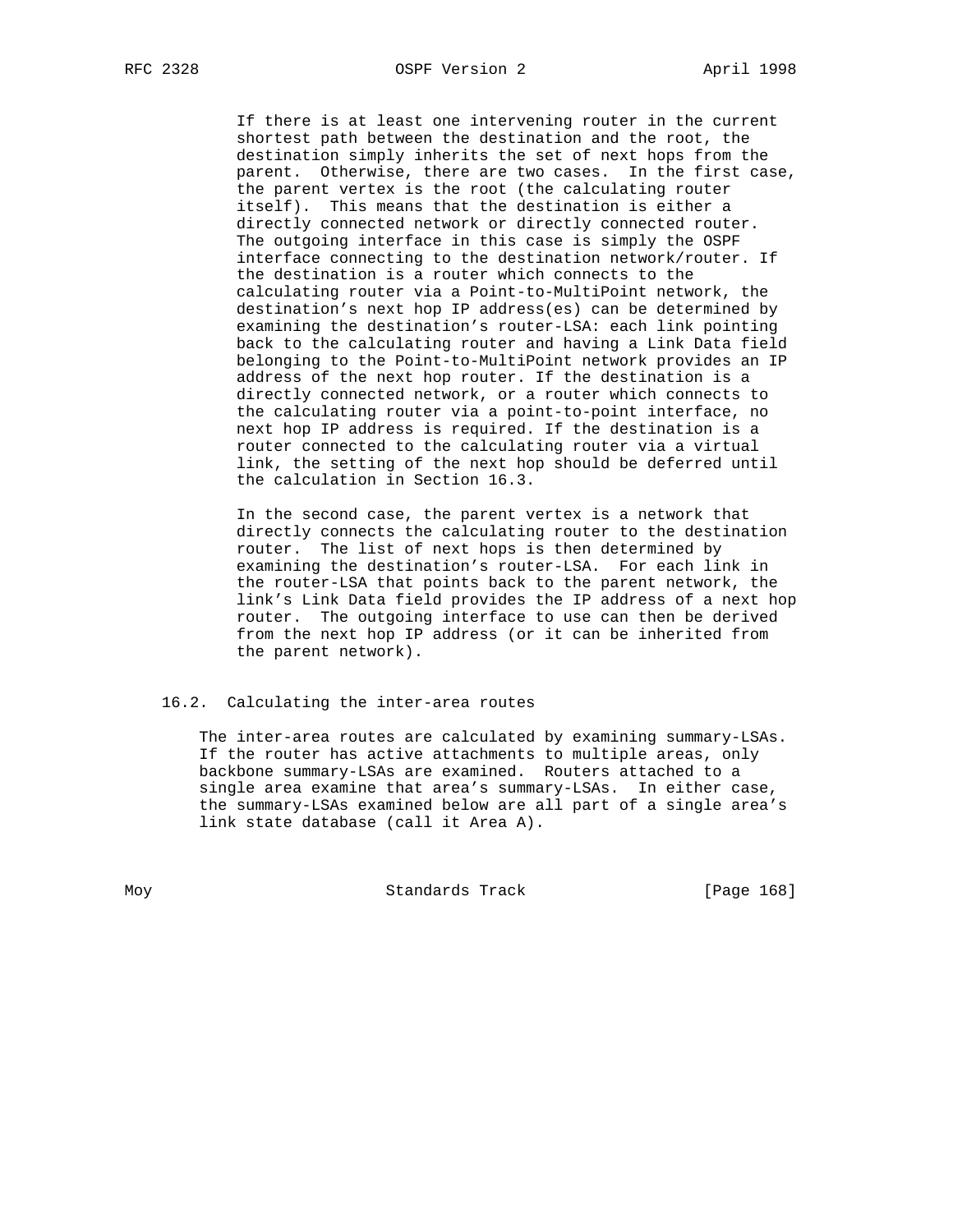Summary-LSAs are originated by the area border routers. Each summary-LSA in Area A is considered in turn. Remember that the destination described by a summary-LSA is either a network (Type 3 summary-LSAs) or an AS boundary router (Type 4 summary-LSAs). For each summary-LSA:

- (1) If the cost specified by the LSA is LSInfinity, or if the LSA's LS age is equal to MaxAge, then examine the the next LSA.
- (2) If the LSA was originated by the calculating router itself, examine the next LSA.
- (3) If it is a Type 3 summary-LSA, and the collection of destinations described by the summary-LSA equals one of the router's configured area address ranges (see Section 3.5), and the particular area address range is active, then the summary-LSA should be ignored. "Active" means that there are one or more reachable (by intra-area paths) networks contained in the area range.
- (4) Else, call the destination described by the LSA N (for Type 3 summary-LSAs, N's address is obtained by masking the LSA's Link State ID with the network/subnet mask contained in the body of the LSA), and the area border originating the LSA BR. Look up the routing table entry for BR having Area A as its associated area. If no such entry exists for router BR (i.e., BR is unreachable in Area A), do nothing with this LSA and consider the next in the list. Else, this LSA describes an inter-area path to destination N, whose cost is the distance to BR plus the cost specified in the LSA. Call the cost of this inter-area path IAC.
- (5) Next, look up the routing table entry for the destination N. (If N is an AS boundary router, look up the "router" routing table entry associated with Area A). If no entry exists for N or if the entry's path type is "type 1 external" or "type 2 external", then install the inter-area path to N, with associated area Area A, cost IAC, next hop equal to the list of next hops to router BR, and Advertising router equal to BR.

Moy **Standards Track** [Page 169]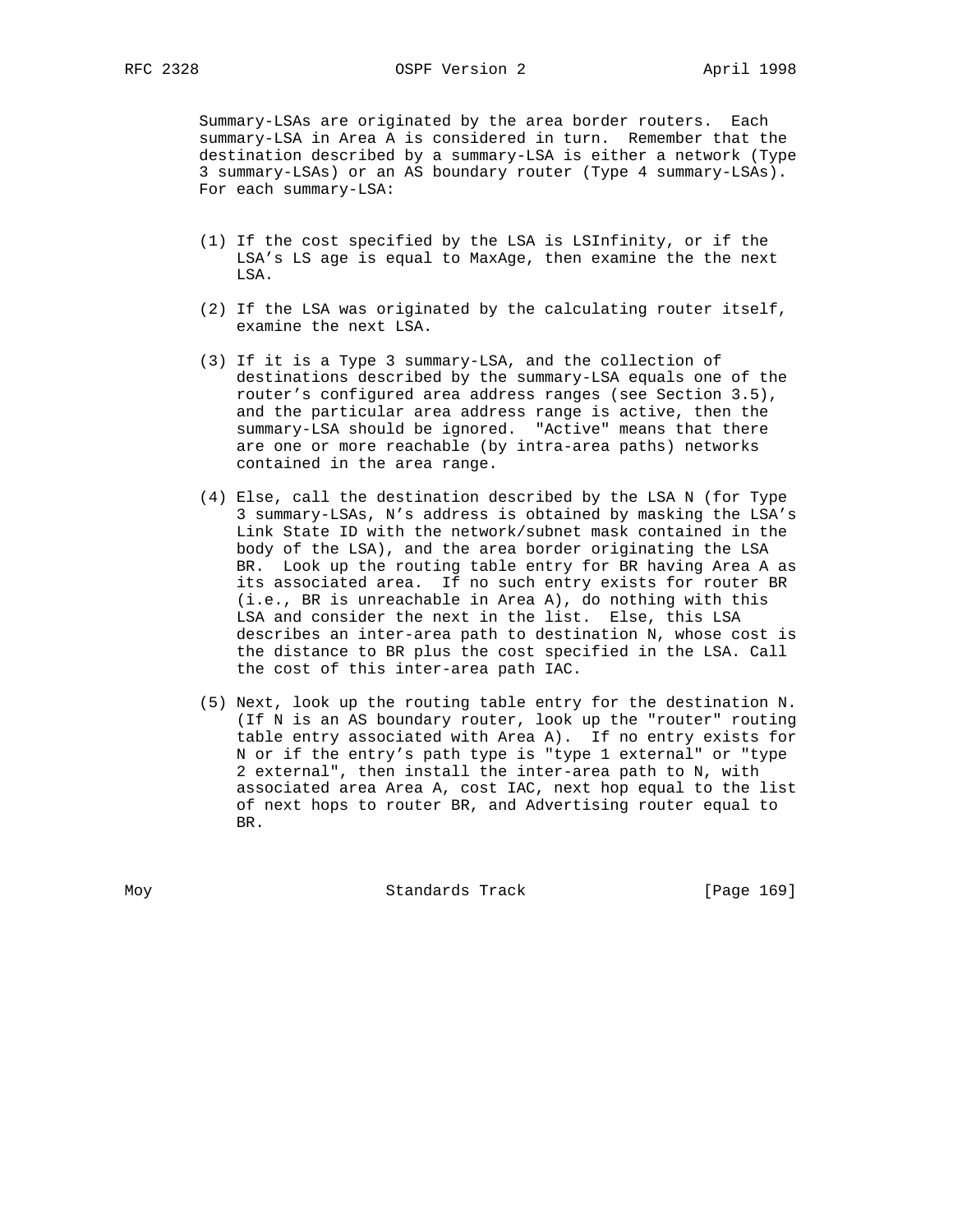- (6) Else, if the paths present in the table are intra-area paths, do nothing with the LSA (intra-area paths are always preferred).
- (7) Else, the paths present in the routing table are also inter-area paths. Install the new path through BR if it is cheaper, overriding the paths in the routing table. Otherwise, if the new path is the same cost, add it to the list of paths that appear in the routing table entry.
- 16.3. Examining transit areas' summary-LSAs

 This step is only performed by area border routers attached to one or more non-backbone areas that are capable of carrying transit traffic (i.e., "transit areas", or those areas whose TransitCapability parameter has been set to TRUE in Step 2 of the Dijkstra algorithm (see Section 16.1).

 The purpose of the calculation below is to examine the transit areas to see whether they provide any better (shorter) paths than the paths previously calculated in Sections 16.1 and 16.2. Any paths found that are better than or equal to previously discovered paths are installed in the routing table.

The calculation also determines the actual next hop(s) for those destinations whose next hop was calculated as a virtual link in Sections 16.1 and 16.2. After completion of the calculation below, any paths calculated in Sections 16.1 and 16.2 that still have unresolved virtual next hops should be discarded.

 The calculation proceeds as follows. All the transit areas' summary-LSAs are examined in turn. Each such summary-LSA describes a route through a transit area Area A to a Network N (N's address is obtained by masking the LSA's Link State ID with the network/subnet mask contained in the body of the LSA) or in the case of a Type 4 summary-LSA, to an AS boundary router N. Suppose also that the summary-LSA was originated by an area border router BR.

 (1) If the cost advertised by the summary-LSA is LSInfinity, or if the LSA's LS age is equal to MaxAge, then examine the next LSA.

Moy Standards Track [Page 170]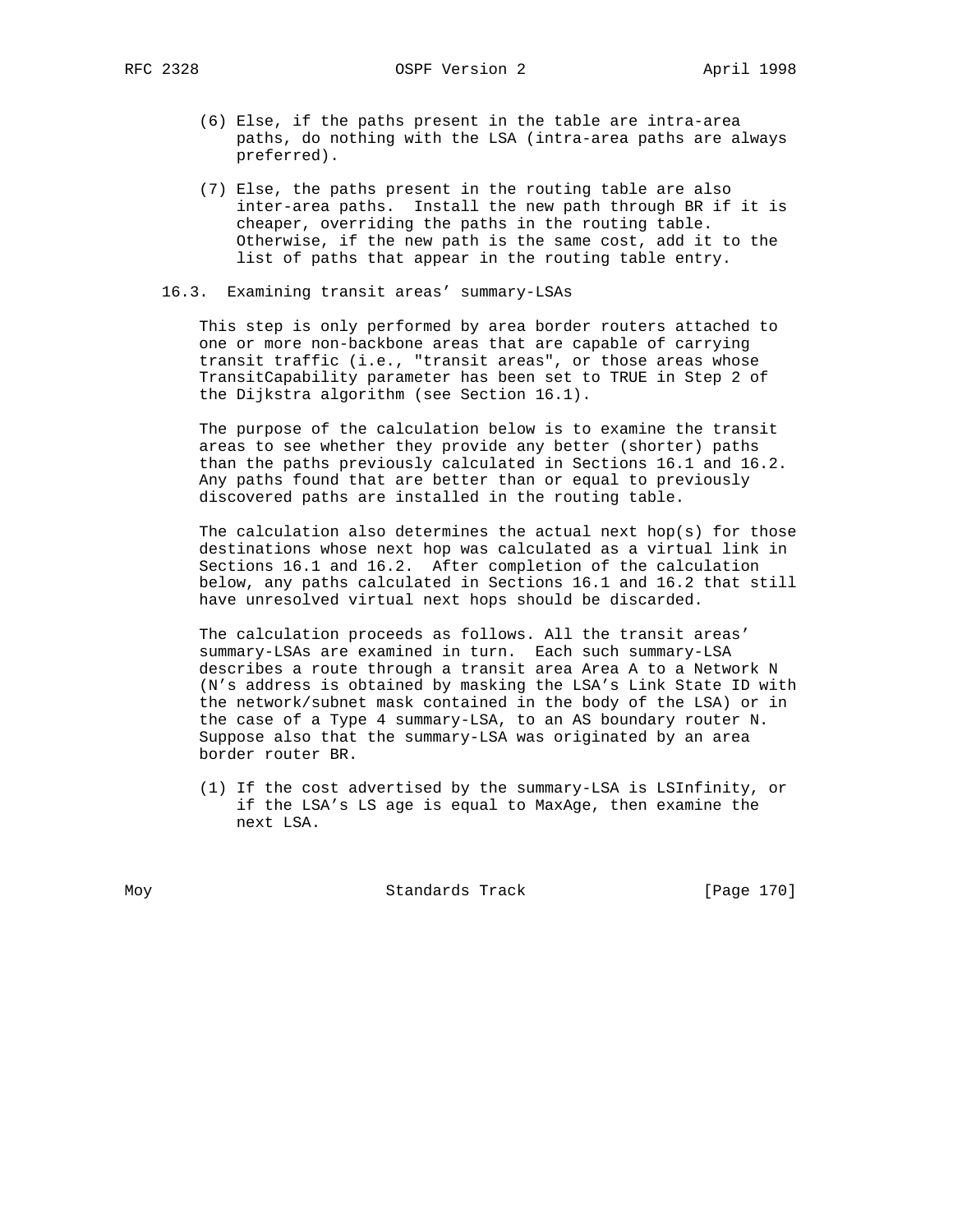- (2) If the summary-LSA was originated by the calculating router itself, examine the next LSA.
- (3) Look up the routing table entry for N. (If N is an AS boundary router, look up the "router" routing table entry associated with the backbone area). If it does not exist, or if the route type is other than intra-area or inter-area, or if the area associated with the routing table entry is not the backbone area, then examine the next LSA. In other words, this calculation only updates backbone intra-area routes found in Section 16.1 and inter-area routes found in Section 16.2.
- (4) Look up the routing table entry for the advertising router BR associated with the Area A. If it is unreachable, examine the next LSA. Otherwise, the cost to destination N is the sum of the cost in BR's Area A routing table entry and the cost advertised in the LSA. Call this cost IAC.
- (5) If this cost is less than the cost occurring in N's routing table entry, overwrite N's list of next hops with those used for BR, and set N's routing table cost to IAC. Else, if IAC is the same as N's current cost, add BR's list of next hops to N's list of next hops. In any case, the area associated with N's routing table entry must remain the backbone area, and the path type (either intra-area or inter-area) must also remain the same.

 It is important to note that the above calculation never makes unreachable destinations reachable, but instead just potentially finds better paths to already reachable destinations. The calculation installs any better cost found into the routing table entry, from which it may be readvertised in summary-LSAs to other areas.

 As an example of the calculation, consider the Autonomous System pictured in Figure 17. There is a single non-backbone area (Area 1) that physically divides the backbone into two separate pieces. To maintain connectivity of the backbone, a virtual link has been configured between routers RT1 and RT4. On the right side of the figure, Network N1 belongs to the backbone. The dotted lines indicate that there is a much shorter intra-area

Moy **Standards Track** [Page 171]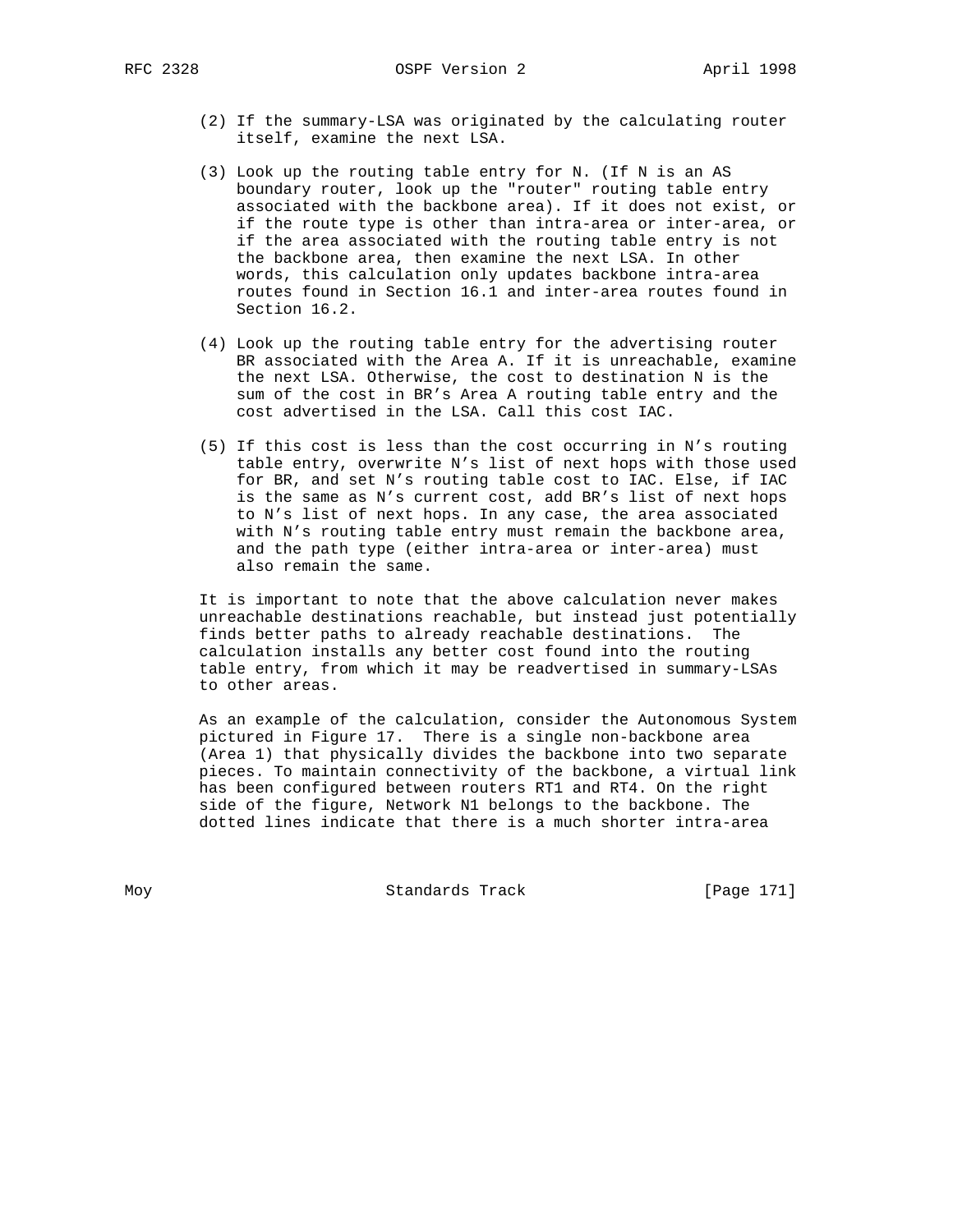

Figure 17: Routing through transit areas

 backbone path between router RT5 and Network N1 (cost 20) than there is between Router RT4 and Network N1 (cost 100). Both Router RT4 and Router RT5 will inject summary-LSAs for Network N1 into Area 1.

 After the shortest-path tree has been calculated for the backbone in Section 16.1, Router RT1 (left end of the virtual link) will have calculated a path through Router RT4 for all data traffic destined for Network N1. However, since Router RT5 is so much closer to Network N1, all routers internal to Area 1 (e.g., Routers RT2 and RT3) will forward their Network N1 traffic towards Router RT5, instead of RT4. And indeed, after examining Area 1's summary-LSAs by the above calculation, Router RT1 will also forward Network N1 traffic towards RT5. Note that in this example the virtual link enables transit data traffic to be forwarded through Area 1, but the actual path the transit data traffic takes does not follow the virtual link. In other words, virtual links allow transit traffic to be forwarded through an area, but do not dictate the precise path that the traffic will take.

Moy **Standards Track** [Page 172]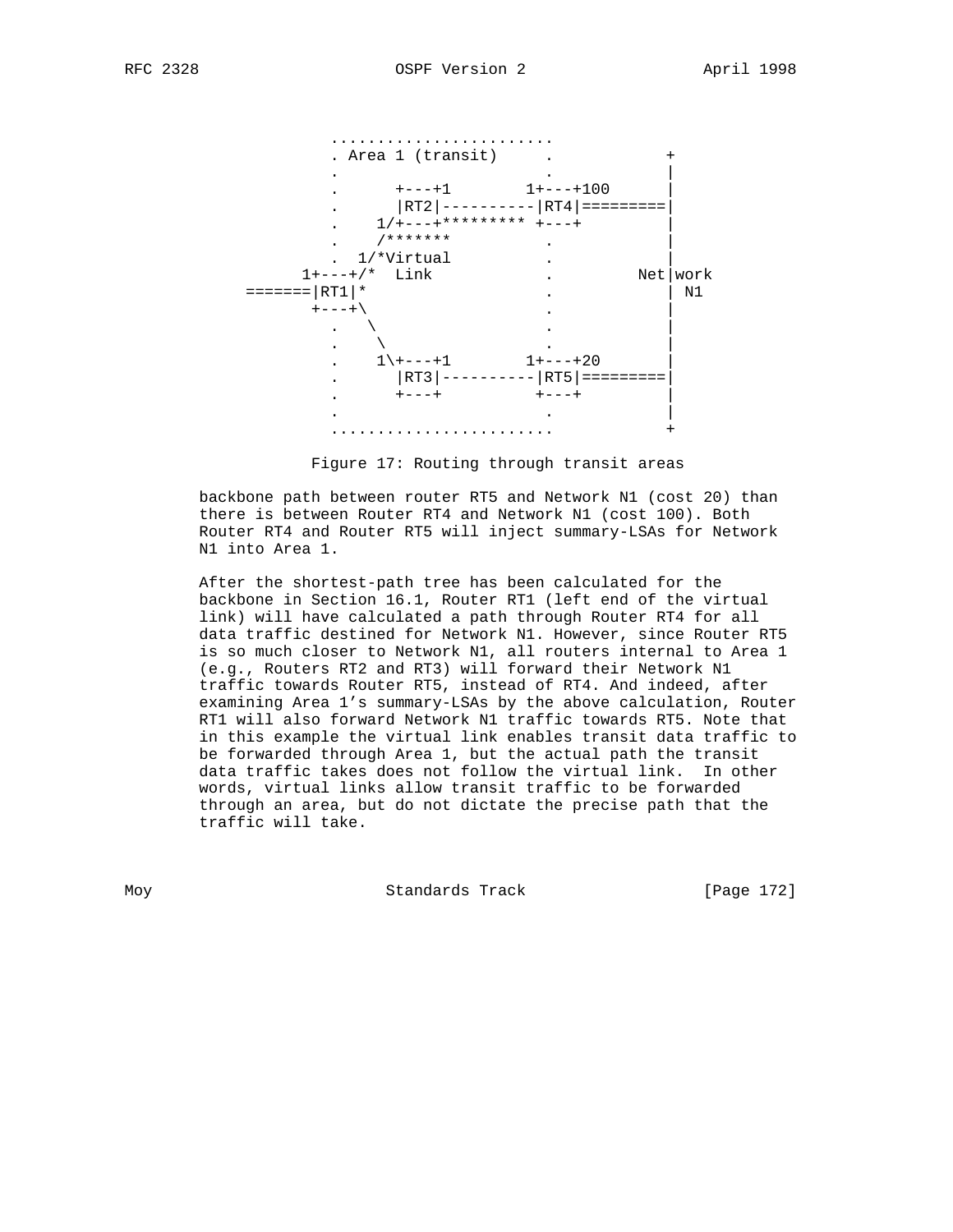#### 16.4. Calculating AS external routes

 AS external routes are calculated by examining AS-external-LSAs. Each of the AS-external-LSAs is considered in turn. Most AS external-LSAs describe routes to specific IP destinations. An AS-external-LSA can also describe a default route for the Autonomous System (Destination ID = DefaultDestination, network/subnet mask = 0x00000000). For each AS-external-LSA:

- (1) If the cost specified by the LSA is LSInfinity, or if the LSA's LS age is equal to MaxAge, then examine the next LSA.
- (2) If the LSA was originated by the calculating router itself, examine the next LSA.
- (3) Call the destination described by the LSA N. N's address is obtained by masking the LSA's Link State ID with the network/subnet mask contained in the body of the LSA. Look up the routing table entries (potentially one per attached area) for the AS boundary router (ASBR) that originated the LSA. If no entries exist for router ASBR (i.e., ASBR is unreachable), do nothing with this LSA and consider the next in the list.

 Else, this LSA describes an AS external path to destination N. Examine the forwarding address specified in the AS external-LSA. This indicates the IP address to which packets for the destination should be forwarded.

 If the forwarding address is set to 0.0.0.0, packets should be sent to the ASBR itself. Among the multiple routing table entries for the ASBR, select the preferred entry as follows. If RFC1583Compatibility is set to "disabled", prune the set of routing table entries for the ASBR as described in Section 16.4.1. In any case, among the remaining routing table entries, select the routing table entry with the least cost; when there are multiple least cost routing table entries the entry whose associated area has the largest OSPF Area ID (when considered as an unsigned 32-bit integer) is chosen.

Moy **Standards Track** [Page 173]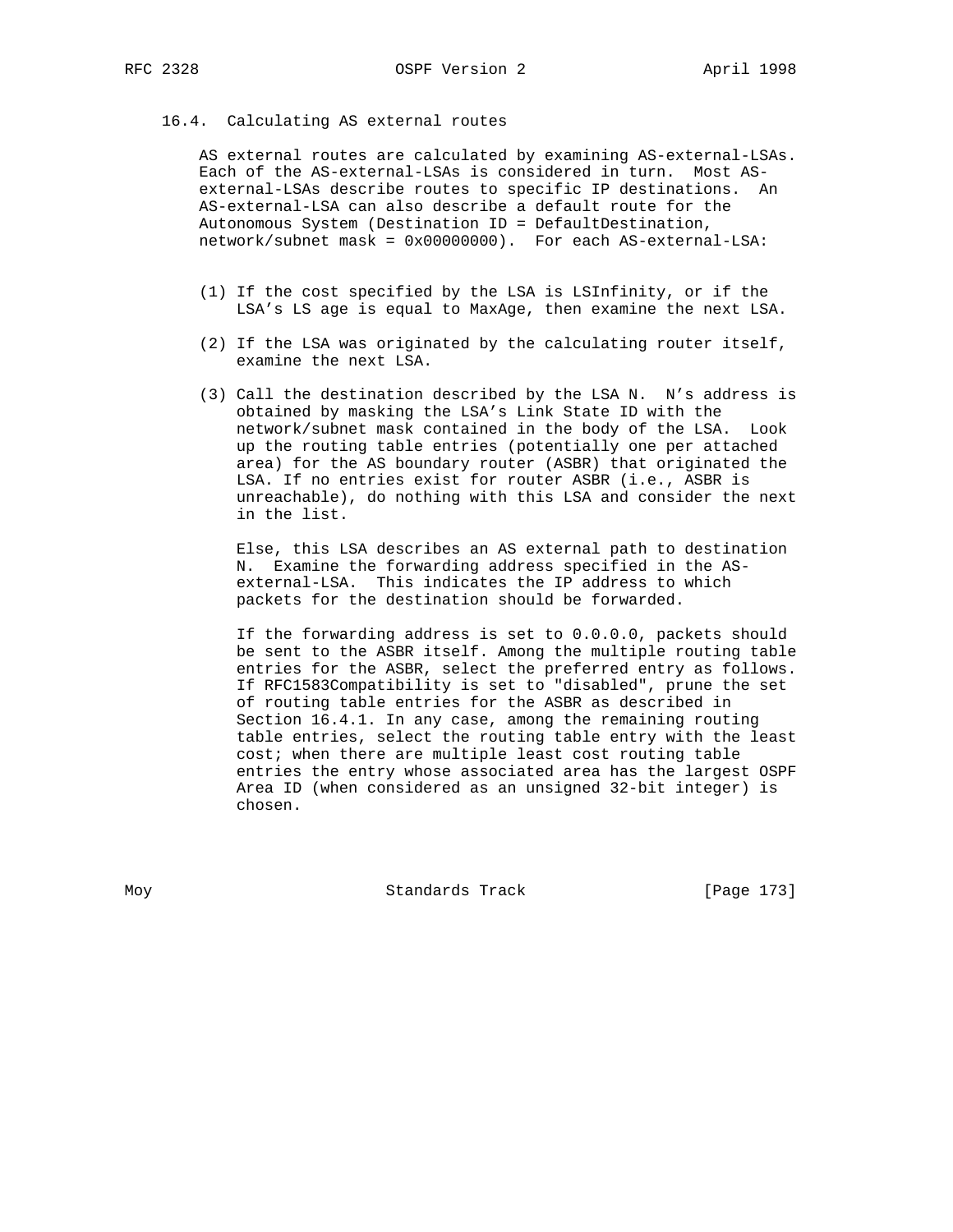If the forwarding address is non-zero, look up the forwarding address in the routing table.[24] The matching routing table entry must specify an intra-area or inter-area path; if no such path exists, do nothing with the LSA and consider the next in the list.

- (4) Let X be the cost specified by the preferred routing table entry for the ASBR/forwarding address, and Y the cost specified in the LSA. X is in terms of the link state metric, and Y is a type 1 or 2 external metric.
- (5) Look up the routing table entry for the destination N. If no entry exists for N, install the AS external path to N, with next hop equal to the list of next hops to the forwarding address, and advertising router equal to ASBR. If the external metric type is 1, then the path-type is set to type 1 external and the cost is equal to X+Y. If the external metric type is 2, the path-type is set to type 2 external, the link state component of the route's cost is X, and the type 2 cost is Y.
- (6) Compare the AS external path described by the LSA with the existing paths in N's routing table entry, as follows. If the new path is preferred, it replaces the present paths in N's routing table entry. If the new path is of equal preference, it is added to N's routing table entry's list of paths.
	- (a) Intra-area and inter-area paths are always preferred over AS external paths.
	- (b) Type 1 external paths are always preferred over type 2 external paths. When all paths are type 2 external paths, the paths with the smallest advertised type 2 metric are always preferred.
	- (c) If the new AS external path is still indistinguishable from the current paths in the N's routing table entry, and RFC1583Compatibility is set to "disabled", select the preferred paths based on the intra-AS paths to the ASBR/forwarding addresses, as specified in Section 16.4.1.

Moy **Standards Track** [Page 174]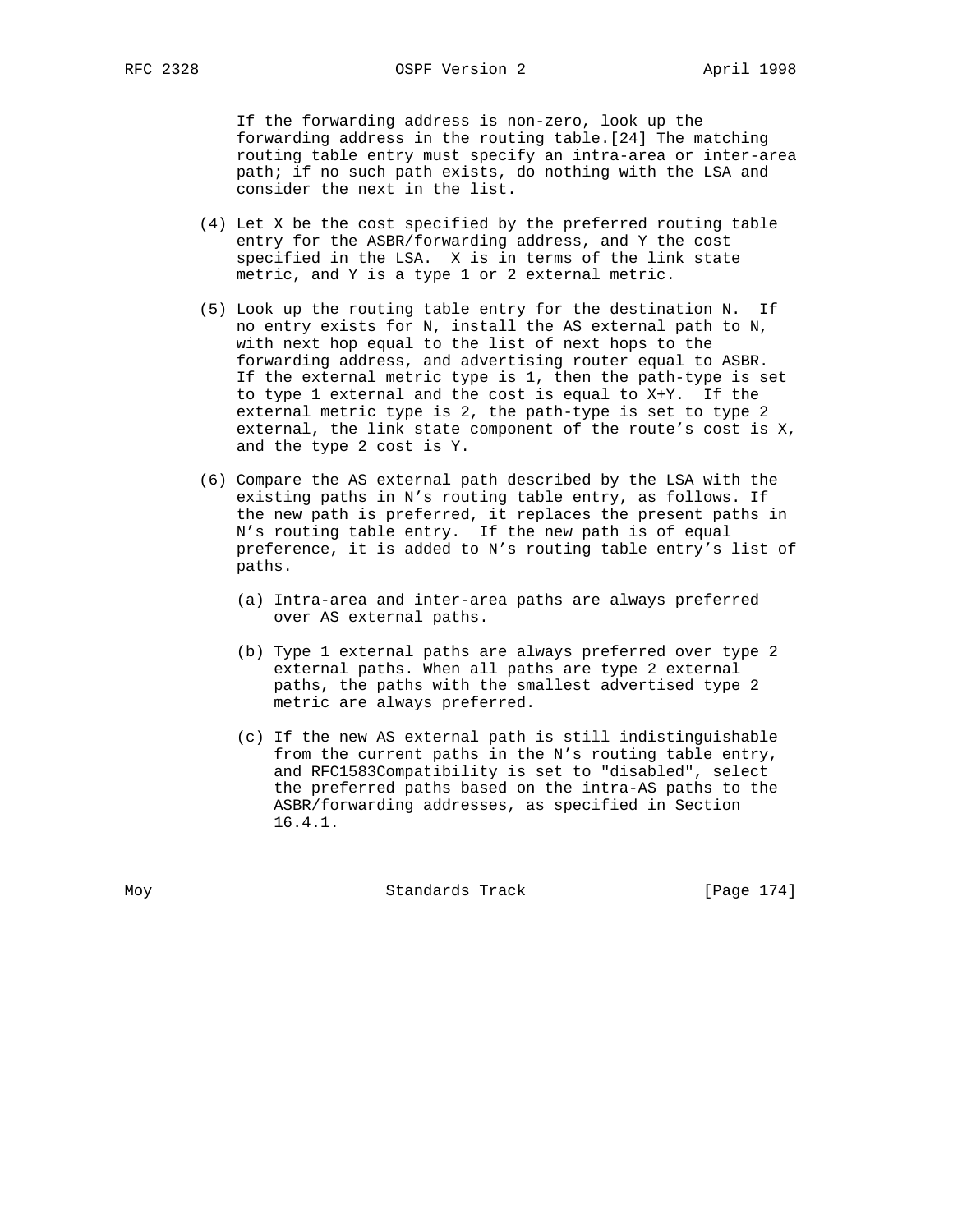RFC 2328 CSPF Version 2 April 1998

 (d) If the new AS external path is still indistinguishable from the current paths in the N's routing table entry, select the preferred path based on a least cost comparison. Type 1 external paths are compared by looking at the sum of the distance to the forwarding address and the advertised type 1 metric (X+Y). Type 2 external paths advertising equal type 2 metrics are compared by looking at the distance to the forwarding addresses.

# 16.4.1. External path preferences

 When multiple intra-AS paths are available to ASBRs/forwarding addresses, the following rules indicate which paths are preferred. These rules apply when the same ASBR is reachable through multiple areas, or when trying to decide which of several AS-external-LSAs should be preferred. In the former case the paths all terminate at the same ASBR, while in the latter the paths terminate at separate ASBRs/forwarding addresses. In either case, each path is represented by a separate routing table entry as defined in Section 11.

 This section only applies when RFC1583Compatibility is set to "disabled".

 The path preference rules, stated from highest to lowest preference, are as follows. Note that as a result of these rules, there may still be multiple paths of the highest preference. In this case, the path to use must be determined based on cost, as described in Section 16.4.

- Intra-area paths using non-backbone areas are always the most preferred.
- o The other paths, intra-area backbone paths and inter area paths, are of equal preference.
- 16.5. Incremental updates -- summary-LSAs

 When a new summary-LSA is received, it is not necessary to recalculate the entire routing table. Call the destination

Moy **Standards Track** [Page 175]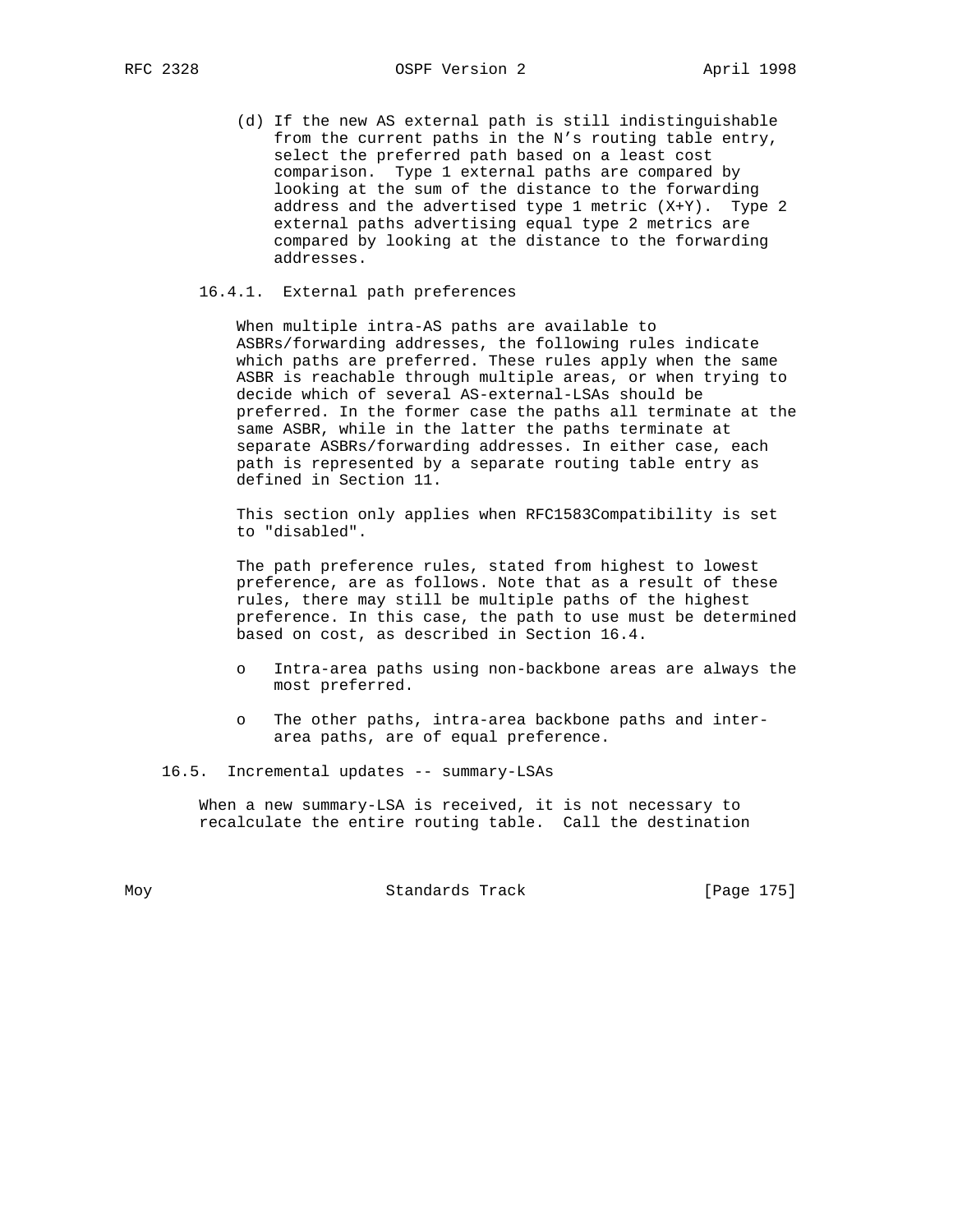described by the summary-LSA N (N's address is obtained by masking the LSA's Link State ID with the network/subnet mask contained in the body of the LSA), and let Area A be the area to which the LSA belongs. There are then two separate cases:

 Case 1: Area A is the backbone and/or the router is not an area border router.

 In this case, the following calculations must be performed. First, if there is presently an inter-area route to the destination N, N's routing table entry is invalidated, saving the entry's values for later comparisons. Then the calculation in Section 16.2 is run again for the single destination N. In this calculation, all of Area A's summary-LSAs that describe a route to N are examined. In addition, if the router is an area border router attached to one or more transit areas, the calculation in Section 16.3 must be run again for the single destination. If the results of these calculations have changed the cost/path to an AS boundary router (as would be the case for a Type 4 summary-LSA) or to any forwarding addresses, all AS external-LSAs will have to be reexamined by rerunning the calculation in Section 16.4. Otherwise, if N is now newly unreachable, the calculation in Section 16.4 must be rerun for the single destination N, in case an alternate external route to N exists.

 Case 2: Area A is a transit area and the router is an area border router.

 In this case, the following calculations must be performed. First, if N's routing table entry presently contains one or more inter-area paths that utilize the transit area Area A, these paths should be removed. If this removes all paths from the routing table entry, the entry should be invalidated. The entry's old values should be saved for later comparisons. Next the calculation in Section 16.3 must be run again for the single destination N. If the results of this calculation have caused the cost to N to increase, the complete routing table calculation must be rerun starting with the Dijkstra algorithm specified in Section 16.1. Otherwise, if the cost/path to an AS boundary router (as would be the case for a Type 4 summary-LSA) or to any forwarding addresses has changed, all AS-external-LSAs will

Moy **Standards Track** [Page 176]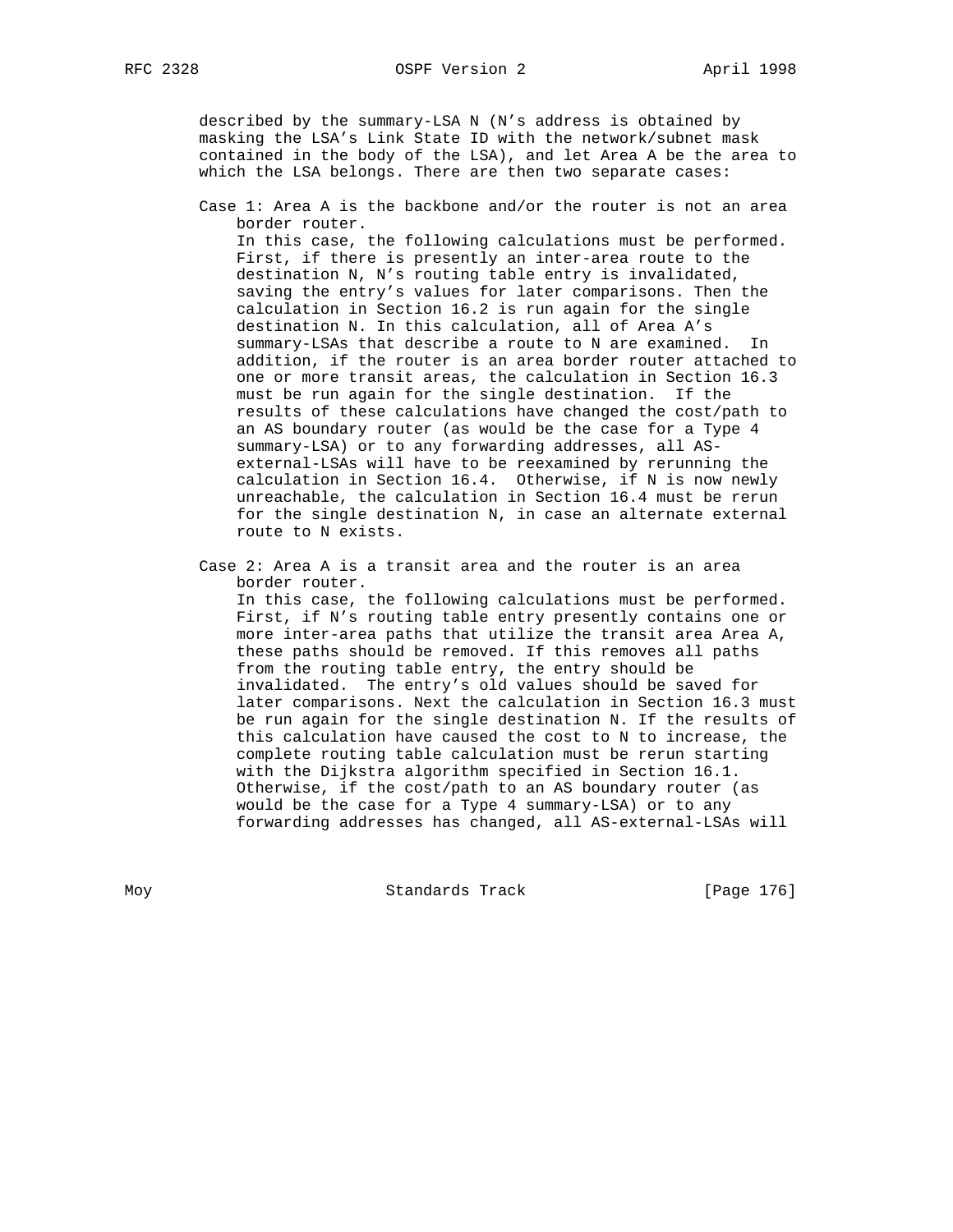have to be reexamined by rerunning the calculation in Section 16.4. Otherwise, if N is now newly unreachable, the calculation in Section 16.4 must be rerun for the single destination N, in case an alternate external route to N exists.

# 16.6. Incremental updates -- AS-external-LSAs

 When a new AS-external-LSA is received, it is not necessary to recalculate the entire routing table. Call the destination described by the AS-external-LSA N. N's address is obtained by masking the LSA's Link State ID with the network/subnet mask contained in the body of the LSA. If there is already an intra area or inter-area route to the destination, no recalculation is necessary (internal routes take precedence).

 Otherwise, the procedure in Section 16.4 will have to be performed, but only for those AS-external-LSAs whose destination is N. Before this procedure is performed, the present routing table entry for N should be invalidated.

16.7. Events generated as a result of routing table changes

 Changes to routing table entries sometimes cause the OSPF area border routers to take additional actions. These routers need to act on the following routing table changes:

- o The cost or path type of a routing table entry has changed. If the destination described by this entry is a Network or AS boundary router, and this is not simply a change of AS external routes, new summary-LSAs may have to be generated (potentially one for each attached area, including the backbone). See Section 12.4.3 for more information. If a previously advertised entry has been deleted, or is no longer advertisable to a particular area, the LSA must be flushed from the routing domain by setting its LS age to MaxAge and reflooding (see Section 14.1).
- o A routing table entry associated with a configured virtual link has changed. The destination of such a routing table entry is an area border router. The change indicates a modification to the virtual link's cost or viability.

Moy **Standards Track** [Page 177]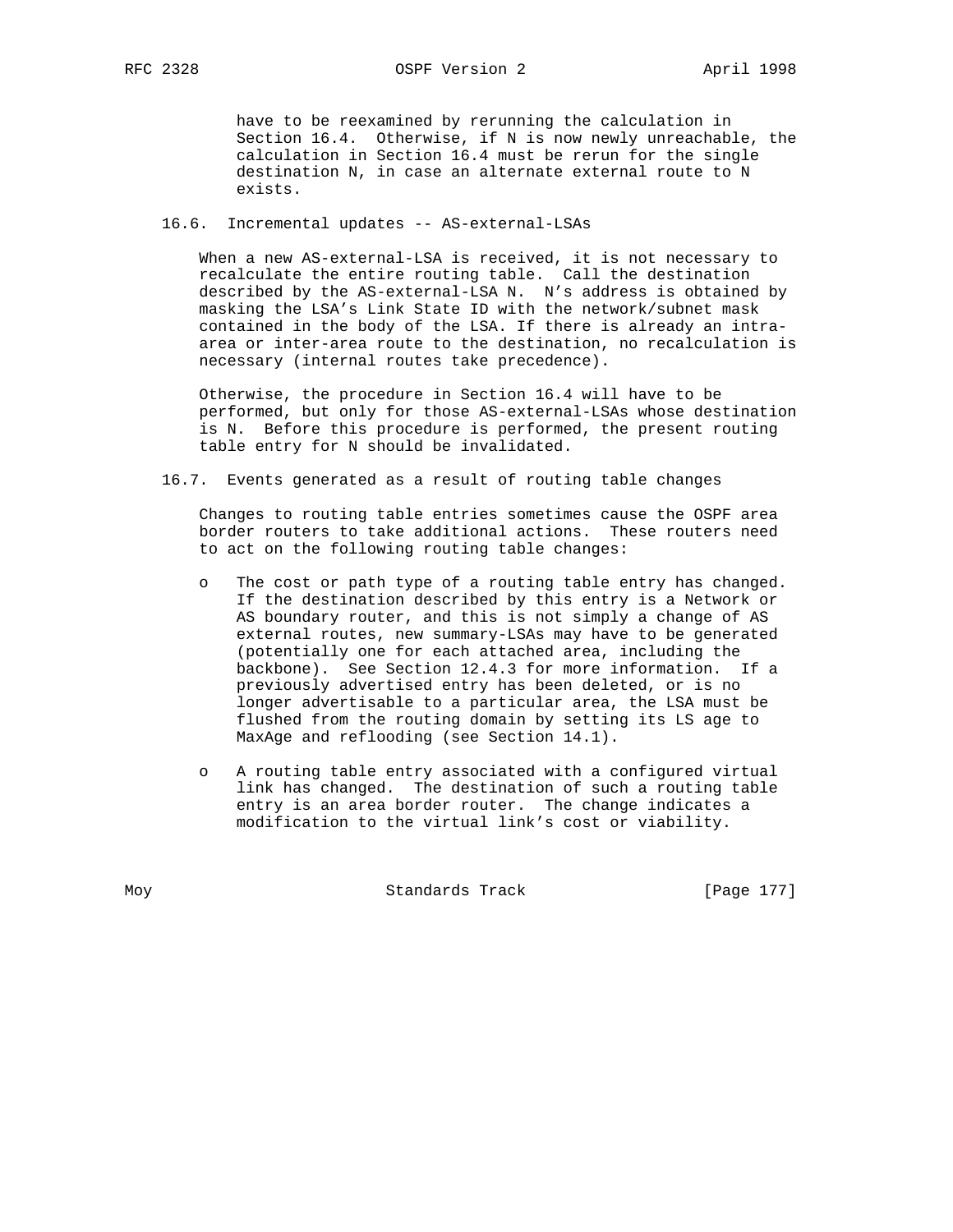If the entry indicates that the area border router is newly reachable, the corresponding virtual link is now operational. An InterfaceUp event should be generated for the virtual link, which will cause a virtual adjacency to begin to form (see Section 10.3). At this time the virtual link's IP interface address and the virtual neighbor's Neighbor IP address are also calculated.

 If the entry indicates that the area border router is no longer reachable, the virtual link and its associated adjacency should be destroyed. This means an InterfaceDown event should be generated for the associated virtual link.

 If the cost of the entry has changed, and there is a fully established virtual adjacency, a new router-LSA for the backbone must be originated. This in turn may cause further routing table changes.

## 16.8. Equal-cost multipath

 The OSPF protocol maintains multiple equal-cost routes to all destinations. This can be seen in the steps used above to calculate the routing table, and in the definition of the routing table structure.

 Each one of the multiple routes will be of the same type (intra-area, inter-area, type 1 external or type 2 external), cost, and will have the same associated area. However, each route may specify a separate next hop and Advertising router.

 There is no requirement that a router running OSPF keep track of all possible equal-cost routes to a destination. An implementation may choose to keep only a fixed number of routes to any given destination. This does not affect any of the algorithms presented in this specification.

Moy **Standards Track** [Page 178]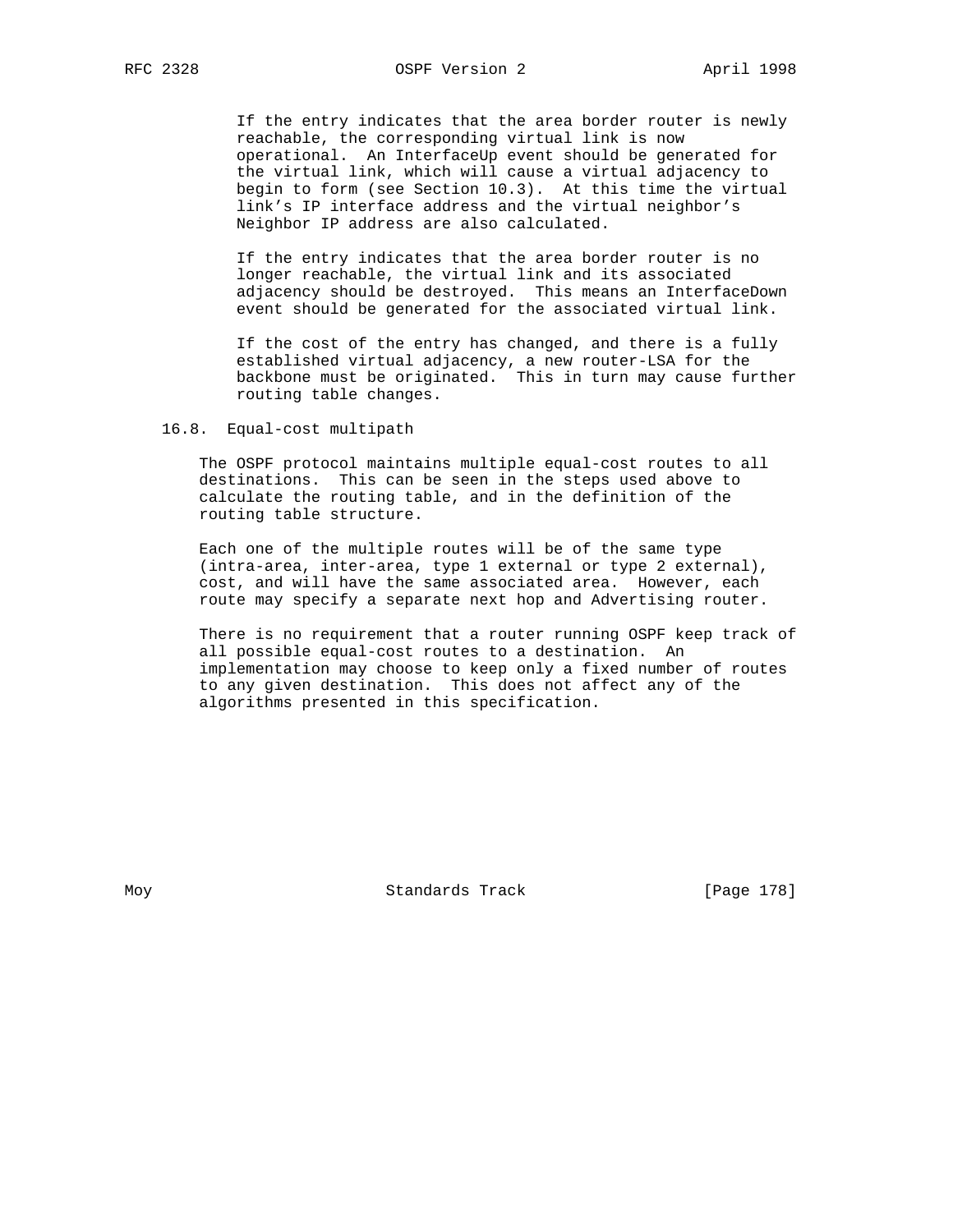Footnotes

 [1]The graph's vertices represent either routers, transit networks, or stub networks. Since routers may belong to multiple areas, it is not possible to color the graph's vertices.

 [2]It is possible for all of a router's interfaces to be unnumbered point-to-point links. In this case, an IP address must be assigned to the router. This address will then be advertised in the router's router-LSA as a host route.

 [3]Note that in these cases both interfaces, the non-virtual and the virtual, would have the same IP address.

 [4]Note that no host route is generated for, and no IP packets can be addressed to, interfaces to unnumbered point-to-point networks. This is regardless of such an interface's state.

 [5]It is instructive to see what happens when the Designated Router for the network crashes. Call the Designated Router for the network RT1, and the Backup Designated Router RT2. If Router RT1 crashes (or maybe its interface to the network dies), the other routers on the network will detect RT1's absence within RouterDeadInterval seconds. All routers may not detect this at precisely the same time; the routers that detect RT1's absence before RT2 does will, for a time, select RT2 to be both Designated Router and Backup Designated Router. When RT2 detects that RT1 is gone it will move itself to Designated Router. At this time, the remaining router having highest Router Priority will be selected as Backup Designated Router.

 [6]On point-to-point networks, the lower level protocols indicate whether the neighbor is up and running. Likewise, existence of the neighbor on virtual links is indicated by the routing table calculation. However, in both these cases, the Hello Protocol is still used. This ensures that communication between the neighbors is bidirectional, and that each of the neighbors has a functioning routing protocol layer.

 [7]When the identity of the Designated Router is changing, it may be quite common for a neighbor in this state to send the router a

Moy **Standards Track** [Page 179]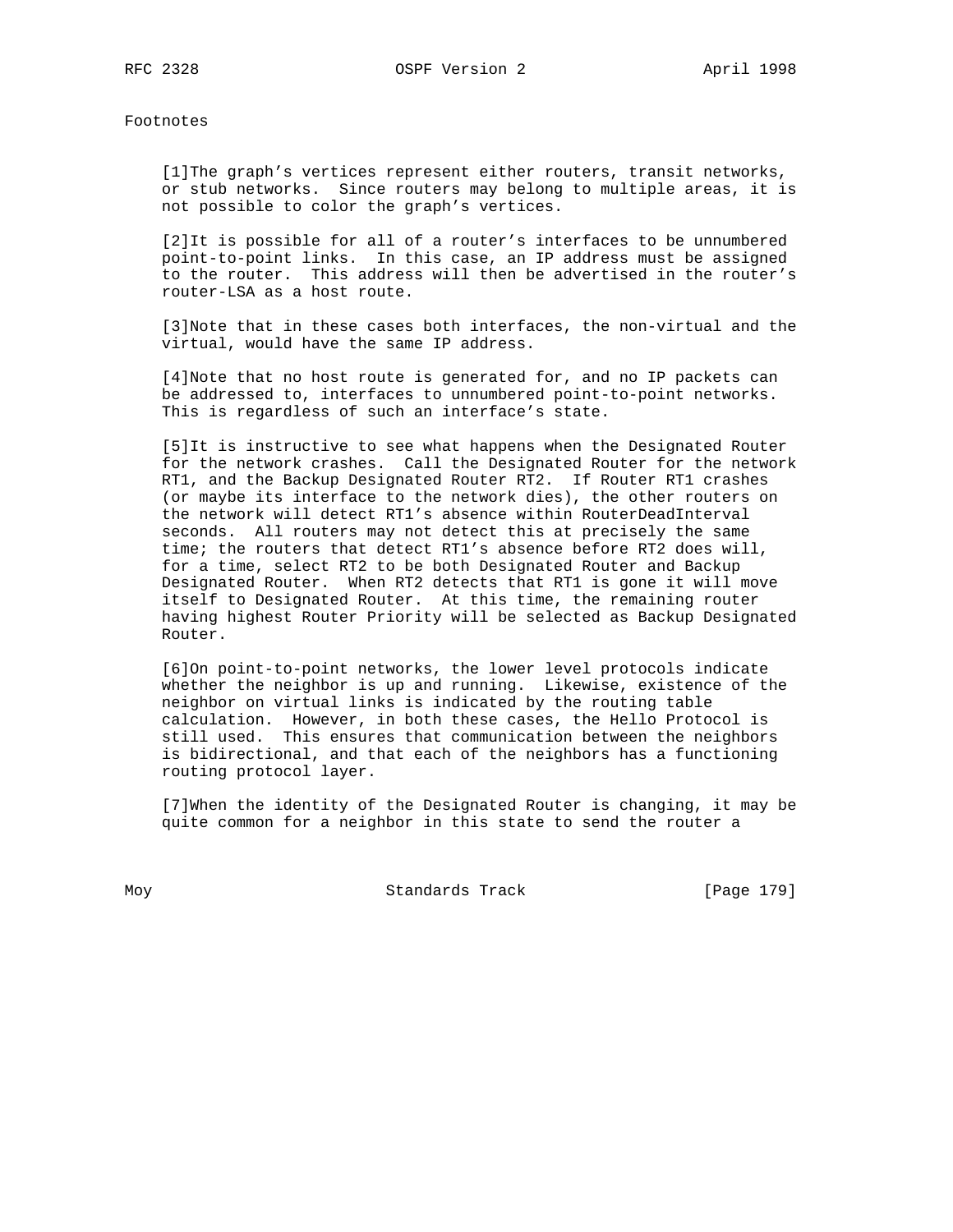Database Description packet; this means that there is some momentary disagreement on the Designated Router's identity.

 [8]Note that it is possible for a router to resynchronize any of its fully established adjacencies by setting the adjacency's state back to ExStart. This will cause the other end of the adjacency to process a SeqNumberMismatch event, and therefore to also go back to ExStart state.

 [9]The address space of IP networks and the address space of OSPF Router IDs may overlap. That is, a network may have an IP address which is identical (when considered as a 32-bit number) to some router's Router ID.

[10]"Discard" entries are necessary to ensure that route summarization at area boundaries will not cause packet looping.

 [11]It is assumed that, for two different address ranges matching the destination, one range is more specific than the other. Non contiguous subnet masks can be configured to violate this assumption. Such subnet mask configurations cannot be handled by the OSPF protocol.

 [12]MaxAgeDiff is an architectural constant. It indicates the maximum dispersion of ages, in seconds, that can occur for a single LSA instance as it is flooded throughout the routing domain. If two LSAs differ by more than this, they are assumed to be different instances of the same LSA. This can occur when a router restarts and loses track of the LSA's previous LS sequence number. See Section 13.4 for more details.

 [13]When two LSAs have different LS checksums, they are assumed to be separate instances. This can occur when a router restarts, and loses track of the LSA's previous LS sequence number. In the case where the two LSAs have the same LS sequence number, it is not possible to determine which LSA is actually newer. However, if the wrong LSA is accepted as newer, the originating router will simply originate another instance. See Section 13.4 for further details.

 [14]There is one instance where a lookup must be done based on partial information. This is during the routing table calculation, when a network-LSA must be found based solely on its Link State ID.

Moy **Standards Track** [Page 180]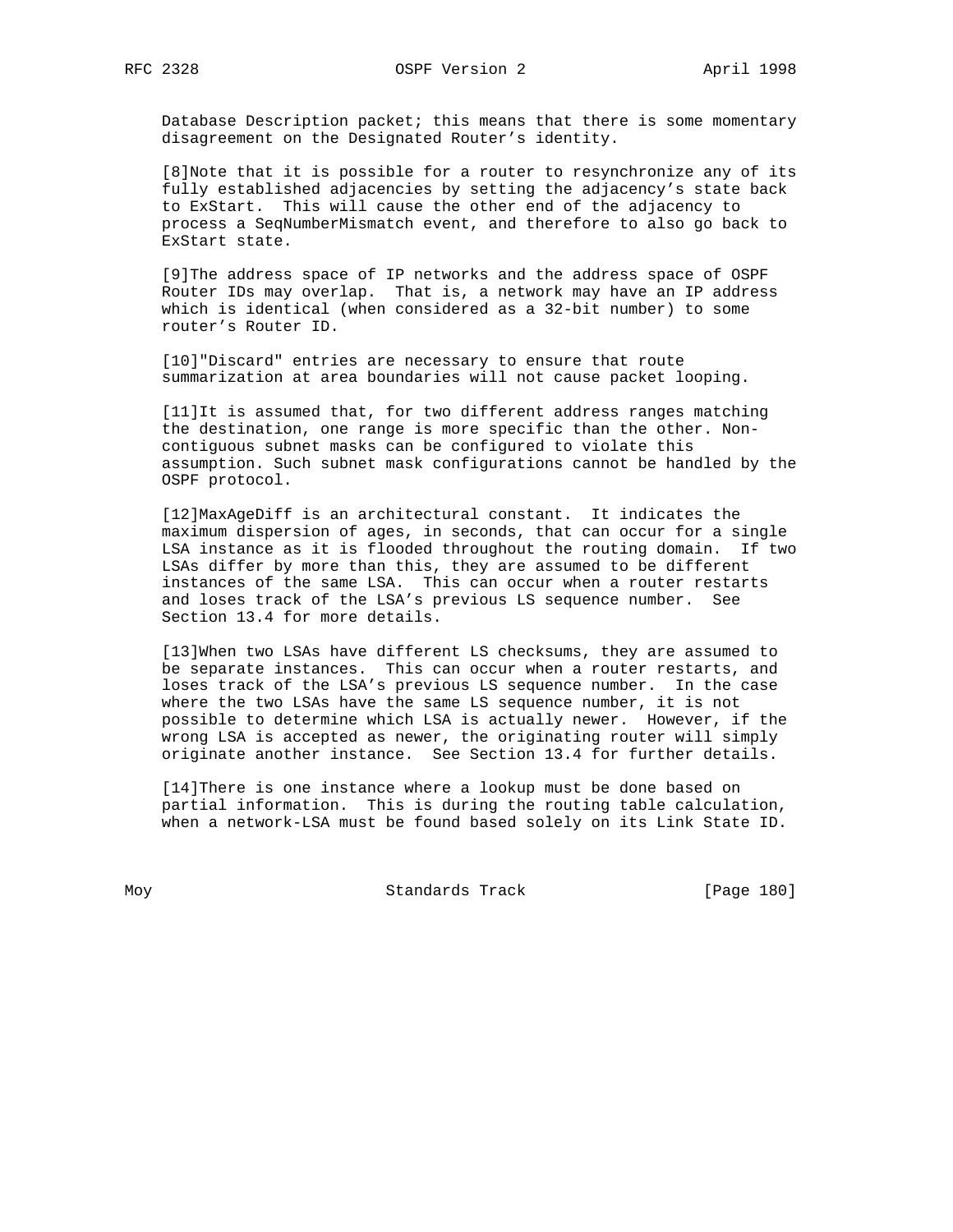The lookup in this case is still well defined, since no two network-LSAs can have the same Link State ID.

 [15]This is the way RFC 1583 specified point-to-point representation. It has three advantages: a) it does not require allocating a subnet to the point-to-point link, b) it tends to bias the routing so that packets destined for the point-to-point interface will actually be received over the interface (which is useful for diagnostic purposes) and c) it allows network bootstrapping of a neighbor, without requiring that the bootstrap program contain an OSPF implementation.

 [16]This is the more traditional point-to-point representation used by protocols such as RIP.

 [17]This clause covers the case: Inter-area routes are not summarized to the backbone. This is because inter-area routes are always associated with the backbone area.

 [18]This clause is only invoked when a non-backbone Area A supports transit data traffic (i.e., has TransitCapability set to TRUE). For example, in the area configuration of Figure 6, Area 2 can support transit traffic due to the configured virtual link between Routers RT10 and RT11. As a result, Router RT11 need only originate a single summary-LSA into Area 2 (having the collapsed destination N9- N11,H1), since all of Router RT11's other eligible routes have next hops belonging to Area 2 itself (and as such only need be advertised by other area border routers; in this case, Routers RT10 and RT7).

 [19]By keeping more information in the routing table, it is possible for an implementation to recalculate the shortest path tree for only a single area. In fact, there are incremental algorithms that allow an implementation to recalculate only a portion of a single area's shortest path tree [Ref1]. However, these algorithms are beyond the scope of this specification.

 [20]This is how the Link state request list is emptied, which eventually causes the neighbor state to transition to Full. See Section 10.9 for more details.

 [21]It should be a relatively rare occurrence for an LSA's LS age to reach MaxAge in this fashion. Usually, the LSA will be replaced by

Moy Standards Track [Page 181]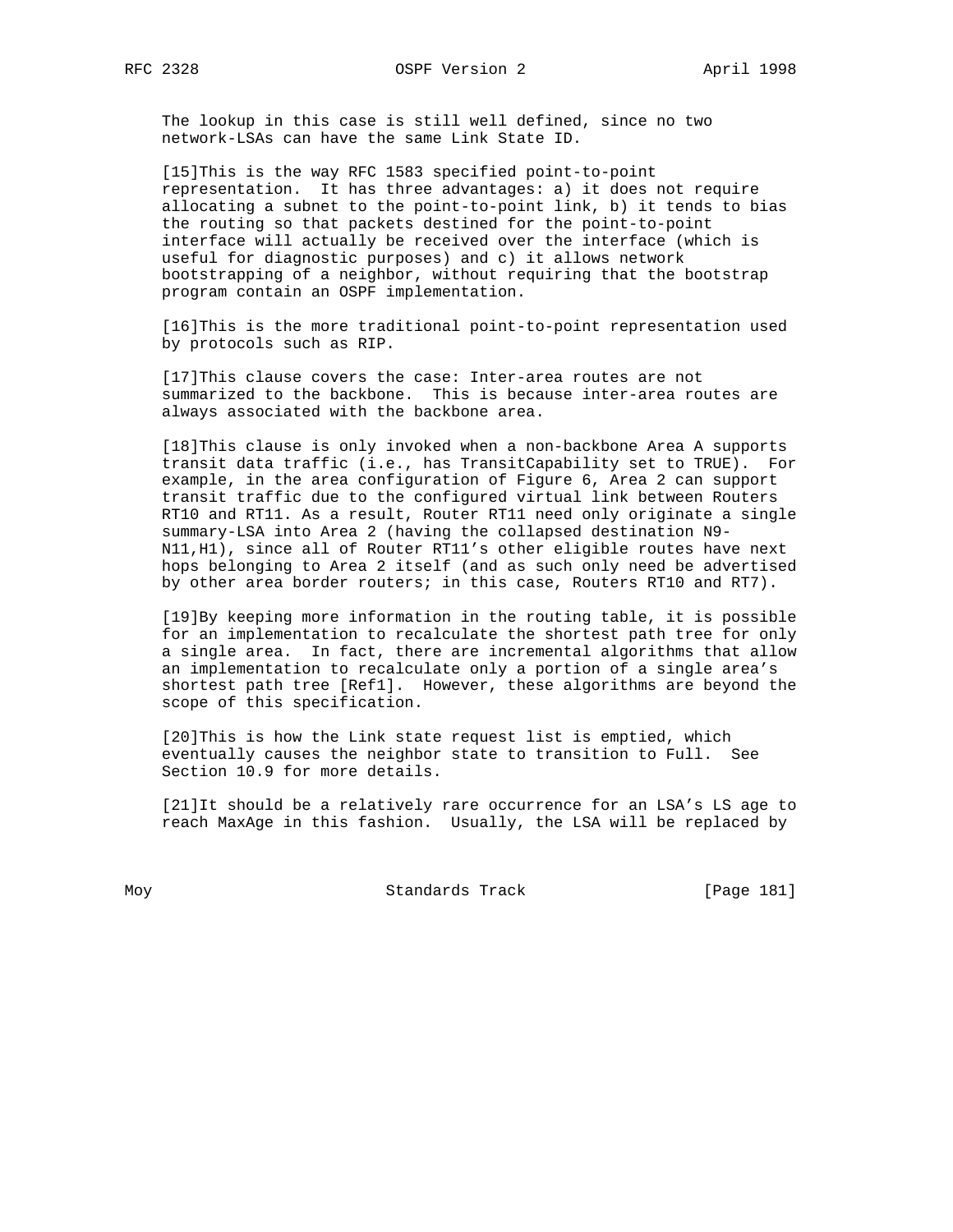a more recent instance before it ages out.

 [22]Strictly speaking, because of equal-cost multipath, the algorithm does not create a tree. We continue to use the "tree" terminology because that is what occurs most often in the existing literature.

 [23]Note that the presence of any link back to V is sufficient; it need not be the matching half of the link under consideration from V to W. This is enough to ensure that, before data traffic flows between a pair of neighboring routers, their link state databases will be synchronized.

 [24]When the forwarding address is non-zero, it should point to a router belonging to another Autonomous System. See Section 12.4.4 for more details.

Moy **Standards Track** [Page 182]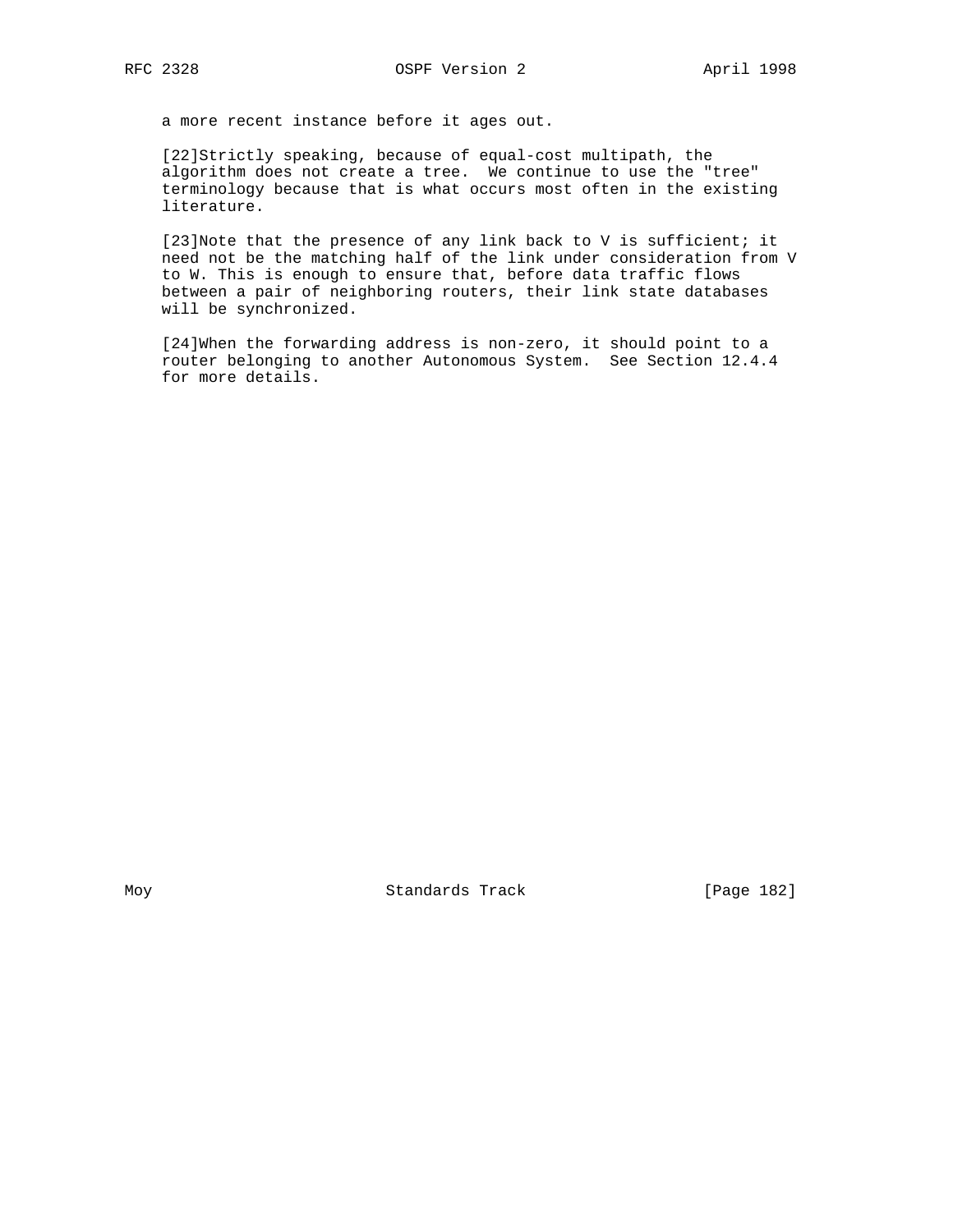## References

- [Ref1] McQuillan, J., I. Richer and E. Rosen, "ARPANET Routing Algorithm Improvements", BBN Technical Report 3803, April 1978.
- [Ref2] Digital Equipment Corporation, "Information processing systems -- Data communications -- Intermediate System to Intermediate System Intra-Domain Routing Protocol", October 1987.
- [Ref3] McQuillan, J., et.al., "The New Routing Algorithm for the ARPANET", IEEE Transactions on Communications, May 1980.
- [Ref4] Perlman, R., "Fault-Tolerant Broadcast of Routing Information", Computer Networks, December 1983.
- [Ref5] Postel, J., "Internet Protocol", STD 5, RFC 791, September 1981.
- [Ref6] McKenzie, A., "ISO Transport Protocol specification ISO DP 8073", RFC 905, April 1984.
- [Ref7] Deering, S., "Host extensions for IP multicasting", STD 5, RFC 1112, May 1988.
- [Ref8] McCloghrie, K., and M. Rose, "Management Information Base for network management of TCP/IP-based internets: MIB-II", STD 17, RFC 1213, March 1991.
- [Ref9] Moy, J., "OSPF Version 2", RFC 1583, March 1994.
- [Ref10] Fuller, V., T. Li, J. Yu, and K. Varadhan, "Classless Inter-Domain Routing (CIDR): an Address Assignment and Aggregation Strategy", RFC1519, September 1993.
- [Ref11] Reynolds, J., and J. Postel, "Assigned Numbers", STD 2, RFC 1700, October 1994.
- [Ref12] Almquist, P., "Type of Service in the Internet Protocol Suite", RFC 1349, July 1992.

Moy **Standards Track** [Page 183]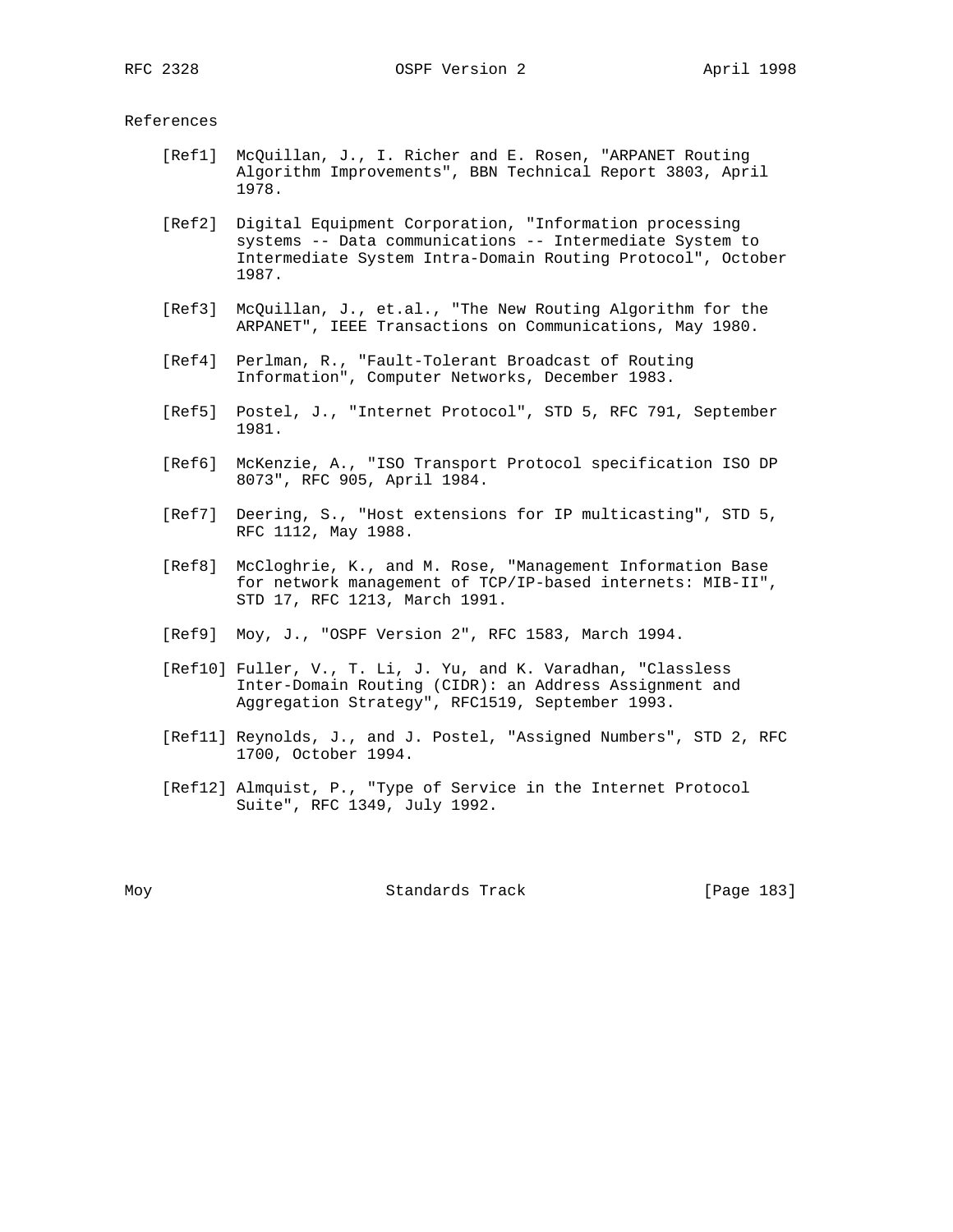- [Ref13] Leiner, B., et.al., "The DARPA Internet Protocol Suite", DDN Protocol Handbook, April 1985.
- [Ref14] Bradley, T., and C. Brown, "Inverse Address Resolution Protocol", RFC 1293, January 1992.
- [Ref15] deSouza, O., and M. Rodrigues, "Guidelines for Running OSPF Over Frame Relay Networks", RFC 1586, March 1994.
- [Ref16] Bellovin, S., "Security Problems in the TCP/IP Protocol Suite", ACM Computer Communications Review, Volume 19, Number 2, pp. 32-38, April 1989.
- [Ref17] Rivest, R., "The MD5 Message-Digest Algorithm", RFC 1321, April 1992.
- [Ref18] Moy, J., "Multicast Extensions to OSPF", RFC 1584, March 1994.
- [Ref19] Coltun, R., and V. Fuller, "The OSPF NSSA Option", RFC 1587, March 1994.
- [Ref20] Ferguson, D., "The OSPF External Attributes LSA", work in progress.
- [Ref21] Moy, J., "Extending OSPF to Support Demand Circuits", RFC 1793, April 1995.
- [Ref22] Mogul, J., and S. Deering, "Path MTU Discovery", RFC 1191, November 1990.
- [Ref23] Rekhter, Y., and T. Li, "A Border Gateway Protocol 4 (BGP- 4)", RFC 1771, March 1995.
- [Ref24] Hinden, R., "Internet Routing Protocol Standardization Criteria", BBN, October 1991.
- [Ref25] Moy, J., "OSPF Version 2", RFC 2178, July 1997.
- [Ref26] Rosen, E., "Vulnerabilities of Network Control Protocols: An Example", Computer Communication Review, July 1981.

Moy **Standards Track** [Page 184]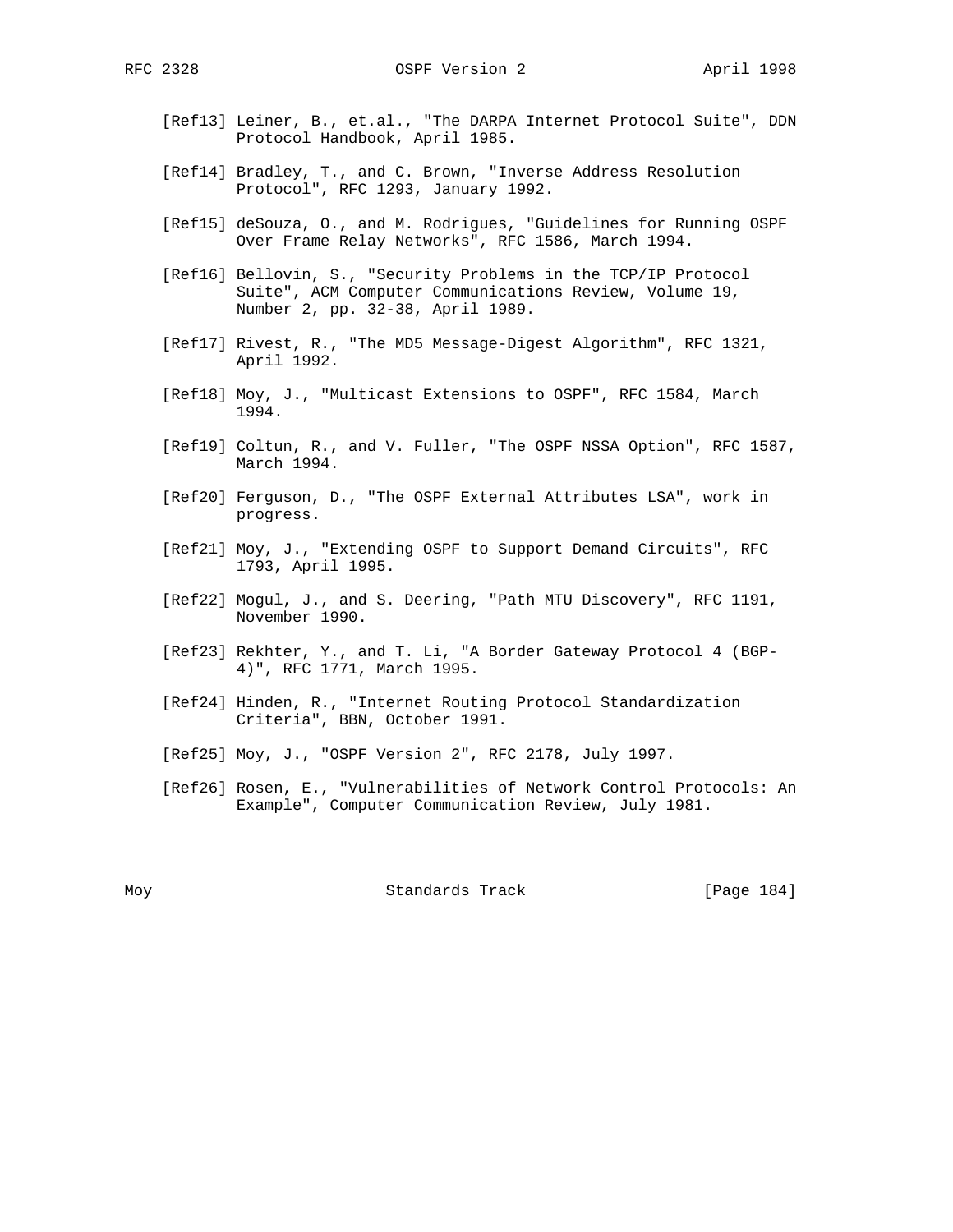## A. OSPF data formats

 This appendix describes the format of OSPF protocol packets and OSPF LSAs. The OSPF protocol runs directly over the IP network layer. Before any data formats are described, the details of the OSPF encapsulation are explained.

 Next the OSPF Options field is described. This field describes various capabilities that may or may not be supported by pieces of the OSPF routing domain. The OSPF Options field is contained in OSPF Hello packets, Database Description packets and in OSPF LSAs.

 OSPF packet formats are detailed in Section A.3. A description of OSPF LSAs appears in Section A.4.

A.1 Encapsulation of OSPF packets

 OSPF runs directly over the Internet Protocol's network layer. OSPF packets are therefore encapsulated solely by IP and local data-link headers.

 OSPF does not define a way to fragment its protocol packets, and depends on IP fragmentation when transmitting packets larger than the network MTU. If necessary, the length of OSPF packets can be up to 65,535 bytes (including the IP header). The OSPF packet types that are likely to be large (Database Description Packets, Link State Request, Link State Update, and Link State Acknowledgment packets) can usually be split into several separate protocol packets, without loss of functionality. This is recommended; IP fragmentation should be avoided whenever possible. Using this reasoning, an attempt should be made to limit the sizes of OSPF packets sent over virtual links to 576 bytes unless Path MTU Discovery is being performed (see [Ref22]).

The other important features of OSPF's IP encapsulation are:

 o Use of IP multicast. Some OSPF messages are multicast, when sent over broadcast networks. Two distinct IP multicast addresses are used. Packets sent to these multicast addresses should never be forwarded; they are meant to travel a single hop only. To ensure that these packets will not travel multiple hops, their IP TTL must be set to 1.

Moy **Standards Track** [Page 185]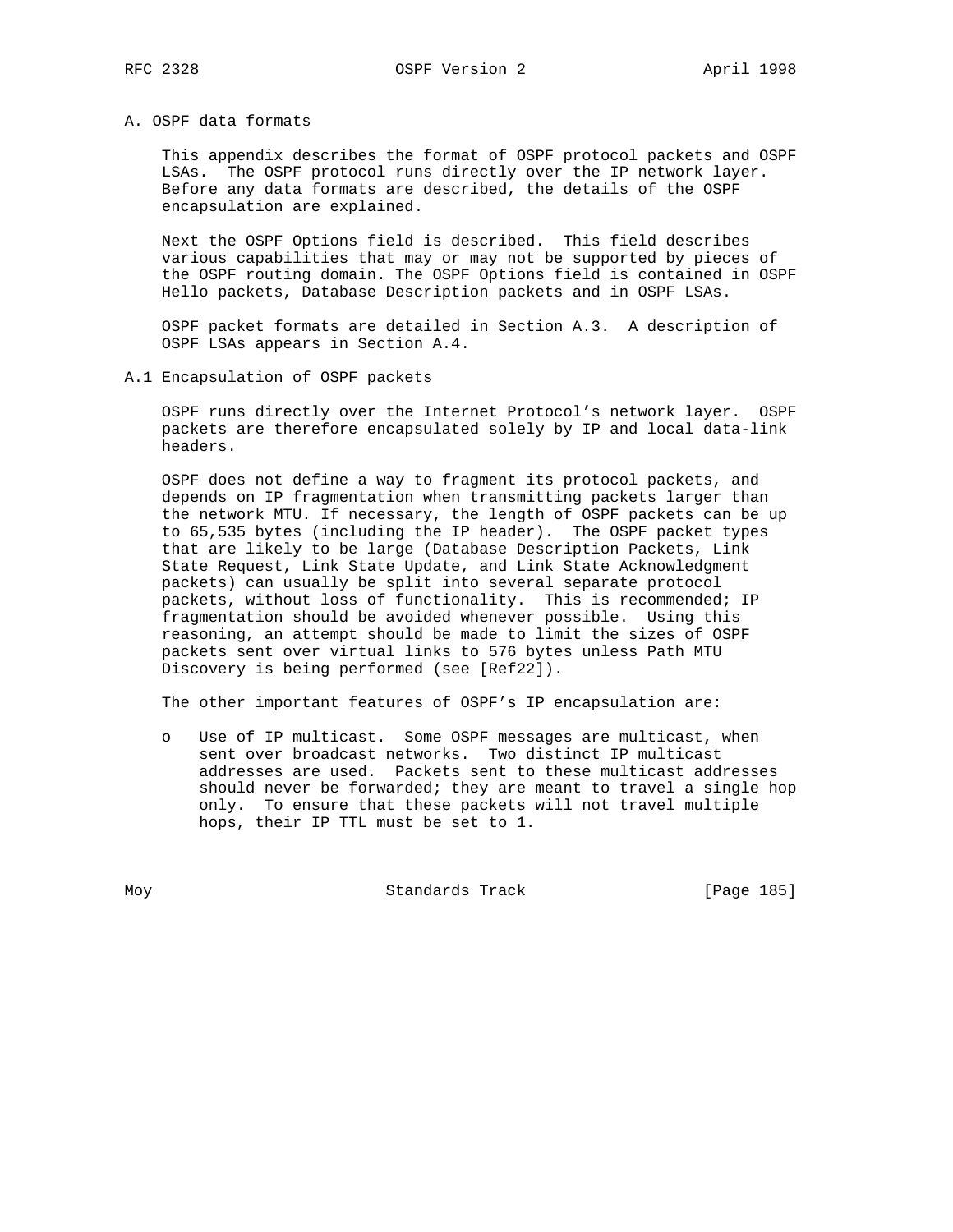## AllSPFRouters

 This multicast address has been assigned the value 224.0.0.5. All routers running OSPF should be prepared to receive packets sent to this address. Hello packets are always sent to this destination. Also, certain OSPF protocol packets are sent to this address during the flooding procedure.

## AllDRouters

 This multicast address has been assigned the value 224.0.0.6. Both the Designated Router and Backup Designated Router must be prepared to receive packets destined to this address. Certain OSPF protocol packets are sent to this address during the flooding procedure.

- o OSPF is IP protocol number 89. This number has been registered with the Network Information Center. IP protocol number assignments are documented in [Ref11].
- o All OSPF routing protocol packets are sent using the normal service TOS value of binary 0000 defined in [Ref12].
- o Routing protocol packets are sent with IP precedence set to Internetwork Control. OSPF protocol packets should be given precedence over regular IP data traffic, in both sending and receiving. Setting the IP precedence field in the IP header to Internetwork Control [Ref5] may help implement this objective.

Moy **Standards Track** [Page 186]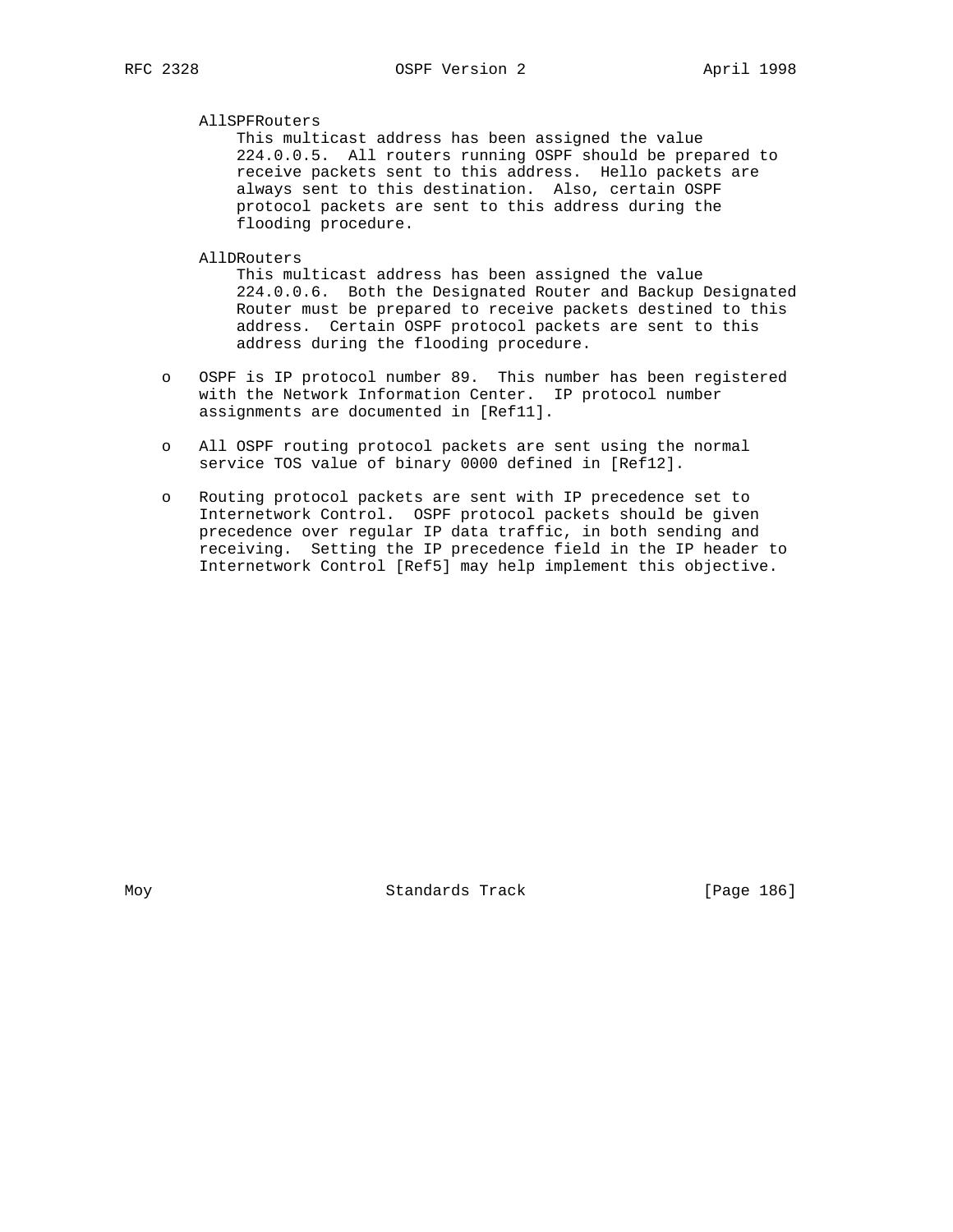## A.2 The Options field

 The OSPF Options field is present in OSPF Hello packets, Database Description packets and all LSAs. The Options field enables OSPF routers to support (or not support) optional capabilities, and to communicate their capability level to other OSPF routers. Through this mechanism routers of differing capabilities can be mixed within an OSPF routing domain.

 When used in Hello packets, the Options field allows a router to reject a neighbor because of a capability mismatch. Alternatively, when capabilities are exchanged in Database Description packets a router can choose not to forward certain LSAs to a neighbor because of its reduced functionality. Lastly, listing capabilities in LSAs allows routers to forward traffic around reduced functionality routers, by excluding them from parts of the routing table calculation.

 Five bits of the OSPF Options field have been assigned, although only one (the E-bit) is described completely by this memo. Each bit is described briefly below. Routers should reset (i.e. clear) unrecognized bits in the Options field when sending Hello packets or Database Description packets and when originating LSAs. Conversely, routers encountering unrecognized Option bits in received Hello Packets, Database Description packets or LSAs should ignore the capability and process the packet/LSA normally.

> +------------------------------------+ | \* | \* | DC | EA | N/P | MC | E | \* | +------------------------------------+

> > The Options field

E-bit

 This bit describes the way AS-external-LSAs are flooded, as described in Sections 3.6, 9.5, 10.8 and 12.1.2 of this memo.

MC-bit

 This bit describes whether IP multicast datagrams are forwarded according to the specifications in [Ref18].

Moy **Standards Track** [Page 187]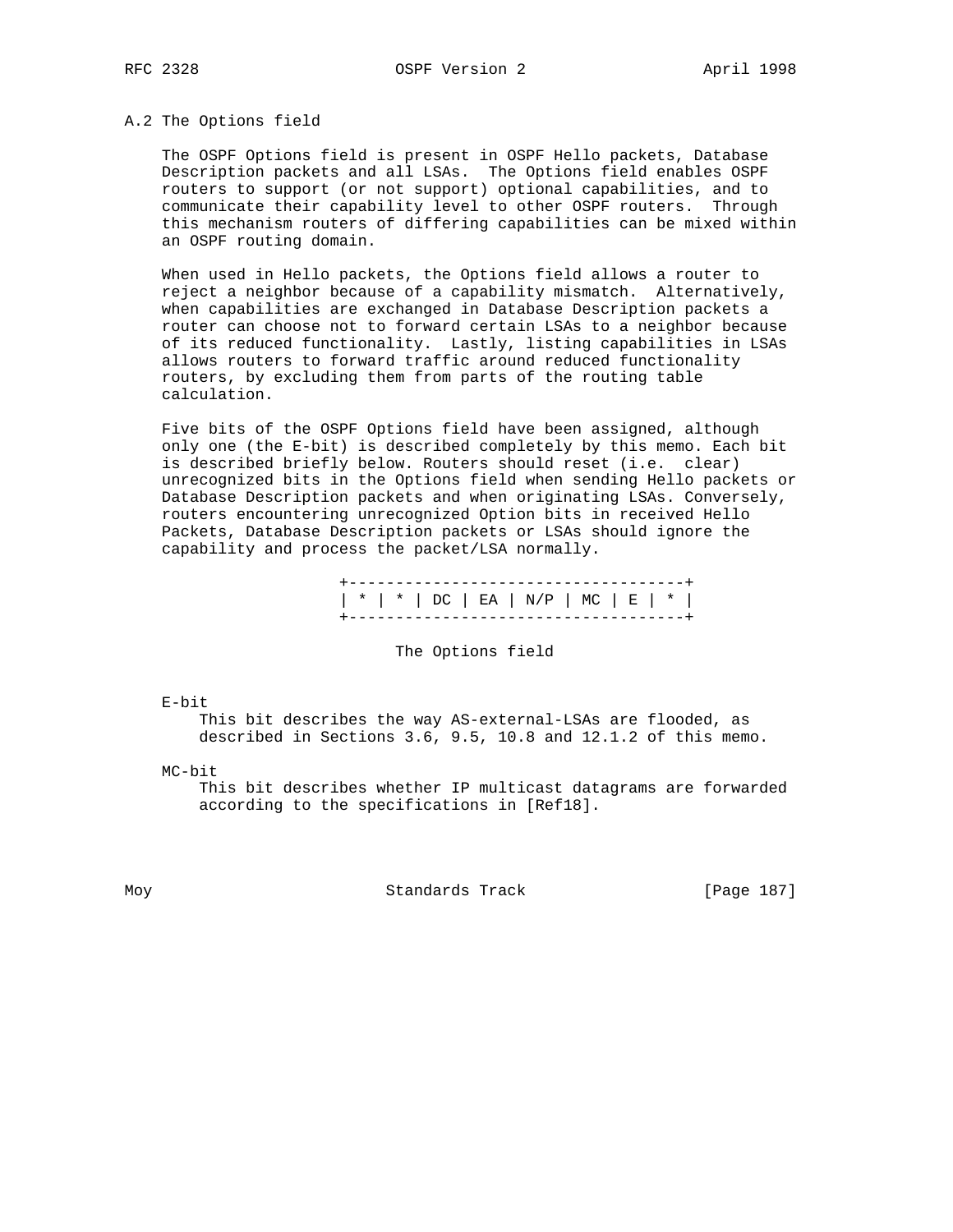## N/P-bit

 This bit describes the handling of Type-7 LSAs, as specified in [Ref19].

EA-bit

 This bit describes the router's willingness to receive and forward External-Attributes-LSAs, as specified in [Ref20].

DC-bit

 This bit describes the router's handling of demand circuits, as specified in [Ref21].

Moy Standards Track [Page 188]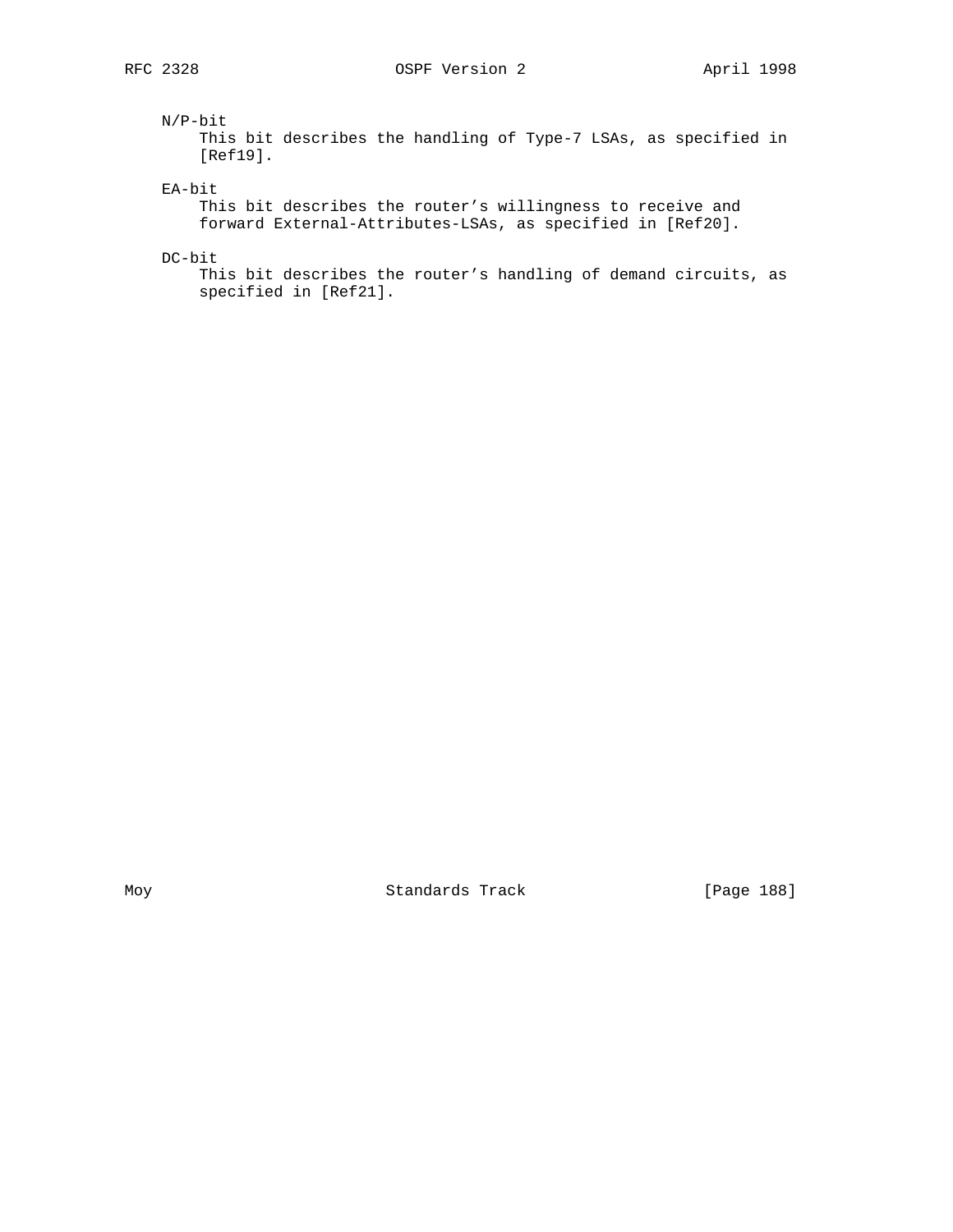## A.3 OSPF Packet Formats

 There are five distinct OSPF packet types. All OSPF packet types begin with a standard 24 byte header. This header is described first. Each packet type is then described in a succeeding section. In these sections each packet's division into fields is displayed, and then the field definitions are enumerated.

 All OSPF packet types (other than the OSPF Hello packets) deal with lists of LSAs. For example, Link State Update packets implement the flooding of LSAs throughout the OSPF routing domain. Because of this, OSPF protocol packets cannot be parsed unless the format of LSAs is also understood. The format of LSAs is described in Section A.4.

 The receive processing of OSPF packets is detailed in Section 8.2. The sending of OSPF packets is explained in Section 8.1.

Moy **Standards Track** [Page 189]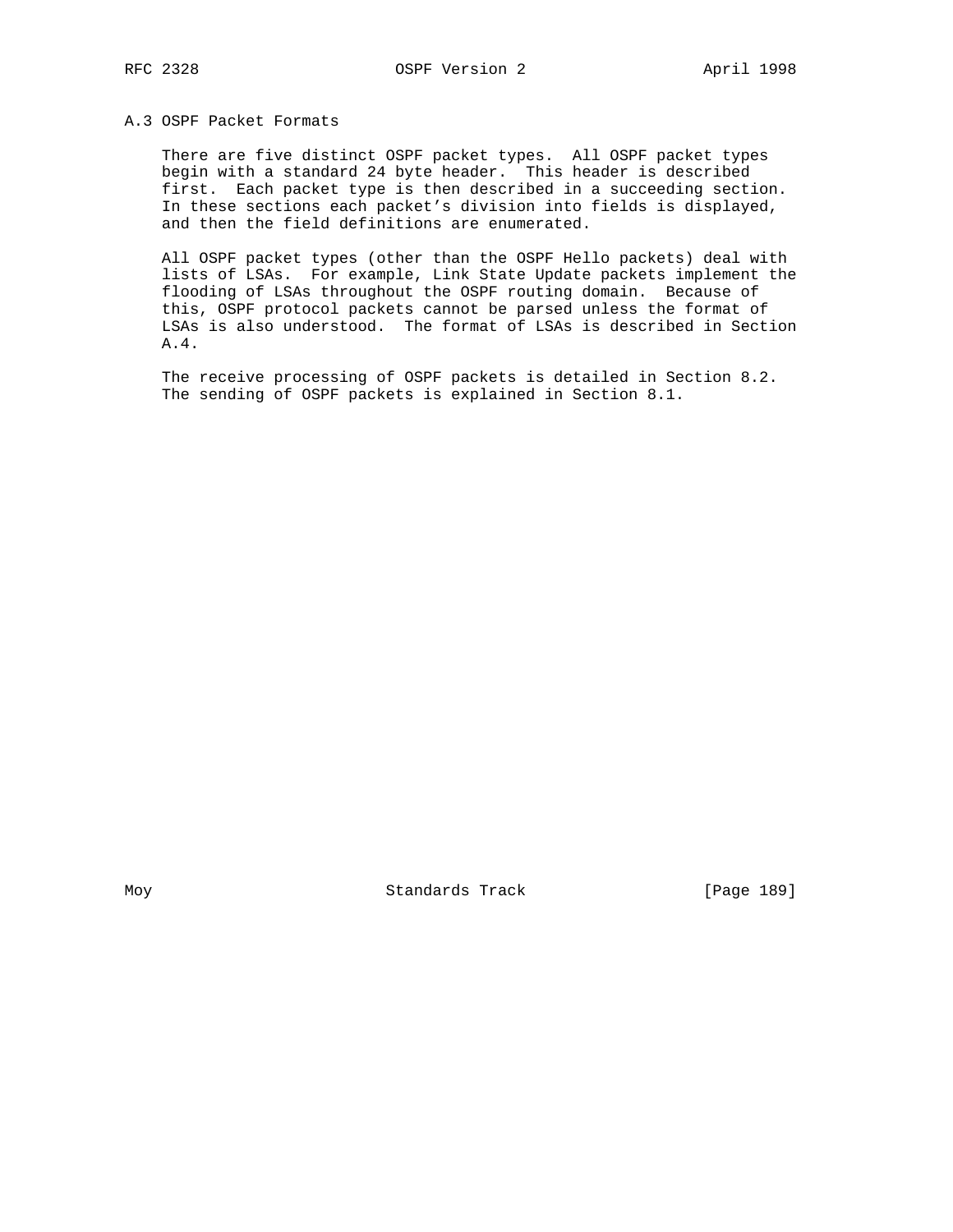## A.3.1 The OSPF packet header

 Every OSPF packet starts with a standard 24 byte header. This header contains all the information necessary to determine whether the packet should be accepted for further processing. This determination is described in Section 8.2 of the specification.

| 0 1 2 3 4 5 6 7 8 9 0 1 2 3 4 5 6 7 8 9 0 1 2 3 4 5 6 7 8 9 |                        |                |                                |  |
|-------------------------------------------------------------|------------------------|----------------|--------------------------------|--|
| $+ - + - +$<br>Version #                                    | Type                   |                | $- + - + - +$<br>Packet length |  |
| +-+-+-+-+-+-+-+-+-+-+-+-+-+-+-+-+-+-+                       |                        | Router ID      | -+-+-+-+-+-+-+-+-+-+-+-+-+     |  |
|                                                             |                        |                |                                |  |
|                                                             |                        | Area ID        |                                |  |
| Checksum                                                    |                        |                | AuType                         |  |
|                                                             |                        | Authentication |                                |  |
|                                                             |                        | Authentication |                                |  |
|                                                             | -+-+-+-+-+-+-+-+-+-+-+ |                |                                |  |

## Version #

 The OSPF version number. This specification documents version 2 of the protocol.

Type

 The OSPF packet types are as follows. See Sections A.3.2 through A.3.6 for details.

Moy Standards Track [Page 190]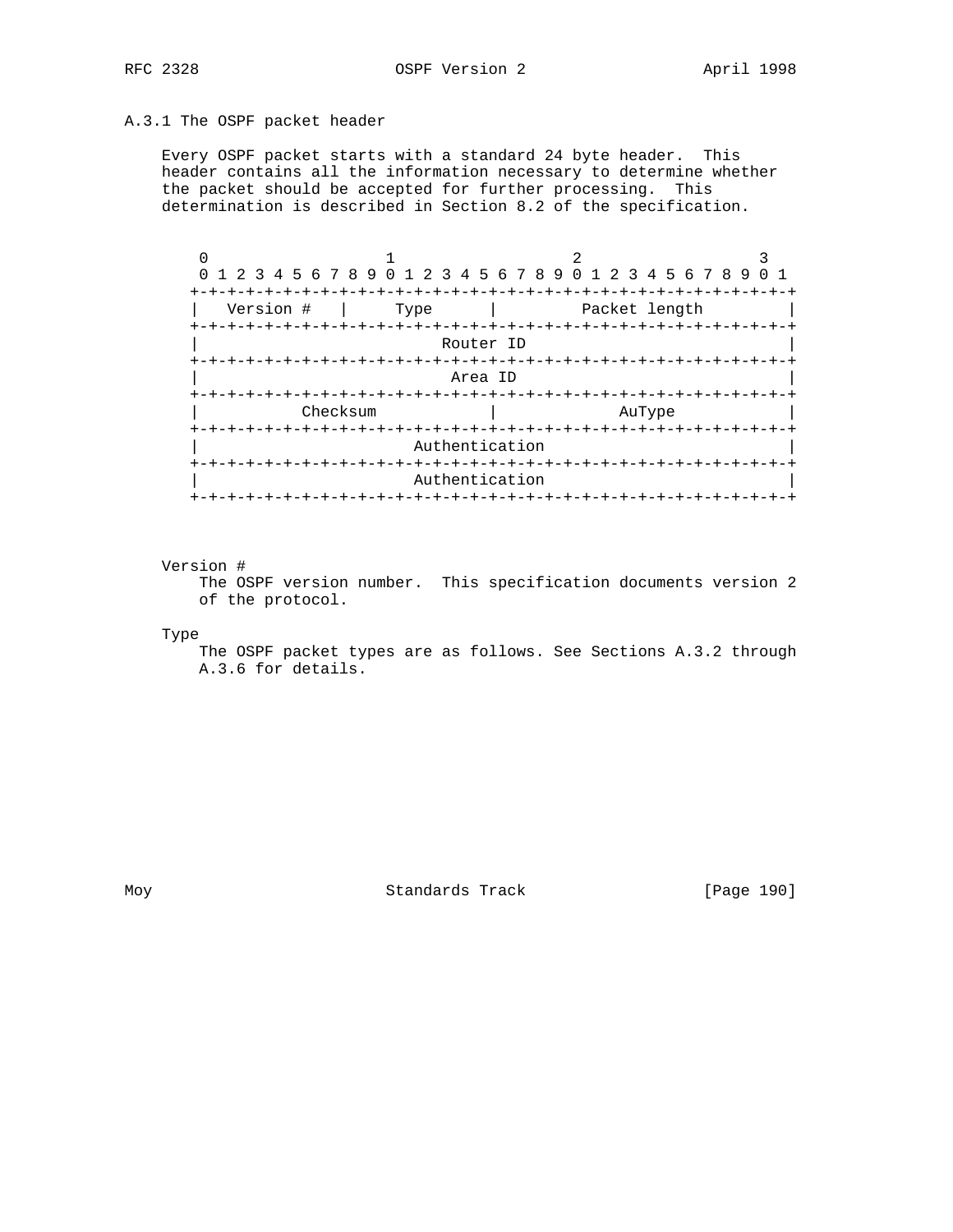Type Description

|    | Hello                     |
|----|---------------------------|
| 2  | Database Description      |
| 2  | Link State Request        |
|    | Link State Update         |
| Б. | Link State Acknowledgment |

## Packet length

 The length of the OSPF protocol packet in bytes. This length includes the standard OSPF header.

## Router ID

The Router ID of the packet's source.

#### Area ID

 A 32 bit number identifying the area that this packet belongs to. All OSPF packets are associated with a single area. Most travel a single hop only. Packets travelling over a virtual link are labelled with the backbone Area ID of 0.0.0.0.

## Checksum

 The standard IP checksum of the entire contents of the packet, starting with the OSPF packet header but excluding the 64-bit authentication field. This checksum is calculated as the 16-bit one's complement of the one's complement sum of all the 16-bit words in the packet, excepting the authentication field. If the packet's length is not an integral number of 16-bit words, the packet is padded with a byte of zero before checksumming. The checksum is considered to be part of the packet authentication procedure; for some authentication types the checksum calculation is omitted.

### AuType

 Identifies the authentication procedure to be used for the packet. Authentication is discussed in Appendix D of the specification. Consult Appendix D for a list of the currently defined authentication types.

Moy **Standards Track** [Page 191]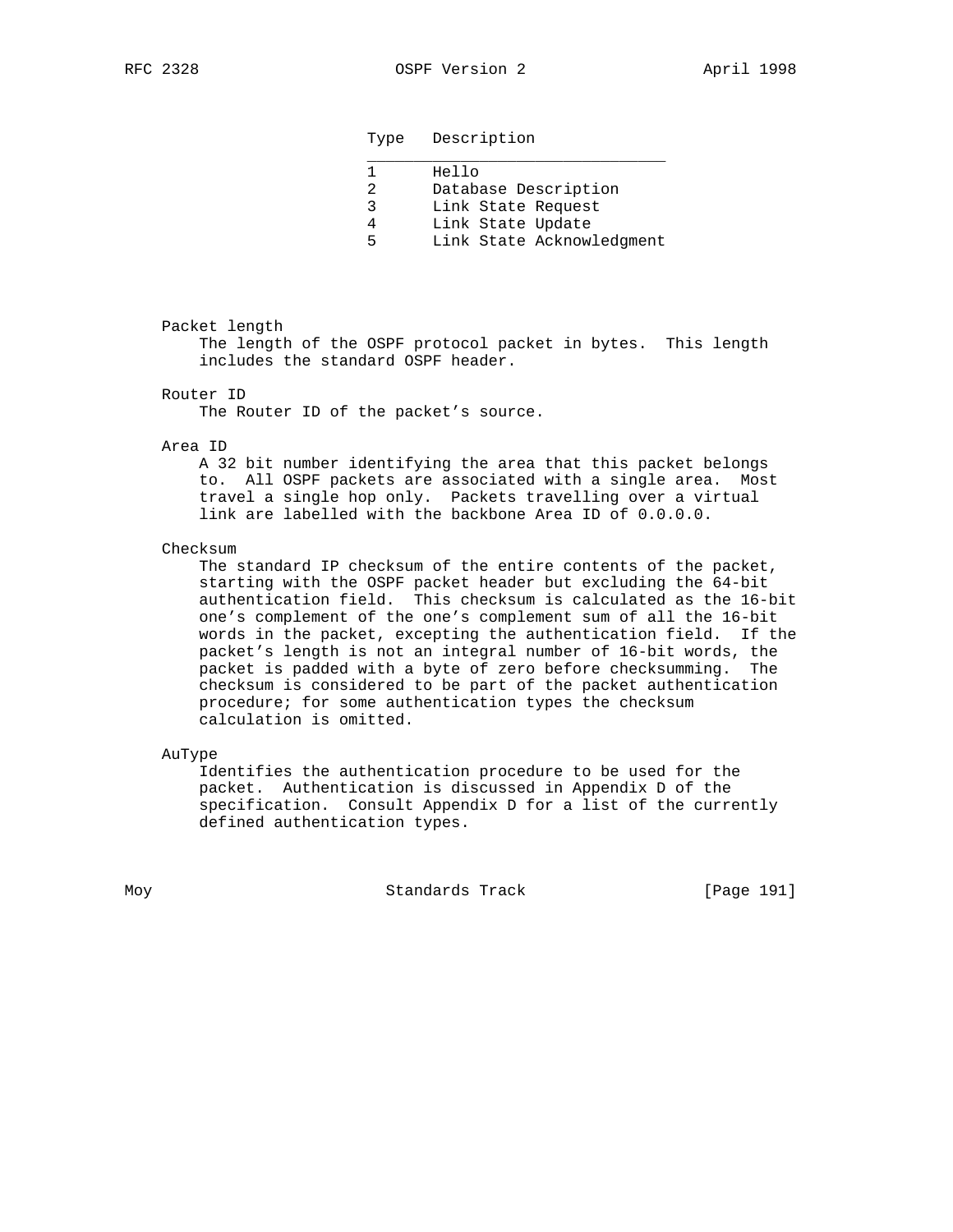Authentication A 64-bit field for use by the authentication scheme. See Appendix D for details.

Moy Standards Track [Page 192]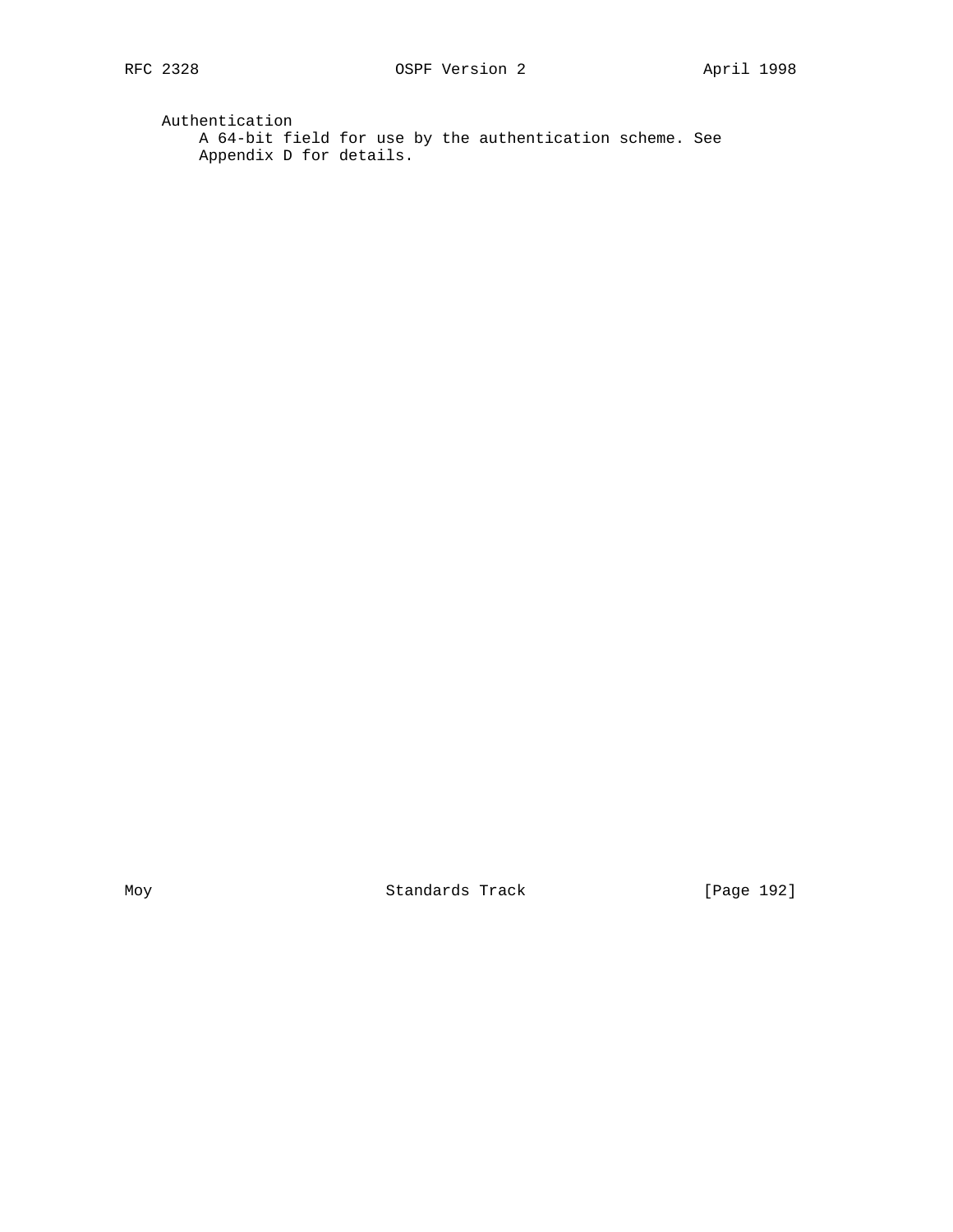## A.3.2 The Hello packet

 Hello packets are OSPF packet type 1. These packets are sent periodically on all interfaces (including virtual links) in order to establish and maintain neighbor relationships. In addition, Hello Packets are multicast on those physical networks having a multicast or broadcast capability, enabling dynamic discovery of neighboring routers.

 All routers connected to a common network must agree on certain parameters (Network mask, HelloInterval and RouterDeadInterval). These parameters are included in Hello packets, so that differences can inhibit the forming of neighbor relationships. A detailed explanation of the receive processing for Hello packets is presented in Section 10.5. The sending of Hello packets is covered in Section 9.5.

| $\Omega$                                                  |                          |                           |                                   |
|-----------------------------------------------------------|--------------------------|---------------------------|-----------------------------------|
| 4 5 6 7 8 9<br>$\Omega$<br>$\Omega$<br>$1 \t2$<br>2<br>-२ | 56<br>3<br>4             | 789<br>O.                 | 2 3 4 5 6 7 8 9                   |
| $+-+$                                                     |                          |                           |                                   |
| Version #<br>1                                            |                          | Packet length             |                                   |
| +-+-+-+-+-+-+-+-+-+-+-+-+-+-+-+                           |                          |                           | -+-+-+-+-+-+-+-+-+-+-+-+          |
|                                                           | Router ID                |                           |                                   |
|                                                           | $- + - + - +$            |                           |                                   |
|                                                           | Area ID                  |                           |                                   |
|                                                           |                          |                           |                                   |
| Checksum                                                  |                          |                           | AuType                            |
| -+-+-+-+-+-+-                                             |                          |                           | -+-+-+-+-+-+-+-+-+                |
|                                                           | Authentication           |                           |                                   |
| -+-+-+-+-+-+-+                                            |                          |                           | -+-+-+-+-+-+-+-+-+-+-+-+-         |
|                                                           | Authentication           |                           |                                   |
| -+-+-+-+-+-+-+                                            |                          |                           | -+-+-+-+-+-+-+-+-+-+-+-+          |
|                                                           | Network Mask             |                           |                                   |
|                                                           |                          | +-+-+-+-+-+-+-+-+-+-+-+-+ | ーナーナーナ                            |
| HelloInterval                                             |                          | Options                   | Rtr Pri                           |
| -+-+-+-+-+-+-+-                                           |                          |                           | -+-+-+-+-+-+-+-+-+-+-+-+-+-+-+-+- |
|                                                           | RouterDeadInterval       |                           |                                   |
| $-+ - + - + - + - + - +$                                  |                          |                           | -+-+-+-+-+-+-+-+-+-+-+-+-+-+      |
|                                                           | Designated Router        |                           |                                   |
| -+-+-+-+-+-+-+-+                                          |                          |                           | -+-+-+-+-+-+-+-+-+-+-+-+-+        |
|                                                           | Backup Designated Router |                           |                                   |

Moy **Standards Track** [Page 193]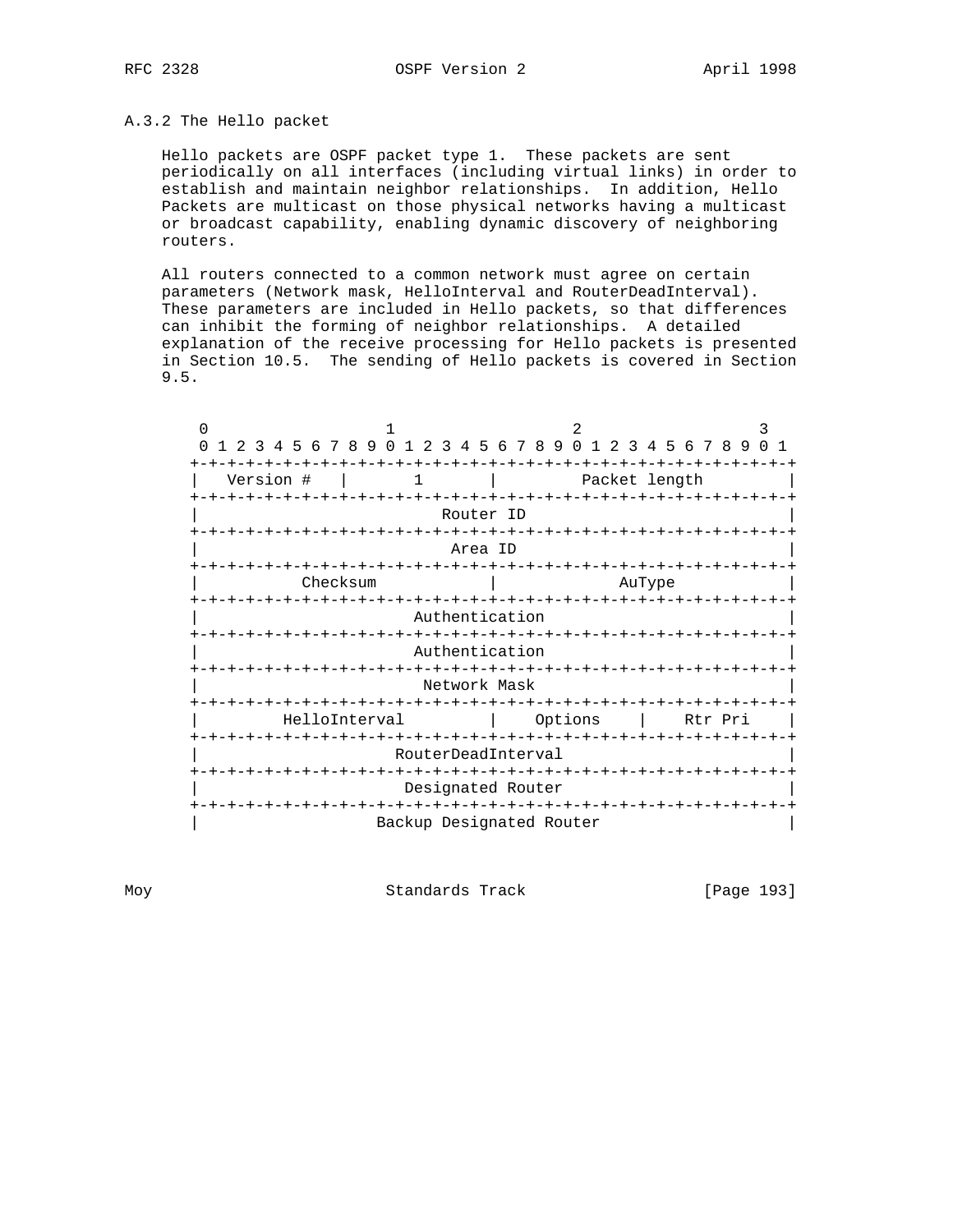| Neighbor |  |
|----------|--|
|          |  |
| $\cdots$ |  |

## Network mask

 The network mask associated with this interface. For example, if the interface is to a class B network whose third byte is used for subnetting, the network mask is 0xffffff00.

## Options

 The optional capabilities supported by the router, as documented in Section A.2.

HelloInterval

The number of seconds between this router's Hello packets.

#### Rtr Pri

 This router's Router Priority. Used in (Backup) Designated Router election. If set to 0, the router will be ineligible to become (Backup) Designated Router.

 RouterDeadInterval The number of seconds before declaring a silent router down.

Designated Router

 The identity of the Designated Router for this network, in the view of the sending router. The Designated Router is identified here by its IP interface address on the network. Set to 0.0.0.0 if there is no Designated Router.

#### Backup Designated Router

 The identity of the Backup Designated Router for this network, in the view of the sending router. The Backup Designated Router is identified here by its IP interface address on the network. Set to 0.0.0.0 if there is no Backup Designated Router.

Neighbor

 The Router IDs of each router from whom valid Hello packets have been seen recently on the network. Recently means in the last RouterDeadInterval seconds.

Moy **Standards Track** [Page 194]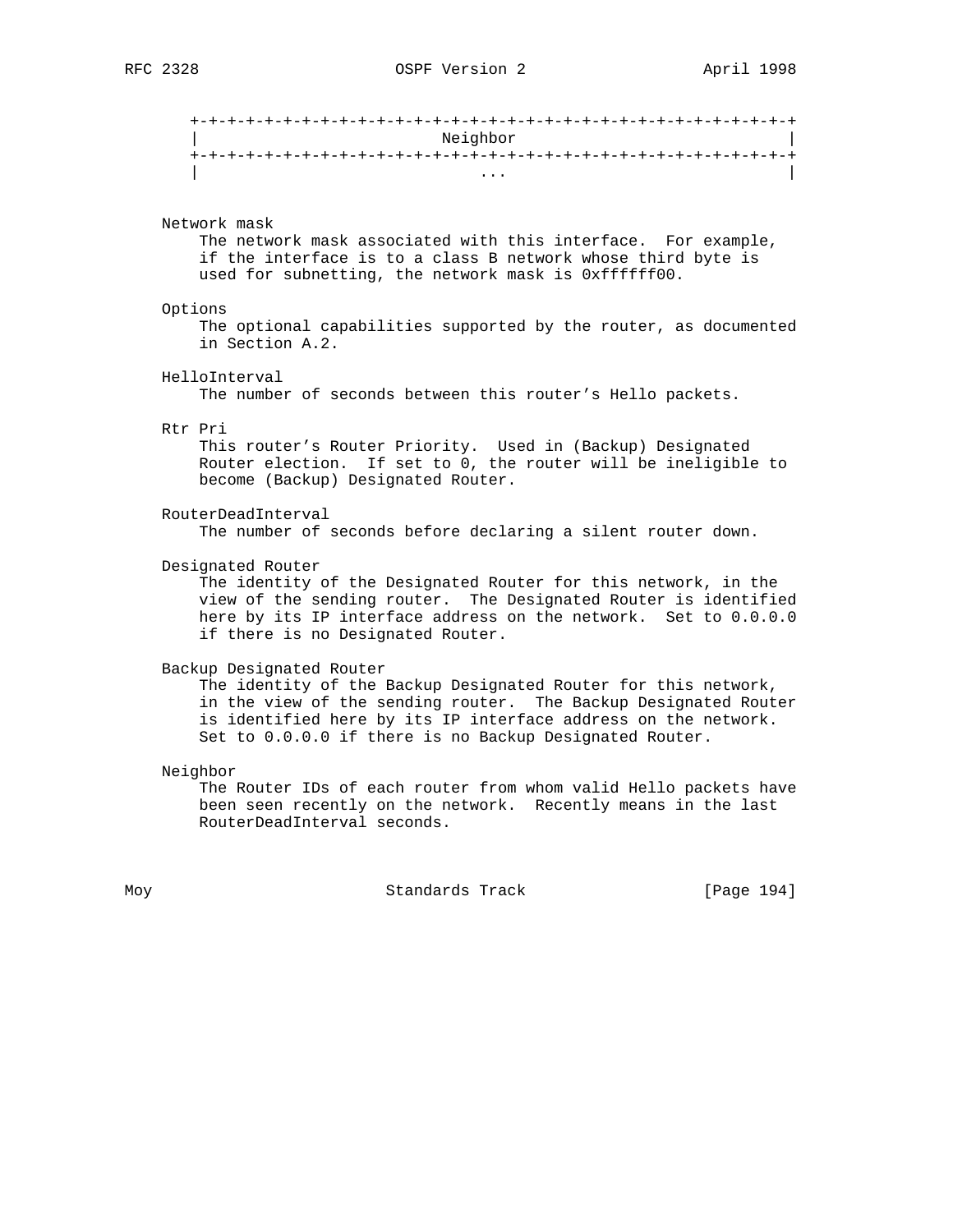## A.3.3 The Database Description packet

 Database Description packets are OSPF packet type 2. These packets are exchanged when an adjacency is being initialized. They describe the contents of the link-state database. Multiple packets may be used to describe the database. For this purpose a poll-response procedure is used. One of the routers is designated to be the master, the other the slave. The master sends Database Description packets (polls) which are acknowledged by Database Description packets sent by the slave (responses). The responses are linked to the polls via the packets' DD sequence numbers.

 $0$  1 2 3 0 1 2 3 4 5 6 7 8 9 0 1 2 3 4 5 6 7 8 9 0 1 2 3 4 5 6 7 8 9 0 1 +-+-+-+-+-+-+-+-+-+-+-+-+-+-+-+-+-+-+-+-+-+-+-+-+-+-+-+-+-+-+-+-+ | Version # | 2 | Packet length +-+-+-+-+-+-+-+-+-+-+-+-+-+-+-+-+-+-+-+-+-+-+-+-+-+-+-+-+-+-+-+-+ Router ID +-+-+-+-+-+-+-+-+-+-+-+-+-+-+-+-+-+-+-+-+-+-+-+-+-+-+-+-+-+-+-+-+ | Area ID | +-+-+-+-+-+-+-+-+-+-+-+-+-+-+-+-+-+-+-+-+-+-+-+-+-+-+-+-+-+-+-+-+ | Checksum | AuType +-+-+-+-+-+-+-+-+-+-+-+-+-+-+-+-+-+-+-+-+-+-+-+-+-+-+-+-+-+-+-+-+ Authentication +-+-+-+-+-+-+-+-+-+-+-+-+-+-+-+-+-+-+-+-+-+-+-+-+-+-+-+-+-+-+-+-+ Authentication +-+-+-+-+-+-+-+-+-+-+-+-+-+-+-+-+-+-+-+-+-+-+-+-+-+-+-+-+-+-+-+-+ | Interface MTU | Options |0|0|0|0|0|I|M|MS +-+-+-+-+-+-+-+-+-+-+-+-+-+-+-+-+-+-+-+-+-+-+-+-+-+-+-+-+-+-+-+-+ DD sequence number +-+-+-+-+-+-+-+-+-+-+-+-+-+-+-+-+-+-+-+-+-+-+-+-+-+-+-+-+-+-+-+-+ | | +- -+ | | +- An LSA Header -+ | | +- -+ | | +- -+ | | +-+-+-+-+-+-+-+-+-+-+-+-+-+-+-+-+-+-+-+-+-+-+-+-+-+-+-+-+-+-+-+-+ | ... | ... | ... | ... | ... | ... | ... | ... | ... | ... | ... | ... | ... | ... | ... | ... | ... | ... |

Moy Standards Track [Page 195]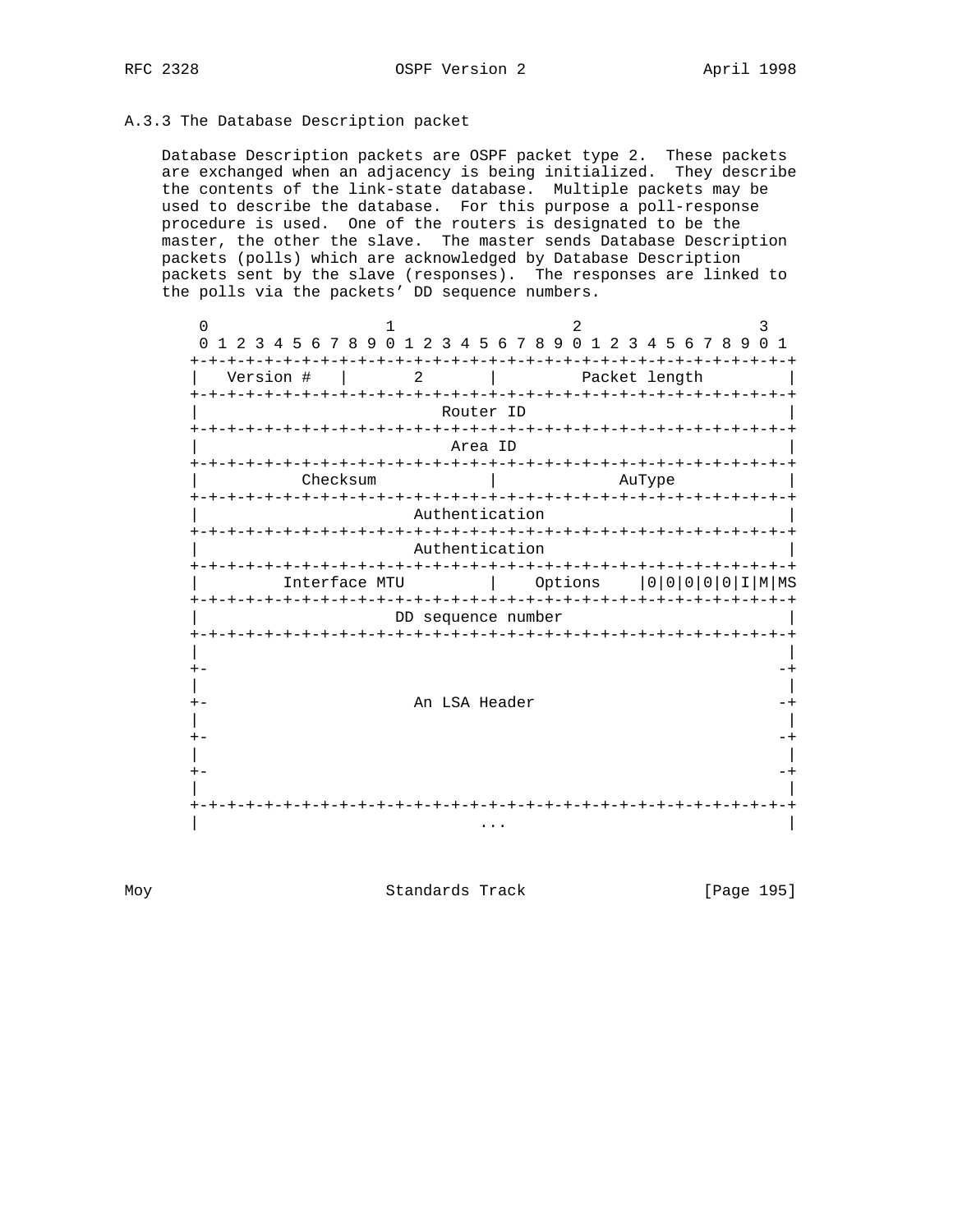The format of the Database Description packet is very similar to both the Link State Request and Link State Acknowledgment packets. The main part of all three is a list of items, each item describing a piece of the link-state database. The sending of Database Description Packets is documented in Section 10.8. The reception of Database Description packets is documented in Section 10.6.

#### Interface MTU

 The size in bytes of the largest IP datagram that can be sent out the associated interface, without fragmentation. The MTUs of common Internet link types can be found in Table 7-1 of [Ref22]. Interface MTU should be set to 0 in Database Description packets sent over virtual links.

### Options

 The optional capabilities supported by the router, as documented in Section A.2.

### I-bit

 The Init bit. When set to 1, this packet is the first in the sequence of Database Description Packets.

#### M-bit

 The More bit. When set to 1, it indicates that more Database Description Packets are to follow.

## MS-bit

 The Master/Slave bit. When set to 1, it indicates that the router is the master during the Database Exchange process. Otherwise, the router is the slave.

DD sequence number

 Used to sequence the collection of Database Description Packets. The initial value (indicated by the Init bit being set) should be unique. The DD sequence number then increments until the complete database description has been sent.

 The rest of the packet consists of a (possibly partial) list of the link-state database's pieces. Each LSA in the database is described by its LSA header. The LSA header is documented in Section A.4.1. It contains all the information required to uniquely identify both the LSA and the LSA's current instance.

Moy **Standards Track** [Page 196]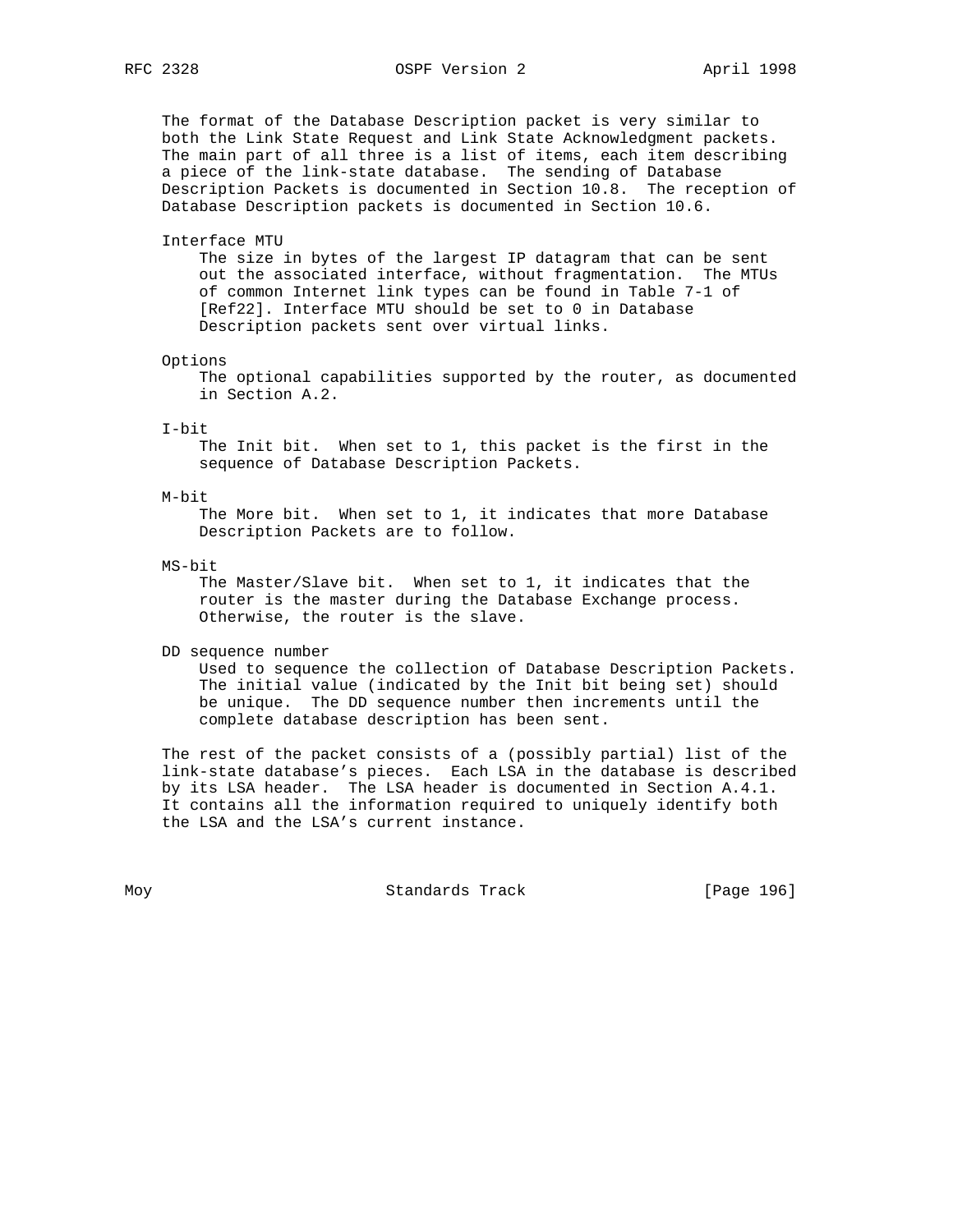## A.3.4 The Link State Request packet

 Link State Request packets are OSPF packet type 3. After exchanging Database Description packets with a neighboring router, a router may find that parts of its link-state database are out-of-date. The Link State Request packet is used to request the pieces of the neighbor's database that are more up-to-date. Multiple Link State Request packets may need to be used.

 A router that sends a Link State Request packet has in mind the precise instance of the database pieces it is requesting. Each instance is defined by its LS sequence number, LS checksum, and LS age, although these fields are not specified in the Link State Request Packet itself. The router may receive even more recent instances in response.

 The sending of Link State Request packets is documented in Section 10.9. The reception of Link State Request packets is documented in Section 10.7.

| 4 5 6 7 8 9<br>3 | $\cap$<br>$1\;\;2\;\;3$<br>4 | 5 6 7 8 9        | $\Omega$                           | 2 3 4 5 6 7 8 9 |  |
|------------------|------------------------------|------------------|------------------------------------|-----------------|--|
|                  |                              |                  |                                    |                 |  |
| Version #        | 3                            |                  |                                    | Packet length   |  |
|                  |                              | Router ID        | -+-+-+-+-+-                        |                 |  |
|                  | -+-+-+-+-+-+-+-+-+-+-+-+     |                  | -+-+-+-+-+-+-+-+-+-+-+-+           |                 |  |
|                  |                              | Area ID          |                                    |                 |  |
|                  |                              | -+-+-+-+-+-+-+-+ |                                    |                 |  |
| Checksum         |                              |                  |                                    | AuType          |  |
|                  |                              |                  |                                    |                 |  |
|                  |                              | Authentication   |                                    |                 |  |
|                  |                              |                  |                                    |                 |  |
|                  |                              | Authentication   |                                    |                 |  |
|                  |                              |                  |                                    |                 |  |
|                  |                              | LS type          |                                    |                 |  |
|                  | -+-+-+-+-+-+-+-+             |                  | $-+ - + - + - +$                   | -+-+-+-+        |  |
|                  |                              | Link State ID    |                                    |                 |  |
|                  | -+-+-+-+-+-+-+-+             |                  | -+-+-+-+-+-+-+-+-+-+-+-+-+-+-+-+-+ |                 |  |
|                  | Advertising Router           |                  |                                    |                 |  |
|                  |                              |                  |                                    |                 |  |
|                  |                              | .                |                                    |                 |  |

Moy **Standards Track** [Page 197]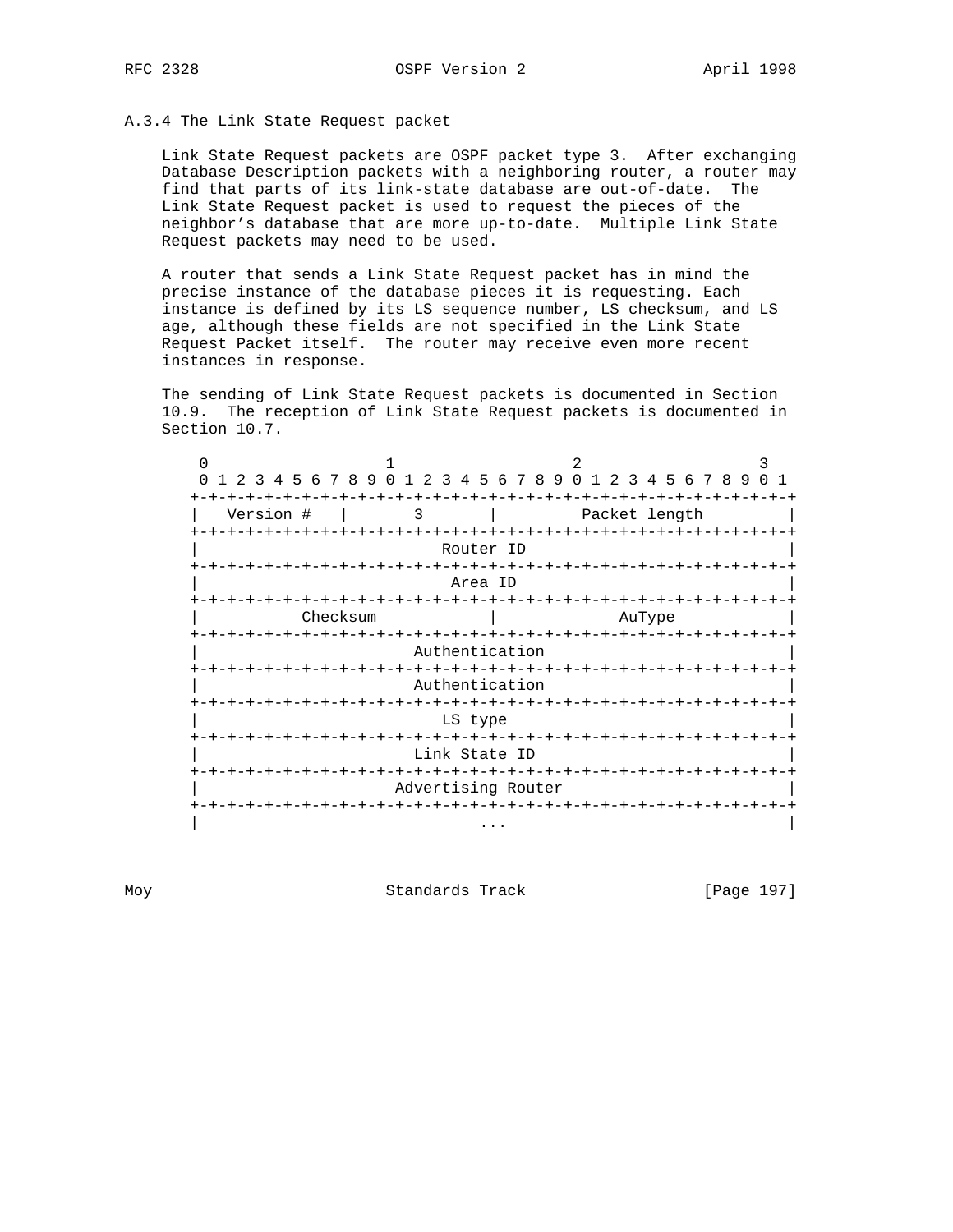Each LSA requested is specified by its LS type, Link State ID, and Advertising Router. This uniquely identifies the LSA, but not its instance. Link State Request packets are understood to be requests for the most recent instance (whatever that might be).

Moy Standards Track [Page 198]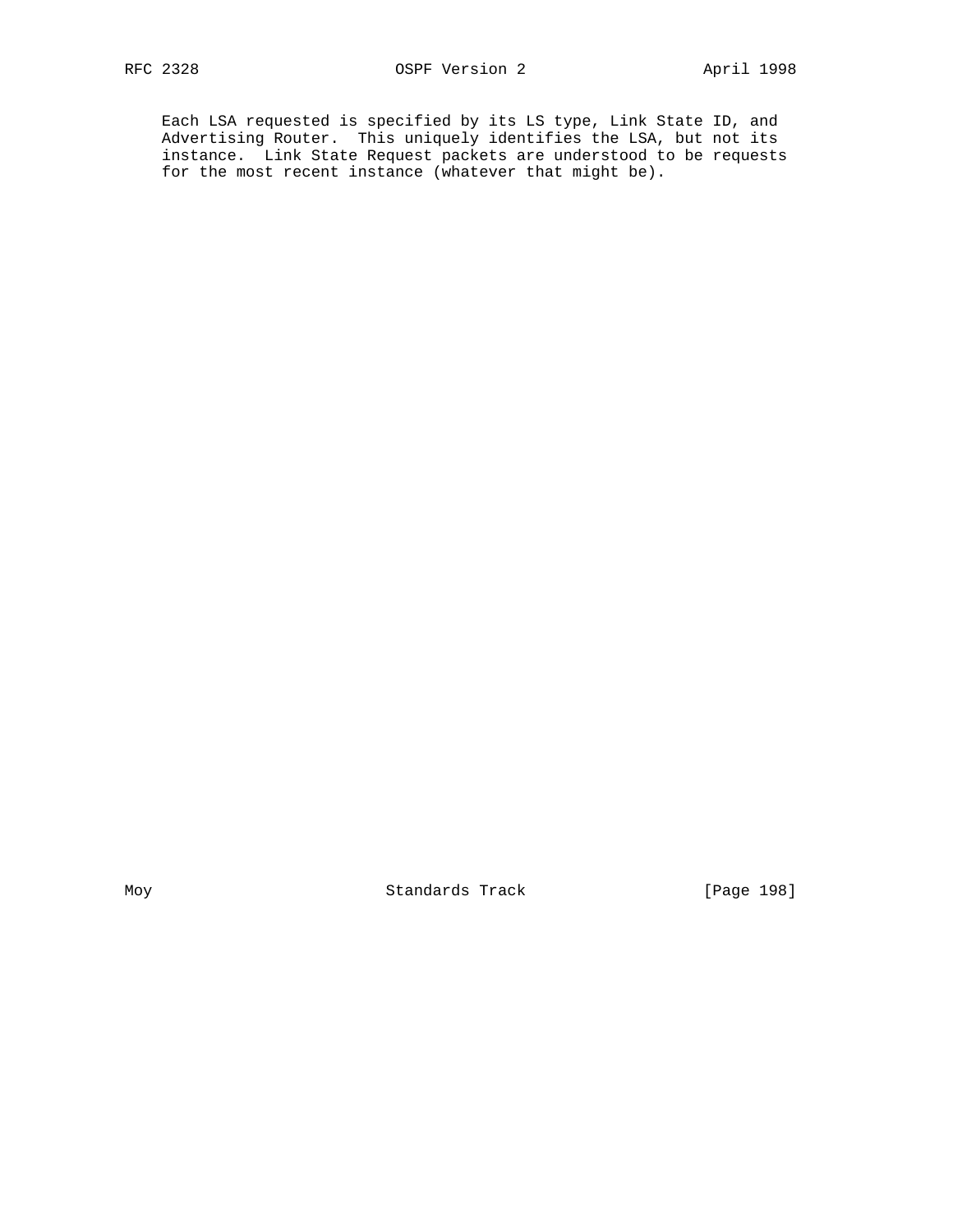## A.3.5 The Link State Update packet

 Link State Update packets are OSPF packet type 4. These packets implement the flooding of LSAs. Each Link State Update packet carries a collection of LSAs one hop further from their origin. Several LSAs may be included in a single packet.

 Link State Update packets are multicast on those physical networks that support multicast/broadcast. In order to make the flooding procedure reliable, flooded LSAs are acknowledged in Link State Acknowledgment packets. If retransmission of certain LSAs is necessary, the retransmitted LSAs are always sent directly to the neighbor. For more information on the reliable flooding of LSAs, consult Section 13.

|                    |                           |                       | 2.                       |                            |    |                                |
|--------------------|---------------------------|-----------------------|--------------------------|----------------------------|----|--------------------------------|
| 0<br>2<br>3        | 4 5 6 7 8<br>-9<br>$\cap$ | 5<br>2<br>3<br>4<br>6 | 89<br>$\Omega$<br>-7     | 2 3 4 5 6 7 8              | -9 | <sup>n</sup><br>$\overline{1}$ |
|                    |                           |                       |                          |                            |    |                                |
| Version #          | 4                         |                       |                          | Packet length              |    |                                |
| <b>+-+-+-+-+-+</b> |                           |                       |                          | -+-+-+-+-+-+-+-+-+-+-+-+-+ |    |                                |
|                    |                           | Router ID             |                          |                            |    |                                |
|                    |                           |                       |                          |                            |    |                                |
|                    |                           | Area ID               |                          |                            |    |                                |
|                    |                           |                       | $-+ - + - + - + - + - +$ |                            |    |                                |
|                    | Checksum                  |                       |                          | AuType                     |    |                                |
| $+ - + - +$        | <b>-+-+-+-+-+</b>         |                       | $- + - +$                | -+-+-+-+-+-+-+-+-+-+-+     |    |                                |
|                    |                           | Authentication        |                          |                            |    |                                |
| +-+-+-+-+-+-+-+    |                           |                       |                          |                            |    |                                |
|                    |                           | Authentication        |                          |                            |    |                                |
|                    |                           | $-+$                  |                          | -+-+-+-+-+-+-+-+-+-+       |    |                                |
|                    |                           | # LSAs                |                          |                            |    |                                |
| $+ - + - +$        |                           |                       |                          |                            |    |                                |
|                    |                           |                       |                          |                            |    |                                |
| $+ -$              |                           |                       |                          |                            |    | $+-+$                          |
|                    |                           | LSAs                  |                          |                            |    |                                |
| $+ -$              |                           |                       |                          |                            |    | $+-+$                          |
|                    |                           |                       |                          |                            |    |                                |
|                    |                           |                       |                          |                            |    |                                |

Moy **Standards Track** [Page 199]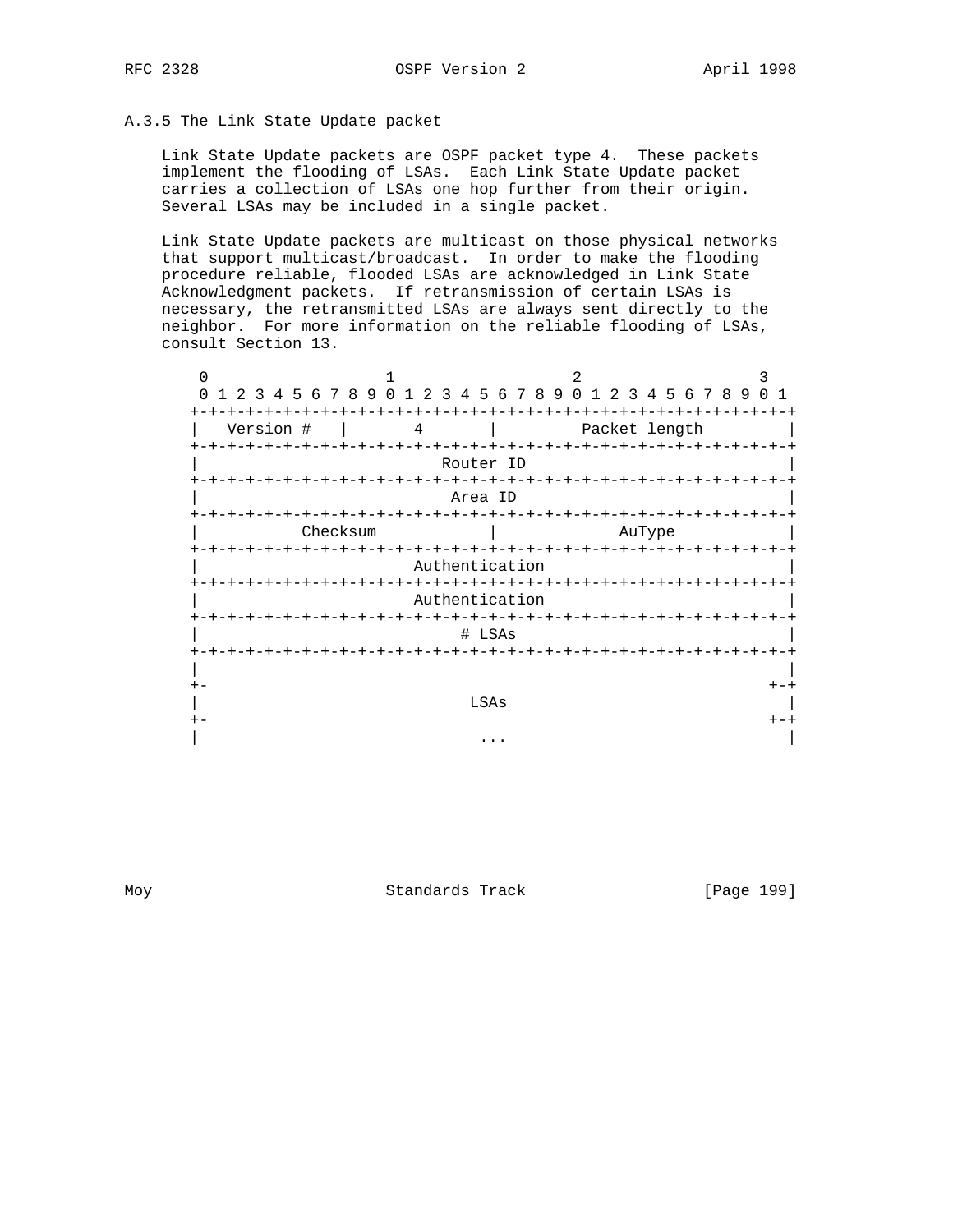# LSAs The number of LSAs included in this update.

 The body of the Link State Update packet consists of a list of LSAs. Each LSA begins with a common 20 byte header, described in Section A.4.1. Detailed formats of the different types of LSAs are described in Section A.4.

Moy Standards Track [Page 200]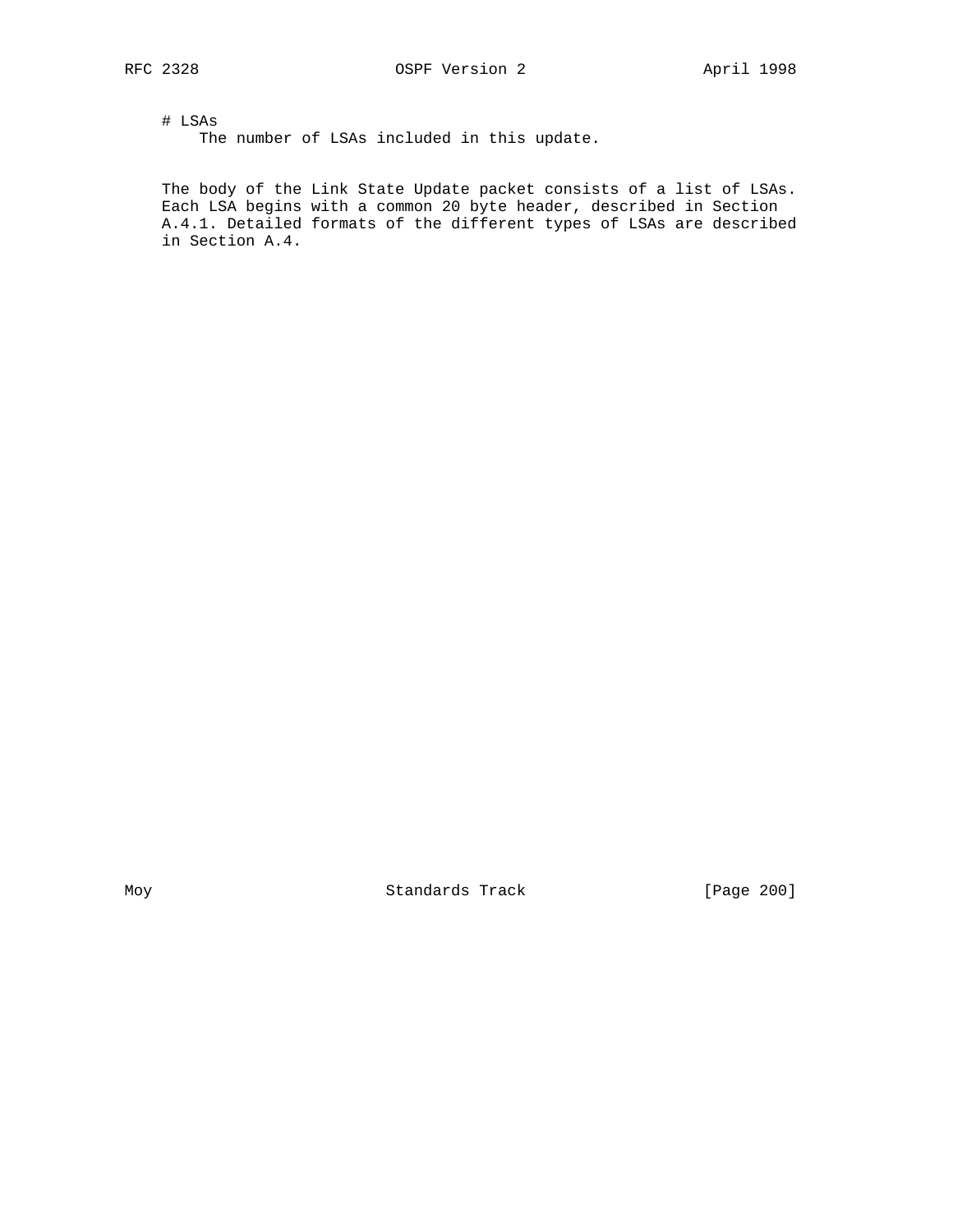## A.3.6 The Link State Acknowledgment packet

 Link State Acknowledgment Packets are OSPF packet type 5. To make the flooding of LSAs reliable, flooded LSAs are explicitly acknowledged. This acknowledgment is accomplished through the sending and receiving of Link State Acknowledgment packets. Multiple LSAs can be acknowledged in a single Link State Acknowledgment packet.

 Depending on the state of the sending interface and the sender of the corresponding Link State Update packet, a Link State Acknowledgment packet is sent either to the multicast address AllSPFRouters, to the multicast address AllDRouters, or as a unicast. The sending of Link State Acknowledgement packets is documented in Section 13.5. The reception of Link State Acknowledgement packets is documented in Section 13.7.

 The format of this packet is similar to that of the Data Description packet. The body of both packets is simply a list of LSA headers.

| U                           |                                 |                         |                                     |  |
|-----------------------------|---------------------------------|-------------------------|-------------------------------------|--|
| $\Omega$<br>1 2 3           | 4 5 6 7 8 9 0 1 2 3 4 5 6 7 8 9 |                         | 1 2 3 4 5 6 7 8 9<br>$\overline{0}$ |  |
| $+$                         |                                 |                         |                                     |  |
| Version #                   | 5                               |                         | Packet length                       |  |
| $+ - + - + - + - + - +$     | $- + - + - + - + -$             |                         | -+-+-+-+-+-+-+-+-+                  |  |
|                             |                                 | Router ID               |                                     |  |
|                             |                                 | -+-+-+-+                | -+-+-+-+-+-+-+                      |  |
|                             |                                 | Area ID                 |                                     |  |
|                             |                                 |                         |                                     |  |
| Checksum<br>-+-+-+-+-+-+-+- |                                 | $+ - + - + - + - + - +$ | AuType<br>-+-+-+-+-+-+-+-+-+-+-+    |  |
|                             |                                 | Authentication          |                                     |  |
|                             |                                 |                         |                                     |  |
|                             |                                 | Authentication          |                                     |  |
| $+ - + - +$                 |                                 |                         |                                     |  |
|                             |                                 |                         |                                     |  |
| $+ -$                       |                                 |                         |                                     |  |
|                             |                                 |                         |                                     |  |
| $+ -$                       |                                 | An LSA Header           |                                     |  |
|                             |                                 |                         |                                     |  |
|                             |                                 |                         |                                     |  |

Moy Standards Track [Page 201]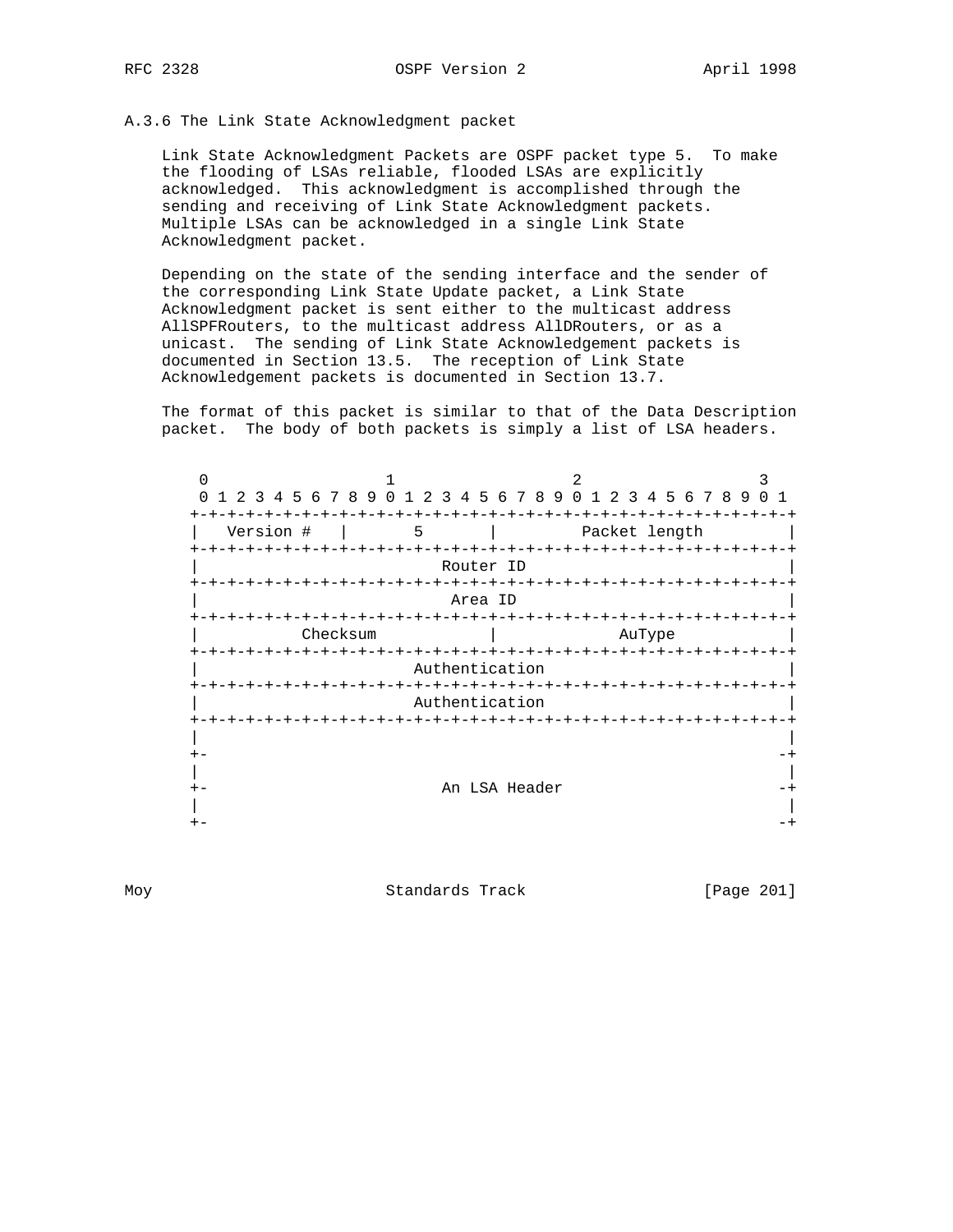| | +- -+ | | +-+-+-+-+-+-+-+-+-+-+-+-+-+-+-+-+-+-+-+-+-+-+-+-+-+-+-+-+-+-+-+-+ | ... |

 Each acknowledged LSA is described by its LSA header. The LSA header is documented in Section A.4.1. It contains all the information required to uniquely identify both the LSA and the LSA's current instance.

Moy Standards Track [Page 202]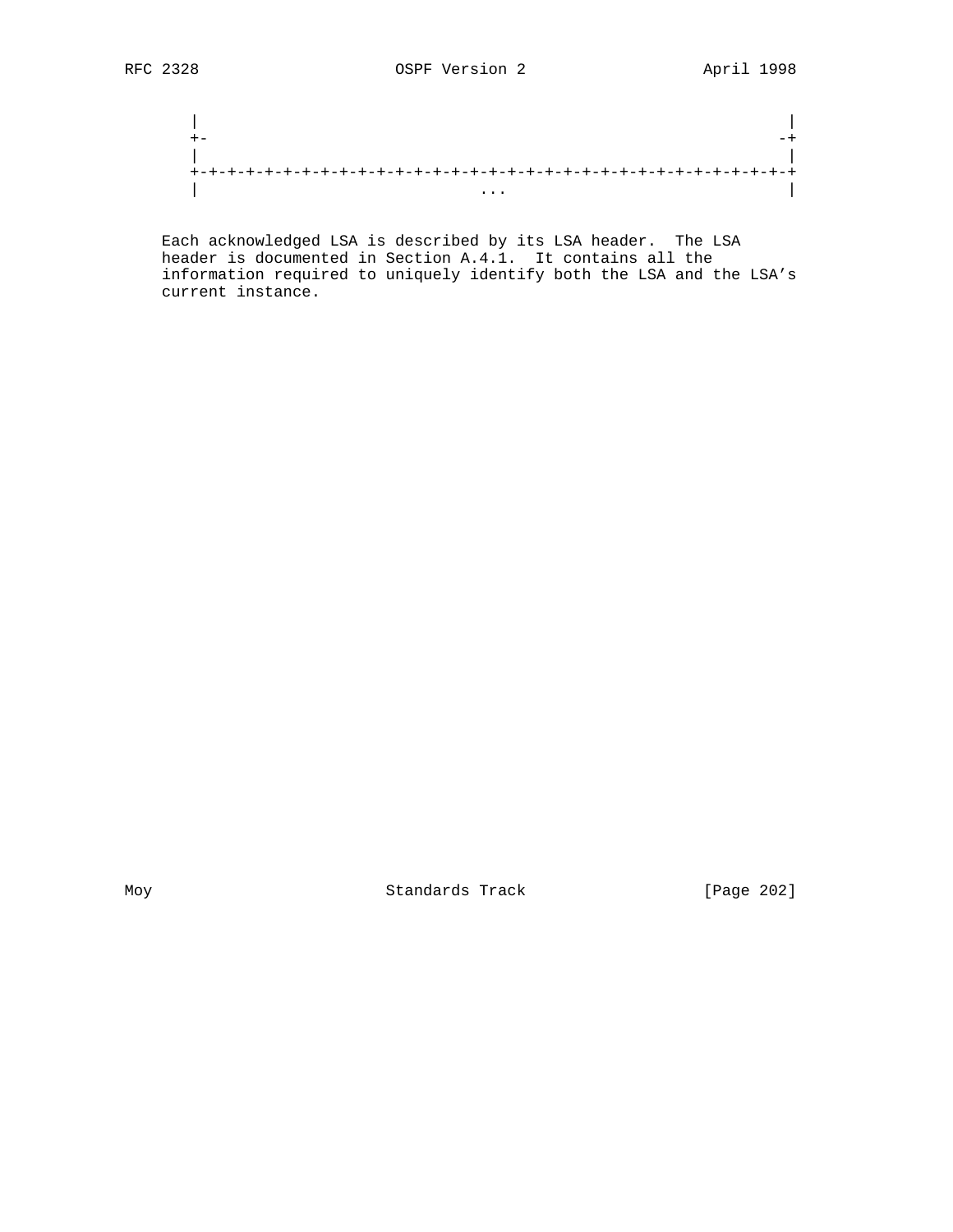## A.4 LSA formats

 This memo defines five distinct types of LSAs. Each LSA begins with a standard 20 byte LSA header. This header is explained in Section A.4.1. Succeeding sections then diagram the separate LSA types.

 Each LSA describes a piece of the OSPF routing domain. Every router originates a router-LSA. In addition, whenever the router is elected Designated Router, it originates a network-LSA. Other types of LSAs may also be originated (see Section 12.4). All LSAs are then flooded throughout the OSPF routing domain. The flooding algorithm is reliable, ensuring that all routers have the same collection of LSAs. (See Section 13 for more information concerning the flooding algorithm). This collection of LSAs is called the link-state database.

 From the link state database, each router constructs a shortest path tree with itself as root. This yields a routing table (see Section 11). For the details of the routing table build process, see Section 16.

Moy **Standards Track** [Page 203]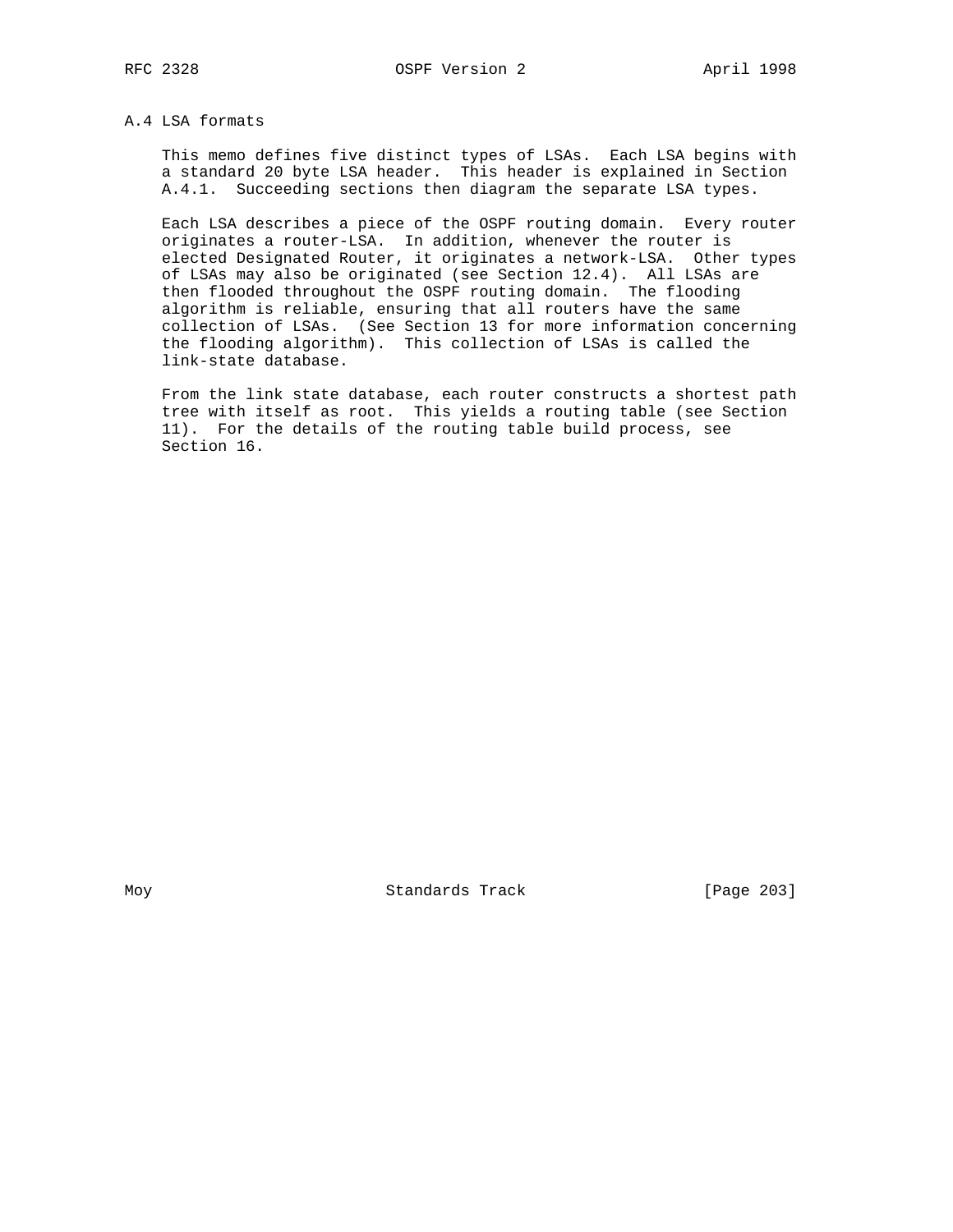## A.4.1 The LSA header

 All LSAs begin with a common 20 byte header. This header contains enough information to uniquely identify the LSA (LS type, Link State ID, and Advertising Router). Multiple instances of the LSA may exist in the routing domain at the same time. It is then necessary to determine which instance is more recent. This is accomplished by examining the LS age, LS sequence number and LS checksum fields that are also contained in the LSA header.

| O                                                           |                    |                      |         |
|-------------------------------------------------------------|--------------------|----------------------|---------|
| 0 1 2 3 4 5 6 7 8 9 0 1 2 3 4 5 6 7 8 9 0 1 2 3 4 5 6 7 8 9 |                    |                      |         |
|                                                             |                    |                      |         |
| LS age                                                      |                    | Options              | LS type |
| -+-+-+-+-+-+-+<br>$+ - + -$                                 |                    | -+-+-+-+-+-+-+-+-+-+ |         |
|                                                             | Link State ID      |                      |         |
|                                                             |                    |                      |         |
|                                                             | Advertising Router |                      |         |
|                                                             |                    |                      |         |
|                                                             | LS sequence number |                      |         |
|                                                             |                    |                      |         |
| LS checksum                                                 |                    | length               |         |
|                                                             |                    |                      |         |

#### LS age

The time in seconds since the LSA was originated.

Options

 The optional capabilities supported by the described portion of the routing domain. OSPF's optional capabilities are documented in Section A.2.

LS type

 The type of the LSA. Each LSA type has a separate advertisement format. The LSA types defined in this memo are as follows (see Section 12.1.3 for further explanation):

Moy **Standards Track** [Page 204]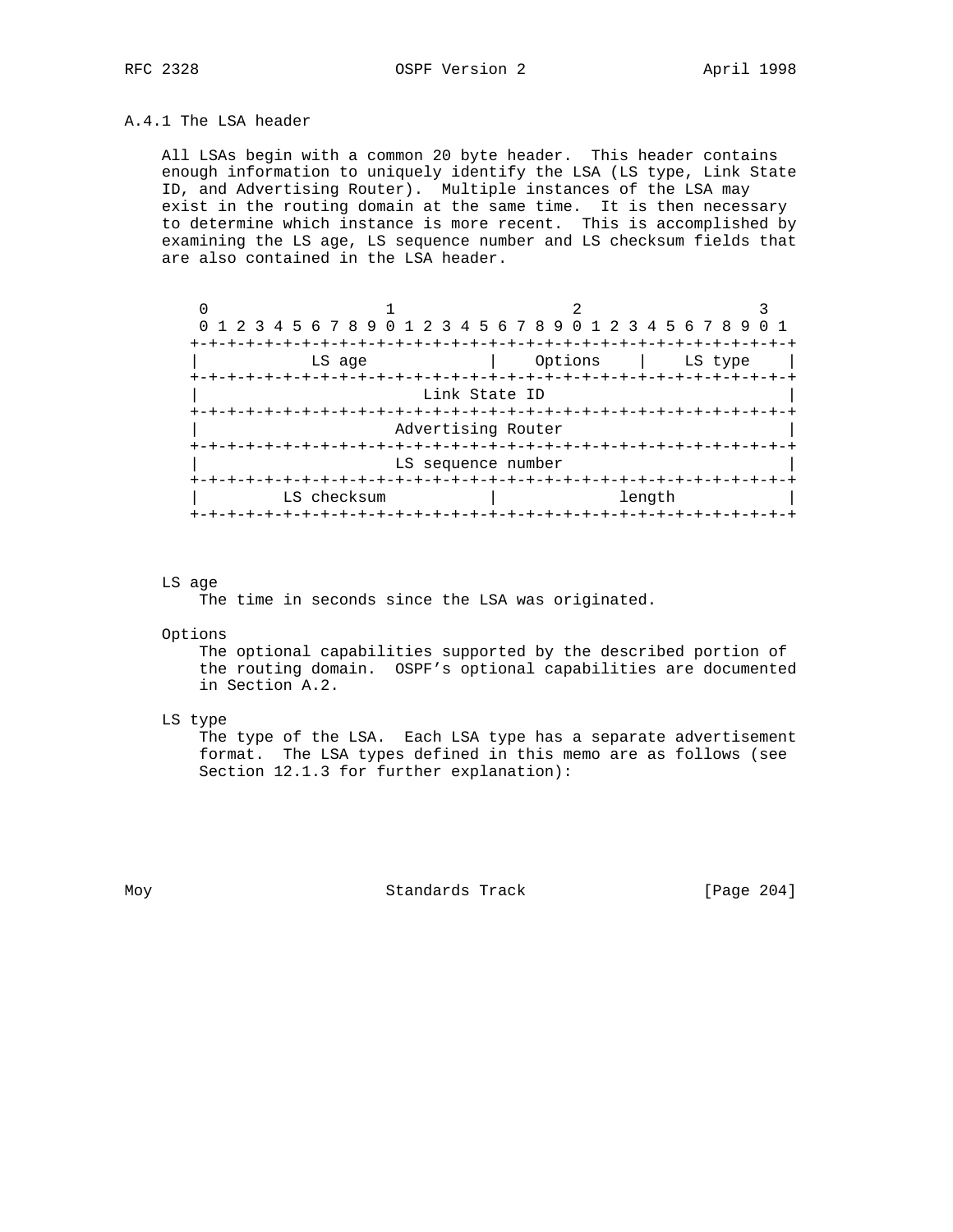## LS Type Description

| Router-LSAs               |
|---------------------------|
| Network-LSAs              |
| Summary-LSAs (IP network) |
| Summary-LSAs (ASBR)       |
| AS-external-LSAs          |
|                           |

## Link State ID

 This field identifies the portion of the internet environment that is being described by the LSA. The contents of this field depend on the LSA's LS type. For example, in network-LSAs the Link State ID is set to the IP interface address of the network's Designated Router (from which the network's IP address can be derived). The Link State ID is further discussed in Section 12.1.4.

## Advertising Router

 The Router ID of the router that originated the LSA. For example, in network-LSAs this field is equal to the Router ID of the network's Designated Router.

LS sequence number

 Detects old or duplicate LSAs. Successive instances of an LSA are given successive LS sequence numbers. See Section 12.1.6 for more details.

LS checksum

 The Fletcher checksum of the complete contents of the LSA, including the LSA header but excluding the LS age field. See Section 12.1.7 for more details.

length

 The length in bytes of the LSA. This includes the 20 byte LSA header.

Moy Standards Track [Page 205]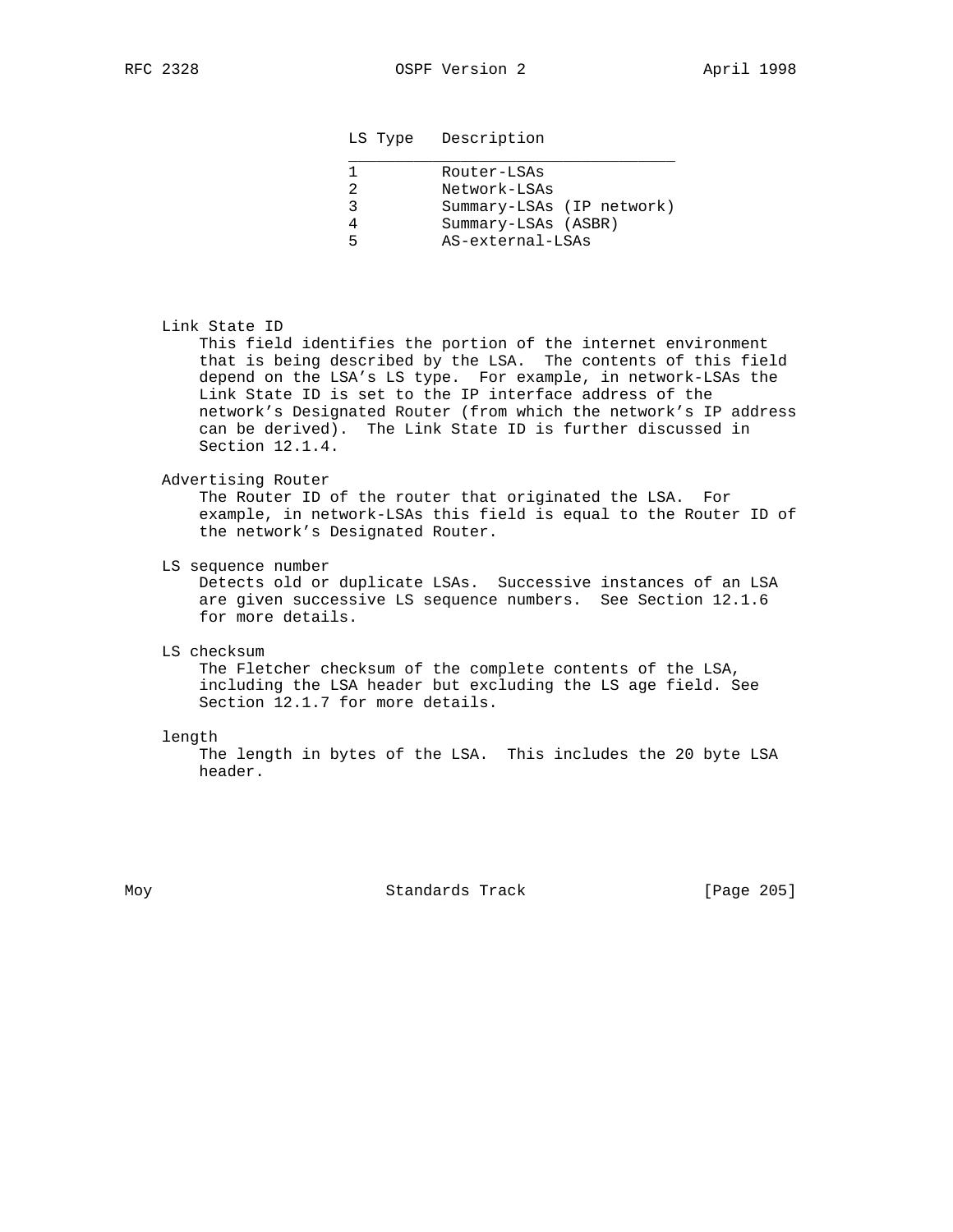## A.4.2 Router-LSAs

 Router-LSAs are the Type 1 LSAs. Each router in an area originates a router-LSA. The LSA describes the state and cost of the router's links (i.e., interfaces) to the area. All of the router's links to the area must be described in a single router-LSA. For details concerning the construction of router-LSAs, see Section 12.4.1.

| $\Omega$                     |                                 |                                                             | 3                           |
|------------------------------|---------------------------------|-------------------------------------------------------------|-----------------------------|
|                              |                                 | 0 1 2 3 4 5 6 7 8 9 0 1 2 3 4 5 6 7 8 9 0 1 2 3 4 5 6 7 8 9 | $\Omega$<br>$\overline{1}$  |
| ナーナーナーナ                      | -+-+-+-+<br>LS age              | $-+$<br>-+-+-+-+<br>-+<br>Options                           | -+-+-+-+<br>1               |
|                              |                                 | Link State ID                                               |                             |
| <b>+-+-+-+-+-+</b>           |                                 | Advertising Router                                          |                             |
|                              |                                 | LS sequence number                                          |                             |
|                              | LS checksum                     | -+-+-+-+-+-+-+-+-+-+-+-+-+-+-<br>length                     | -+-+-+-+-+-+-+-+            |
| <b>+-+-+-+-+-+</b><br>V E B  | ーナーナーナ                          | # links                                                     |                             |
|                              | -+-+                            | -+-+-+-+-+-+<br>Link ID                                     | -+-+-+-+-+-+                |
|                              |                                 | Link Data<br>-+-+-+-+-+                                     | -+-+-+-+                    |
| Type<br><b>+-+-+-+-+-+-+</b> | # TOS<br>-+-+-+-+-+-+-+-+-+-+-+ | ーナーナーナーナーナ<br>metric<br>-+-+-+-+-+-+-+-+-+                  |                             |
| キーキーキーキーキ                    |                                 |                                                             | -+-+-+-+-+-+-+-+-+-+-+-+    |
| TOS                          |                                 | TOS                                                         | metric                      |
|                              |                                 | Link ID<br>-+-+-+-+-+-+-+-+-+                               |                             |
| -+-+-+-+-+                   |                                 | Link Data<br>-+-+-+                                         | -+-+-+-+-+-+-+-+-+-+-+-+-+- |
|                              |                                 | $\cdots$                                                    |                             |

Moy Standards Track [Page 206]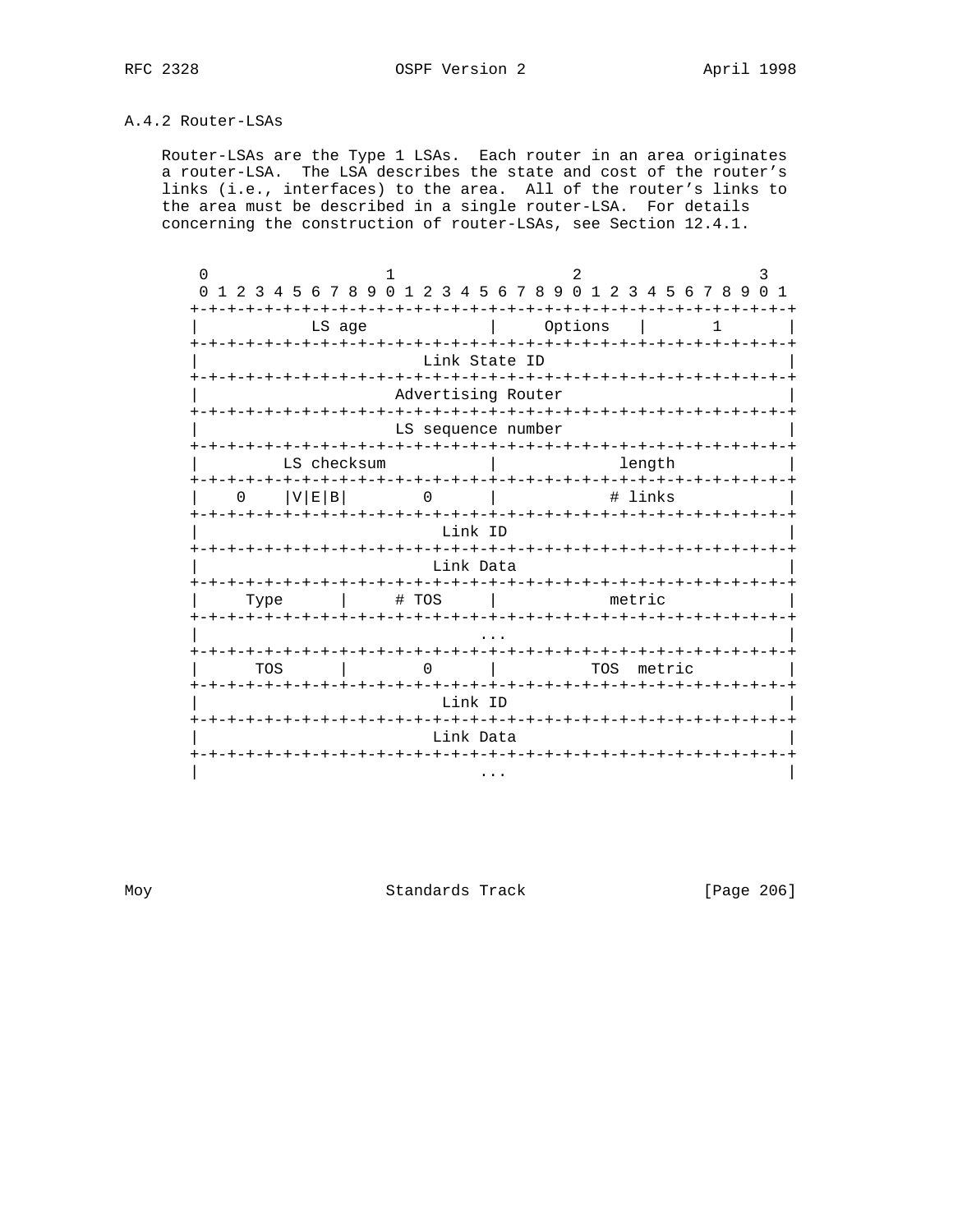RFC 2328 OSPF Version 2 April 1998

 In router-LSAs, the Link State ID field is set to the router's OSPF Router ID. Router-LSAs are flooded throughout a single area only.

bit V

When set, the router is an endpoint of one or more fully adjacent virtual links having the described area as Transit area (V is for virtual link endpoint).

bit E

When set, the router is an AS boundary router (E is for external).

## bit B

When set, the router is an area border router (B is for border).

# links

 The number of router links described in this LSA. This must be the total collection of router links (i.e., interfaces) to the area.

 The following fields are used to describe each router link (i.e., interface). Each router link is typed (see the below Type field). The Type field indicates the kind of link being described. It may be a link to a transit network, to another router or to a stub network. The values of all the other fields describing a router link depend on the link's Type. For example, each link has an associated 32-bit Link Data field. For links to stub networks this field specifies the network's IP address mask. For other link types the Link Data field specifies the router interface's IP address.

Type

 A quick description of the router link. One of the following. Note that host routes are classified as links to stub networks with network mask of 0xffffffff.

Moy Standards Track [Page 207]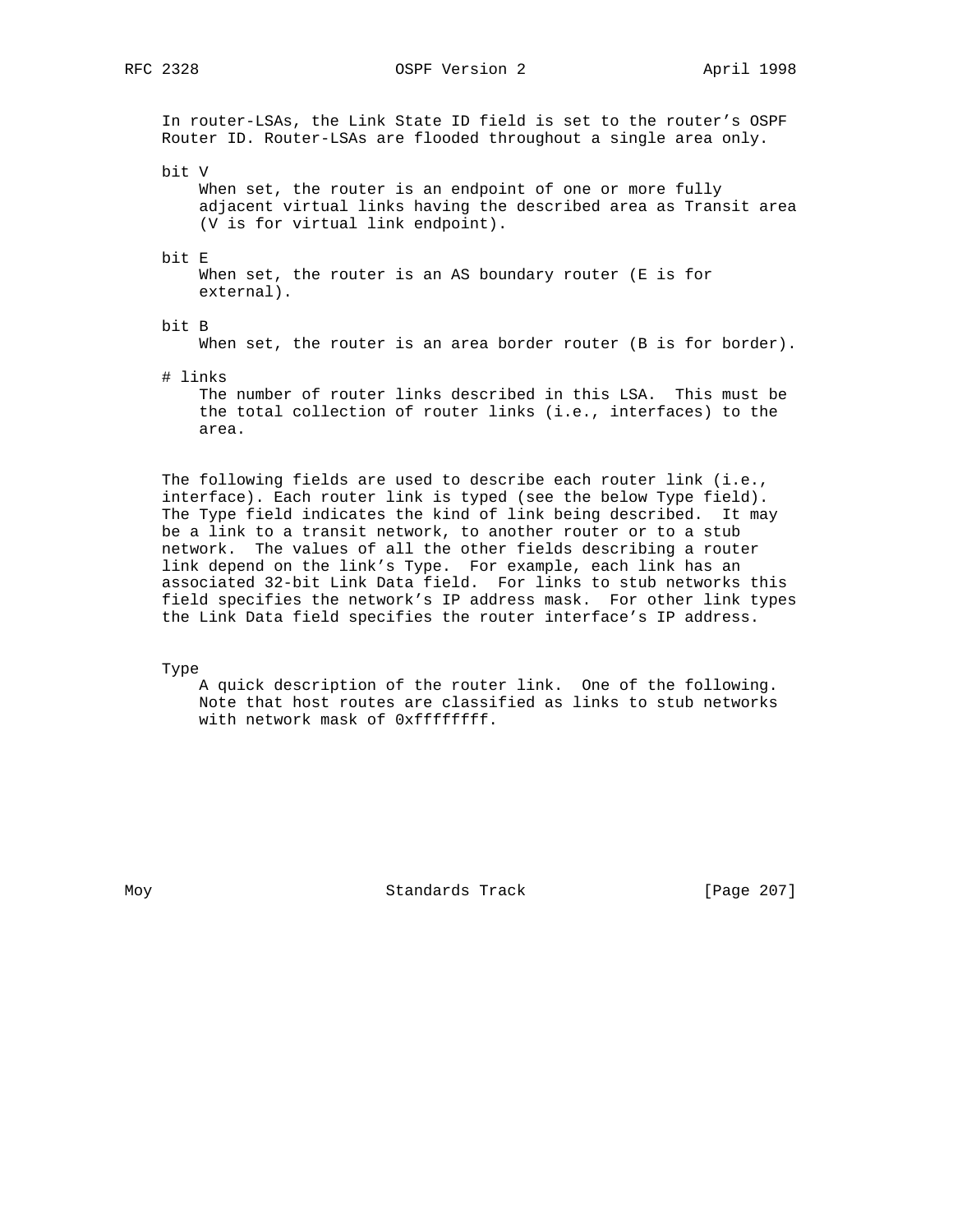| Point-to-point connection to another router |
|---------------------------------------------|
| Connection to a transit network             |
| Connection to a stub network                |
| Virtual link                                |

## Link ID

 Identifies the object that this router link connects to. Value depends on the link's Type. When connecting to an object that also originates an LSA (i.e., another router or a transit network) the Link ID is equal to the neighboring LSA's Link State ID. This provides the key for looking up the neighboring LSA in the link state database during the routing table calculation. See Section 12.2 for more details.

Type Link ID

|   | Neighboring router's Router ID  |
|---|---------------------------------|
|   | IP address of Designated Router |
|   | IP network/subnet number        |
| 4 | Neighboring router's Router ID  |

## Link Data

 Value again depends on the link's Type field. For connections to stub networks, Link Data specifies the network's IP address mask. For unnumbered point-to-point connections, it specifies the interface's MIB-II [Ref8] ifIndex value. For the other link types it specifies the router interface's IP address. This latter piece of information is needed during the routing table build process, when calculating the IP address of the next hop. See Section 16.1.1 for more details.

Moy **Standards Track** [Page 208]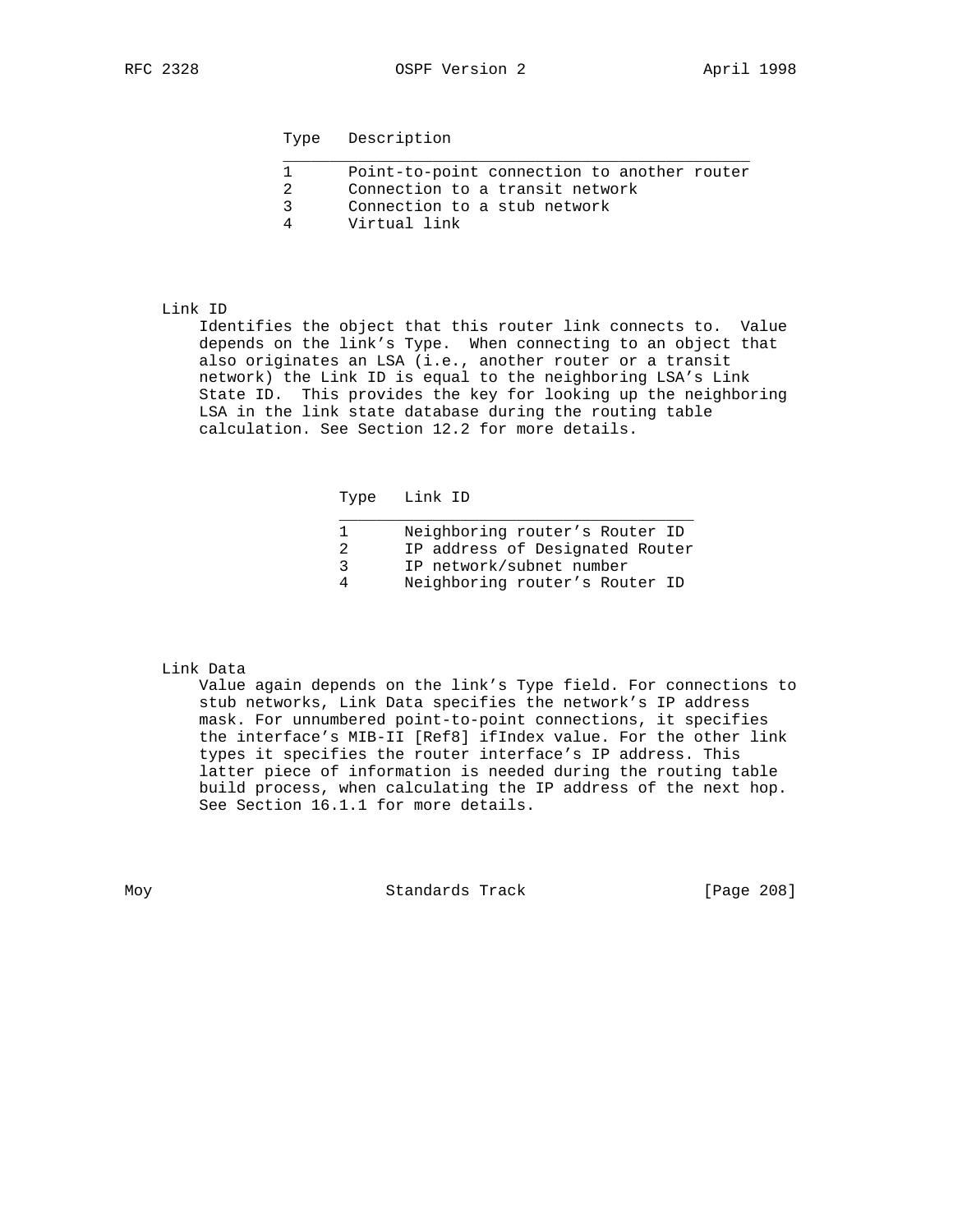# TOS

 The number of different TOS metrics given for this link, not counting the required link metric (referred to as the TOS 0 metric in [Ref9]). For example, if no additional TOS metrics are given, this field is set to 0.

metric

The cost of using this router link.

 Additional TOS-specific information may also be included, for backward compatibility with previous versions of the OSPF specification ([Ref9]). Within each link, and for each desired TOS, TOS TOS-specific link information may be encoded as follows:

 TOS IP Type of Service that this metric refers to. The encoding of TOS in OSPF LSAs is described in Section 12.3.

TOS metric

TOS-specific metric information.

Moy **Standards Track** [Page 209]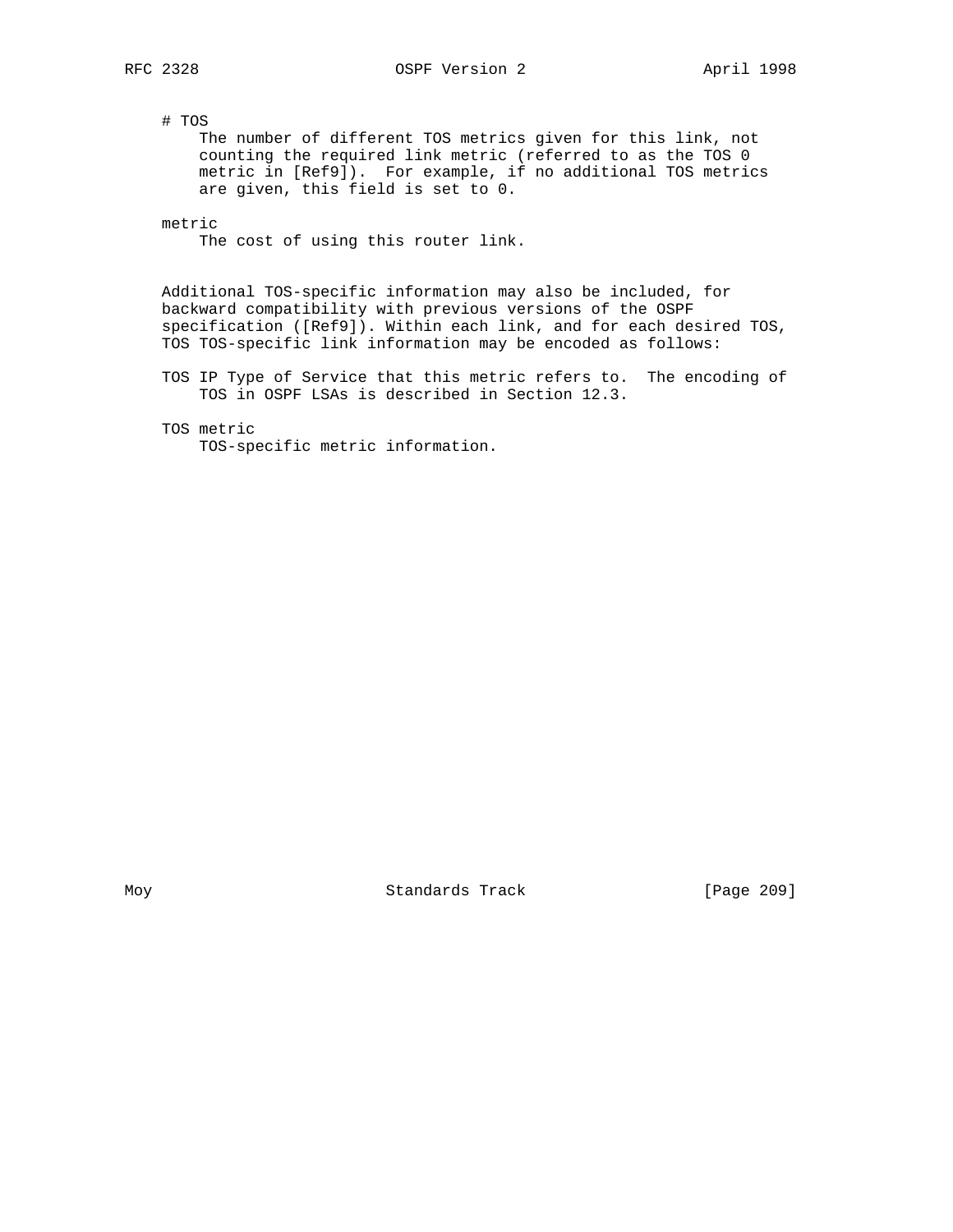## A.4.3 Network-LSAs

 Network-LSAs are the Type 2 LSAs. A network-LSA is originated for each broadcast and NBMA network in the area which supports two or more routers. The network-LSA is originated by the network's Designated Router. The LSA describes all routers attached to the network, including the Designated Router itself. The LSA's Link State ID field lists the IP interface address of the Designated Router.

 The distance from the network to all attached routers is zero. This is why metric fields need not be specified in the network-LSA. For details concerning the construction of network-LSAs, see Section 12.4.2.

| 1 2 3 4 5 6 7 8 9 0 1 2 3 4 5 6 7 8 9 0 1 2 3 4 5 6 7 8 9 |                        |            |         |                        |  |  |  |
|-----------------------------------------------------------|------------------------|------------|---------|------------------------|--|--|--|
|                                                           |                        |            |         |                        |  |  |  |
| LS age                                                    |                        |            | Options |                        |  |  |  |
| +-+-+-+-+-+-+-+-+-+                                       |                        |            |         | -+-+-+-+-+-+-+-+-+-+-+ |  |  |  |
|                                                           | Link State ID          |            |         |                        |  |  |  |
|                                                           |                        |            |         |                        |  |  |  |
|                                                           | Advertising Router     |            |         |                        |  |  |  |
|                                                           |                        |            |         |                        |  |  |  |
|                                                           | LS sequence number     |            |         |                        |  |  |  |
|                                                           |                        |            |         |                        |  |  |  |
| LS checksum                                               |                        |            |         |                        |  |  |  |
|                                                           |                        |            |         |                        |  |  |  |
|                                                           | Network Mask           |            |         |                        |  |  |  |
|                                                           | -+-+-+-+-+-+-+-+-+-+-+ |            |         |                        |  |  |  |
|                                                           | Attached Router        |            |         |                        |  |  |  |
|                                                           | -+-+-+-+-+-+-+-+-+     | -+-+-+-+-+ |         |                        |  |  |  |
|                                                           |                        | .          |         |                        |  |  |  |

Network Mask

 The IP address mask for the network. For example, a class A network would have the mask 0xff000000.

Moy Standards Track [Page 210]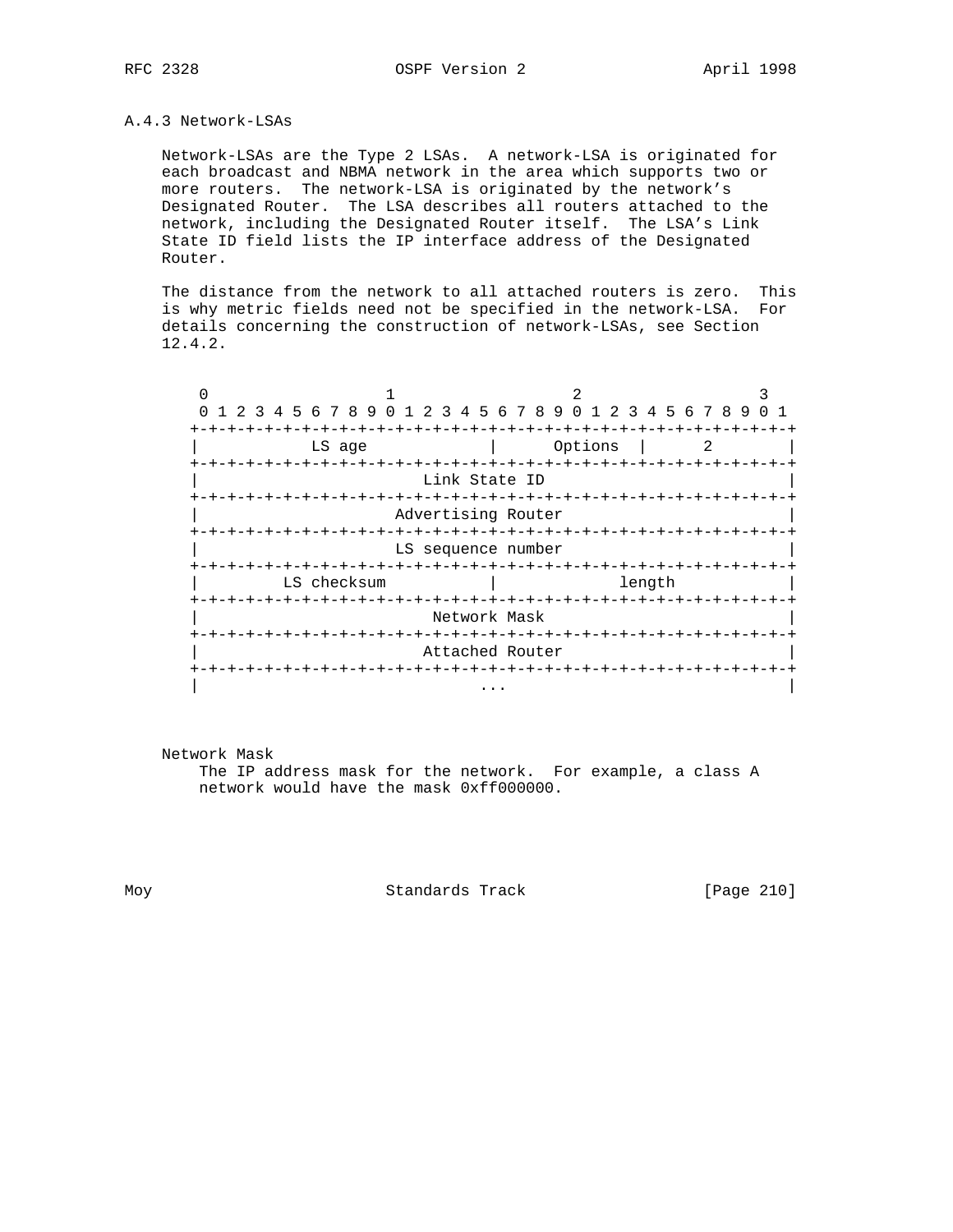## Attached Router

 The Router IDs of each of the routers attached to the network. Actually, only those routers that are fully adjacent to the Designated Router are listed. The Designated Router includes itself in this list. The number of routers included can be deduced from the LSA header's length field.

Moy Standards Track [Page 211]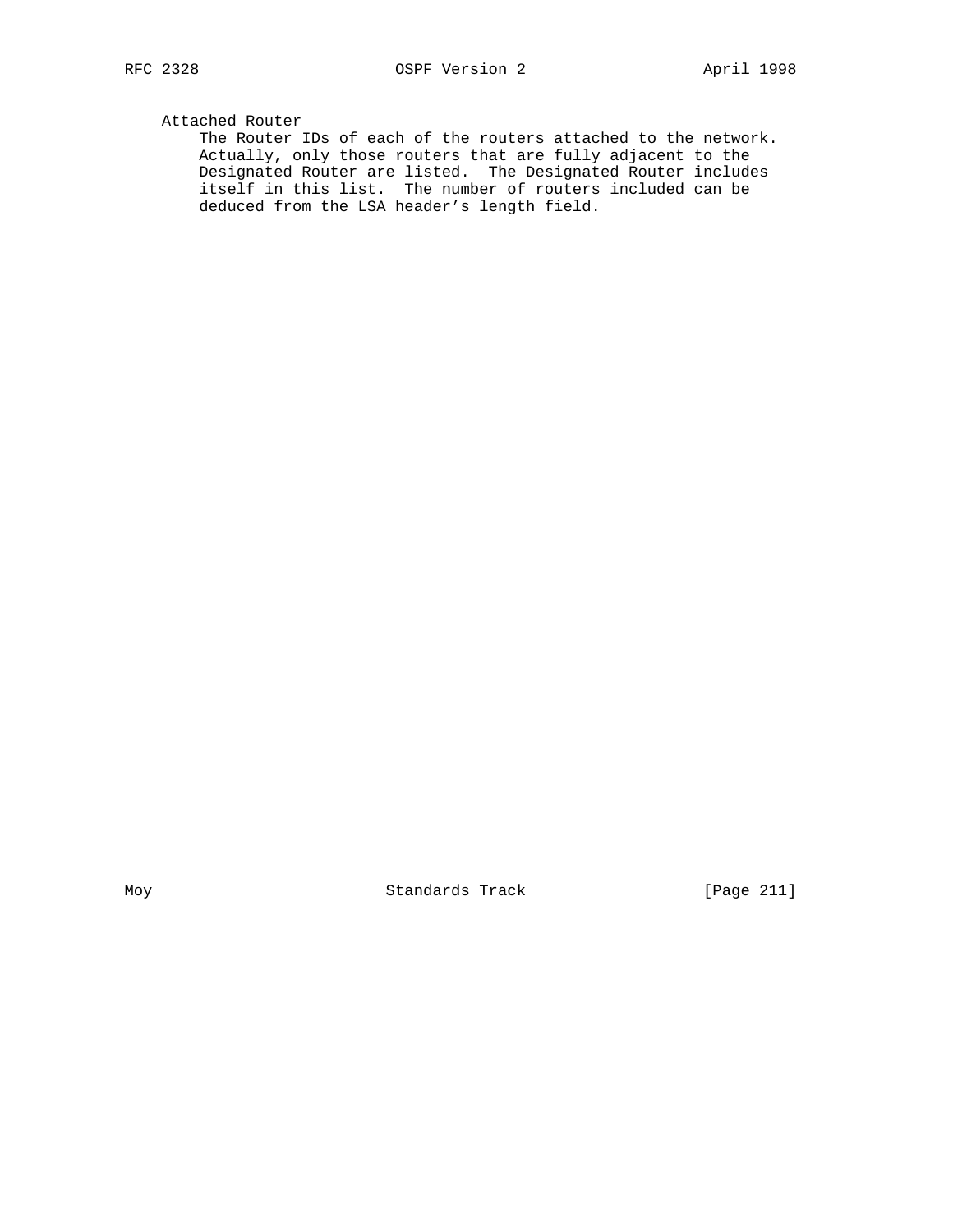## A.4.4 Summary-LSAs

 Summary-LSAs are the Type 3 and 4 LSAs. These LSAs are originated by area border routers. Summary-LSAs describe inter-area destinations. For details concerning the construction of summary- LSAs, see Section 12.4.3.

 Type 3 summary-LSAs are used when the destination is an IP network. In this case the LSA's Link State ID field is an IP network number (if necessary, the Link State ID can also have one or more of the network's "host" bits set; see Appendix E for details). When the destination is an AS boundary router, a Type 4 summary-LSA is used, and the Link State ID field is the AS boundary router's OSPF Router ID. (To see why it is necessary to advertise the location of each ASBR, consult Section 16.4.) Other than the difference in the Link State ID field, the format of Type 3 and 4 summary-LSAs is identical.

| $\Omega$             | 1 2 3 4 5 6 7 8 9 0 1 2 3 4 5 6 7 8 9 0 1 2 3 4 5 6 7 8 9 |                    |                          |        | $\Omega$ |  |  |  |  |
|----------------------|-----------------------------------------------------------|--------------------|--------------------------|--------|----------|--|--|--|--|
|                      |                                                           |                    | -+-+-+-+                 |        |          |  |  |  |  |
|                      | LS age                                                    |                    | Options<br>3 or 4        |        |          |  |  |  |  |
|                      | -+-+-+-+                                                  |                    | $-+ - + - + - +$         | -+-+-+ |          |  |  |  |  |
|                      |                                                           | Link State ID      |                          |        |          |  |  |  |  |
|                      | -+-+-+-+-+-+-+                                            |                    |                          |        |          |  |  |  |  |
|                      |                                                           | Advertising Router |                          |        |          |  |  |  |  |
|                      |                                                           |                    |                          |        |          |  |  |  |  |
|                      |                                                           | LS sequence number |                          |        |          |  |  |  |  |
|                      |                                                           |                    |                          |        |          |  |  |  |  |
|                      | LS checksum                                               | length             |                          |        |          |  |  |  |  |
| -+-+-+-+-+-+-+       |                                                           |                    | -+-+-+-+-+-+-            |        |          |  |  |  |  |
|                      |                                                           | Network Mask       |                          |        |          |  |  |  |  |
|                      |                                                           | $- + - + - + - +$  |                          |        |          |  |  |  |  |
|                      |                                                           | metric             |                          |        |          |  |  |  |  |
|                      |                                                           |                    |                          |        |          |  |  |  |  |
| metric<br>TOS<br>TOS |                                                           |                    |                          |        |          |  |  |  |  |
|                      | $-+ - + - + - + - + - +$                                  |                    | -+-+-+-+-+-+-+-+-+-+-+-+ |        |          |  |  |  |  |
|                      |                                                           |                    |                          |        |          |  |  |  |  |

Moy **Standards Track** [Page 212]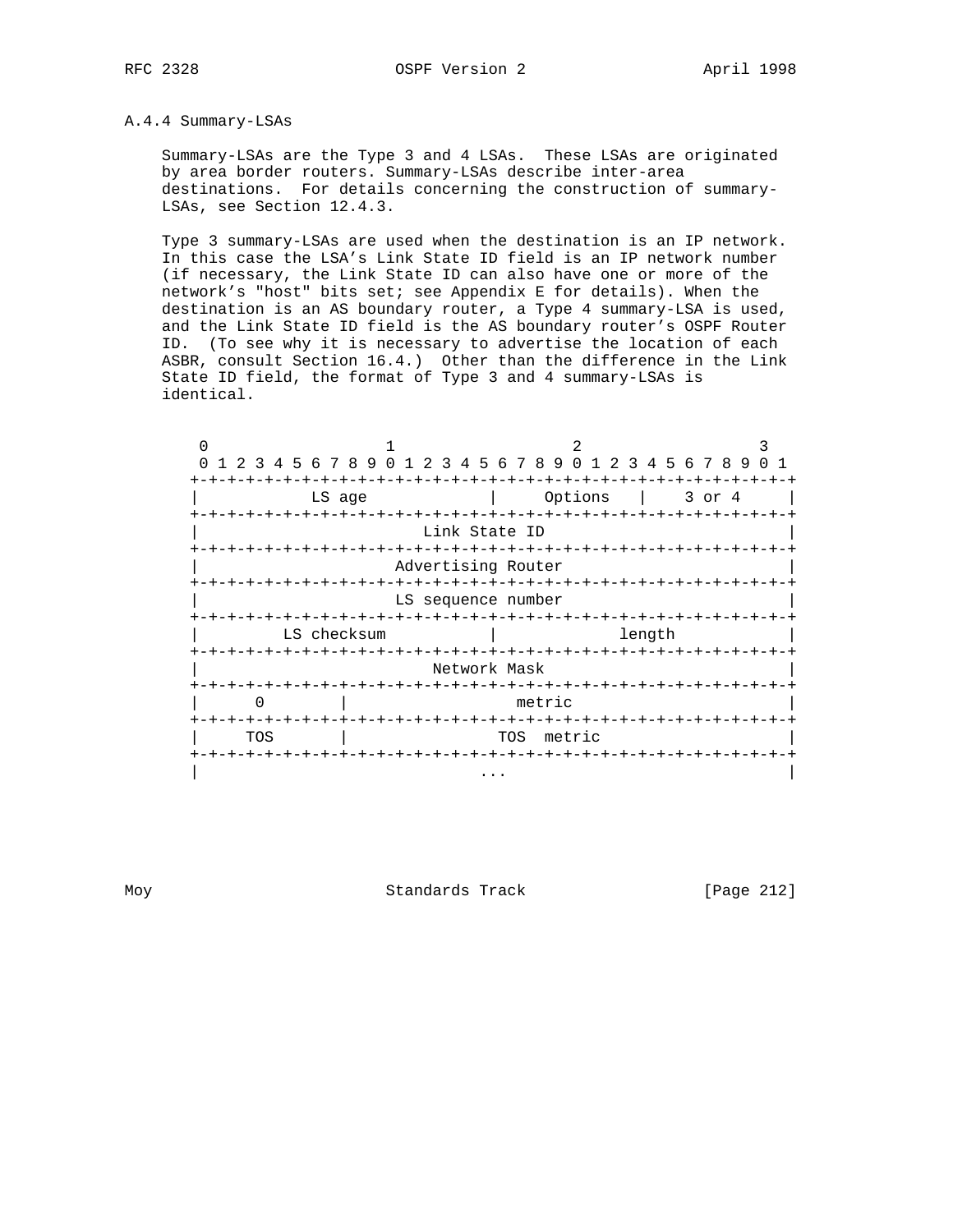# RFC 2328 OSPF Version 2 April 1998

 For stub areas, Type 3 summary-LSAs can also be used to describe a (per-area) default route. Default summary routes are used in stub areas instead of flooding a complete set of external routes. When describing a default summary route, the summary-LSA's Link State ID is always set to DefaultDestination (0.0.0.0) and the Network Mask is set to 0.0.0.0.

Network Mask

 For Type 3 summary-LSAs, this indicates the destination network's IP address mask. For example, when advertising the location of a class A network the value 0xff000000 would be used. This field is not meaningful and must be zero for Type 4 summary-LSAs.

metric

 The cost of this route. Expressed in the same units as the interface costs in the router-LSAs.

 Additional TOS-specific information may also be included, for backward compatibility with previous versions of the OSPF specification ([Ref9]). For each desired TOS, TOS-specific information is encoded as follows:

 TOS IP Type of Service that this metric refers to. The encoding of TOS in OSPF LSAs is described in Section 12.3.

 TOS metric TOS-specific metric information.

Moy **Standards Track** [Page 213]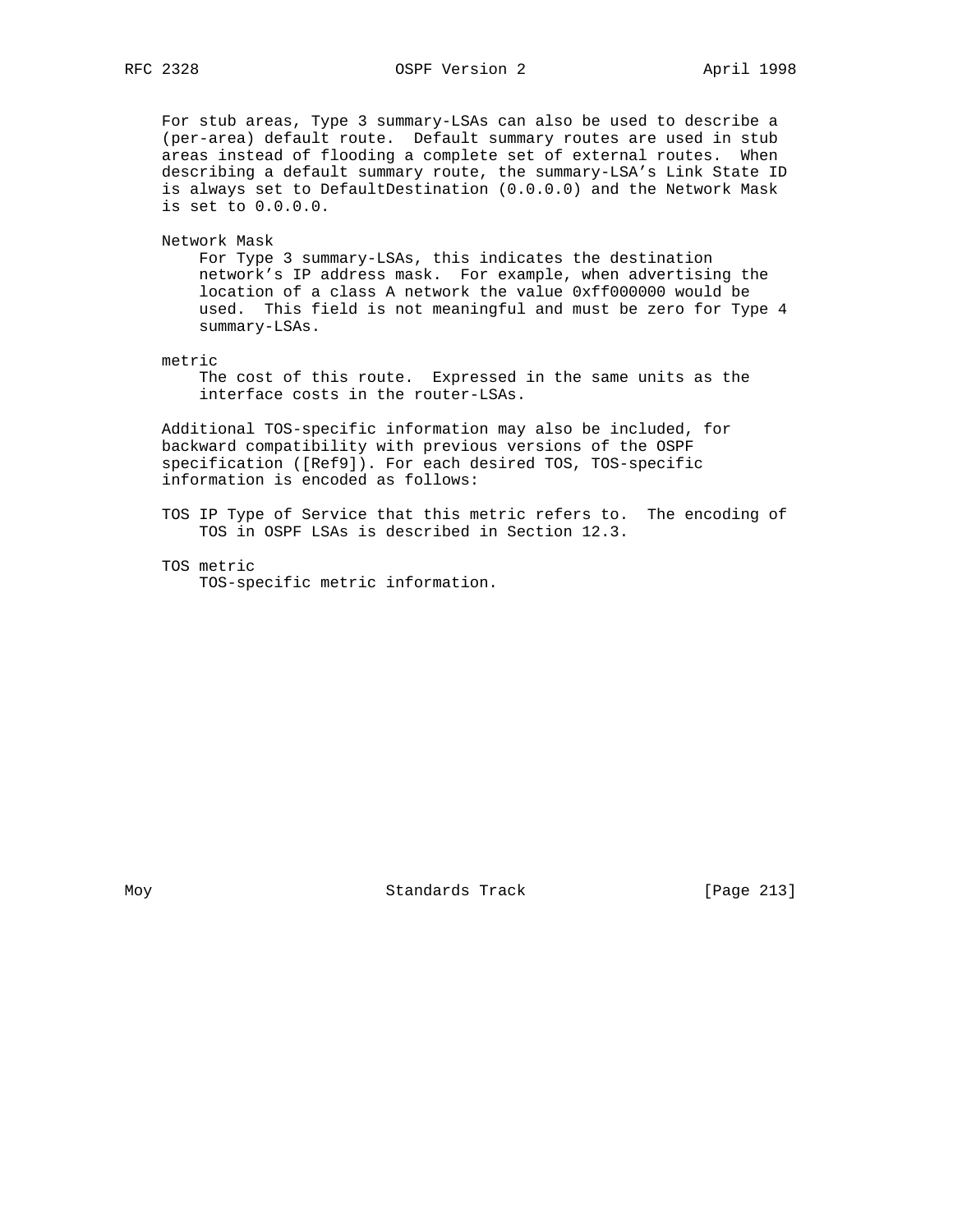## A.4.5 AS-external-LSAs

 AS-external-LSAs are the Type 5 LSAs. These LSAs are originated by AS boundary routers, and describe destinations external to the AS. For details concerning the construction of AS-external-LSAs, see Section 12.4.3.

 AS-external-LSAs usually describe a particular external destination. For these LSAs the Link State ID field specifies an IP network number (if necessary, the Link State ID can also have one or more of the network's "host" bits set; see Appendix E for details). AS external-LSAs are also used to describe a default route. Default routes are used when no specific route exists to the destination. When describing a default route, the Link State ID is always set to DefaultDestination (0.0.0.0) and the Network Mask is set to 0.0.0.0.

| $\Omega$<br>$\Omega$<br>$1 \t2$                                           | $\mathcal{E}$         | 4 5 6 7 8 9 0 1 2 3 4 5 6 7 8 9 0 1 2 3 4 5 6 7 8 9 |  |                    |  |     |  | 2                            |  |        |  |  |   | ੨ | $\Omega$ 1 |
|---------------------------------------------------------------------------|-----------------------|-----------------------------------------------------|--|--------------------|--|-----|--|------------------------------|--|--------|--|--|---|---|------------|
|                                                                           |                       |                                                     |  |                    |  |     |  |                              |  |        |  |  |   |   |            |
|                                                                           |                       | LS age                                              |  |                    |  |     |  | Options                      |  |        |  |  | 5 |   |            |
|                                                                           | +-+-+-+-+-+-+-+-+-+-+ |                                                     |  | Link State ID      |  |     |  | -+-+-+-+-+-+-+-+-+-+-+-+-+-  |  |        |  |  |   |   |            |
| Advertising Router                                                        |                       |                                                     |  |                    |  |     |  |                              |  |        |  |  |   |   |            |
| LS sequence number<br>-+-+-+-+-+-+-+-+-+-+<br>-+-+-+-+-+-+-+-+-+-+-+-     |                       |                                                     |  |                    |  |     |  |                              |  |        |  |  |   |   |            |
|                                                                           |                       | LS checksum                                         |  |                    |  |     |  |                              |  | length |  |  |   |   |            |
| +-+-+-+-+-+-+-+-+-+-+<br>-+-+-+-+-+-+-<br>$+ - + - + - +$<br>Network Mask |                       |                                                     |  |                    |  |     |  |                              |  |        |  |  |   |   |            |
| E                                                                         | metric<br>0           |                                                     |  |                    |  |     |  |                              |  |        |  |  |   |   |            |
| -+-+-+-+-+<br>-+-+-+-+-+-+-+-+-+<br>Forwarding address                    |                       |                                                     |  |                    |  |     |  |                              |  |        |  |  |   |   |            |
|                                                                           |                       | -+-+-+-+-+-+-+                                      |  | External Route Tag |  |     |  | -+-+-+-+-+-+-+-+             |  |        |  |  |   |   |            |
| E                                                                         | TOS                   |                                                     |  | -+-+-+-+-+-+-+-+   |  | TOS |  | -+-+-+-+-+-+-+-+-+<br>metric |  |        |  |  |   |   |            |
|                                                                           |                       | -+-+-+-+-+-+                                        |  | Forwarding address |  |     |  | -+-+-+-+-+-+-+-+-+-+-+       |  |        |  |  |   |   |            |
| $+ - + - +$                                                               |                       |                                                     |  |                    |  |     |  |                              |  |        |  |  |   |   |            |

Moy **Standards Track** [Page 214]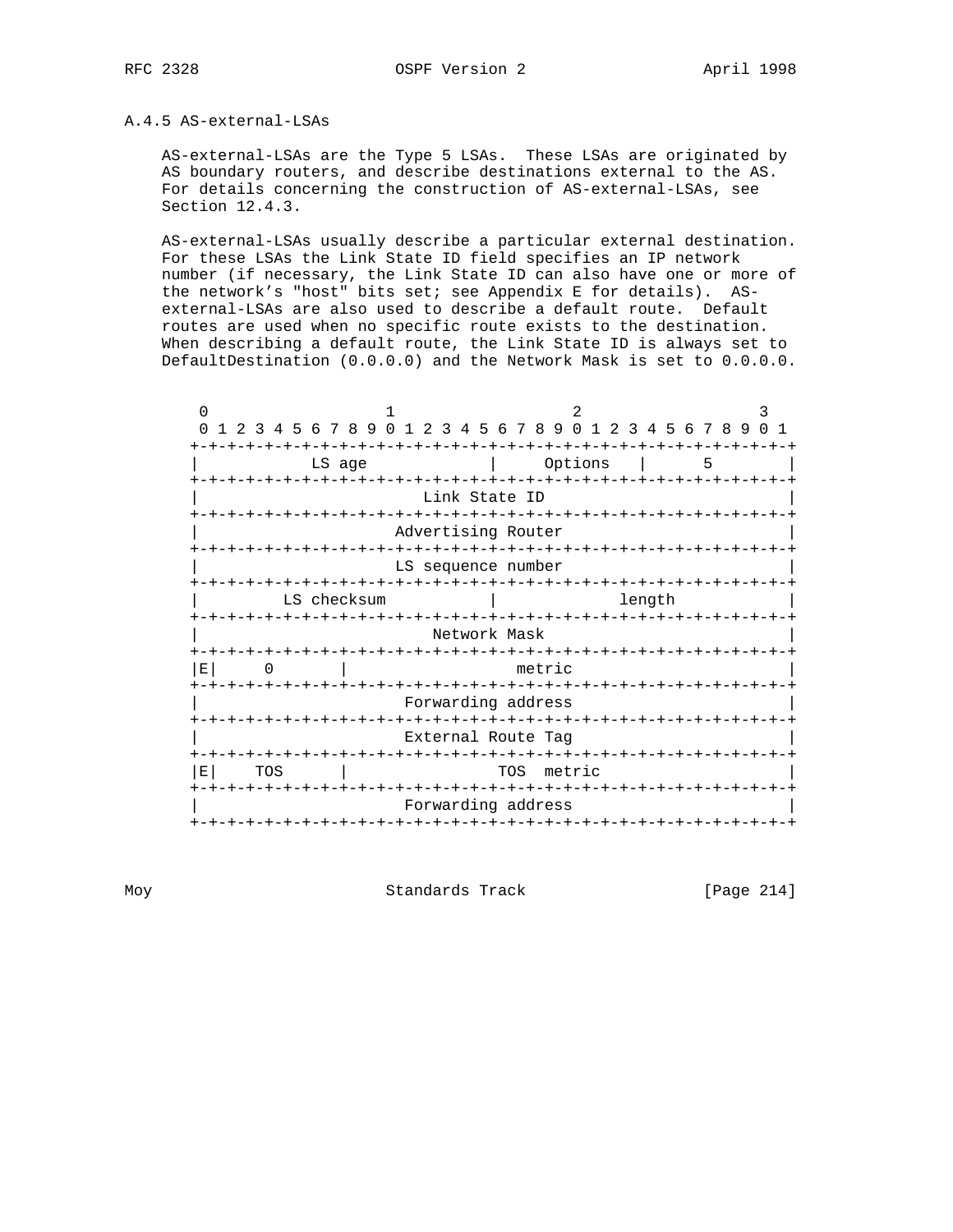| External Route Tag | +-+-+-+-+-+-+-+-+-+-+-+-+-+-+-+-+-+-+-+-+-+-+-+-+-+-+-+-+-+-+-+-+ | ... | ... | ... | ... | ... | ... | ... | ... | ... | ... | ... | ... | ... | ... | ... | ... | ... | ... |

Network Mask

 The IP address mask for the advertised destination. For example, when advertising a class A network the mask 0xff000000 would be used.

bit E

The type of external metric. If bit E is set, the metric specified is a Type 2 external metric. This means the metric is considered larger than any link state path. If bit E is zero, the specified metric is a Type 1 external metric. This means that it is expressed in the same units as the link state metric (i.e., the same units as interface cost).

#### metric

 The cost of this route. Interpretation depends on the external type indication (bit E above).

Forwarding address

 Data traffic for the advertised destination will be forwarded to this address. If the Forwarding address is set to 0.0.0.0, data traffic will be forwarded instead to the LSA's originator (i.e., the responsible AS boundary router).

External Route Tag

 A 32-bit field attached to each external route. This is not used by the OSPF protocol itself. It may be used to communicate information between AS boundary routers; the precise nature of such information is outside the scope of this specification.

 Additional TOS-specific information may also be included, for backward compatibility with previous versions of the OSPF specification ([Ref9]). For each desired TOS, TOS-specific information is encoded as follows:

 TOS The Type of Service that the following fields concern. The encoding of TOS in OSPF LSAs is described in Section 12.3.

Moy **Standards Track** [Page 215]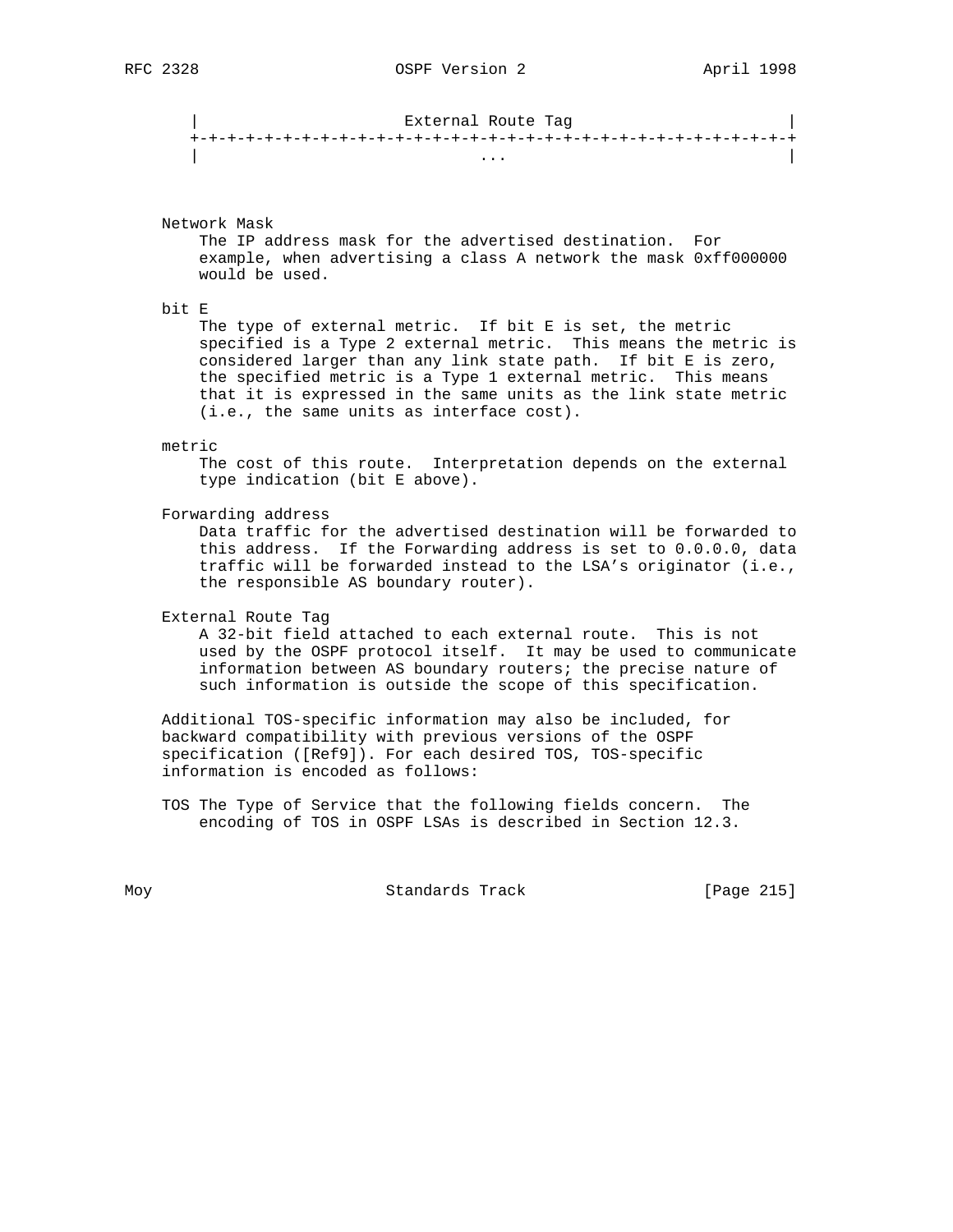bit E For backward-compatibility with [Ref9]. TOS metric TOS-specific metric information. Forwarding address For backward-compatibility with [Ref9].

 External Route Tag For backward-compatibility with [Ref9].

Moy Standards Track [Page 216]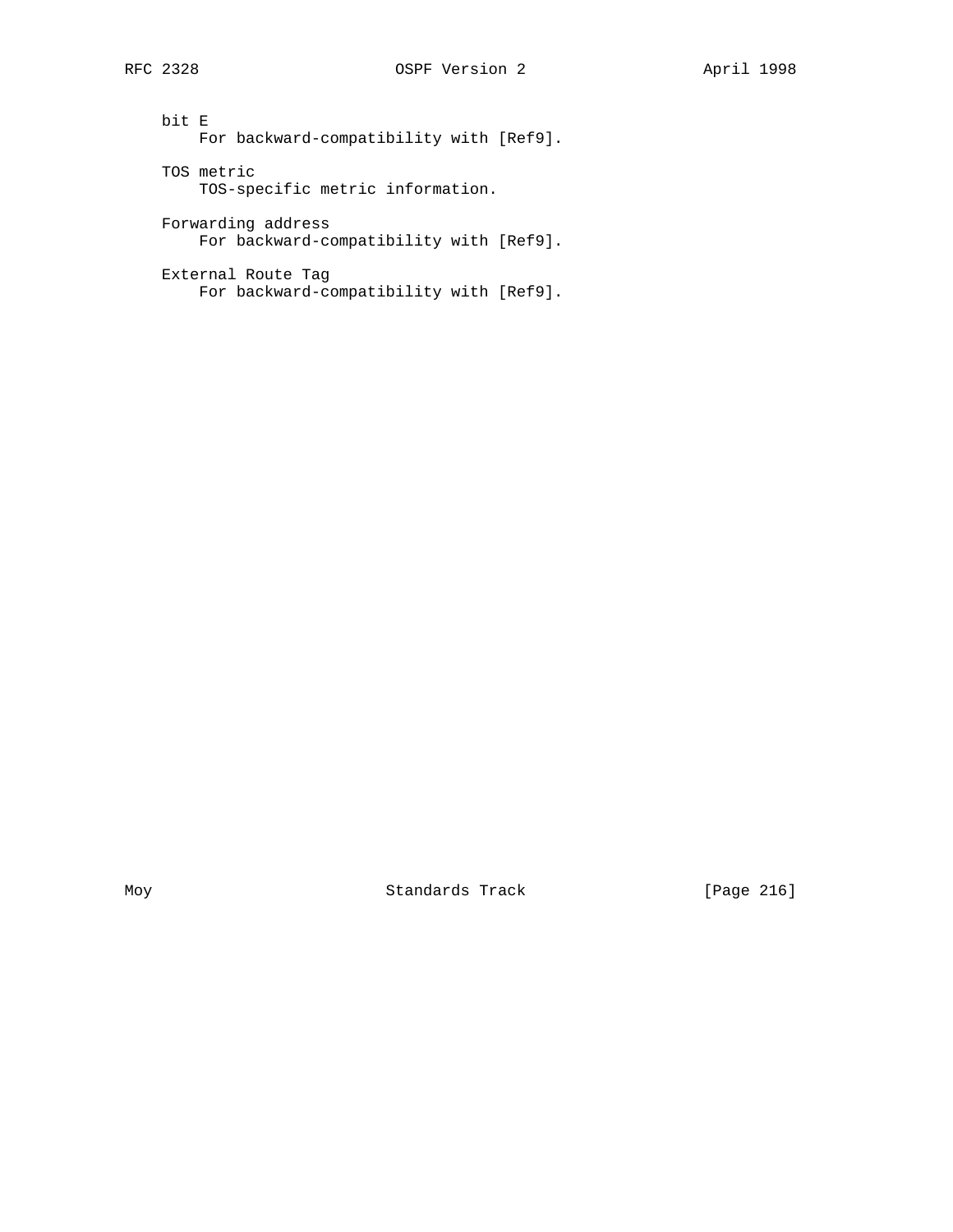## B. Architectural Constants

 Several OSPF protocol parameters have fixed architectural values. These parameters have been referred to in the text by names such as LSRefreshTime. The same naming convention is used for the configurable protocol parameters. They are defined in Appendix C.

 The name of each architectural constant follows, together with its value and a short description of its function.

#### LSRefreshTime

 The maximum time between distinct originations of any particular LSA. If the LS age field of one of the router's self-originated LSAs reaches the value LSRefreshTime, a new instance of the LSA is originated, even though the contents of the LSA (apart from the LSA header) will be the same. The value of LSRefreshTime is set to 30 minutes.

#### MinLSInterval

 The minimum time between distinct originations of any particular LSA. The value of MinLSInterval is set to 5 seconds.

#### MinLSArrival

 For any particular LSA, the minimum time that must elapse between reception of new LSA instances during flooding. LSA instances received at higher frequencies are discarded. The value of MinLSArrival is set to 1 second.

## MaxAge

 The maximum age that an LSA can attain. When an LSA's LS age field reaches MaxAge, it is reflooded in an attempt to flush the LSA from the routing domain (See Section 14). LSAs of age MaxAge are not used in the routing table calculation. The value of MaxAge is set to 1 hour.

## CheckAge

 When the age of an LSA in the link state database hits a multiple of CheckAge, the LSA's checksum is verified. An incorrect checksum at this time indicates a serious error. The value of CheckAge is set to 5 minutes.

Moy **Standards Track** [Page 217]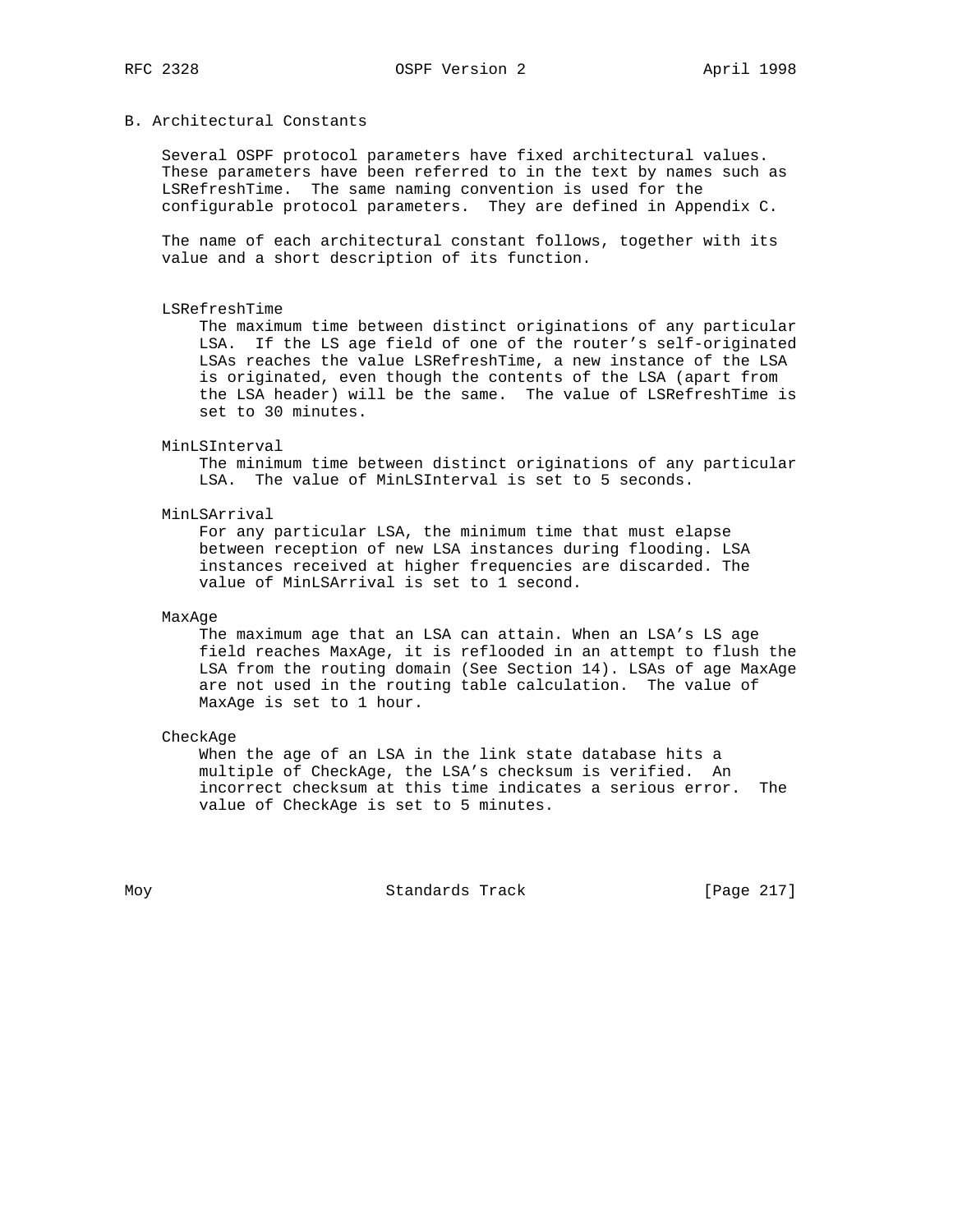## MaxAgeDiff

 The maximum time dispersion that can occur, as an LSA is flooded throughout the AS. Most of this time is accounted for by the LSAs sitting on router output queues (and therefore not aging) during the flooding process. The value of MaxAgeDiff is set to 15 minutes.

#### LSInfinity

 The metric value indicating that the destination described by an LSA is unreachable. Used in summary-LSAs and AS-external-LSAs as an alternative to premature aging (see Section 14.1). It is defined to be the 24-bit binary value of all ones: 0xffffff.

DefaultDestination

 The Destination ID that indicates the default route. This route is used when no other matching routing table entry can be found. The default destination can only be advertised in AS-external- LSAs and in stub areas' type 3 summary-LSAs. Its value is the IP address 0.0.0.0. Its associated Network Mask is also always 0.0.0.0.

## InitialSequenceNumber

 The value used for LS Sequence Number when originating the first instance of any LSA. Its value is the signed 32-bit integer 0x80000001.

#### MaxSequenceNumber

 The maximum value that LS Sequence Number can attain. Its value is the signed 32-bit integer 0x7fffffff.

Moy **Standards Track** [Page 218]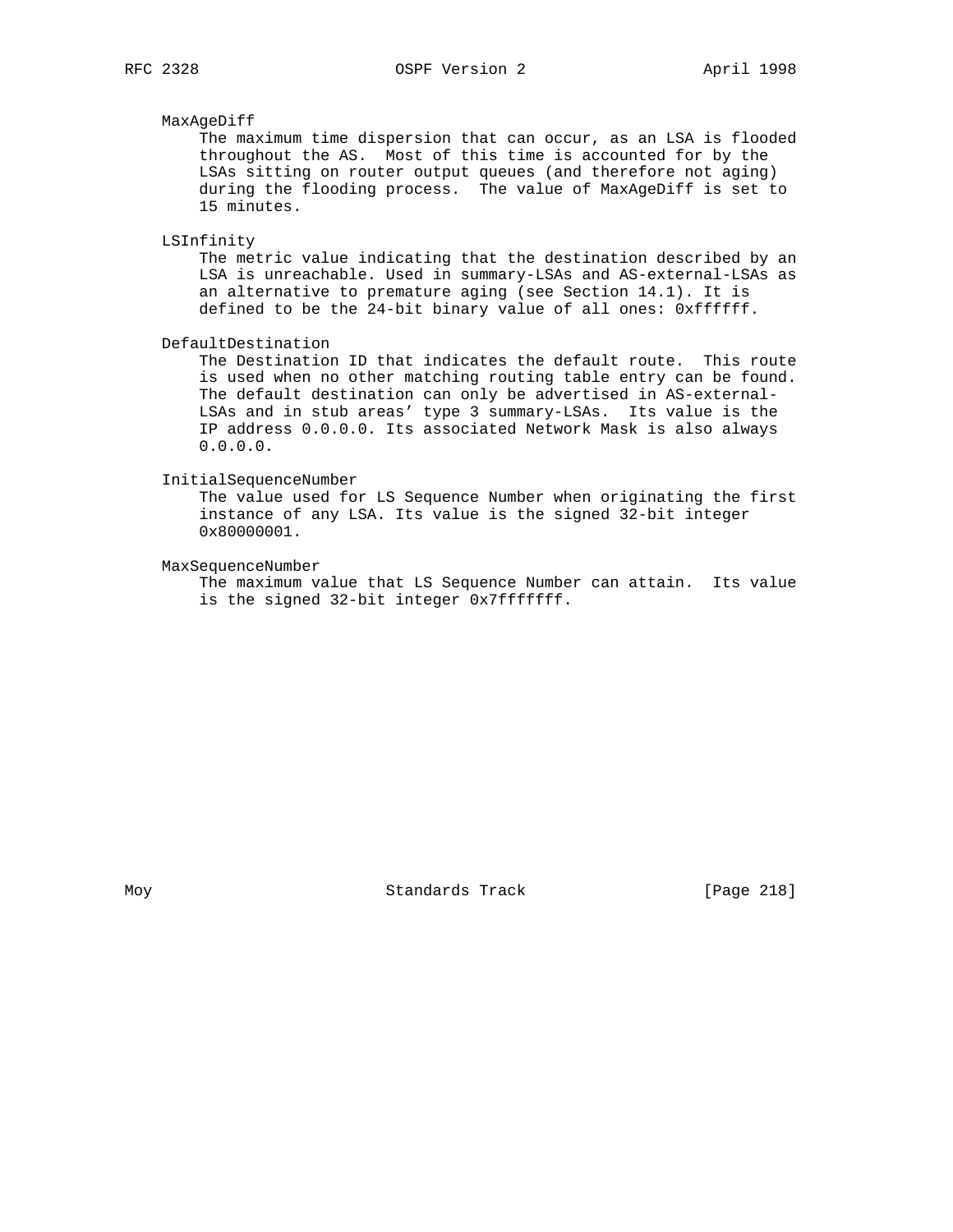## C. Configurable Constants

 The OSPF protocol has quite a few configurable parameters. These parameters are listed below. They are grouped into general functional categories (area parameters, interface parameters, etc.). Sample values are given for some of the parameters.

 Some parameter settings need to be consistent among groups of routers. For example, all routers in an area must agree on that area's parameters, and all routers attached to a network must agree on that network's IP network number and mask.

 Some parameters may be determined by router algorithms outside of this specification (e.g., the address of a host connected to the router via a SLIP line). From OSPF's point of view, these items are still configurable.

## C.1 Global parameters

 In general, a separate copy of the OSPF protocol is run for each area. Because of this, most configuration parameters are defined on a per-area basis. The few global configuration parameters are listed below.

#### Router ID

 This is a 32-bit number that uniquely identifies the router in the Autonomous System. One algorithm for Router ID assignment is to choose the largest or smallest IP address assigned to the router. If a router's OSPF Router ID is changed, the router's OSPF software should be restarted before the new Router ID takes effect. Before restarting in order to change its Router ID, the router should flush its self-originated LSAs from the routing domain (see Section 14.1), or they will persist for up to MaxAge minutes.

#### RFC1583Compatibility

 Controls the preference rules used in Section 16.4 when choosing among multiple AS-external-LSAs advertising the same destination. When set to "enabled", the preference rules remain those specified by RFC 1583 ([Ref9]). When set to "disabled", the preference rules are those stated in

Moy **Standards Track** [Page 219]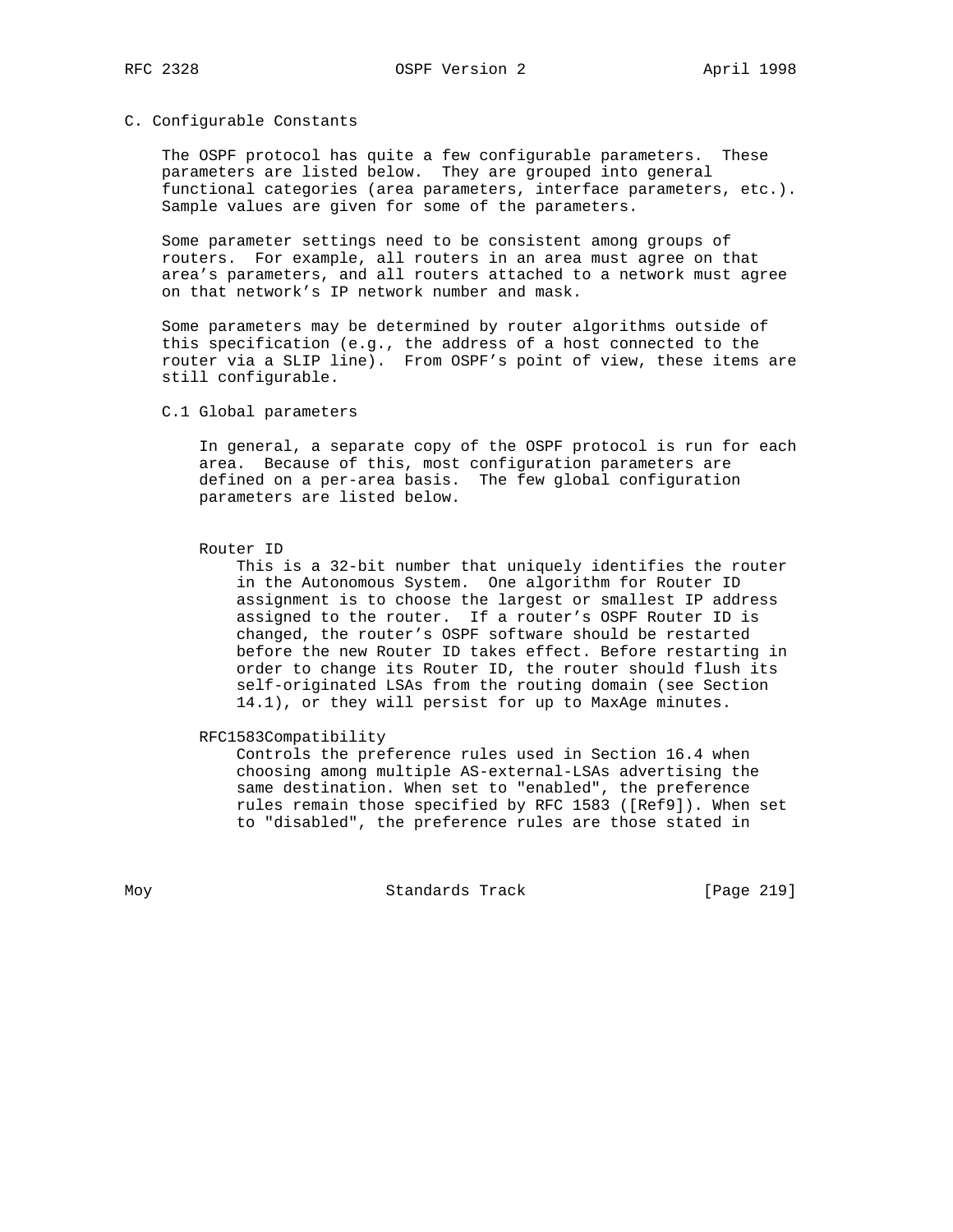Section 16.4.1, which prevent routing loops when AS external-LSAs for the same destination have been originated from different areas. Set to "enabled" by default.

 In order to minimize the chance of routing loops, all OSPF routers in an OSPF routing domain should have RFC1583Compatibility set identically. When there are routers present that have not been updated with the functionality specified in Section 16.4.1 of this memo, all routers should have RFC1583Compatibility set to "enabled". Otherwise, all routers should have RFC1583Compatibility set to "disabled", preventing all routing loops.

#### C.2 Area parameters

 All routers belonging to an area must agree on that area's configuration. Disagreements between two routers will lead to an inability for adjacencies to form between them, with a resulting hindrance to the flow of routing protocol and data traffic. The following items must be configured for an area:

### Area ID

 This is a 32-bit number that identifies the area. The Area ID of 0.0.0.0 is reserved for the backbone. If the area represents a subnetted network, the IP network number of the subnetted network may be used for the Area ID.

#### List of address ranges

 An OSPF area is defined as a list of address ranges. Each address range consists of the following items:

[IP address, mask]

 Describes the collection of IP addresses contained in the address range. Networks and hosts are assigned to an area depending on whether their addresses fall into one of the area's defining address ranges. Routers are viewed as belonging to multiple areas, depending on their attached networks' area membership.

Moy **Standards Track** [Page 220]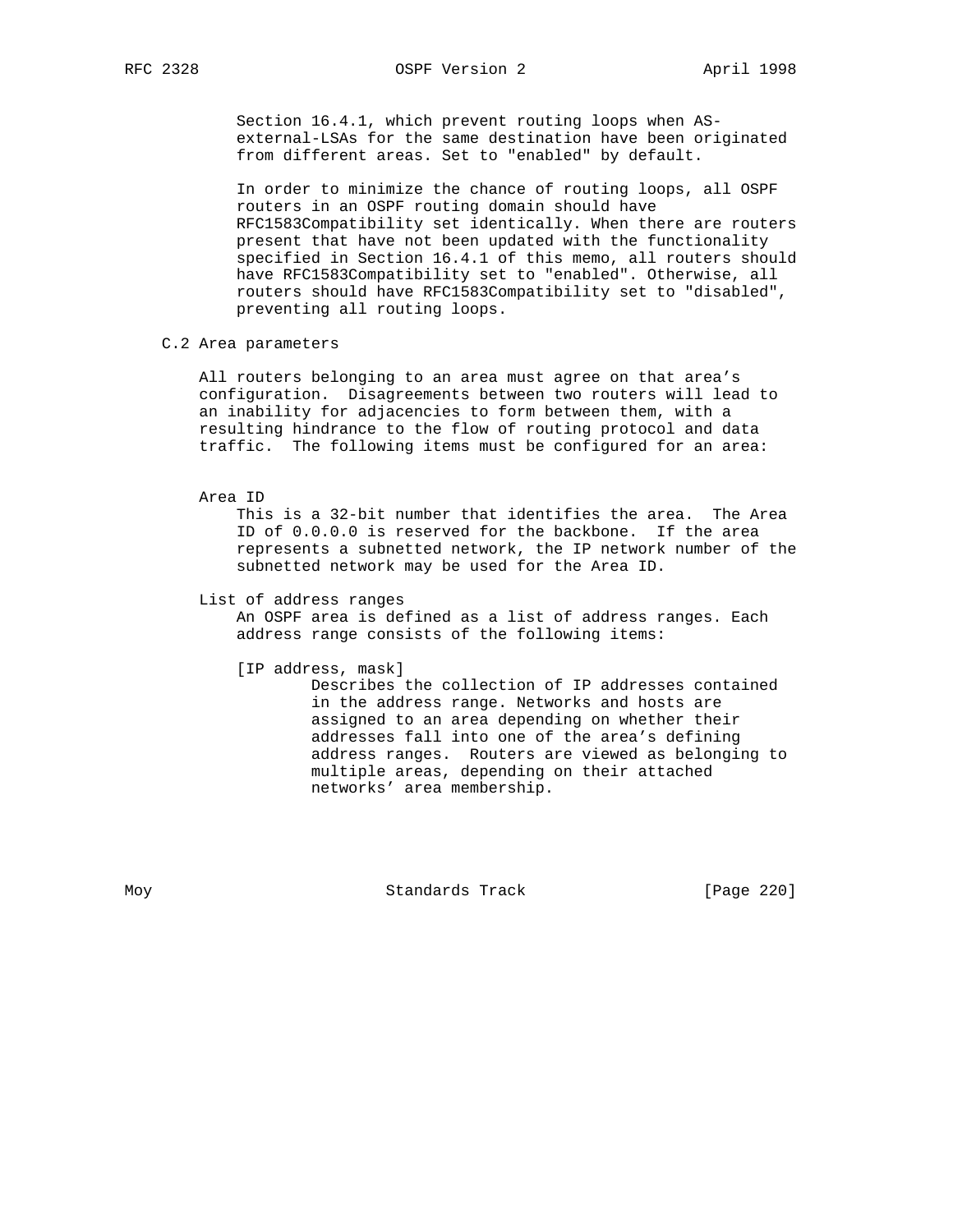Status Set to either Advertise or DoNotAdvertise. Routing information is condensed at area boundaries. External to the area, at most a single route is advertised (via a summary-LSA) for each address range. The route is advertised if and only if the address range's Status is set to Advertise. Unadvertised ranges allow the existence of certain networks to be intentionally hidden from other areas. Status is set to Advertise by default.

 As an example, suppose an IP subnetted network is to be its own OSPF area. The area would be configured as a single address range, whose IP address is the address of the subnetted network, and whose mask is the natural class A, B, or C address mask. A single route would be advertised external to the area, describing the entire subnetted network.

## ExternalRoutingCapability

 Whether AS-external-LSAs will be flooded into/throughout the area. If AS-external-LSAs are excluded from the area, the area is called a "stub". Internal to stub areas, routing to external destinations will be based solely on a default summary route. The backbone cannot be configured as a stub area. Also, virtual links cannot be configured through stub areas. For more information, see Section 3.6.

StubDefaultCost

 If the area has been configured as a stub area, and the router itself is an area border router, then the StubDefaultCost indicates the cost of the default summary- LSA that the router should advertise into the area.

## C.3 Router interface parameters

 Some of the configurable router interface parameters (such as IP interface address and subnet mask) actually imply properties of the attached networks, and therefore must be consistent across all the routers attached to that network. The parameters that must be configured for a router interface are:

Moy **Standards Track** [Page 221]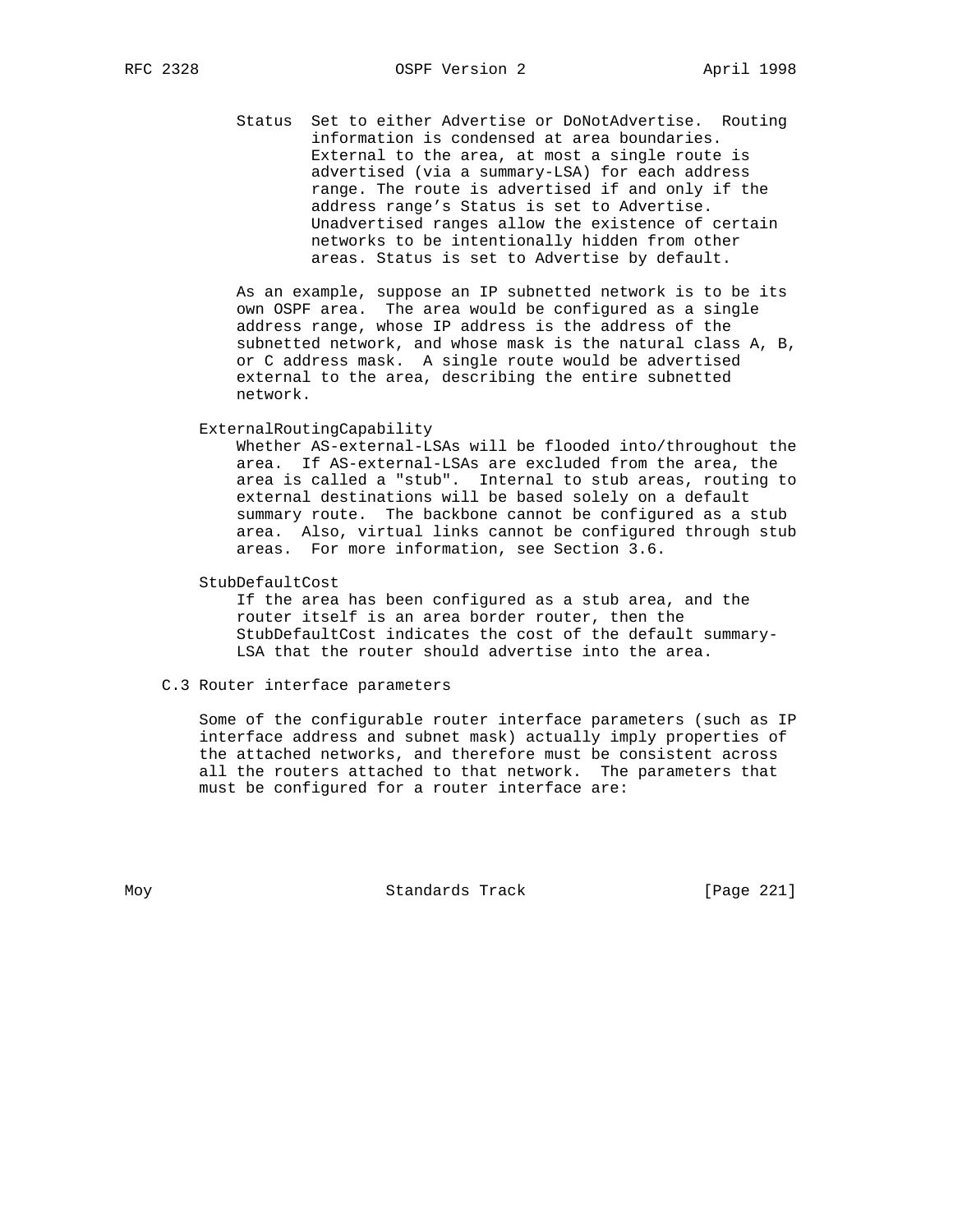## IP interface address

 The IP protocol address for this interface. This uniquely identifies the router over the entire internet. An IP address is not required on point-to-point networks. Such a point-to-point network is called "unnumbered".

## IP interface mask

 Also referred to as the subnet/network mask, this indicates the portion of the IP interface address that identifies the attached network. Masking the IP interface address with the IP interface mask yields the IP network number of the attached network. On point-to-point networks and virtual links, the IP interface mask is not defined. On these networks, the link itself is not assigned an IP network number, and so the addresses of each side of the link are assigned independently, if they are assigned at all.

Area ID

The OSPF area to which the attached network belongs.

#### Interface output cost

 The cost of sending a packet on the interface, expressed in the link state metric. This is advertised as the link cost for this interface in the router's router-LSA. The interface output cost must always be greater than 0.

RxmtInterval

 The number of seconds between LSA retransmissions, for adjacencies belonging to this interface. Also used when retransmitting Database Description and Link State Request Packets. This should be well over the expected round-trip delay between any two routers on the attached network. The setting of this value should be conservative or needless retransmissions will result. Sample value for a local area network: 5 seconds.

#### InfTransDelay

 The estimated number of seconds it takes to transmit a Link State Update Packet over this interface. LSAs contained in the update packet must have their age incremented by this amount before transmission. This value should take into account the transmission and propagation delays of the

Moy **Standards Track** [Page 222]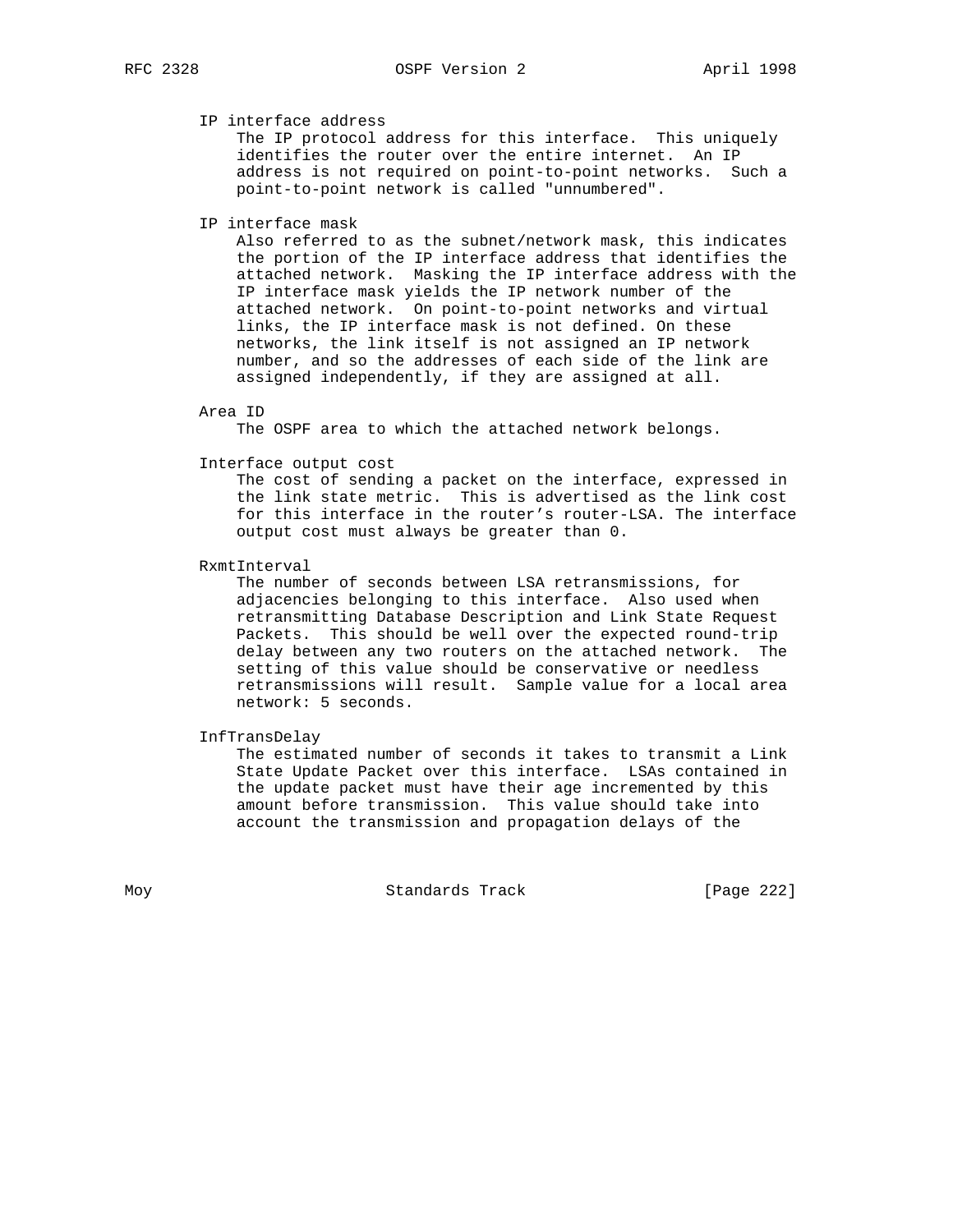interface. It must be greater than 0. Sample value for a local area network: 1 second.

Router Priority

 An 8-bit unsigned integer. When two routers attached to a network both attempt to become Designated Router, the one with the highest Router Priority takes precedence. If there is still a tie, the router with the highest Router ID takes precedence. A router whose Router Priority is set to 0 is ineligible to become Designated Router on the attached network. Router Priority is only configured for interfaces to broadcast and NBMA networks.

HelloInterval

 The length of time, in seconds, between the Hello Packets that the router sends on the interface. This value is advertised in the router's Hello Packets. It must be the same for all routers attached to a common network. The smaller the HelloInterval, the faster topological changes will be detected; however, more OSPF routing protocol traffic will ensue. Sample value for a X.25 PDN network: 30 seconds. Sample value for a local area network: 10 seconds.

RouterDeadInterval

 After ceasing to hear a router's Hello Packets, the number of seconds before its neighbors declare the router down. This is also advertised in the router's Hello Packets in their RouterDeadInterval field. This should be some multiple of the HelloInterval (say 4). This value again must be the same for all routers attached to a common network.

AuType

 Identifies the authentication procedure to be used on the attached network. This value must be the same for all routers attached to the network. See Appendix D for a discussion of the defined authentication types.

Authentication key

 This configured data allows the authentication procedure to verify OSPF protocol packets received over the interface. For example, if the AuType indicates simple password, the

Moy **Standards Track** [Page 223]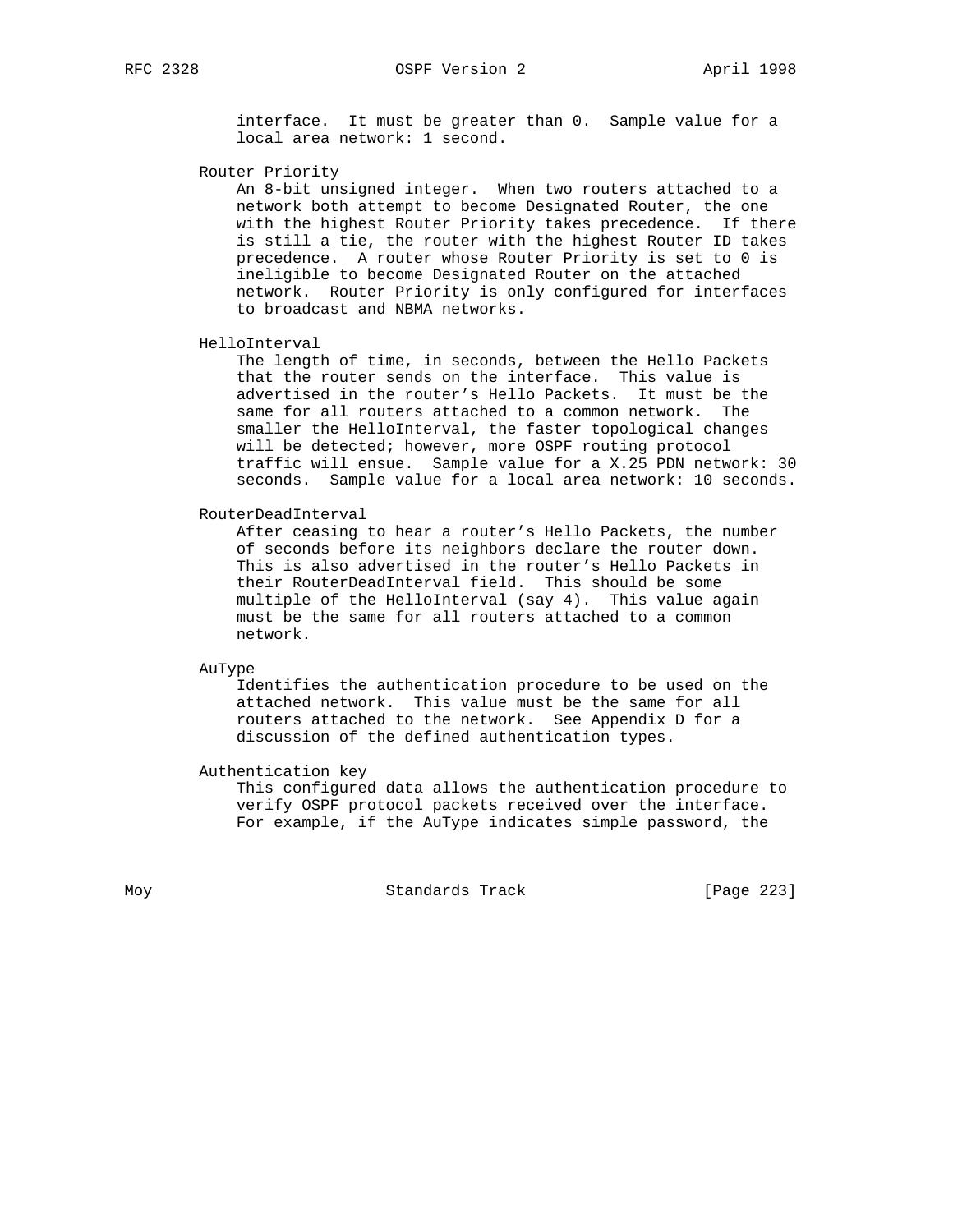Authentication key would be a clear 64-bit password. Authentication keys associated with the other OSPF authentication types are discussed in Appendix D.

C.4 Virtual link parameters

 Virtual links are used to restore/increase connectivity of the backbone. Virtual links may be configured between any pair of area border routers having interfaces to a common (non-backbone) area. The virtual link appears as an unnumbered point-to-point link in the graph for the backbone. The virtual link must be configured in both of the area border routers.

 A virtual link appears in router-LSAs (for the backbone) as if it were a separate router interface to the backbone. As such, it has all of the parameters associated with a router interface (see Section C.3). Although a virtual link acts like an unnumbered point-to-point link, it does have an associated IP interface address. This address is used as the IP source in OSPF protocol packets it sends along the virtual link, and is set dynamically during the routing table build process. Interface output cost is also set dynamically on virtual links to be the cost of the intra-area path between the two routers. The parameter RxmtInterval must be configured, and should be well over the expected round-trip delay between the two routers. This may be hard to estimate for a virtual link; it is better to err on the side of making it too large. Router Priority is not used on virtual links.

 A virtual link is defined by the following two configurable parameters: the Router ID of the virtual link's other endpoint, and the (non-backbone) area through which the virtual link runs (referred to as the virtual link's Transit area). Virtual links cannot be configured through stub areas.

C.5 NBMA network parameters

 OSPF treats an NBMA network much like it treats a broadcast network. Since there may be many routers attached to the network, a Designated Router is selected for the network. This Designated Router then originates a network-LSA, which lists all routers attached to the NBMA network.

Moy **Standards Track** [Page 224]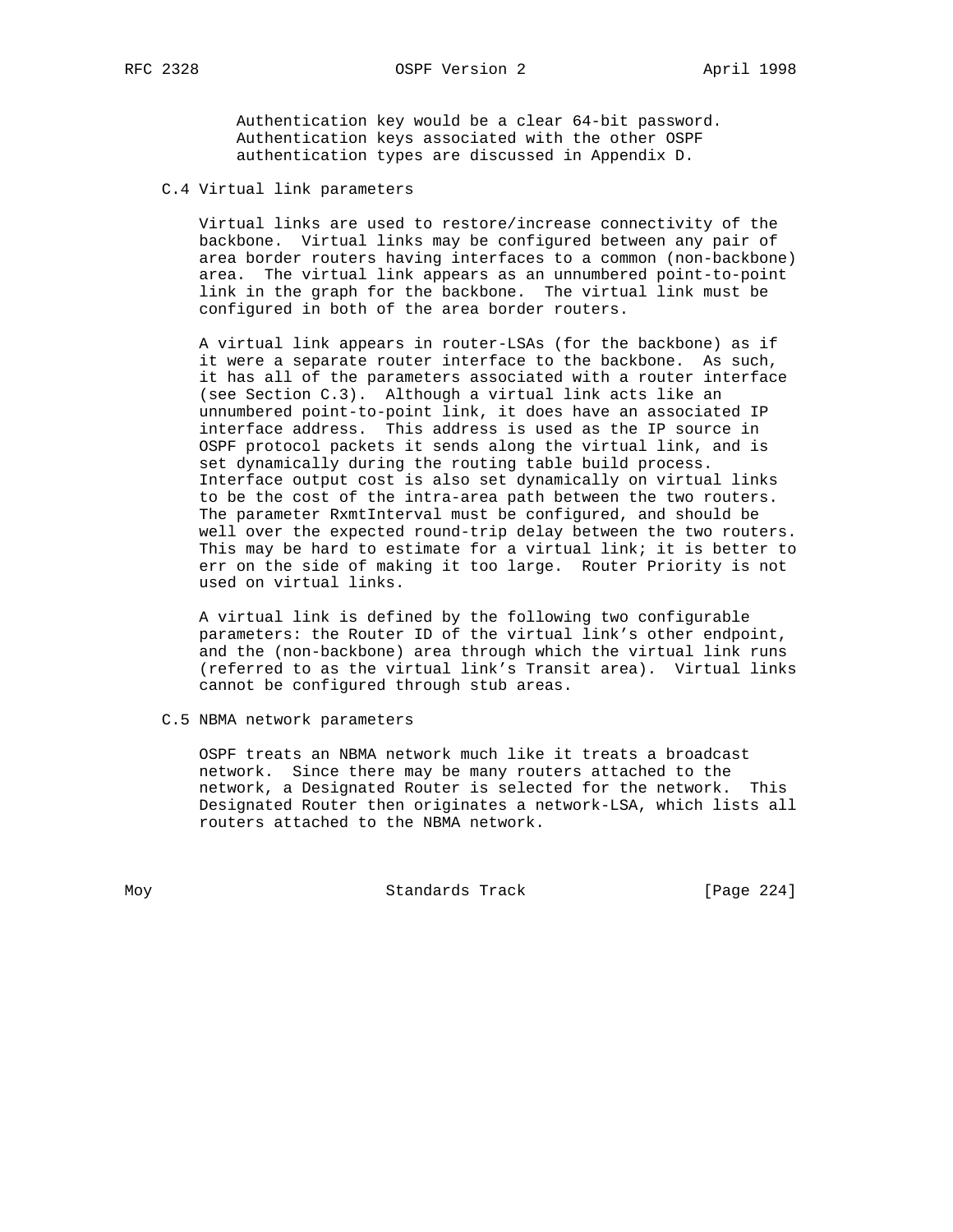However, due to the lack of broadcast capabilities, it may be necessary to use configuration parameters in the Designated Router selection. These parameters will only need to be configured in those routers that are themselves eligible to become Designated Router (i.e., those router's whose Router Priority for the network is non-zero), and then only if no automatic procedure for discovering neighbors exists:

### List of all other attached routers

 The list of all other routers attached to the NBMA network. Each router is listed by its IP interface address on the network. Also, for each router listed, that router's eligibility to become Designated Router must be defined. When an interface to a NBMA network comes up, the router sends Hello Packets only to those neighbors eligible to become Designated Router, until the identity of the Designated Router is discovered.

PollInterval

 If a neighboring router has become inactive (Hello Packets have not been seen for RouterDeadInterval seconds), it may still be necessary to send Hello Packets to the dead neighbor. These Hello Packets will be sent at the reduced rate PollInterval, which should be much larger than HelloInterval. Sample value for a PDN X.25 network: 2 minutes.

## C.6 Point-to-MultiPoint network parameters

 On Point-to-MultiPoint networks, it may be necessary to configure the set of neighbors that are directly reachable over the Point-to-MultiPoint network. Each neighbor is identified by its IP address on the Point-to-MultiPoint network. Designated Routers are not elected on Point-to-MultiPoint networks, so the Designated Router eligibility of configured neighbors is undefined.

 Alternatively, neighbors on Point-to-MultiPoint networks may be dynamically discovered by lower-level protocols such as Inverse ARP ([Ref14]).

Moy **Standards Track** [Page 225]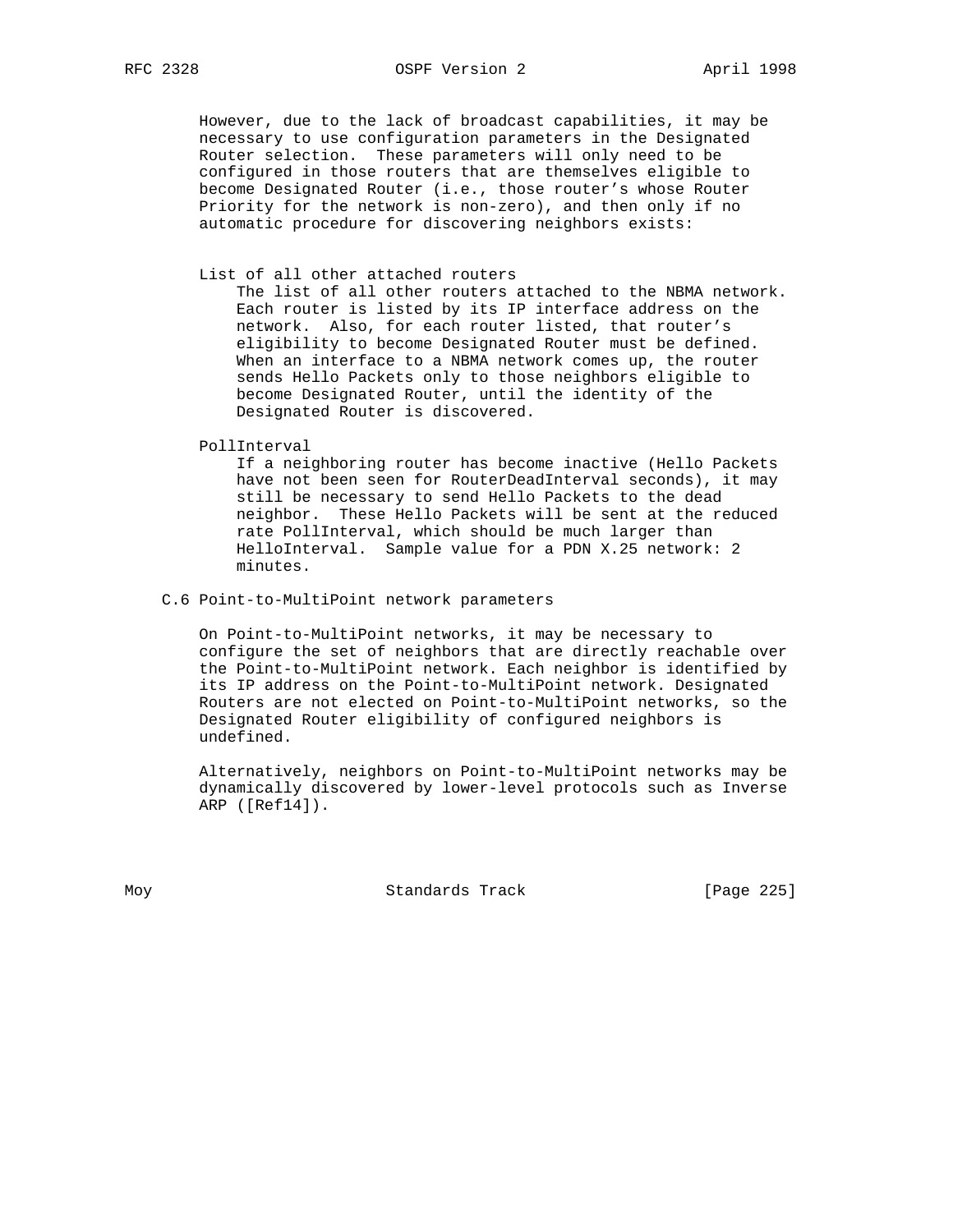C.7 Host route parameters

 Host routes are advertised in router-LSAs as stub networks with mask 0xffffffff. They indicate either router interfaces to point-to-point networks, looped router interfaces, or IP hosts that are directly connected to the router (e.g., via a SLIP line). For each host directly connected to the router, the following items must be configured:

 Host IP address The IP address of the host.

 Cost of link to host The cost of sending a packet to the host, in terms of the link state metric. However, since the host probably has only a single connection to the internet, the actual configured cost in many cases is unimportant (i.e., will have no effect on routing).

Area ID

The OSPF area to which the host belongs.

Moy **Standards Track** [Page 226]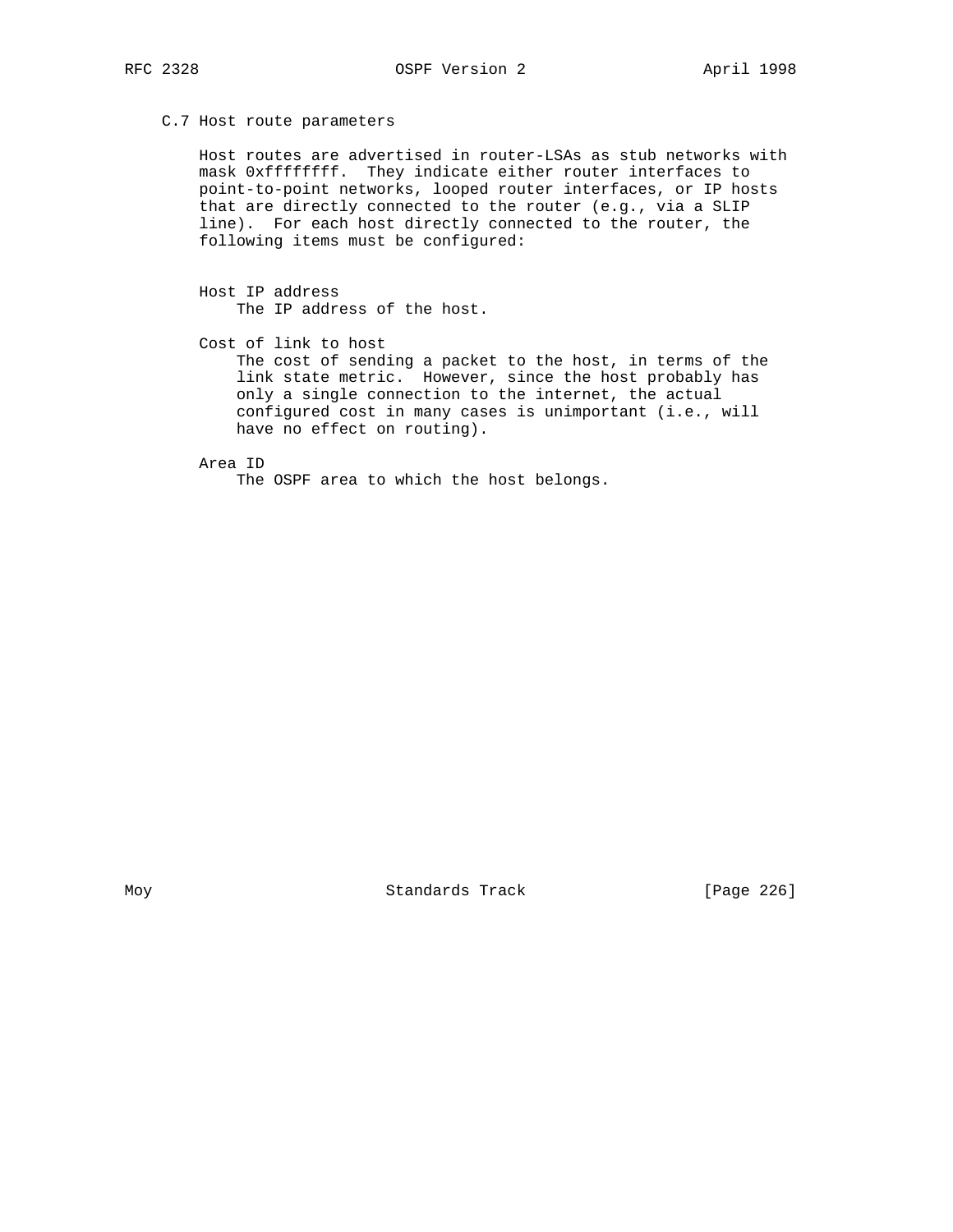# D. Authentication

 All OSPF protocol exchanges are authenticated. The OSPF packet header (see Section A.3.1) includes an authentication type field, and 64-bits of data for use by the appropriate authentication scheme (determined by the type field).

 The authentication type is configurable on a per-interface (or equivalently, on a per-network/subnet) basis. Additional authentication data is also configurable on a per-interface basis.

 Authentication types 0, 1 and 2 are defined by this specification. All other authentication types are reserved for definition by the IANA (iana@ISI.EDU). The current list of authentication types is described below in Table 20.

| AuType     | Description                                                            |
|------------|------------------------------------------------------------------------|
| 2          | Null authentication<br>Simple password<br>Cryptographic authentication |
| All others | Reserved for assignment by the<br>IANA (iana@ISI.EDU)                  |

Table 20: OSPF authentication types.

D.1 Null authentication

 Use of this authentication type means that routing exchanges over the network/subnet are not authenticated. The 64-bit authentication field in the OSPF header can contain anything; it is not examined on packet reception. When employing Null authentication, the entire contents of each OSPF packet (other than the 64-bit authentication field) are checksummed in order to detect data corruption.

Moy **Standards Track** [Page 227]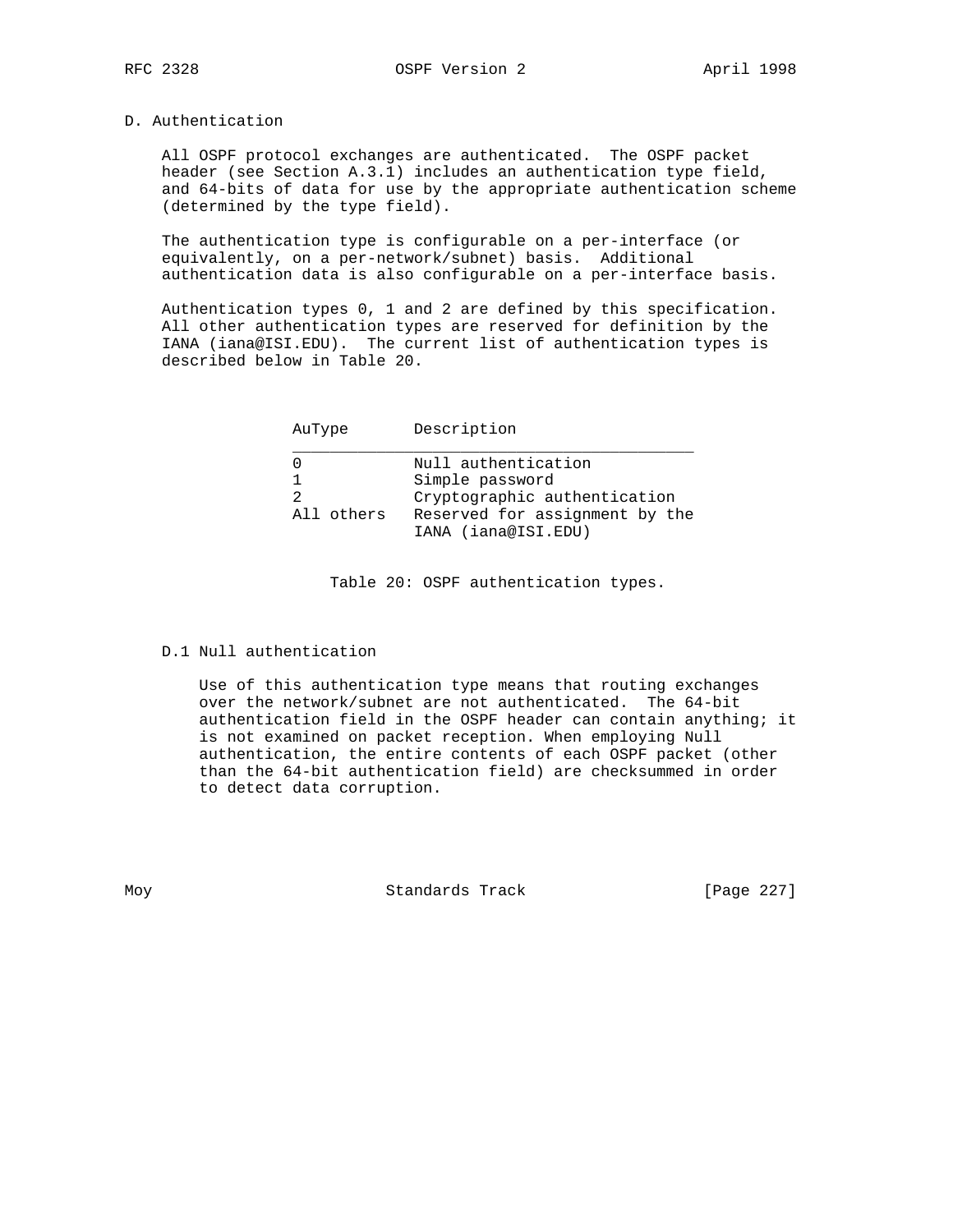## D.2 Simple password authentication

 Using this authentication type, a 64-bit field is configured on a per-network basis. All packets sent on a particular network must have this configured value in their OSPF header 64-bit authentication field. This essentially serves as a "clear" 64 bit password. In addition, the entire contents of each OSPF packet (other than the 64-bit authentication field) are checksummed in order to detect data corruption.

 Simple password authentication guards against routers inadvertently joining the routing domain; each router must first be configured with its attached networks' passwords before it can participate in routing. However, simple password authentication is vulnerable to passive attacks currently widespread in the Internet (see [Ref16]). Anyone with physical access to the network can learn the password and compromise the security of the OSPF routing domain.

#### D.3 Cryptographic authentication

 Using this authentication type, a shared secret key is configured in all routers attached to a common network/subnet. For each OSPF protocol packet, the key is used to generate/verify a "message digest" that is appended to the end of the OSPF packet. The message digest is a one-way function of the OSPF protocol packet and the secret key. Since the secret key is never sent over the network in the clear, protection is provided against passive attacks.

 The algorithms used to generate and verify the message digest are specified implicitly by the secret key. This specification completely defines the use of OSPF Cryptographic authentication when the MD5 algorithm is used.

 In addition, a non-decreasing sequence number is included in each OSPF protocol packet to protect against replay attacks. This provides long term protection; however, it is still possible to replay an OSPF packet until the sequence number changes. To implement this feature, each neighbor data structure contains a new field called the "cryptographic sequence number". This field is initialized to zero, and is also set to zero

Moy **Standards Track** [Page 228]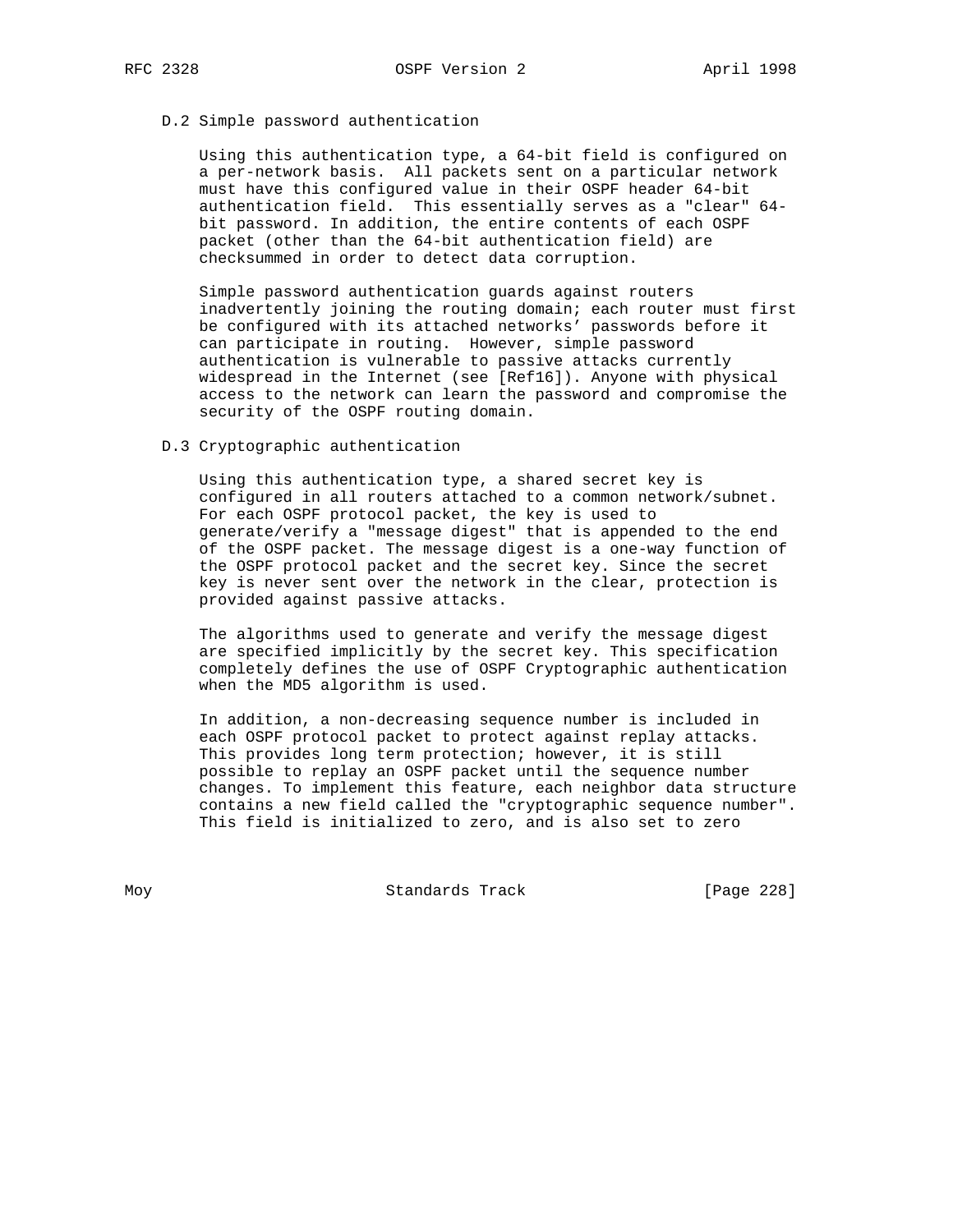$0$  1 2 3 0 1 2 3 4 5 6 7 8 9 0 1 2 3 4 5 6 7 8 9 0 1 2 3 4 5 6 7 8 9 0 1 +-+-+-+-+-+-+-+-+-+-+-+-+-+-+-+-+-+-+-+-+-+-+-+-+-+-+-+-+-+-+-+-+ 0 | Key ID | Auth Data Len | +-+-+-+-+-+-+-+-+-+-+-+-+-+-+-+-+-+-+-+-+-+-+-+-+-+-+-+-+-+-+-+-+ Cryptographic sequence number +-+-+-+-+-+-+-+-+-+-+-+-+-+-+-+-+-+-+-+-+-+-+-+-+-+-+-+-+-+-+-+-+

> Figure 18: Usage of the Authentication field in the OSPF packet header when Cryptographic Authentication is employed

 whenever the neighbor's state transitions to "Down". Whenever an OSPF packet is accepted as authentic, the cryptographic sequence number is set to the received packet's sequence number.

 This specification does not provide a rollover procedure for the cryptographic sequence number. When the cryptographic sequence number that the router is sending hits the maximum value, the router should reset the cryptographic sequence number that it is sending back to 0. After this is done, the router's neighbors will reject the router's OSPF packets for a period of RouterDeadInterval, and then the router will be forced to reestablish all adjacencies over the interface. However, it is expected that many implementations will use "seconds since reboot" (or "seconds since 1960", etc.) as the cryptographic sequence number. Such a choice will essentially prevent rollover, since the cryptographic sequence number field is 32 bits in length.

 The OSPF Cryptographic authentication option does not provide confidentiality.

 When cryptographic authentication is used, the 64-bit Authentication field in the standard OSPF packet header is redefined as shown in Figure 18. The new field definitions are as follows:

Moy **Standards Track** [Page 229]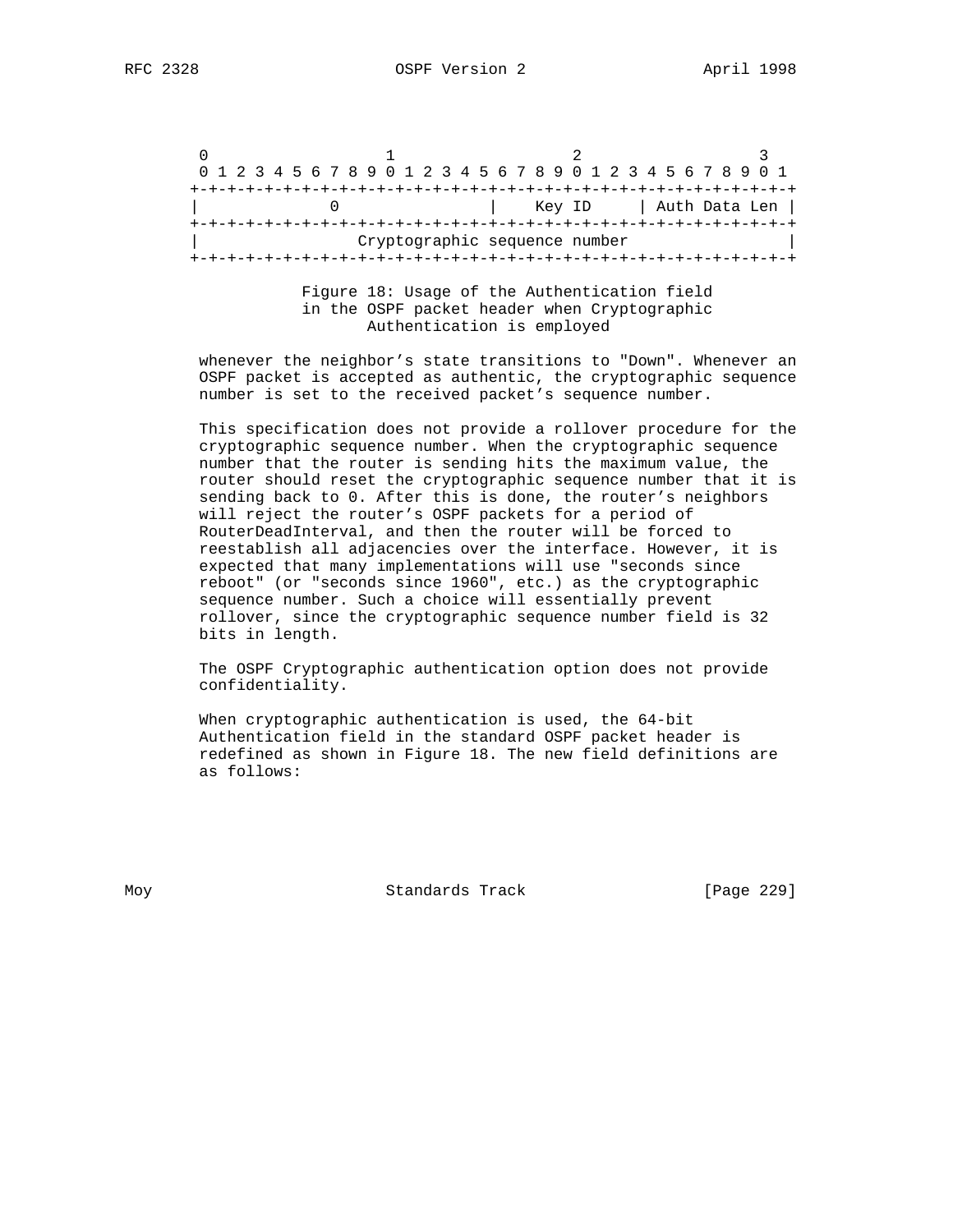Key ID

 This field identifies the algorithm and secret key used to create the message digest appended to the OSPF packet. Key Identifiers are unique per-interface (or equivalently, per subnet).

 Auth Data Len The length in bytes of the message digest appended to the OSPF packet.

 Cryptographic sequence number An unsigned 32-bit non-decreasing sequence number. Used to guard against replay attacks.

 The message digest appended to the OSPF packet is not actually considered part of the OSPF protocol packet: the message digest is not included in the OSPF header's packet length, although it is included in the packet's IP header length field.

 Each key is identified by the combination of interface and Key ID. An interface may have multiple keys active at any one time. This enables smooth transition from one key to another. Each key has four time constants associated with it. These time constants can be expressed in terms of a time-of-day clock, or in terms of a router's local clock (e.g., number of seconds since last reboot):

KeyStartAccept

 The time that the router will start accepting packets that have been created with the given key.

```
 KeyStartGenerate
```
 The time that the router will start using the key for packet generation.

 KeyStopGenerate The time that the router will stop using the key for packet generation.

 KeyStopAccept The time that the router will stop accepting packets that have been created with the given key.

Moy **Standards Track** [Page 230]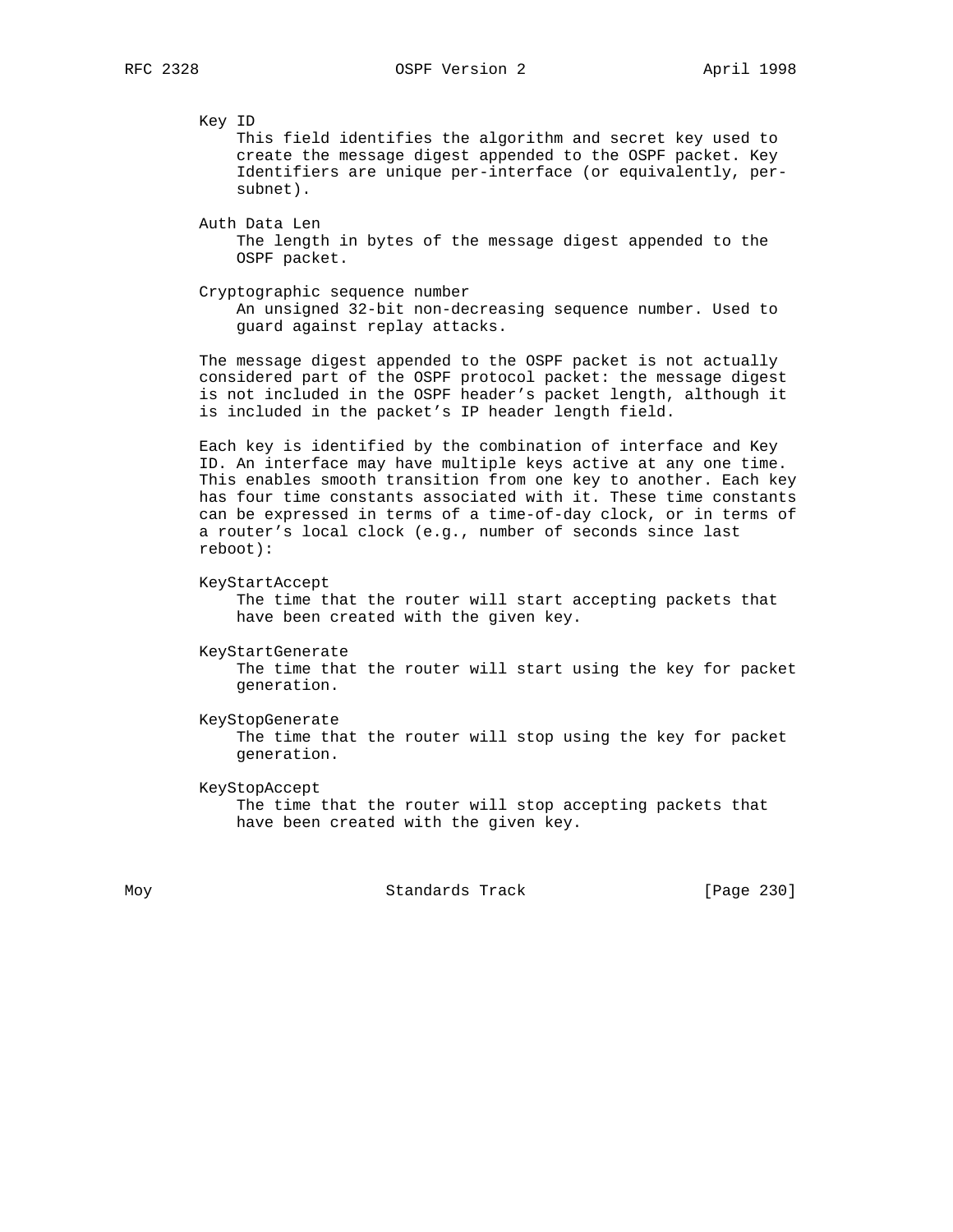In order to achieve smooth key transition, KeyStartAccept should be less than KeyStartGenerate and KeyStopGenerate should be less than KeyStopAccept. If KeyStopGenerate and KeyStopAccept are left unspecified, the key's lifetime is infinite. When a new key replaces an old, the KeyStartGenerate time for the new key must be less than or equal to the KeyStopGenerate time of the old key.

 Key storage should persist across a system restart, warm or cold, to avoid operational issues. In the event that the last key associated with an interface expires, it is unacceptable to revert to an unauthenticated condition, and not advisable to disrupt routing. Therefore, the router should send a "last authentication key expiration" notification to the network manager and treat the key as having an infinite lifetime until the lifetime is extended, the key is deleted by network management, or a new key is configured.

D.4 Message generation

 After building the contents of an OSPF packet, the authentication procedure indicated by the sending interface's Autype value is called before the packet is sent. The authentication procedure modifies the OSPF packet as follows.

D.4.1 Generating Null authentication

 When using Null authentication, the packet is modified as follows:

- (1) The Autype field in the standard OSPF header is set to 0.
	- (2) The checksum field in the standard OSPF header is set to the standard IP checksum of the entire contents of the packet, starting with the OSPF packet header but excluding the 64-bit authentication field. This checksum is calculated as the 16-bit one's complement of the one's complement sum of all the 16-bit words in the packet, excepting the authentication field. If the

Moy **Standards Track** [Page 231]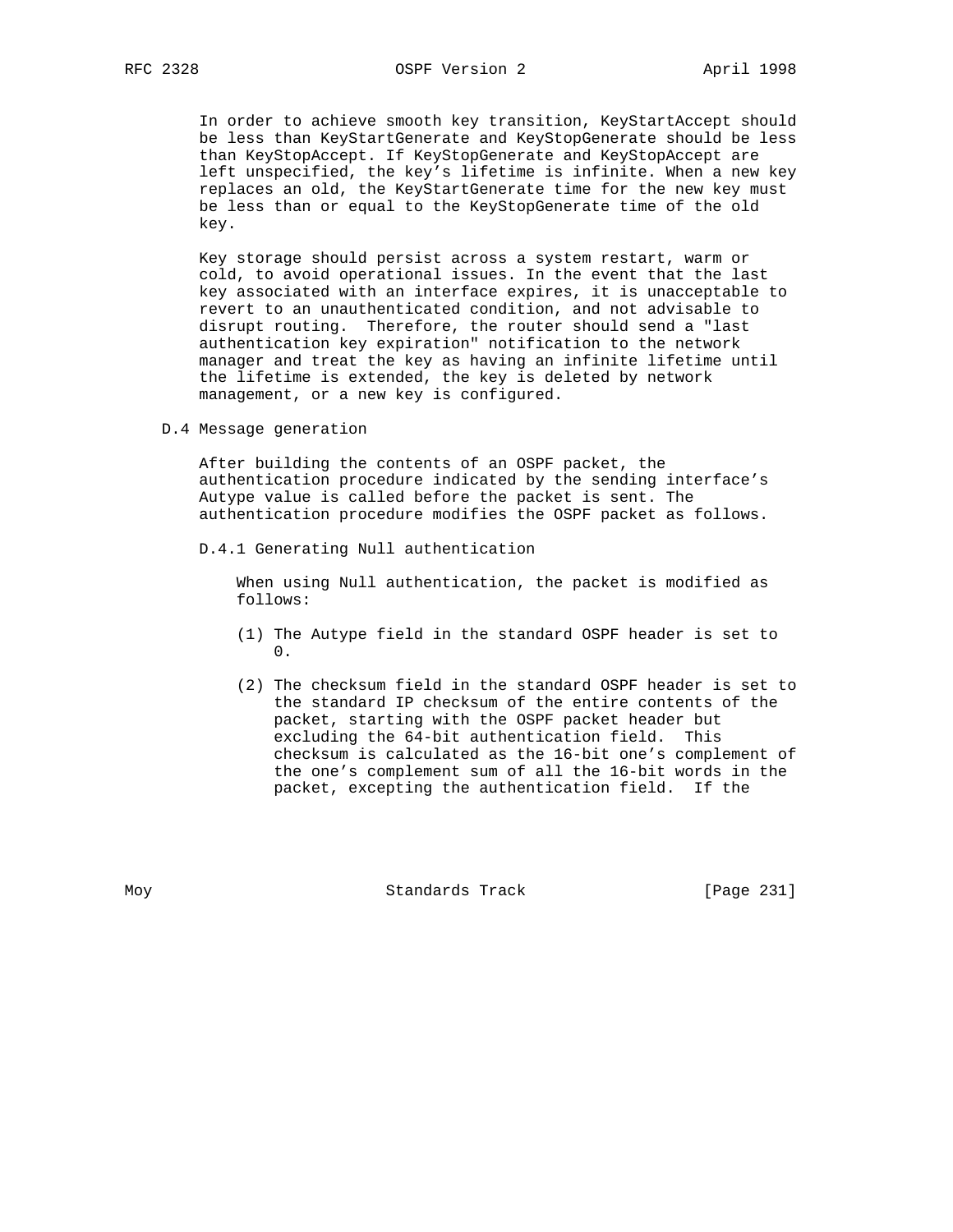packet's length is not an integral number of 16-bit words, the packet is padded with a byte of zero before checksumming.

D.4.2 Generating Simple password authentication

 When using Simple password authentication, the packet is modified as follows:

- (1) The Autype field in the standard OSPF header is set to 1.
	- (2) The checksum field in the standard OSPF header is set to the standard IP checksum of the entire contents of the packet, starting with the OSPF packet header but excluding the 64-bit authentication field. This checksum is calculated as the 16-bit one's complement of the one's complement sum of all the 16-bit words in the packet, excepting the authentication field. If the packet's length is not an integral number of 16-bit words, the packet is padded with a byte of zero before checksumming.
	- (3) The 64-bit authentication field in the OSPF packet header is set to the 64-bit password (i.e., authentication key) that has been configured for the interface.
	- D.4.3 Generating Cryptographic authentication

 When using Cryptographic authentication, there may be multiple keys configured for the interface. In this case, among the keys that are valid for message generation (i.e, that have KeyStartGenerate <= current time < KeyStopGenerate) choose the one with the most recent KeyStartGenerate time. Using this key, modify the packet as follows:

 (1) The Autype field in the standard OSPF header is set to 2.

Moy **Standards Track** [Page 232]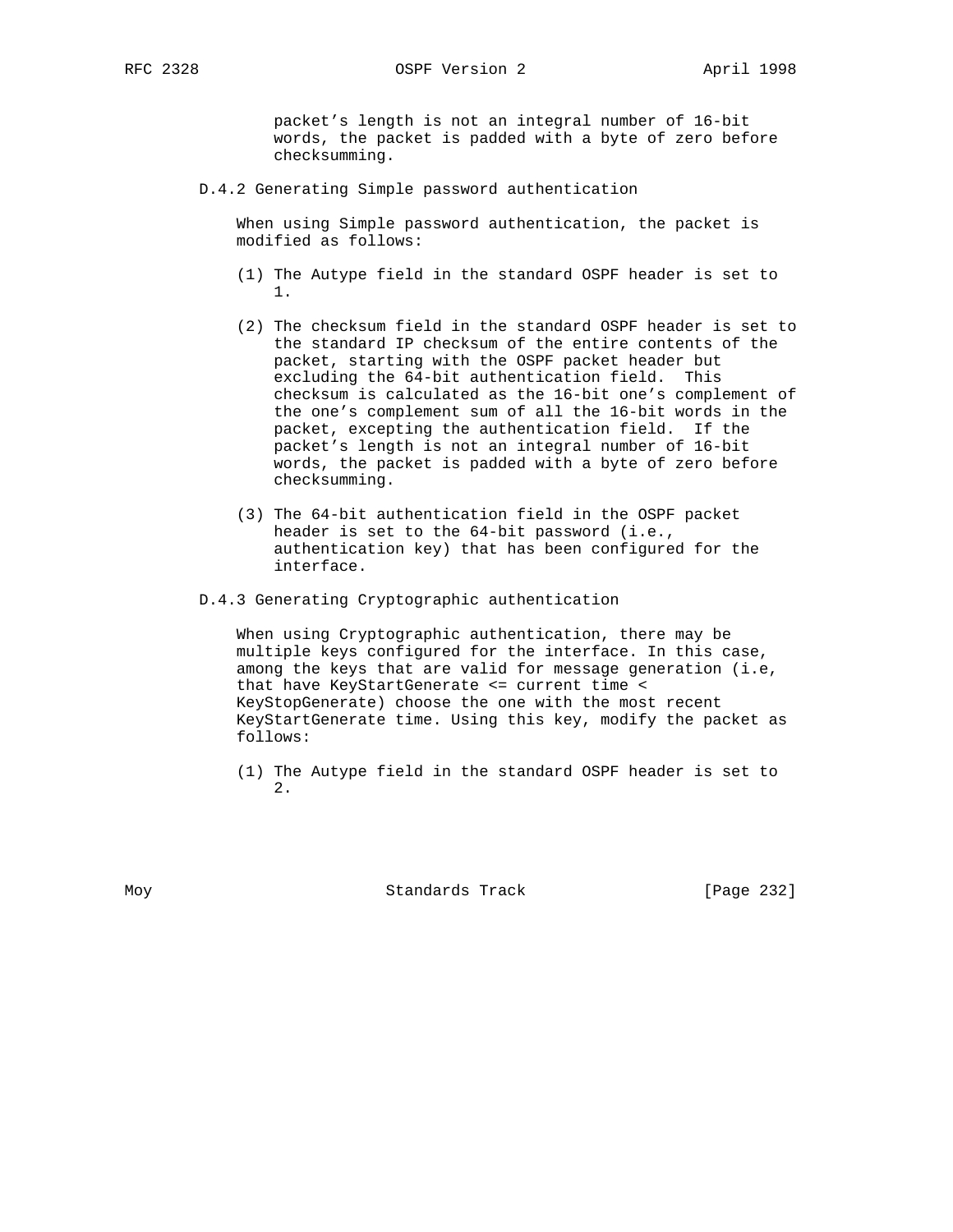RFC 2328 OSPF Version 2 April 1998

- (2) The checksum field in the standard OSPF header is not calculated, but is instead set to 0.
- (3) The Key ID (see Figure 18) is set to the chosen key's Key ID.
- (4) The Auth Data Len field is set to the length in bytes of the message digest that will be appended to the OSPF packet. When using MD5 as the authentication algorithm, Auth Data Len will be 16.
- (5) The 32-bit Cryptographic sequence number (see Figure 18) is set to a non-decreasing value (i.e., a value at least as large as the last value sent out the interface). The precise values to use in the cryptographic sequence number field are implementation-specific. For example, it may be based on a simple counter, or be based on the system's clock.
- (6) The message digest is then calculated and appended to the OSPF packet. The authentication algorithm to be used in calculating the digest is indicated by the key itself. Input to the authentication algorithm consists of the OSPF packet and the secret key. When using MD5 as the authentication algorithm, the message digest calculation proceeds as follows:
	- (a) The 16 byte MD5 key is appended to the OSPF packet.
	- (b) Trailing pad and length fields are added, as specified in [Ref17].
	- (c) The MD5 authentication algorithm is run over the concatenation of the OSPF packet, secret key, pad and length fields, producing a 16 byte message digest (see [Ref17]).
	- (d) The MD5 digest is written over the OSPF key (i.e., appended to the original OSPF packet). The digest is not counted in the OSPF packet's length field, but

Moy **Standards Track** [Page 233]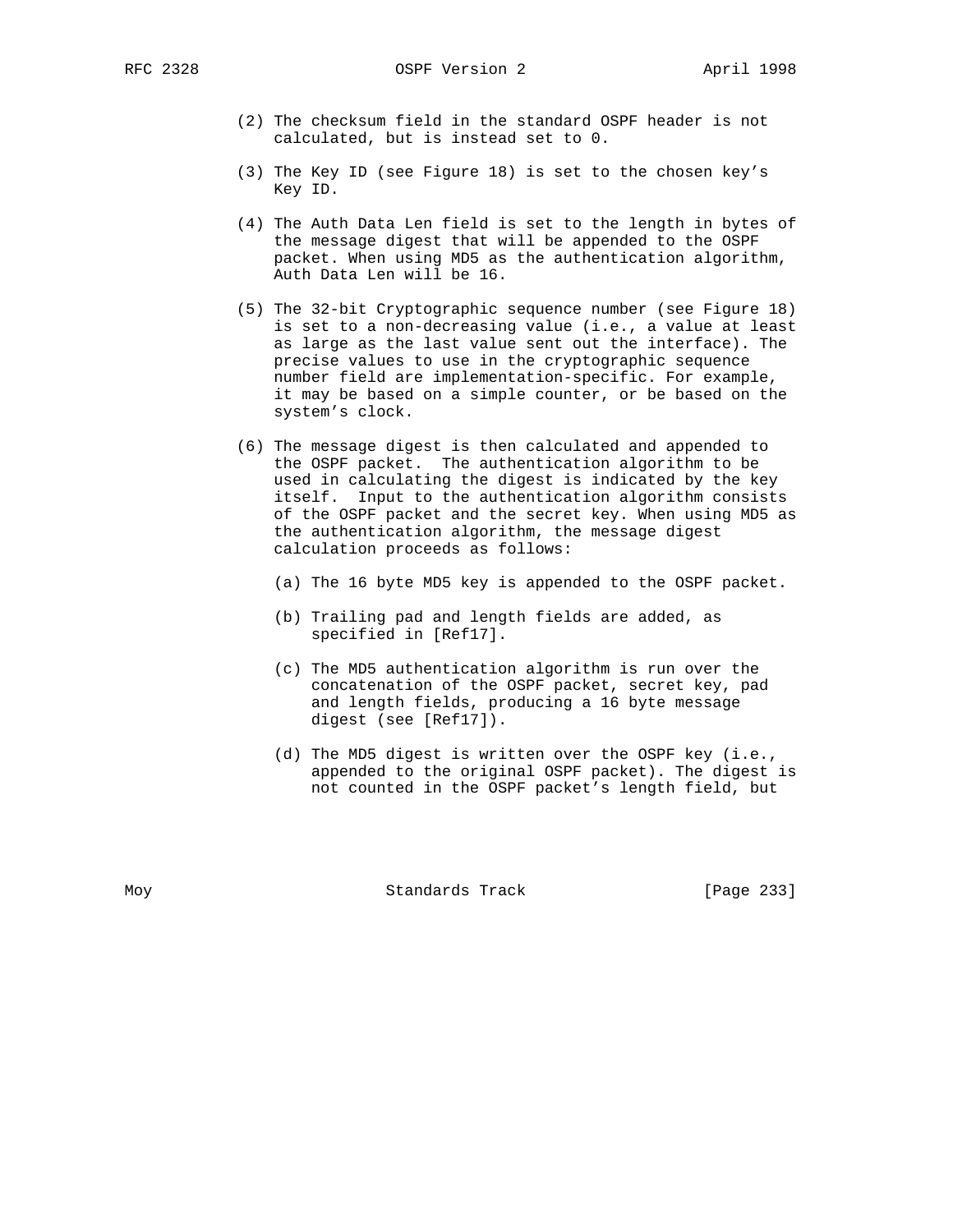is included in the packet's IP length field. Any trailing pad or length fields beyond the digest are not counted or transmitted.

D.5 Message verification

 When an OSPF packet has been received on an interface, it must be authenticated. The authentication procedure is indicated by the setting of Autype in the standard OSPF packet header, which matches the setting of Autype for the receiving OSPF interface.

 If an OSPF protocol packet is accepted as authentic, processing of the packet continues as specified in Section 8.2. Packets which fail authentication are discarded.

D.5.1 Verifying Null authentication

 When using Null authentication, the checksum field in the OSPF header must be verified. It must be set to the 16-bit one's complement of the one's complement sum of all the 16 bit words in the packet, excepting the authentication field. (If the packet's length is not an integral number of 16-bit words, the packet is padded with a byte of zero before checksumming.)

D.5.2 Verifying Simple password authentication

 When using Simple password authentication, the received OSPF packet is authenticated as follows:

- (1) The checksum field in the OSPF header must be verified. It must be set to the 16-bit one's complement of the one's complement sum of all the 16-bit words in the packet, excepting the authentication field. (If the packet's length is not an integral number of 16-bit words, the packet is padded with a byte of zero before checksumming.)
- (2) The 64-bit authentication field in the OSPF packet header must be equal to the 64-bit password (i.e., authentication key) that has been configured for the interface.

Moy **Standards Track** [Page 234]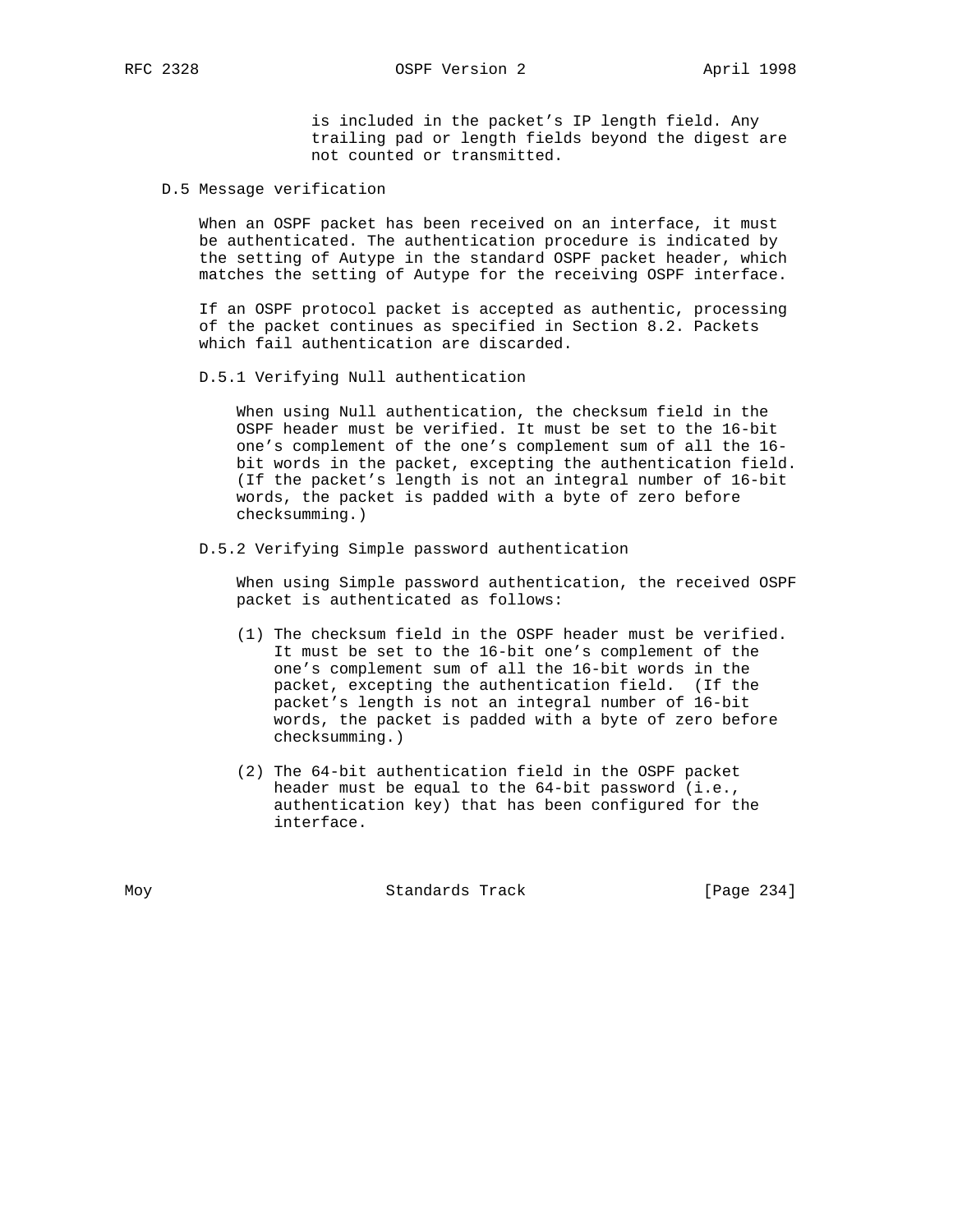D.5.3 Verifying Cryptographic authentication

 When using Cryptographic authentication, the received OSPF packet is authenticated as follows:

- (1) Locate the receiving interface's configured key having Key ID equal to that specified in the received OSPF packet (see Figure 18). If the key is not found, or if the key is not valid for reception (i.e., current time < KeyStartAccept or current time >= KeyStopAccept), the OSPF packet is discarded.
- (2) If the cryptographic sequence number found in the OSPF header (see Figure 18) is less than the cryptographic sequence number recorded in the sending neighbor's data structure, the OSPF packet is discarded.
- (3) Verify the appended message digest in the following steps:
	- (a) The received digest is set aside.
	- (b) A new digest is calculated, as specified in Step 6 of Section D.4.3.
	- (c) The calculated and received digests are compared. If they do not match, the OSPF packet is discarded. If they do match, the OSPF protocol packet is accepted as authentic, and the "cryptographic sequence number" in the neighbor's data structure is set to the sequence number found in the packet's OSPF header.

Moy **Standards Track** [Page 235]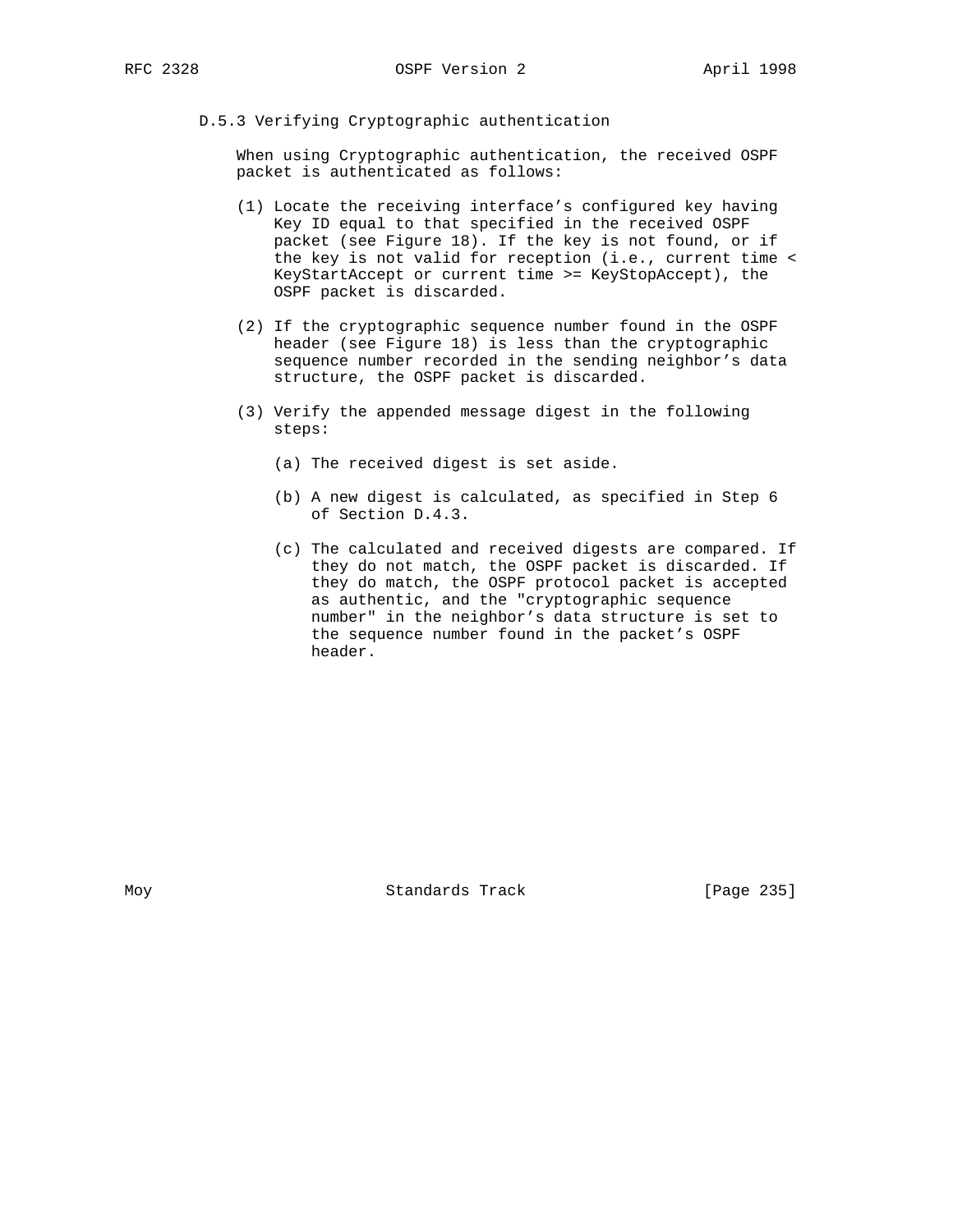## E. An algorithm for assigning Link State IDs

 The Link State ID in AS-external-LSAs and summary-LSAs is usually set to the described network's IP address. However, if necessary one or more of the network's host bits may be set in the Link State ID. This allows the router to originate separate LSAs for networks having the same address, yet different masks. Such networks can occur in the presence of supernetting and subnet 0s (see [Ref10]).

 This appendix gives one possible algorithm for setting the host bits in Link State IDs. The choice of such an algorithm is a local decision. Separate routers are free to use different algorithms, since the only LSAs affected are the ones that the router itself originates. The only requirement on the algorithms used is that the network's IP address should be used as the Link State ID whenever possible; this maximizes interoperability with OSPF implementations predating RFC 1583.

 The algorithm below is stated for AS-external-LSAs. This is only for clarity; the exact same algorithm can be used for summary-LSAs. Suppose that the router wishes to originate an AS-external-LSA for a network having address NA and mask NM1. The following steps are then used to determine the LSA's Link State ID:

- (1) Determine whether the router is already originating an AS external-LSA with Link State ID equal to NA (in such an LSA the router itself will be listed as the LSA's Advertising Router). If not, the Link State ID is set equal to NA and the algorithm terminates. Otherwise,
- (2) Obtain the network mask from the body of the already existing AS-external-LSA. Call this mask NM2. There are then two cases:
	- o NM1 is longer (i.e., more specific) than NM2. In this case, set the Link State ID in the new LSA to be the network [NA,NM1] with all the host bits set (i.e., equal to NA or'ed together with all the bits that are not set in NM1, which is network [NA,NM1]'s broadcast address).
	- o NM2 is longer than NM1. In this case, change the existing LSA (having Link State ID of NA) to reference the new network [NA,NM1] by incrementing the sequence number,

Moy **Standards Track** [Page 236]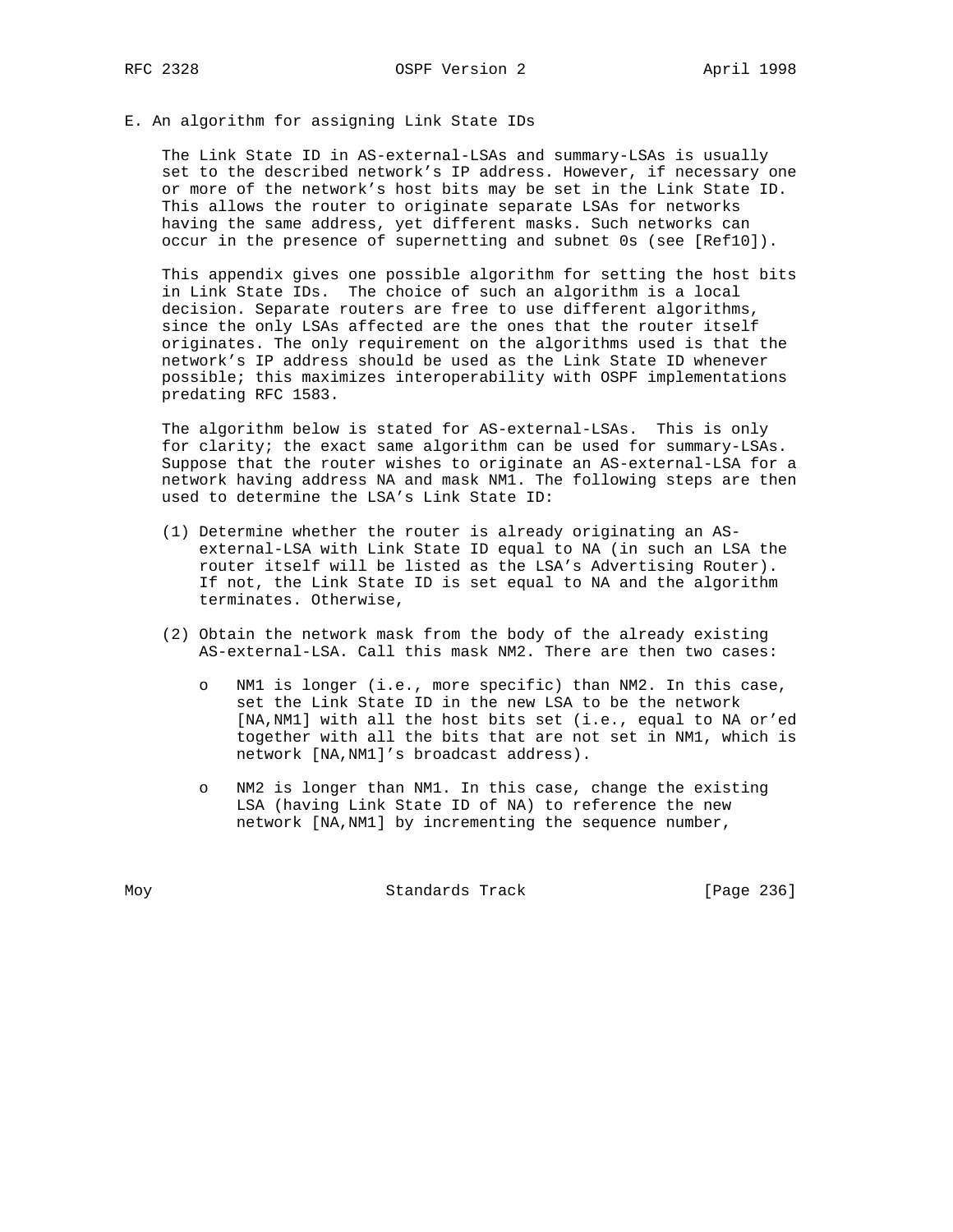changing the mask in the body to NM1 and inserting the cost of the new network. Then originate a new LSA for the old network [NA,NM2], with Link State ID equal to NA or'ed together with the bits that are not set in NM2 (i.e., network [NA,NM2]'s broadcast address).

The above algorithm assumes that all masks are contiguous; this ensures that when two networks have the same address, one mask is more specific than the other. The algorithm also assumes that no network exists having an address equal to another network's broadcast address. Given these two assumptions, the above algorithm always produces unique Link State IDs. The above algorithm can also be reworded as follows: When originating an AS-external-LSA, try to use the network number as the Link State ID. If that produces a conflict, examine the two networks in conflict. One will be a subset of the other. For the less specific network, use the network number as the Link State ID and for the more specific use the network's broadcast address instead (i.e., flip all the "host" bits to 1). If the most specific network was originated first, this will cause you to originate two LSAs at once.

 As an example of the algorithm, consider its operation when the following sequence of events occurs in a single router (Router A).

 (1) Router A wants to originate an AS-external-LSA for [10.0.0.0,255.255.255.0]:

(a) A Link State ID of 10.0.0.0 is used.

- (2) Router A then wants to originate an AS-external-LSA for [10.0.0.0,255.255.0.0]:
	- (a) The LSA for [10.0.0,0,255.255.255.0] is reoriginated using a new Link State ID of 10.0.0.255.
	- (b) A Link State ID of 10.0.0.0 is used for [10.0.0.0,255.255.0.0].
- (3) Router A then wants to originate an AS-external-LSA for [10.0.0.0,255.0.0.0]:

Moy **Standards Track** [Page 237]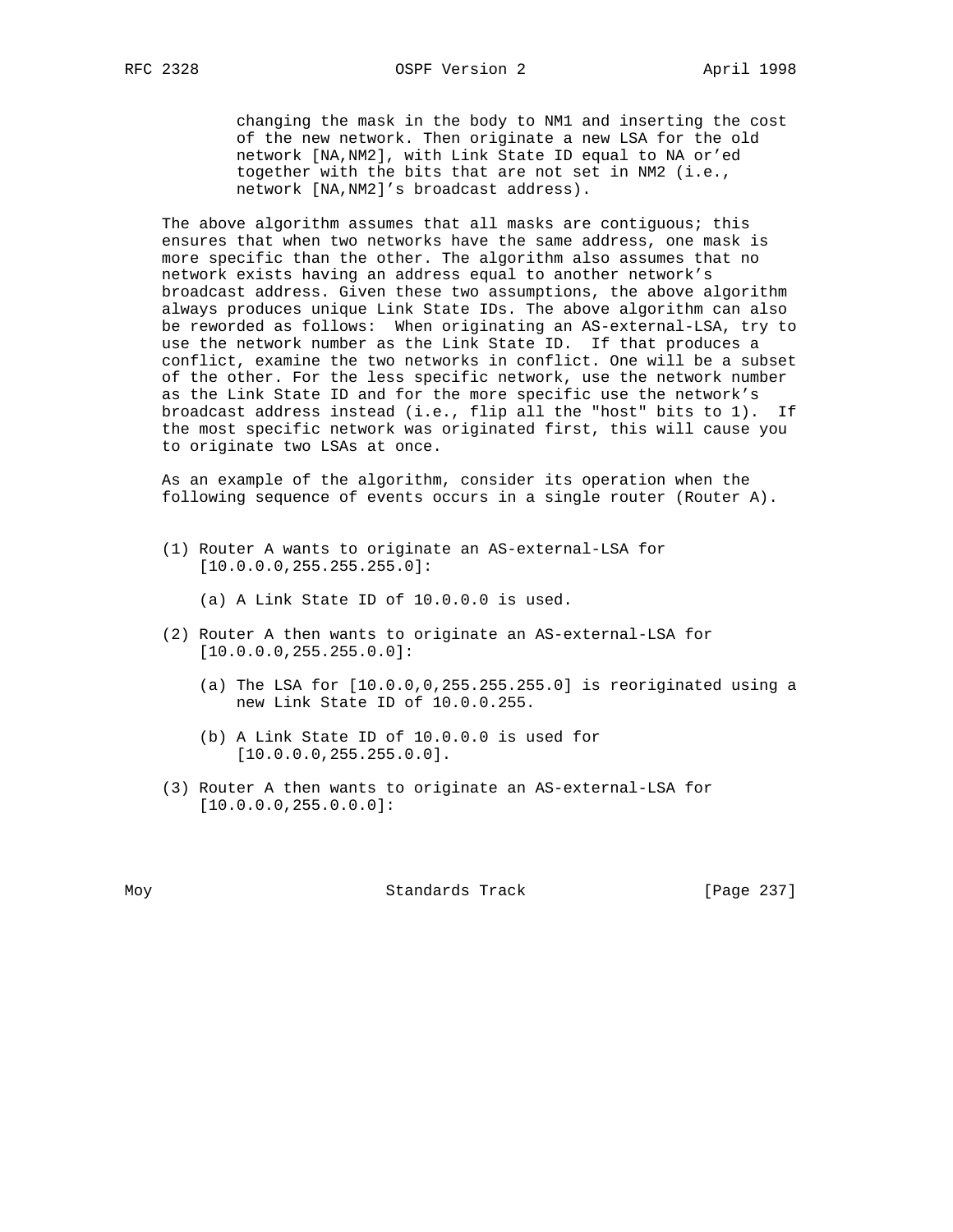- (a) The LSA for [10.0.0.0,255.255.0.0] is reoriginated using a new Link State ID of 10.0.255.255.
- (b) A Link State ID of 10.0.0.0 is used for [10.0.0.0,255.0.0.0].
- (c) The network [10.0.0.0,255.255.255.0] keeps its Link State ID of 10.0.0.255.

Moy Standards Track [Page 238]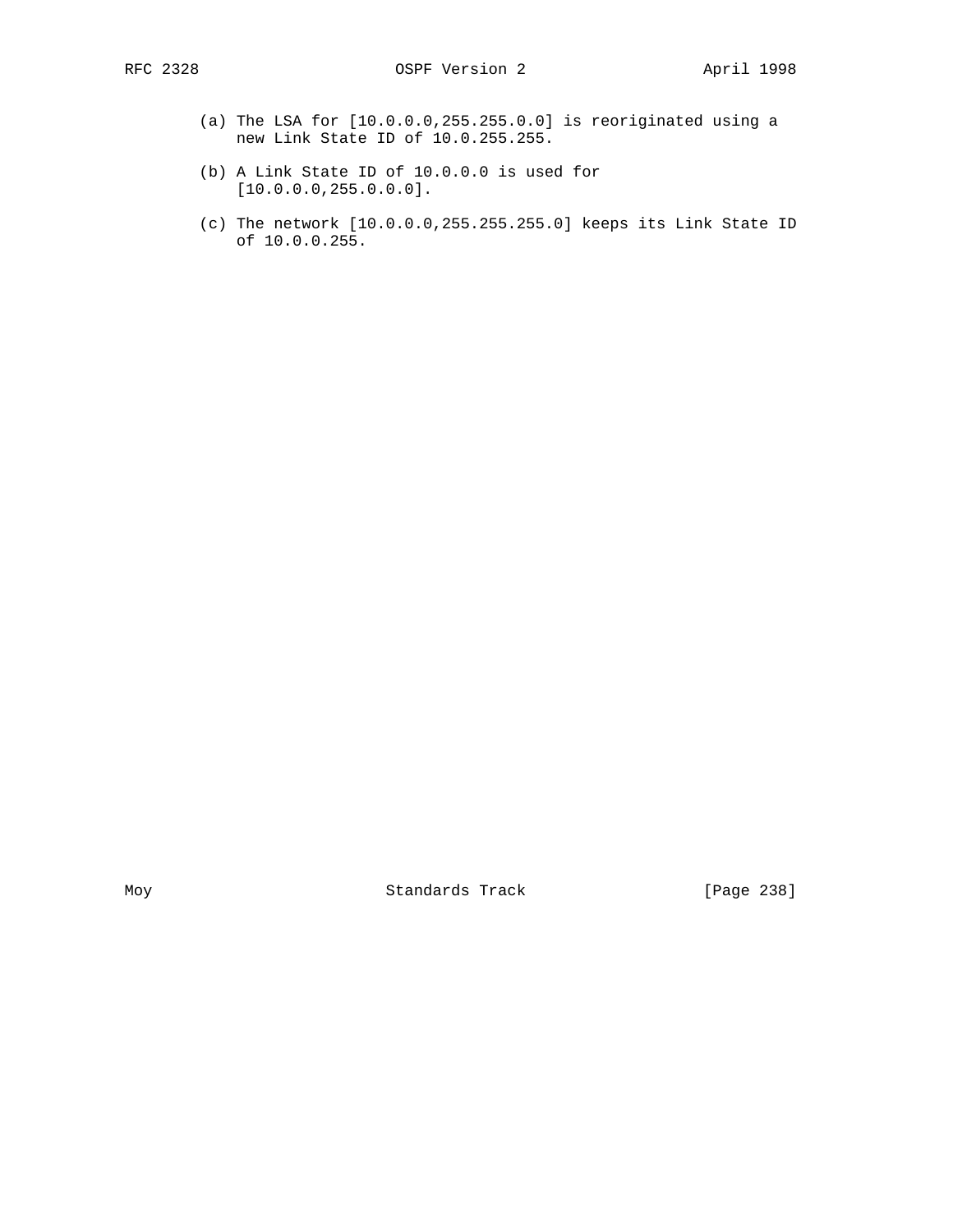#### F. Multiple interfaces to the same network/subnet

 There are at least two ways to support multiple physical interfaces to the same IP subnet. Both methods will interoperate with implementations of RFC 1583 (and of course this memo). The two methods are sketched briefly below. An assumption has been made that each interface has been assigned a separate IP address (otherwise, support for multiple interfaces is more of a link-level or ARP issue than an OSPF issue).

#### Method 1:

 Run the entire OSPF functionality over both interfaces, sending and receiving hellos, flooding, supporting separate interface and neighbor FSMs for each interface, etc. When doing this all other routers on the subnet will treat the two interfaces as separate neighbors, since neighbors are identified (on broadcast and NBMA networks) by their IP address.

Method 1 has the following disadvantages:

- (1) You increase the total number of neighbors and adjacencies.
- (2) You lose the bidirectionality test on both interfaces, since bidirectionality is based on Router ID.
- (3) You have to consider both interfaces together during the Designated Router election, since if you declare both to be DR simultaneously you can confuse the tie-breaker (which is Router ID).

Method 2:

 Run OSPF over only one interface (call it the primary interface), but include both the primary and secondary interfaces in your Router-LSA.

Method 2 has the following disadvantages:

- (1) You lose the bidirectionality test on the secondary interface.
- (2) When the primary interface fails, you need to promote the secondary interface to primary status.

Moy **Standards Track** [Page 239]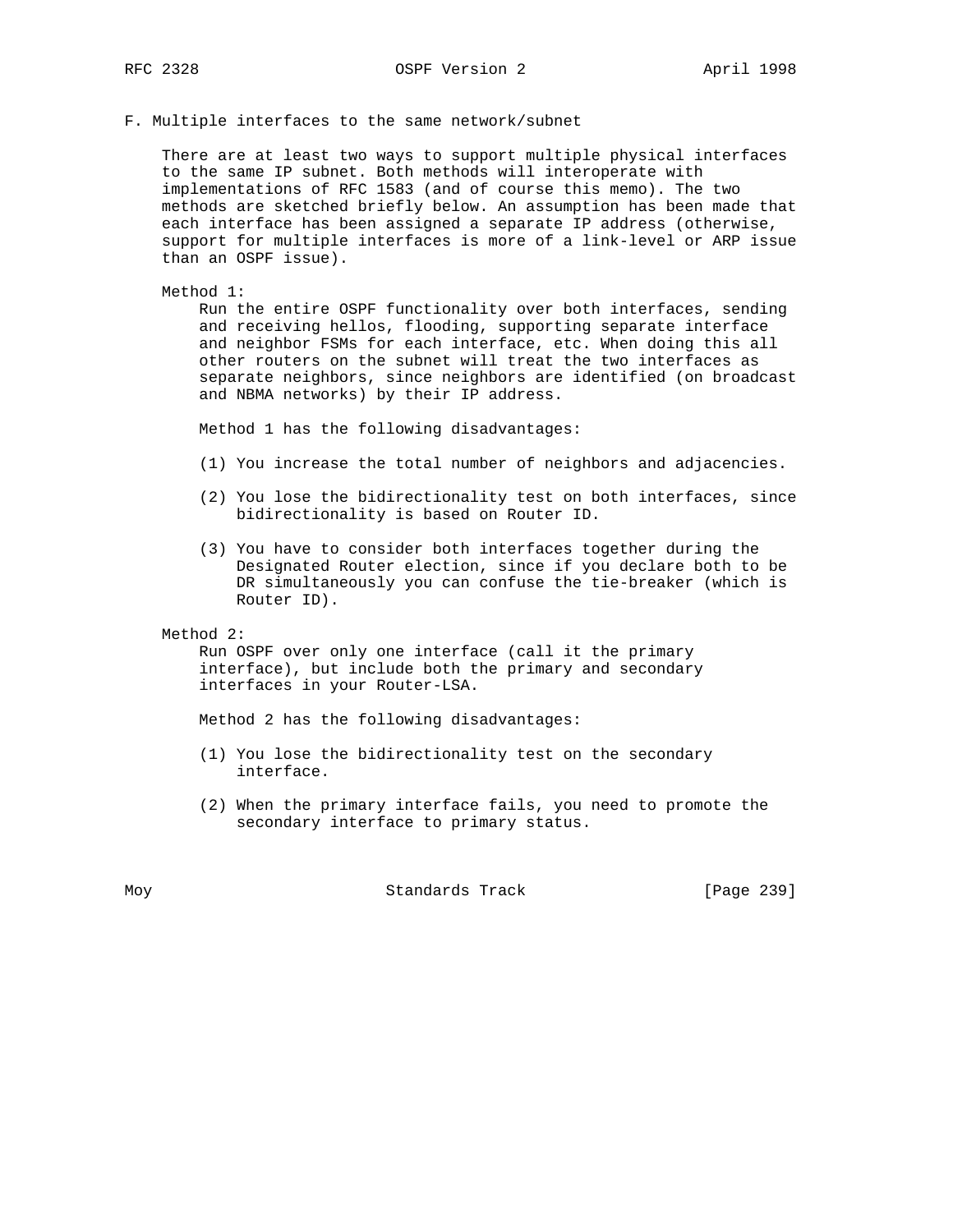# G. Differences from RFC 2178

 This section documents the differences between this memo and RFC 2178. All differences are backward-compatible. Implementations of this memo and of RFCs 2178, 1583, and 1247 will interoperate.

## G.1 Flooding modifications

 Three changes have been made to the flooding procedure in Section 13.

 The first change is to step 4 in Section 13. Now MaxAge LSAs are acknowledged and then discarded only when both a) there is no database copy of the LSA and b) none of router's neighbors are in states Exchange or Loading. In all other cases, the MaxAge LSA is processed like any other LSA, installing the LSA in the database and flooding it out the appropriate interfaces when the LSA is more recent than the database copy (Step 5 of Section 13). This change also affects the contents of Table 19.

 The second change is to step 5a in Section 13. The MinLSArrival check is meant only for LSAs received during flooding, and should not be performed on those LSAs that the router itself originates.

 The third change is to step 8 in Section 13. Confusion between routers as to which LSA instance is more recent can cause a disastrous amount of flooding in a link-state protocol (see [Ref26]). OSPF guards against this problem in two ways: a) the LS age field is used like a TTL field in flooding, to eventually remove looping LSAs from the network (see Section 13.3), and b) routers refuse to accept LSA updates more frequently than once every MinLSArrival seconds (see Section 13). However, there is still one case in RFC 2178 where disagreements regarding which LSA is more recent can cause a lot of flooding traffic: responding to old LSAs by reflooding the database copy. For this reason, Step 8 of Section 13 has been amended to only respond with the database copy when that copy has not been sent in any Link State Update within the last MinLSArrival seconds.

Moy **Standards Track** [Page 240]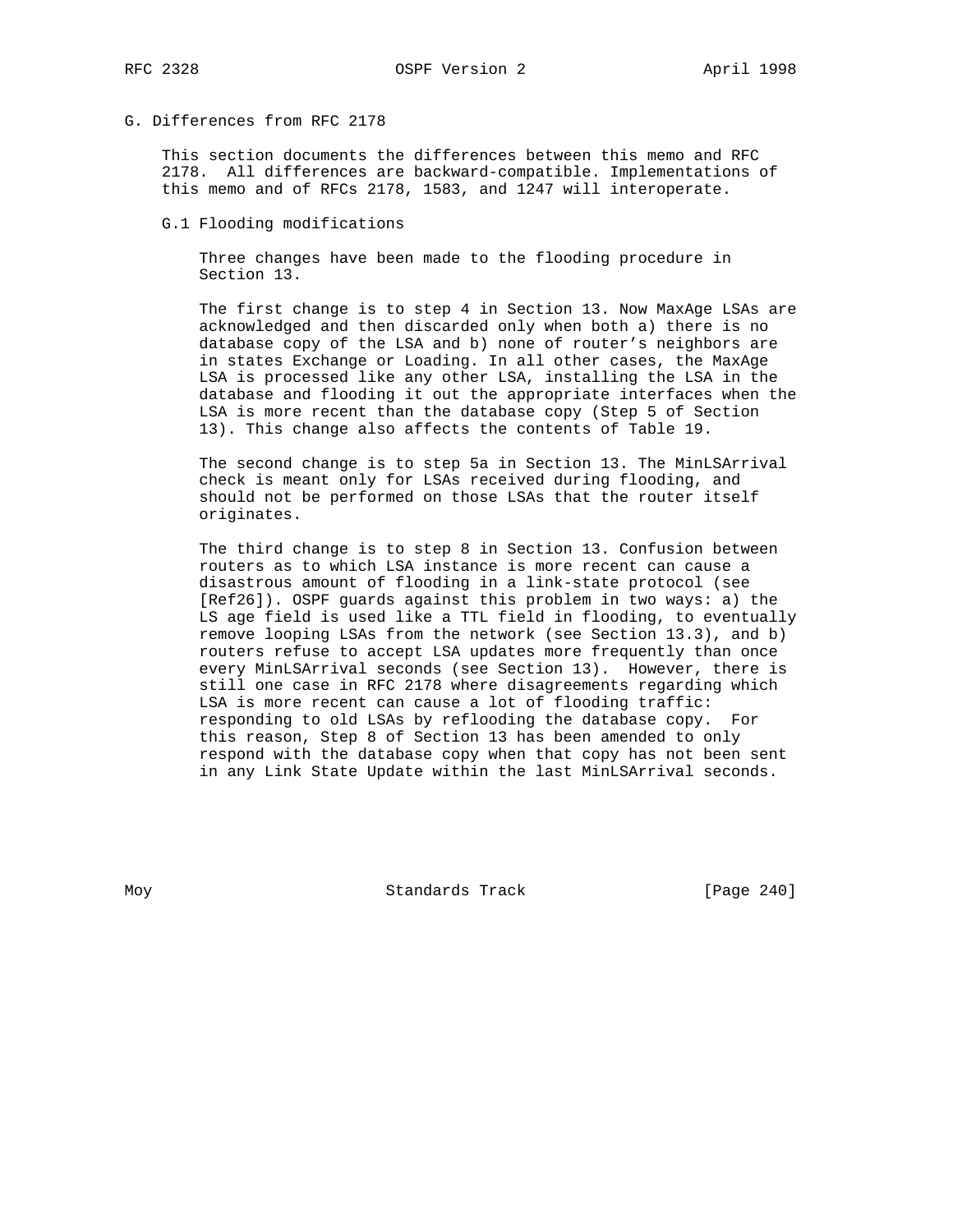## G.2 Changes to external path preferences

 There is still the possibility of a routing loop in RFC 2178 when both a) virtual links are in use and b) the same external route is being imported by multiple ASBRs, each of which is in a separate area. To fix this problem, Section 16.4.1 has been revised. To choose the correct ASBR/forwarding address, intra area paths through non-backbone areas are always preferred. However, intra-area paths through the backbone area (Area 0) and inter-area paths are now of equal preference, and must be compared solely based on cost.

 The reasoning behind this change is as follows. When virtual links are in use, an intra-area backbone path for one router can turn into an inter-area path in a router several hops closer to the destination. Hence, intra-area backbone paths and inter-area paths must be of equal preference. We can safely compare their costs, preferring the path with the smallest cost, due to the calculations in Section 16.3.

 Thanks to Michael Briggs and Jeremy McCooey of the UNH InterOperability Lab for pointing out this problem.

G.3 Incomplete resolution of virtual next hops

 One of the functions of the calculation in Section 16.3 is to determine the actual next hop(s) for those destinations whose next hop was calculated as a virtual link in Sections 16.1 and 16.2. After completion of the calculation in Section 16.3, any paths calculated in Sections 16.1 and 16.2 that still have unresolved virtual next hops should be discarded.

G.4 Routing table lookup

 The routing table lookup algorithm in Section 11.1 has been modified to reflect current practice. The "best match" routing table entry is now always selected to be the one providing the most specific (longest) match. Suppose for example a router is forwarding packets to the destination 192.9.1.1. A routing table entry for 192.9.1/24 will always be a better match than the routing table entry for 192.9/16, regardless of the routing table entries' path-types. Note however that when multiple paths

Moy **Standards Track** [Page 241]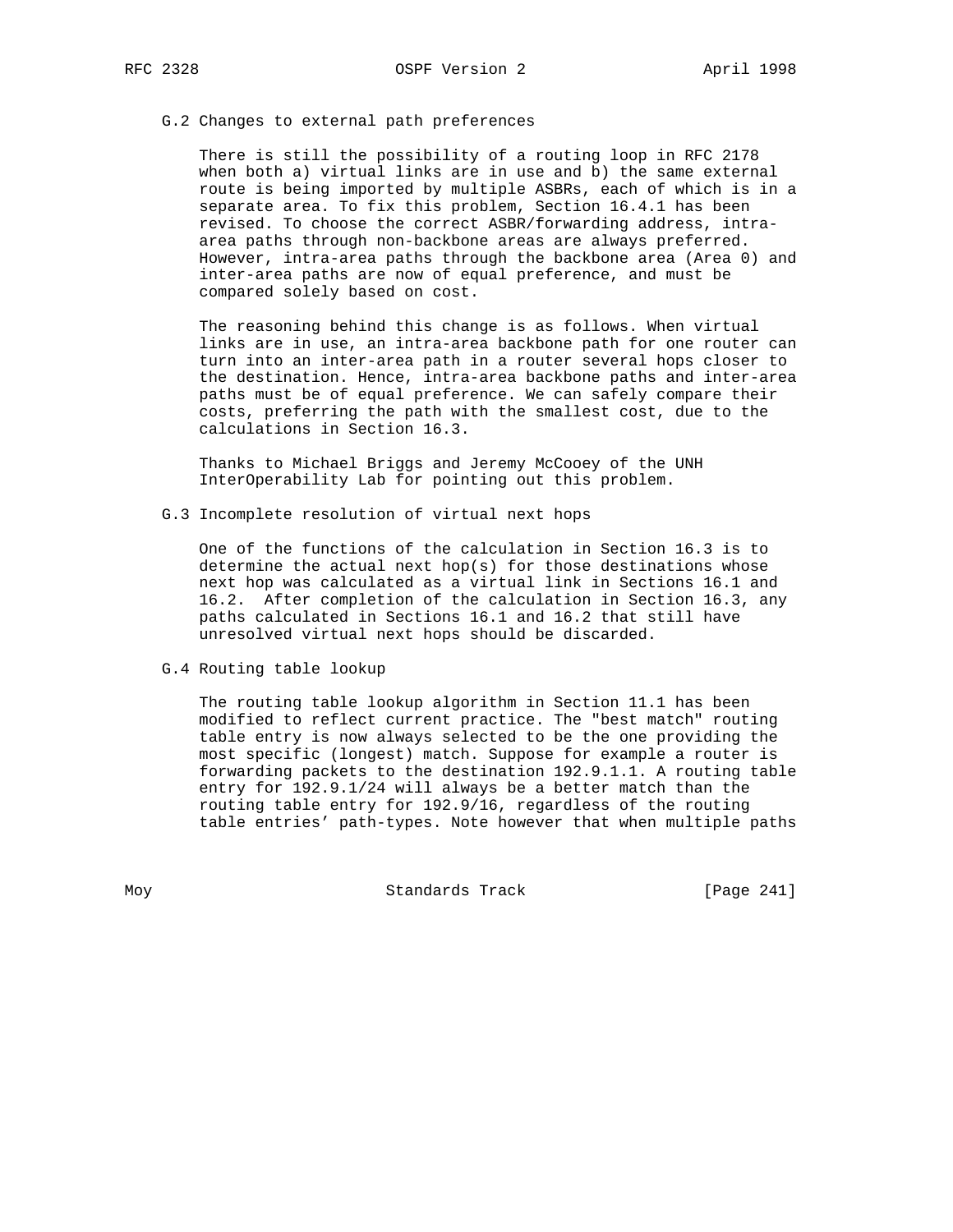are available for a given routing table entry, the calculations in Sections 16.1, 16.2, and 16.4 always yield the paths having the most preferential path-type. (Intra-area paths are the most preferred, followed in order by inter-area, type 1 external and type 2 external paths; see Section 11).

Moy Standards Track [Page 242]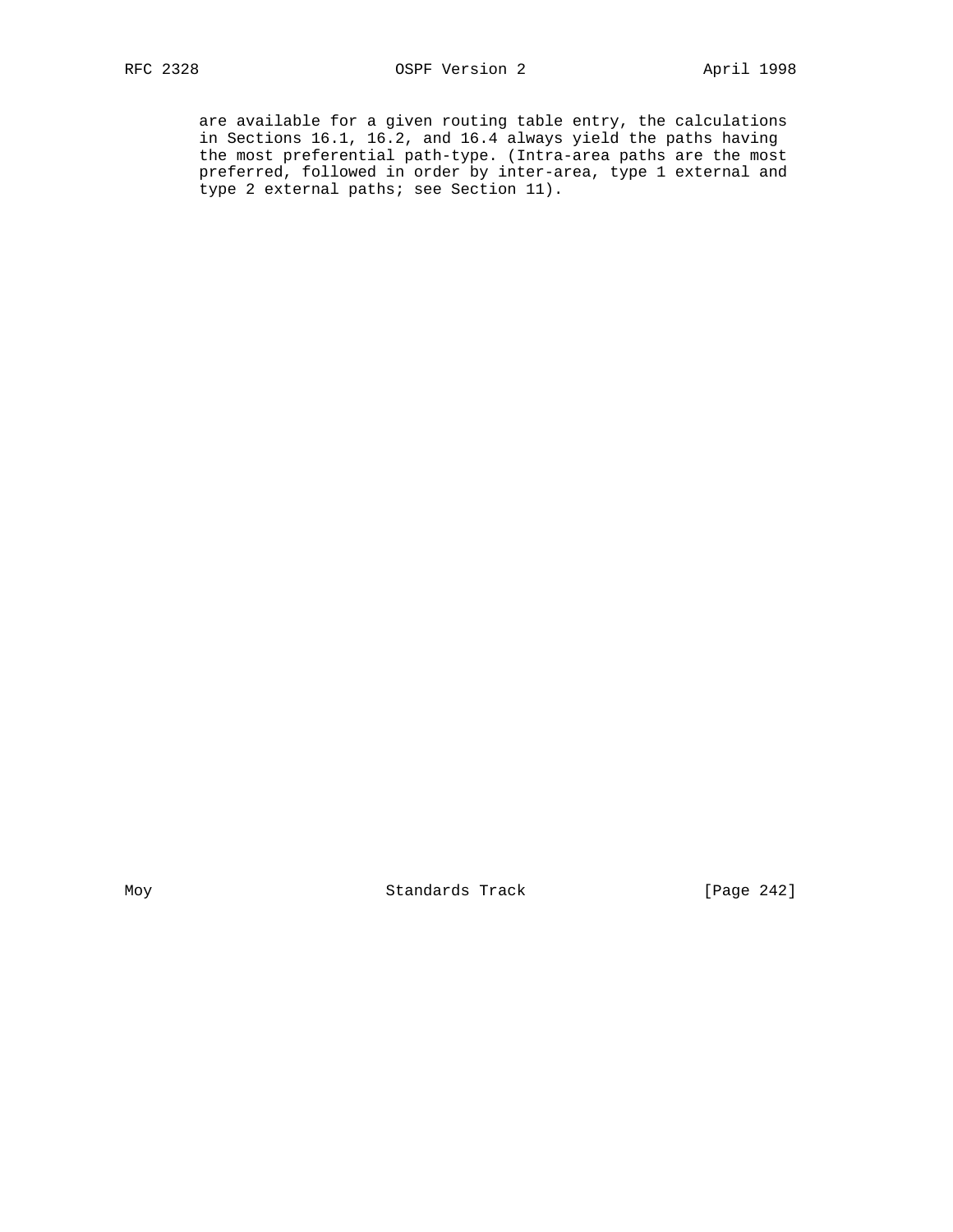## Security Considerations

 All OSPF protocol exchanges are authenticated. OSPF supports multiple types of authentication; the type of authentication in use can be configured on a per network segment basis. One of OSPF's authentication types, namely the Cryptographic authentication option, is believed to be secure against passive attacks and provide significant protection against active attacks. When using the Cryptographic authentication option, each router appends a "message digest" to its transmitted OSPF packets. Receivers then use the shared secret key and received digest to verify that each received OSPF packet is authentic.

 The quality of the security provided by the Cryptographic authentication option depends completely on the strength of the message digest algorithm (MD5 is currently the only message digest algorithm specified), the strength of the key being used, and the correct implementation of the security mechanism in all communicating OSPF implementations. It also requires that all parties maintain the secrecy of the shared secret key.

 None of the OSPF authentication types provide confidentiality. Nor do they protect against traffic analysis. Key management is also not addressed by this memo.

For more information, see Sections 8.1, 8.2, and Appendix D.

Author's Address

 John Moy Ascend Communications, Inc. 1 Robbins Road Westford, MA 01886

 Phone: 978-952-1367 Fax: 978-392-2075 EMail: jmoy@casc.com

Moy **Standards Track** [Page 243]